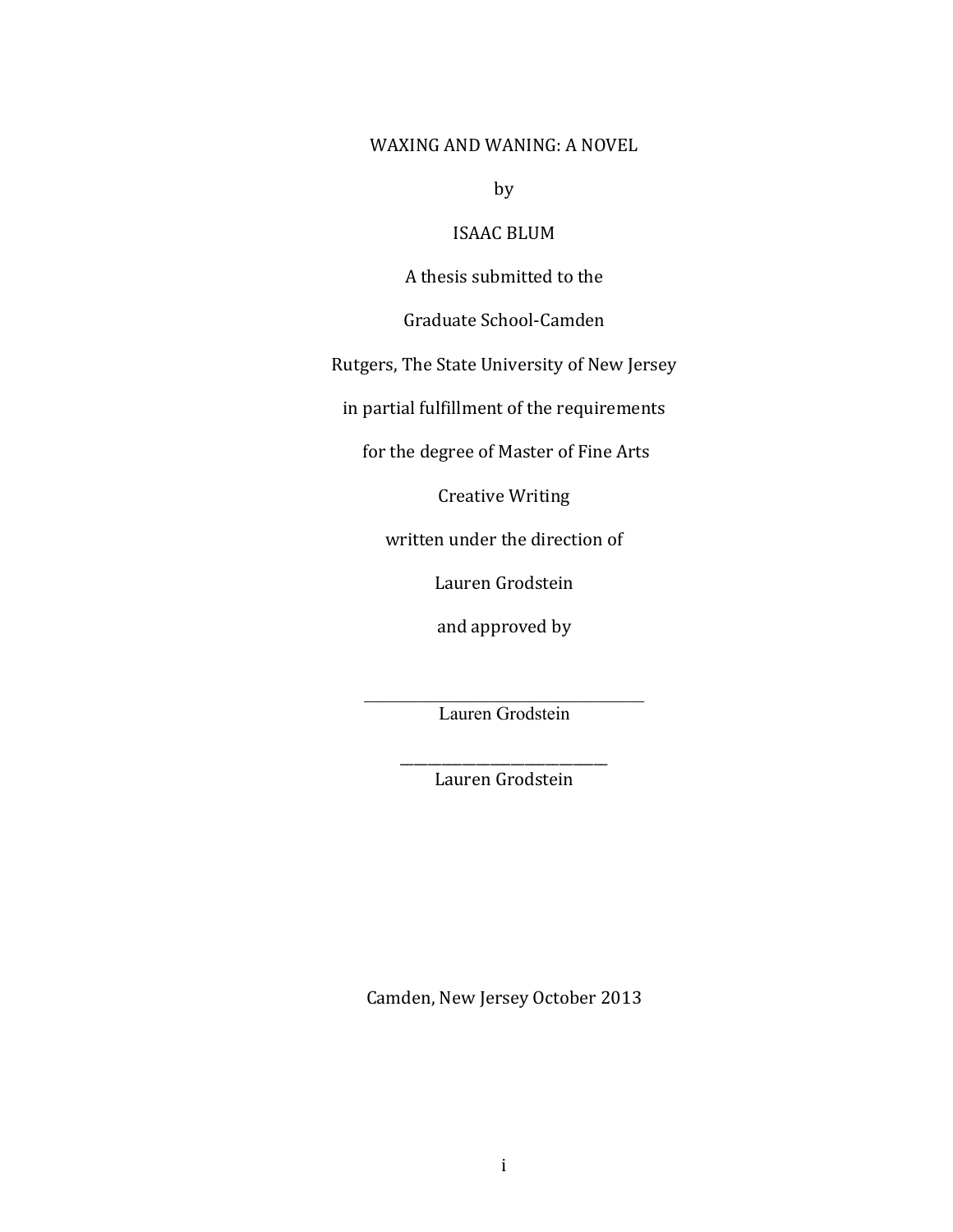## THESIS ABSTRACT

## WAXING AND WANING: A NOVEL

By ISAAC BLUM

Thesis Director: Lauren Grodstein

*Waxing And Waning* is a Young Adult novel about seventeen year-old Aaron Wasserstein. The novel concerns Aaron's dual desires to date Valerie Richard, the cute new girl in school, and to please his grandparents, whose money makes Aaron's comfortable suburban life possible, but who do not like the fact that Valerie is not Jewish. Told from Aaron's irreverent point of view, the novel deals with the various trials of adolescence: lust/love, responsibility toward friends and family, and development of personal identity. It also examines what it means to be Jewish in the 21<sup>st</sup> century, and the struggle between the identity we choose, and the identity our family and heritage impose upon us.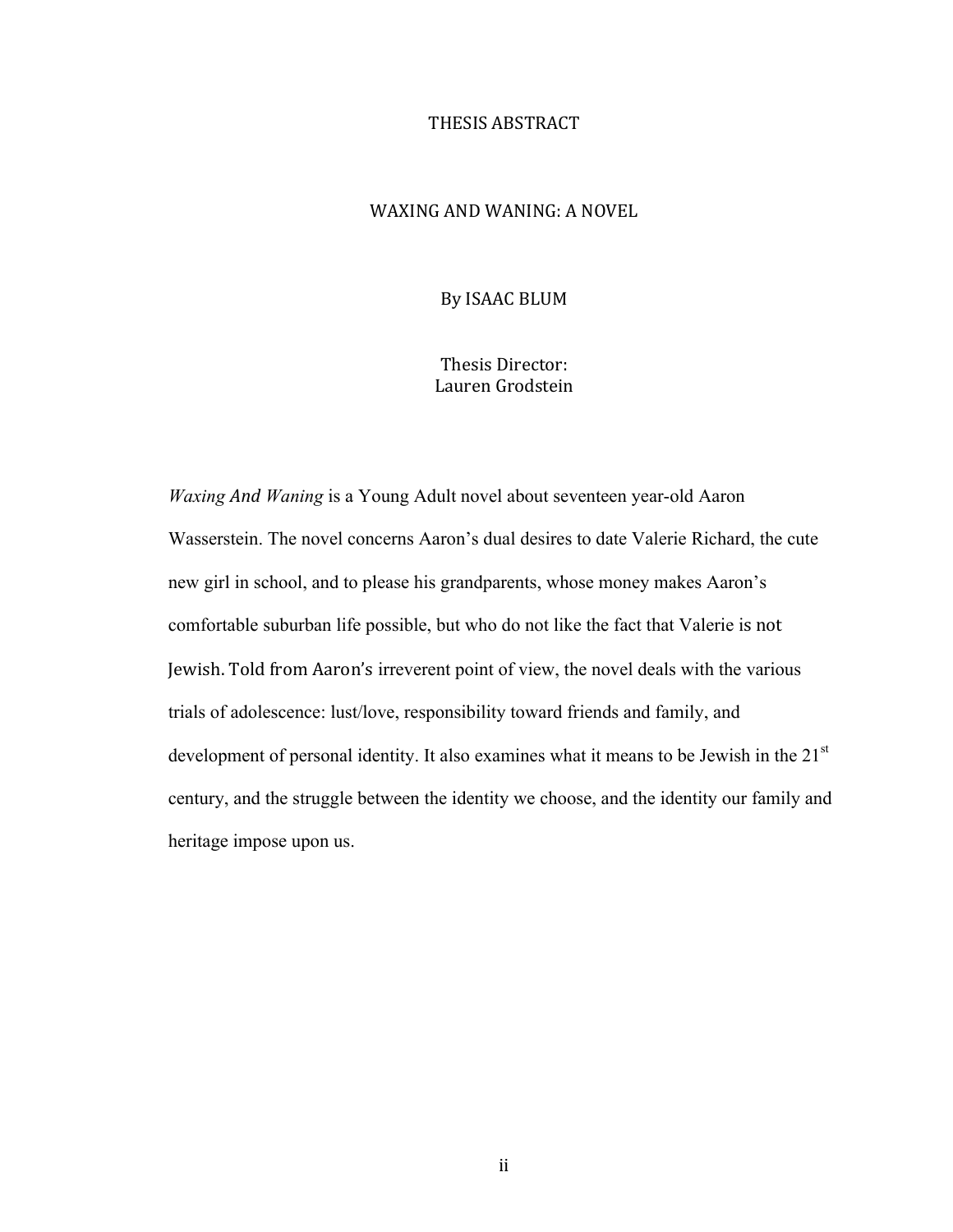I know *exactly* when I first touched Val's boobs. But nobody ever comes up to me and says, "Hey, Aaron, when did you first touch your girlfriend's boobies?" They ask me, instead, when Val and I met. And that's harder to remember.

It helped that she was the new girl.

My school is a small school, in terms of student body size. That is, not in terms of the size of the students' bodies, but in terms of the number of individuals who make up the "student body."

Everybody in my school knows everybody else, so it's a big deal when there's a new person. We usually get two to three new people each year, which means we get one to one-and-a-half new girls. And the new girl is a big deal for us guys. You see, the girls who already go to our school don't tend to hook up with their male classmates. They know us too well, and therefore, they consider us "friends," and not sexual objects, when we'd really much prefer it the other way around.

This is why it is particularly exciting when there's a new girl, because the new girl doesn't know us yet. There's an incubation period, for lack of a better term, before the new girl gets to know us too well, in which we have a chance to "get with her." This advantage is aided by the fact that girls are cliquey and unfriendly. Not the girls who go to my school specifically. Just girls in general. We guys are friendly, and we lack the defensiveness and exclusivity of girls.

Valerie Richard was new to the school, and to the area. She moved to Philadelphia (from Minnesota) for the same reason that all 17-year-old girls move. Her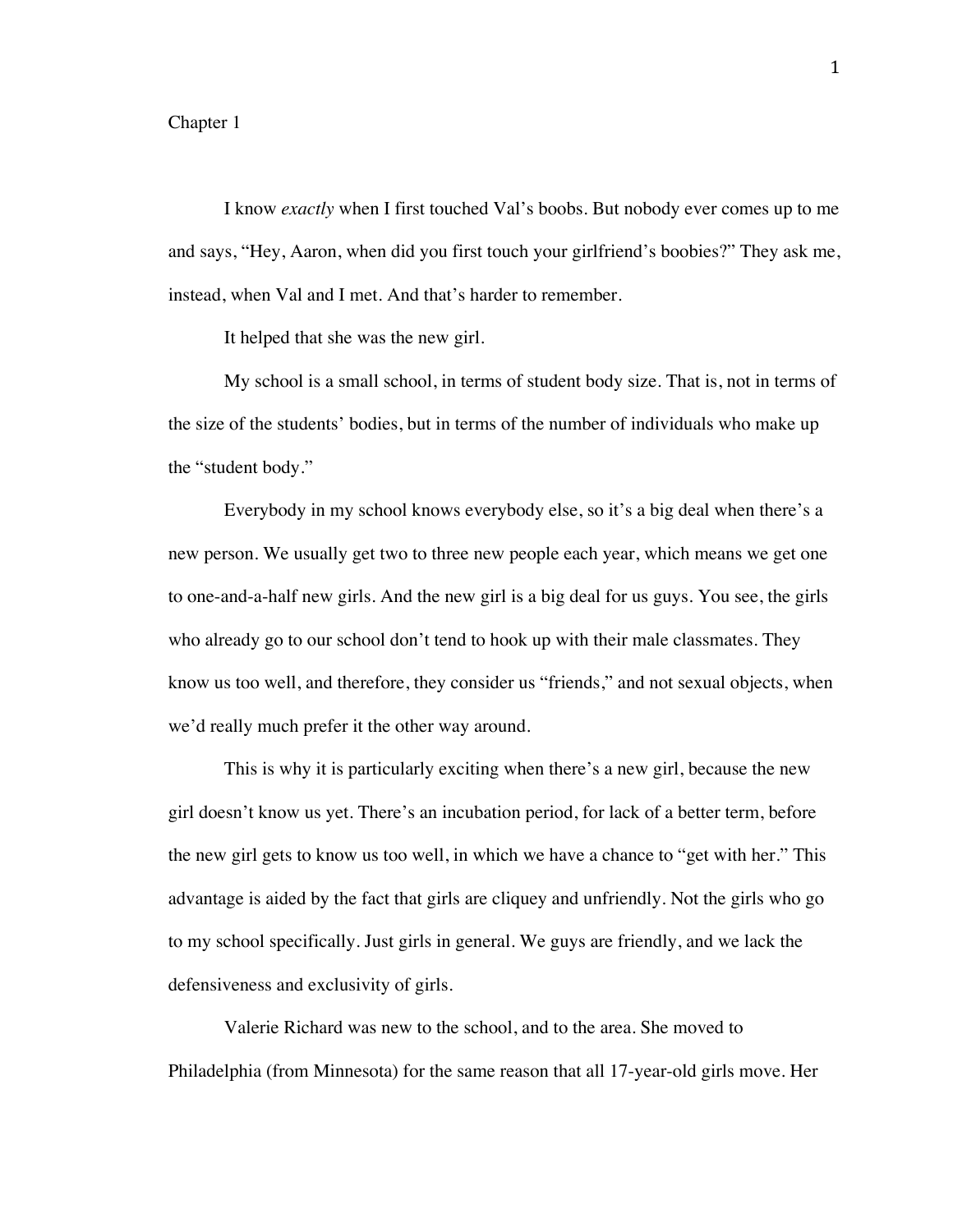Dad got a new job. Actually, now that I think about it, I can come up with a whole bunch of different reasons why a 17-year-old girl would move. There's human trafficking/sexslavery. Her mom could have gotten a new job. Her parents could have died, and she could have moved in with her two evil aunts, who could have tortured her by making her chop wood, and then she could have grown a gargantuan fruit by mistake, with magic beans, and along with a benevolent group of mutant insects, slaughtered the aunts and flown the fruit to suburban Philadelphia. But as it was, her Dad got a new job.

On the first day of school, Valerie was in my very first class, American History Part II with Mr. Karl. She was already sitting in her seat, leaning over her desk, wearing a blue sundress. She was flipping idly through the pages of a notebook, looking calm and content. Which is a strange way to look on the first day of school. I tend to experience a mix of fatigue, nausea, and trepidation.

I sat down next to her. This was a bold move for me. There were lots of empty seats, and the usual rule is that you don't sit right next to somebody you don't know, especially when there are lots of other places available. But I wanted to meet her, and I thought she wouldn't mind the friendly gesture.

As I eased into the chair next to her, she extended a small hand and said, "I'm Val."

I sized her up. She had little size. Not in any one specific way. She was small in almost all ways. Short, about five feet tall. She had short brown hair, which ended just above her shoulders, and, I thought, framed her face very nicely. Between her short hair, and her lack of curves, Val had kind of a boyish look to her. You wouldn't have confused her gender. But you might have said, "Hey, she has kind of a boyish look to her." What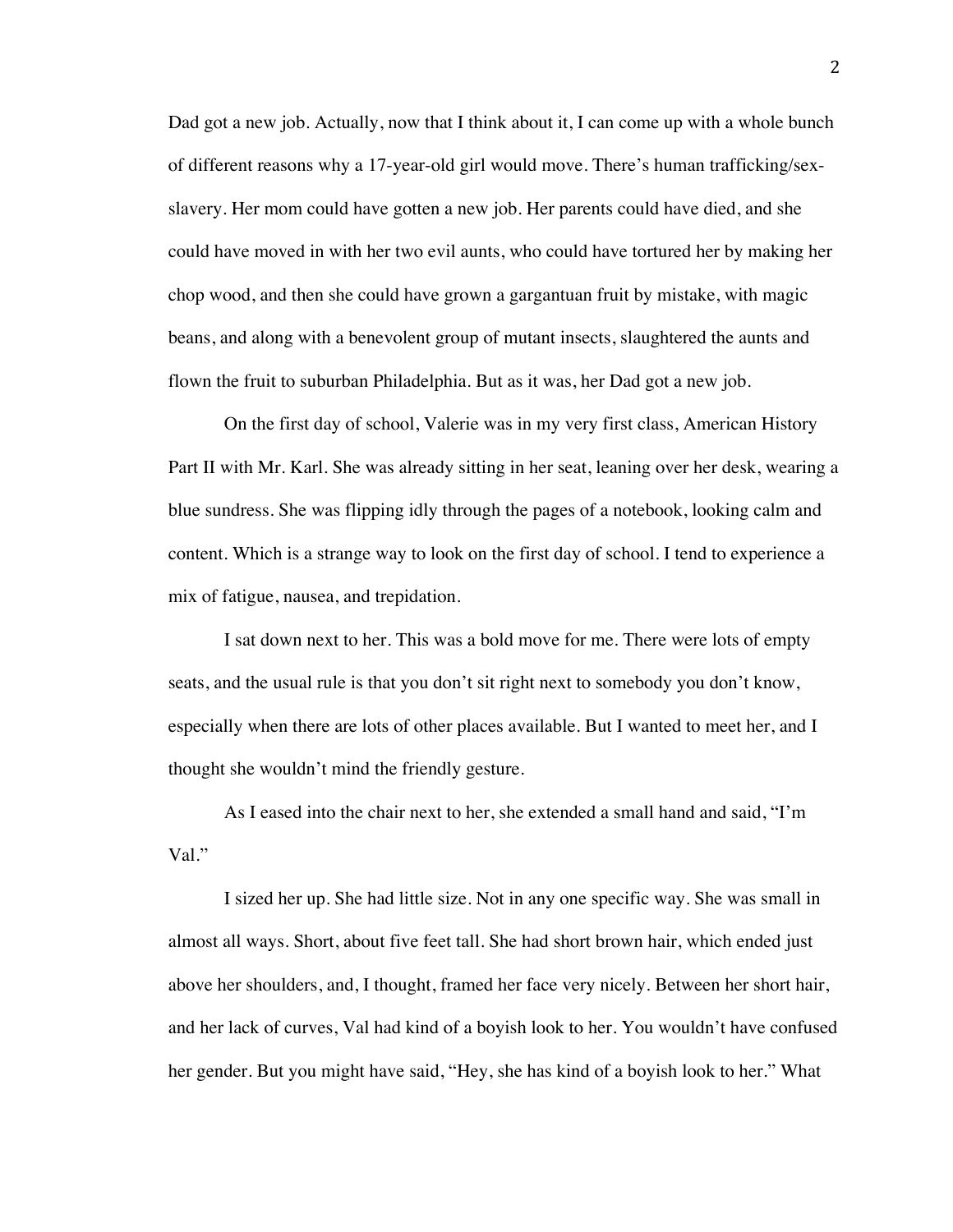does Nick Caraway say in *Gatsby*, about Jordan? He describes her as "boyish," doesn't he? He says she has an "erect carriage." I would have said that Val had one of those too, had I known what exactly an "erect carriage" was.

We had a wildly exciting first conversation:

"Is Val short for Valerie?" I asked.

"Yep." she replied.

"I'm Aaron. It's not short for anything."

"That's not surprising."

And that was all we said. But it was enough for me to be totally captivated by Val, and her conversational abilities. And by her boobs. Did I mention that she had boobs?

I was totally unable to concentrate on the syllabus, or on Mr. Karl's class guidelines. I found myself capable only of watching *Val* concentrate on the syllabus, and on Mr. Karl's class guidelines. She watched Karl like I watch a Phillies game: engaged, interested, invested. She glanced back and forth between the first-day-handout and the "smart" board, as I might look back and forth between the TV and the live box score.

Val had very nice legs, which she subconsciously waved back and forth in a slow rhythm. There was something particularly cute in how unaware she was of her own cuteness. Other girls who show up on the first day in adorable sundresses, they know that they're putting on a sort of show. But Val didn't seem to have any idea. Lost in the details of Mr. Karl's grading rubric, she looked…naïve, or innocent. And there was something about that innocence that was quite appealing.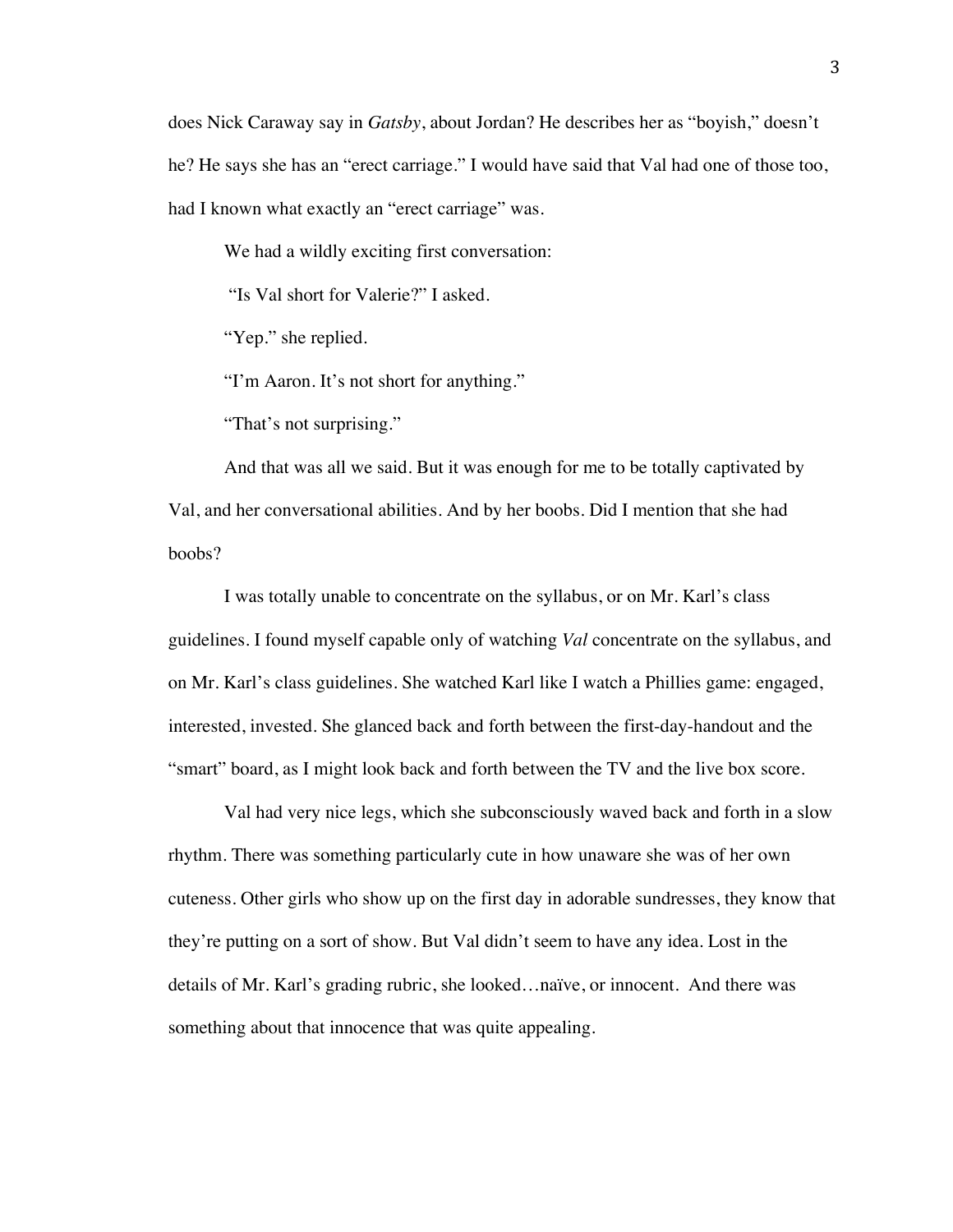My friend Ian later agreed. "I'd fuck that innocence right out of her, bro," he said to me. And that pretty much summed up all of our collective thoughts about her.

A side note here: There's nothing sexier than a sundress, at least to me. There's a certain vulnerability to them. Like if a quick gust of wind hit a girl in a sundress, at just the right angle, it would blow the dress right away, and the girl would be there, in only her underwear, just like that.

After the syllabus stuff, Mr. Karl jumped right into a scintillating lecture about the failed presidential campaigns of William Jennings Bryan. Nobody gives a fuck about William Jennings Bryan, and because of him, and I suppose because of the textbook companies, I'm stuck knowing the key points of his "Cross of Gold" speech for the rest of my existence.

I tried to occupy myself by gazing glazy-eyed around the room, a pretty standard suburban high school classroom: rows of desk-chair units, a table up front for the teacher, and a couple of sizeable white-boards. The school has been transitioning to these electronic "smart" boards, but the teachers don't seem to "smart" enough to figure out how to use them. Most classrooms also contain corny motivational posters. I spent a few minutes considering the one near the door in Karl's room. It said: "You miss 100 percent of the shots you don't take." This is, I suppose, a nice sentiment, but it's mathematically impossible. You *cannot* miss a shot you don't take.

My eyes kept wandering back to Val. She was making me nervous, and I started chewing on my pen. I was really going at it, like a lion devouring a choice bit of warthog carcass, when my pen exploded, and filled my mouth with ink. The ink tasted a bit like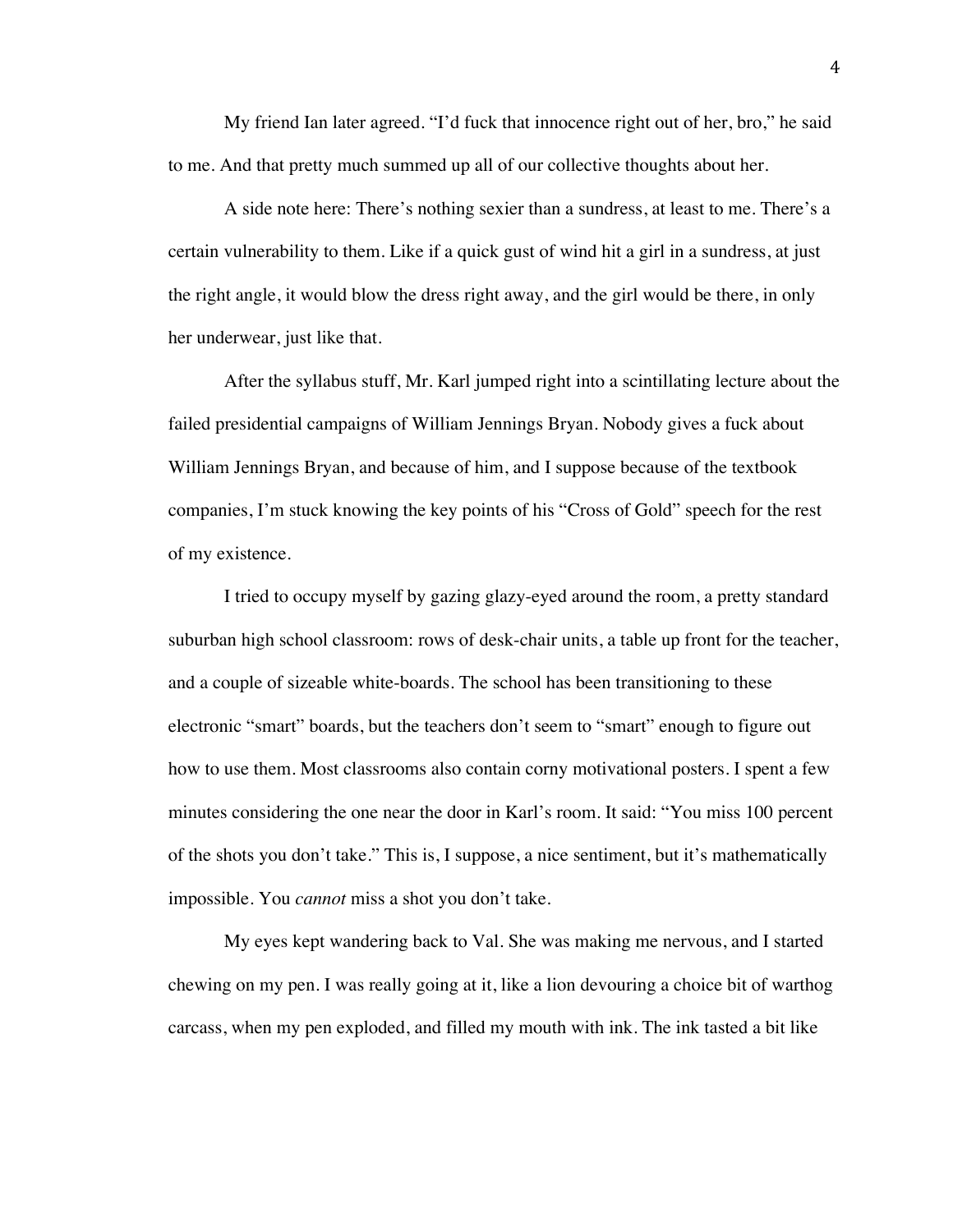blood: sweet and oddly viscous. I tried desperately to keep from swallowing, but the more I thought, *Don't swallow. Aaron, don't swallow*, the harder it became.

I grunted, and shot my hand in the air. Mr. Karl, thrilled that I was eager to discuss the 1908 Democratic Convention, called on me immediately. I pointed at my mouth and grunted some more. He didn't take this to mean that my mouth was filled with black ink, so he just raised his eyebrows, and said, "Yes?"

I tried to speak with my mouth full, like I do when I'm brushing my teeth, but I was having trouble keeping the ink in. As I babbled, I covered my mouth with my hand to keep the ink from dripping onto the floor, and I jogged out the door to the bathroom.

I washed my mouth out six or seven million times. Then I walked back to the classroom, mouth entirely black, and took my seat next to Val. She glanced over at me, and took in my black lips, and grey chin. She smiled and whispered, "Did you eat a live squid?"

"Sure did," I replied, and I high-fived myself internally for my quick response. "How was it?"

"A little inky."

Mr. Karl looked over at us. He knew that nothing about WJB's prohibition rhetoric could possibly be funny, and he turned sternly to face our side of the classroom. "What's so amusing?" he asked.

Val, clearly a "good girl," shriveled up a little bit and just shook her head in an apologetic way.

"Nothing," I said, "We were just enjoying some marine cephalopod-based humor."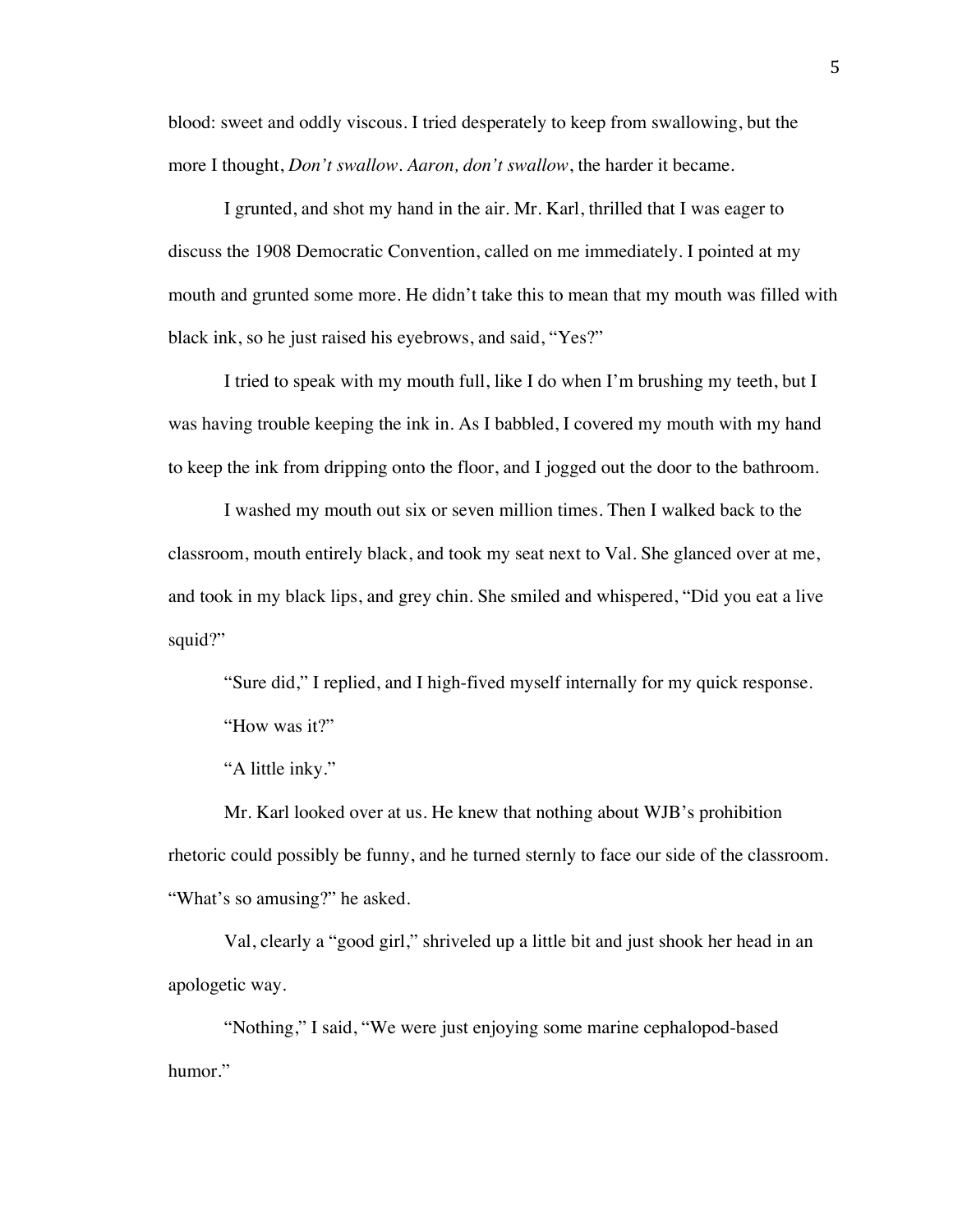"Aaron!" Mr. Karl exclaimed. "What happened to your mouth?"

"A pen. Or a squid."

"Jesus, do you want to go to the nurse?"

"No. I'm pretty sure it's not toxic."

Val had her head bent over her notes, but when I glanced at her she met my eyes. And she shook her head a little bit, but not in a disapproving way.

At lunch, I was sitting with Ian, trying to override the ink taste with some strawberry Go-Gurt, which my mother continues to pack me even though I'm not eight years old, and I'm perfectly capable of operating a spoon.

"The new girl was in my English class this morning," I said to Ian.

"She hot?" Ian asked casually, but I knew him well enough to know that this was not a casual question.

"Yeah," I replied, "in that small, cute, innocent way." I paused. "Plus, she's wearing this blue sundress, and—"

"Dude, what's with you and sundresses? It's kind of creepy. I think you'd fuck my mom if she wore a sundress."

Over Ian's shoulder, I watched Val enter the room. She scanned the area. Her eyes landed on me and she made her way through the crowd to our table. As she approached, I got all nervous again, and my stomach tied itself up in tight little knots. There are some guys who talk to good-looking girls, and they're in their element. They've got the self-esteem to think, "Oh yeah, this chick is going to dig *me*, so I can just act the way I normally do, and she'll want all up on my dick."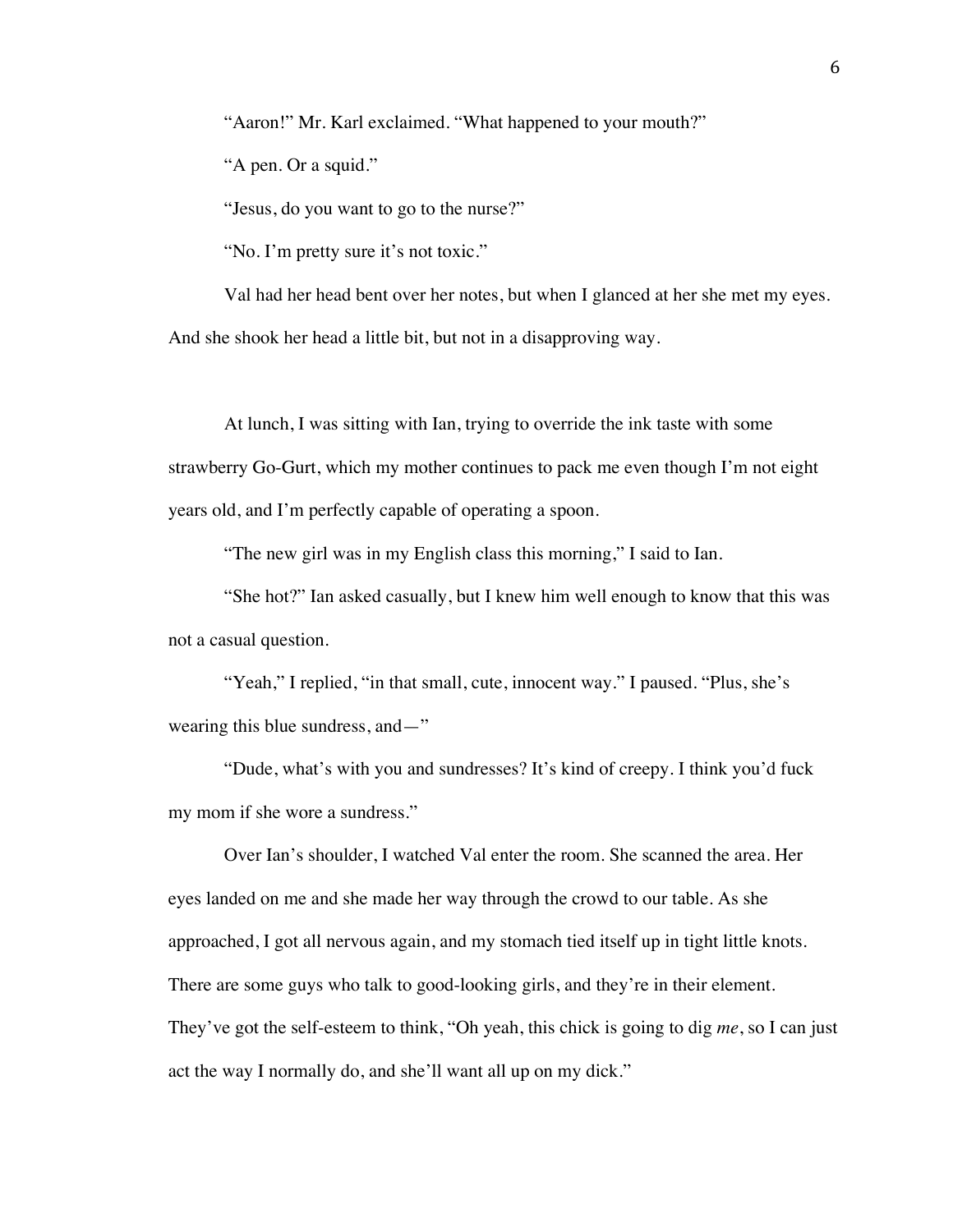I'm not one of those guys. I've got the *lack* of self-esteem to think, "Hey, should I have popped that big zit on my upper lip?"

Ian, on the other hand, is not self-aware enough to experience self-consciousness. And, at times, I envy him. "Dude," he declared, as Val approached, "I would fuck that innocence right out of her."

"I'll bet you would, but would you keep it together for now? I kind of like this girl."

Val came up right behind Ian and sat down beside him.

"What could I possibly do?" Ian continued, "All I said is that I'd fuck the—"

"More squid for lunch?" Val asked me, cutting Ian off mid-sentence.

And I tore through my brain in search of a clever response, but all I could manage was, "Uh, no. Go-Gurt." And I pointed at my pack of Go-Gurt.

"Are you eight years-old?" Val asked.

"I have trouble with my fine motor skills. Spoons can be a challenge."

Val did not immediately recognize this as a joke. She probably didn't want to laugh, in case I really did have trouble with my fine motor skills.

"I'm kidding," I said. "My motor skills are fantastic. I don't know why my mom packs me yogurt in tubes." There was a decently long pause, and then I said, "This is Ian," indicating Ian. I didn't really want to introduce Ian, as this would give him an invitation to join the conversation. But it would be both rude and just plain weird to pretend that he wasn't there.

"Hey," said Ian, "I'm Ian."

"She knows that you're Ian," I said, "I just told her you were Ian."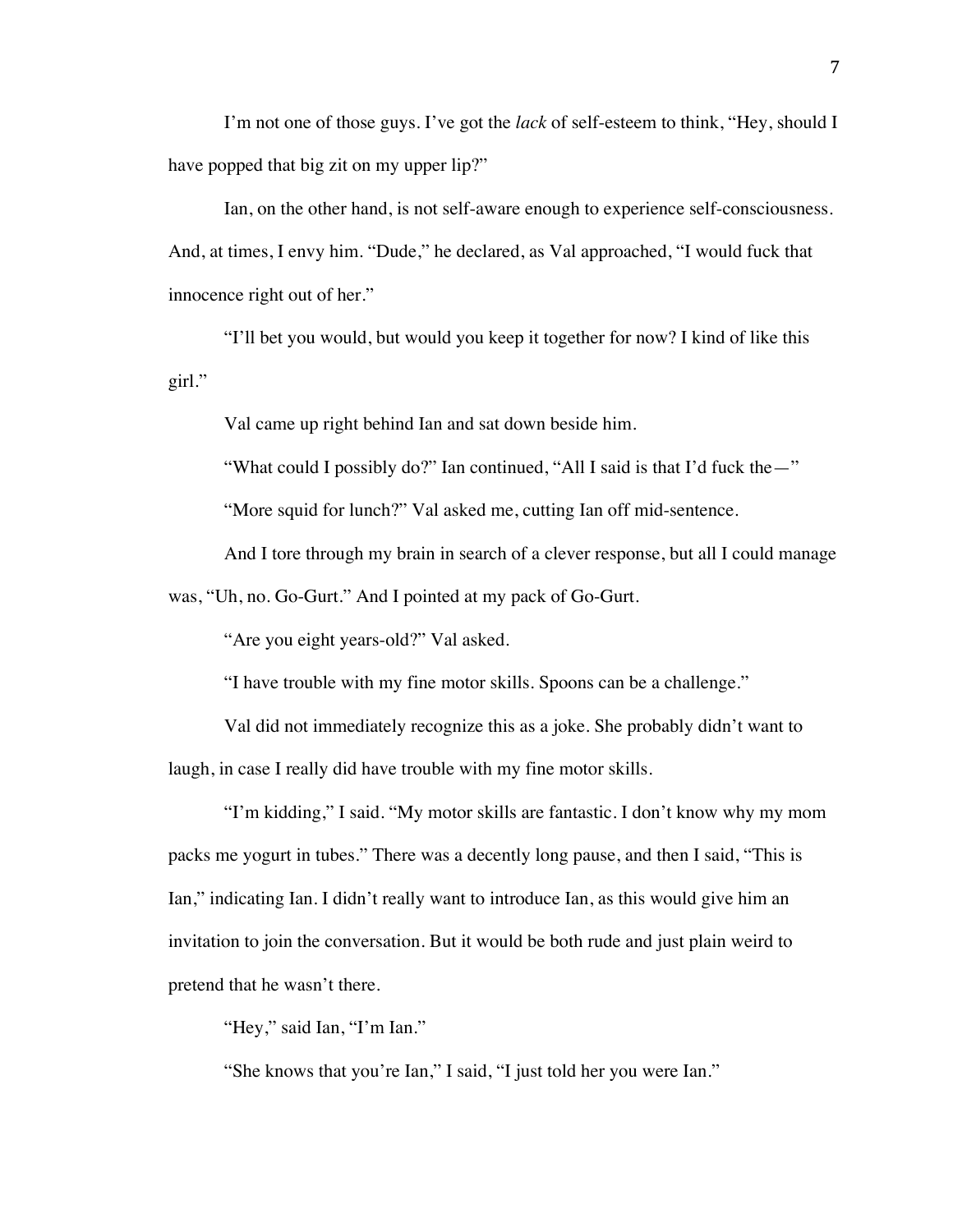"I thought it would be more fucking polite to introduce myself more formally. No need to be a douche." He changed his tone, and turned toward Val. "And you're Val?" Val nodded and started to unwrap a sandwich.

 "So how was your first morning?" Ian asked, drawing the conversation, sadly, away from me.

"Not too bad."

The conversation gets kind of boring here, so I'll just give you the Spark notes that's the free alternative to Cliff notes. We talked about generic crap for a few minutes, until Ian slipped up and started to act more like himself. Out of nowhere, he turned to Val and asked: "So, have you figured out yet that Aaron here has a serious boner for you?" I have no fucking idea what to do when he says things like this. How do I respond to something like that? If I deny it, it just makes it seem like I do "have a serious boner" for her. And then if I agree, and say, "Why yes, I do think that you're cute, and I like your sundress, and I'd like to remove it from your body, and on top of all that you seem like a genuinely nice person," I just come off as creepy. Plus, I've learned over the years, that if you let a girl know that you like her, you're fucked—in the bad way. So, actually, you're not fucked.

I was in a real tough spot. But Val saved me. "I didn't notice any boner," she said, without skipping a beat, as if she'd been expecting to field that exact question.

"Well you wouldn't have," Ian replied just as quickly, "You see, it's very—"

"Small? No, I don't think so. Your mom told me it was huge." This was a pivotal moment for me. That sentence really changed the way I saw Valerie. Those seven words: "Your mom told me it was huge," let me know that this wasn't just a cute new girl. This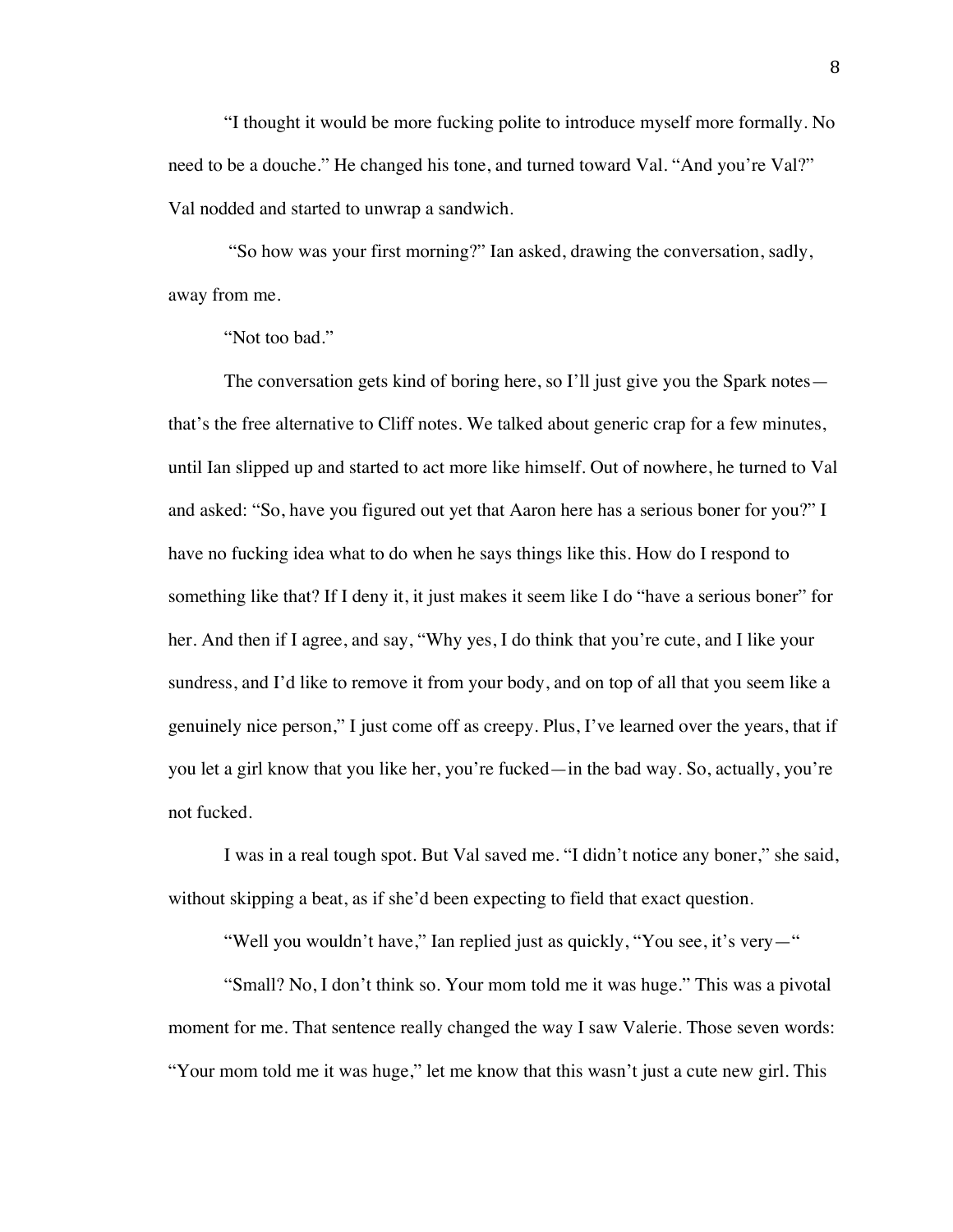girl was great, and I liked her. A lot. Now I did have a serious boner for her. Not actually though. It was a figurative boner.

A side note here: Have you ever made a joke about somebody's mom, and it turns out that the person's mother is dead, or seriously ill, and then you feel horrible about it? It happened to me once. I made a joke about this kid's mom, and I found out later that his mother had died of cancer just the year before. I felt fucking terrible about it, and I wanted to apologize, but what was I going to say? "Hey, sorry I said that I had intercourse with your deceased mother. That was insensitive of me"? There's just no recourse if you make a mistake like that. Now, you could suggest that this problem is grounds enough to stop making crude jokes about people's moms, but mom-jokes are just too integral a part of my everyday conversations and banter. It's impossible to remove them completely. So I have an ask-first policy. I never make a joke about somebody's mother unless I know that she is alive and healthy. And, in case you were wondering, Ian's mother is very much alive.

Backtracking to the story, Val had just shut Ian down. She followed this up with an adorable bout of giggling. Ian didn't know what to do or say, but it was time to go to our next classes anyways. Val had had the last laugh. Or the last giggle, or whatever.

 As Ian got up, he said, "Hey Aaron, did I mention that I enjoy intercourse with your mother on a regular basis?" But this was a futile face-saving effort.

I simply smiled and said, "No, you hadn't mentioned that Ian. I'm happy for both of you."

Chapter 2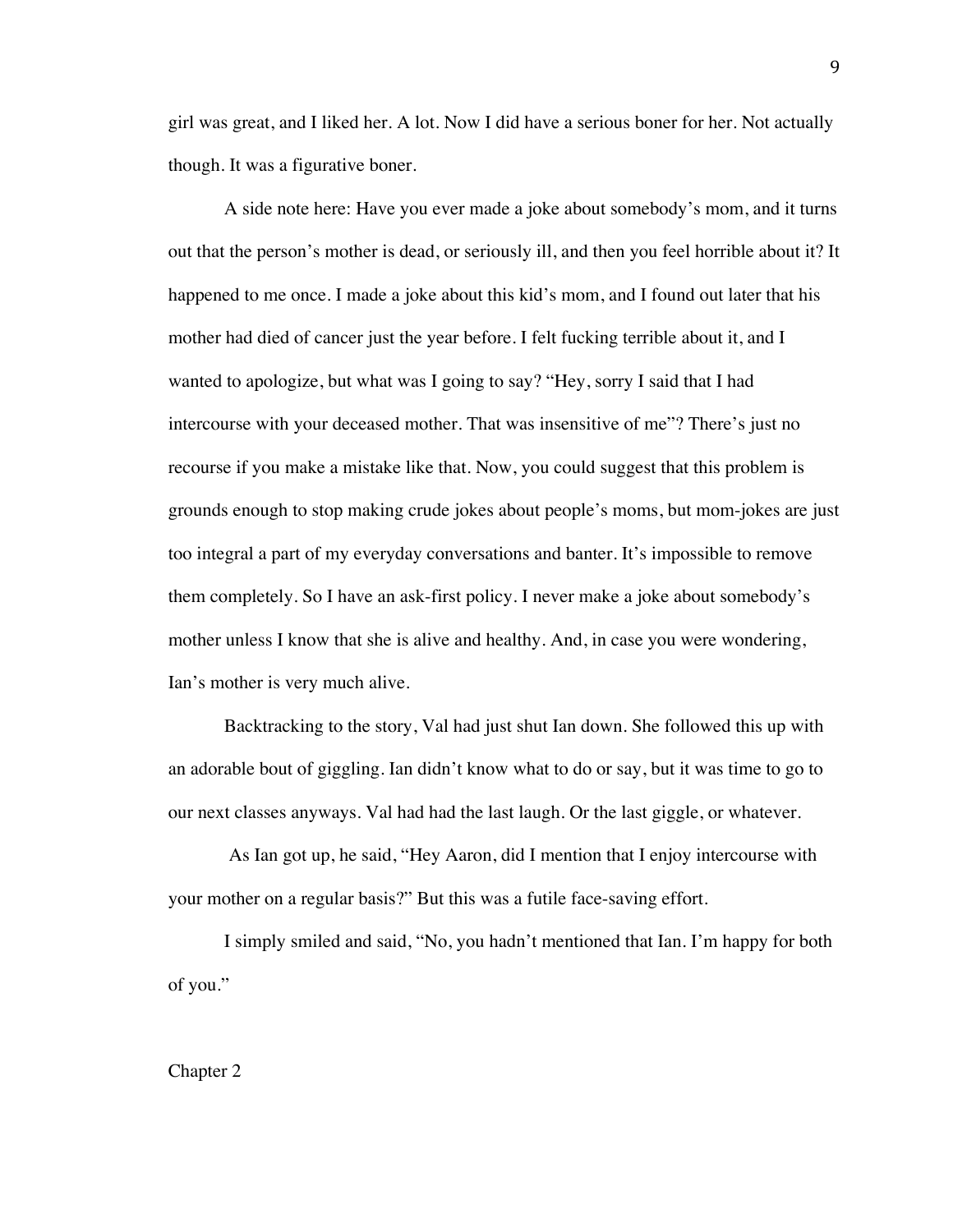For fairly obvious reasons, you can't actually meet my family. I'm just going to talk about them, and "establish them as characters" in this book. I'm also hoping, perhaps in vain, that I'll be able to move the plot forward simultaneously. So we'll see whether or not I can juggle character development and plot at the same time. I can juggle *three* bean bags, but I don't think these two skills are related.

Let's start with me. I'm a member of my family.

My first name is Aaron, but you know that already. My last name is Wasserstein. In case you're wondering, it can be pronounced as either "Wasserstine" or "Wassersteen." I don't care. There's a lively family debate over which is the proper pronunciation. One camp argues that we should say "stine," because that's how a German would pronounce it. That's how it was in the Old Land. The second camp says that the Germans were Nazis, so we should say it "steen" for the same reasons we shouldn't buy Volkswagens. And my grandmother, who belongs to camp two, drives a Mercedes, so that camp has no ground to stand on. The third camp (me) says "who cares?"

You may have pictured me in your mind by now. If you're going by grossly exaggerated Jewish stereotypes, then you're spot on. Congratulations. I look like a walking Bar Mitzvah: dark, curly hair and a rather prominent nose. I've also been told that I walk "a little awkwardly." I'm about 5'10, and I generally wear jeans and a t-shirt for *all* occasions, unless my parents make me wear something else. Right now, I've been wearing the same pair of jeans, without washing them, for a full month. They're fairly clean, except for a small grape juice stain on the right thigh. My laundress (who doubles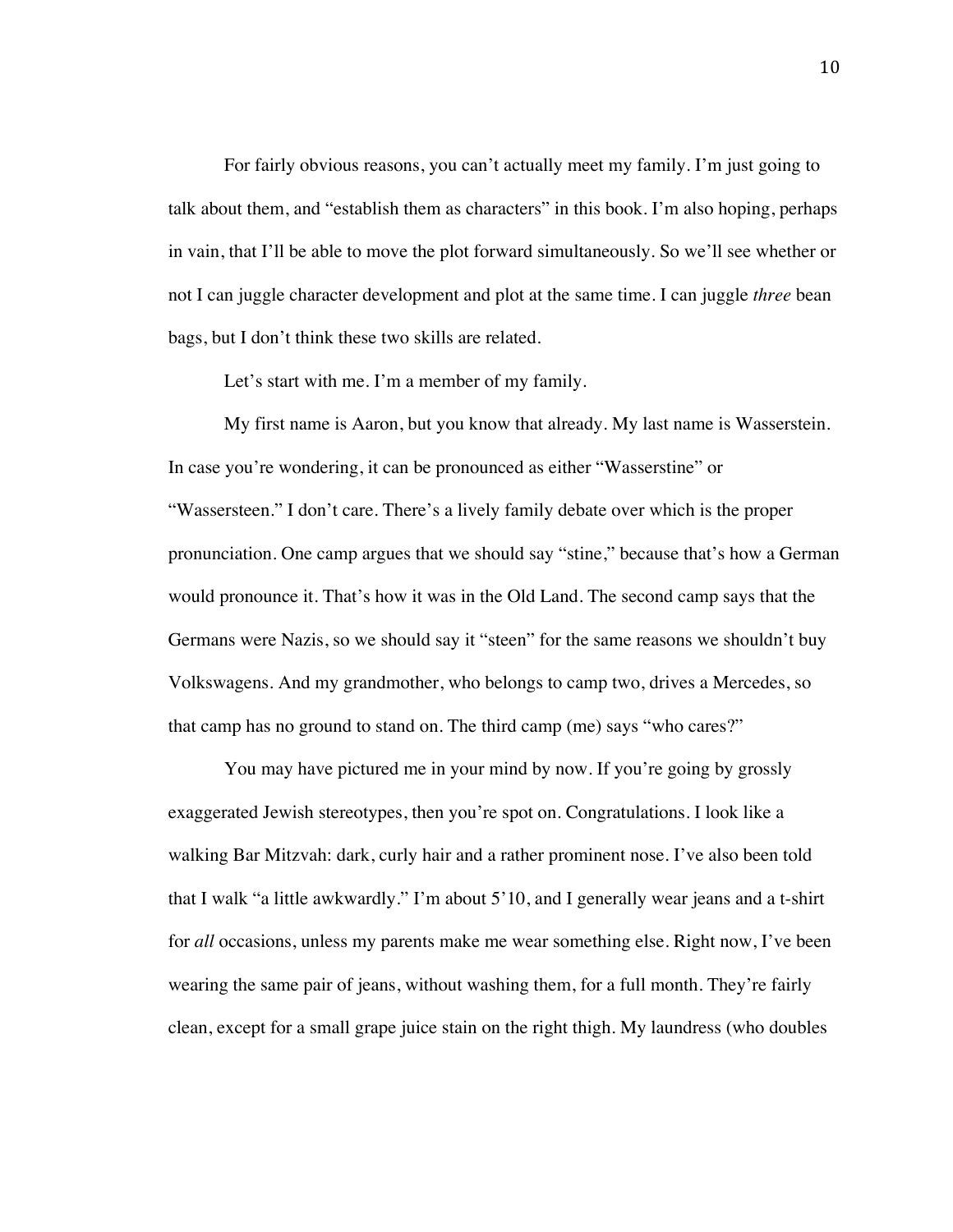as my mother) says that she won't wash any more of my clothes until I let her wash these jeans. I'm getting a little desperate, but I think I can hold out for another week.

I'm fairly thin, and I'm in that athletic purgatory where I'm better than everybody in gym class, but worse than most people on an actual sports team. I am, however, a fairly good tennis player. My tennis abilities are pretty unimportant. So if you're choosing which information to commit to memory, and which to forget, you can disregard the comment about my tennis skills.

I live in suburban Philadelphia, in a four bedroom home with my father, my mother, and my younger sister. The fourth bedroom is a guestroom, used only in the case of grandparental invasions.

I go to a Quaker school. The Quakers, who founded Philadelphia, believe that each person has a little window inside of them, through which he or she can see a piece of the greater truth of the world. But each person can only see a little bit of this truth. It's like the truth is a jigsaw puzzle, and each person can only see one piece of it. I hate puzzles. If I can see what it looks like on the front of the box, why would I want to spend hours trying to recreate a picture I've already seen? But Quakers believe that if we come together, and we each share our individual puzzle-pieces of truth, we can see the greater picture, be it a scene of a rustic farm, or the Eiffel tower at night.

 I don't believe in the religiosity behind this whole thing, but I like the idea that even though I'm a kid, and my story isn't new or revolutionary, it matters. It contributes, in some small way, to a greater picture. Of what? I'm not sure. "Truth" is pretty vague. Either way, without my perspective, reader, your puzzle will be incomplete. And don't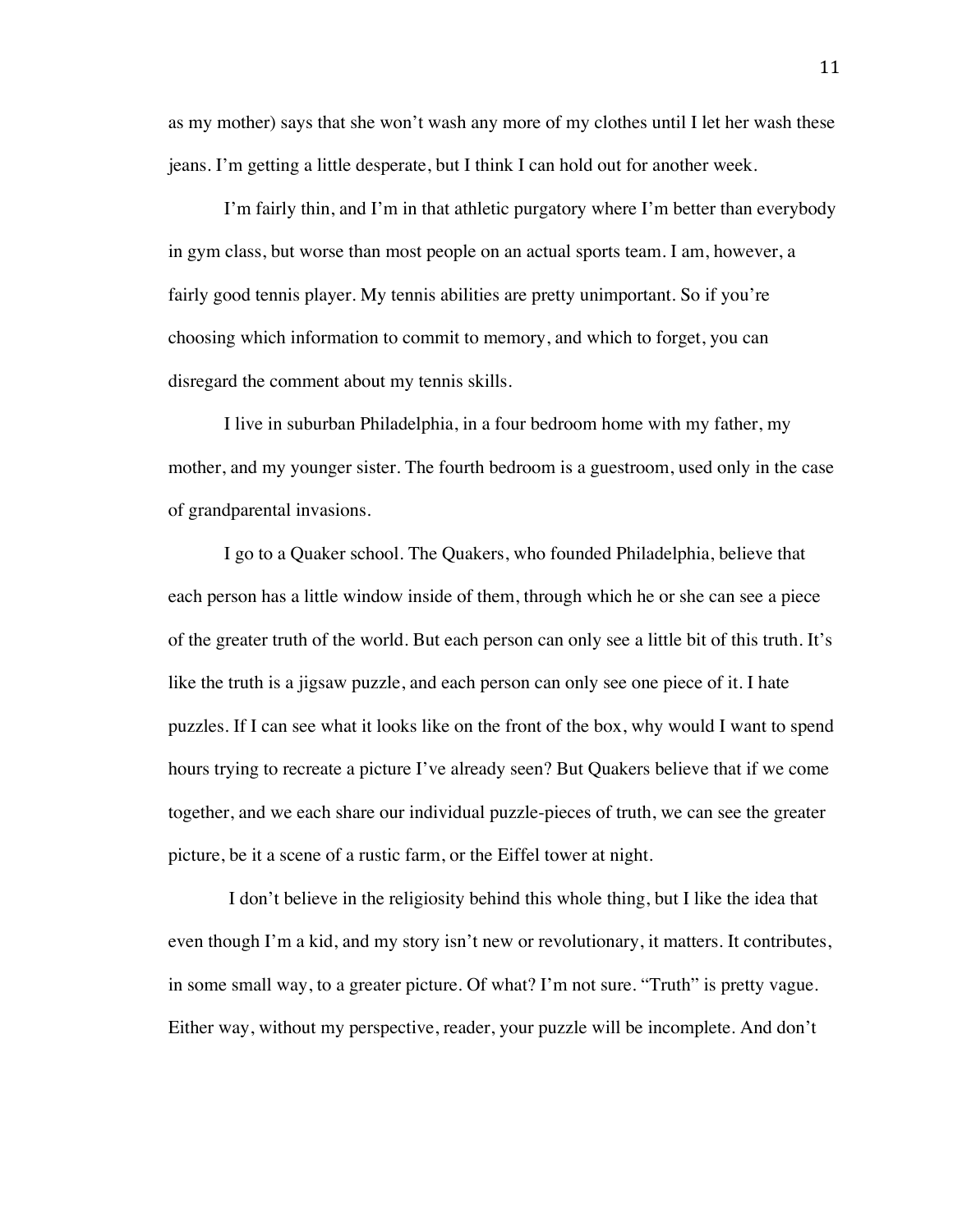bother looking for the missing piece in the box, or under the couch. Because I've got it, and I'm holding it hostage until you finish my book.

The first day of school is always a Friday. This is not a Quaker thing. It's a stupid thing. They have teacher in-service Monday through Thursday, and then we come in for one day, to dip our toes in the icy, piranha-infested waters of September school.

After our first day, I went over to Ian's to smoke weed on his basement couch. Ian turned on the TV, but by the time our joint was gone, he'd fallen asleep, sitting straight up on the couch, with the remote in his hand. The television was set to the Home and Garden Network. I watched a young couple choose some really ghastly maroon drapes. Then an "interior designer" rearranged their furniture. I was about to get up and change to the channel, when I got a text from my mom, asking me to come home. This was odd, but I didn't have any reason to object. I took the back steps into Ian's yard, and walked home.

It was early September, and it was probably beautiful out. There were probably lots of cute little kids scampering around the park near Ian's: swinging on swings, sliding down slides, enjoying the last gasp of summer air. But I wasn't really paying attention. I was a little uncertain about the text my mom had just sent me. And I couldn't help but think about Val, and wonder how she felt about me. I don't like to wonder. I don't like to be uncertain. I like to know.

I was also the slightest bit concerned that I looked, or smelled, high. And I'm a bad liar. I'm terrible with even really innocuous lies. I'd have trouble telling you, reader, that I like cauliflower. I love it! I adore cauliflower. No. That's a lie. I don't. I hate cauliflower. It's disgusting. See what I'm saying? So I get nervous any time I do anything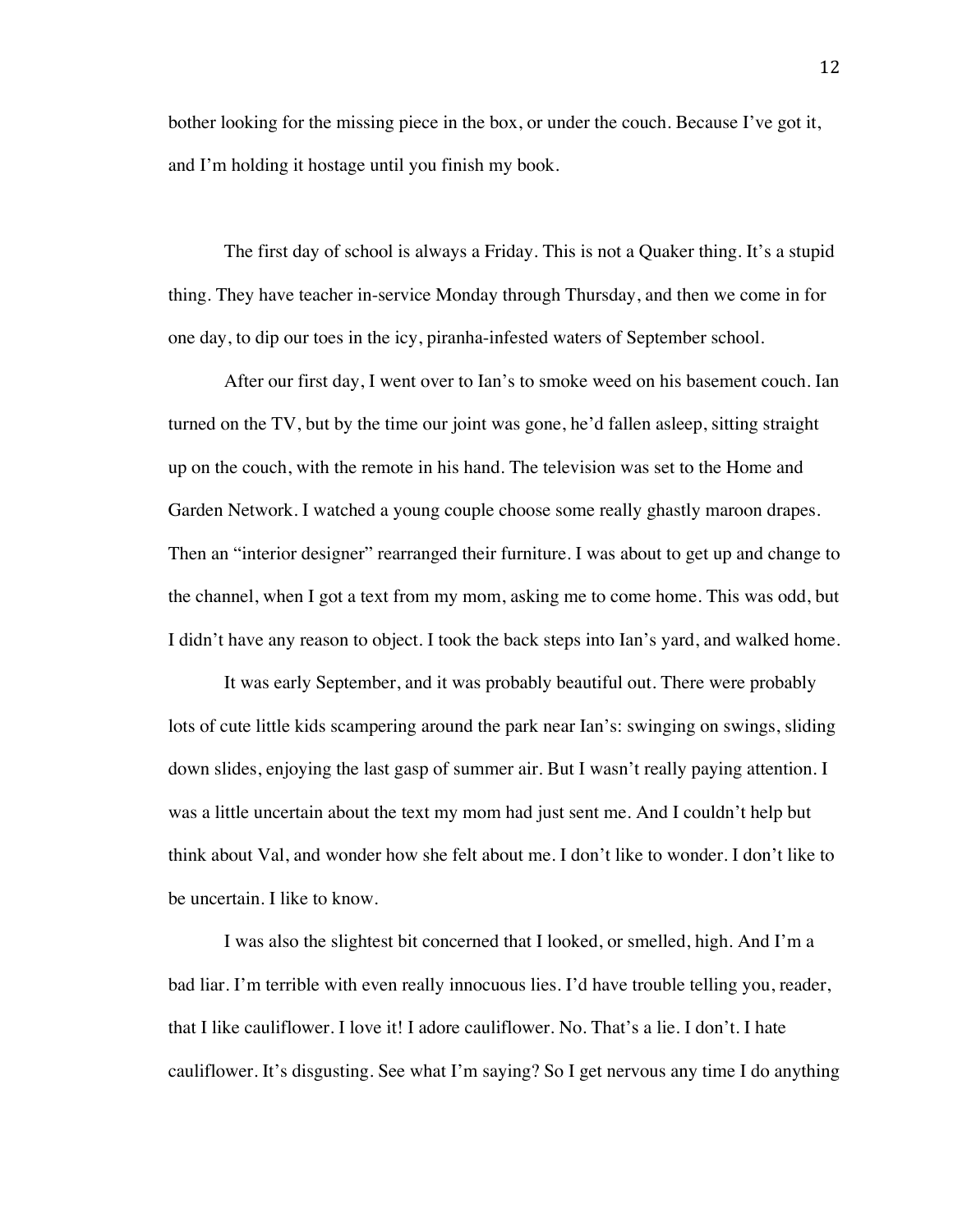my parents wouldn't approve of. They have a *very* squeaky-clean image of me, and I'd like to keep it that way.

I maintain this clean image mostly because my parents are not suspicious people. They are, as far as I can tell, extremely innocent, clueless, gullible, and other words that mean basically the same thing as those words. They're bookish introverts. They don't drink. They don't smoke, and I don't think they ever have. I've never heard them talk about sex, or have sex. As my sister and I are not twins, they must have had sex at least twice. But they're not the kind of parents you can picture having sex. I've got friends who've walked in on their parents having sex. Or they'll say, "Hey, let's wait a little while before we go back to my house. I think my parents are doing it." And I can picture *their* parents banging in all kinds of positions, on a variety of different surfaces. But I can't picture mine. And I know you're saying, "Aaron, that's because they're your own parents. They're not categorically different from other people's parents." But you're wrong. They are. If you knew my parents, you couldn't picture it either.

I'm probably a poor liar because my parents will believe any lie. *Any* lie. It simply doesn't occur to either of them that somebody wouldn't tell the truth. They're like the aliens in *Galaxy Quest*. When I was six or seven, there was a very nice vase on a small wooden table next to the living room couch. It was off-white with Japanese cherry blossoms swirling up and down the sides. The young couples on HGTV would have killed for it. But they'd have done so in vain. Because it is no more. I broke it. I was playing with a toy truck. And the vase was somewhere in the imaginary construction site. And I bowled that thing right over and it shattered on the floor into many pieces. My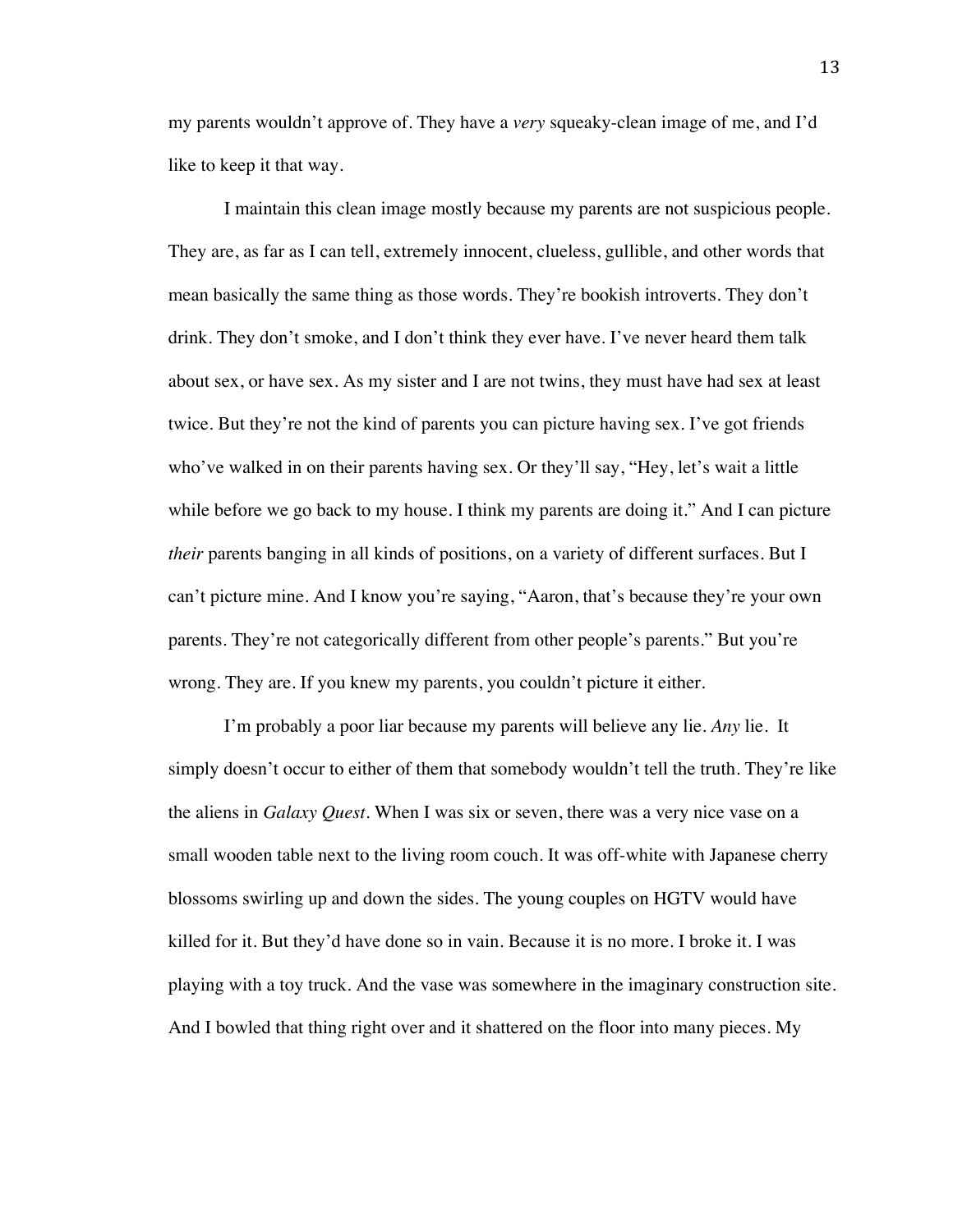mom trotted into the room, and I was standing *right* on top of the crime scene, guiltily holding my truck. "What happened?" she asked.

"I don't know. It was Gorpus." Gorpus was our cat. I named him. He's dead. Now, Gorpus could not have committed this crime. He was nowhere near it. Gorpus was a pussy in all senses of that word, except the sense that's a derogatory slang term for vagina. And whenever the doorbell rang, Gorpus would go hide in a closet for days, sometimes full weeks, without being seen. We saw the raccoon who snuck into our insulation *way* more often than we saw Gorpus. So the idea that Gorpus had smashed the vase was beyond ridiculous, for the cat was surely deeply embedded in a hallway closet, nervously scratching a towel to shreds. And if he *had* somehow broken the vase, he'd probably still have been there, dead of a little kitty heart attack. To this day, my mother still believes that Gorpus broke that vase. She refers to the cat as "the feline who broke my Japanese vase."

So my parents do not suspect that I *ever* do anything untoward. If, when I returned from Ian's, I'd told my parents that I'd spent the afternoon listening to Schumann, playing chess and discussing the philosophy of Kierkegaard, they'd have believed me. And they'd probably have questioned me about my chess strategy, or about my opinions on Kierkegaard.

I live in what is known as a split-level home. This means that the levels are split. *This* means that it's a pain in the ass to verbally identify the different floors, especially since the house is on a bit of a hill.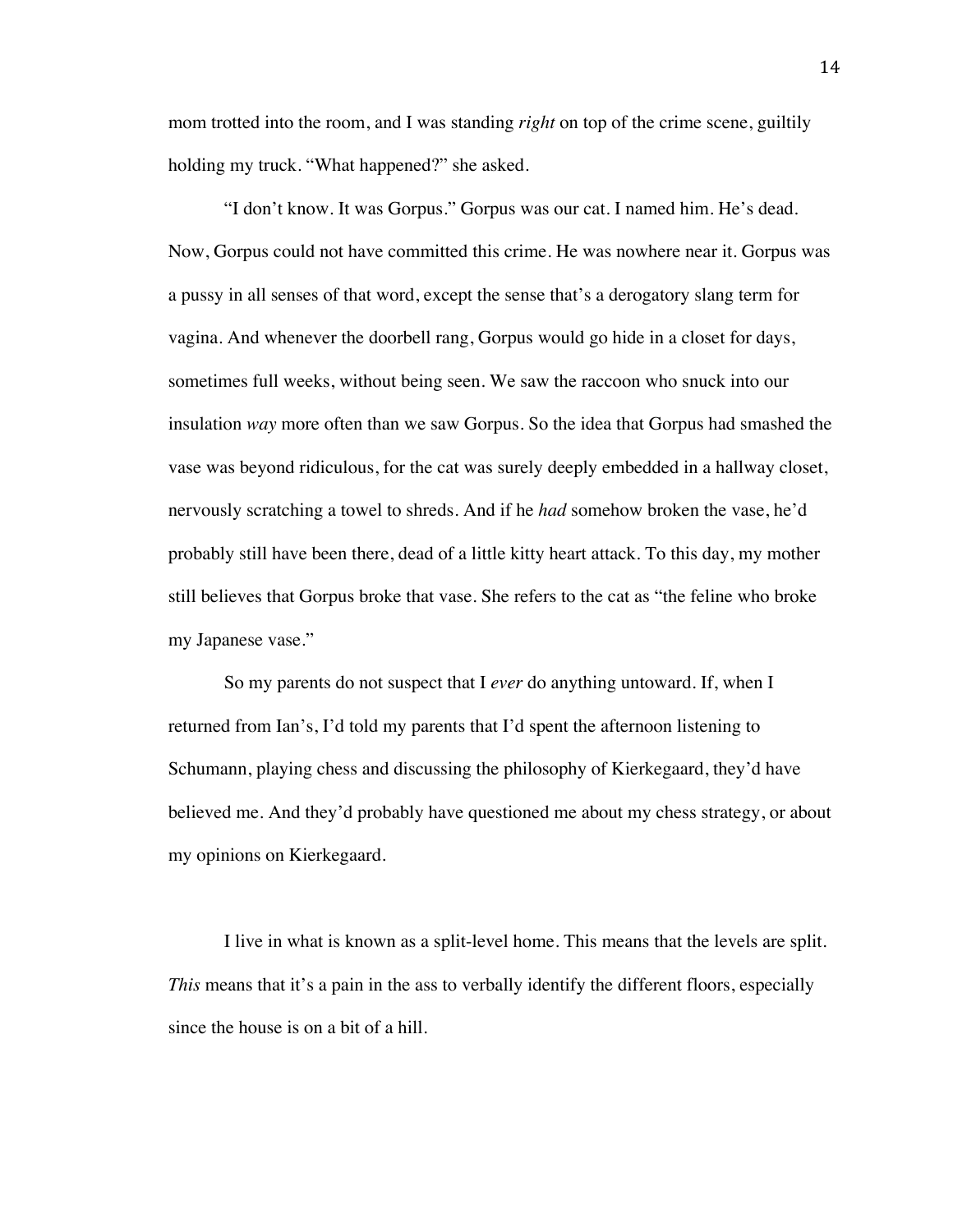Our house has three distinct spaces, at three different elevations, connected by half-flights of stairs. The bottom floor contains a family room with a TV and tall windows that look out over the backyard. It also has a laundry room where we (meaning my mother) do laundry, and a garage where we store old sports equipment nobody uses. Cars go in the driveway. The middle floor contains a kitchen where we make food and dine, a dining room where we never do anything, and a living room where I occasionally spill a beverage on the rug and try to clean it up with seltzer before anybody notices. We also read there. And by "we," I mean other members of the family. I read in my room. On the highest floor there are four bedrooms. From front to back, they go: parent, me, Sarah, guest. I don't think it's necessary to discuss the bathrooms. There are some.

I entered the house through the garage, and took the half-flight of stairs into the little antechamber (for lack of a less medieval word) between the living room and kitchen. It was only about four o'clock, and my father was home very early. His name is Joe, and he was in the kitchen, reading some magazine article, and munching on a snack.

My dad looks a lot like a dad. If you just picture a generic dad, you'll probably be close enough. If you'd like more details, I'll provide a few. Joe has the Wasserstein curls, but his are graying, and his hairline is rapidly receding. He's very expressive with his eyebrows. He's always moving them around to look severe or goofy or nervous, and it's amazing the range of emotions he can express with such subtle movement. Also, he's taller than me, which kind of pisses me off.

Usually my dad greets me eagerly when I get home, as though it's been a really long time since he's seen me. But this time he barely looked up when I entered the room. "Hi," I said.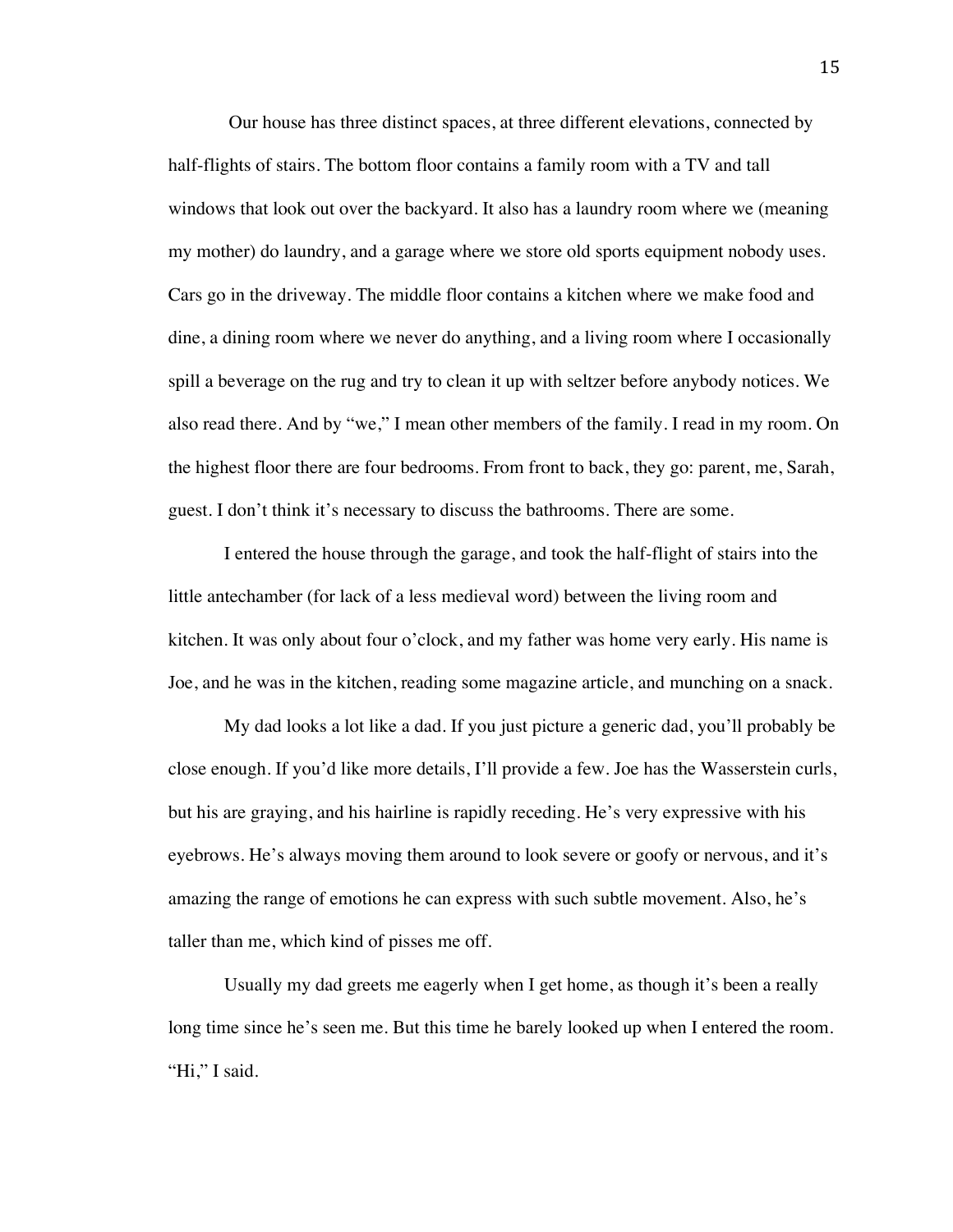"You were at Ian's?"

"Yeah."

"What did you guys do?"

"We listened to Schumann, played chess, and discussed the philosophy of Søren Kierkegaard."

"No you didn't. I don't believe you."

"We watched the 'Home and Garden channel.' Ian's really into homes. And gardens. I think he might be gay."

My father *did* believe this. All he said was, "Don't eat too much. Your grandparents are coming over for dinner."

There was something off about my dad. Something about his expression made it seem like something was wrong.

I figured it was probably something in the article he was reading. So I dismissed it and went to the fridge in search of food. I took out the skim milk and looked through the cereal cabinet. I would *like* to have eaten a toasted-oat and marshmallow-based cereal called Lucky Charms. But my father, a sort of health-food autocrat (think Tito), does not consider Lucky Charms, or really most foods, to be food. The things he considers to be food either closely resemble spinach, or they *are* spinach. Since there are no spinachbased cereals, my father buys whole-grain-wheat-germ-flaxseed cereals, which taste, at best, like cardboard. These cereals always look good on the box: toasty little squares or circles endorsed by a colorful bird or hip fox. And I can usually trick myself into eating them by telling myself that they might resemble stale Cheerios. So I poured myself a bowl, doused it in milk, and paced back and forth in the kitchen, crunching.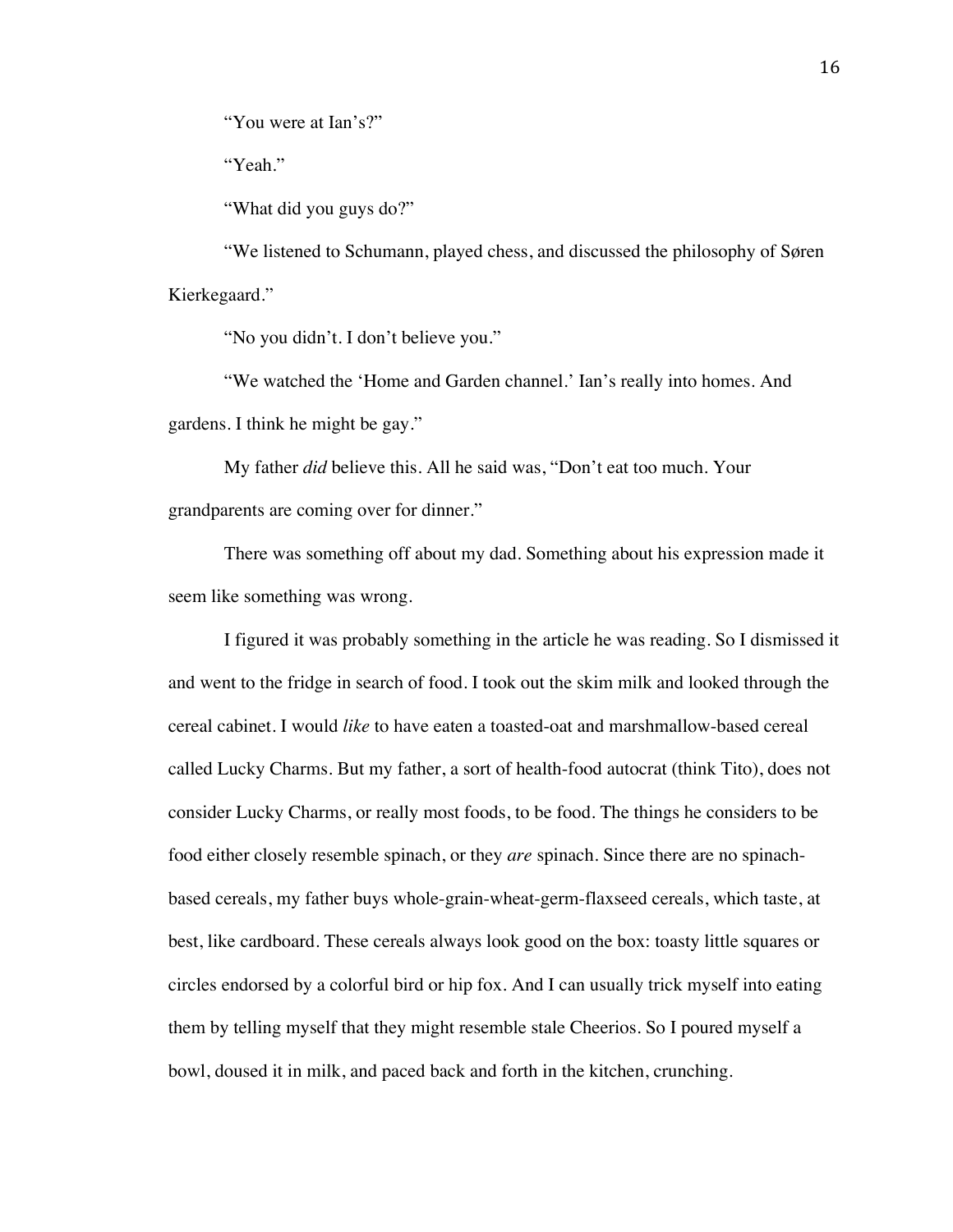Incidentally, I've got no idea what the fuck flaxseed is. It sounds like some sort of lesser-known bodily fluid, as in "It looks like the criminal has left traces of his flaxseed on the body." Or, "Yeah baby, fuck me till we're both dripping with flaxseed." I guess it's supposed to be nutritious. Okay, back to the kitchen, where:

My father sniffed the air. "You smell like smoke," he announced. I smelled myself. I didn't smell it, but I pretty much always have a stuffy nose. And it's hard to smell your own scent. My dad's tone wasn't, as I've suggested before, suspicious at all. Rather, he sounded concerned. But I still felt I had to dispel the possibility that the smoke came from a cigarette or joint.

"Ian's dad smokes cigars."

I've never seen Ian's dad smoke a cigar. Mr. Goodman has cicatricial alopecia, which means he doesn't have hair anywhere on his body. This is totally unrelated to his smoking or not smoking cigars, but it's interesting, and kind of creepy.

"Well that's not good," my dad replied, "That's really awful. And irresponsible. Second-hand smoke is *terrible* for you." My father then went into a long series of questions about how often Ian's dad smoked cigars in the house. And *where* in the house did he do this? And how did I feel about that? And what about my asthma? And did my friends smoke? And how was my lung function?

How do you answer the question, "How is your lung function?" On what scale do you rate it? Eight out of ten? A-? Pretty good?

 None of this interrogation had anything to do with misbehavior on my part. It was all about my health. One of my father's most striking and most infuriating qualities is his concern for the health of *everything*.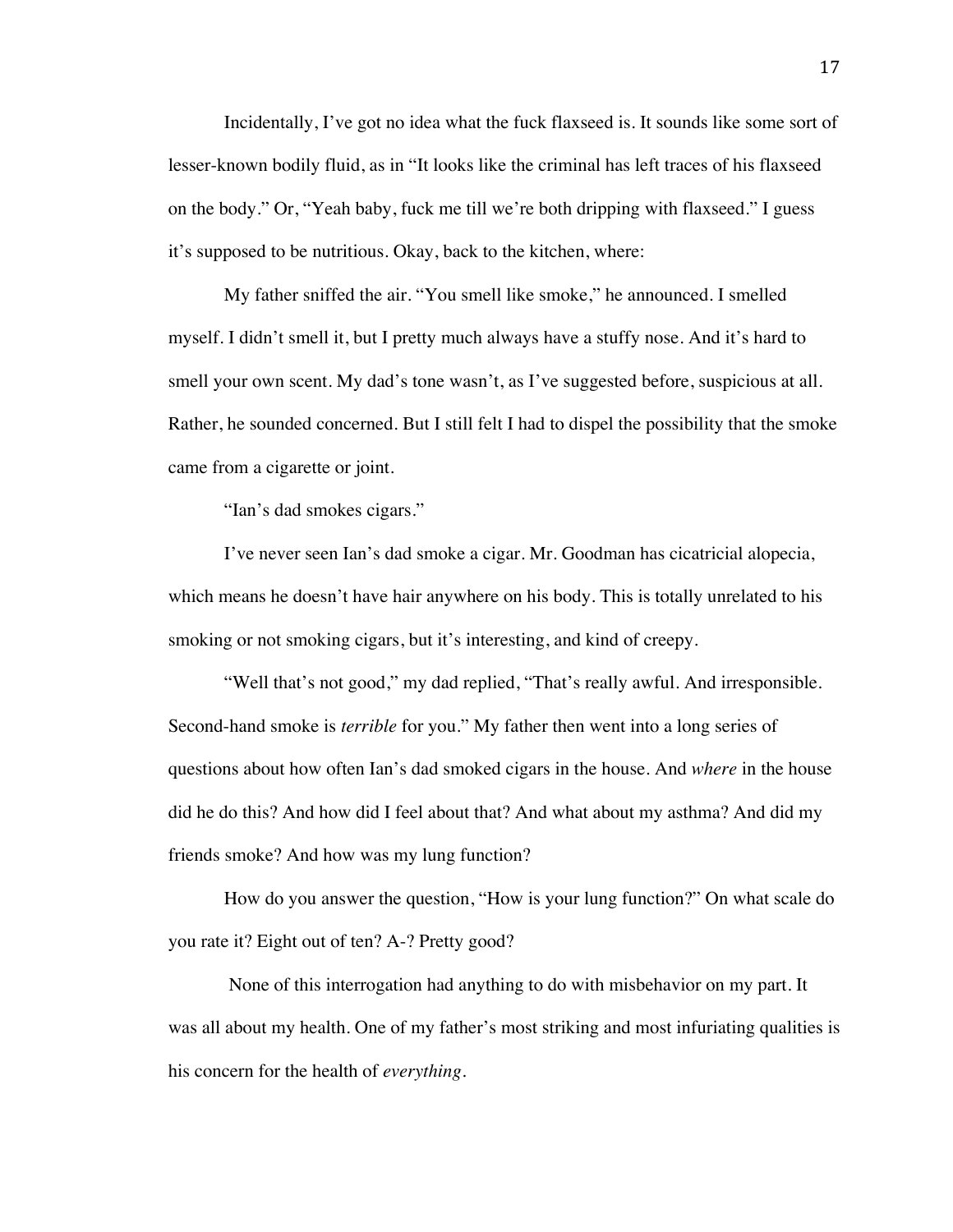He should have been a doctor. Then he could diagnose health problems. But as it is, he's an environmental engineer. He, like me (or really vice versa), cannot stand uncertainty. Therefore, when there's a medical issue or non-issue, since he doesn't know all the details, he cannot diagnose it. It's an unknown. When someone he loves, or knows, or has heard of might be ill, he freaks out in a fit of fear and anxiety that would impress the most paranoid of schizophrenics.

Let me tell you about the time I didn't have meningitis.

When I was sixteen, there was an outbreak of meningitis at the University of Pennsylvania, which is about ten miles from my house. I had *no* contact with anybody who went to Penn, or taught at Penn, or knew anybody who did either of those things. But, on the same day that the newspaper reported the death of a student from spinal meningitis, I came down with a fever. My dad assumed that I too *must* have meningitis. In his mind, it made perfect sense. The kids at Penn were young. I was young. They lived in the Philadelphia area. *I* lived in the Philadelphia area. They had meningitis, and therefore, I had meningitis.

I did indeed have a fever, and a headache, two symptoms of meningitis. These are symptoms of almost every other illness, too. But that's not the sort of logical thinking my father employs when health is at stake. "I think you may have meningitis," he said to me.

"Why?" I asked.

"Because you have a fever, and a headache."

"I think it's lupus," I told him.

"You don't even know what lupus is."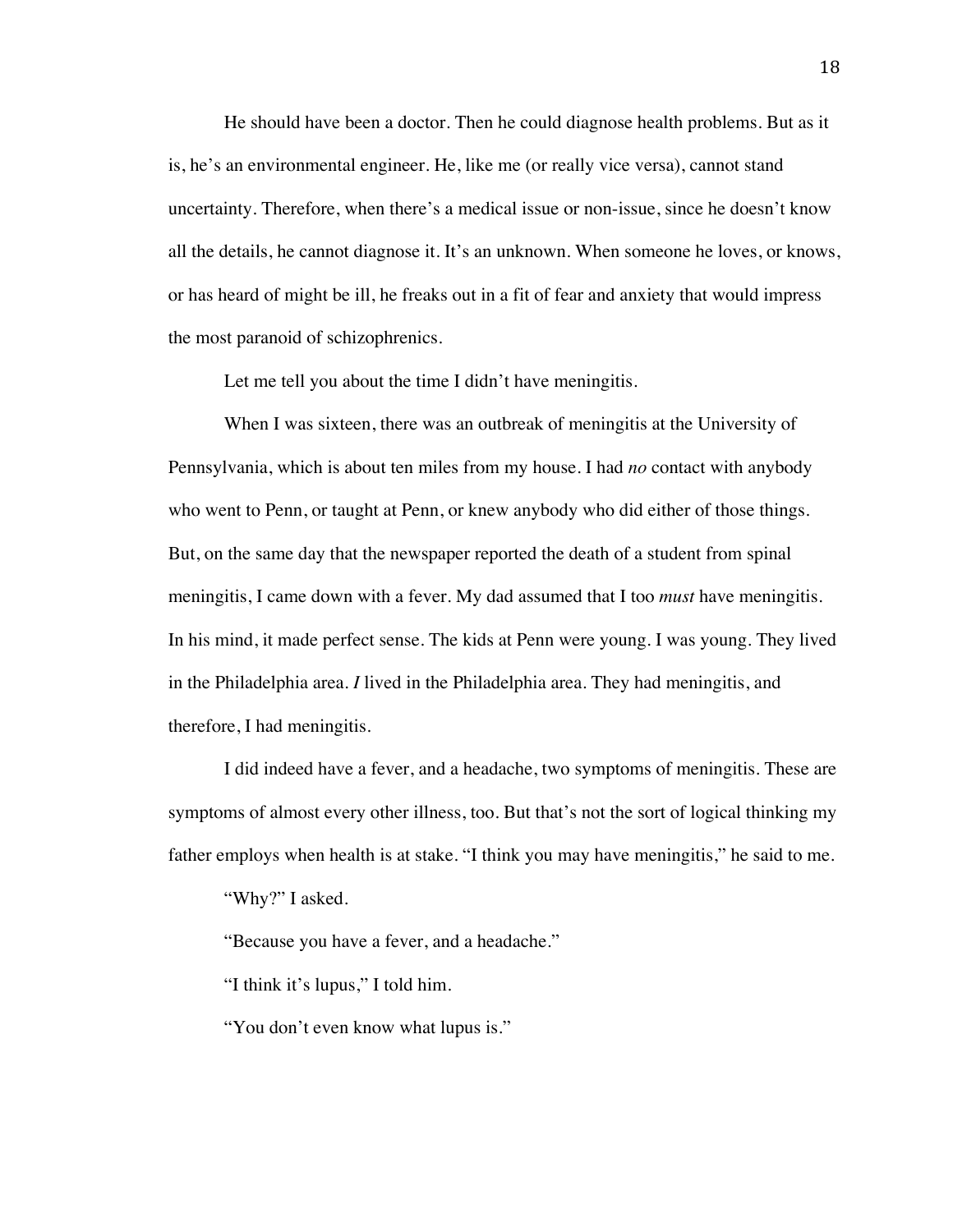"Neither do you. Isn't it the one where you have weak bones, and you get all bowlegged?"

"That's rickets."

"Same deal."

My dad came home early from work, went on the computer, and read just about everything there was to read about meningitis, which, in the age of the internet, is a *lot*. He showed me pictures of infants with sickening red splotches all over their bodies. He was particularly concerned about swollen lymph nodes. I did not know that I *had* lymph nodes. But the Internet said that when you have meningitis, the lymph nodes in your neck become so swollen that you cannot touch your chin to your chest.

"Can you touch your chin to your chest?" my dad asked me. I tried it. I could. But he kept asking me, over and over, and with increasing levels of urgency. And it got to the point where I even started doing it when he wasn't asking. And eventually my neck *was* sore, and it *was* hard to touch my chin to my chest. I assumed that this was usual soreness from repetitive activity.

I made the huge mistake of admitting, eventually, that it had become difficult to bend my neck, and off we went to the hospital. After a series of tests and panicked questions from my father, I was told that *of course* I did not have meningitis. "Then what is it?" ol' Joe asked.

"Lupus." That's what I said. The doctor said, "Nothing. He seems to have a mild fever. I'd get some rest, *maybe* take one more day off of school if the temperature's still high in the morning."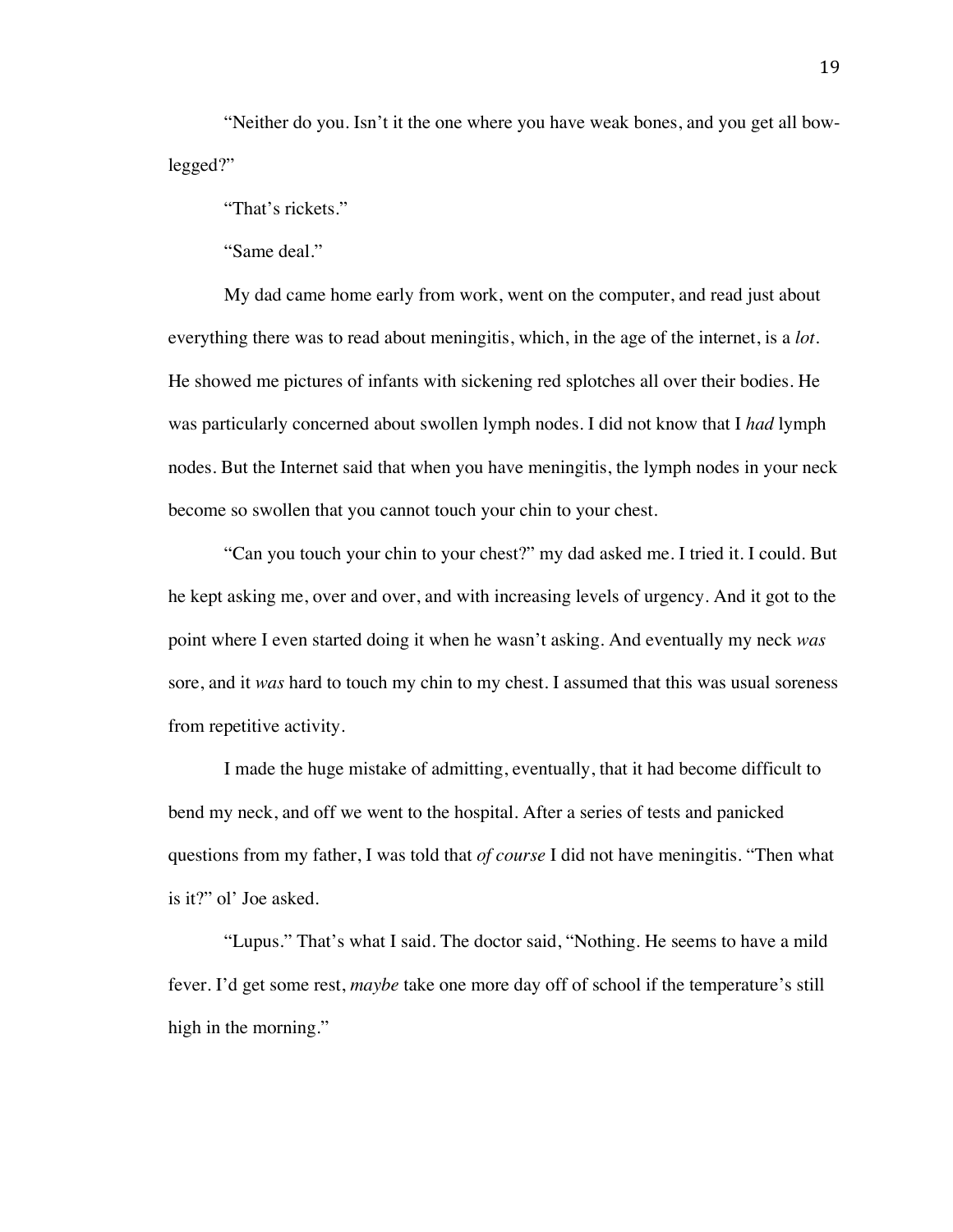My father is not embarrassed by this incident. He maintains that he did his "due diligence." I maintain that if that's "due diligence," I'd have to go to the hospital every time I stub my toe, in case it needs to be amputated.

I can understand, on some level, the fear of loss. I don't have a child. I am one. But my grandma died when I was younger. That was kind of sad. And I remember when Gorpus died. And our hamster, Dumbo, died last year. He's still around actually. He died in the winter, and the ground was too hard to bury him. So we put him in a box in the freezer, with the intention of burying him when it got warmer. But he's still there, living, or rather not living, in our freezer next to the whole-grain extra-fiber flaxseed waffles.

The point that I'm trying to get at, though I admit that I may be doing so rather indirectly, is that I *do* sympathize with the way my dad feels. It's sweet that he cares deeply for me, but this sort of overbearing, paranoid protectiveness can be smothering and embarrassing.

Okay. Deep breath. Time for some more plot.

I finished my cereal, told my father that my lung function was just splendid, and I was just getting up to go take a shower, when my mom came down the stairs and blocked my path.

My mother, like most mothers, is named Susan. Susan stood in the kitchen's doorless doorway, looking frazzled. My mom often looks frazzled, especially at the end of the week. I think a lot of it is the hair. Her wavy hair is longer than your standard mom-cut, and when she works she wears it up in a no-nonsense, business-like fashion. But when's home, she lets it go, and it makes her look like a mad scientist.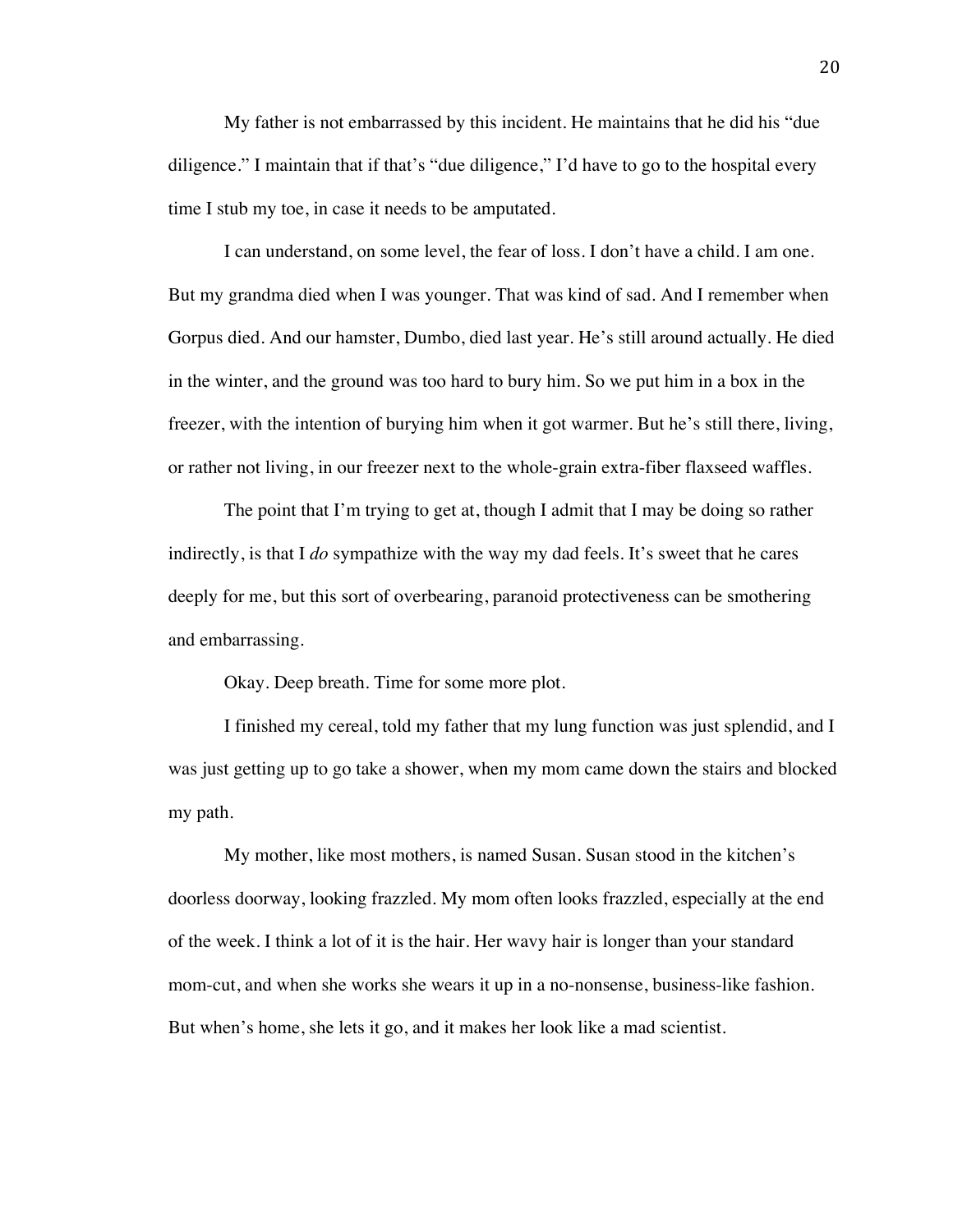On this particular afternoon, it wasn't just the hair. Something about the creases in her face made her look weary, and upset. It was clearly more than just a buildup of the week's stresses. Her face was a little red. She looked angry. I went on the defensive immediately. "What'd I do?" I asked, and tried to look innocent.

"Nobody's accusing you of anything," she replied.

"He smells like smoke," my dad said, as he flipped a page of his magazine.

"See? He's accusing me of smelling like smoke," I said, indicating my father.

My mom sighed and turned her concerned glance toward my dad. "Did you talk to him?" she asked.

"He talked to me all about smoke," I replied. "He's of the opinion that it's not good for you."

I tried to squeeze by my mom, but she took a wider, aggressive stance, so I backed off and leaned on the counter, feeling uneasy.

"Jesus," my mom said, still talking to Joe. "I can't tell if you don't want to talk about it, or if you just don't think this is a serious issue. I thought we had this all sorted out last night."

I looked back and forth between them. It was weird for my dad not to want to talk about something. But he seemed uninterested, or at least hesitant. "Hey," I cut in, "If I'm not part of the conversation, can I go? I need to shower. You don't need me to *be* here to talk about me. I can be just as awkward and silent *up*stairs."

"Your father was laid off from his job," my mom told me, though she continued to stare laser beams at my dad and his trail mix.

"I wasn't *laid off*," my dad mumbled. "I quit."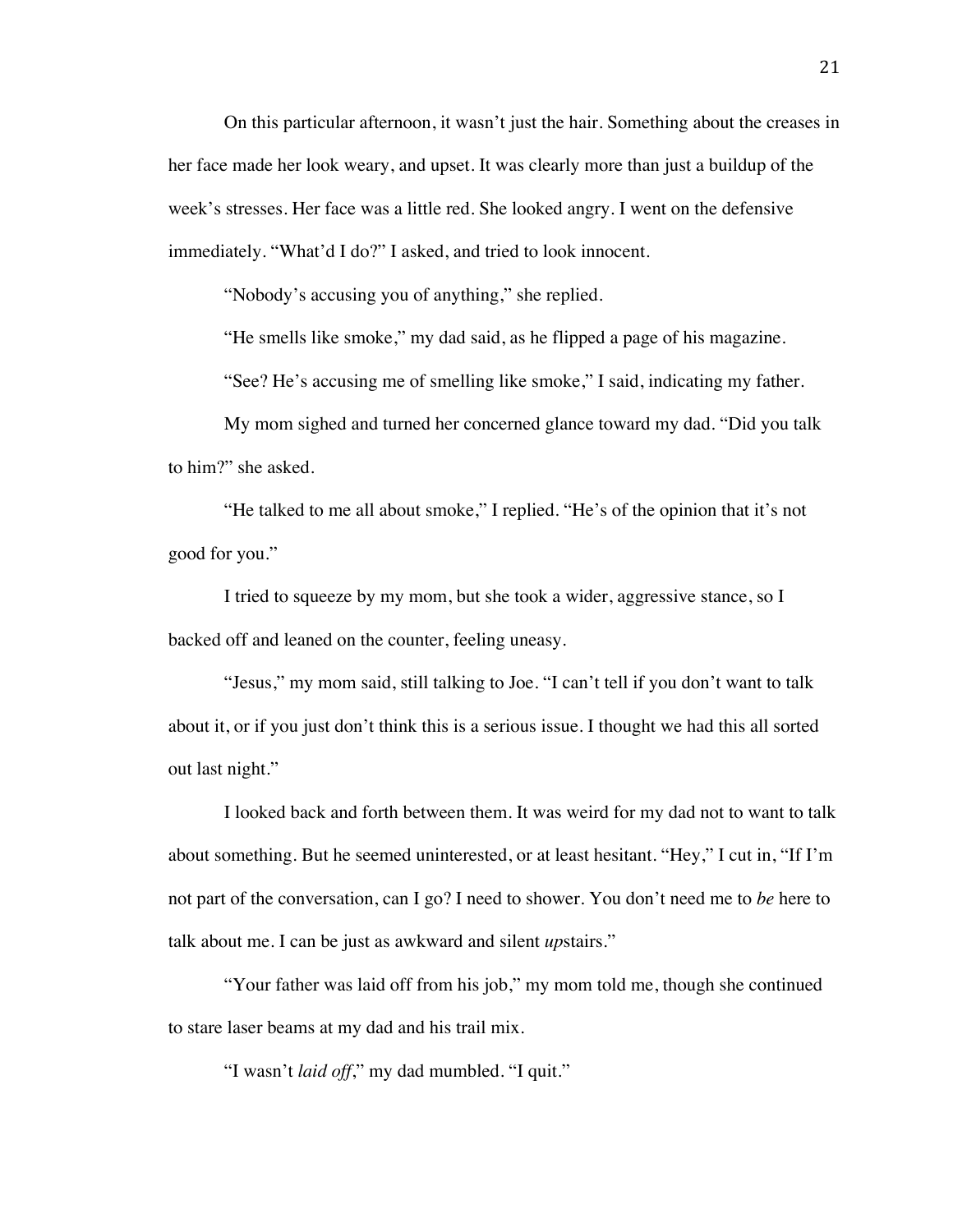"He was *forced* to quit."

I shifted my weight uncomfortably. My parents rarely argued, and they didn't seem to be very good at it. My mom was looking at my dad, but talking to me. My dad appeared to be talking to his nuts (the ones he was eating). And I was required to *be*  there, but I wasn't really part of the discussion. I was kind of an object, a talking point.

"I think in the long run, it'll be better this way," Joe said.

"We don't pay private school tuition in the *long run*," my mom replied. "Jesus, this migraine is *killing* me."

"Don't the grandparents pay my tuition?" I asked.

"Yes and no," Susan replied, "They pay half of the total of yours and Sarah's. But we're in a tough spot now. Maybe we can work something out with the school. I don't know."

"My parents will probably be happy to cover more tuition," my dad said.

"I'm tired of accepting money from your parents. I've had enough of it."

My parents had never talked to me about money before. And it made me feel very adult to be included in the conversation. I was pleased to be allowed into this world of adult issues, but the actual problem itself didn't hit me at all. I felt like an eager animal exploring a new territory. I was much more curious than I was concerned.

"So are you unemployed?" I asked my dad. "Cause if so, you could drive me to school, and I wouldn't have to take the bus. I keep getting gum on my shoes, which would be less likely to happen in your car."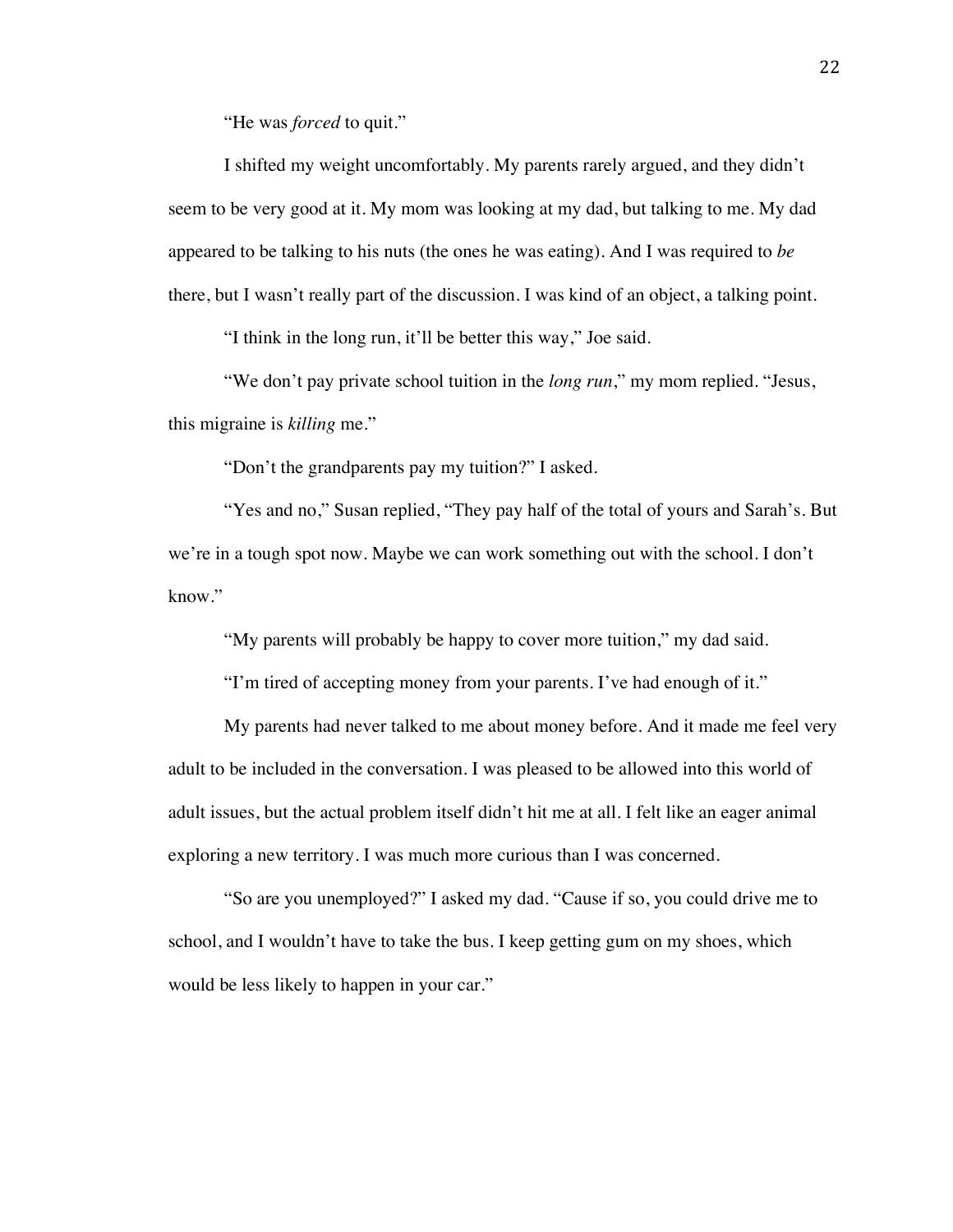"I'm not unemployed," he said, putting his empty plate aside, "I have a new job for a non-profit doing conservation work. I've been talking to the director about it for years now. It's something I'm quite excited about."

Joe went on to explain what had happened. My dad had, for years, designed sewage treatment facilities. Basically, he and a group of other engineers sat around all day figuring out how to make shitty water less shitty. But for whatever reason, his section of the firm had been getting fewer and fewer projects, and the firm wanted to lay them off and re-hire them to work fewer projects, for less money. My mom, based on her tone of voice and the scowl on her face, had wanted him to suck it up and accept the bad deal. But my dad had said, "screw it." He'd quit, and he'd taken a job with a non-profit that did work preserving the water quality of tributaries of the Schuylkill and Delaware rivers.

The problem was that my dad had been the family's primary bread-winner. He won all kinds of delicious bread. My mom was a Speech Therapist at a local elementary school, and although it paid well for a teaching job, it was still a teaching job. And apparently my dad's new position was going to pay him about the same amount as the school district paid my mom.

I went upstairs to take a shower. I know most people shower in the morning, but I never have the energy. And, frankly, I'm not a big fan of showers. You get all wet. But I take them daily, because otherwise you'd be able to smell me through the pages. When I got out of the shower, I could hear my parents heatedly whispering to each other in their room.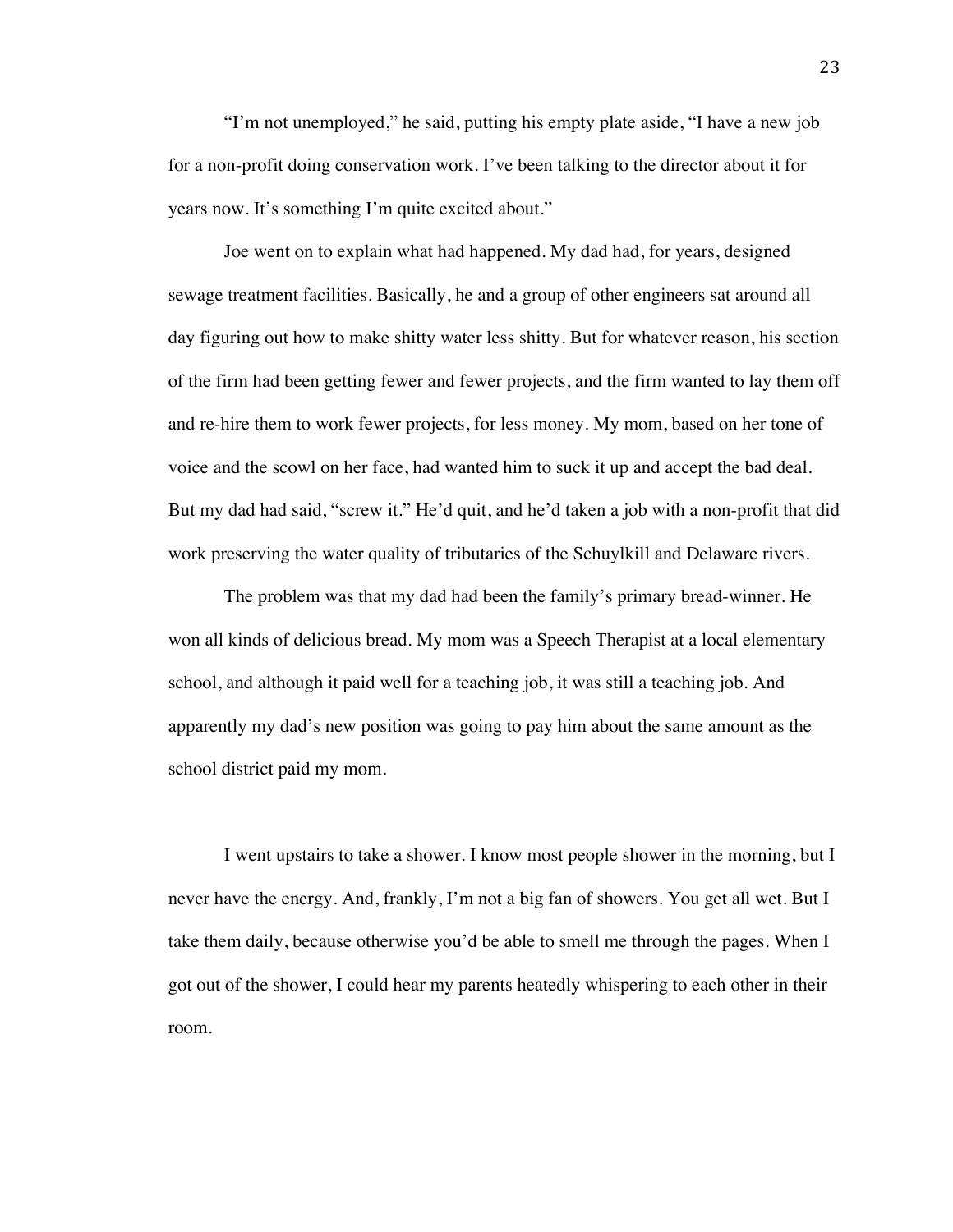I didn't know exactly what to think or do about the whole dad-job thing. We'd never had money problems, really, that I'd been aware of. We come from an affluent area, and I had always lived a comfortable life, in a comfortable community, surrounded by other comfortable people. So maybe it just didn't feel *real* to me that my parents were in financial trouble. I was more unsettled by the fact that my parents were arguing about something. And frankly, I was still most unsettled by Valerie Richard.

I spent the rest of the afternoon alternately reading, and Facebook stalking Val. I winced at every picture of her with a dude in it, and winced extra hard when he had his arm around her shoulders or waist. I read *every* post on her timeline, making sure none of the male posters said anything too intimate. I'd read a chapter or so of the Vonnegut book I was reading, as the anxiety built up, and then I'd do another round of stalking, to temporarily relieve myself. It was torture, and it was exhausting, but I couldn't really keep myself from doing it. It was a bit like jerking off when you don't really want to. It's kind of a chore, but you feel relaxed and a bit relieved afterwards.

I wanted to call Val. I wanted to hang out with her. I wanted to see her naked. She, Ian, and I had exchanged numbers at lunch, but I didn't have anything to call about. And if I asked her to hang out, what would we do?

 Sometime in the early evening, my sister Sarah came home with a small gaggle of friends. Usually I try to avoid Sarah's friends, because they're loud, and sometimes I have trouble not finding them attractive. Sarah's two years my junior, and so her friends aren't so young that it's inappropriate for me to lust after them. But I don't *want* to be attracted to them. It makes me feel sort of dirty.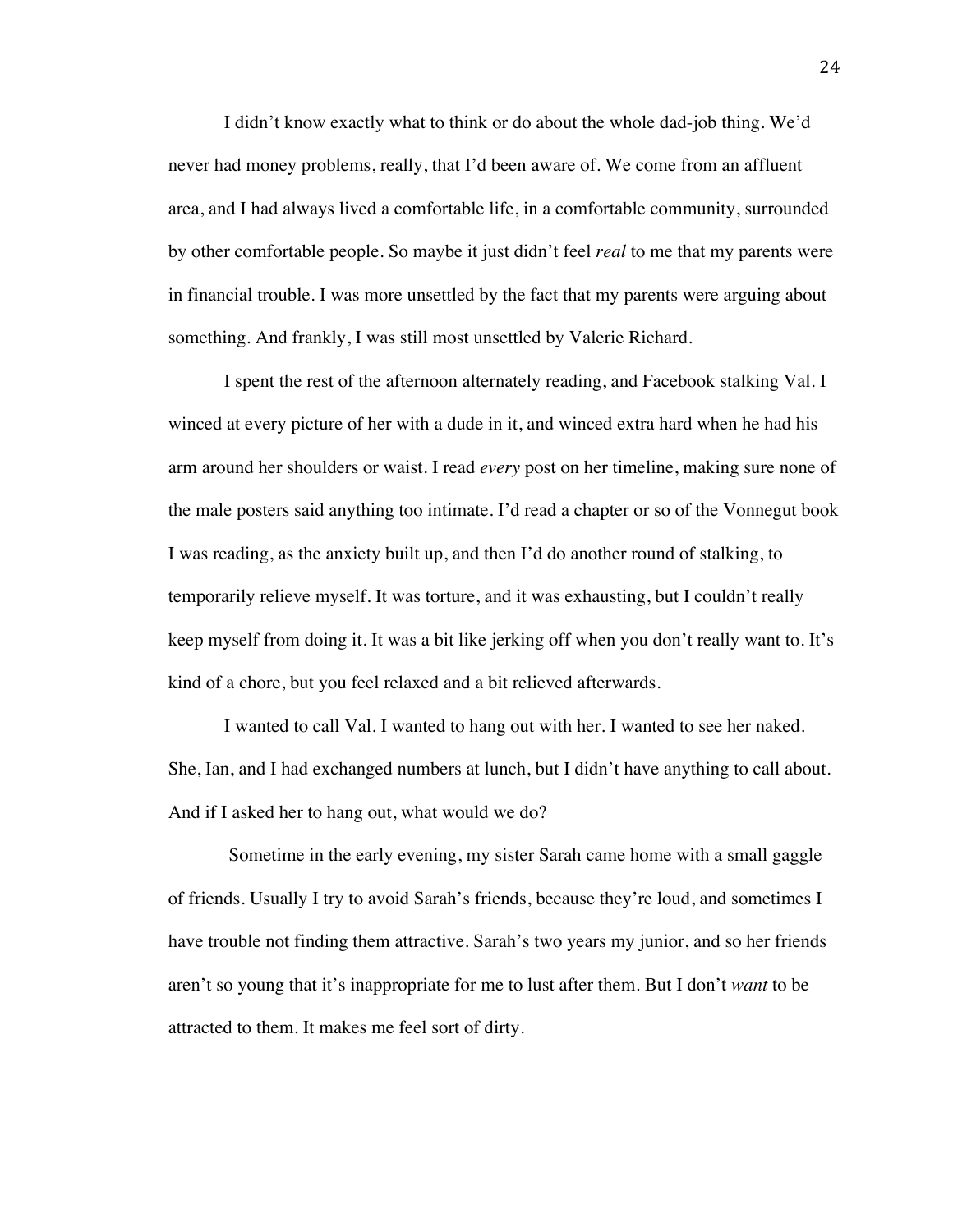I was in the kitchen scarfing down another bowl of cereal, when they came up the stairs from the garage: Sarah, two girls, and a boy. I didn't know any of the non-Sarah people. I almost never do. Her friends are in a constant state of flux. I don't think that this is because she's not a good a friend. I blame this on the difficulty and complexity of fifteen year old girls. Not to mention the snottiness, and fickleness.

I've had the same few friends since we were all in pre-K. Ian and I have been buds since I can remember, and unless he hits his head and drowns trying to cross the stream to our imaginary woodland kingdom, I don't see any reason why we won't continue to be friends until *I* die trying to become the first person to reach the summit of Mount Everest by tricycle. I value loyalty. It's nice to have friends you can trust, with whom you can share your secrets, and talk about the things that embarrass you most. I'm kind of sad for Sarah that she doesn't have anybody like that. I guess she has me. But I wouldn't confide in me either.

One of Sarah's new girls was a short blonde with really impressive boobs. It was warm outside, and she was wearing a low cut shirt, which, well, you get the idea. I felt uncomfortable staring at her chest, and I wondered as usual if it was wrong to want to touch Sarah's friend's boobs.

I wondered if my parents had told Sarah about the job thing yet. I guessed that they hadn't. They were probably waiting for her friends to leave.

I went back to my room to see if Val's Facebook would betray her plans for her Friday evening. It didn't. But that made my anxiety a little worse. I was just returning to my book, when there was a knock on my door. "Yeah?" I said.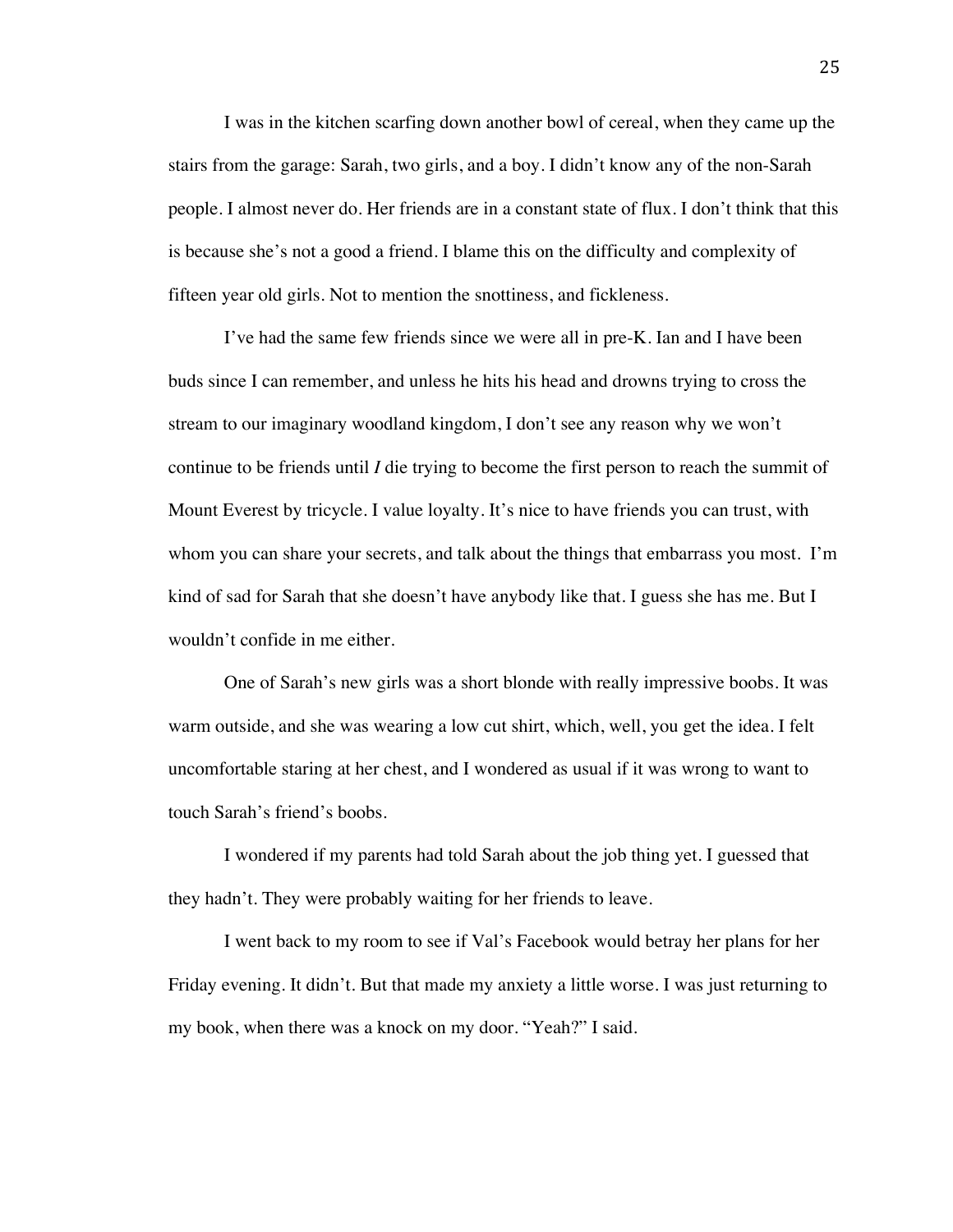"Aar, do you want to drive us to the drug store?" Sarah asked. "We're going to watch a movie, and we want to get some snacks that aren't so good for us."

I did not want to drive them to the drug store. I was alone, feeling out of sorts, and kind of resentful that she had evening plans with friends, even if they were temporary, recyclable friends. "No," I said, "I don't want to."

"Well, will you? Can I open this door? I don't like talking through it."

"I'm naked."

"No you're not." She opened the door. I lay the on the bed, fully clothed, with my book on my chest. Sarah leaned forward on the doorframe and her long black curls fell over her face. My sister looks a lot like me. We're built in the same way: long spindly legs, small torso. She's got baby fat in her cheeks that's never really gone away, while my face looks, not gaunt, but more trim than hers.

Sarah looked annoyed and a little desperate. Perhaps she'd guaranteed her new friends a ride, and it would be her fault if they didn't get one. Instead of engendering sympathy in me, this desperate look had the opposite effect. "Please?" she asked. I shook my head.

"Mom!" Sarah hollered. My mom, who spoils Sarah, arrived at my door a moment later. My mother does not like when Sarah and I engage in any sort of sibling conflict. Her number one goal in life seems to be for Sarah and me to get along. And, mostly because *I* am made to feel cripplingly guilty when we quarrel, Sarah and I generally stay on each other's good sides. "Mom," Sarah began, calmer this time, knowing that our mother's concerned presence guaranteed her an automobile ride with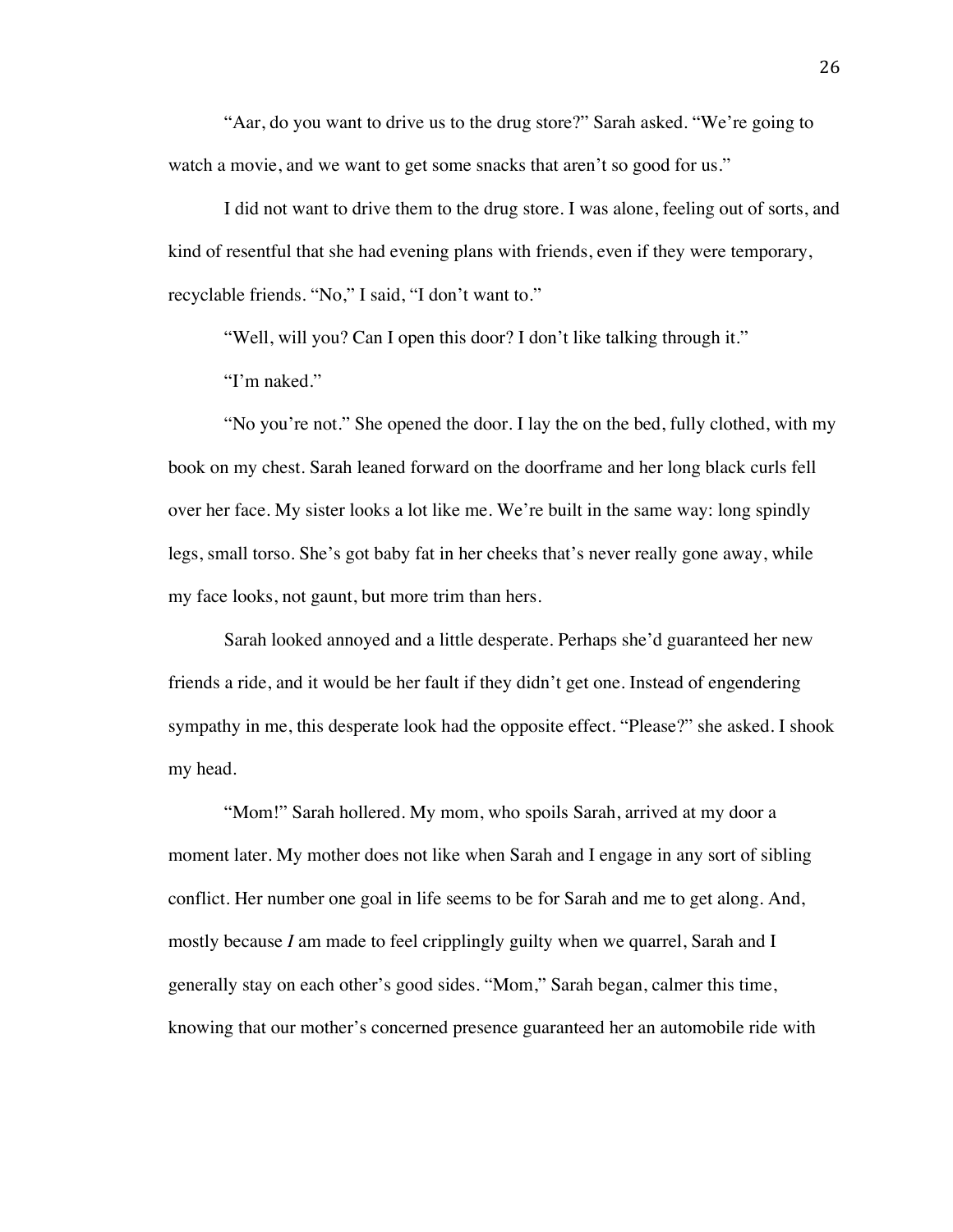brother chauffeur, "Aaron here will not drive us to the drug store. But he's not *doing* anything."

"I'm phenomenally busy right now. This book isn't going to read itself."

"Aaron," my exasperated mother said, "I have a migraine. I can barely see you right now. Drive Sarah to the pharmacy."

A dispute ensued in which I argued that I was not a slave, and that I should not be conscripted to chauffeur my sister around wherever she pleased. I may even have used the word "conscripted." My mother, who *always* had a migraine at convenient moments like this, said that since I was not doing anything, and because I'm a "decent person," I should drive her. This left me the options of either arguing that I was *not* in fact a decent person, or just sucking it up and driving five minutes to the drug store. So, feeling a little angry and a little impotent, I started up my mom's SUV, and drove Sarah and her new acquaintances to the drug store.

I waited in the car while Sarah and her friends selected snacks for their movie, which took forever. By the time they returned, I was in a *really* foul mood. I felt it was inconsiderate to take so long, when there was somebody waiting for you in the parking lot. I felt it was inconsiderate for Tyler, Sarah's male friend, to *look* older than me, and have a full beard. I felt it was inconsiderate of Sarah to announce that the store was out of Almond Hershey's bars. I thought I was only person who *liked* Almond Hershey's bars. I fumed about all of these minor atrocities, and then I heard myself say, "You guys should have bought some acne medication." One of the girls had pimples speckling her cheeks, and I guessed that Tyler was growing his annoying beard to cover up his own zit issue. None of them responded, and they looked not at me, but at Sarah for an explanation.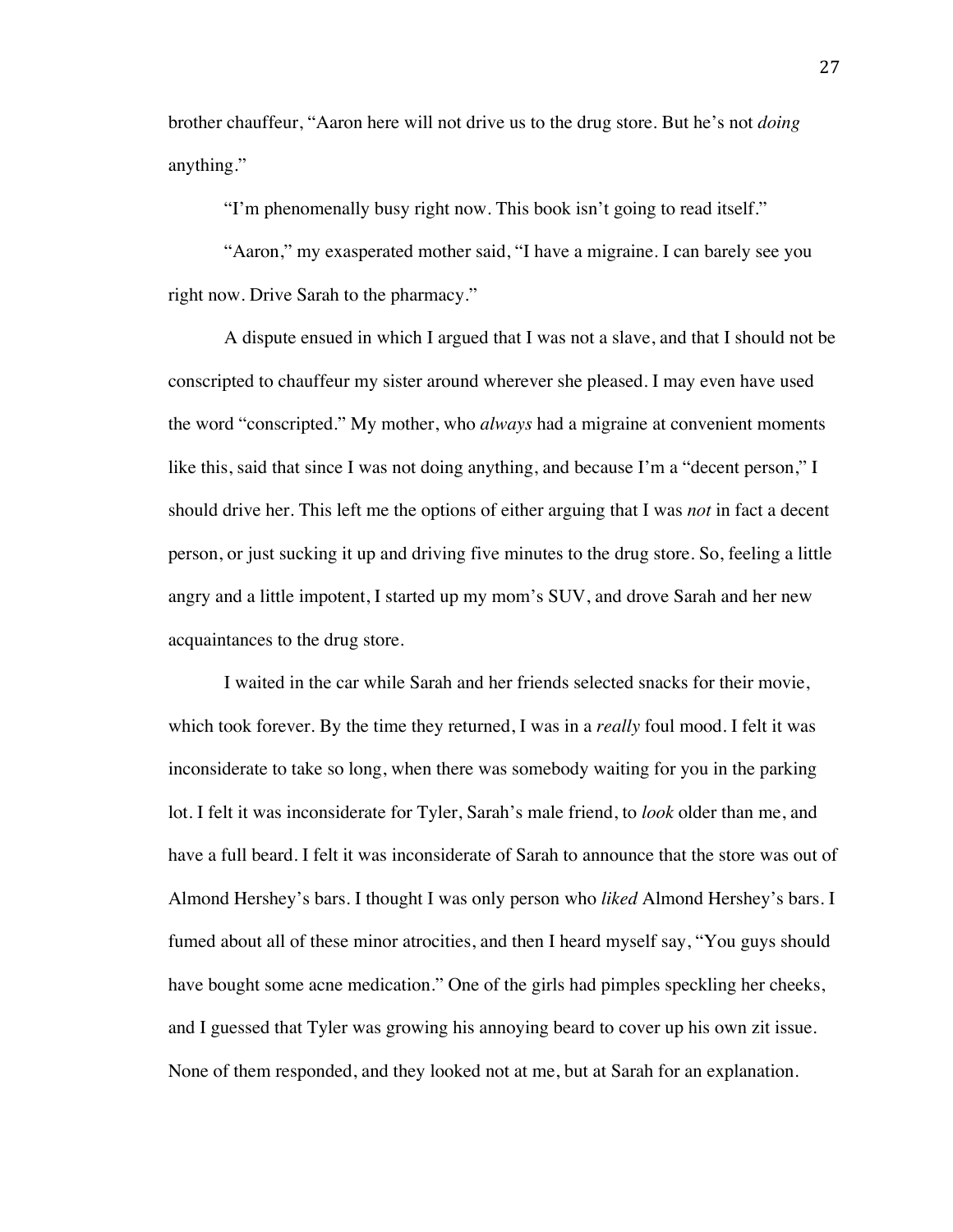"Those chips will probably make you fat too," I mumbled and then I backed quickly out of the parking space, and into a small sign. "Fuck!" I shouted.

I got out of the car to examine to damage. The sign was only a few feet tall. It said the name of the store in small letters, "Enter" in large ones, and it had an arrow that had previously pointed into the parking lot. The sign was twisted a bit, but was otherwise unscathed. The SUV had a dent in the rear bumper.

I returned to the chauffeur's seat, got the hell out of the parking lot before any pharmacists came out to see how the sign was doing, and I drove home in a panic.

In the driveway, Sarah and her friends rushed out of the car and toward the open garage. It seemed that they were trying to get away, to shirk their responsibility, to leave me to deal with this alone. I ran up and blocked their path. I ordered Sarah's friends to go inside. I wanted to talk to Sarah alone. To my great pleasure, her friends obeyed my command. I think they were a little shaken by my insults, and worried there would be trouble in the house when the parents discovered the bumper dent.

I stood face to face with Sarah in the garage. She looked a little frightened. "Don't tell mom and dad," I ordered her.

"Why? You're such a dick. Why are you a dick to my friends? What'd they do to you?"

"It's been strange day. Just please don't tell them."

"I'm not making any promises. And, look, they're going to *notice* the giant dent in the car."

"It's a small dent."

"It's a medium-sized dent."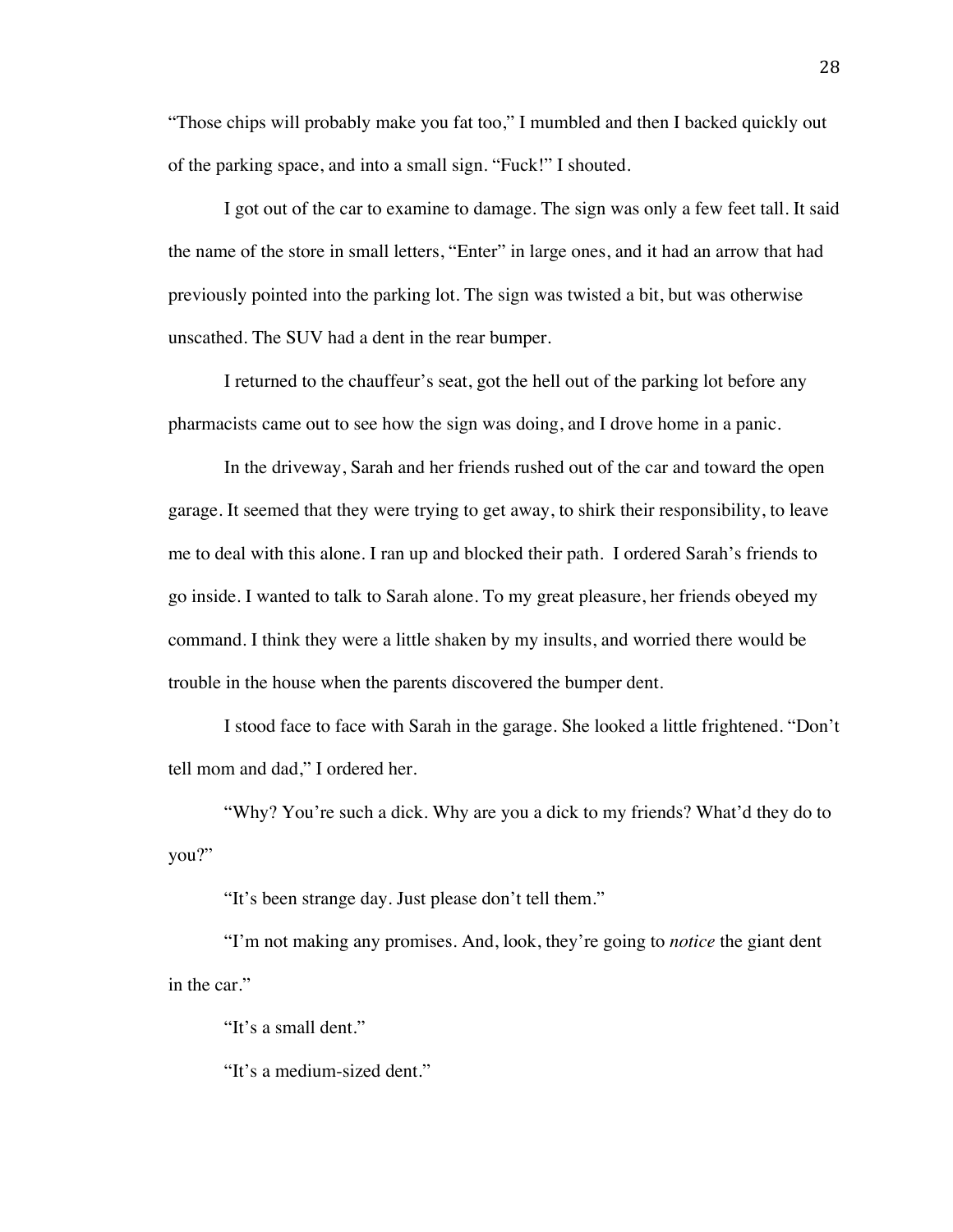"Fuck. God fucking damn it." I grabbed a tennis ball from a box of assorted balls, and fired it off of the opposite wall.

"Relax. They're not going to punish you for it."

That was probably true. My parents have never punished me for anything. I think it makes them feel mean, so they just don't it. But this was different. It wasn't exactly punishment I feared. It was anger, or disappointment. My dad hadn't looked stressed earlier, but he had to be freaking out a little bit, under the surface. And my mom was already on the brink. I didn't want to push her over.

"Fuck. I'm going to have to pay for it," I said. "Want to help? It was kind of also your fault."

"It wasn't my fault *at all*. And you know I don't have any money."

"Because you've never worked in your life."

"Yeah, you've done some tough labor, scooping slush into cups."

I had worked at a water-ice place over the summer.

Sarah paused for a second to let her little insult sink in. It didn't seem right that she could be condescending towards me. I was the bigger, stronger, cleverer, more emotionally mature sibling, and yet I felt so tired and overmatched. Sarah could be a whiny baby when it suited her, like when she'd gotten my mom to make me drive her and her friends to the store. But she could also be sharp and confident, and impressively quick-witted. "Don't you have money saved from the summer?" she asked me.

"No. I spent it all on blow," I said. I'd actually spent it on baseball tickets, and beer.

"What's that?"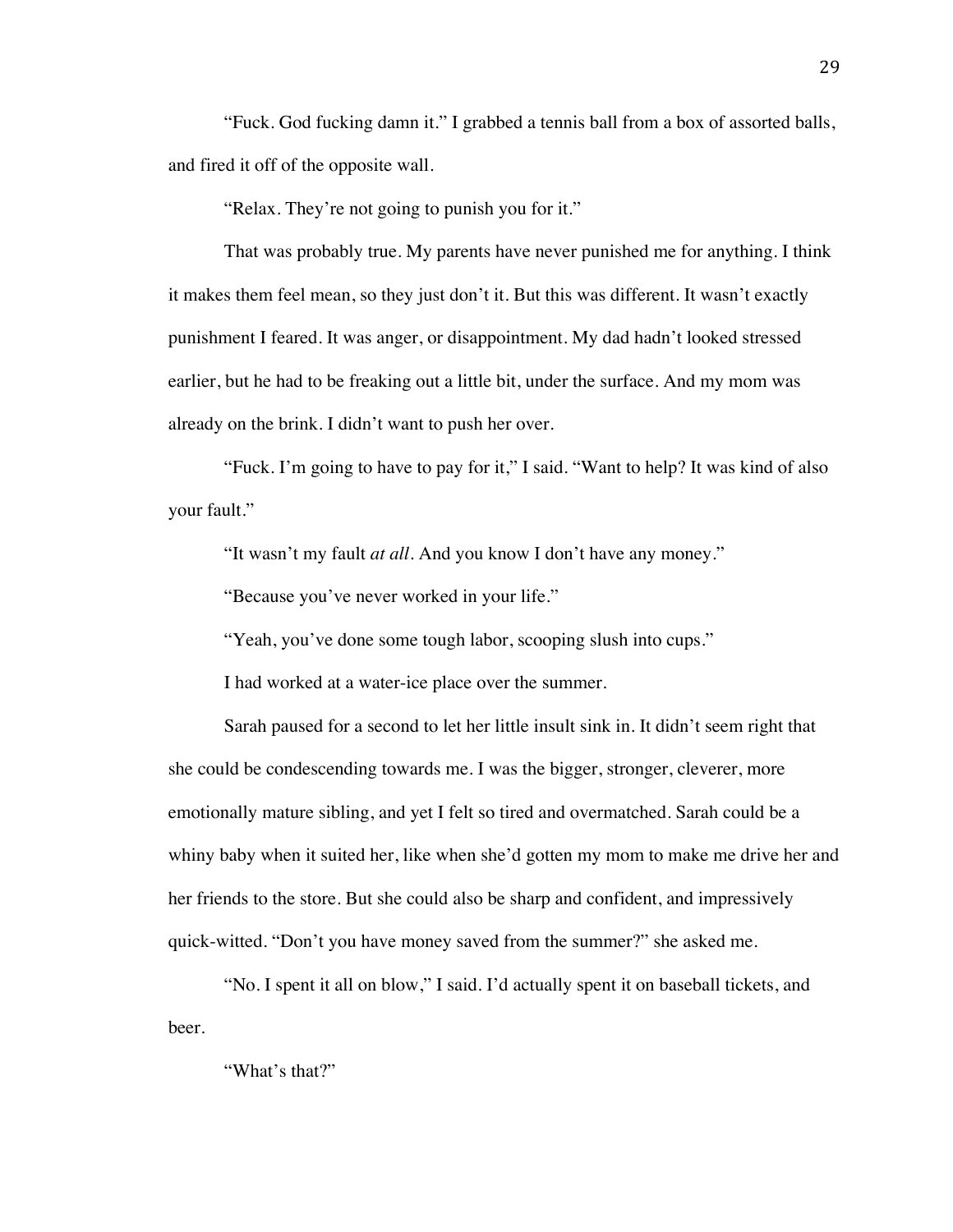"It's a slang term for cocaine. I was kidding. Do you live under a rock?"

"You know where I live. How are you going to get the money?"

"Sell blow."

"Seriously."

"Don't know, Sar. Shit. I don't know. I'll handle it. Just let me tell them, okay. You can go watch the stupid romantic comedy."

"How do you know what we're—"

"I'm a psychic. And you have poor taste."

I opened the garage door, announced that I'd crashed the car, and waited for my parents to come flying down the stairs. It didn't take long. They followed me out onto the driveway.

"I put a small but noticeable dent in your bumper," I informed my mother, "Or, rather, the 'enter' sign did. It wasn't really my fault. I couldn't see it out the mirror. It was too short. It was to signs as Danny DeVito is to actors, unless you count dwarf actors like the guy who plays Professor Flitwick, or the guy in—"

My mother bent down to look at the indentation just above the left rear tire. I couldn't tell if she was angry, or just…sad. Her face was all contorted. She squinted to the point where you could barely see her eyes, and this pulled the rest of her face back in a way that exposed her teeth. She looked like a kind of middle-aged gremlin, and on most days, I would probably have laughed.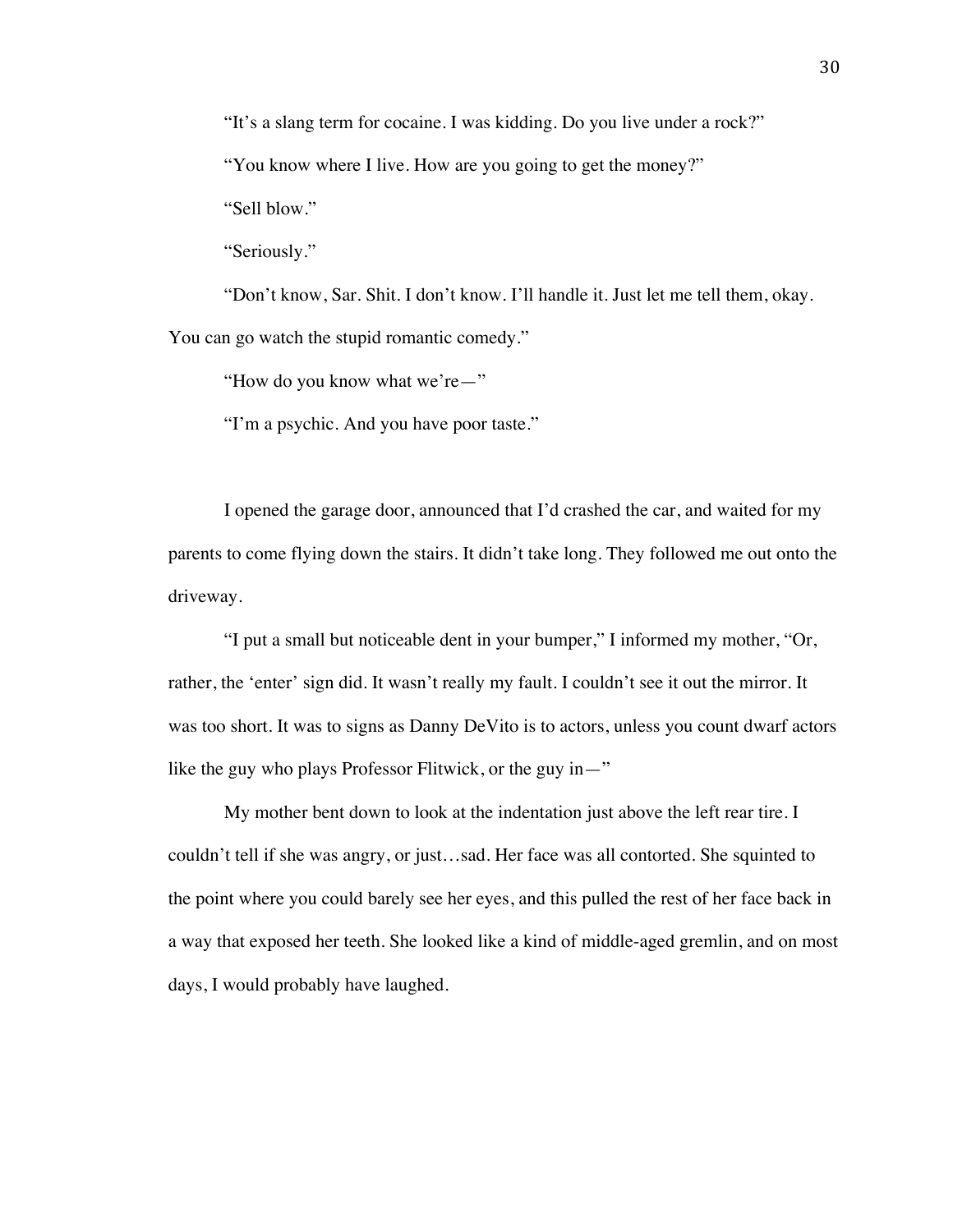My father didn't look at the car. "I can't believe you've done this to your mother," he told me, "on a day when she's got a *bad migraine*. On a day when she's already having a tough time."

I'd told myself I'd be contrite. But I had trouble. "Yeah, it's definitely the migraine that's bothering her. I'm sorry I can't pick and choose my car crash days to coincide with mom's headache's," I said.

"Now is *not* the time to be sarcastic. You could have endangered Sarah *and* her friends. They could have *whiplash*. You could have whiplash. Back problems run in this family. You know I have to do stretches in the morning just to—"

"We were going like three, maybe four miles an hour," I told him.

"Those kids' parents trust that they'll be *safe* when they come to our house, and you can't jeopardize that."

"I tried to stay here. No jeopardy. I'm unlikely to crash the car while reading.

Well, that is if I'm reading on my bed. If I were reading in the fucking car—"

"Don't curse, Aaron. Do you want your mother to be any more upset?"

I looked down at my mother, and wondered if that were actually possible. She was still running her hand along the bumper, and she looked about as furious as I could remember her. She stood up and turned to face me. "I've had a driver's license for over thirty years," she said quietly, which seemed, counter-intuitively, to accentuate her anger, "and do you know how many times I've hit something with my car?"

My mom's a big fan of rhetorical questions, and I try my best to answer all of them. "Three? Five?"

"Zero."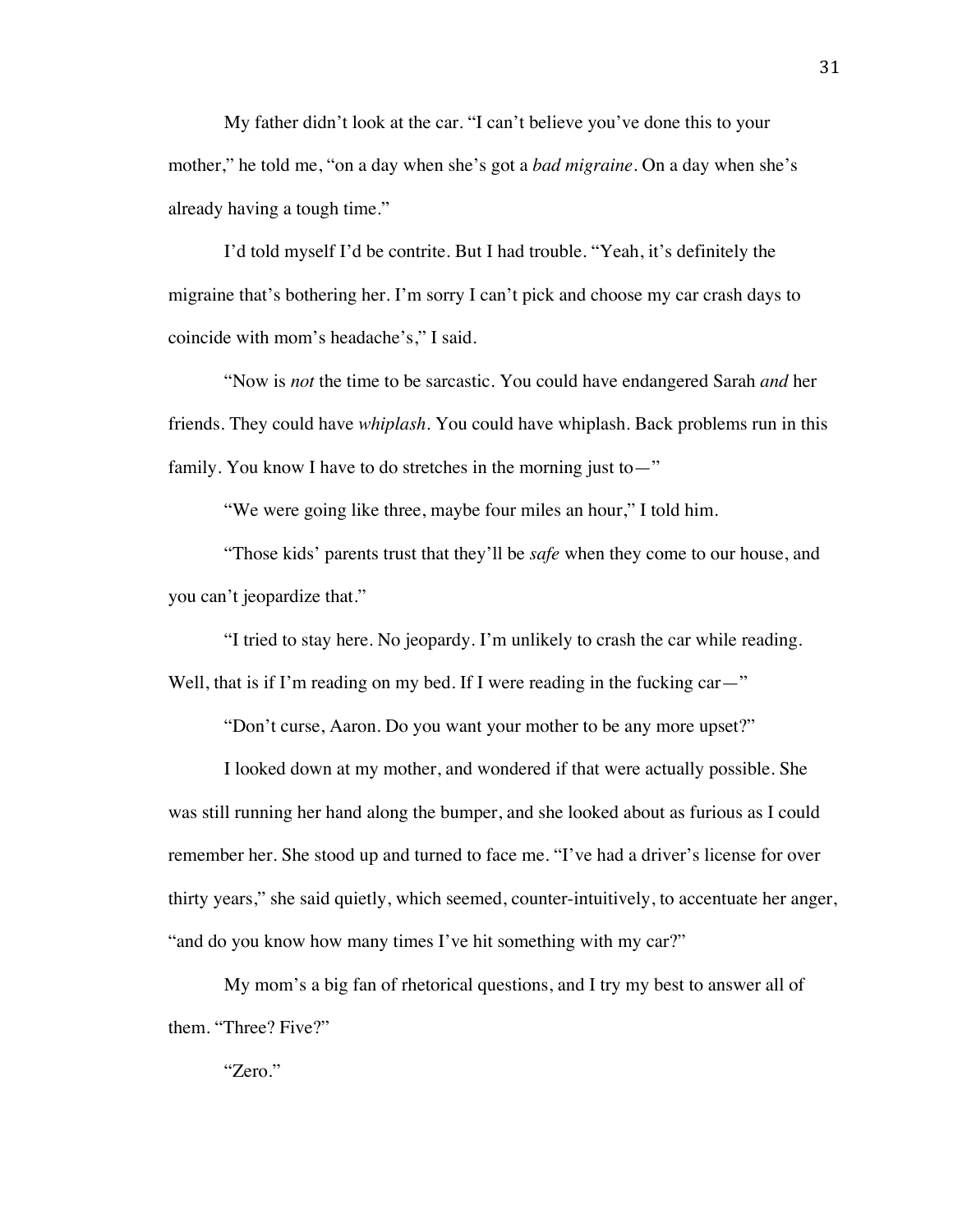"That was my next guess."

I have *never* so much as grazed another vehicle."

"It was a sign. A little baby one, like a—"

"I don't care." She took a deep breath to formulate her next thought. "This is really inexcusable."

'But school just started,' I thought to myself, 'And I'm worried about this stupid girl. And dad changed jobs all of a sudden. And you and dad are both acting really weird, especially toward each other. And aren't those solid excuses for letting your emotions get the better of you?' But I couldn't say either of those things, so I stood there stupidly, knowing that if I said something out loud it would be sarcastic and filled with profanity. I could only be contrite in silence, so I bit my tongue—figuratively, of course—and just nodded.

"You'll have to get it fixed," my mother told me, calming down a little. "Now?"

"Nothing's open now. You'll have to pay for it. They'll raise our insurance rates if we report it."

Again, I just nodded and tried to look ashamed.

"Your grandparents are coming over for dinner any minute now," my dad said, putting a close to the conversation. "I've got to start cooking." He put a hand on Susan's back and they made their way up the driveway toward the house. I followed them as far as the garage, but they closed the door firmly behind them, and I felt like I wasn't quite welcome back in.

I found myself alone in the garage. I called Ian.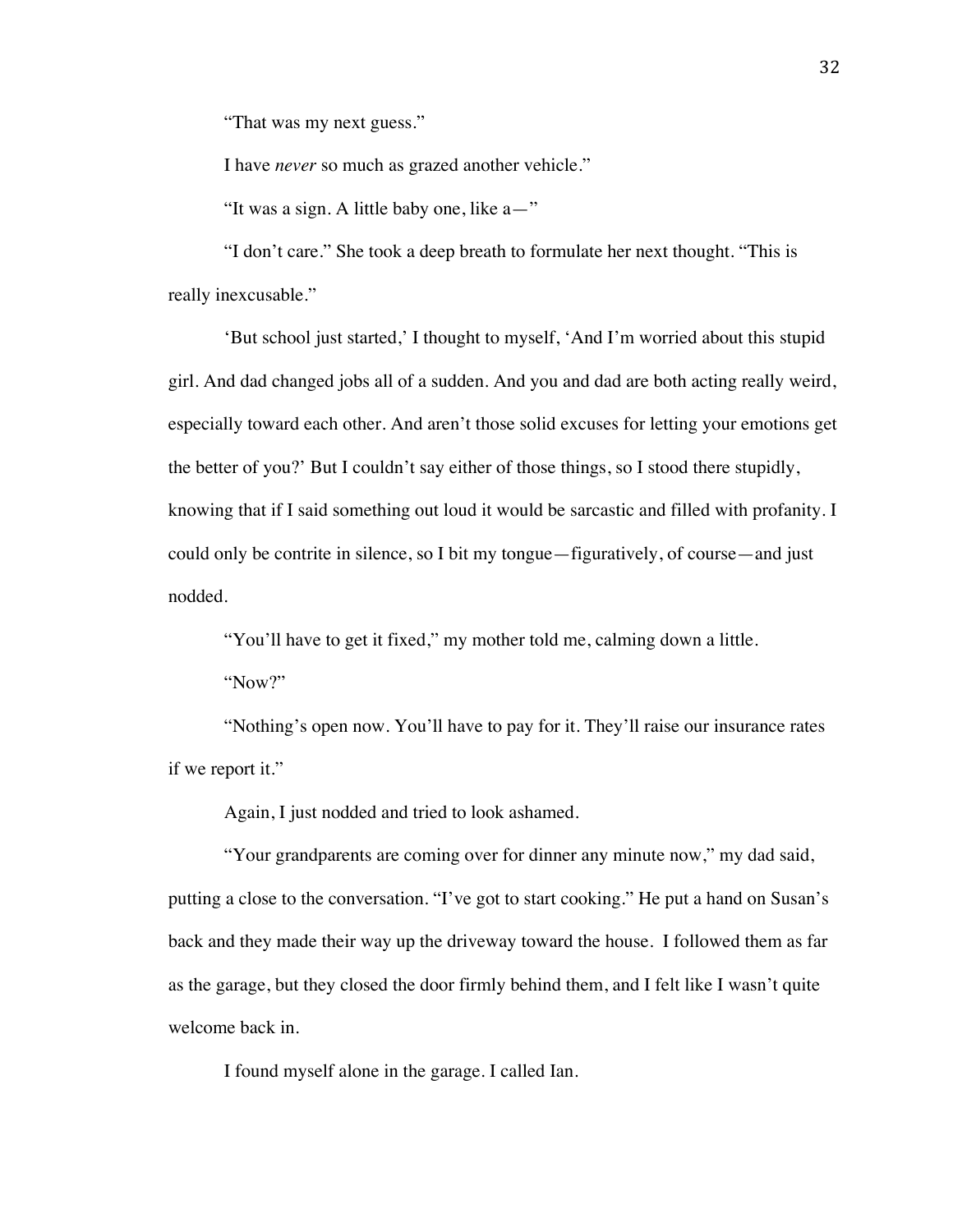Most kids my age text each other instead of calling. But texting frustrates me. It's slow and impersonal. And so much of what we want to say, we convey not with words, but with our tone of voice and the *way* we speak. You cannot, in a text, convey sarcasm or irony or a German accent, three things which are necessary for me to properly express myself. I call people. Even when my friends text me, I tend to call them in response. They love it when I do this. I'm being sarcastic, of course, but I wouldn't have to announce my sarcasm if you could hear my voice.

Ian answered and sounded annoyed. "Am I interrupting something?" I asked.

"I'm down a fucking touchdown in the final two minutes here. Just had a third and ten, ran a nice crossing route to Maclin, put the ball right on the money, and he dropped it. So now I've got to kick a field goal and hope I can make a stand on D."

Usually, I don't mind hearing about Ian's Madden games. I'm even down to coach him a little bit. But my mind was racing, and I didn't really have the patience for it.

 I pace when I'm nervous, *and* when I'm on the phone, so I strode back and forth between my sister's old rusted bike and the family's busted lawnmower, like a tiger in the zoo, except that the tiger has neither bike nor lawnmower. "You know the new girl? The one who shut you down at lunch?"

"I missed it."

"You weren't listening?"

"Wide right. Shanked it."

"Dude, focus."

"I know. It was chip-shot distance too."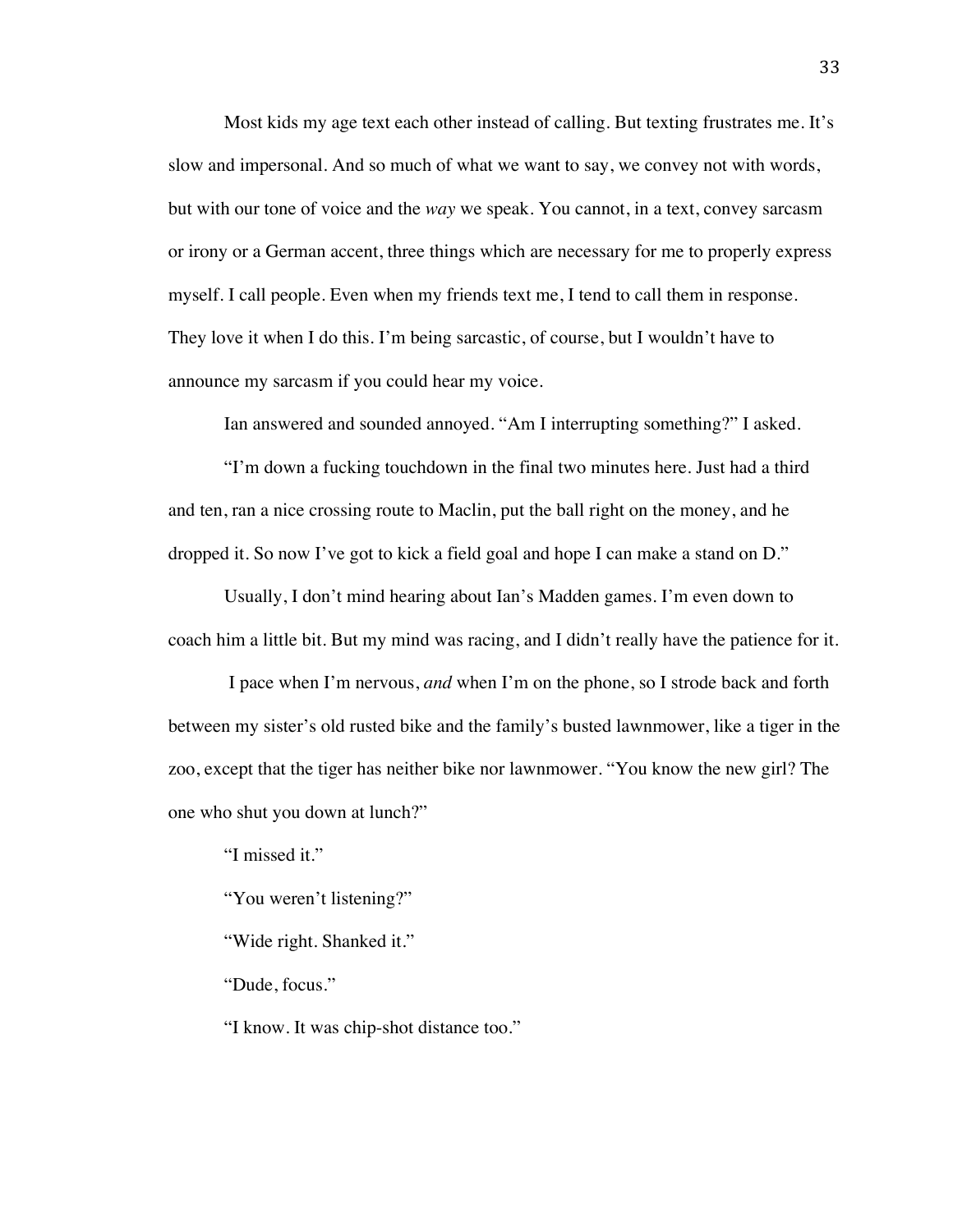"Pause the fucking game. I want to talk to you." I conveyed urgency in my voice, and I heard some shuffling on the other end of the line.

"All right, I'm all yours, baby girl," Ian said. "Okay, you mean the girl you were practically drooling over."

"Sure."

I wanted to get to the point, try to untie the knot in my stomach. I felt like I was running a marathon, heart-rate-wise, though I've never run a marathon or even like a twentieth of one, so I've got no idea what that would feel like. "What do you think of her?" I asked.

"She seems nice. And I guess she's kind of cute if you look at her from the right angle. Her short hair is kind of weird. She and my mom have basically the same do."

"I like her hair. And I distinctly recall you said you would, and I quote, 'fuck the innocence right out of her.'"

"That's just an expression."

"No it's not. An 'expression' implies that multiple people say it. Come on, man. What do I, like, do?"

"She seems pretty easy to talk to. Why don't you just call her? It won't be awkward if you don't make it awkward. Be persistent."

Persistence wasn't really my thing. Ian is an 'If at first you fail, try, try, try again person.' I'm more of an, 'If at first you fail, give up immediately' kind of guy.

"What if she rejects me, man?" I asked.

"What doesn't kill you makes you stronger."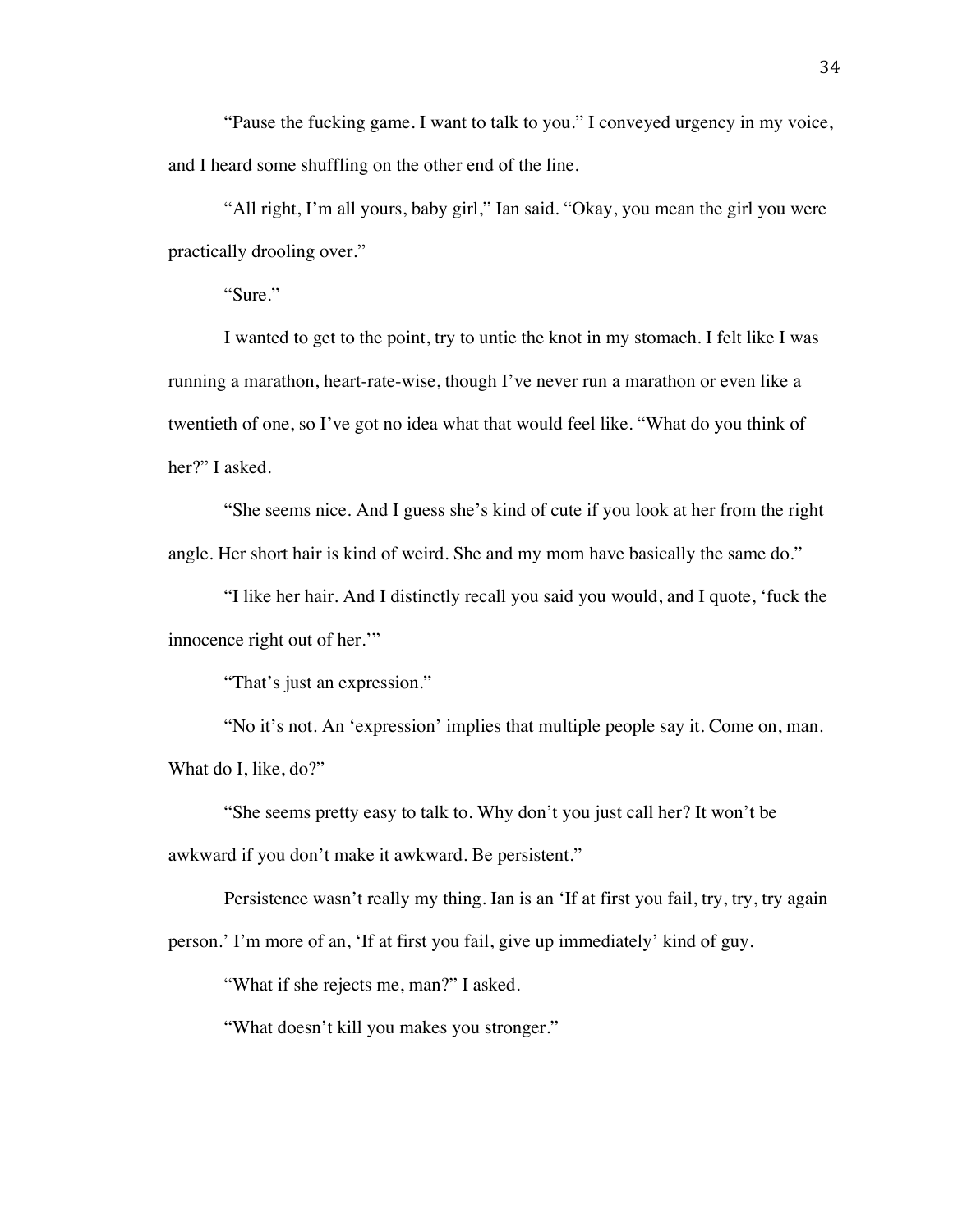"That's patently false. What if I, like, lost a leg? I wouldn't be dead, but I'd be considerably weaker. I wouldn't be able to *stand* without help."

"Maybe you'd be mentally stronger."

"What if I also had PTSD?"

"What's that?"

"Post-traumatic…don't worry about it. But when you think about lots of the expressions we use, none of them make any sense. Just last week in gym, T.J. Benson told me to go 'balls to the wall' in floor hockey. Was I, like, supposed to put my balls on the gym wall? And if I did, how would that improve my floor hockey game?"

"Dude," Ian said in an effort to get back on track, "I'm just trying to help. Better to take a chance now, than to end up in a Phil and Hannah situation."

He had a point there. That would suck.

Hannah is our closest female friend. She's one of those girls who's one of the guys. She doesn't act or dress like a "girl." I put "girl" in quotations here, because she is, in technical terms, a girl. I'm fairly certain that she has female genitalia, though I haven't personally checked. She just doesn't act in a "girly" way. For instance, she doesn't follow the contemporary female fashion trends—meaning she doesn't dress like a whore. She wears baggy jeans and sweat pants, because, as she says, "they're more comfortable than skin tight shit, and I can put stuff in the pockets. Clothes designed for teenage girls lack pockets. Pockets are great. Who doesn't want pockets?" That's not a direct quote from her; rather, it's a summary of her pro-pocket stance on female fashion

Because Hannah is "one of the guys," it's hard to see her as a sexual object, just as it's hard for most of the girls at our school to think of their familiar male classmates in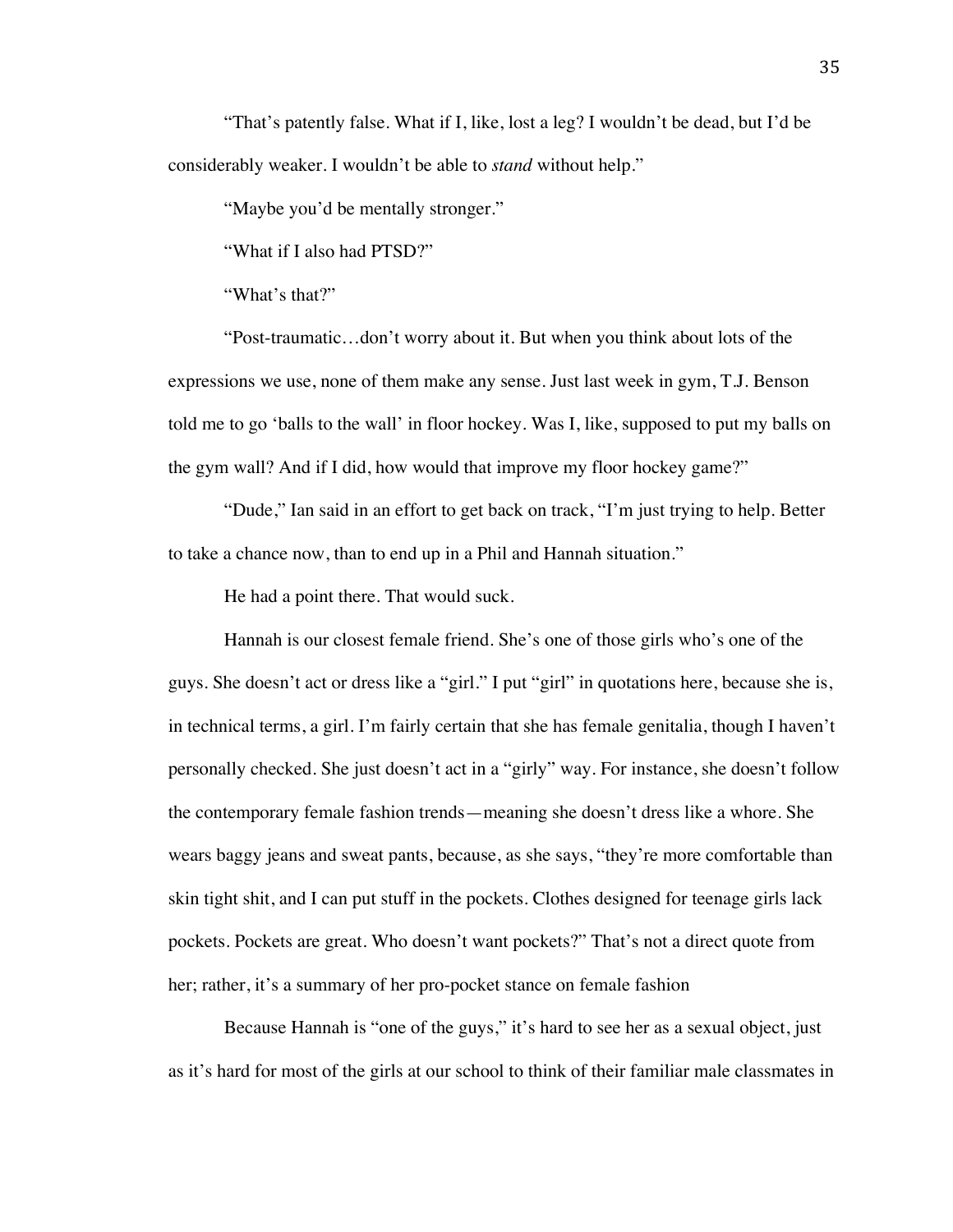sexual terms. She's been in love with Phil for like a thousand years, and he's never been all that interested. But I don't think it's because he doesn't find her attractive. I just think it's hard to change the terms of such an established friendship. It's hard to date a girl around whom you've bragged that you've managed to jerk off six times in one day, as Phil claims to have done.

I guess it's like if you owned a pet pig. Let's call him Gerald. You and Gerald the pig would be buddies. You'd play games together, and go on walks, and you'd feed him. You might even snuggle up and sleep with him at night. Other people, when they saw Gerald would think about bacon, and ham, and pork chops, and just how delicious Gerald could be, if seasoned properly. But you wouldn't think to eat Gerald, because he'd be your friend. This is how it is with Phil and Hannah. Hannah would probably make some juicy bacon, but Phil won't it eat because you don't eat your friends.

"Look," Ian continued, pulling me back to the phone conversation, "All you need is some kind of pretense, you know? Something you can invite her to do, that seems offhand, so your voice won't sound like it does now. You sound like this is a matter of life or death, not like you're just trying to get your D wet."

"I don't just want my D wet. I mean, I wouldn't mind a moist D. But I want to get to know her, and I want her to know me. I want her to *like* me," I said.

Ian pretended not to understand what I meant. I think, well, I know, that deep down he's got a soft side. I'll bet he watches romantic comedies when I'm not around. But something about Ian keeps him from opening up this side of himself, even to me. Maybe he's never really talked about feelings, so he doesn't know how. I tell him every detail about my life, and how I feel about things. And he tells me *most* of his life. He tells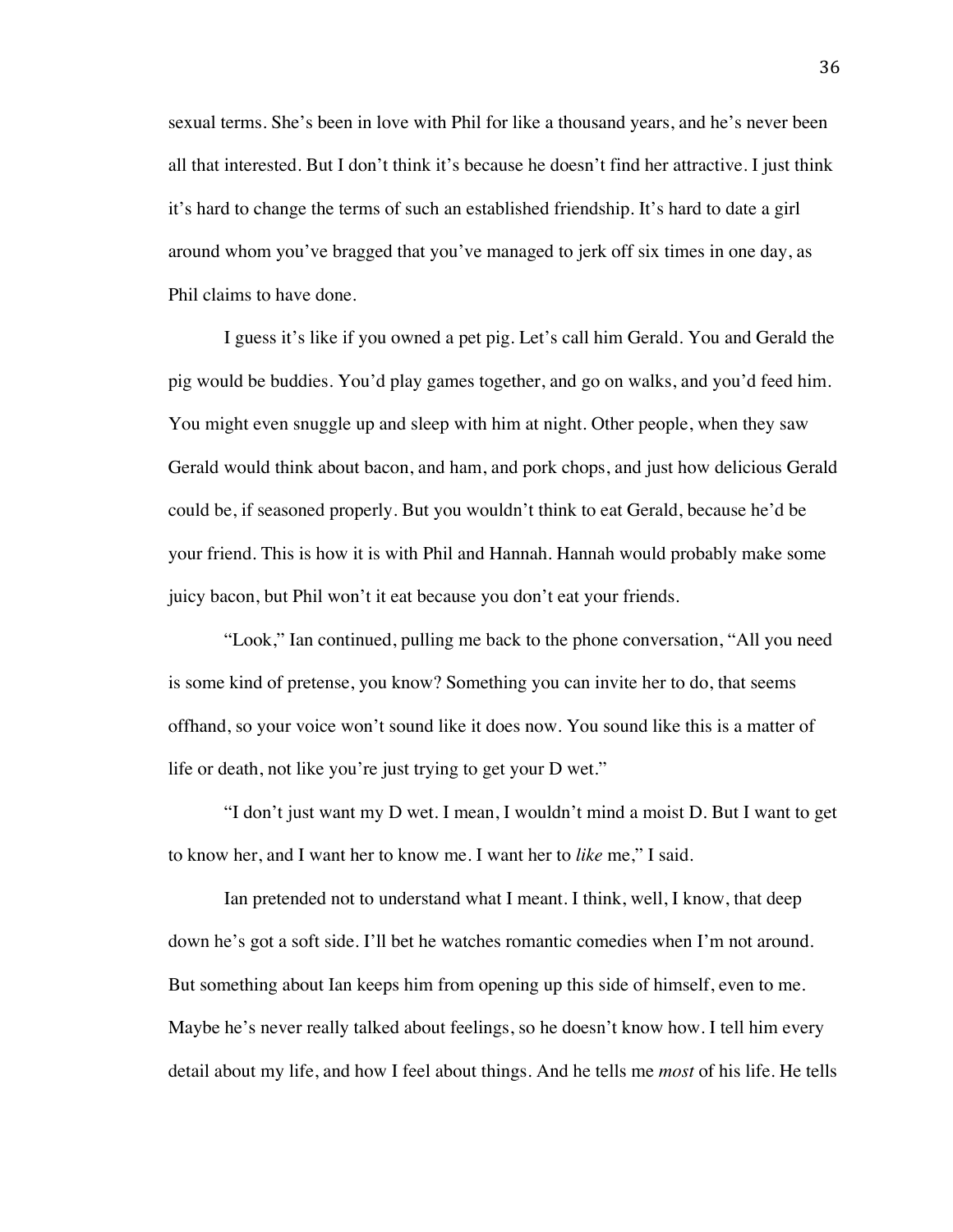me about his pet-peeves, and the things that embarrass him, and his sexual fantasies (even when I don't ask), and about how he jerks off, and how often (even though I *never* ask). But he never tells me about his emotions. He acts as though he's without emotion, but nobody is without emotion. Maybe he just figures I've got enough emotions for the both of us.

I heard a car approaching, and turned to see my grandparents pull their silver Mercedes into the driveway. "Yeah, that's not a bad idea," I mumbled to Ian.

"Of course it's not," he said. "I only have great ideas."

"All right man, I've got to go."

My dad's parents greeted me with eager waves, my grandpa smiling broadly, my grandmother scowling suspiciously, just as you'd expect.

Art, the family patriarch, is a tall dude, taller than me. He was once taller than his son, but he's shriveled a little, like a raisin. He's got pretty much the same kind of hair as the other Wasserstein boys, but he's only got wisps of it left, in a ring around the back of his head, like a half-halo. He was almost entirely bald by the age of eighteen. Every time he sees me, he warns me that my curls will start disappearing "any day now." He thinks this is *very* funny. I do not.

Art is a charismatic guy. There's something about his smile, and the way he carries himself that projects both confidence and warmth. He stepped into the garage and engulfed me in a hug.

Grandma Deborah does not hug. She paused until her husband relinquished me, then stood stock-still and waited for me to give her an awkward kiss on the cheek.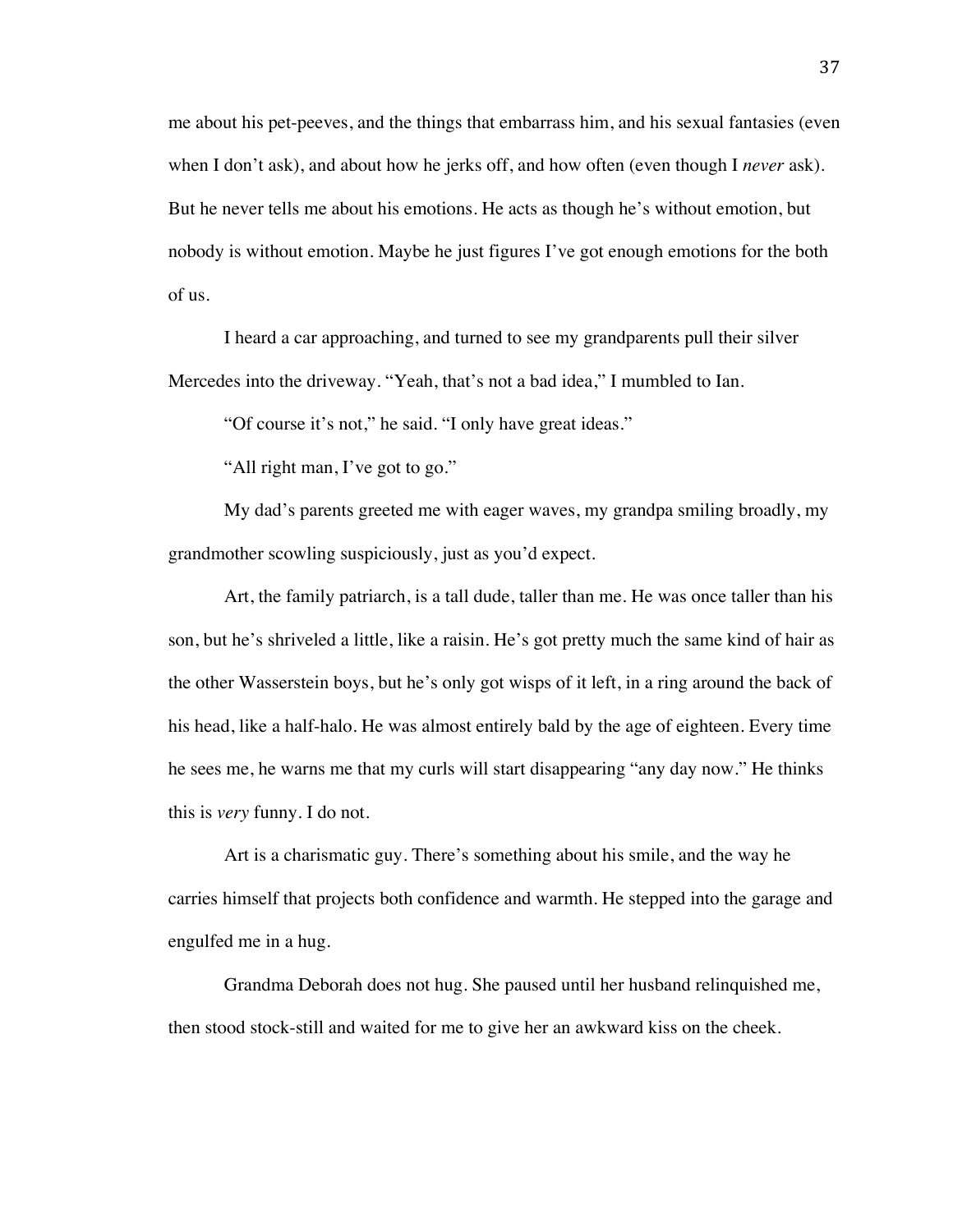Grandmothers are supposed to have three basic qualities. They're supposed to be warm and fuzzy. They're supposed to smell like mothballs. And they're supposed to know how to cook. Deborah *can* cook. I don't think they let you be a grandmother unless you can cook. But she tends to smell like smoked fish, not moth balls. And she's generally very cold. She's not mean. She has some very loving moments. But she's very sharp, and she has a dry, dark sense of humor. My mom is always complaining that I'm a lot like her.

"How's my boy?" Art asked me as I followed them into the house. He likes to talk about me in the third person. I usually play along, which confuses him.

"He's okay," I said, "He's hanging in there. Though he has to pee fairly badly." "How is he liking…how are you…how's school?" "Fine."

And then my grandmother jumped in with a fantastic non-sequitur. "Have you been putting your telescope to good use?"

I had turned seventeen just the week before. My grandparents are very generous people, but they're also very out of touch. And they have the habit of buying me phenomenally bad gifts. The best part about my birthday is wondering what kind of useless thing I'll receive from them. The only problem is that, since I see my grandparents at least once a week, no matter how stupid or embarrassing the present is, I have to keep it *and* find a way to show how much I appreciate it, or else I'm taken out back to the woodshed, (it's a figurative woodshed. We don't have a real woodshed) and beaten with the belt of Jewish guilt.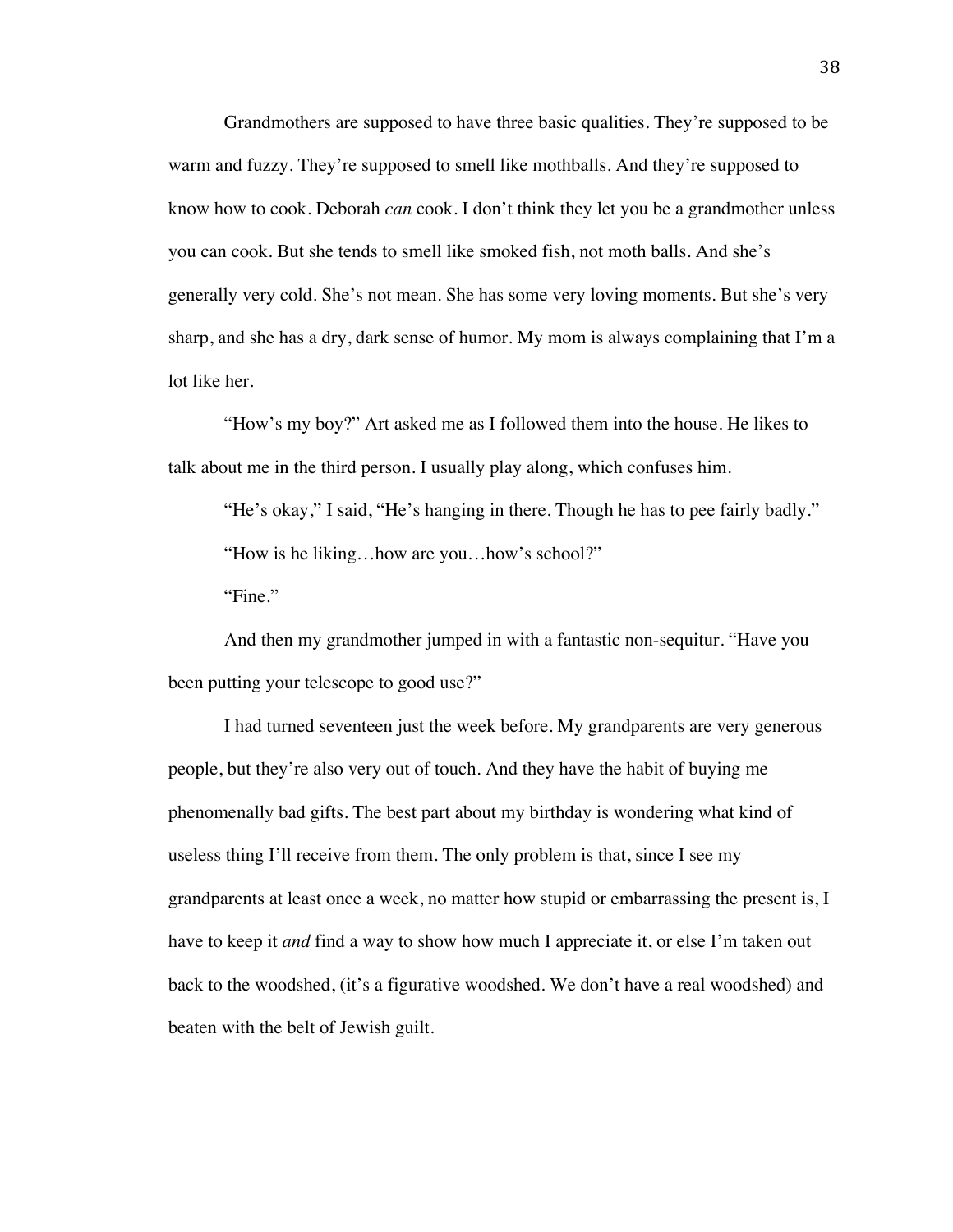For my Bar Mitzvah, for example, my grandparents decided that what I wanted and needed was an African tapestry. They saw all of the band posters on my wall (The Beatles, The Rolling Stones, The Who), and they thought, "You know what would go great with posters of 1960s and 70s British rock groups? A tapestry of a naked tribal boy getting sliced open by a knife as part of a coming-of-age ritual." So now, on my wall, between the Stones and the Kinks, there's a giant, bleeding African boy. I have to keep it up there, because every time my grandparents visit, they ask, "How do you like your tapestry?" And they walk up to my room to make sure the boy is still there, blood dripping down his naked body. So the only alternative is to leave it rolled up in a drawer somewhere, and then stick it up on the wall whenever the grandparents show up. But it's heavy, and I'm lazy.

The tapestry does make a good talking point. The few people who enter my room ask, "What the *fuck* is that?"

And I say, "It's a nineteenth century Xhosa tapestry, dumbass."

And they say, "What the fuck is *that*?"

And I guess I take a certain pride in being the only teenager in the area who can explain, in painstaking detail, the coming-of-age rituals of the Xhosa people:

The Xhosa people circumcise teen males, and then they send them out into the bush to live on their own for a while so they can prove their worth and newfound manliness. When my grandpa sees the tapestry, he likes to say they were planning on putting me through the same coming-of-age ritual, but that "they couldn't circumcise [me] twice." So they had to settle for a Bar Mitzvah. He then likes to repeat the joke, to make sure everybody's heard.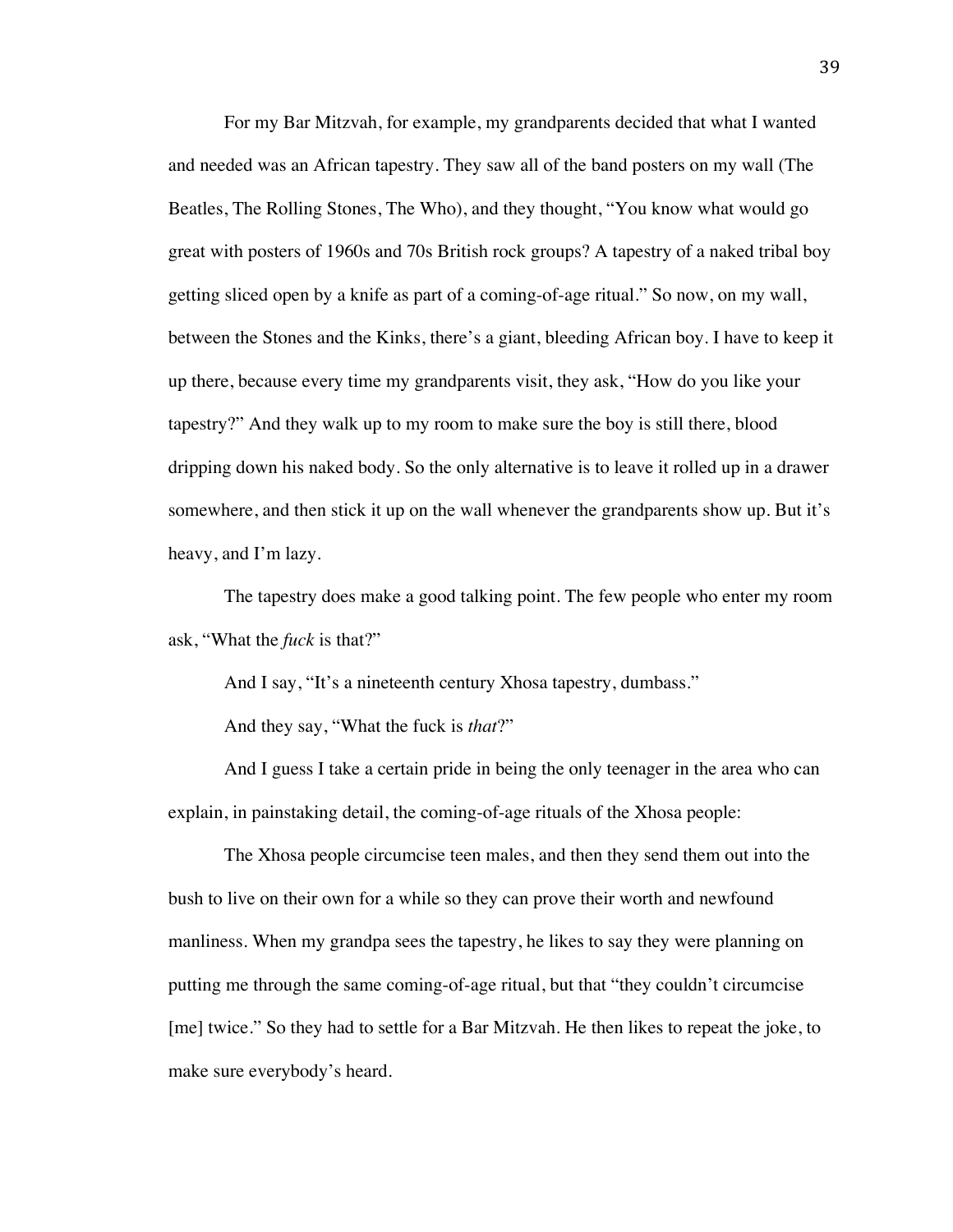For this past birthday, my grandparents had purchased me a high-powered telescope. I had, of course, never expressed any interest in space, or in seeing things up close that are really very far away. I didn't even want to be an astronaut when I was a little kid. I read that if you go out in space, in about ten seconds, the lack of pressure turns you into a giant, bloated, floating blueberry. When they die, I'm going to sell the telescope on craigslist.

But anyway, my grandma asked me if I was putting the telescope to "good use." In truth, I hadn't taken the cap off the lens. But I said, "Yes," then wracked my brain for some specifics. "I've seen some…stars…some Ewoks."

"What's an Ewok?" she asked.

"They're small furry aliens. It's a *really* good telescope."

Both of them looked skeptical, but they figured this was just another contemporary thing they didn't understand, like text messages or Lady Gaga.

 I followed the two of them up the stairs and into the house. We all settled in the kitchen, where my dad was cooking, and my mother was absentmindedly straightening the already straight tablecloth. She'd clearly been saying something to my dad, but she'd hushed when we came up the stairs.

My grandparents sat down and started ordering my mom around. I don't think that Art and Deborah dislike my mom. And they're not exactly *mean* to her. But when they're at my house, my grandparents treat her a bit like one treats a waitress, except without the tips. "Some water would be great," my grandmother announced, as though my mother had offered.

"Oh yes, Susan. That would be wonderful," my grandfather echoed.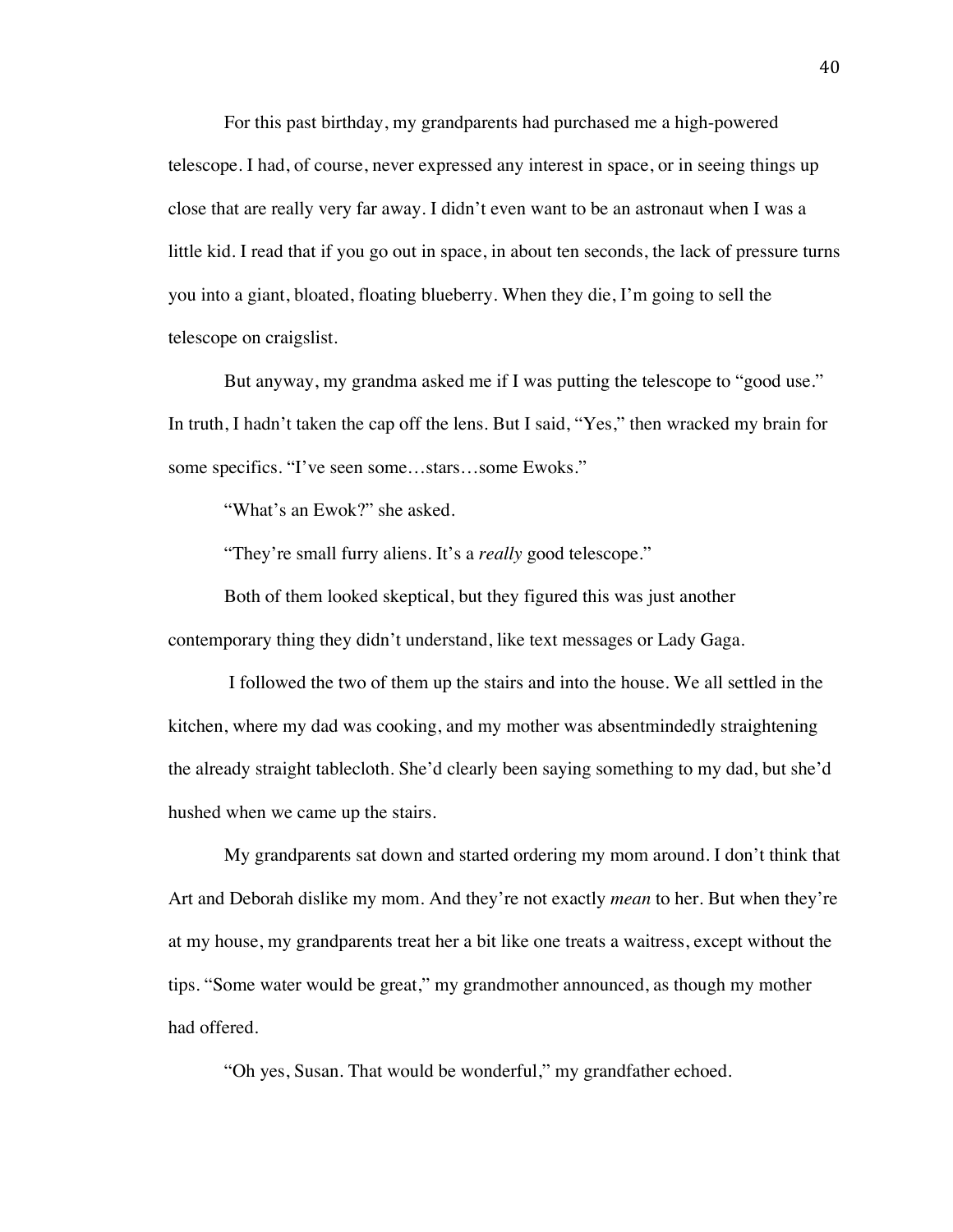I got up and got them water, which my mother acknowledged with a thankful nod. My grandfather accepted his glass and held it aloft in front of him, as though it were some sort of mysterious gem. He put the glass down without taking a sip, and he leaned forward across the table toward my mother. "You look down, Susan," he said.

"I'm fine," she replied, "It's just been a tough last day or two."

"Well, we think this change is great," he said. "Joseph will have more free time to spend with us, and with his children. He'll be doing the work he's wanted to do."

"Yes, I understand, I just—"

"If it's about the money, I'm sure Joe has already told you that we're willing to pay as much of the tuition as you'd like. Just pay whatever you can. That's how we got where we are. We value education."

"I wasn't suggesting that they change schools. I just don't like accepting—"

"You don't have to graciously accept," my grandpa said with a boyish grin, "You can accept kicking and screaming if you want. We'll pay the school directly if we have to."

My grandparents have money, and they're generous with it. They make it rain on them academic institutions and charitable organizations. My grandfather made a lot of money as a corporate lawyer, and he invested the money well. He retired a couple years ago, and now he runs a volunteer organization that fights hunger in Philadelphia. It's called Jewish Hunger Relief (JHR). Originally, the plan was to distribute food to hungry Jews in Philadelphia, and let everybody else starve. But it turned out that there weren't *that* many hungry Jews, so now the organization delivers to all sorts of people. On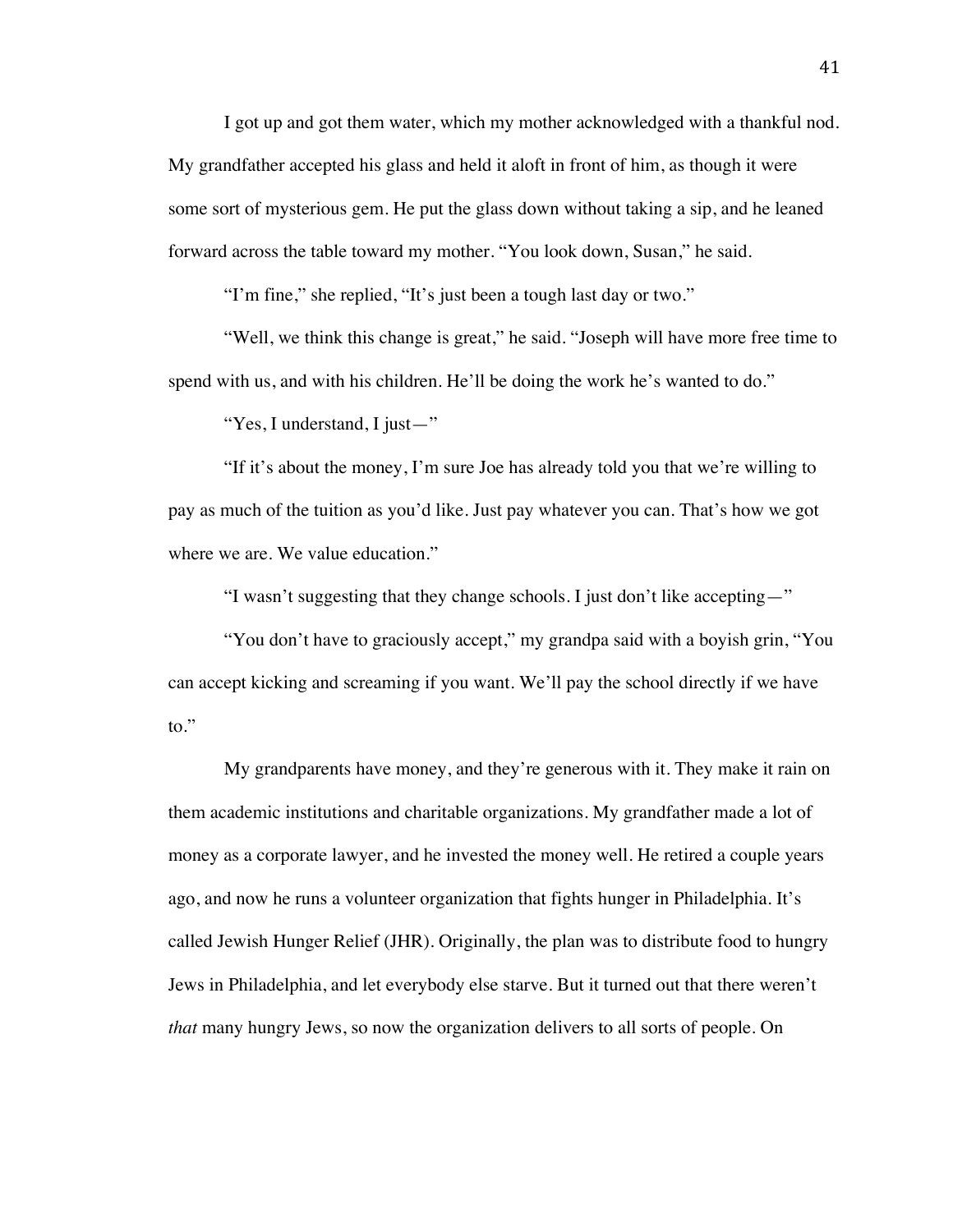Sunday and Wednesday mornings, volunteers get together in a warehouse, pack food into boxes, and then drive around Philly delivering said boxes.

Dinner was quieter and more subdued than usual. Sarah was still watching the movie, which my parents allowed, I think because they liked the idea that Sarah had friends over. The talk was mostly about my how much my school cost, which was way more than I would have guessed. And I told myself, only partly in jest, that I'd start paying attention a little more in class.

I tuned out most the table chatter, and tried to concentrate on pretending that I enjoyed the whole wheat pasta my dad had prepared. But the basic gist of the talk was this: My grandparents wanted to pay for stuff and they were proud of themselves for being so generous. My dad liked his parents' generosity and wasn't in position refuse it. My mother didn't want to owe her in-laws anything. Even though they expressly said that it wasn't a loan and that they wanted nothing in return, I knew how she was feeling. The same way I'd felt if my parents had offered to pay to fix the car, the same why I felt now that I knew how much it cost for me not to go to the top-notch, nationally recognized, local public high school.

After dinner, Sarah made a quick appearance to say hello, but then disappeared to her room to do homework. Unlike most teenage girls, who would produce this excuse, but sit on around on Facebook instead of doing their homework, Sarah was probably being honest. She's a schoolwork machine, and teachers are always saying things to my mom like, "Aaron was a…well, he was an interesting student, but you really did a great job with Sarah." Practice makes perfect, I suppose.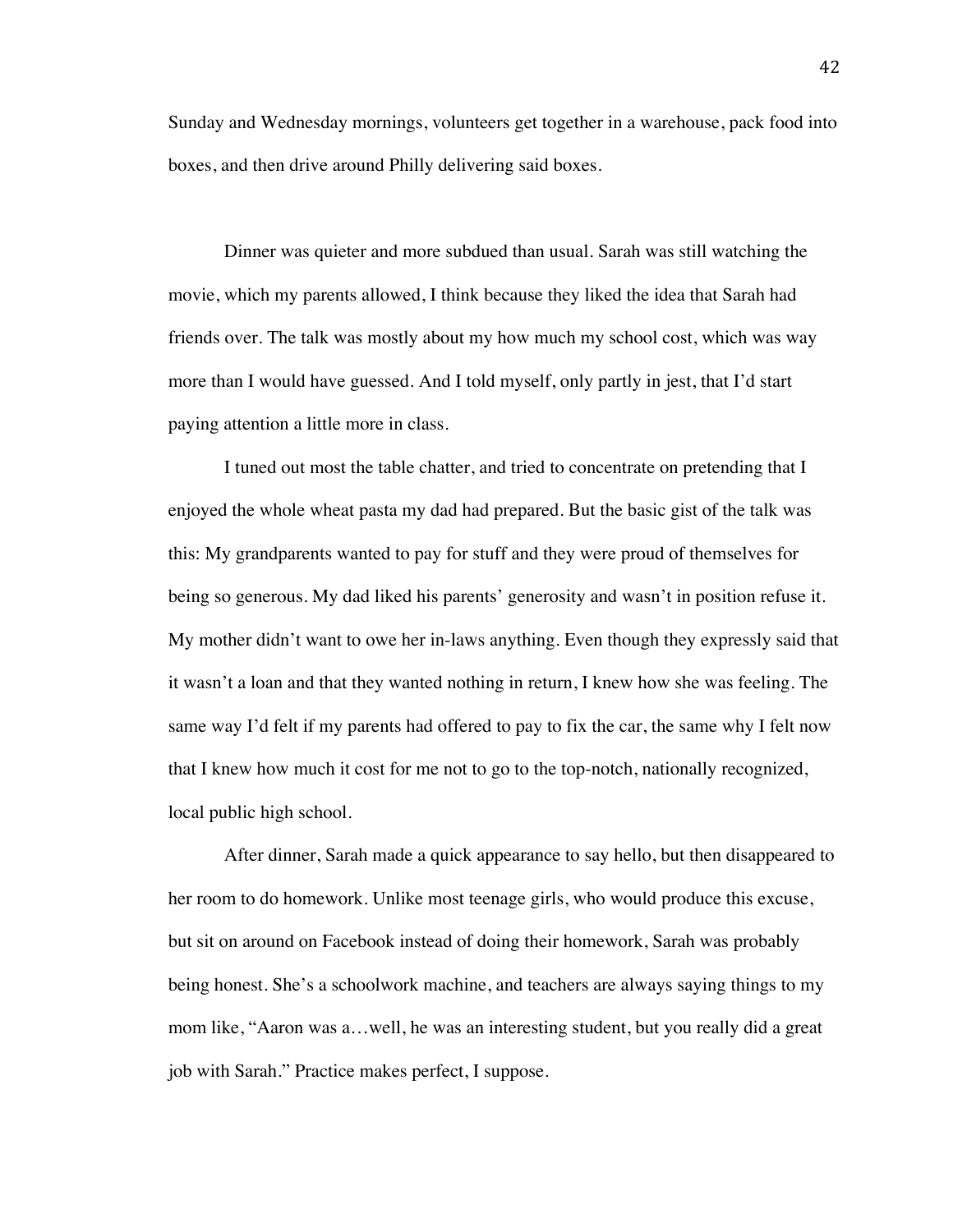Sarah had just gone upstairs, and I was starting to clear the table, when my mother said, "Aaron, you need to apologize to your sister."

"For what?" I asked, perplexed.

"For saying some *nasty* things to her friends." My mom was being a lot more

authoritative than usual. I think my grandparents had made her a feel powerless.

"Shit. Why did Sarah—"

"I don't want to hear that language at the dinner table."

"We're not having dinner anymore. When does it revert back to being just 'the table?"

"I'm not in the mood," my mom replied.

"Anyway, I already did," I told her, "in the gar—"

"I didn't hear it."

"You weren't *there*. If a kid apologizes to his sister, but nobody's around to hear it, does—"

"Just do it."

I rolled my eyes, and slid a dish onto the drying rack. "You always act like I'm not nice to Sarah, but she and I get along pretty well, relatively. Did you hear about the kid in the news, in Mount Airy, who killed his sister with an axe?"

"He was schizophrenic, Aaron. That's not something to make light of."

"Regardless, I have yet to axe Sarah to death. You're always telling me not to take my good fortune for granted."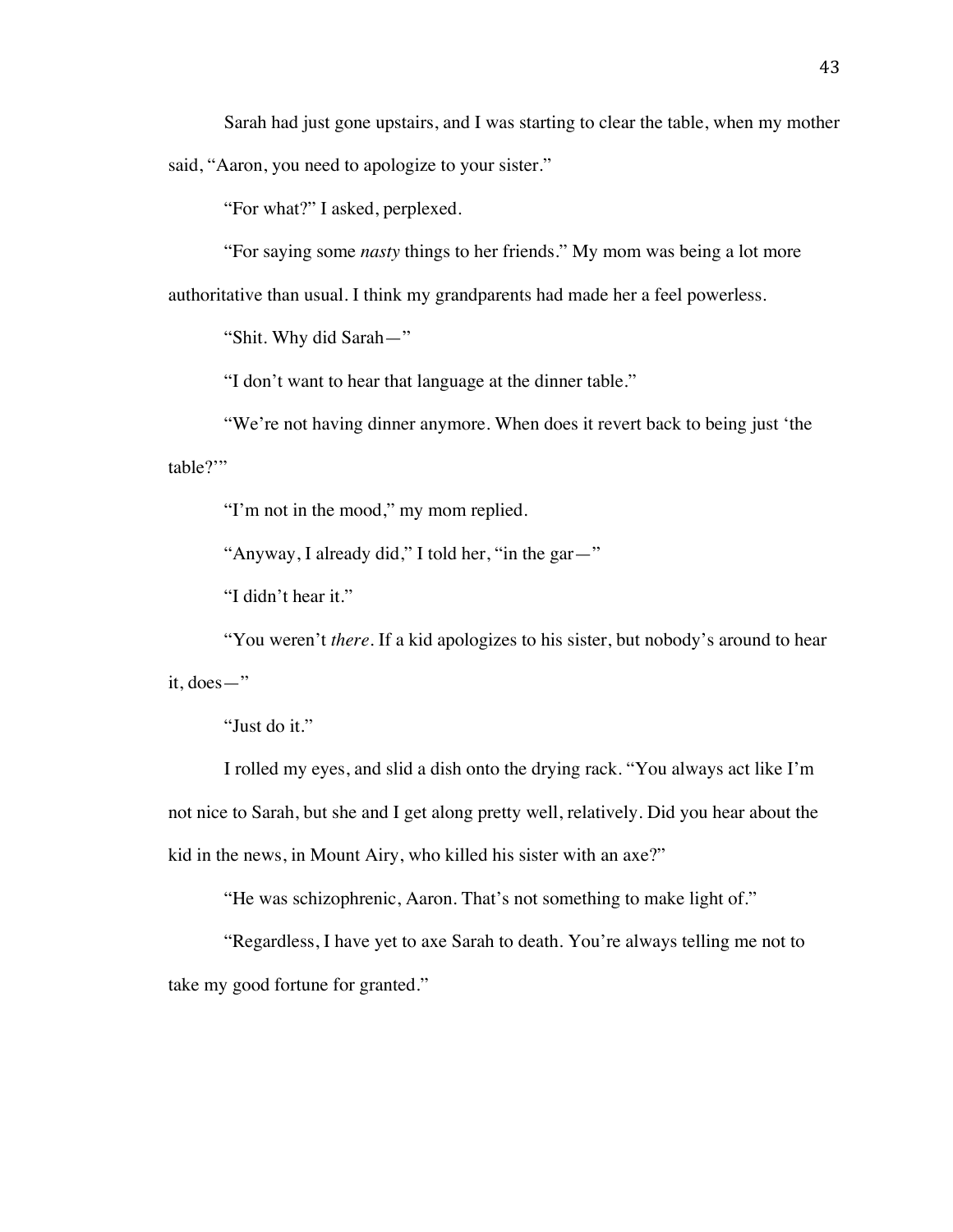I'll cut this conversation off right there, and pretend that I got the last word. I'm pretty sure I didn't, because when I'd finished with the dishes, I wound up at the highest of the split levels, apologizing once more to Sarah, quite loudly.

"Sorry Sarah," I shouted, to be sure that everyone heard.

"Why are you shouting?" Sarah asked.

"Aaron," my father called up from the kitchen, "Apologize like you *mean it*."

"He's not capable of meaning something," Sarah called down to the kitchen.

"Anyway," I said in my normal tone, "Like I said earlier, I'm sorry that I was a dick to your friends. And that I presumably caused you crippling whiplash from which you'll never recover."

"No sweat."

"Do people still say that?"

"Say what?"

"No sweat," I said, and I stepped into the room and took up a perch on the corner of Sarah's desk. Sarah's room is an exact mirror image of mine, except that her bed is arranged at a different angle, and I always find this a bit disorienting.

"I just said it." Sarah took her eyes off her chemistry textbook. She sat crosslegged in the middle of her bed, surrounded by a sea of papers covered in her neat handwriting.

"Why'd you rat me out to mom?" I asked.

"I was upset. I'm sorry." Sarah turned a page in her textbook. "Do you know anything about covalent bonds?"

"Ask dad."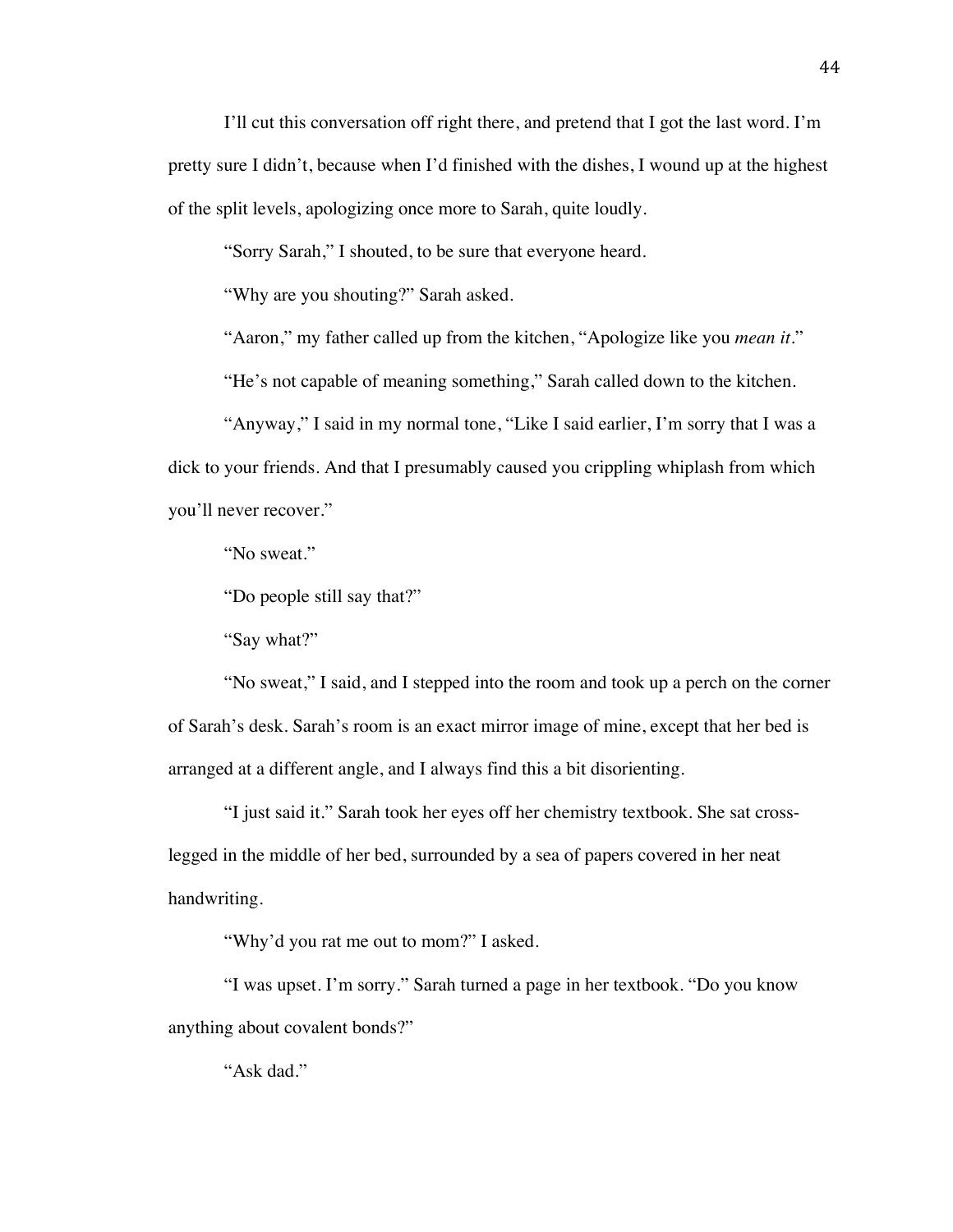"Nope. He'll give me a three-hour lecture about every possible type of bond, and then about everything related to bonds, and then about the whole field of chemistry, and then about all related fields of science. I just want to know if they're stronger or weaker than hydrogen bonds. It's a yes or no question, but he won't just say yes or no."

"Probably true. The only thing I learned in chemistry is that Steve Ricks likes to eat bits of his own dried skin."

"Gross."

My grandparents came up to the top of the stairs to say goodbye. I said "thanks" to them, but I didn't say what I was thanking them for. My grandfather seemed to understand, and he just nodded as if to say "any time." As they were turning to go, he said, "Aaron, I know you don't like to wake up in the *morning* on Sunday, but we're short some volunteers this time. And if you want to deliver food, you can choose whatever route you want. Something short."

Usually, I'll find any excuse I can not to do JHR—I've got too much homework, I'm sick with meningitis—but I felt indebted to my grandfather. So I said yes.

"Great. I'll see you tomorrow. It'll be a delight," Art replied, and he followed my grandma down the stairs.

I went to my room, and got out my phone. I took a deep breath to calm myself. Ian was right that all I needed was a pretense. And now I had one. I dialed Val's number, and got up to pace.

She answered. "Hi, it's Aaron," I said. "From school."

"I don't know any other Aarons."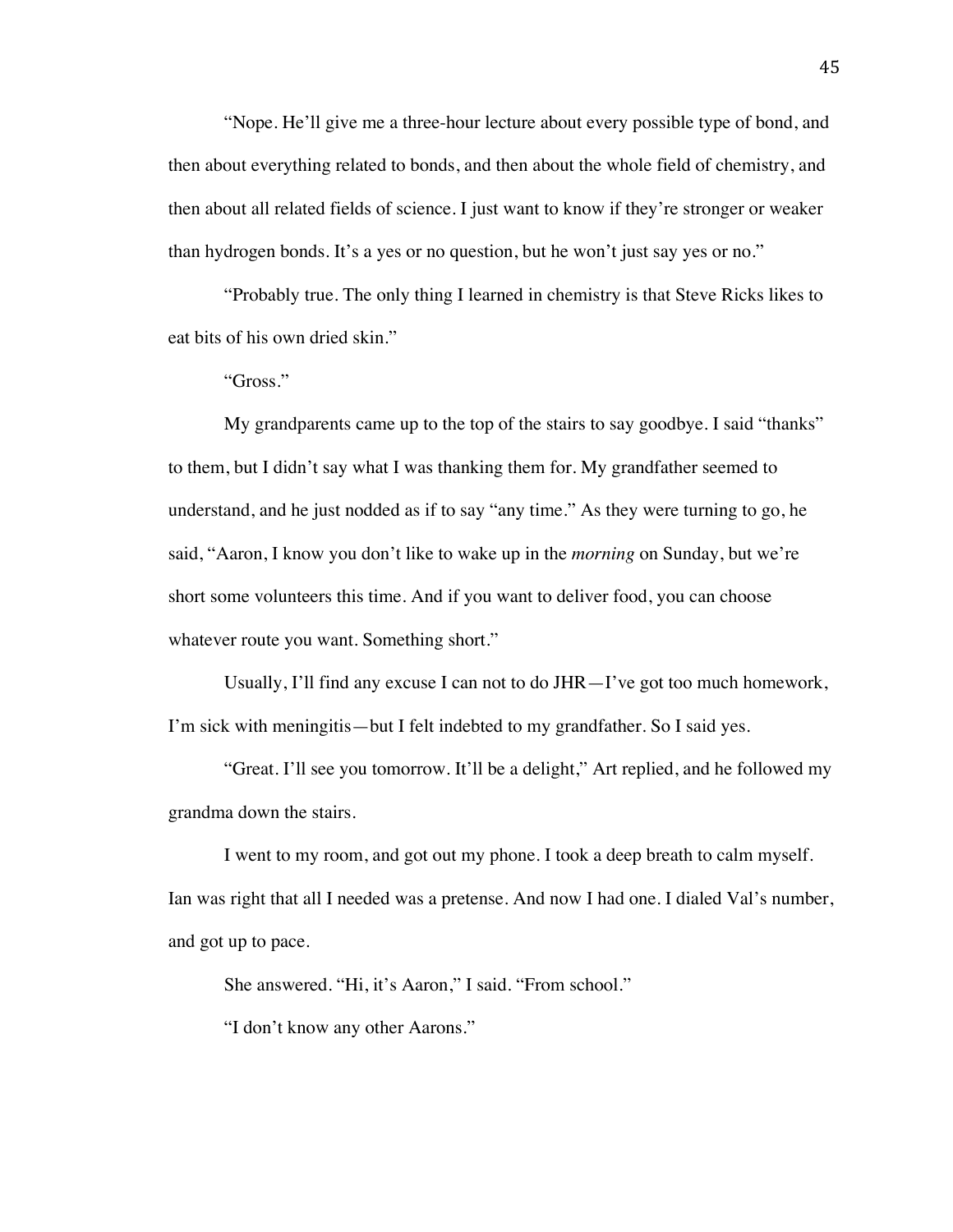"Yeah, me either. Anyway, my grandpa runs this charity thing," I began, "where you, like, deliver food to hungry people all over the area. Cause the non-hungry people don't need food, cause they're not hungry. And he, like, guilted me into doing it on Sunday. And I wouldn't mind some company. Ian won't come with me because he's a huge dick. And I was wondering if you might want to come. Old Russian Jews will give you gross candy."

"I like pretty much all candy."

"Not this shit. Trust me. It's like this fruity toffee, and it's way too sweet. And you can't really even *eat* it. You basically just embed it in your teeth. And then you get to spend the rest of the day trying to pick it out."

"Let's do it."

"Do what?"

"Let's deliver food."

She gave me her address while I celebrated by stubbing my toe against my bedpost.

## Chapter 3

I lay on my bed, playing out possible scenarios for Sunday, trying to figure out how to get in Val's good book, how to become her buddy, how to touch her intimately.

I tried to draw on my past experiences with girls. The problem was, my two major sexual successes with girls had come out of *nowhere*. They'd been, basically, pure luck.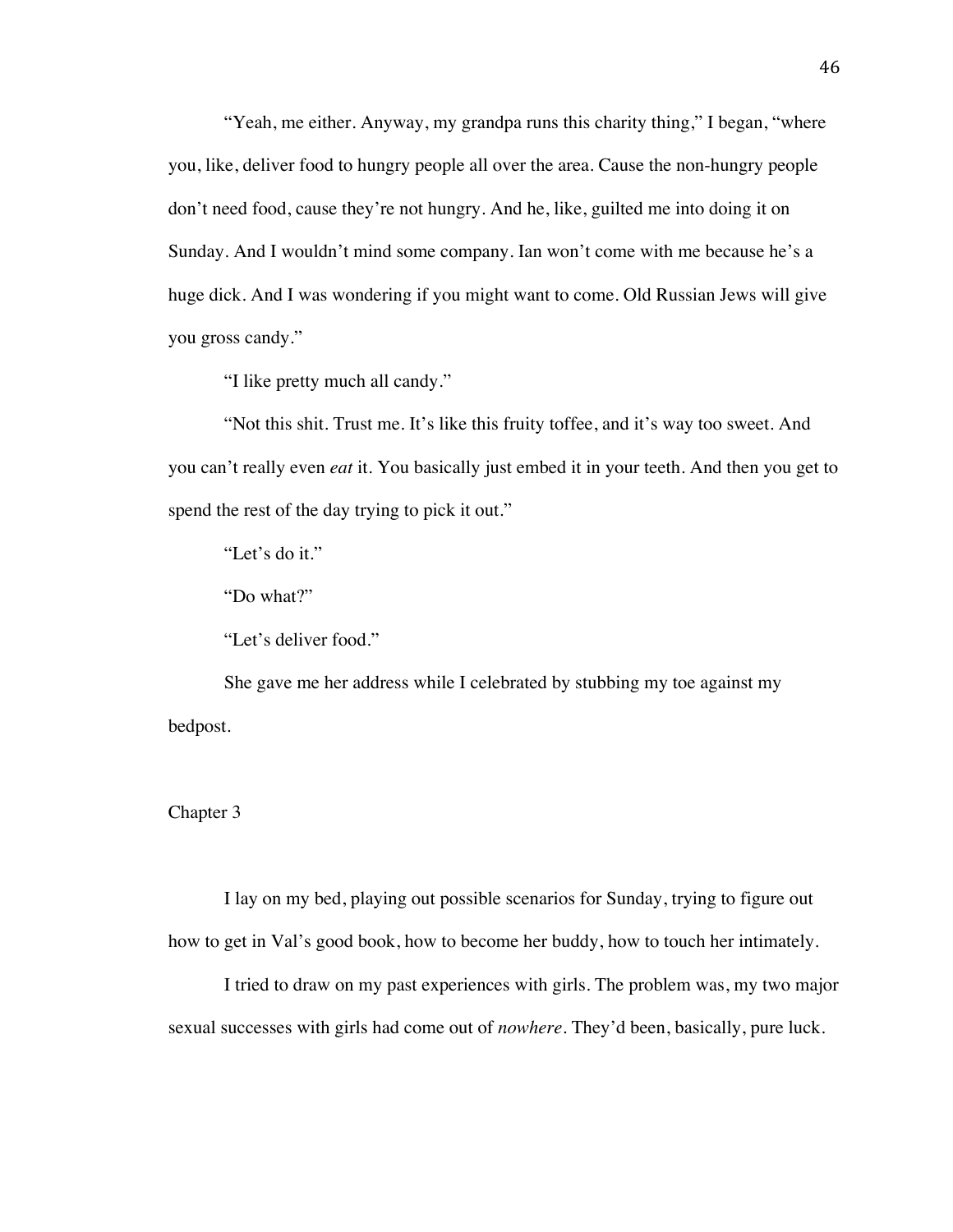But I turned them over in my head nonetheless, searching for clues that would inform my Valerie situation.

I will now "turn them over" on the page. I think in order to understand somebody, you've got to understand their history. Look how J.K. Rowling deals with He Who Must Not Be Named. We go back and see his past. We do the same with Dumbledore. That's how we understand You Know Who's weaknesses, and how we know that Dumbledore is gay. Oops, spoiler alert. Dumbledore's gay.

So we're going to go back in time and see some my past experiences. Just to be clear, we aren't literally going to go back in time. It's figurative time travel. There's just going to be a space break, and it should be understand that the events described thereafter, happened in the past.

I first kissed a girl at summer camp when I was thirteen. Her name was Stacey. I didn't really like summer camp, but I went, because in the summer, that's what everybody else was doing—this is a good reason to do just about anything. So if I didn't go, there was nobody around to hang out with.

I'm not going to describe the whole summer camp to you. You know what a summer camp looks like. There's some shabby wooden buildings, some athletic facilities, and a body of water.

I was sitting at the edge of the gym. The gym was under a sort of pavilion, so that it had a roof, but no walls. "Who needs walls?" the camp-designer said, "If we built walls, when somebody missed a jump shot, the ball wouldn't be able to roll all the way down the hill and into the lake."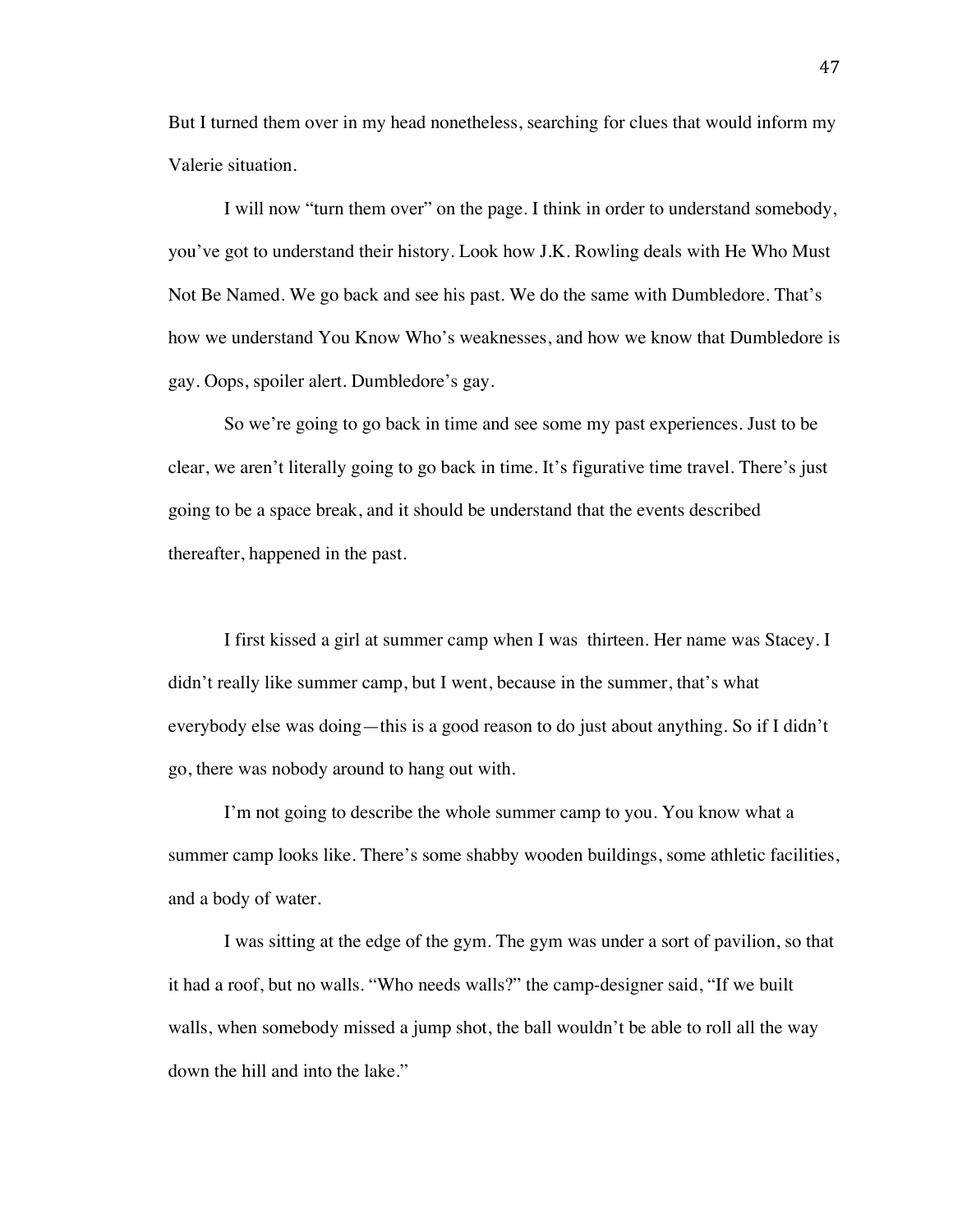I sat with my butt on the gym's concrete floor, with my legs stretched out onto the grass outside. It was between "activities," so I didn't have anywhere I needed to be. There weren't a lot of people around, just a couple of kids shooting hoops, and a few down the hill, talking in a circle. I was just sitting there, daydreaming.

Anyway, I was sitting at the edge of the gym, and this girl I'd seen around, but never spoken to, strolled up the hill, and sat down next to me. As far as I knew, she and I didn't have any mutual acquaintances. I'd noticed her before, but never paid her much mind. I doubt that we'd ever even made eye contact. So this was a strange occurrence, and I was confused. But I played it cool. "Hey," I said, and looked down at the grass in front of me, trying not to betray my surprise.

"Hey," she replied. And then she said *exactly* what I was hoping she would say. She asked me the precise question the girls in my daydreams asked me. And I'm not making this up, I promise. You can't make up this kind of good fortune. She asked: "You want to make out?"

Of course I wanted to make out. I *always* wanted to make out. I was in a perpetual state of wanting to make out. In daydreams, girls of all ages, shapes, colors, and sizes approached me out of nowhere, and slipped their tongues into my mouth. And here was a real live one, sitting next to me, her soft leg brushing mine, offering to do exactly that.

I looked at her, decided that she was a girl, and that I'd heard her correctly. "Yeah," I said, "yeah, okay." And even though I'd been briefed on what she was going to do, it surprised me when she turned my way, slipped her tongue into my mouth, and started moving it around. Later, when I described the occasion to my bunk-mates, I suavely told them that Stacey and I had "played a little tonsil hockey." I'd always wanted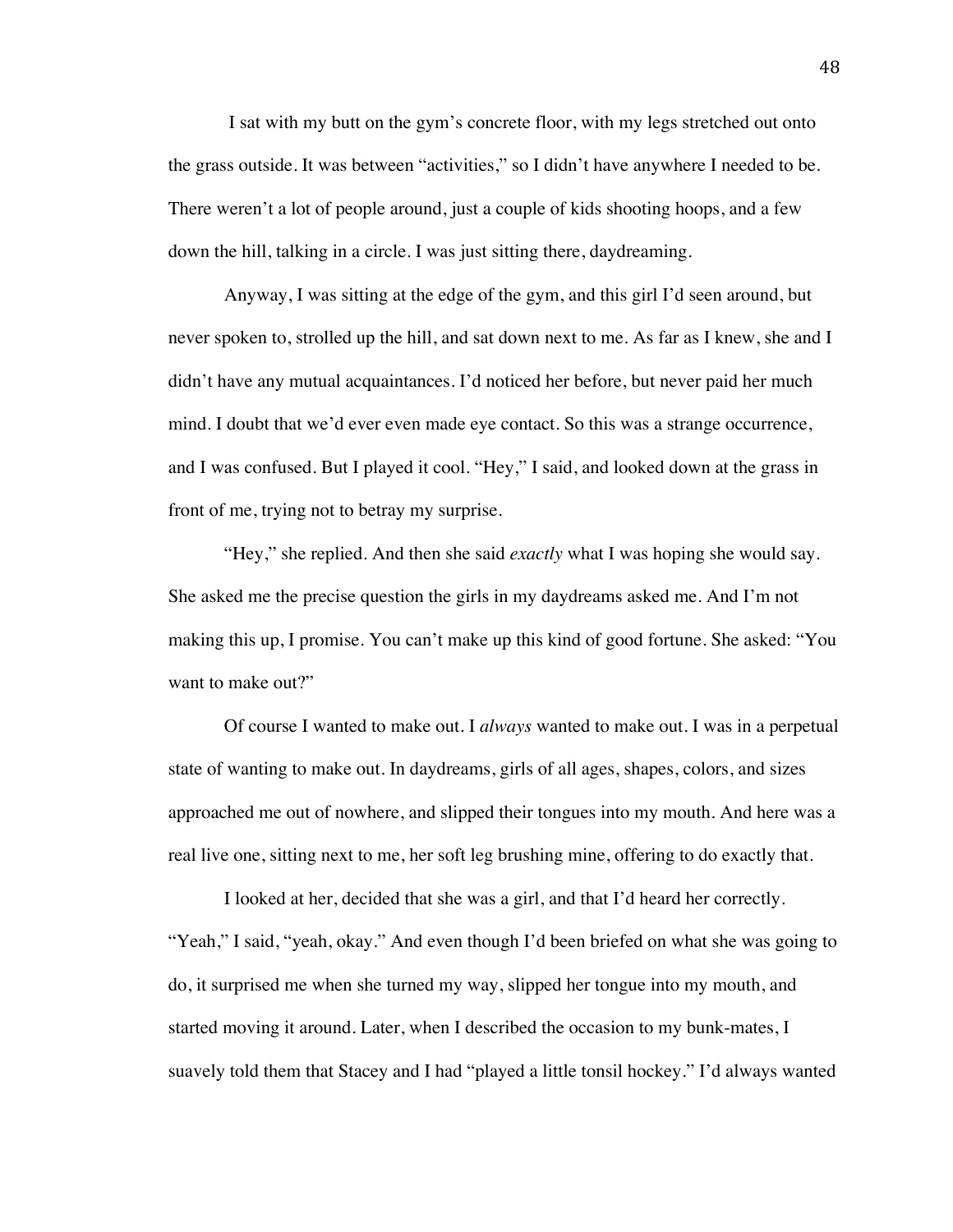to use that expression, but it turned out to be more descriptively accurate then I'd thought it would be. Our kiss didn't look like kisses you see in movies, with people delicately easing their lips together. We turned our heads, locked our open mouths together, and then remained entirely motionless, except for our tongues, which just bombarded the fuck out of each other.

I didn't really know how long this was supposed to go on for. Part of me hoped that it would go on forever, that our tongues would never go more than a second without colliding with each other. And part of me was getting tired, and a little self-conscious about the public display of whatever it was we were displaying. Certainly not affection. Teenage lust? Sexual curiosity? Who knows?

Eventually, Stacey unraveled her tongue from mine, got up, started walking, and motioned for me to follow her. But I couldn't really stand, as I had worked up a sizable erection—yep, I'm going with "sizable"—which I did not want her, or anybody else, to see. I declined her walking invitation with a wave of my hand, and I lay down to stare at the sky and replay the kiss in my mind.

So, Stacey and I shared a few magical evenings of "make outs." We would sit down next to each other, between two trees, kiss sloppily for a few minutes, and then part ways. Stacey, behind her braces and poorly drawn eye makeup, seemed to be an assertive, independently minded person. She stood up for herself, and did what *she* wanted, above the influence of her peers. This is, in my experience, odd for a teenage girl.

The pervading camp trend was to pick a summer crush, and stick with him. But Stacey was a bit too rash, or a bit too curious, for that.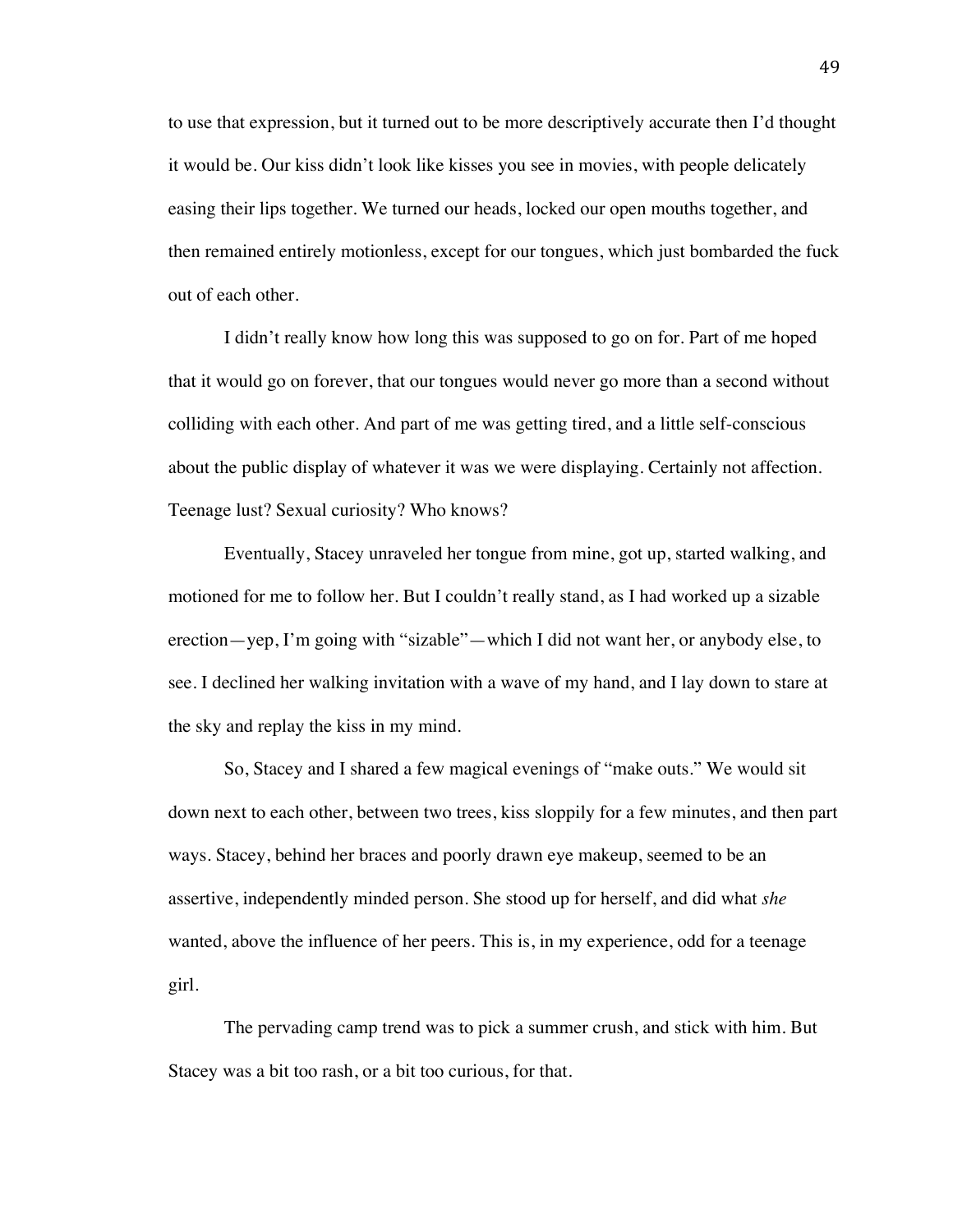So Stacey "dumped" me. At least this was how it felt to me. I told my campfriend Andy, "Stacey dumped me."

"Sucks man, "he said.

"Yep," I agreed.

"Sorry Aaron," My counselor Aarun—he was Persian—jumped in, "rejection sucks the balls of donkey."

"Yep," I replied. I said nothing else, because I thought more words might bring tears to my young, heartbroken eyes. I just kept my mind focused on donkey balls, and stared into space. This break-up seems (to me now, and I'm sure to you) like "small beans," but I was devastated, for a day for two. And a day (or two) is a long time at summer camp, when all of eternity is shrunk down and shoved into about six weeks.

Technically, Stacey didn't "dump" me because, in her eyes, we'd never been officially "together." And she also didn't "dump" me, because she never officially called anything off. I was simply strolling up the hill one evening, toward the Canteen, where the camp sold candy bars and Costco cheeseburgers, when I saw two figures making out between two trees. One of these figures was Stacey Katz, and she was running her hand through her companion's blond hair. She'd never touched my hair. Though I supposed if she'd tried to run her hand through it, her fingers were liable to get caught.

I would describe the feeling of despair and betrayal that overtook me, but I'm sure you know it. Everybody's been betrayed. 'What does Jayson Jackson have that I do not?' I thought to myself, 'Straight blond hair? An alliterative name? Freckles?' Fuck that kid. Who spells Jayson with a Y anyway?'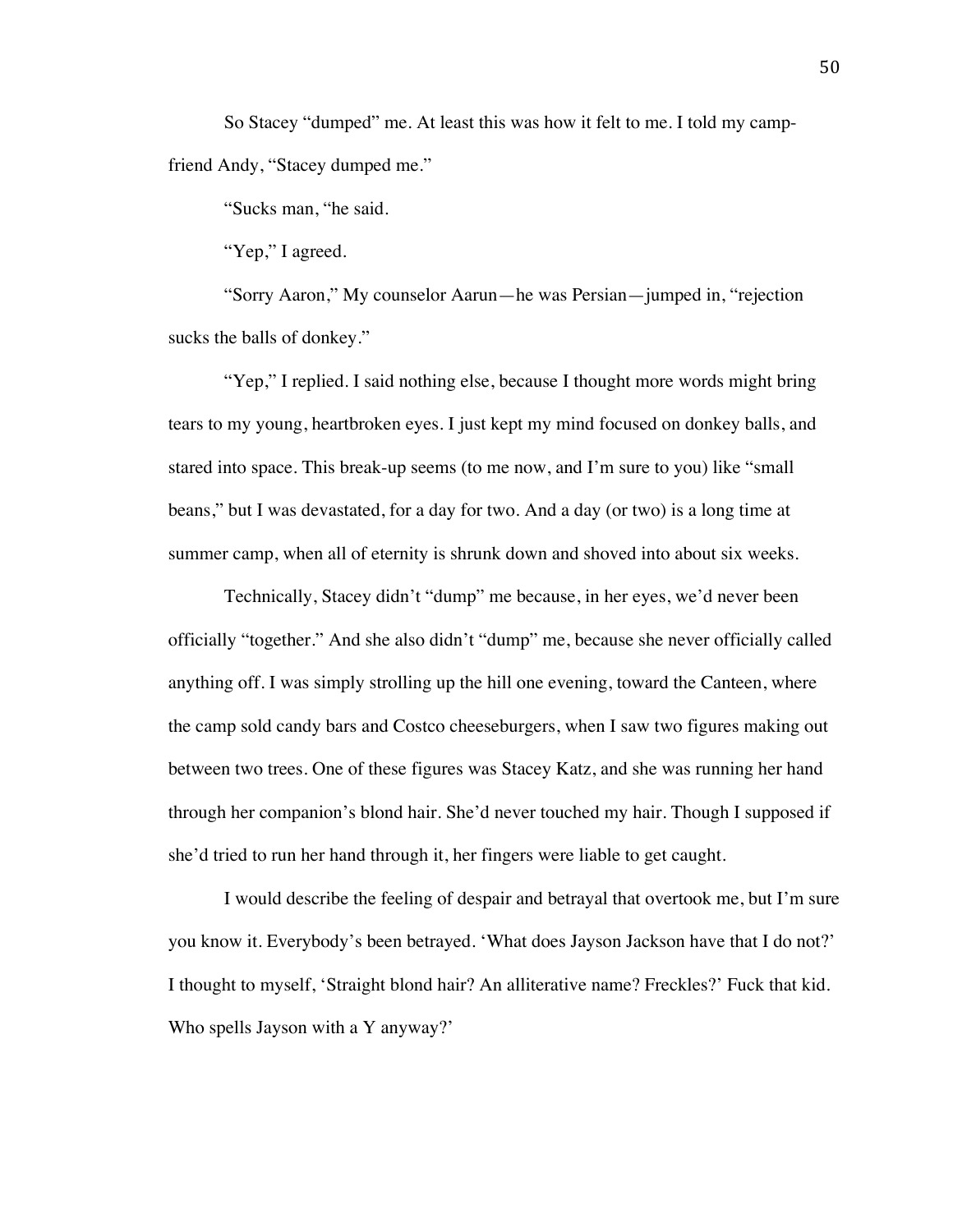This taught me the first, and most important girl lesson I needed. Aarun, the counselor, put it best when he said, "Girls are fickle, Aaron. Sucks the balls of donkey."

"Huh? Who sucks the donkey balls?"

"Nobody, Aaron," he replied, wisely. Aarun was chock-full of old, traditional Persian wisdom, "Girls being fickle sucks the balls."

"Yep."

A day or two later, when I found Stacey not playing tonsil hockey with Jayson, I approached her. She was receptive of my approach, and she greeted me with a confusing smile. She was, to me, a mortal enemy. But to her, I seemed to be some long lost friend, not some chump she'd unceremoniously discarded. My primary goal in this conversation was not to cry, so I just tried not to say much, which is tough when you want to get a lot across.

"What happened?" I asked, trying not to look at her face.

"Nothing."

"What do you mean nothing? What did I do?"

"You didn't do anything."

"Then why did you, you know…"

"Felt like it, I guess." She sighed. "Don't be upset, Aaron. It's camp. It doesn't count."

"If I die here," I asked, "Do I die in real life?"

"Obviously. It's not the Matrix." She laughed at my joke, but this just made me more upset. She'd never given me the chance to make her laugh with any other jokes. "I'm sorry I hurt your feelings," she said.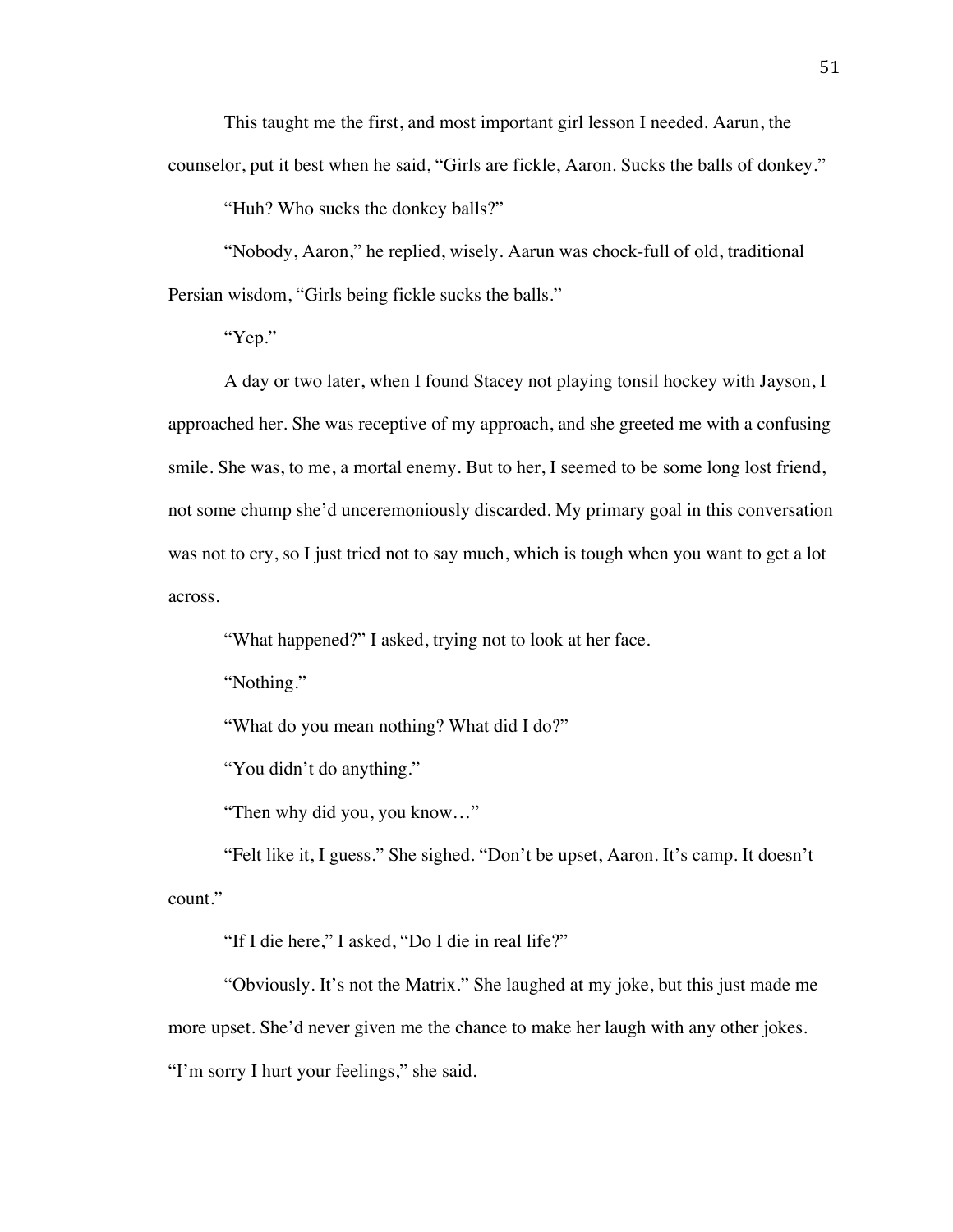"Then why did you do it?" I asked. In response, she shrugged, a shrug with finality, a shrug that ended the conversation. Thirteen year old girls can put a definitive end to discourse with a shrug.

When I was in the  $10<sup>th</sup>$  grade, I had the hot-pants for a girl named Marcy. Marcy was a perfectly nice girl. But she was also a bit of a hussy.

You know how when you're caught chewing gum in class, the teacher might say, "Did you bring enough for everybody?" and you have to hand out all of your remaining sticks of gum, until everybody has one? Well Marcy seemed to take this approach to sexual favors. She gave them freely, and made sure that there were enough to go around. She gave a hand-job on the school bus to Luca Blaszykowski, and gave Scotty Bower a blowjob in the bathroom at Starbucks. She even gave Jeb Turner a drunken b.j. on his basement floor. "She just loves the cock," Ian would say, shaking his head, but not in a disapproving manner, "just can't get enough."

"Yep," I would reply, in an only slightly disapproving manner.

I found Marcy to be quite attractive. Most people did. It's hard to hand out that many sexual favors if nobody wants them. Marcy had auburn hair, and pale skin that wasn't *too* pale. And she had a bouncy, outgoing, flirtatious personality. She would steal your textbook from you, so that you'd have to grab her around the waste and tickle her to get it back. And then she'd roll on the floor laughing. And somewhere in this process, her short skirt would hike up a little higher, and you'd get a nice glimpse of her underwear. And then you'd use the textbook you'd just recovered to hide your hard-on. But she *knew* what you were using it for, and instead of being grossed-out, as most high school girls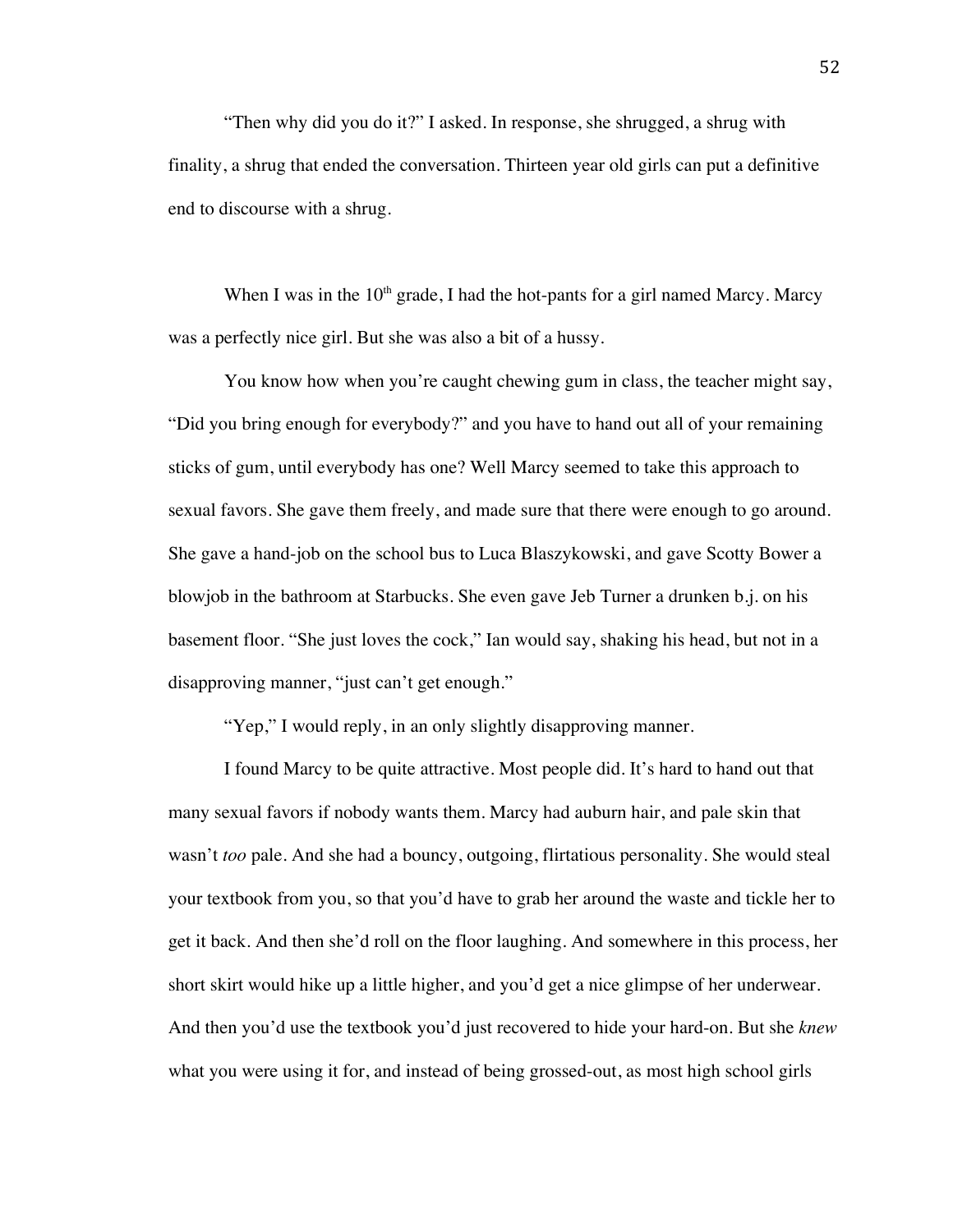would be, she'd just smile at you from the dirty hallway floor, her red hair spread out around her smiling face like a lion's mane.

My usual policy, when I had a crush, was to just not do anything. The risk of unrequited love/lust wasn't worth the reward. But Marcy was a little different. Because of her reputation, and how openly she received almost any advance, whether it be for conversation, or for sexual experimentation, I was able to approach her without the usual nerves and trepidation.

Marcy and I sat together in German class. I take German because it pisses off my Jewish family, and because it includes words like "Heizölrückstoßabdämpfung," which means "heating oil recoil absorber." I like the fact that in English, I still don't know what that means. Also, German's pretty much useless. The Germans never established a widespread empire—not for lack of trying—and so you can only speak German in a couple of countries.

Marcy sat next to me because I was, and am, a good German student—I'm going to do my own German translation of this book, the demand for which I expect to be enormous—mostly because of my willingness, as Mr. Klaus puts it, "To verk on ze accent." Verking on ze accent consists of, as I see it, overdoing it to the point of caricature.

I decided one day to impress Marcy by "acting out" in class. "Acting out" is something I've been doing for quite some time now. And I'm not bad at it. I'm a good student, for the most part. But sometimes it's tough for me to take things seriously. And when I can't take things seriously, I tend to be flippant, and sarcastic, and I act in a

53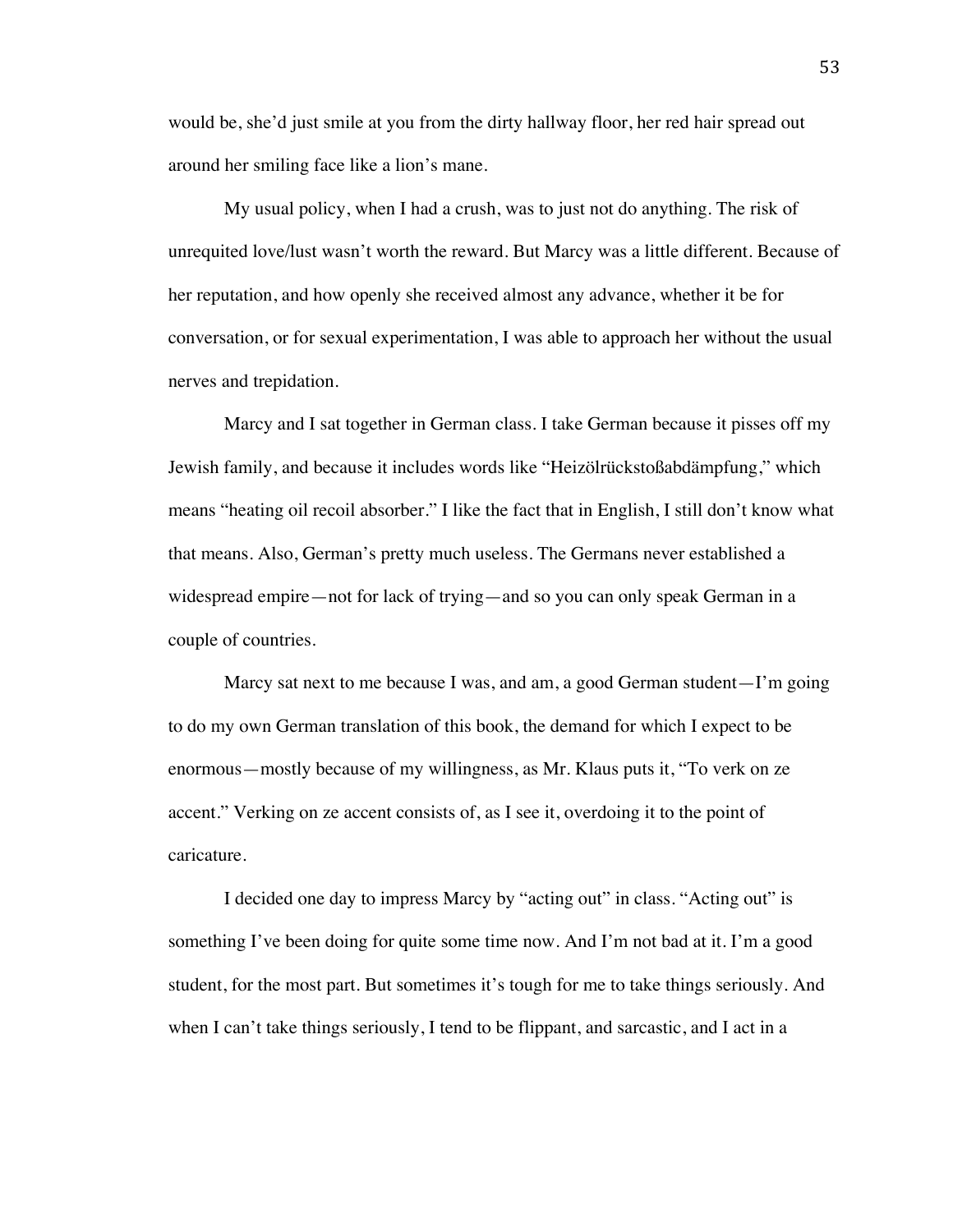manner which caused my 9th grade History teacher to tell my mom that I was "an intelligent pest. Like a raccoon."

My mother's response to this was "Raccoons are nocturnal." I don't really understand why she thought that was relevant. I mean, it's true, but it doesn't address the accusation at all.

## Moving on:

We had a "visiting student" in our German class. He was living with a student at the district's other high school, but he came to our class, so that we could meet a real live German. His name was Lars, and he sat in the middle of the room, on a stool, like a zoo animal on display. Mr. Klaus had hung up some special posters, which featured photos of Bavarian countryside, of downtown Heidelberg, and of old Leipzig, to recreate Lars's natural habitat. Lars was as you would expect a German person to be. He was tall and blond, and he seemed to have an awkward smile permanently stuck on his face. I showed off for Marcy by torturing poor Lars, and poor Mr. Klaus.

The class was set up as a question and answer (all in German), where the American students asked Lars questions, and Lars responded. Students started with basic things. Where do you live? What do you eat? What do you do in your free time? The class couldn't ask much more interesting questions, because we didn't know that much German. Eventually our shallow German wells ran dry. The discussion stalled. But I'd done some "outside research," and I had a question prepared. "Hast du eine lange Schlange?" I asked. This translates literally to "Do you have a long snake?" And Lars took it literally.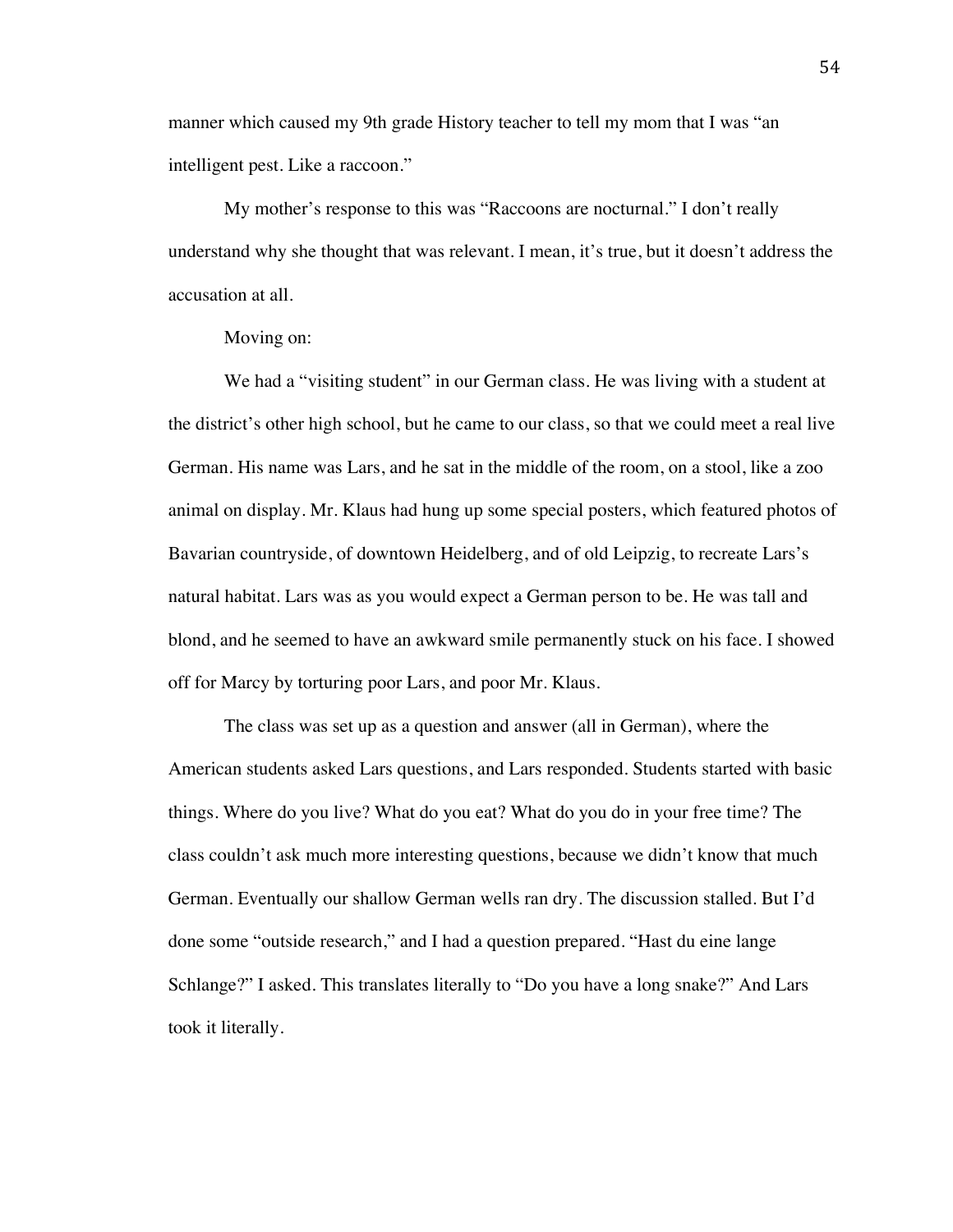"No," he said (in German. I'm translating here for your benefit, because I'm nice). He displayed clear and complete confusion. Lars stuttered a bit as he continued, "In Germany," he went on, "Very few people keep snakes. Dogs and cats are more popular pets. I have a dog." And he gave us the dog's name and breed, but I can't remember them.

Marcy was thoroughly amused. When she couldn't control her laughter, she pounded my back with her fist, instead of her desk, to the point that it left a bruise about the size of a small lime just above my shoulder blade. If she'd used her desk, it would have left a much bigger bruise. As we parted ways after class, I caught Marcy smiling at me as I walked away.

The next day, I approached her as she stood at her locker, rummaging through some clutter. Her shirt that day, the color and style of which I cannot for the life of me remember, ended about an inch before her jeans began, and that ring of exposed skin drew me toward her like a sci-fi tractor-beam. I tickled her, she turned around, and before I could chicken out, I asked her what she was doing after school. "Nothing," she said.

"Do you want to go see a movie tonight?" I asked her.

"What movie?" she asked. But I hadn't thought about what movie. I didn't even know which movies were playing. And truthfully, I didn't really feel like seeing a movie. I'm not a big fan of movies. But I couldn't just ask her if I could go over to her house so we could touch each other sexually.

"I don't know. Whichever one you want."

In the evening, I told my parents I was going to Ian's, and I walked two miles to the theatre, where I met Marcy. We saw *Tron Legacy*, which was terrible.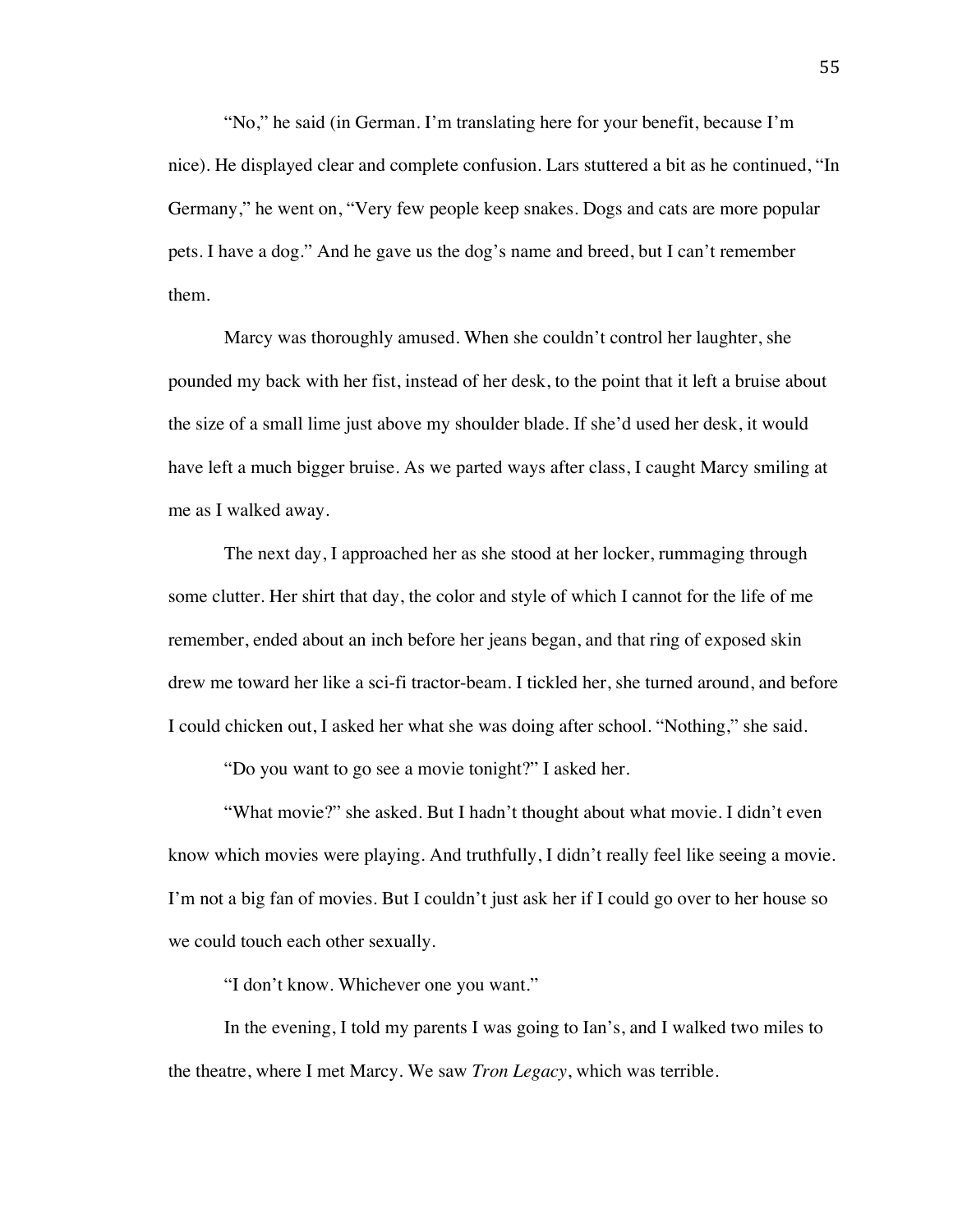One of the things I liked about Marcy, was that you didn't have to hide what you were after. With other girls, you've got to pretend that the last thing you want in to world, is to touch their boobs. You have to act like you've got no interest at all. Boobs? Those things that protrude from your chest? Oh, I didn't even realize you had any. You have to pretend to care about a lot of other stuff, and then subtly and tactfully approach the sexual part of the relationship. Life is actually like this. It seems that in order to get what you want, you've got to act like you don't want it. This is counter-intuitive, and all the acting gets tiring. But with Marcy, there seemed to be an understanding that the sexual would occur, and that being outwardly interested in her sexuality wouldn't ruin anything. This relaxed me in an odd way. It put me at ease. I couldn't just ask to go to her house and feel her up, but there seemed to be a mutual understanding that our date would include more than just the film.

So Marcy and I went in to the theatre, which was mostly empty. She led me to the back row. I didn't think anything of this at the time. I often sit in the back of movie theatres—that's a fun fact about me.

About fifteen minutes into the flick, however, Marcy unceremoniously undid my belt, and asked me "Hast du eine lange Schlange?" I'm pretty sure she didn't actually say that. But this is how I relayed the scene to my friends, so I'm going to give it to you in the same way. I was too surprised and embarrassed to respond to this question. When people are shot, they often say that they go into a "state of shock," where they feel nothing, and they have a sort of out-of-body experience, where they remove themselves from the distressing physical sensation of having a bullet lodged in an important bodily cavity. I had an equivalent experience when Marcy blew me at the AMC.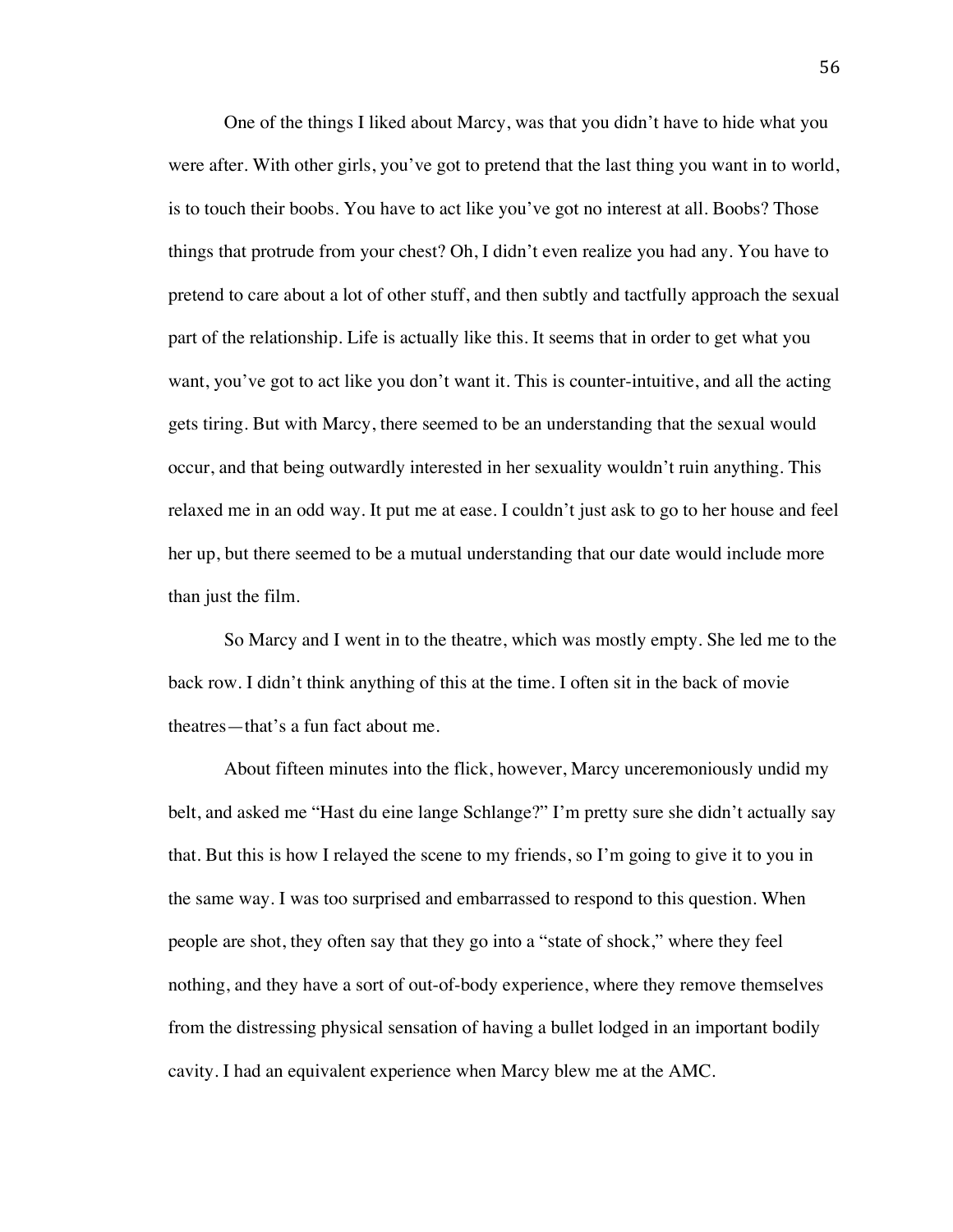At the time, not that it's changed radically since, I could count the number of people who'd touched my penis on one hand. And most of those people were pediatricians.

The problem with momentous events such as this, is that they tend to be better in your imagination, and in retrospect, than they are in reality. I had imagined this scene in my head thousands of times, with different scenery, different girls, different numbers of girls. I had anticipated my first blowjob as a small gentile child anticipates Christmas. Except that the kid has to wait a year at most for Christmas. I'd waited fifteen years. I'd heard good things. Fellatio has a very good reputation. So I was super excited for the opportunity to try my hand at it, or rather, to sit there while someone else tried her hand—or mouth, I guess—at it.

In retrospect, when I think about Marcy "S-ing my D," it's a fond memory. I feel proud to have pulled off such a brash act of public sexuality, even though I really had very little to do with it. And it makes for a good story. My friends were very impressed. It's about the only time my friends have ever been impressed with my sexual prowess.

But when I was actually in the movie theatre, with Marcy's head in my lap, I wasn't enjoying it quite as much as I thought I would. I was, to be honest with you, a bit uncomfortable. I found it strange to have a person willingly putting my penis in her mouth. It seemed like such an odd thing to do, and an even odder thing to *want* to do. And what was *I* supposed to do while she was doing that? Whisper encouraging words? "Oh yeah baby, that's good"? I don't think I could have said that with a straight face. Was I supposed to just stare at the screen and act like I always get head at the movies? I was suddenly very aware of my whole body. I felt how rigidly I sat in the chair, and I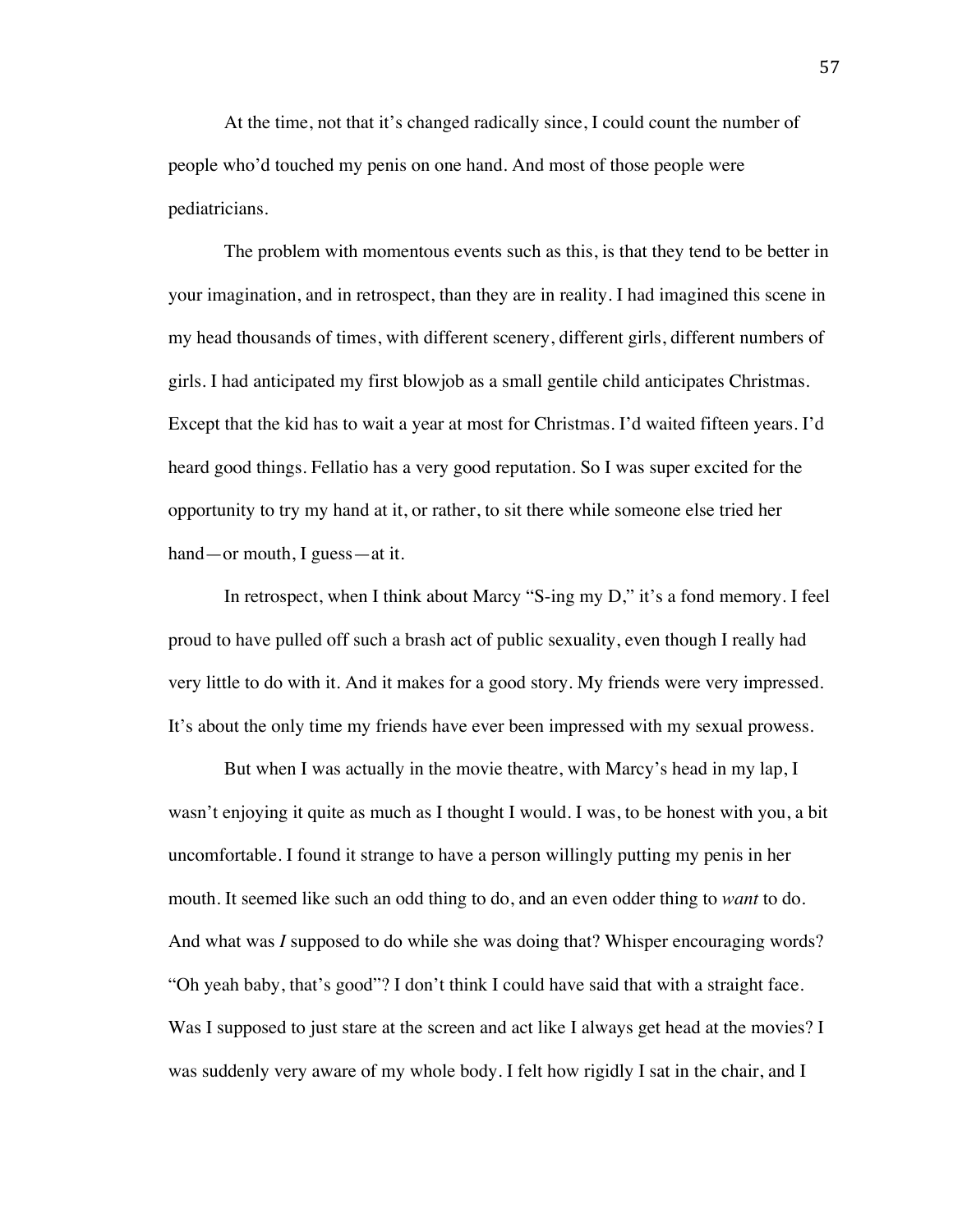could feel my right leg slowly falling asleep, with Marcy's arm cutting off the circulation. My mind scanned through all of my body's various minor *discomfort*s, without focusing on the one great comfort.

I was also acutely aware of the theatre around me. The movie was poorly attended, but I felt extremely self-conscious, and my head shot back and forth, trying to see if anybody was looking.

Eventually, after a few deep calming breaths, I was able to concentrate on Marcy—who, I noticed for the first time, had a relatively large mole on the back of her neck—and to, as they euphemistically say, "finish." I redid my belt, and we finished watching the movie. I wasn't sure if I was supposed to say "thank you," or indicate my appreciation in any way. I put my arm around Marcy, and she snuggled up to me. I thought this gesture was enough.

I hadn't particularly *enjoyed* myself, but I liked the idea that it had happened, if that makes any sense. At the very least, it was something to check off my unofficial sexual checklist.

For a week or so, Marcy and I were "boyfriend and girlfriend," meaning that I went over to her house a few times, and she gave me a couple more blowjobs on her sofa—upon which I've actually made a very small, but I think permanent mark. Then she decided that it was time to move on. I had expected this, and I wasn't particularly hurt when she broke up with me.

I didn't see that there was much I could glean from the Stacey and Marcy things.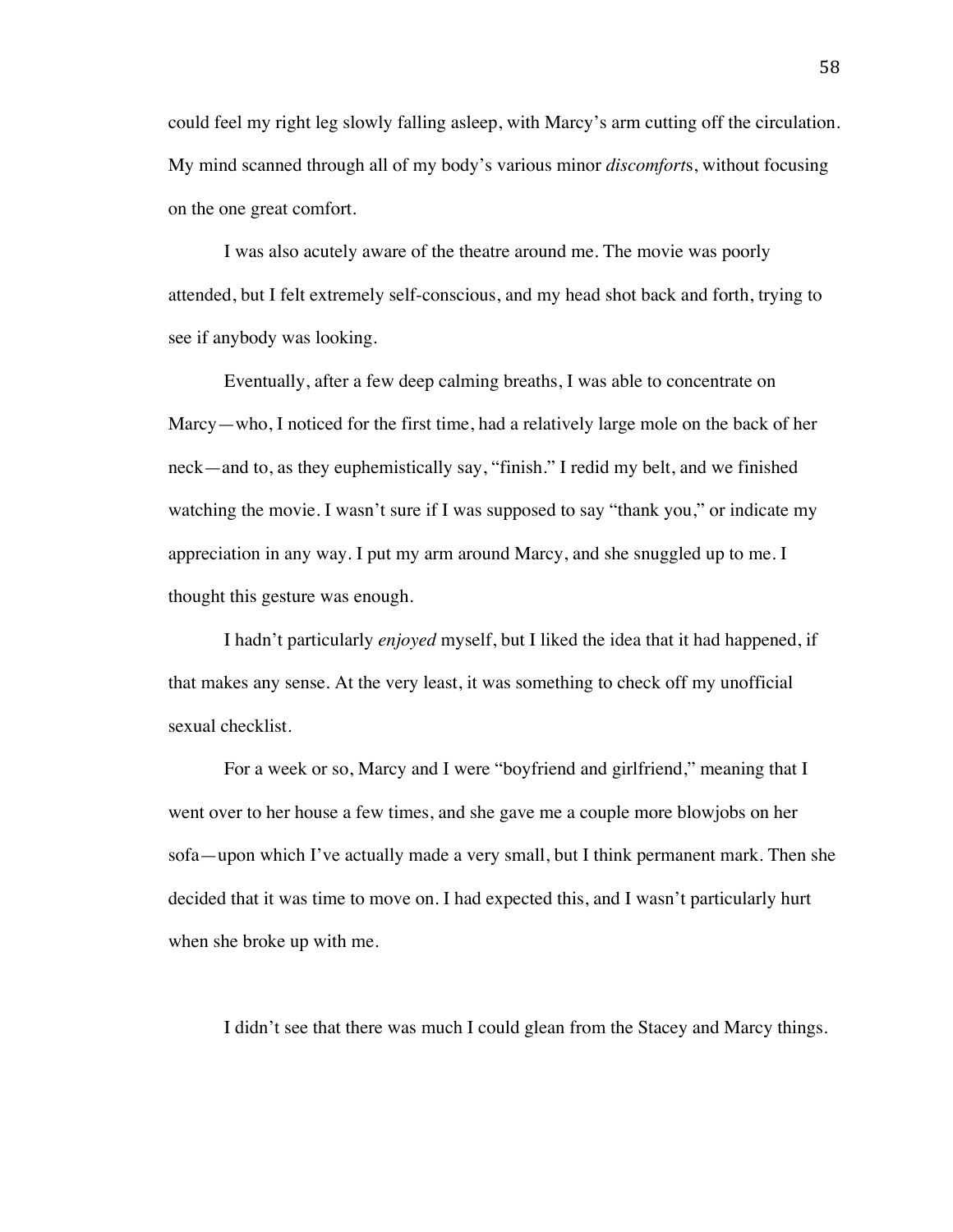Frustrated, I picked up my paperback of *The Sirens of Titan*. But I didn't really feel like reading. I found myself in this introspective mood, which I occasionally slip into, but I don't really know how I end up there. It's like a hazy daydream I can control. It's a bit like being high, except that my brain functions *better* than it usually does. The Vonnegut book takes place partially in space, and I found myself thinking about the heavens.

I lay on my back on my bed, and looked at my stupid telescope, which made me think about the things that I could see with it, if I wanted to, or if I didn't live so close to the city: stars, planets, moons, satellites, Ewoks, the great glass elevator. People are always connecting space with romance, for some reason. Maybe because both space and romance feel so random, determined by something out of our control. I wondered if the romantic (and lustful, ridiculously lustful) feelings I felt for Val, were easier for people who believed in god or fate or the preordained. Did Calvinists just say, "Hey, if it's meant to be, it'll happen?" and then just not "sweat it," as my sister would say. Were there still Calvinists? If so, where?

If I believed in destiny, the whole Val thing would be out of my control. I wouldn't have to make myself appealing, to get her to like me. I wouldn't have to stare at myself in the mirror like a thirteen year old in a movie, and wonder if a high school girl would find me attractive. If I'd believed in god, I could have just asked him to make it happen. But as it was, *I* had to make it happen myself, and that involved a lot of stress, and a lot of work. And even if I put in a lot of work and a lot of stress, that guaranteed nothing. It was still contingent on the feelings of another person.

I was tempted to ask god anyway. It couldn't hurt, you know? If there was not a god, nothing bad would happen. And if there was a god, maybe he (or she,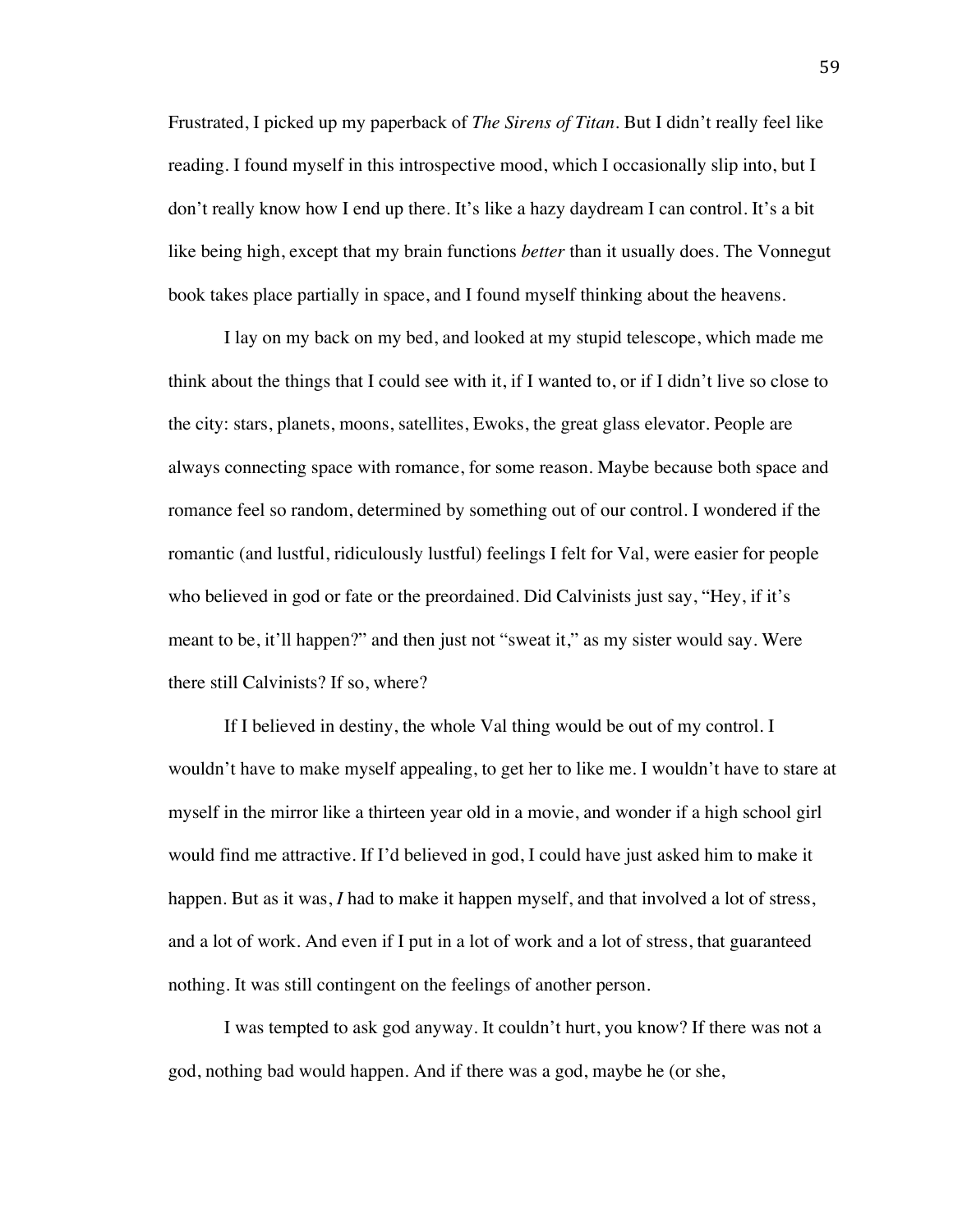HAHAHAHA) would listen. I'm sure he was used to people asking for favors of sexual favors. I told myself that talking to god went against my anti-religious feelings, and all of my vehement anti-god arguments. I told myself that I would betray myself, violate my own integrity, by addressing a "higher power." I commanded myself not to ask the almighty.

But I asked. I looked out my window and said out loud, "Please God, allow me, Aaron, to deflower Valerie. I'll do anything. I'll never be mean to my sister. I won't litter. I'll start believing in you." I stopped to listen for a response, but all I got was the sound of a Michael Bublé song coming from my sister's room. And it felt even sillier to *listen* for the almighty, or to Michael Bublé, than to talk to god. So I continued. "And while you're at it," I said, "If you could find a place to fix the car dent for like fifteen bucks, that would be super. And I'm tired of getting these pimples on my upper back. They hurt a fair amount, and even though nobody ever looks at my upper back, I still feel slightly self-conscious about it. And I've been trying this anti-acne face wash on my back, but I'm not very flexible. And I've tried using Sarah's loofah, but it's not that helpful, and I shudder to think where it's been."

I think I said the shower stuff in my head, but I can't be sure. I transitioned nicely from a scarring image of my showering sister, to a lovely one of a showering Valerie Richard, touching herself in ways that the modest part of me passed off as a necessary part of female hygiene. And I lay on my bed a little while longer, and I will end the chapter right there.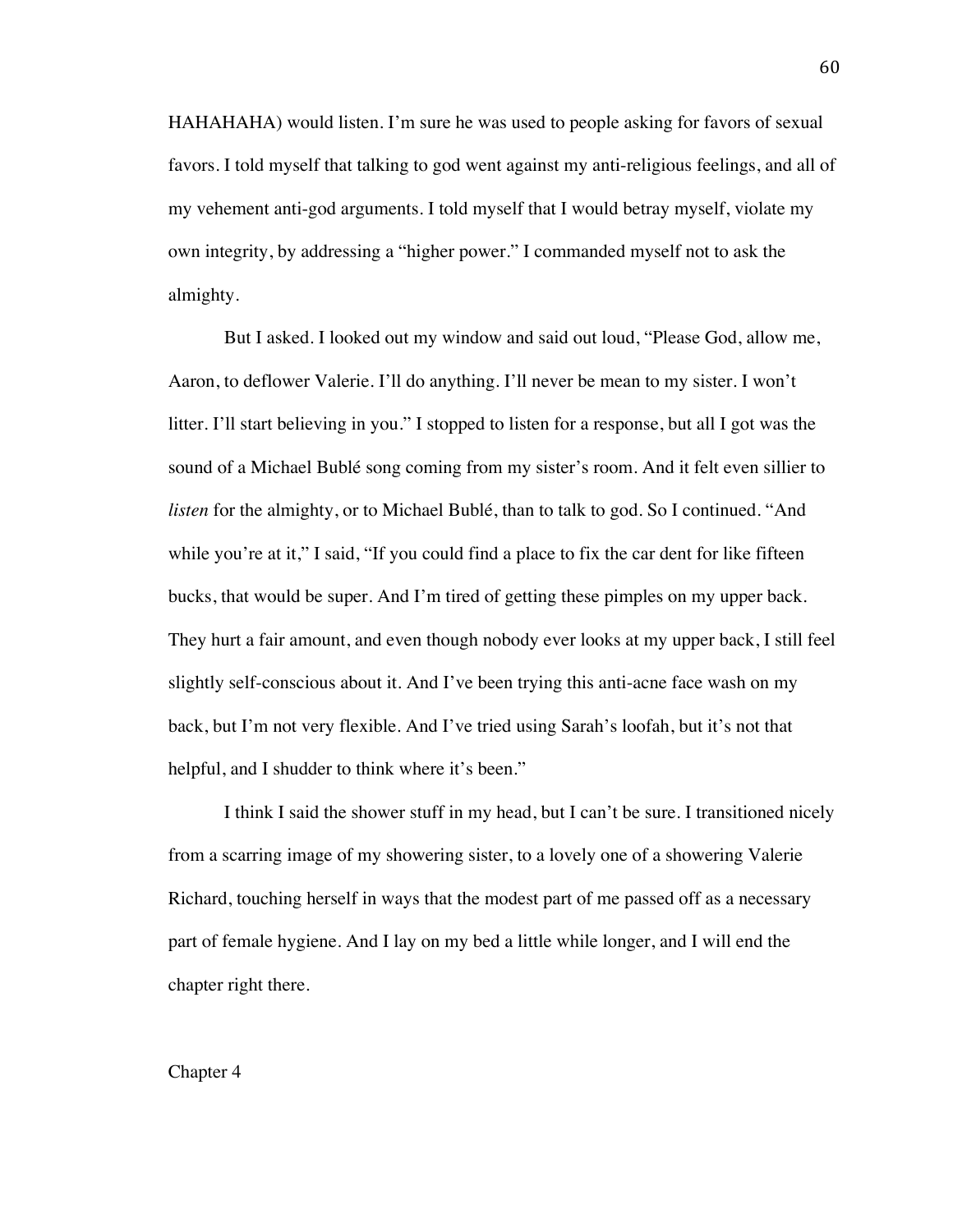Just in case you're a little slow on the uptake, I was jerking off at the end of the last chapter. Sorry.

Chapter 5

Saturday crawled by uneventfully. We're going to skip it.

On Sunday morning, I woke up, had some healthful cereal, and got dressed. I have a set of drawers for my clothes, but they only contain garments that no longer fit. On the middle of my floor, I have a laundry basket that contains clean shirts, socks, and boxers. Next to it, I have a pile that contains dirty shirts, socks, and boxers. I basically have only one pair of jeans that fit, and I keep my wallet, keys, and cell phone in them, even when I'm not wearing them. I wear these pants continuously, every day, until I stain them to the point where my mom forces me to wash them. On a standard day, when I wake up, I slip on my jeans, grab the T-shirt on the top of the basket without looking, and that's it.

But on this morning, I tore through the laundry basket looking for the right shirt, one without holes, one that still had its original color. I chose a blue tee advertising a band called Fun, who, I think Val'd said she liked.

I got the keys from my mom and was about to descend the stairs toward the garage, when Sarah appeared from her room and said, "Hey, are we going to JHR today?"

"What do you mean we, Kemosabe?" I've got no idea where that phrase comes from, but I use it often. "You never want to go."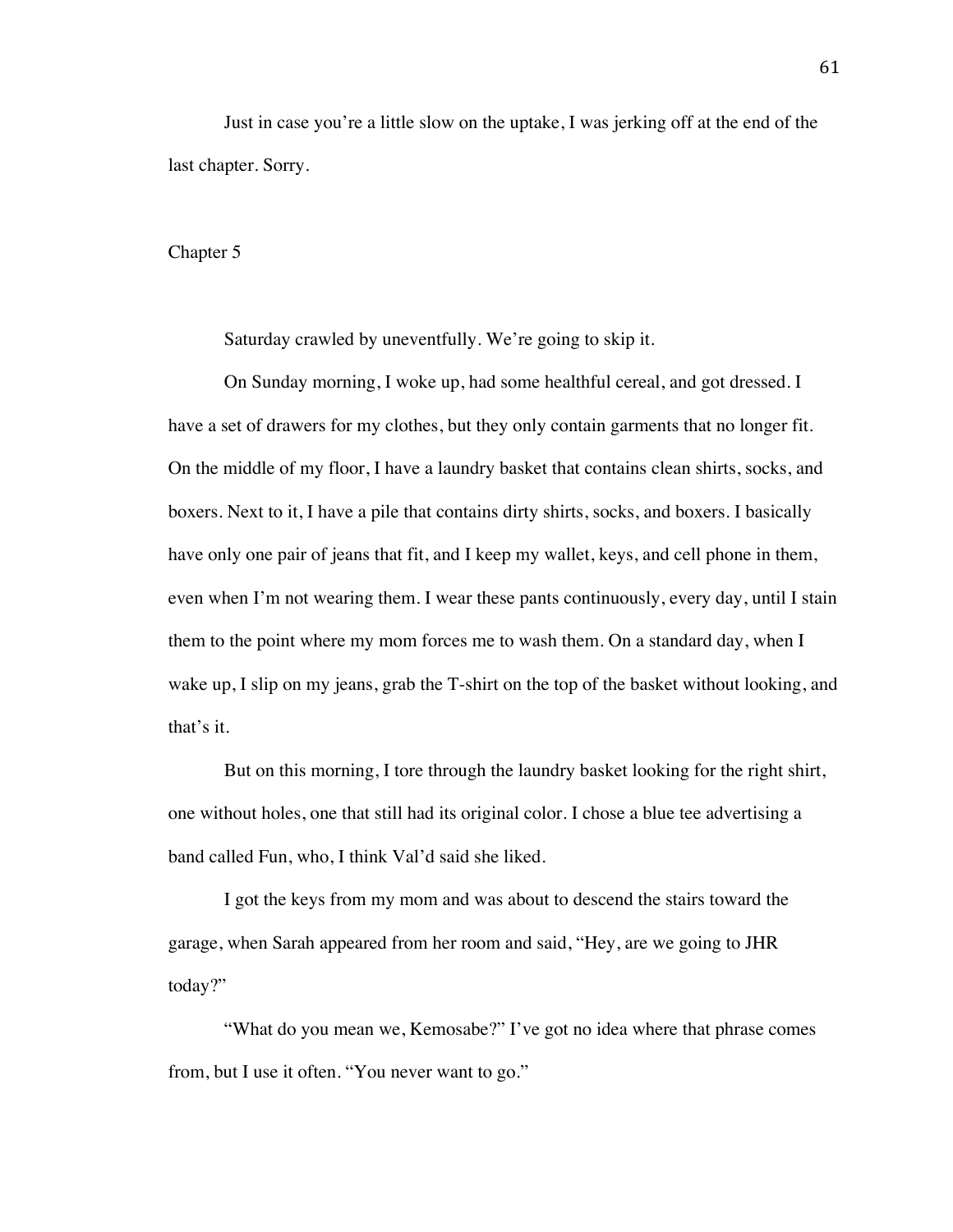"I go when mom and dad do. I just don't like to ride around with somebody I don't know. But it can be kind of like an adventure, you know? We drive around here all the time. And I like going into Center City and stuff, but sometimes with JHR you end up someplace new, someplace we don't see very often. It's like a wild goose chase." There was a sort of twinkle in Sarah's eye when she said this, and though I felt bad that I had to deny her the dream of chasing geese, I suddenly felt more confident about spending time with Val. If I could sell the day as the kind of adventure that Sarah was picturing, we might have a good time.

"You can't come," I told Sarah.

"Why not?"

"Because."

"That's not a reason. You're always telling me I need to have a reason for the things that I do. You're a hypocrite about *everything*. Mom! Mom, Aaron won't—"

I took a step toward her doorframe and shushed her with a punch on the shoulder. "Don't call mom."

"Why not?" Sarah asked with her arms crossed defiantly. Her way of standing up for herself was to call our mother in to stand up for her.

"Because she'll make me take you with me."

"Yeah?"

"Look," I began. I never discussed girls with Sarah. It was an unspoken agreement between us that we pretended not to know anything about each other's social lives, especially when it came to the opposite sex. "There's this new girl in my grade. Val."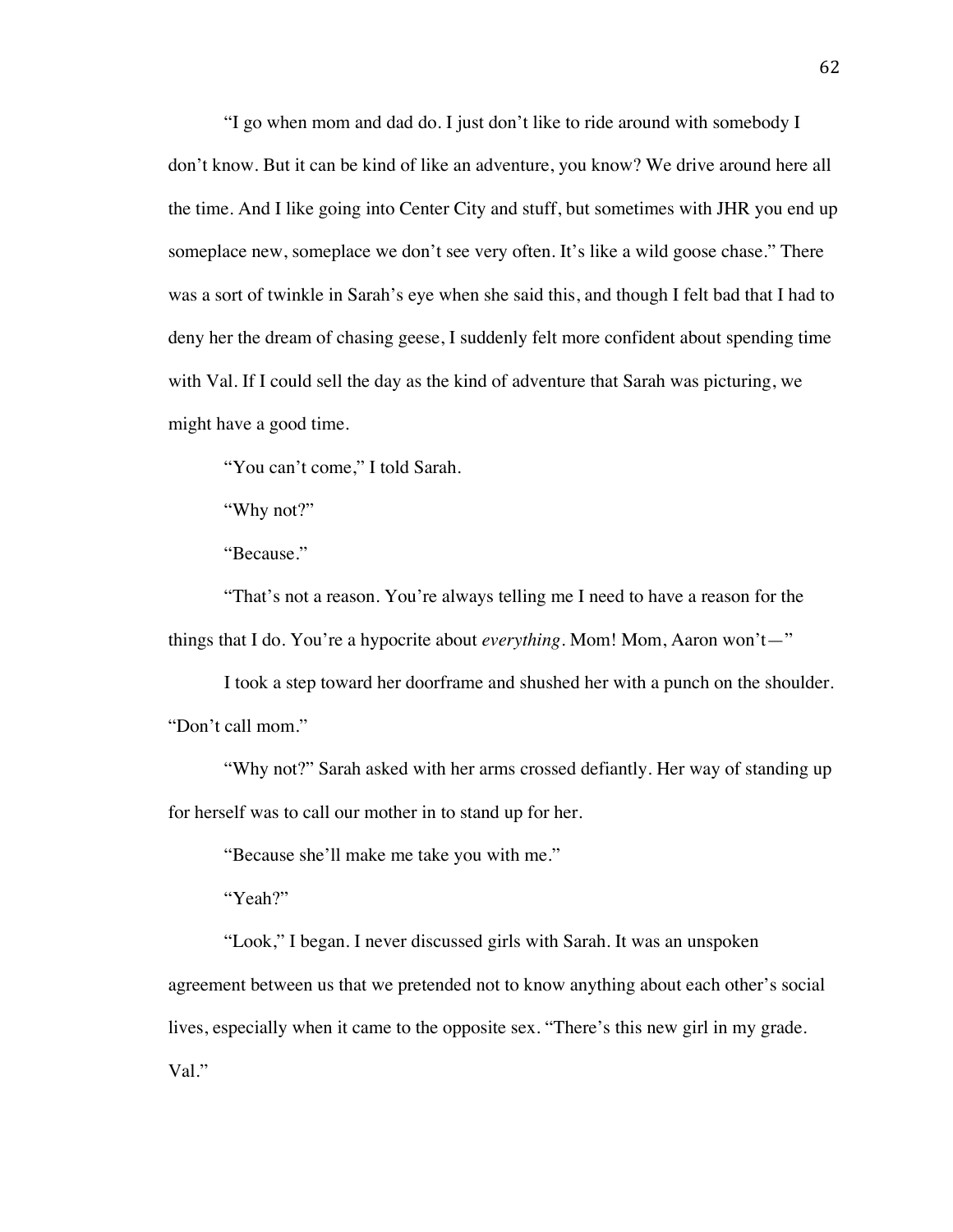"She's short? Short hair?"

"Yeah. She asked if she could come with me today."

"You mean *you* asked *her*." Sarah seemed pretty sure about this, and she cocked her head and set her jaw in the same no-nonsense pose my mom uses when she wants to indicate that she won't tolerate any nonsense. "You're the world's worst liar."

"I'm sure there's worse. The world's a big place."

"You need to have, like, the reverse of that movie happen to you, where you can't say anything true for a whole day, so you can learn how."

"Great idea, Sar."

"Well it's very cute that you like her," Sarah said with a biting sarcasm that made me proud. "If you guys end up as a couple, I get credit."

"Sure," I said, and I left Sarah in the doorframe, her voice trailing me down the hall. I went outside to the dented car, and drove to Val's.

That last time I'd been on a "date" was the time Marcy and I saw *Tron*, although this charity thing was not necessarily a date. Kids don't really seem to go on dates like they do in the movies. In movies, a guy asks a girl on a date, and then he shows up at her house. Her parents answer the door, and he says, "Good evening, I'm Stanley," because he's polite and his name is Stanley. The girl's parents introduce themselves, and then the girl comes down the stairs in slow motion. Stanley promises to have her home by ten, and they leave.

I don't know anybody who's been on a date like that. I can't imagine a teen who would let their parents be involved in their social life to the point where they actually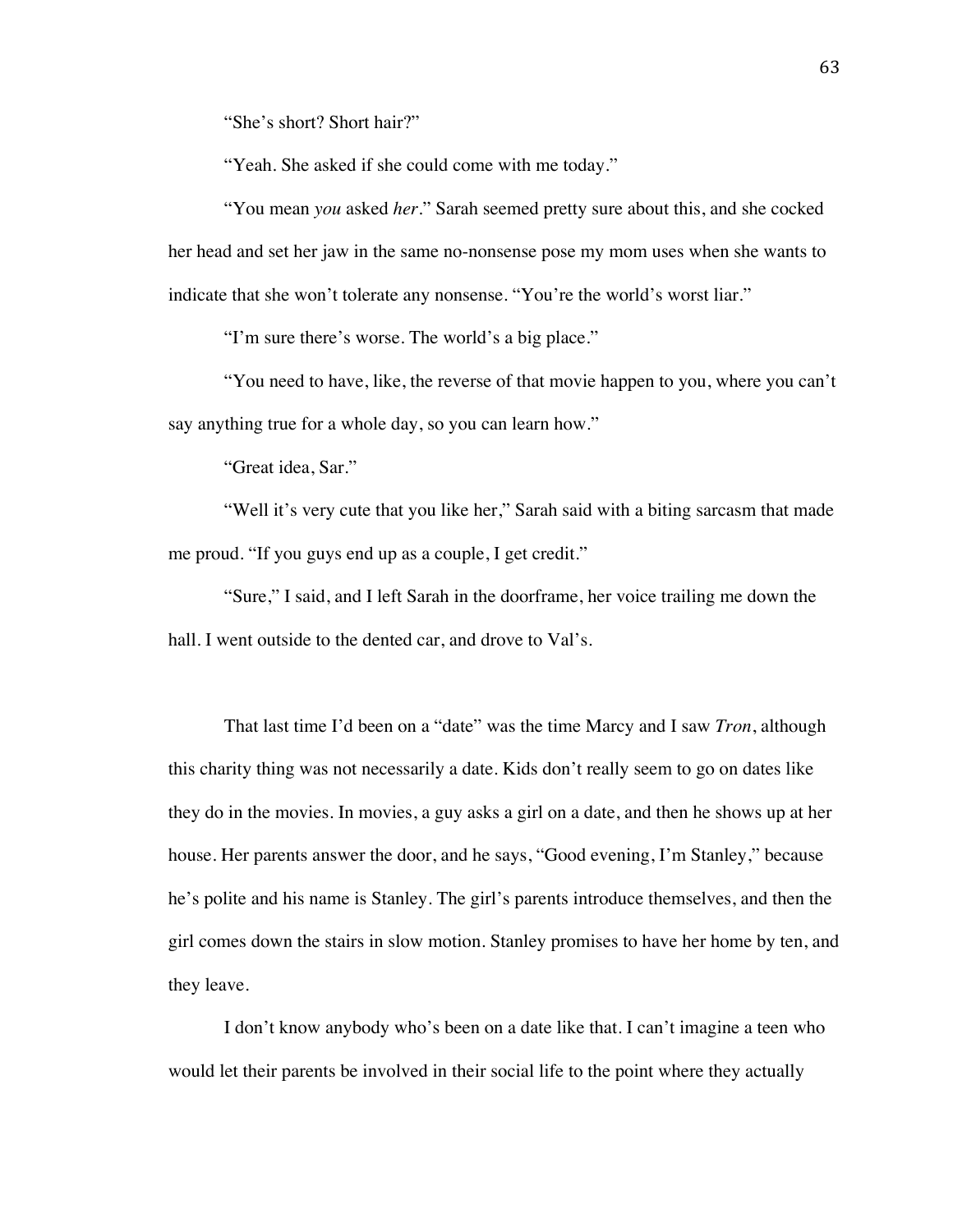*meet* the girl or guy their child is going out with. People at my school don't really go on traditional dates. They hook up drunkenly at parties. Or they sit around each other's houses when the parents aren't home, and stain the furniture with their bodily fluids. Or they have uncomfortable oral sex in public places. I've never really discussed sex or girls with my parents, and I think it would be truly excruciating to do so. My mom tried to give me a book once, when I was around twelve or thirteen, called *It's Totally Natural*. It basically had cartoonish diagrams of little Barbies and Kens with creepy genitalia. I found it painfully embarrassing. I think I recycled it. I'm convinced that I was delivered by stork. The whole c-section story is just a clever ruse.

I arrived at Val's house a few minutes after eleven, and I called her cell so I didn't have to go to the door, like Stanley. She didn't answer the phone, but after a few moments, she came trotting out of the house. It was a little nippy for a September day, and she wore a blue hoodie and a pair of those skin-tight "yoga pants" that basically show how you'd look naked if you dyed your bottom half black. She had her hoodie hood pulled over her head, and her short hair was tucked under it in such a way that she looked kind of bald. But it wasn't a bad bald. It was like Natalie Portman in *V For Vendetta*. She's not as hot as she is *with* hair, but you'd still do her.

"Excited?" I asked her.

"Kind of, actually," she said with a hint of a grin.

Thankfully, the ride from Val's to the warehouse was a short one, as I couldn't think of anything interesting to say, and I imagined her interest in me waning with each second of silence. I filled the silence by acting as a sort of tour guide, pointing out obvious suburban landmarks. "That's a church, the one labeled 'church.'" "That's a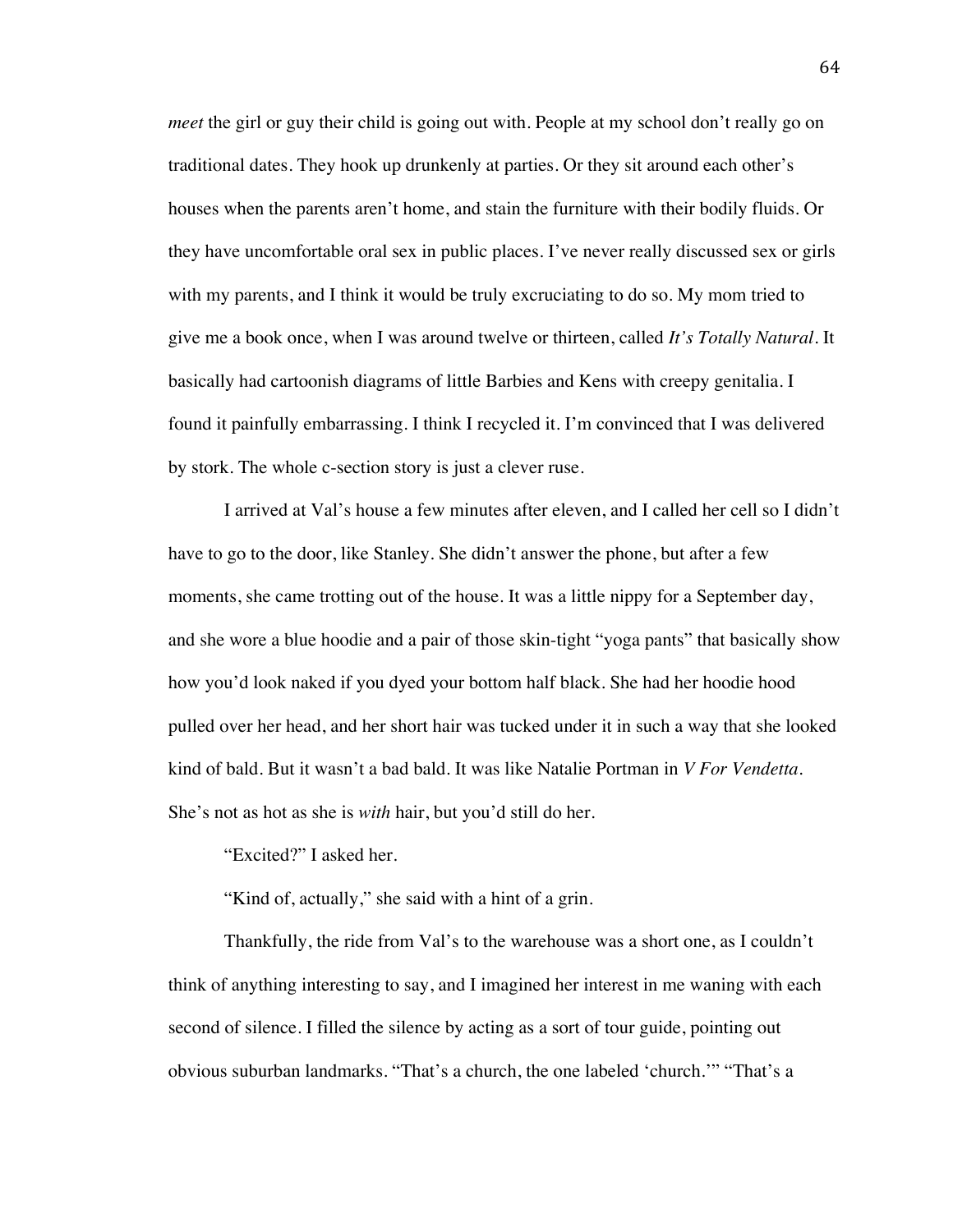synagogue, the one with the Jewish star." "That's a Taco Bell, the one with the bell. It sells tacos. Do they have faux Mexican food in Minnesota?" I said these things as though she didn't pass each of these locales all the time, as though she hadn't lived here for months. Val informed me that Taco Bells in the Twin Cities serve cheese fries, and I suggested that we take a quick detour to Minnesota.

Most of these suburbs Northwest of Philadelphia were developed a long time ago, before the city itself was formed. I know this because in the  $8<sup>th</sup>$  grade I did a far too thorough project in which I traced the history of my neighborhood, and my split-level house. The Wasserstein abode sat on land that was once part of a large farm owned by some Welsh guy in the  $17<sup>th</sup>$  century. The result of the long history of the township, of which that Welsh farm is an example, is that it is remarkably free of contemporary housing developments. Most of the neighborhoods grew naturally over time, with houses arranged haphazardly, and built in different eras so that they don't all look the same.

 Valerie's family, however, had moved into one of the newer housing developments that were starting to spring up. It was on the grounds of an old park, but why have a natural park when you can have a grid of identical tan stucco houses arranged in even rows of four? The place is called Shady Terrace, though it was shadier before they removed all the trees. This makes it sound like I'm a big environmentalist tree hugger guy. I'm not. I could go either way on trees. I just find the uniformity of housing developments to be kind of creepy.

The warehouse is just that. It's an old hollow space that used to house wares. It now houses food in cans and jars and cartons. JHR volunteers meet there and set up a kind of assembly line to fill boxes. Then, each car is assigned a route, and given a sheet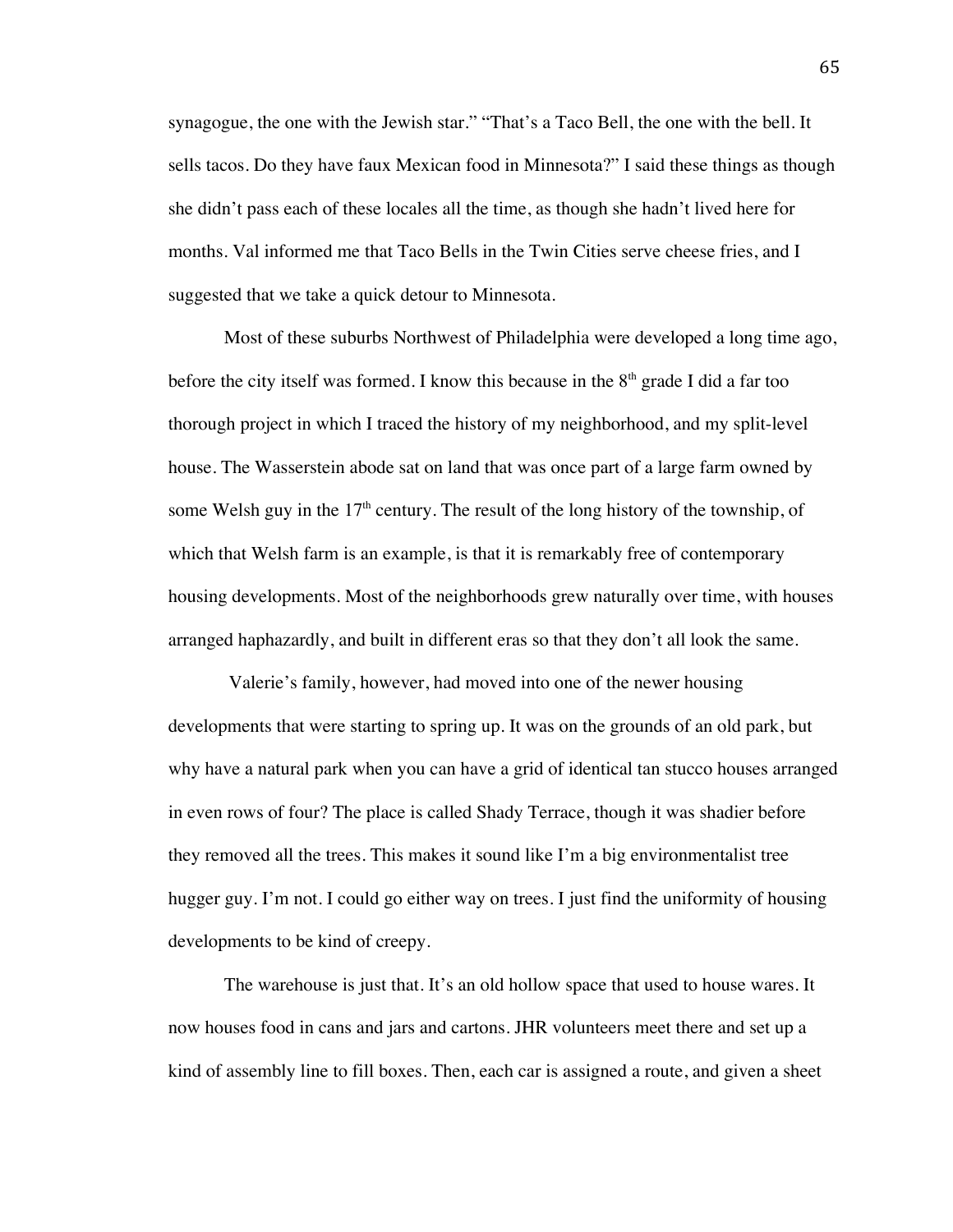of paper with a list of names and addresses. Each group grabs the number of necessary boxes, and disappears to locations all over Philadelphia.

I wanted to talk to Val, but I didn't really get a chance during the warehouse portion of the day. Because I was one of the few able bodied males, I wasn't part of the assembly line. I had to transport giant boxes filled with jars of tomato sauce.

I had my grandfather give me a pretty long route. We loaded our boxes into the back of the SUV, and we left our comfortable, upper-middle class suburb, with its strip malls, and greenery, and big houses. We drove across the Schuylkill River, onto Roosevelt Boulevard, and into Northeast Philadelphia.

In the Northeast, most of the houses are row-homes, crushed together. They lean on each other, and each home seems to rely on its neighbor's support to remain standing. It's not that poor an area, but when you've just left a suburb where the average house could fit three or four Northeast row homes, you notice the difference.

I wanted to shed the feeling I had of being pampered, sheltered, and therefore unworldly. I wanted to somehow identify with people who might not want to identify with me. I wanted to be the most die-hard Philadelphia Eagles fan, for instance, even though my address didn't say "Philadelphia." I wanted to show the world that I could be just as violent, just as intolerant, just as crazy as the Philly fans from *Philly*. And I wanted this part-of-the-crowd feeling to carry over into other, albeit less important, parts of life.

Val was from the same milieu as me, but I still felt the need to show her that I wasn't just a spoiled suburban kid, that I at least knew my way around other places, and could fit in elsewhere. She seemed like such a thoughtful person. I guess I wanted her to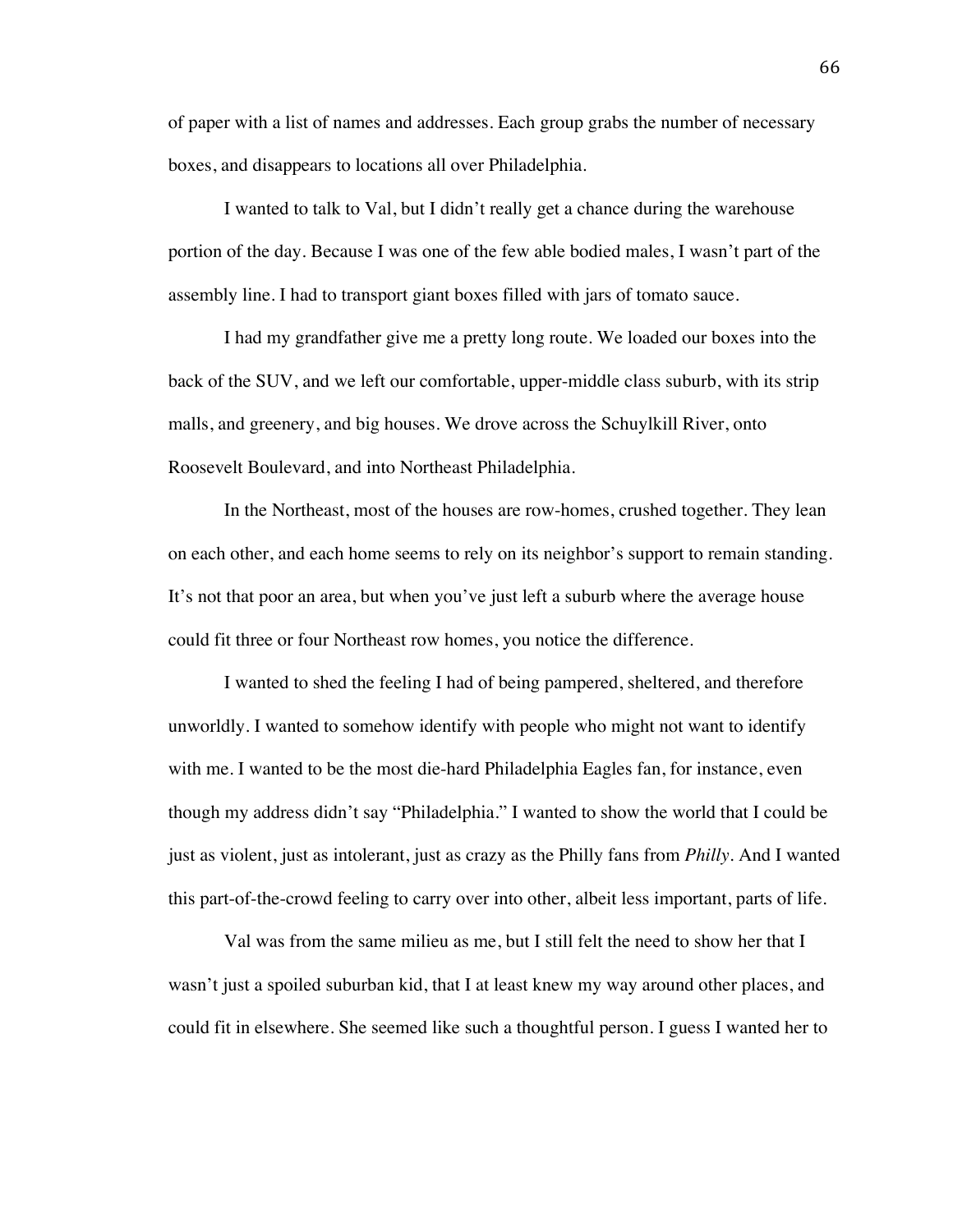see that I was thoughtful too, and that I saw more of the world than our classmates who never left their neighborhoods.

There used to be lots of Jews in the Northeast—my grandmother grew up there but now they've all left. Except for the more recent immigrants. There are still some old Russian people who don't speak any English, and haven't gotten the memo that they were supposed to have moved to the suburbs a couple decades ago. We pulled up to their houses, idled the car in the street, and rang their bells. We were generally greeted by old ladies who smelled like liver. They talked to us in Russian and pressed candies into our hands, even when we tried to refuse.

But most of the time was spent between houses, and Val and I just talked.

I learned that Val had a whole bunch of siblings, due perhaps to her parents both being from Catholic families. She had an older sister (whom I already knew about), a senior at our school, named Chloe. She also had three younger brothers, Danny age eleven, Mike age nine, and Adrien age seven. Her father worked for some kind of financial consulting firm, which had moved his job to Philadelphia. Her mother wasn't working, because she wanted to be home for the boys. She'd been an elementary school teacher in Minnesota, but she was concerned about transferring her teaching certification, if she decided she did want to get a job some day. I asked Val if she was a Wild or a Gophers fan, but she said she found hockey too violent to watch. I responded by saying "I know what you mean," by which I meant that I loved hockey, mostly *because* of its violence. Hockey's the only sport where they pause the action just so people can beat the crap out of each other.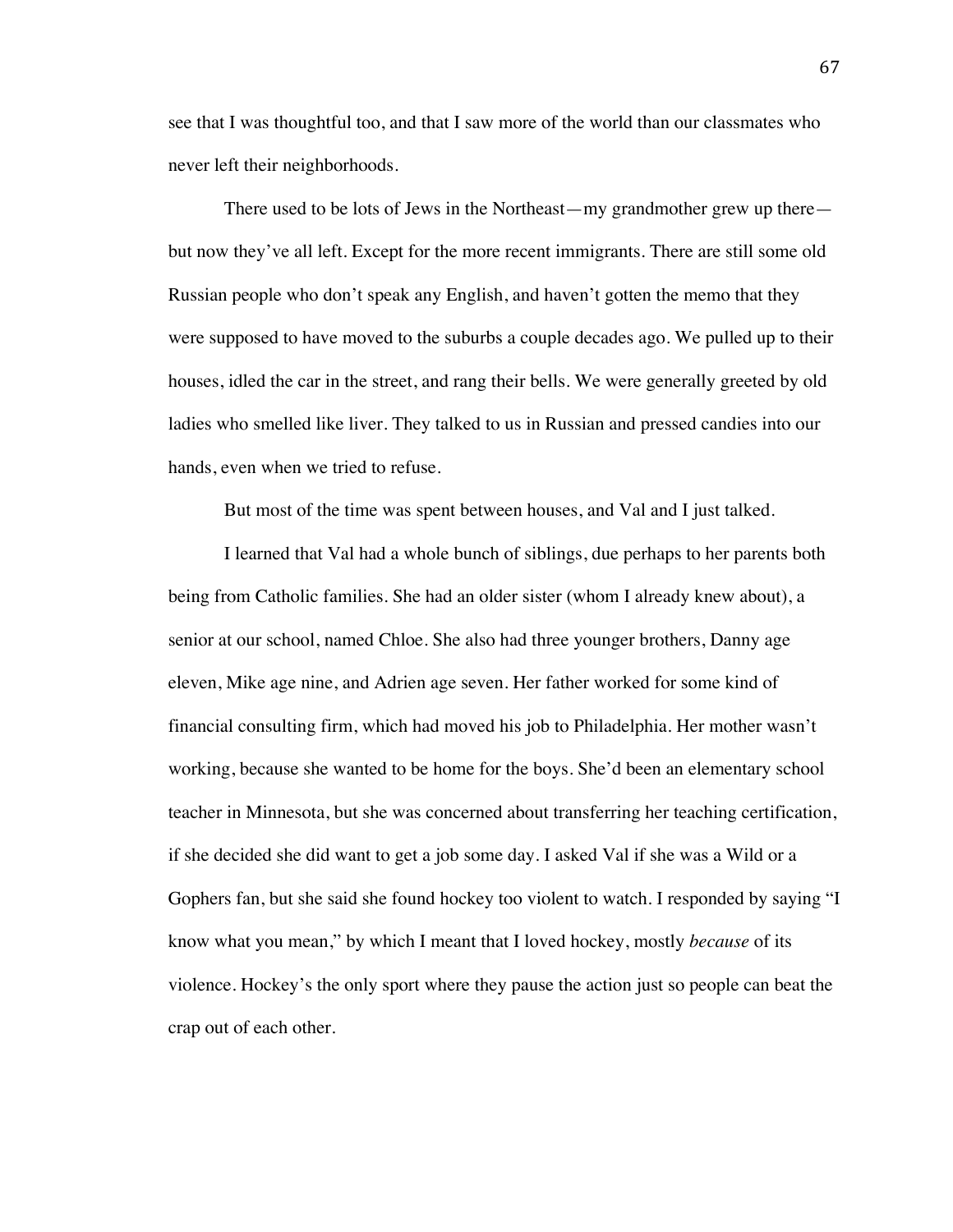The conversation was mostly boring small talk, and I usually *hate* small talk. It's up there with eggplant and the New York Mets on Aaron's List of the World's Most Offensive Things. Because I dislike small talk, I've never liked big occasions, especially with family, because you end up having the same inane conversation over and over. How old are you? How's school? What's your favorite subject? Are you thinking about college? I always feel like I should just make a T-shirt that says: "17. Not bad. Phys-Ed. Not yet," so I don't have to repeat the same thing ad nauseum, like a pet bird.

I feel basically the same way when I have to meet new peers. This is why I never make new friends. There's that song that's like "meet new friends, but keep the old ones." But if you cling to your old friends tightly enough, you don't *have* to meet any new ones. I'll write a song about it. "One is silver, and the other fucking sucks." Meeting new people is uncomfortable, boring, and tedious. It's stressful wondering how to put your best foot forward, and then wondering what the other person thinks of your foot, and then deciding what *you* think of the *other* person. If you just stick with your old buddies, you never have to experience that unease, or expose your feet. If you're looking for a lesson from this, here it is: Don't branch out. Don't try new things. Stick with what's comfortable. When you finish this book, read it again.

I somehow did not find Val's small talk painful. She giggled at my stupid jokes. And we both agreed we'd have sex with Paul McCartney, even at his current age, though especially when he was younger. And it turned out that she liked Fun, and she thought it was "ironic" that I happened to be wearing a shirt of theirs under my hoodie. And I even managed to refrain from pedantically explaining to her that it was *coincidental*, not ironic, that I was wearing their shirt. I found myself feeling comfortable with Val in a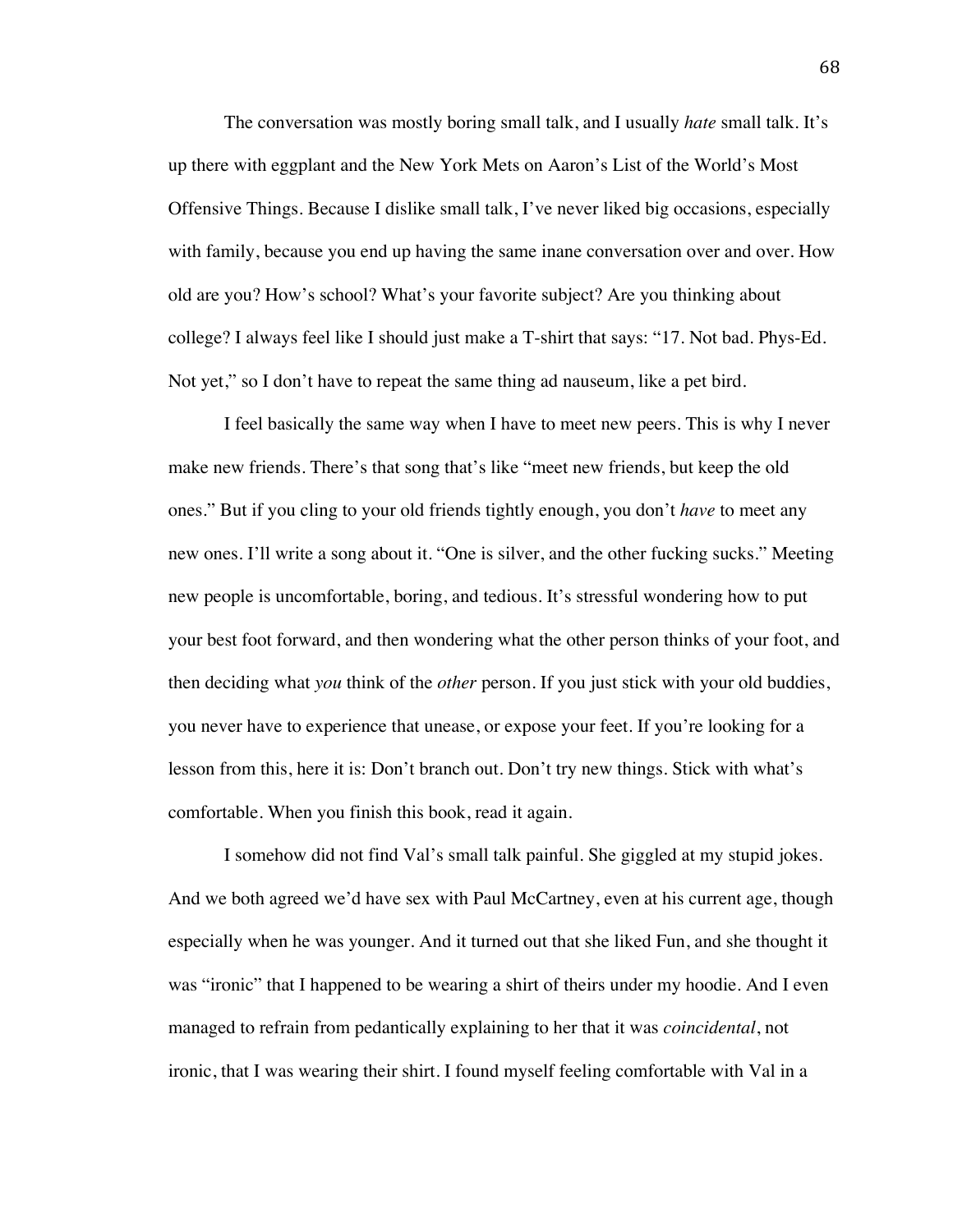way I don't usually feel when I'm with new people, especially people whose yoga pants I'd like to spend time in. The tension I'd felt when I'd Facebook stalked her, or when I'd talked about her with Ian, it slipped away.

When we'd finished our rounds, it was well past lunch time, and we were hungry. I don't know why I feel it's necessary to provide you with the lunch scene. It might suffice to just say *that* we ate lunch, but I feel like there's some important character development in here, and of course an advertisement for Wawa food markets:

We grabbed sandwiches from a Wawa and ate them in the car. Val got a veggie wrap. She's a vegetarian. My sister Sarah goes through a lot of phases, and she'd gone through a vegetarian phase when she was in the eighth grade. It was miserable. My dad indulged her dietary choice, and didn't cook anything with meat for months. I was ordered to "respect [my] sister's lifestyle choices." I tried to explain to my dad that Sarah's vegetarianism was just a fad, like Pokemon cards or Silly Bandz, but he wasn't having any of it. So everything we ate was green. It was a very difficult time in my life.

In the front seat of the Ford, I asked Val, "Why don't you eat meat?"

"We eat the meat without doing the killing," she began, wiping some dressing from the side of her mouth.

"Isn't that a shame? Think how much more satisfying this sandwich would be if I'd had to take down the cow and roast it myself."

Val ignored me and went on. "Since we don't have to do the killing, we never see it. Out of sight, out of mind. And we don't think about the killing part of it. I don't want to eat anything I couldn't kill myself."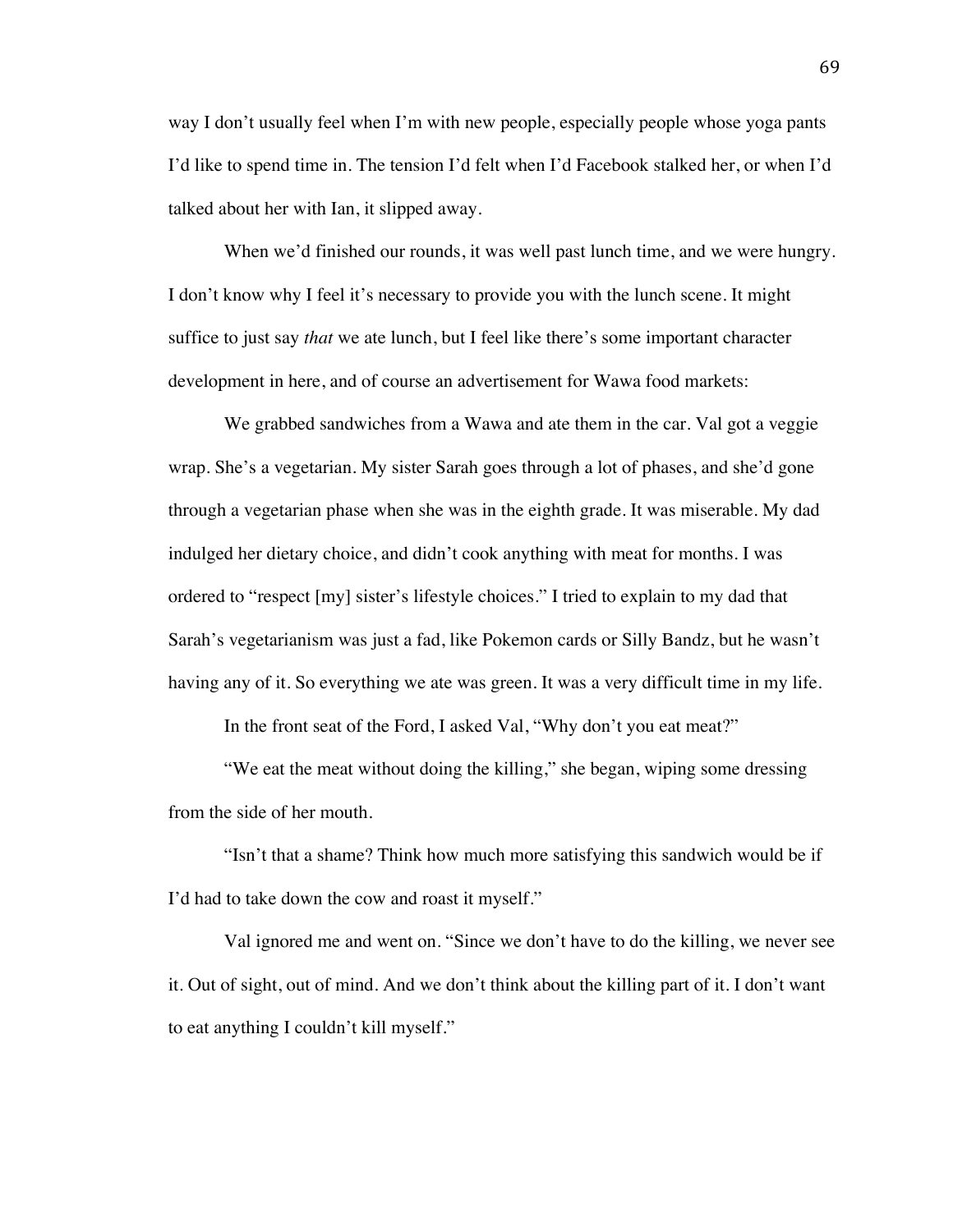"You could totally kill a cow. They're very slow and dumb. You're probably not the world's strongest person, but I think you'd manage."

I was pleased to see that Val was not offended by my sarcasm. She did this idiosyncratic closed-eyes grin thing, and said, "Yeah, physically, I probably could kill a cow. If I had to. I mean that I wouldn't be able to make myself kill a cow, you know, emotionally, just so I could eat her. *Her.* I guess I also don't want to eat anything with a gender."

"This is a female sandwich," I said, indicating my hoagie, "She's delicious."

I paused with my hoagie to rearrange some of the banana peppers therein, but Val seemed to think that I had stopped eating because I was suddenly considering the morality of my sandwich. "I don't have anything against people who eat meat," she reassured me, "I just don't do it."

"That's how I feel about people who skateboard. Actually, I kind of *do* have something against people who skateboard. You don't skateboard, do you?"

"No. I can't even ride a bike."

"Wow. You're totally lacking in transport skills. If you lose your legs in a freak accident, you're totally screwed."

"You can't bike or skateboard or drive without your legs, so anybody who lost legs would be equally screwed."

It was getting stuffy in the car, and I opened the window. We'd finished our meals, but we continued to sit in the parking lot, watching Roosevelt Boulevard crawl past us. "Do you miss home?" I asked Val. I'd always wondered what it would be like to move.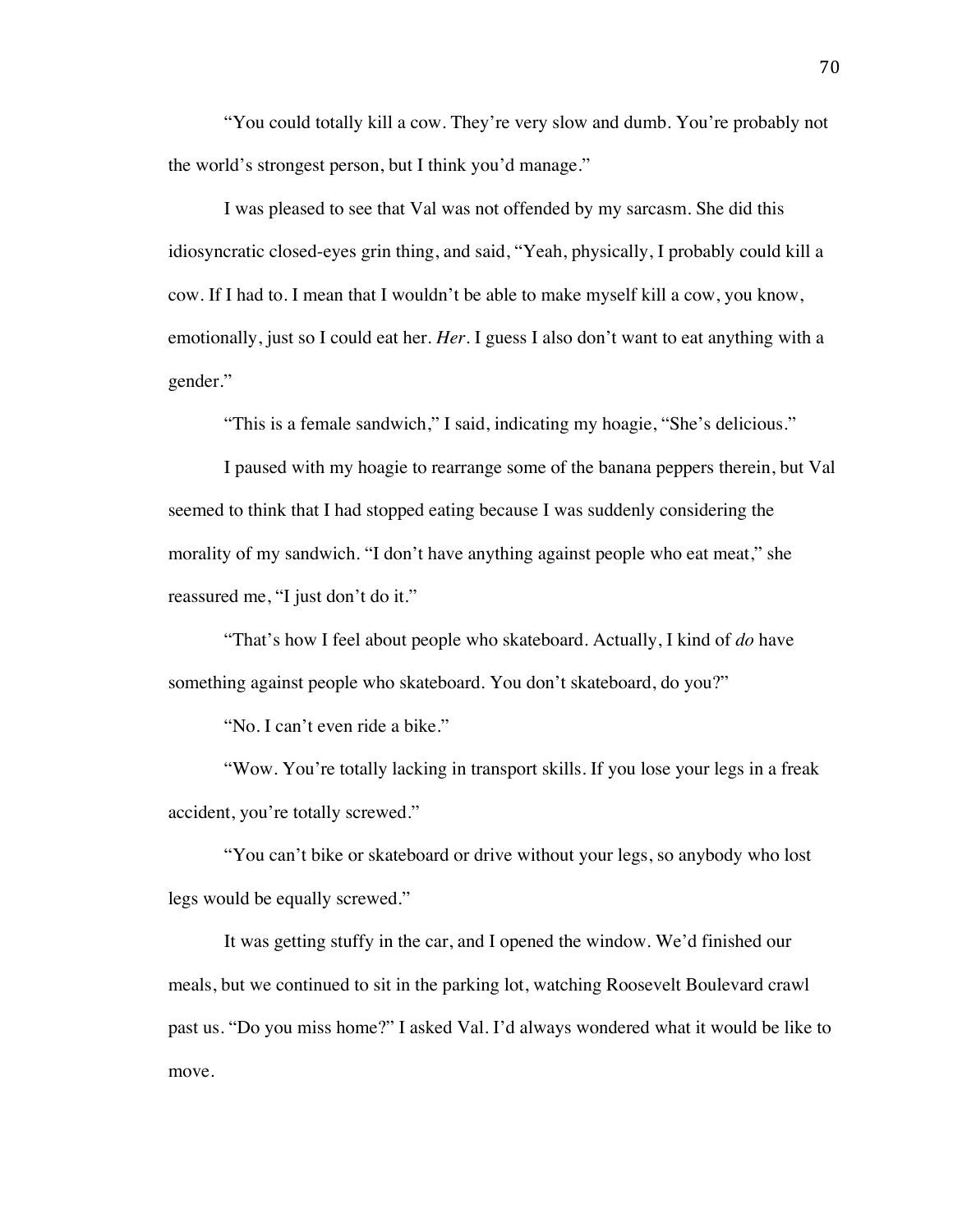"Yeah. Not the Twin Cities specifically. I just miss my friends, and my old house. It's weird how it works with houses. It's just a space. It's not alive, but I miss it as much as I miss my friends. I video-chat with my friends all the time. But somebody else lives in my old house. I can't visit or see it." Val tightened her hood against the wind, to keep her hair in place. "Have you ever moved?" she asked.

"I changed bedrooms once when I was like eight. The one on the end of the hall was really noisy because the air conditioning system was right there, and I'm a light sleeper. So yeah, I know exactly what you're talking about, except that nobody lives in my old room, so I can go visit any time I like."

"It's funny," Val continued, "I was sad that I was going to move, but I kept telling myself it would be fun to go someplace where nobody new me. I was like, 'I'll reinvent myself. I'll be different. I'll dye my hair pink, or I'll listen to different music, or I'll come up with a crazy nickname.'"

"Like what?"

"I don't know."

"Spike? Killer?"

"Those are good."

"Miss Strudel Pants."

"That's not as good. Please don't call me that. What *is* strudel?"

"It's like a German pastry. We do this thing in German class where they make us pretend to order food. Strudel's like the only food I can remember, so I always order it. We don't actually get the food we order though—"

"Yeah, obviously."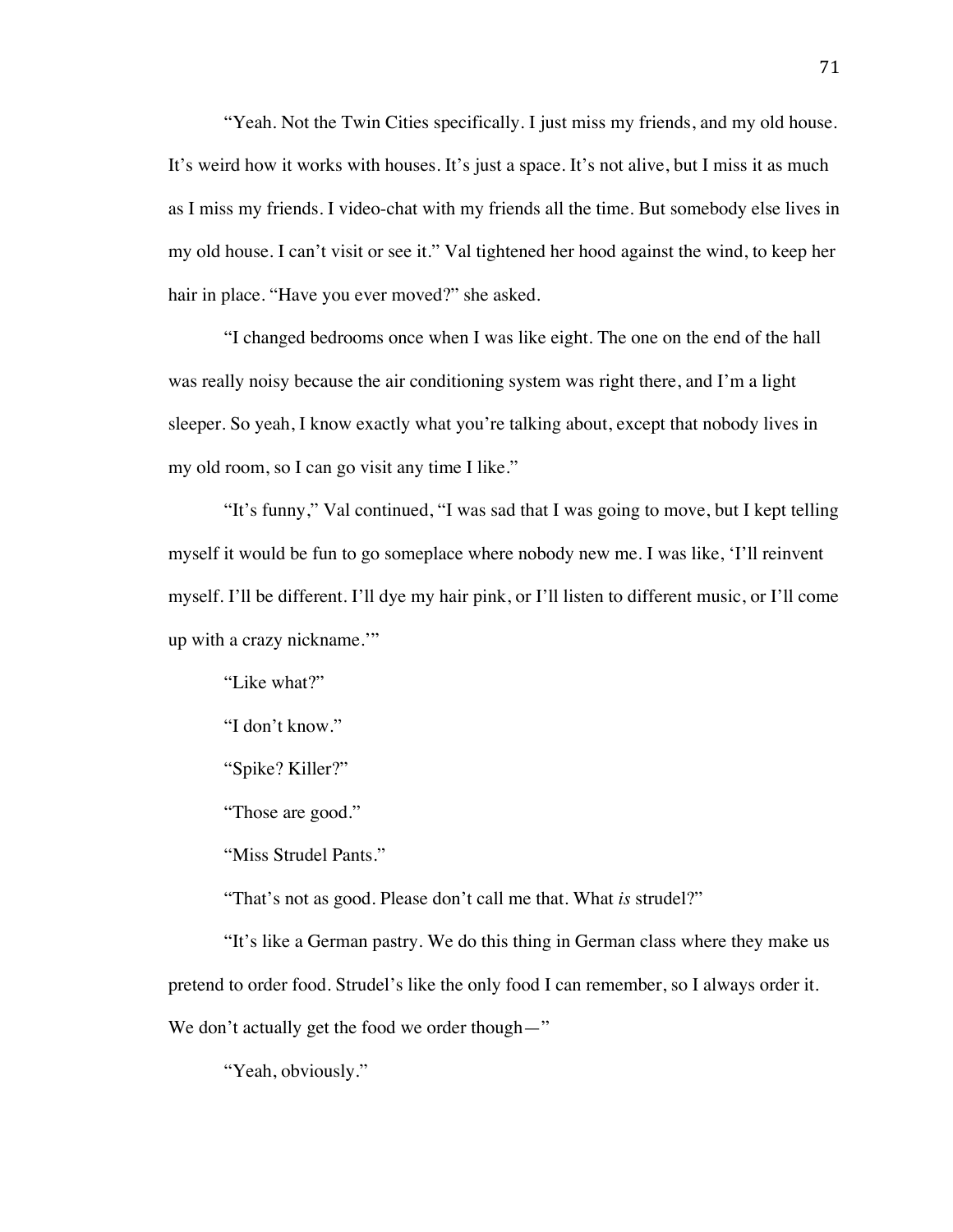"So I don't actually know what strudel tastes like." I paused to consider whether or not I should go back into Wawa and buy desert. I tried to remember the German word for apple. I tended to ask for apple strudel.

Val cut into my reverie. "I didn't change though. I didn't even dye my hair. Believe it or not, this plain brunette is my natural color."

She pointed to her hair with her finger, but I couldn't actually see any of it, because of her aforementioned hood. "I'm not a fan of change," I found myself saying. I wanted to tell her about my dad and his job, and how it was making normal family stuff feel weird and uncomfortable. I wanted to talk about how I'd crashed the car, and how I didn't know how I was going to pay for it. She was busy telling *me* things. But instead I said, "I like things to stay as they are. I've been wearing this same pair of jeans now for a full month without washing them."

"That's disgusting," she replied, suppressing a laugh.

We sat in silence for a moment, but then I remembered the German. "*Apfel*. *Apfelstrudel*," I said, and I started the car.

I pulled up in front of Val's house. "Thanks for coming with me Strudel Pants," I said.

"I was serious when I asked you not to call me that," she replied, though it was clear that she wasn't *that* serious about it. "You know what?" she went on, "You can call me that where nobody else can hear, so long as you call me Spike in front of other people."

"Deal."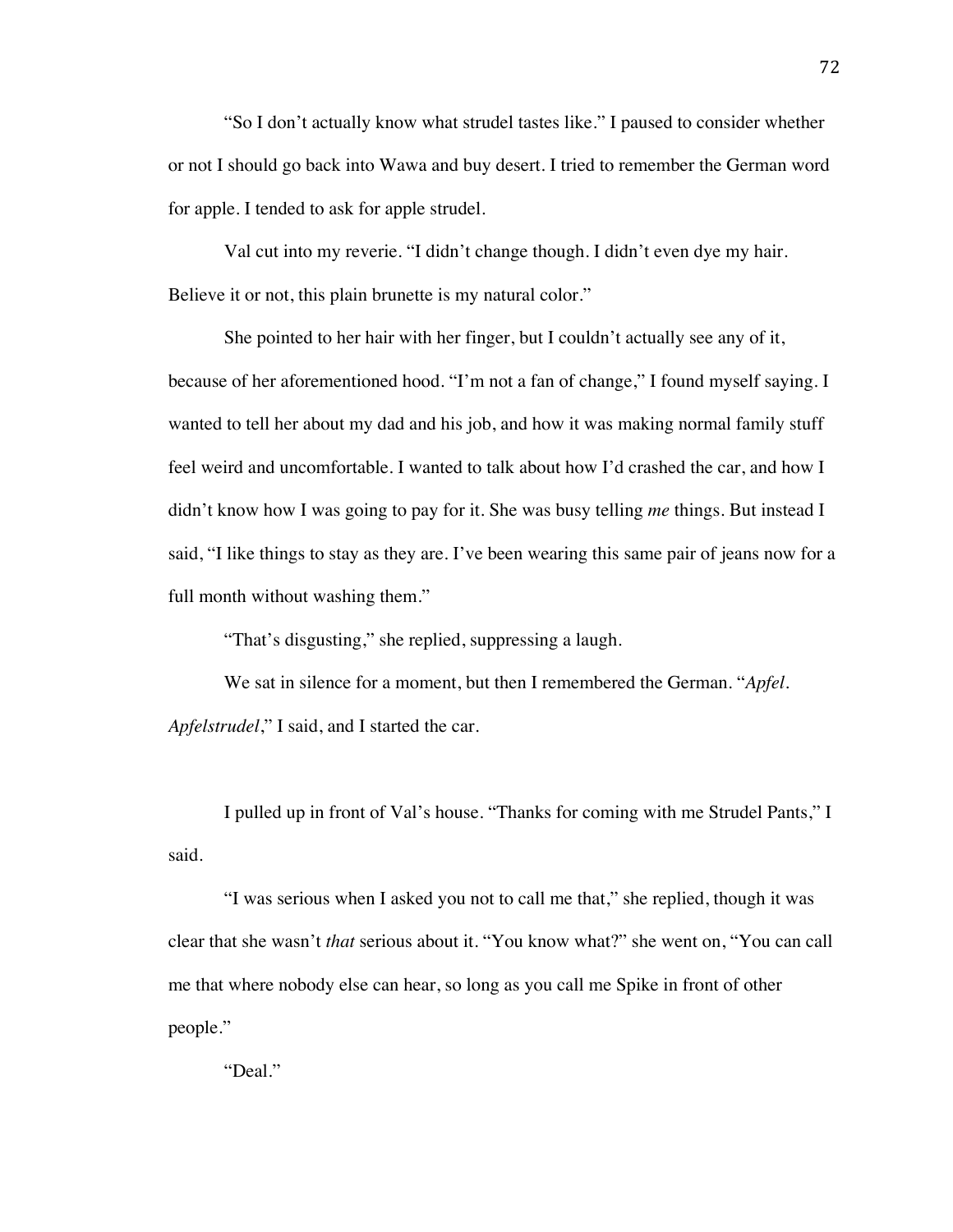"Any nicknames *you* want?"

"Miss Strudel Pants."

"We can't both be Miss Strudel Pants." She giggled and leaned on the doorframe of the passenger side. "I'll see you later," she said, and she bounced up the walk. In the car, I spaced a little bit, staring wistfully at the front door through which Val had disappeared. My phone rang. It was Val. I cursed and was about to ignore the call and drive away, when I had the following internal revelation:

If I told Val that I liked her, she might say she liked me back. Rejection would certainly be crippling. But if she reciprocated the feeling, it would be the opposite of crippling, whatever that was, and it might be even better than that.

I decided that if I was going to tell her, the time was nigh. I'm not sure what "nigh" means, but the time was that. I steeled myself. I managed to tamp down my pessimistic side, and I answered the phone.

"You're still here," Val said.

"Yeah, I know. Sorry."

"It's not a problem. I'm just making sure everything's, you know, okay."

"I had a good time this afternoon. I'm sorry it took a while, and that that one lady told you—"

"Stop apologizing for stuff."

"Sorry. Fuck, I did it again."

"You should probably not think about stuff as much as you do."

"I never think about anything. I'm like the Scarecrow. He's the one without the brain, right? Or is that the Tin Man?"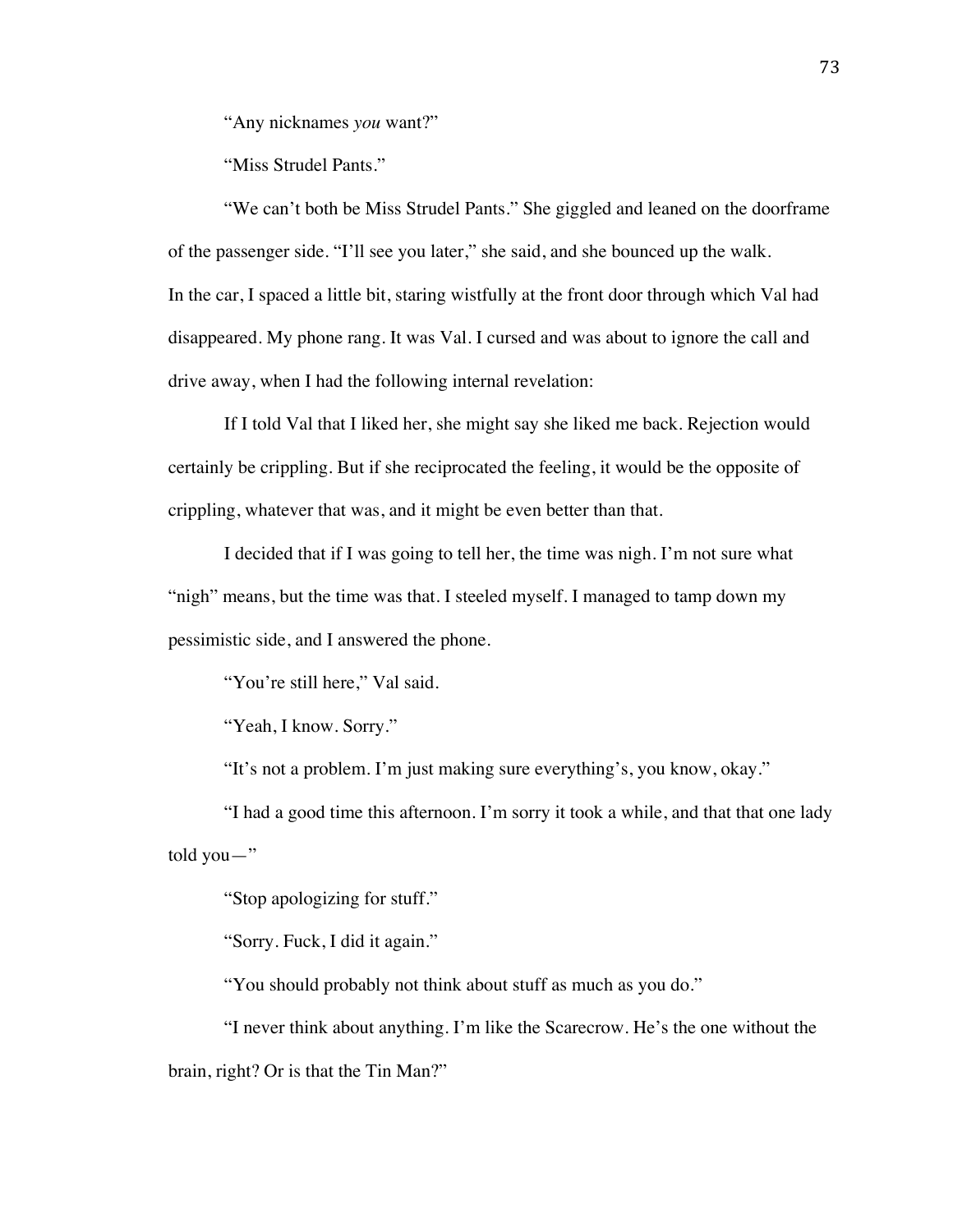"The Tin Man has no heart. But I had a good time too. And you know, if I'm not having a good time, I can tell you. I'm not like the Cowardly Lion."

"What's his defect?"

"He's *cowardly.*"

"Fuck," I said, as a way of changing the subject, "I like you Val. I think you're…" I thought she was many things: smart, attractive, interesting, small, female. "I think you're cool," I said, and held my figurative breath

"I like you too Aaron. You make me laugh. And you're a lot nicer than you think you are."

I was instantly very happy. But more than I was happy, I was relieved. I exhaled a deep breath I hadn't realized I'd been holding. It was like a large weight had been lifted from my scrawny shoulders.

Sunday night at my house is Stew Night. Every Sunday, since I can remember, my father has gone the grocery store, and then he comes home and makes enough stew to fill a decent-sized silo. My grandparents come over, and we have a big family meal. My dad used to invite other people over to help us eat the vat of stew, but he stopped inviting them, or they stopped coming, or both. But he still makes the same amount of stew, and the six of us can consume about a sixteenth of it. Joe then packs up the stew in little containers, and he eats it for lunch at work each day.

As I'm writing this, my father's stew procedure sounds much less sane than it has always felt to me. I guess when you grow up with your parents' quirks, you're used to them. It's all you've known. And then when you go to your friends' houses, the stuff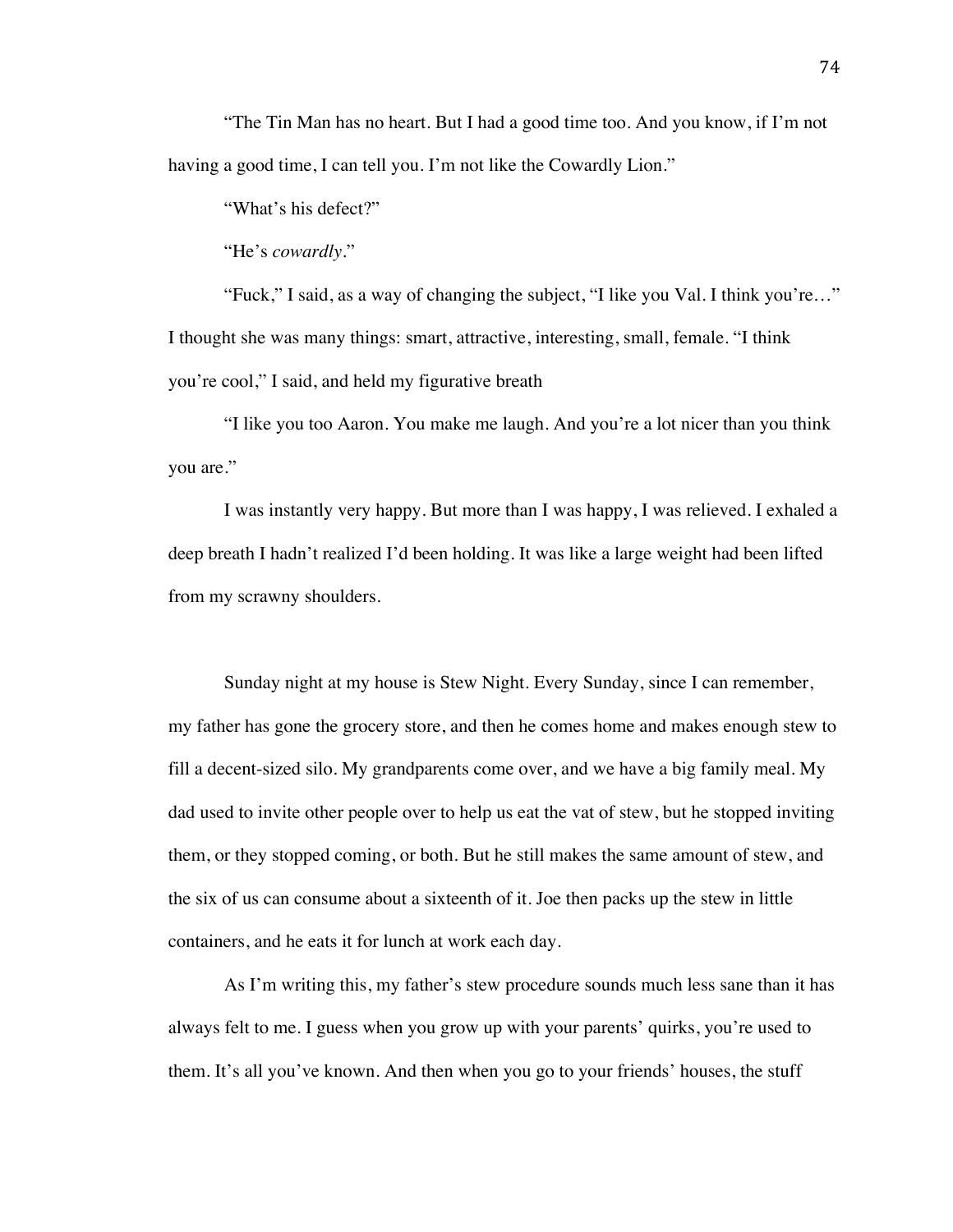their parents do always seems so crazy. I remember when I was like ten, I went over to this guy Mike's house. And we were playing N64 in his living room when his dad came in, completely naked, to ask us what we wanted for dinner. I was not used to seeing naked men just walking around, and I don't think I'd ever seen an uncircumcised schlong before. This was kind of a scarring experience for me, and now I've got this man's penis indelibly etched in my mind's eye, forever. But for Mike, this was totally normal. Mike just thought for a second about what he wanted for dinner, and said, "Pizza." All *I* could think was "Penis." But I think I also said, "Pizza."

The closest thing my father comes to a religious experience is his weekly trip to the supermarket. For most people, the grocery store is a place where you might spend an hour or so on Sunday—or one of the other six days—to stock up on food for the week. For my father, the grocery store *is* Sunday. He can spend the whole day there.

When most people grocery shop, they walk down the aisles, and when they see something they'd like to purchase, they put it in their cart, and move on. This is probably what you do. My father, when he sees something he'd like to buy, cannot simply put it in his cart. He's not capable of such a brash, uninhibited act. When Joe sees something he'd like to buy, he reads the ingredients, considering fat content and brooding over sodium levels. He then reads the ingredients of *every* other available brand or variety of that product. Then he examines the item's price, and if it all checks out, he places it in his cart. For a child, with his legs shoved through those holes on the back of the metal shopping cart, this process, which my father calls "doing his due diligence," is basically eternal.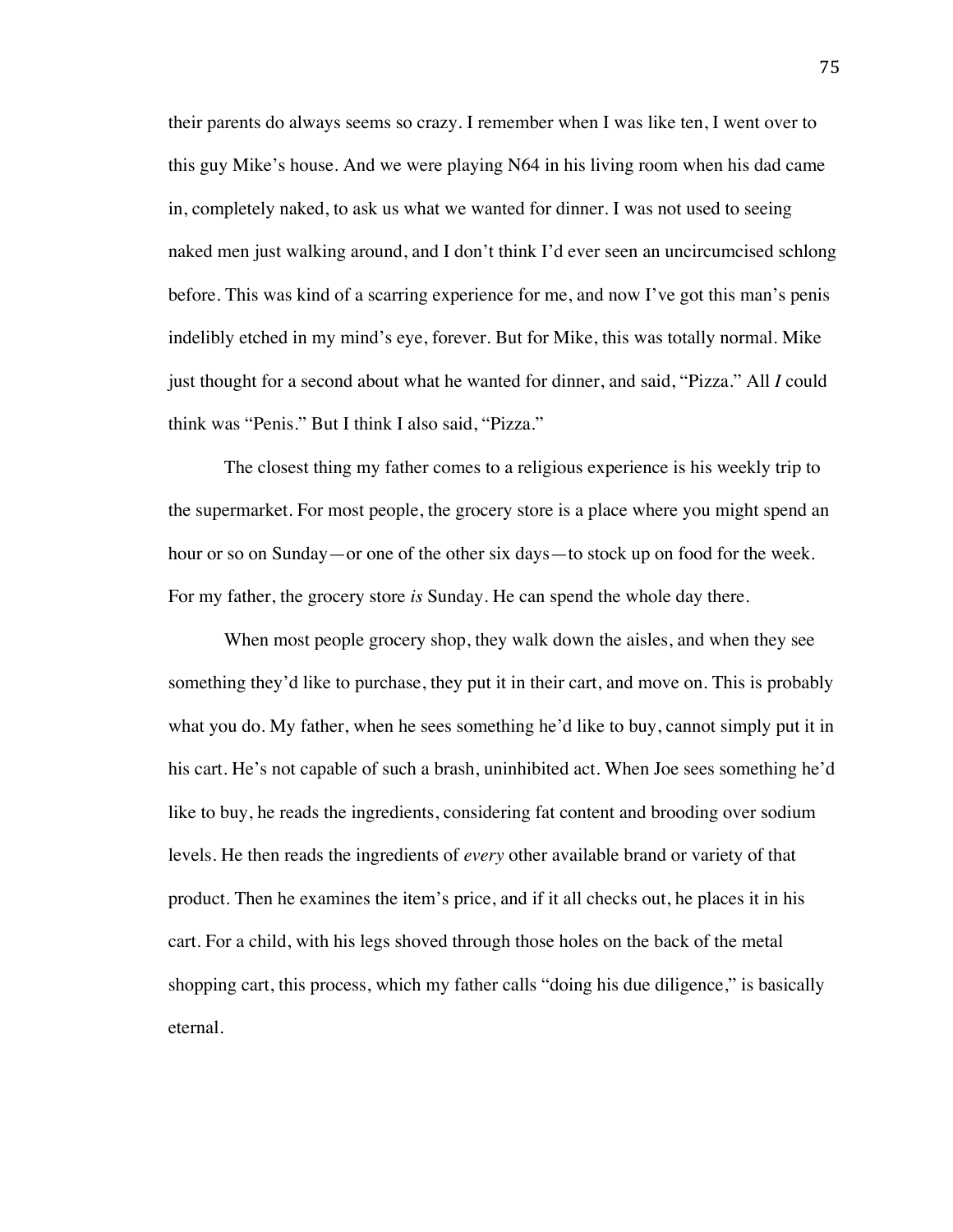I remember when I was younger, and I had a play date with my friend Brian, and his father asked us if it would be all right if we stopped at the grocery store on the way to their house. Brian nodded, and of course I didn't object, but I was overcome with trepidation. I didn't want to spend hours at the Super Fresh. I wanted to play G.I. Joes. The twenty-five minutes we spent in the grocery blew my little mind. The idea that someone could spend anytime short of an entire afternoon at the grocery was downright shocking to me.

When I returned home, my dad was in stew-mode, which is meditative trance in which he can think only of stew. He's in the stew, he feels the stew, he *is* the stew. My mother was reading on the couch, looking a lot more like herself. I went upstairs to get some alone time.

My house is generally a pretty lonely place. My family is usually quiet and subdued and spread out. My dad's in the kitchen eating his weight in antioxidants, my mom's in the living room doing paperwork, my sister's in her room doing homework and chatting with acquaintances on Facebook, and I'm in my room furiously masturbating. Hahahahaha, just kidding. I'm never furious when I masturbate. The point is, that on a standard Saturday or Sunday, we can go all day without seeing or speaking to each other. The previous day had been so hectic, and I just wanted to sneak up to my room and wait quietly for Stew time.

But Sarah was just getting out of the shower when I got upstairs, and she attacked me. "How was your little date today?" she asked with a grin. I'm generally uncomfortable talking to my sister when she's in any state of undress. I'm not sure why. You'll have to ask like Carl Jung or something. I assure you that I'm not in any way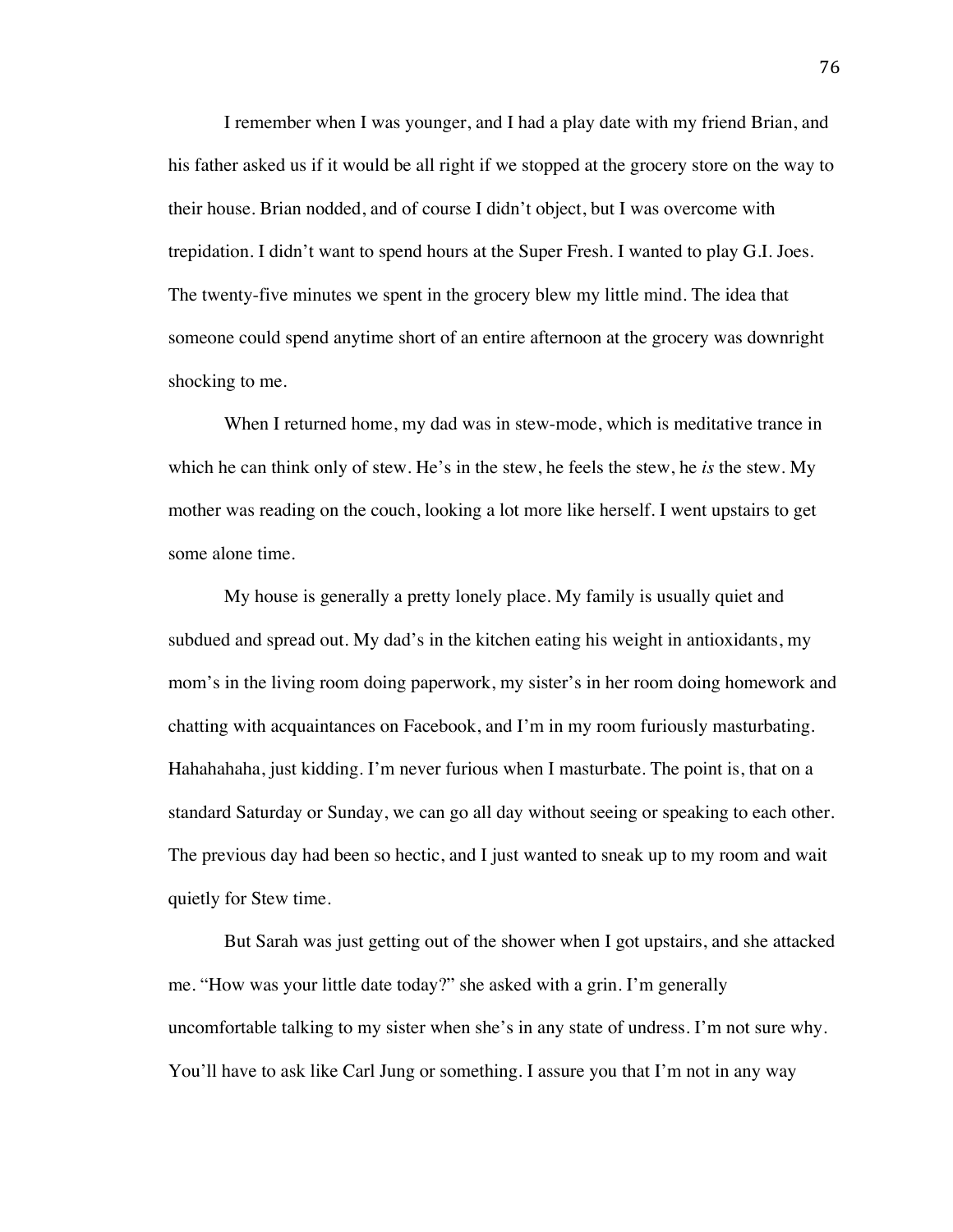attracted to my sister. This book isn't going to suddenly turn incestuous. I think you're *supposed* to be uncomfortable about your family members' bodies. And I am.

"It wasn't a date," I replied, looking past Sarah and down the hall. "And don't patronize me with the word 'little.'"

"How'd your giant non-date go?" Sarah said with an even bigger grin. It made me want to punch her in her face.

"I'll kill you with my bare hands."

"You couldn't kill me with your bare hands."

"I could if you didn't resist."

"Why wouldn't I resist?"

"Fuck you."

I should have been annoyed, but I found myself smiling at Sarah. After she'd changed, instead of lying on my bed by myself, I found myself in Sarah's room talking about the money stuff, which she was a little freaked out about, and about her new friends, whom she liked, and about Val, which was less uncomfortable than I thought it would be.

Then the grandparents came over, and there was Stew. And we talked about normal things: Phillies baseball, politics, food. One of Sarah's new friends—the one *without* the giant boobs—was named Edna, a name that only my grandparents' peers should have, and we all had a nice laugh at young Edna's expense.

## Chapter 6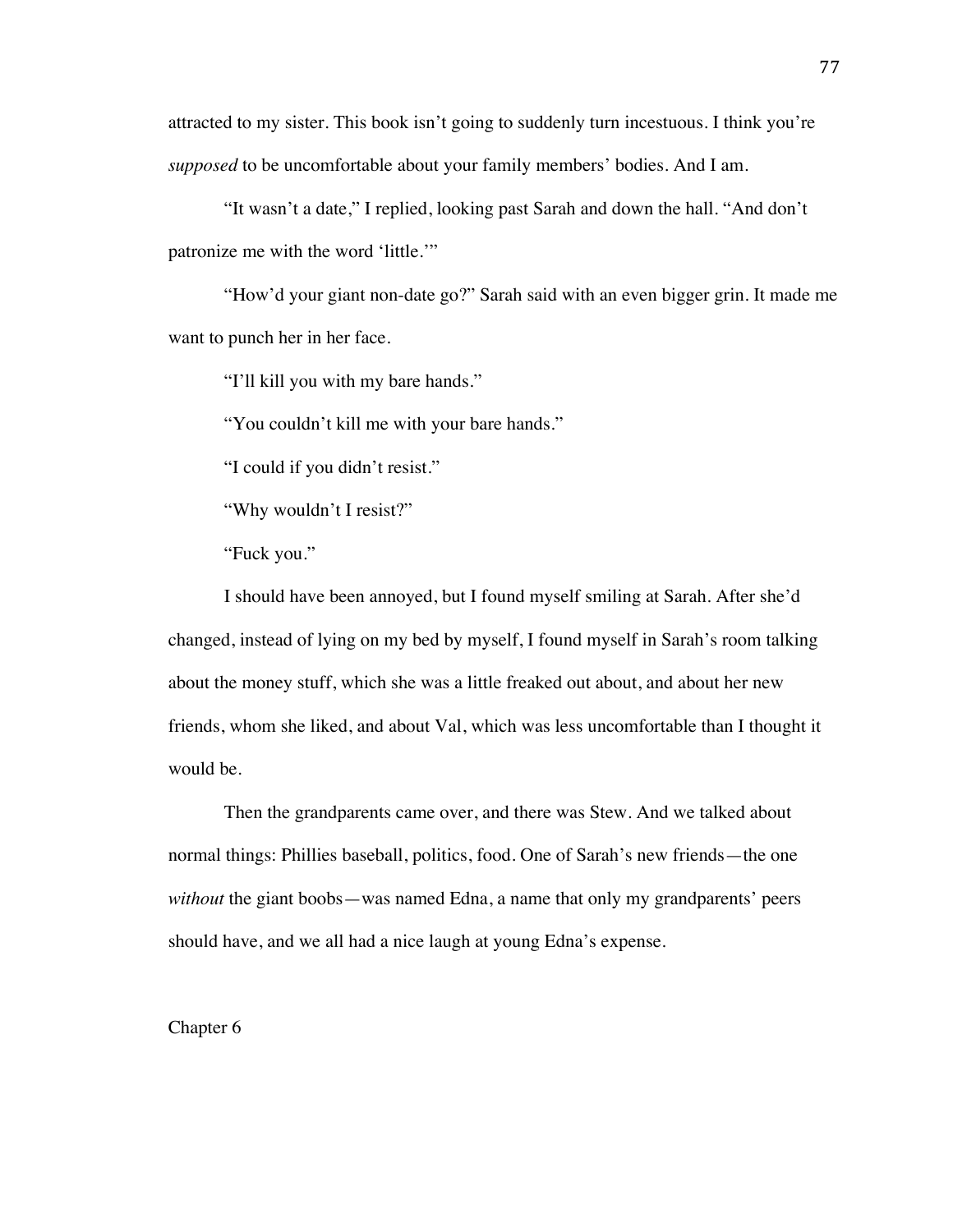On a Friday, about a week into school, the eleventh grade took a field trip into the city to look at chipped pots in a museum. At most high schools, I gather, it's difficult for a whole grade to go on a field trip together. But at my school, it only takes like three buses, and we do it often. Our field trip destinations don't necessarily have any relation to something we're studying in the curriculum. Such was the case on this day. In history, we weren't studying the Etruscans, specifically. Eleventh grade history is World Civilization, and the Etruscans were a civilization, in the world. That made them relevant enough to warrant a trip to the University of Pennsylvania museum, to see their Etruscan exhibit.

We were told that we'd be back at school late, and to plan transportation accordingly. Most of my classmates drive to school. I come from an affluent area, and when kids receive their driver's licenses, they often receive a new car, or a parent's old one. Most of the area moms drive around in luxury SUVs, and then when their kids get older, the parents either pass on the old fancy car, or they buy the kid a new, but less expensive vehicle. The cars in the student parking lot are nicer than the cars in the teacher lot, and this strikes me as wrong.

I take a certain pride in the fact that I ride the bus, and that if I want to back a car into a pharmacy "enter" sign, I have to use my mom's SUV, which was manufactured by Ford. My father told my mom not to buy a German car, so she bought a Ford, which on the scale of anti-Semitism, is probably worse. I don't know if, at this point, my parents could afford to buy me a car. But I like the fact that my family's financial priorities are elsewhere. It makes me feel like less of a spoiled brat.

With that said, I drove to school that Friday. My mom only works Monday through Thursday. If little kids have speech emergencies on Fridays, they're screwed. I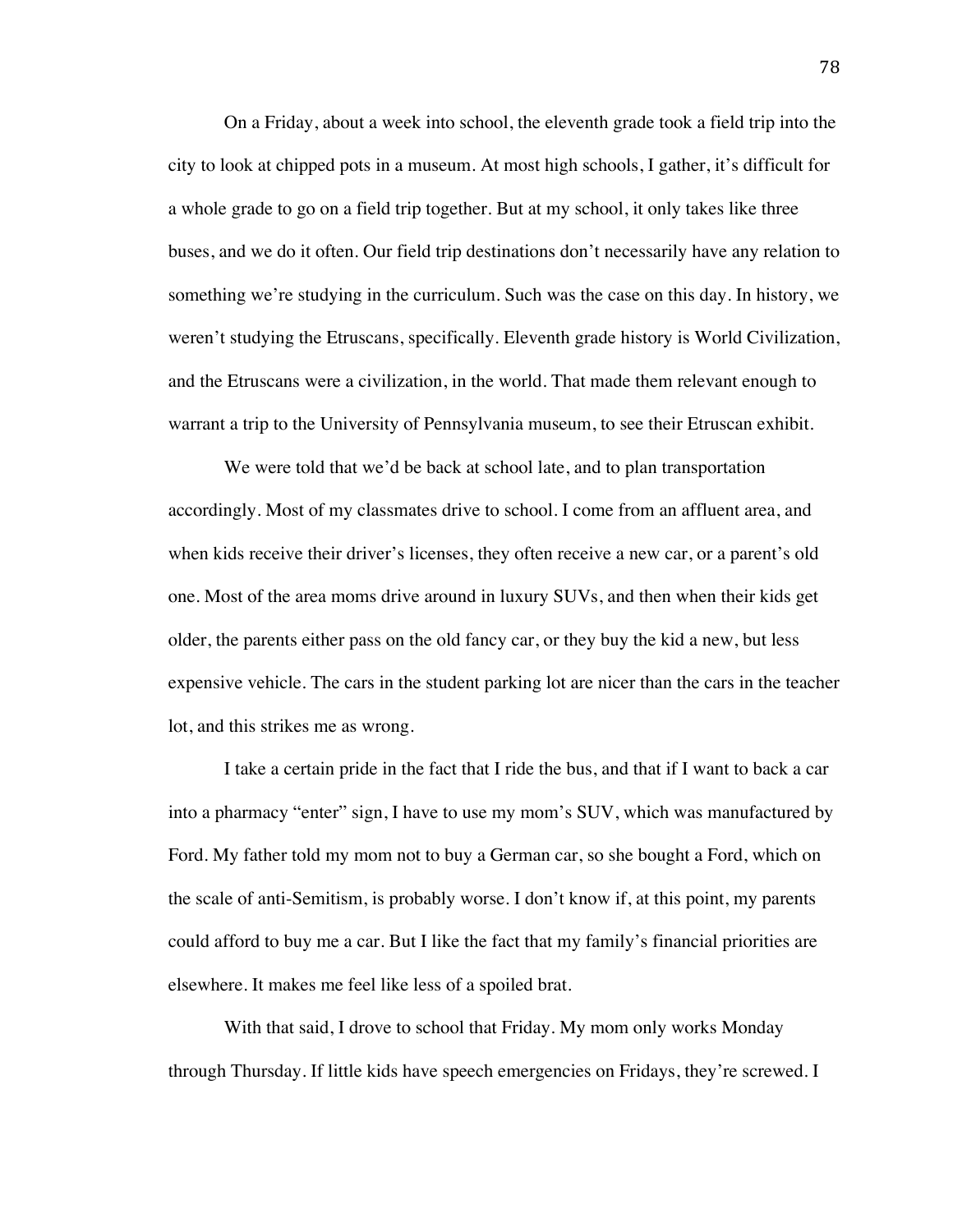asked my mom if I could drive the dented car to school on her day off, because I didn't feel like waiting around for the late bus, and she agreed because she's a swell mom—I hope she's reading. I promised not to smash it into anything.

We boarded standard yellow school buses and rode downtown into Philadelphia. Philadelphia gets shit on by just about everyone. Its sports fans are violent, they say. Its people are rude. Its culinary delicacy, the cheese steak, is a three-ingredient cardiac arrest. And when Philadelphia is not shit on, it's forgotten. When you get on I-95 North in Washington D.C., the signs say "95N to New York" as though the nation's fifth largest city weren't in between.

But Philadelphia is beautiful. It's the birthplace of our country, and the only place where people will intentionally vomit on you when you root for an opposing baseball franchise.

Philly is underrated. Last summer, on the way back from a Phils' game, I saw a drunk Ben Franklin impersonator piss on the front steps of a two-hundred year old chapel. Why would you want to live in a place where you *can't* see that happen?

You may say, "Hey, Aaron, have you ever lived anywhere else? What's your basis for comparison?" To which I say, "Shut up, reader. I'll fucking vomit on you."

The buses drove up the Schuylkill expressway, past the boathouses and the masochists rowing on the river, past the architectural majesty of  $30<sup>th</sup>$  Street Station, and pulled up alongside Franklin Field at the University of Pennsylvania. As I stepped out of the bus, I sniffed the air. Something about being out of the suburbs, in a "natural" urban space, woke me up in a way that coffee never does.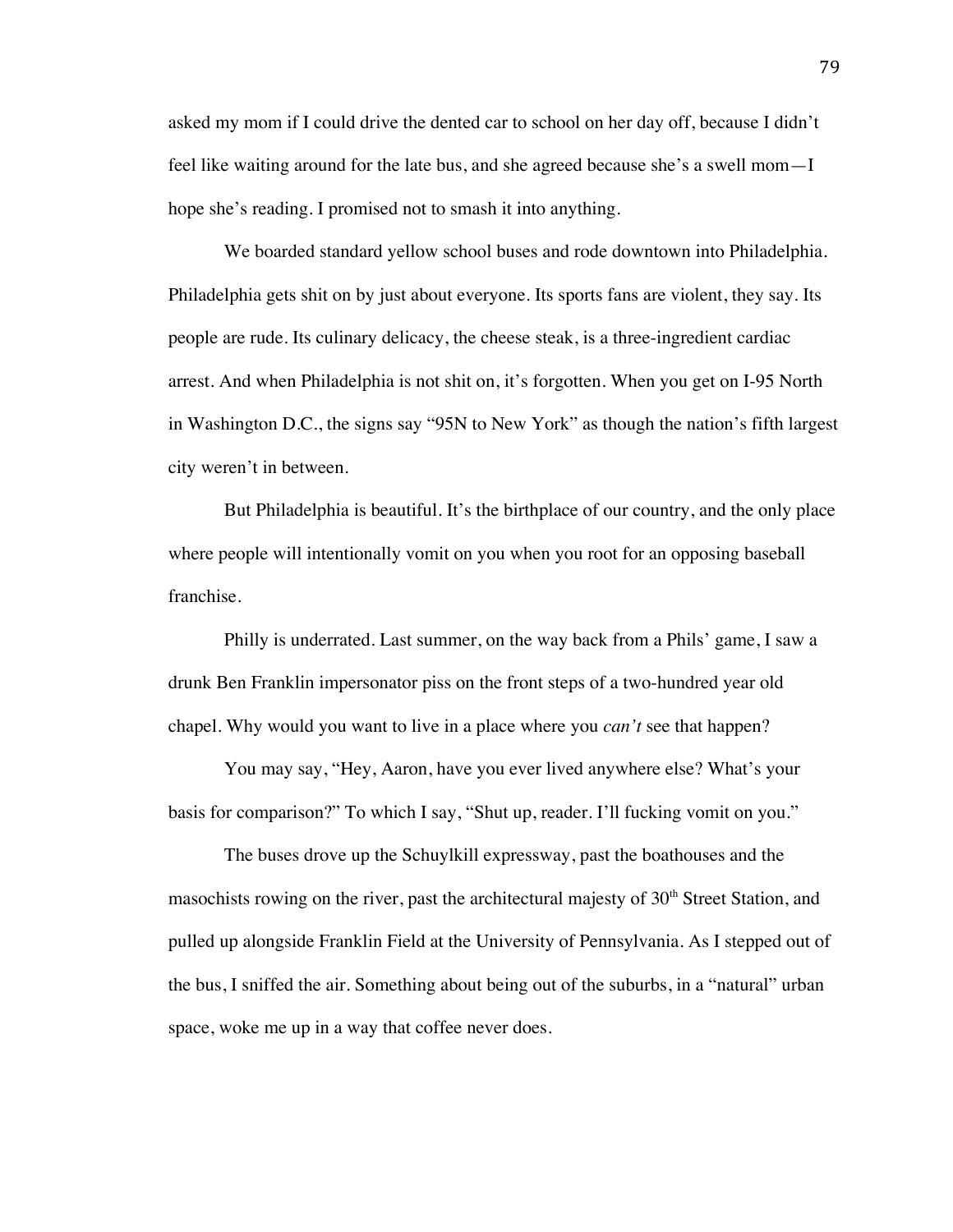I love the city. I wish I lived there. Living in the suburbs has its perks. You can learn to ride your bike in the street. The park around the corner from your house does not contain prostitutes. And if you don't want to experience the shame of eating a meal *in* a Taco Bell, you can drive through. But there's something about the city, the olfactory mélange of exhaust and street food, the bustle of different people moving in all different directions, that makes it feel more real, more alive. By the way, did you notice that that last sentence contained the words "mélange" *and* "olfactory?" In fact, I've now included those words together in back to back sentences. That's got to be some kind of record.

The point I'm trying to make is that the suburbs have a certain white-washed, disinfectant feel to them. And that's nice if you're Tom Sawyer, or a germophobe. But I'll take the germs and the color, and the pulsating life of the city. Although, every time I drive in downtown Philly, I feel as though I'm going to kill two or three bike messengers, and I'd like to make it through my life with as few vehicular manslaughter convictions as possible. So maybe I'll stay in the suburbs, where, if you want to kill a cyclist, you've really got to *want* to kill a cyclist.

Alas, back to the story:

In the lobby of Penn Museum, we split up into groups of "manageable" sizes, so teachers could keep an eye on students, to make sure we didn't break an already broken vase, or run away. Val and I had been spending most of our time together, and we got ourselves sorted into the same "manageable" group. It's bullshit, by the way, that you can just ask the Sorting Hat to put you in whatever House you want. Why wouldn't *everyone* just ask to be in Gryffindor? That's a big flaw in the story. If you can *choose*, the idea that somebody would decide on Hufflepuff is just laughable.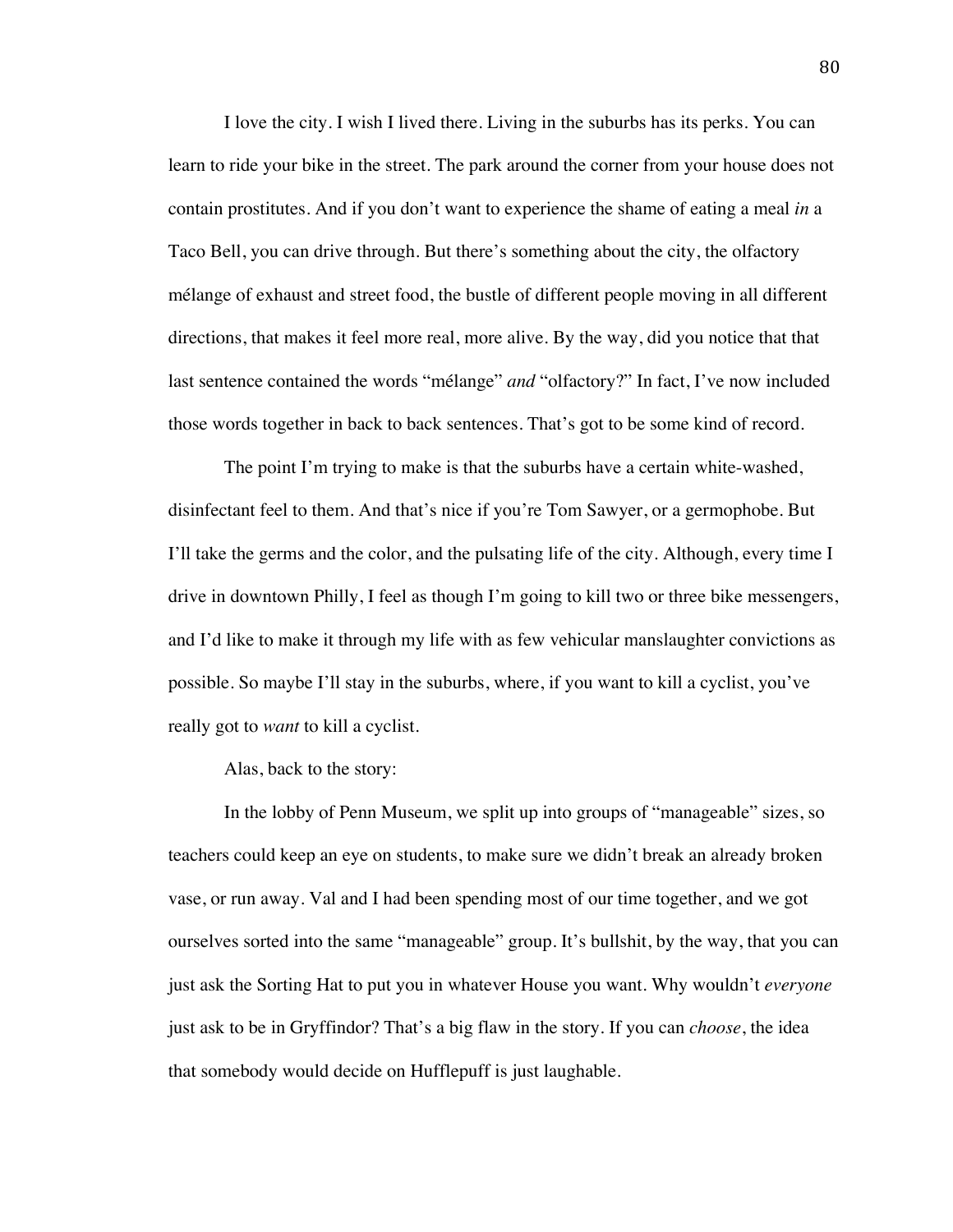A guide led us through a group of museum exhibits displaying what were probably unwanted, ancient wedding gifts.

Valerie was enthralled by old kitchenware. She stared at the museum displays in awe and wonder, as a normal person might behold a pile of golden treasure, or a naked picture of Scarlett Johansson. Or as I beheld the way Val's chest rose and fell with her breathing, or the way she smiled to herself when she discovered something new in the museum display. "See that animal painted on the side?" she asked me, indicating a few fading red lines on the side of what appeared to be a small mixing bowl. If I squinted I could indeed see the outline of what looked like a poorly-drawn horse or ox. "It says here that was done by a girl my age. Isn't it amazing that *that* many years ago, people were interested in the same stuff we're into now?"

"I didn't know you had an interest in beasts of burden."

"Shut up," she whispered, "I mean art. I mean expressing yourself."

I tried, for her, but couldn't bring myself to be outwardly sincere. I was, however, legitimately impressed by her intense interest in old stuff. When I looked around at the other field trip goers, even the teachers looked like they'd rather be asleep, or in line at the DMV. But as the tour guide stuttered a response to Val's question about Etruscan marital practices, I couldn't help but admire the wide-eyed look with which she received the answer. Her earnestness seemed to mock my inability to take anything seriously. Here was a  $21<sup>st</sup>$  century person who could lose herself in an historical world, just by looking at a broken pot illuminated by florescent bulbs. She nudged me, pointed at what appeared to be an ancestor of the spork, and said, "Wow."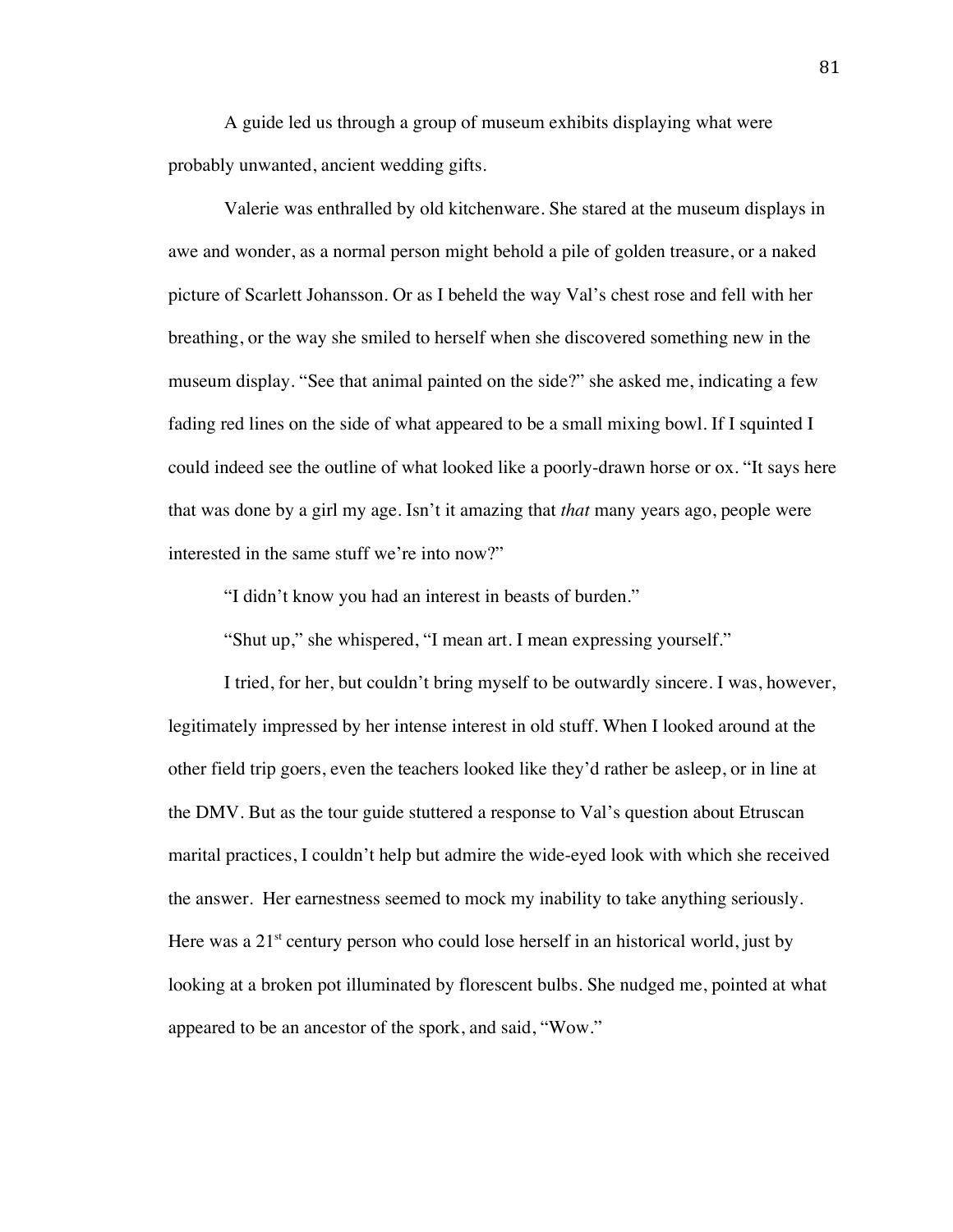I said "Wow" too, but more at her sincerity than at the ancient cutlery. The only thing I was earnestly interested in was having sex with her, and it made me feel kind of dirty. And her earnestness made me feel inadequate. They say we only use about ten percent of our brains. I felt like I was using about sixty percent of my ten percent to picture Val naked, another thirty percent to think of clever things to say to her, and maybe the remaining ten to concentrate on the actual world around me. There was no space for me to ponder very old spoons. Val could somehow open up her mind to the museum displays, and transport herself to whenever and wherever the Etruscans lived, and imagine their lives, and relate those lives to her own. I could only relate the artifacts to her, and only in a very elementary way: 'Oh, there's an old knife. I wonder what kind of underwear Valerie's wearing under those jeans. I'll bet they look super."

As they'd suggested, we got back to school late. With the traffic, we'd missed the late buses. Val and I grabbed our bags at our lockers. "I've been texting my sister, but she won't respond, and I don't like to ask my Mom, because she's usually got her hands full with my little brothers," Val said as though it were an inconvenience to drive her home. As we were walking away toward the student parking, I caught sight of Ian trying to catch up with us. I'd told him I'd drive him home. But he'd understand. I shot him a "fuck off" look with my eyes. He nodded at me and then performed a simulated humping motion in the air, his hand stretched out grabbing a pair of imaginary hips.

I hadn't had as much time alone with Val as I'd wanted, and it was nice to talk with her in the car. "What did you think of the museum?" She asked as I turned into her development.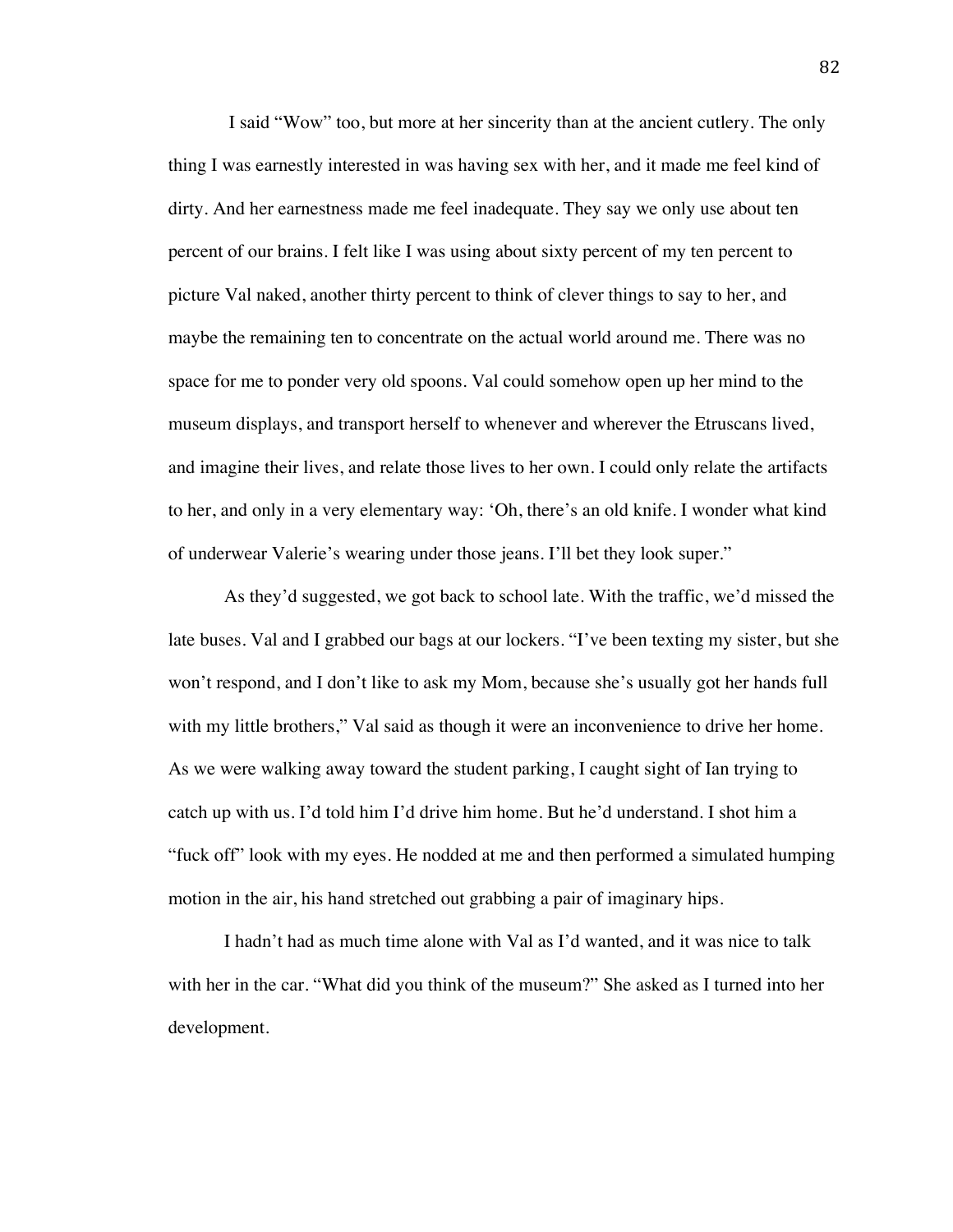"I've been there before. Museums make me kind of sleepy, like a cold medicine or something. And I had to pee pretty badly for most of the tour, so it was hard to pay attention." I was surprised at my own honesty, but Val seemed vaguely amused. "I'd ask you how you liked it, but you seemed like a pig in shit in there."

"I just thought it was cool," she said defensively.

"Yeah, no, I'm not saying it wasn't. I'm just saying you seemed like you were really enjoying it." I wanted to convey that I had picked up on her interest in the exhibit, without it seeming like I'd basically just spent the whole time watching her. "You just don't see a lot of kids our age who are really interested in museums. I think kids tend to think they're too cool for museum stuff, you know?"

When I pulled up to her house, Val grabbed her bag and started to thank me for the ride, but I interrupted her. "Wait," I said, and she paused with one backpack strap on her shoulder. I wanted to tell her that I found her earnest interest in twenty-five hundred year-old crafts both impressive and attractive, but I couldn't quite articulate it. Instead I asked, "What are you doing tonight? Jeb Turner is having a party at his house, if you want to come."

"Is he that kind of creepy guy?"

"Yep. That's exactly how I'd describe him."

"Uh, yeah, sure. I told Chloe I'd watch a movie with her on Netflix. But I can probably come after that."

"Sounds good. Enjoy the movie."

"I won't," Val said as she turned to go, "Chloe always makes me watch documentaries about, like, child prostitution."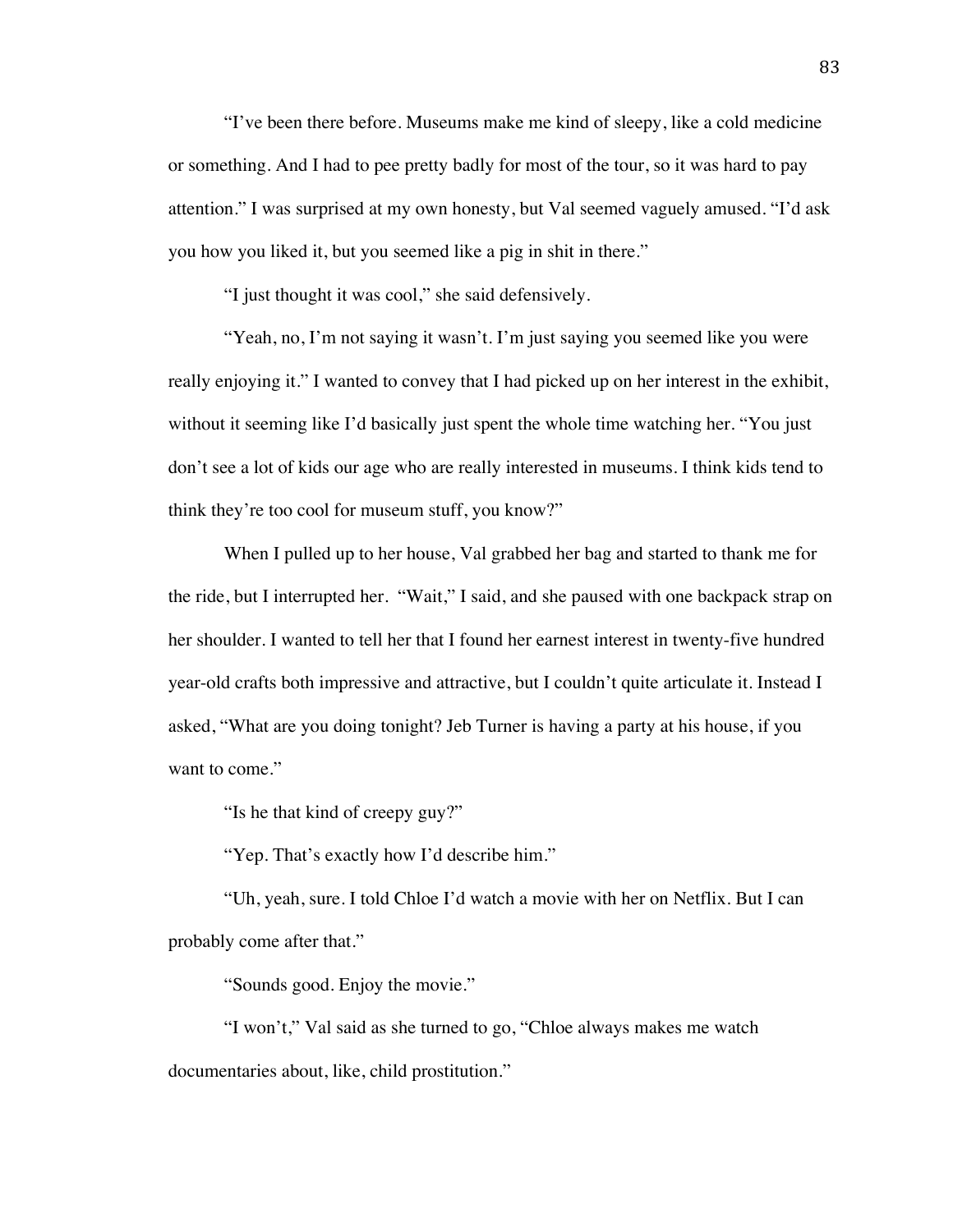As I was pulling out of the development, my phone vibrated in my pocket. It was Ian.

My dad, whose fear for my safety exceeds all reason, forbids me from talking on my cell phone in the car. He bought a pair of stickers—I'm not kidding—which he has placed on the dashboard of both of our cars. They read "No Cell-Phone Zone."

I can respect safety, so I don't talk on my phone while I drive. Except sometimes, when I do, like that Friday when I answered Ian's call. I didn't even get a chance to say hello. As soon as I picked up, he spoke. "She'd better have given you road head, 'cause I had to get a ride from Suzie Falcona, and we spent more time on the curb than on the road. I thought I was going to *die*, and it would have been *your* fault."

"Have Suzie's boobs grown significantly in, like, the last month or so?" I asked, "She's in my pre-calc class, and they're really quite something these days."

"Yeah, I asked Hannah Gold about it. She says they got bigger after Suzie started taking birth control. Something hormonal. Sorry, did I say hormonal? I meant wonderful. But her swerving made it hard to enjoy them."

"Shame. So, anyway, I think Val's going to come to the party tonight."

"You should get her really drunk and take advantage of her."

I think Ian was joking, but sometimes it's hard to tell. He walks a fine line.

I never found out if he was kidding, because a police car pulled up next to me at the traffic light. I told Ian that I was in a "No Cell Phone Zone," and I hung up the phone.

Chapter 7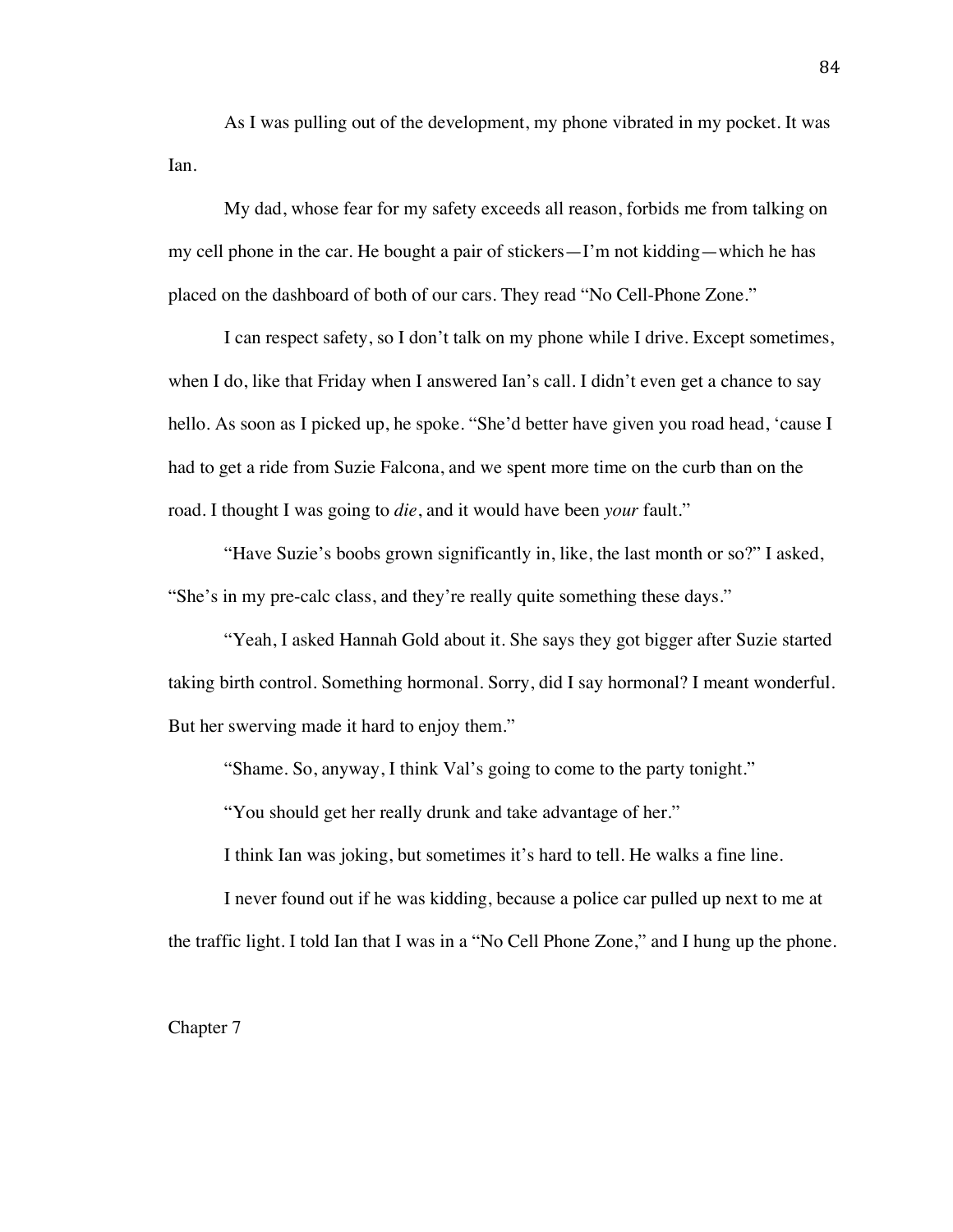Ian and I strolled to Jeb's together. I always go to an alcohol event from Ian's. I'm afraid that if I told my parents I was going to walk to Jeb's, they'd wonder why I didn't just drive there. They'd never guess the reason. They're too trusting. But it would make me uncomfortable to have to say something like "Ian and I like the fresh air."

On the way over, Ian was suggesting that I should hook-up with Val, and see how much of her I could touch. This sounded like splendid idea, but I was wary of making a move while intoxicated. Val and I had been spending a lot of time together after school, and we'd kissed a few times in the hallways, and in the school library. I felt like I had something honest and sober going on with her.

 Now, it is said that people are both more honest, and more daring, when they're drunk. And in my experience that's true. Drunk people are more honest in their words and in their actions. Last spring, for instance, in Ian's basement, Hannah Gold got super wasted and confessed to Phil her undying, eternal love for him. In a movie it would have been really cute and sweet, and Phil might have realized that deep down he had feelings for her too, and they might have shared a long-awaited kiss. But in real life it was excruciatingly awkward. Phil was too high to know how to respond. Hannah was devastated, and she spent the rest of the night crying and vomiting into (and around) the toilet while Ian and I took turns holding back her hair, which I think was unnecessary, since her hair is quite short. But we were both drunk and male and she was tantalizingly vulnerable. Don't worry. Nothing happened. There wasn't time between vomiting fits for Ian or me to so much as lend her a comforting arm.

This event was the result of drunken honesty, and it was *not* a good thing. Hannah and Phil had trouble looking at each other for the remainder of the school year, and it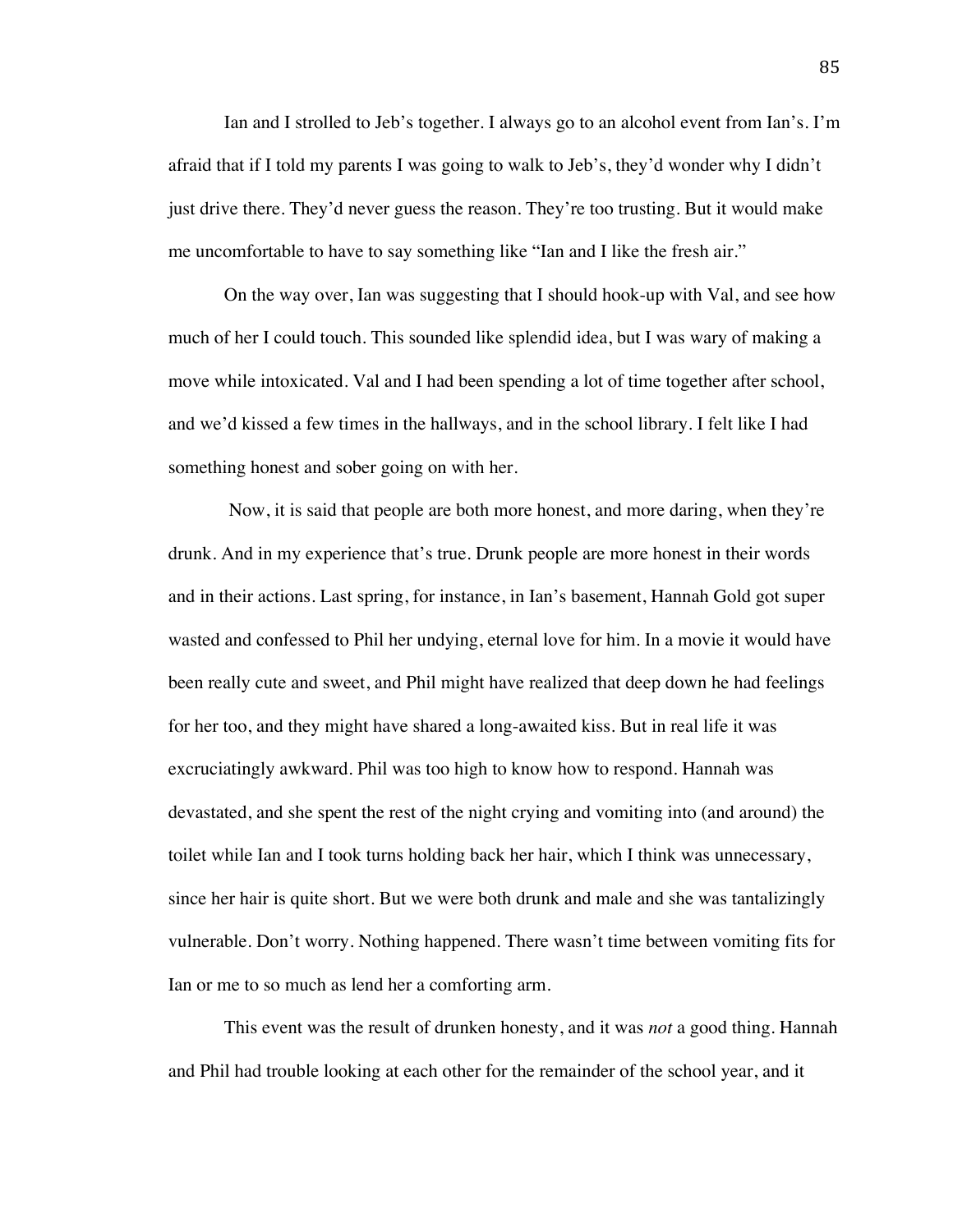took most of the summer before their friendship went back to normal. Hannah was so embarrassed she wouldn't speak to Phil. And Phil just didn't know what to say. And when they were together, they acted like two opposite magnetic charges, or like two same magnetic charges, whichever of those repel each other. Either way, it was a pain in the ass for those of us who were used to spending enjoyable time with the both of them.

So I went to this Jeb Turner Party Extravaganza with a plan, to *not* take it further with Val. I was on the right track *without* the aid of inhibition-lowering drugs. I figured I'd keep going in that direction, so I wouldn't feel like some kind of predator, and so I wouldn't embarrass myself.

But even the best laid plans…I can't remember the rest of the expression. Something about mice. Point is: sometimes plans don't work. NASA *planned* to launch the Challenger shuttle to deploy a satellite so they could observe Haley's comet, and to relay back to earth a series of "Teacher in Space" lessons. But instead it exploded. Seven people died. Just the other day, I *planned* to drive through Wendy's for a Spicy Chicken Sandwich. I was psyched about it. I was going to get a Frosty, also, instead of a soda. And I *planned* to dip my French fries into the Frosty so as to experience a fantastic combination of sweet and savory flavors. However, when I got to the Wendy's, it was closed for renovations. Nobody died. But I was quite disappointed.

Jeb Turner's parties aren't like the keg parties you see in movies. If such parties exist, they certainly don't happen at my high school. When we have a "party," it's basically just a bunch of adolescents drinking together in an under-supervised suburban home.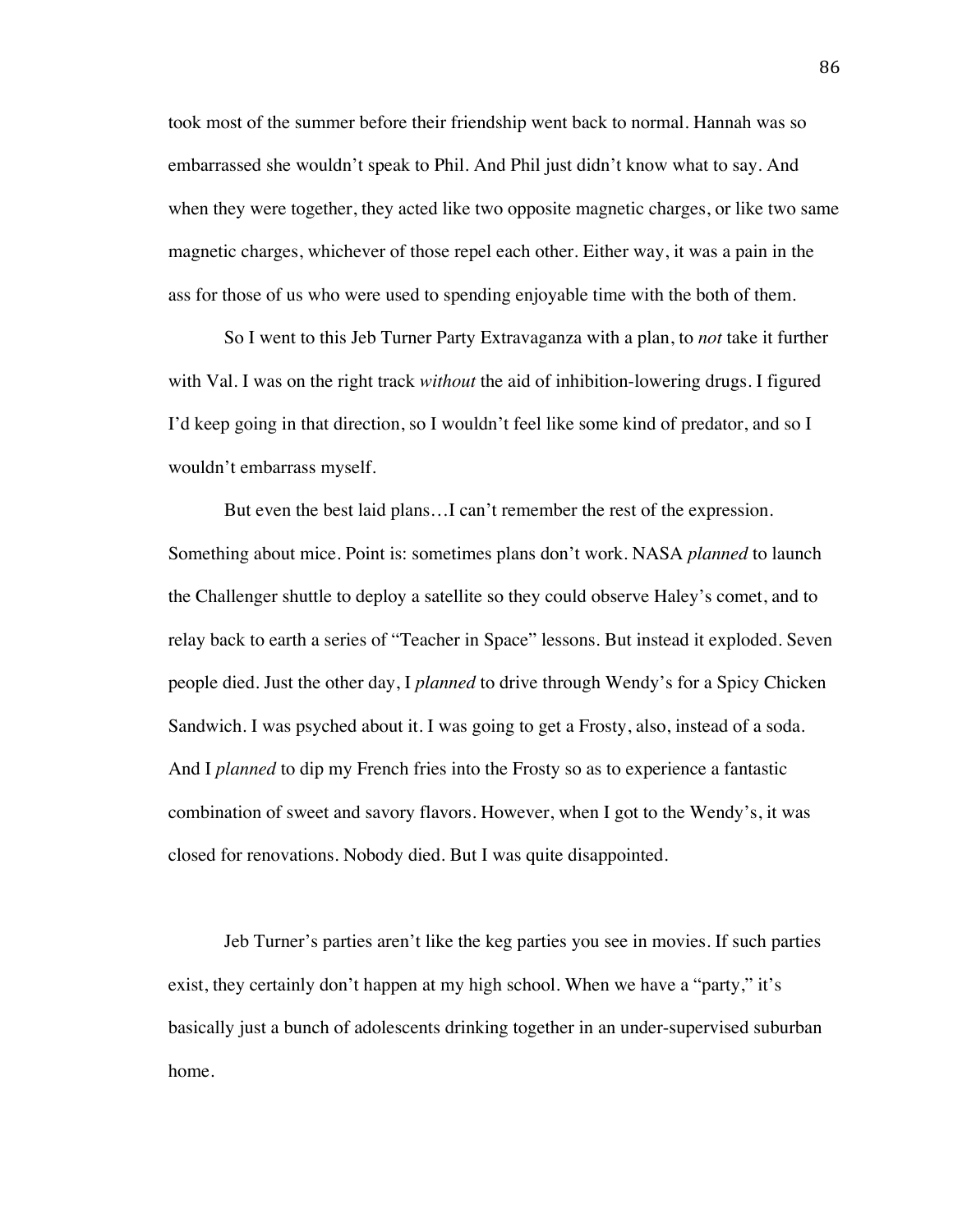Jeb's parents are rarely home, and even when they are, they don't ever seem to care what Jeb does. This probably sucks for Jeb, but it's nice for the rest of us. And we take advantage.

I'll set that Friday's party scene for you:

There were about fifteen of us, I'd say. We sat around on couches and chairs in Jeb's finished basement. We listened to music from some girl's iPod. I remember this specifically, because whenever a girl chooses the music, the music sucks. Invariably. This seems sexist, but it's just a fact. In the basement, we talked, complained, laughed, and made fun of each other. Jeb had a ping-pong table but he never let anybody play, because *he* was bad at it. Occasionally somebody would go upstairs to the kitchen to snack on something, or to use the nicer toilet. The Turners have a deck in the back of the house, which looks out over a little creek. Sometimes people went out there to smoke a cigarette or some weed.

Val arrived late, wearing yoga pants and a red zip-up sweatshirt. I was in the basement watching *Harry Potter and the Goblet of Fire* on TV with Ian, Jeb, Hannah Gold, and some others whom I've yet introduced as characters, and so shall remain anonymous. Jeb had declared rules for some kind of Harry Potter drinking game. You know, you drink when they cast a spell. You drink when Hermione's clever. You drink when Ron has red hair. But we'd gotten very drunk and had stopped caring about the rules. We were instead playing a game of Would You Rather, with Harry Potter characters. This is a simple game:

Basically, one person picks a pair of people, and asks the group which of those two they'd rather mess around with. Flitwick or McGonagall? McGonagall's uptight, but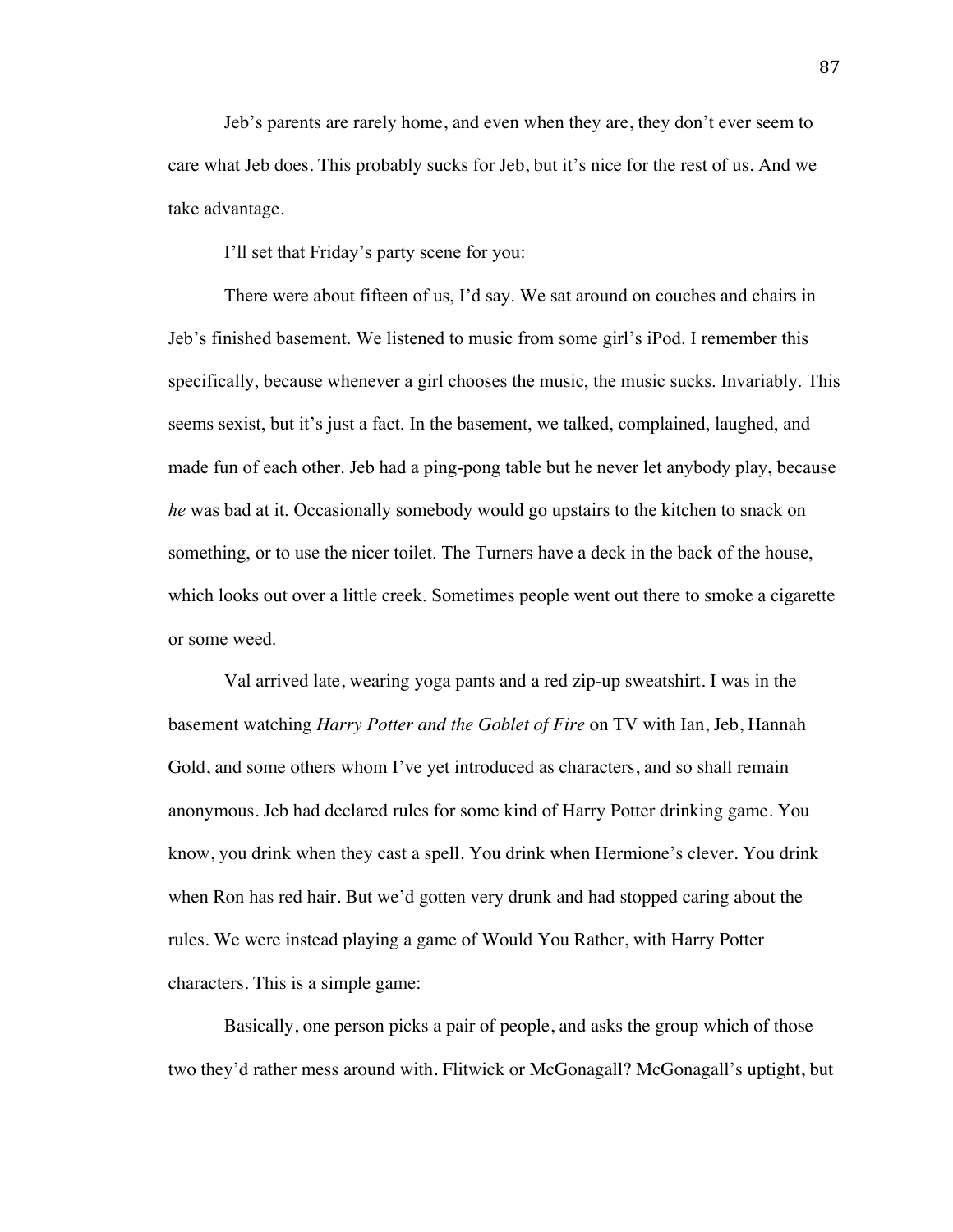she may once have been pretty. Flitwick's like two feet tall, and covered in warts, but he's very "charming." Hermione or Ginny? Hermione's smarter, cooler, and *way* more attractive. But you might like redheads.

Val arrived just as Ian was deciding which of the series' house elves he'd prefer to violate with his penis. The way Val perched herself on the couch told me that she found this discussion to be a bit crass.

Once she'd had a few beers, however, Valerie joined in the discussion/game, and at that point, I'd had so many that I could no longer really read body language. So let's assume she became a full part of the game, had a good time, and said many clever things about wizarding genitalia.

As I continued drinking, I could no longer focus on anything but Val. I answered "Valerie" to every Would You Rather question (in my head, I hope). Dudley Dursley or Buckbeak the Hippogriff? Neither. Valerie Richard, as she's neither fat nor feathered. I stared at the zipper on her sweatshirt, and tried to ease it down with my mind, the sliding piece slowly releasing the zipper teeth, and revealing more and more of her. Her tight pants left little to the imagination, and my mind took full advantage. I turned the black nylon fabric into a skin color and pictured Val's legs bare, slim and smooth. When Hannah Gold got up to go to the bathroom, I slid one space over, next to Val. She was wearing a scent I'd smelled before, on another girl maybe, a deodorant or perfume. Her hair looked softer than it had earlier in the day, or maybe I just couldn't recall what her hair had looked like. Maybe she'd showered. I pictured her in the shower. It was here that my plan went awry.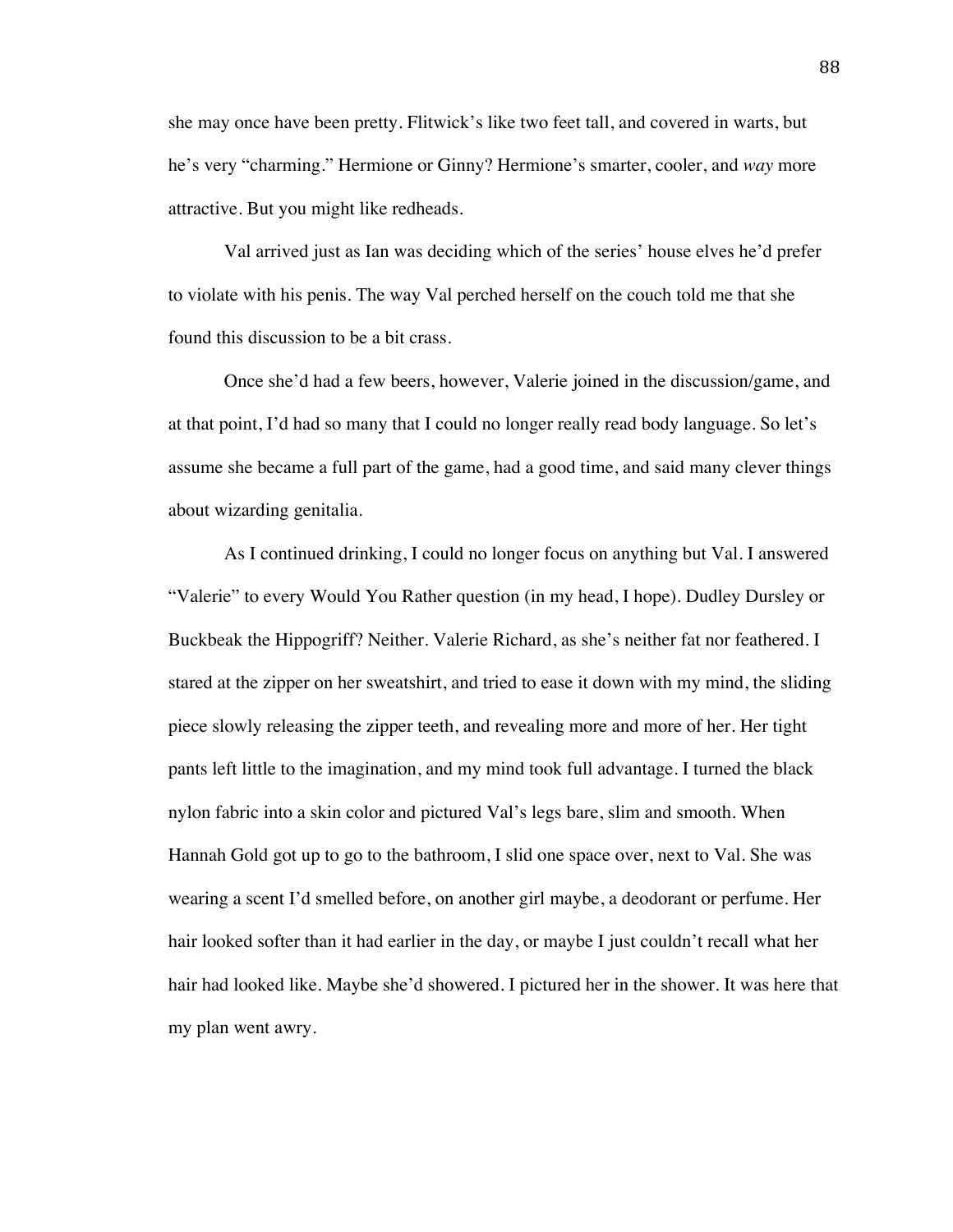After a little while, people got tired of the game, and some folks migrated upstairs in search of food. The TV marathon had moved on to *The Order of the Phoenix.* Val got up to use the bathroom. When she came back, I was the only one on the couch, unless you count Jeb, who was asleep. So he was there too, I guess, but I was the only conscious one. The couch faces the TV and there's a coffee table in between. Val took the most direct route to her seat in the middle of the couch, but Jeb's feet were propped up on the coffee table, and they blocked her path. She was intoxicated, and she was not an Olympic hurdler. She stumbled over his outstretched legs and fell onto me. I grabbed her around her waist to make it look like I wanted to hoist her off of me, but it felt amazing to touch her, and I just kind of held her there, and tried to hold my hands in place so they wouldn't rove all over her like some kind of groping Rumba. She sat, half on my leg, half on the couch cushion, with my hands awkwardly holding her just above her hips. "Cedric Diggory or me?" I asked her.

It was an awful question, hideously embarrassing, and I was wracked with nerves as soon as I asked it. I waited anxiously for her answer. But it never came, because we were already making out.

I wanted to her slide up onto my lap, but instead she eased herself back onto the couch cushion next to me. I grasped at her sweatshirt zipper and tried to pull it down, but my coordination was poor and the zipper wouldn't budge.

We'll pause here, because it occurs to me that you might not be familiar with the Rumba. A Rumba is a brand-name robotic vacuum cleaner that you put on the ground, and it slides around sucking up all the stuff on your floor. When it hits an object, it turns around, and tries another direction. The idea is that you just stick it on the floor, and go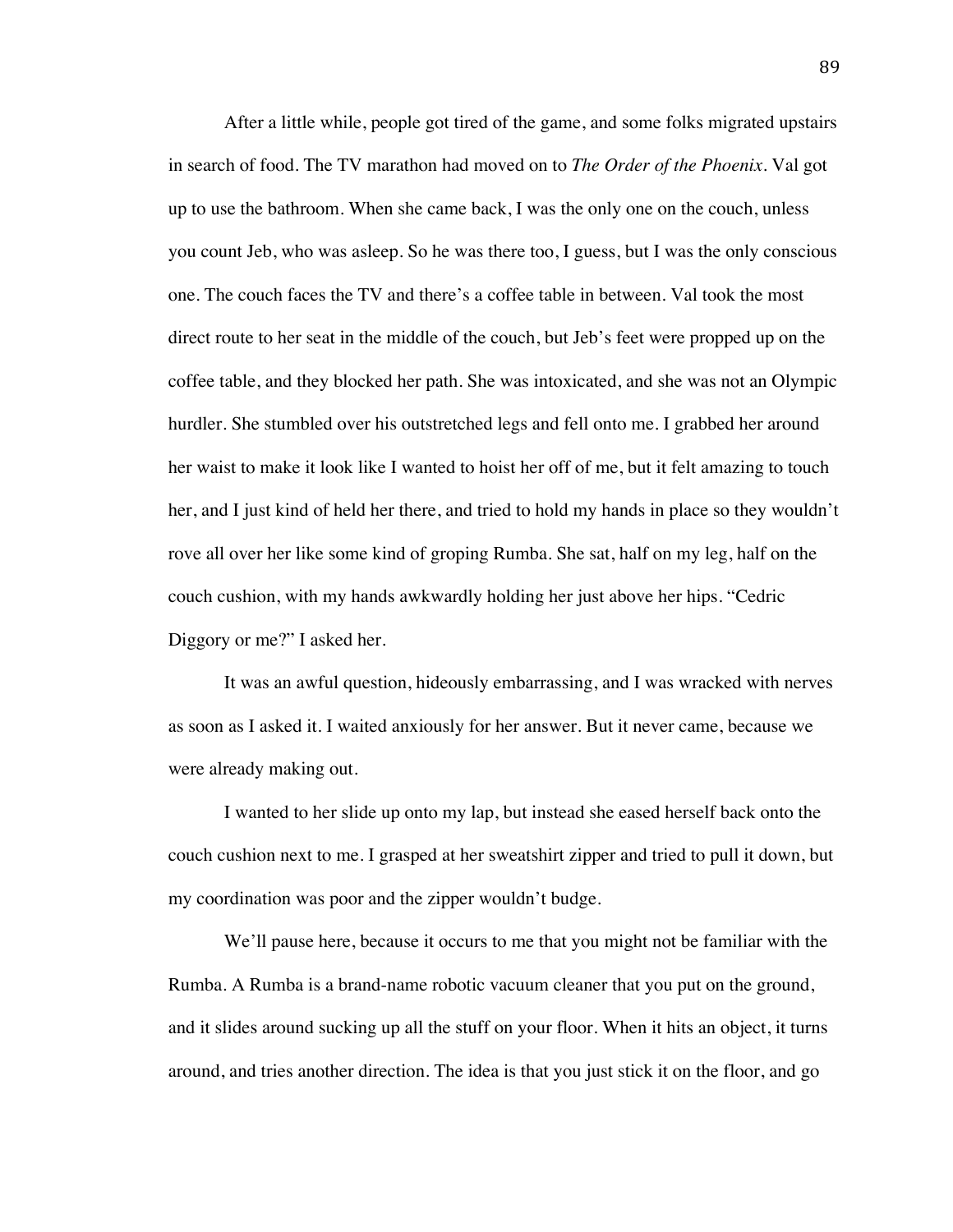away, and when you return, the floor will be clean. My mom purchased a Rumba a few years ago. It got caught in corners and spent hours cleaning the same tiny crevice. It also had trouble going down stairs. I'm going to patent the slinky-Rumba, which will move easily down the stairs, and get caught in corners on more than one story. Now we shall move back to Jeb's basement where Val and I were drunkenly kissing and I was trying to touch her in an as many places as possible.

The standard way to grope somebody, in case you need some pointers, is to put your hand *up* their shirt from the bottom. This is the conventional way to do it, and it's also the most efficient. On Jeb's couch, I did not intentionally buck convention. I just wasn't thinking particularly clearly, and I tried to slide my arm *down* her shirt, from the top. Both her sweatshirt and t-shirt were fairly tight, and I only got to the point where her bra strap met the top of the bra itself. My hand got kind of stuck in there, like a Rumba in a tight corner, and my arm was uncomfortably raised, with my elbow sticking up in the air. I don't remember where Val put her hands. I only remember where she didn't put them.

I assure you that this sort of spontaneous make out session did not surprise any of the assembled friends, and if they were still in the room when we started going at it, they made themselves scarce. Hannah Gold came down to tell me something, but turned around when she saw that I was occupied. And Jeb had the courtesy to stay asleep.

An occupied basement couch in somebody else's house is not, I grant you, an ideal spot for a first kiss. But you've got to understand the way it is with teenage romantic activity. You can't really choose the right time, or the right place for intimacy. You aren't like the old people in Cialis commercials, secluded on a hill in matching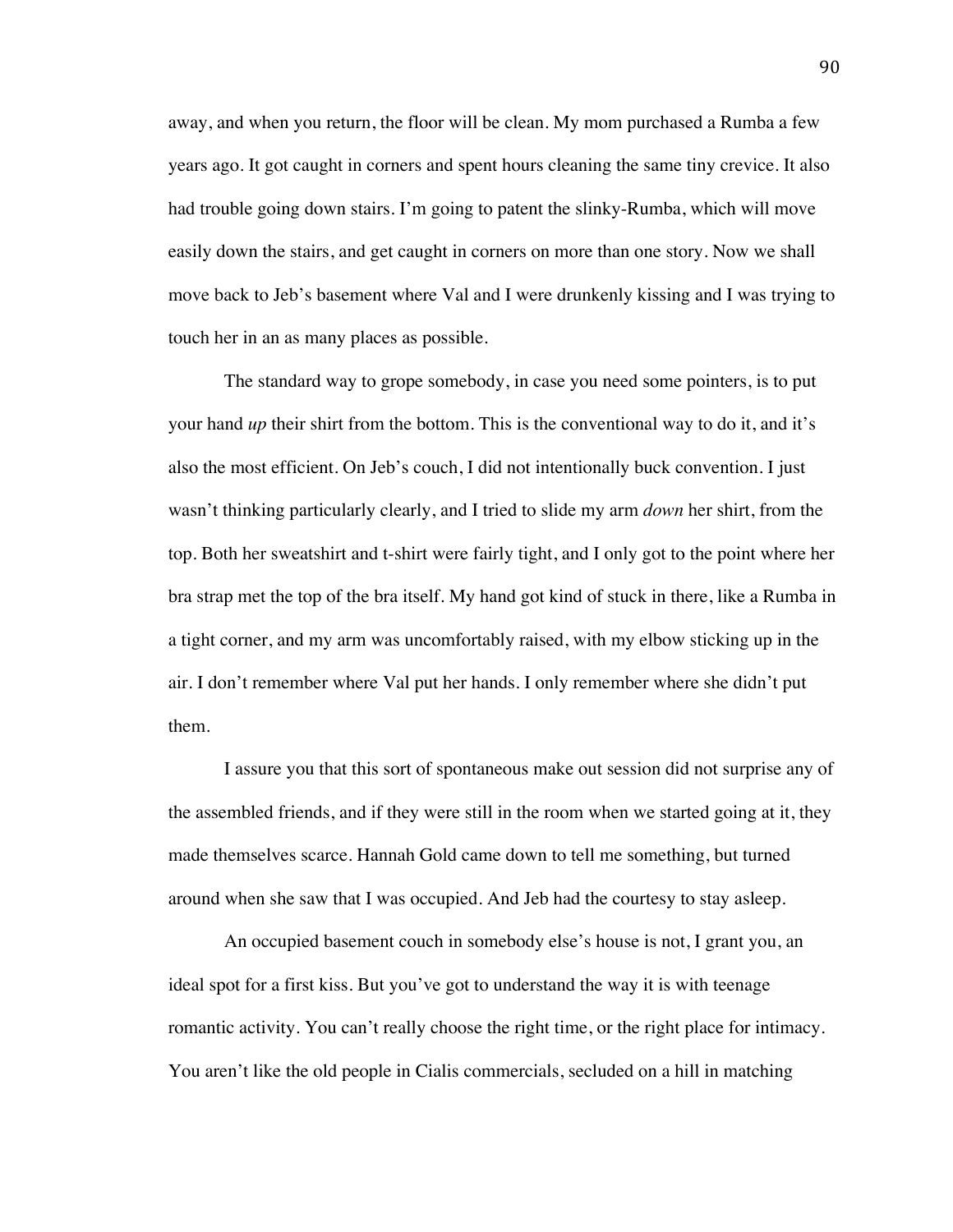bathtubs, with all the time in the world. You don't have your own space, and you don't make your own schedule, so you have to improvise. You've got to be resourceful and use cars, friends' houses, or in a pinch, a Starbucks bathroom. Jeb claims to have received a blowjob in a bathroom at the local Starbucks. But I call shenanigans.

Val and I kissed for a while. At some point she adjusted my hand so that I could grope her properly. I was thankful. After a while, Val's cell phone vibrated. "Nothing," she responded to the voice on the other end. "Yeah, now's fine. Sorry if you, like, wanted to go to sleep. Yeah, see you soon."

"Chloe?" I asked.

"Yeah," Val said.

I wanted to keep kissing, but Val pulled away from me a bit, fixed her clothes and patted down her hair.

When Chloe arrived to pick her up, I walked Val down to the end of the driveway. "What are you doing the rest of the weekend?" I asked her.

"I think I'm busy tomorrow. But you should come over Sunday. You can meet my family and play floor hockey with my brothers or something. Or we can just watch TV if you want. I'll text you."

I smiled at Val as she jumped into the little Hyundai her sister was driving. Chloe eyes me suspiciously through squinted eyes. I smiled at her too.

Chapter 8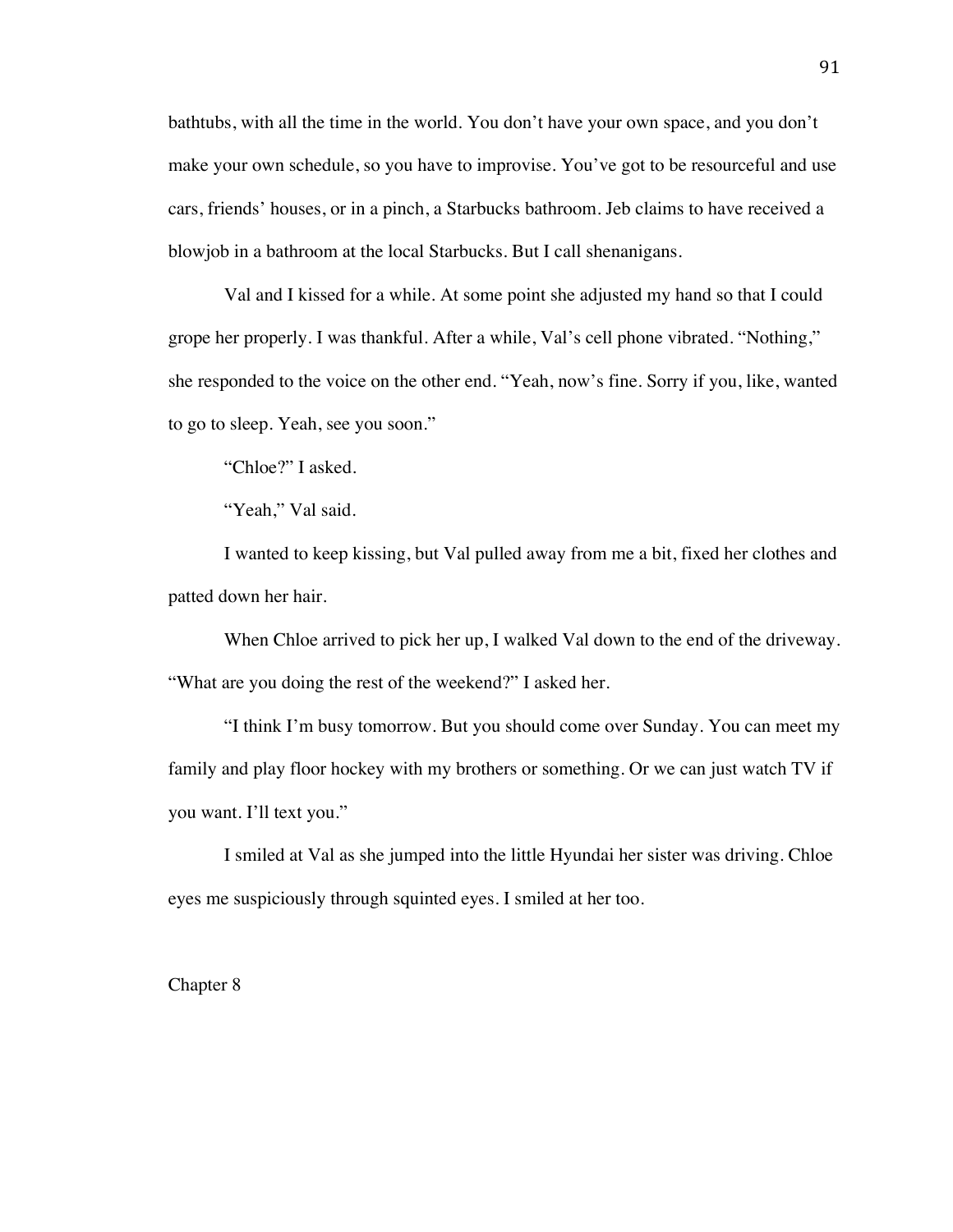On Sunday, Val woke me up with a text at about 10:30, saying that, although her family wouldn't be there till later, I should go over to her place. As we've established, I hate texting. It feels like the lowest possible form of human communication. But if Val wanted to text, I'd text. If she'd wanted to communicate in Morse code, I'd have given it a shot. I've actually always wanted to try the other one, the one that boy scouts do, where you wave flags. That looks pretty cool. I should've gotten a boy scout to teach me to signal "I want to have sex with you" by waving flags.

I wanted to text back "Yes. I'll be over soon," but my dad had just gone over to his parents', and my mom and sister were out running errands. I was without transport. Google maps told me that I could walk to Val's in about forty-five minutes, but warned that it couldn't guarantee me sidewalks.

I didn't like my options, so I got creative. I called Ian and asked, "Do you want to drive me to Val's?"

"No," he replied, "I don't want to."

"Will you, though?" I asked, and I knew that the silence I heard on the other end was a good sign. This is when it's nice to have at least one really good friend, somebody you can call on when something goes really wrong, like somebody dies and you need a hug or a favor. And it's also nice to have that guy when something goes right, and you have a new girlfriend you need to hang out with.

"Fine, fine. You know I'll do it. But when you're fucking her and her older sister—who's hot by the way—you've got to think of *me*, and say '*Ian* made this possible."

"Do I have to say it out loud?"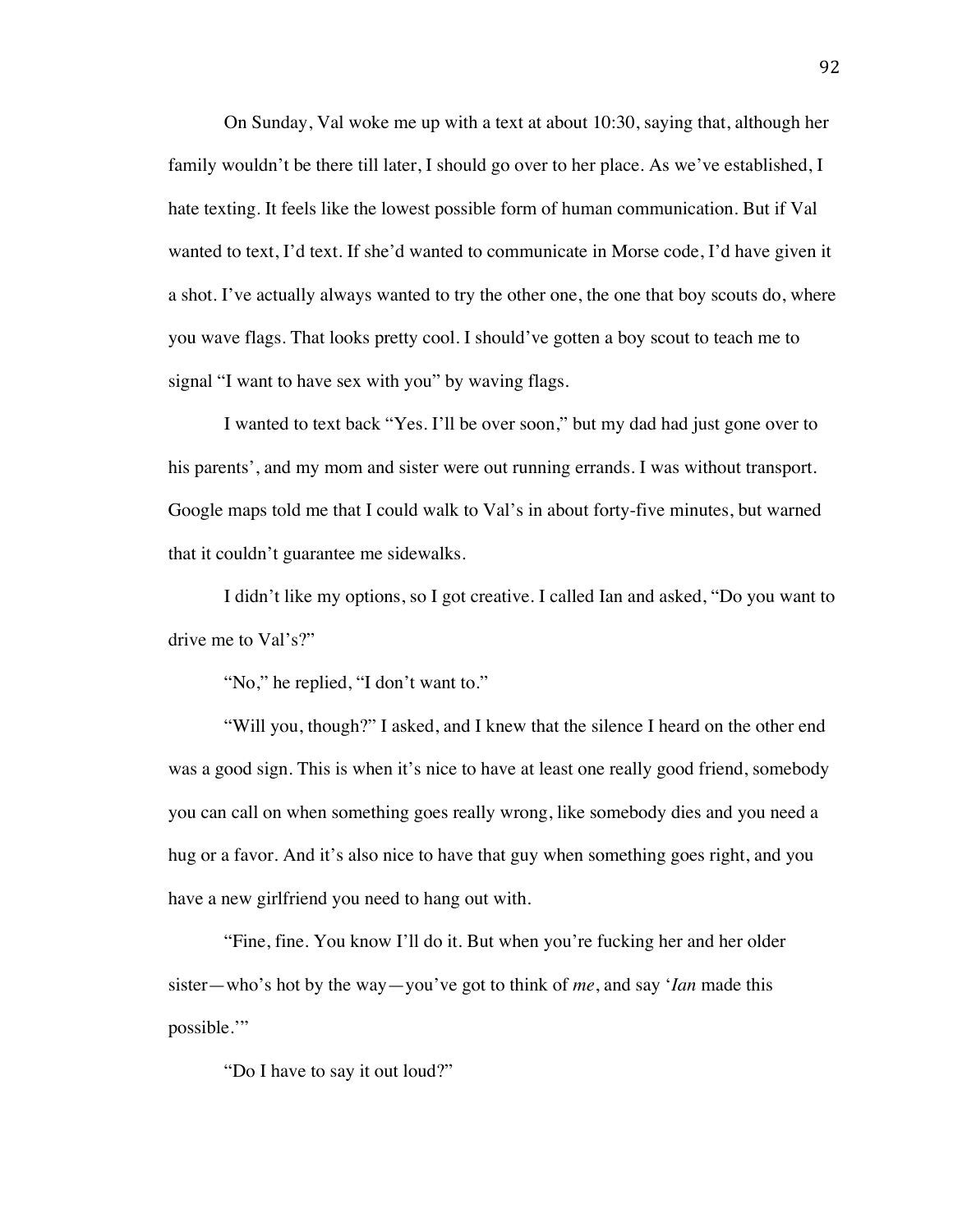"No. Are you an idiot?"

I grabbed a granola bar for breakfast, then texted my mom and told her where I was going.

Ian showed up, sped me over to Val's. He tried to throw me out of the car right when we got there. He wanted to get home to see the beginning of the Penn State game. But I didn't get out right away. "What?" Ian asked.

"I'm kind of nervous," I admitted. "She wants me to, like, meet her family and stuff."

"Don't exchange their cat for a different, similar looking cat," Ian advised me.

"I don't think they have a cat."

"Well then you're safe so long as there's no pool volleyball involved."

"Come on, dude. Tell me it's going to be awesome, and they'll like me and stuff.

"It's going to be awesome and they'll like you and stuff. And maybe they'll *really* like you, and you guys can have a weird, emotionally scarring, mostly incestuous orgy full of—"

"Ian. Contain yourself."

Sometimes Ian surprises me and he's reassuring and supportive. And sometimes, he's just the way he normally is. I can tell how he's going to be in the first few moments of a conversation. I'd heard enough. "Fine, fine," I said, "I'll let you get home."

I got out of the car and Ian sped away before I could thank him for the ride.

 My house, if you walked around it when nobody was there, might feel more like a museum than a house, at least if you didn't go into my bedroom. Everything is where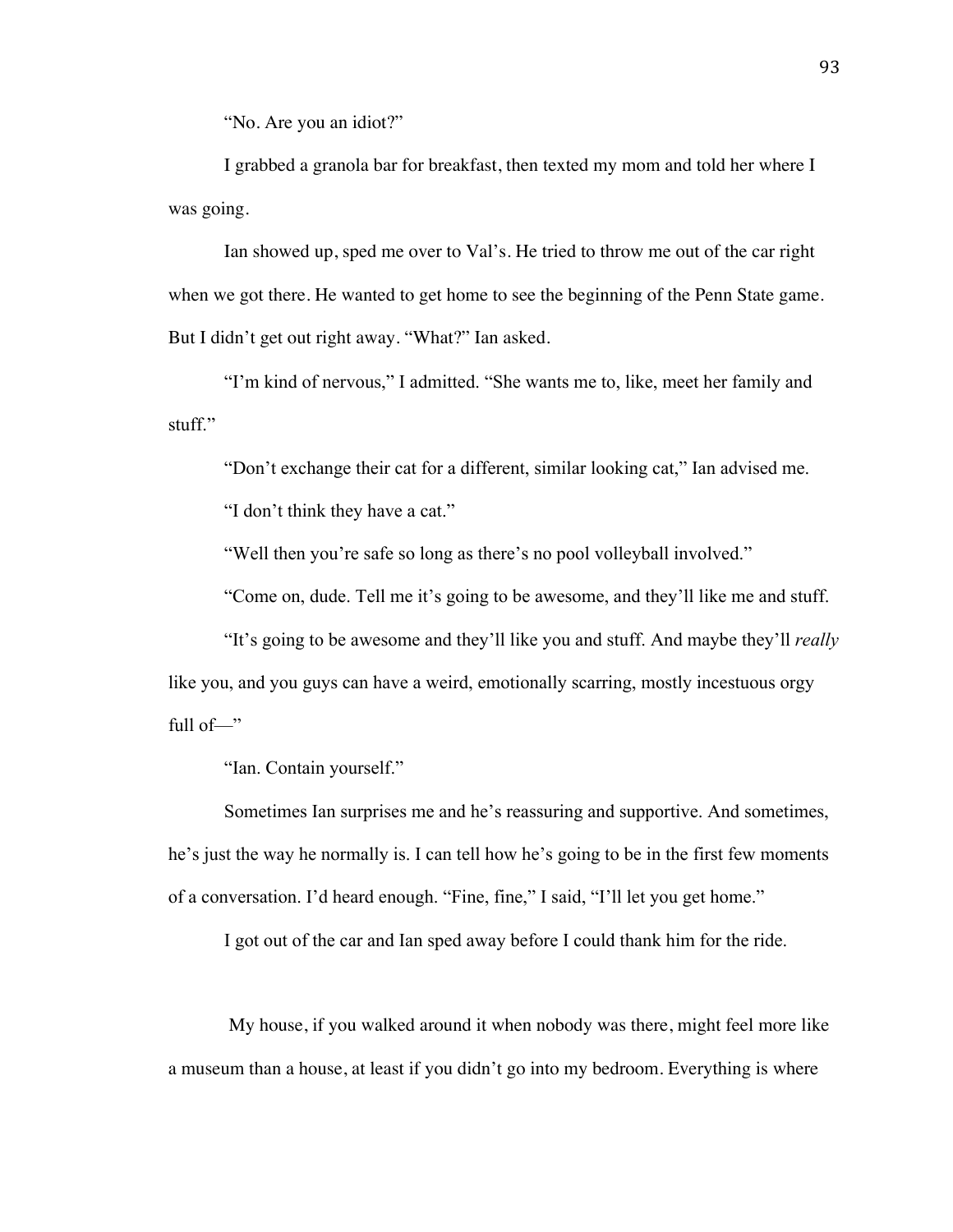it's supposed to be, and you get the sense that it's been like that for a really long time, without change. The living room, for instance, looks untouched, because it *is* essentially untouched. Books evenly line the shelves, alphabetically organized by author. The throw pillows haven't been thrown in a while. They perch symmetrically in their places on the big chair, and on the couch.

Val's house feels like it's lived-in by a full-on tribe. Even though it was mostly empty when I first walked in, I could *feel* the recent activity of its occupants. Toys were strewn across the foyer, and they spilled into the living room. There were open cereal boxes on the table. Somebody had left a carton of orange juice on counter. I remember this specifically because it was "Home Style Pulp," which is disgusting. I don't want to *eat* my juice. If I want orange pulp, I'll eat an *orange*. Unlike my living room couch, which looks like it's still awaiting its first occupant, Val's living room furniture looked and felt like it had been full of people just moments before we arrived. The Richards had just moved in, but the house felt like they'd done more *living* in there than the Wassersteins had done in the however-many years we'd occupied our place.

The rest of the Richard family had all gone to the King of Prussia mall, which is a giant mall with a misleadingly regal name. Chloe needed a new comforter for her bed. And the boys, according to Val, outgrow their clothes and shoes "about every two weeks." The younger ones usually just wear hand-me-downs from Danny, the eldest, but he sometimes had to get new stuff in order to hand it down. Plus the KOP mall is kind of an attraction in itself, basically because it's gigantic. Where your standard mall would have one Victoria's Secret store, KOP has three. Where your standard mall would have two places to buy overpriced gourmet cupcakes, KOP has seven. People from out of town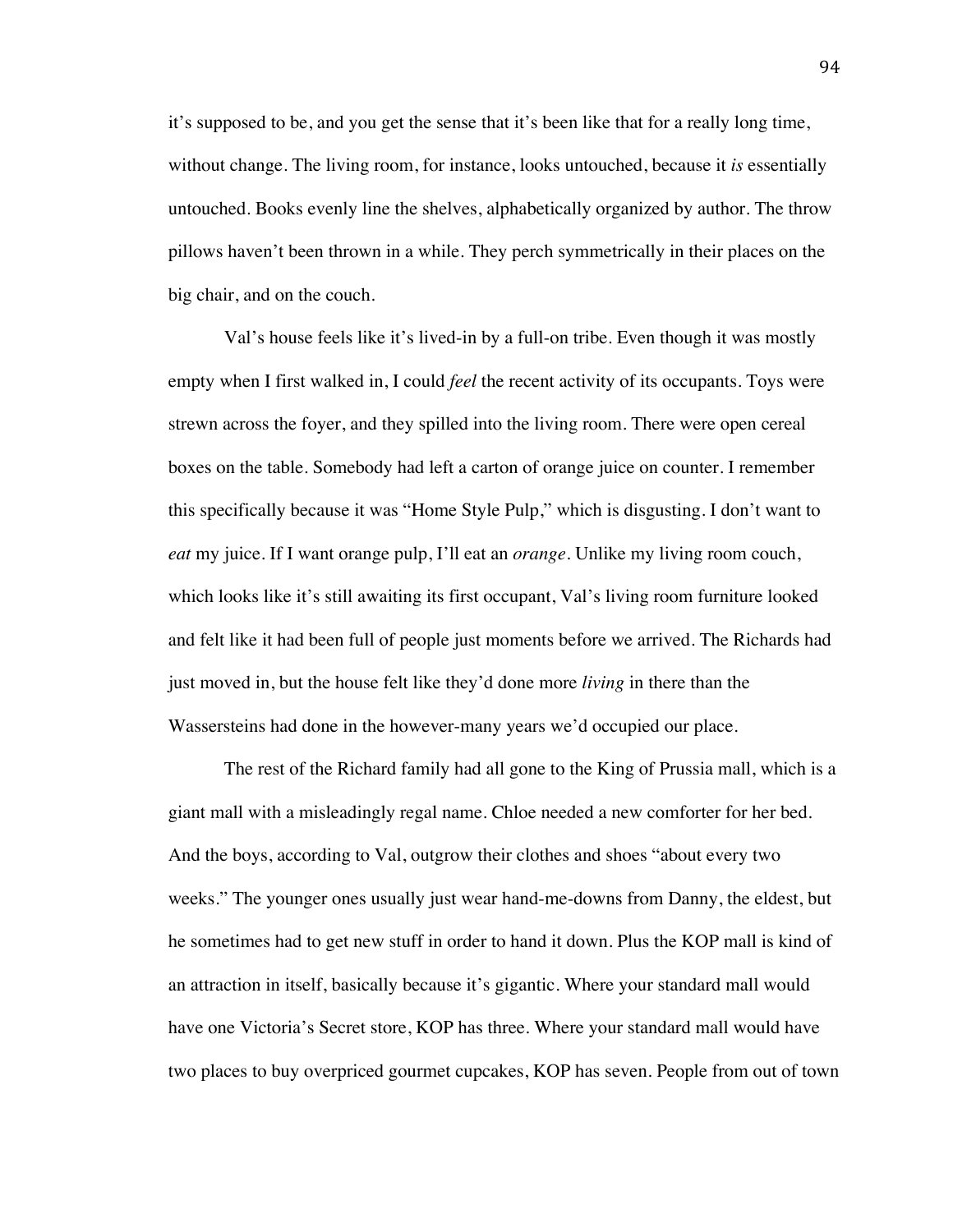always want to go there, because they love traffic and elevator music, I assume. Anyway, the Richards went there, but Adrien, the youngest, didn't want to go, and Val volunteered to stay behind to watch him.

Adrien sat on the couch in his pajamas. He was watching SpongeBob SquarePants. Val introduced us. I don't know what to say to a seven year old. I'm not *that* old, and I feel bad that I'm so jaded, but I can't relate to small children. I don't really remember what I was like at seven. I don't remember what I was interested in, or what I liked to talk about. I liked sports, and food, I think. But I couldn't turn to Val's brother and be like, "So, Adrien, how about food? Pretty good, right?" When she introduced us, I just shook his tiny hand and said "What's up, man?" He muttered a few inaudible words, and then we just sat there, sizing each other up.

"Ady's going to watch TV on the couch," Val informed me, pointing at Adrien and the couch, "So do you want to hangout upstairs?"

I nodded and we started our way out of the room toward the staircase in the foyer. Hers was the first room on the right from the top of the stairs, directly above the living room.

The last time I'd been alone with a girl in her room was in the ninth grade.

There was this girl named Maddie whom I found quite attractive. She's since transferred to a more preppy school. Maddie wore both braces and glasses, two things that high school boys tend to find unattractive. But Maddie's glasses and braces fit her somehow. They complemented her. I was smitten. Maddie and I "hit it off," meaning that we chatted online for hours about absolutely nothing, and in school I teased her about her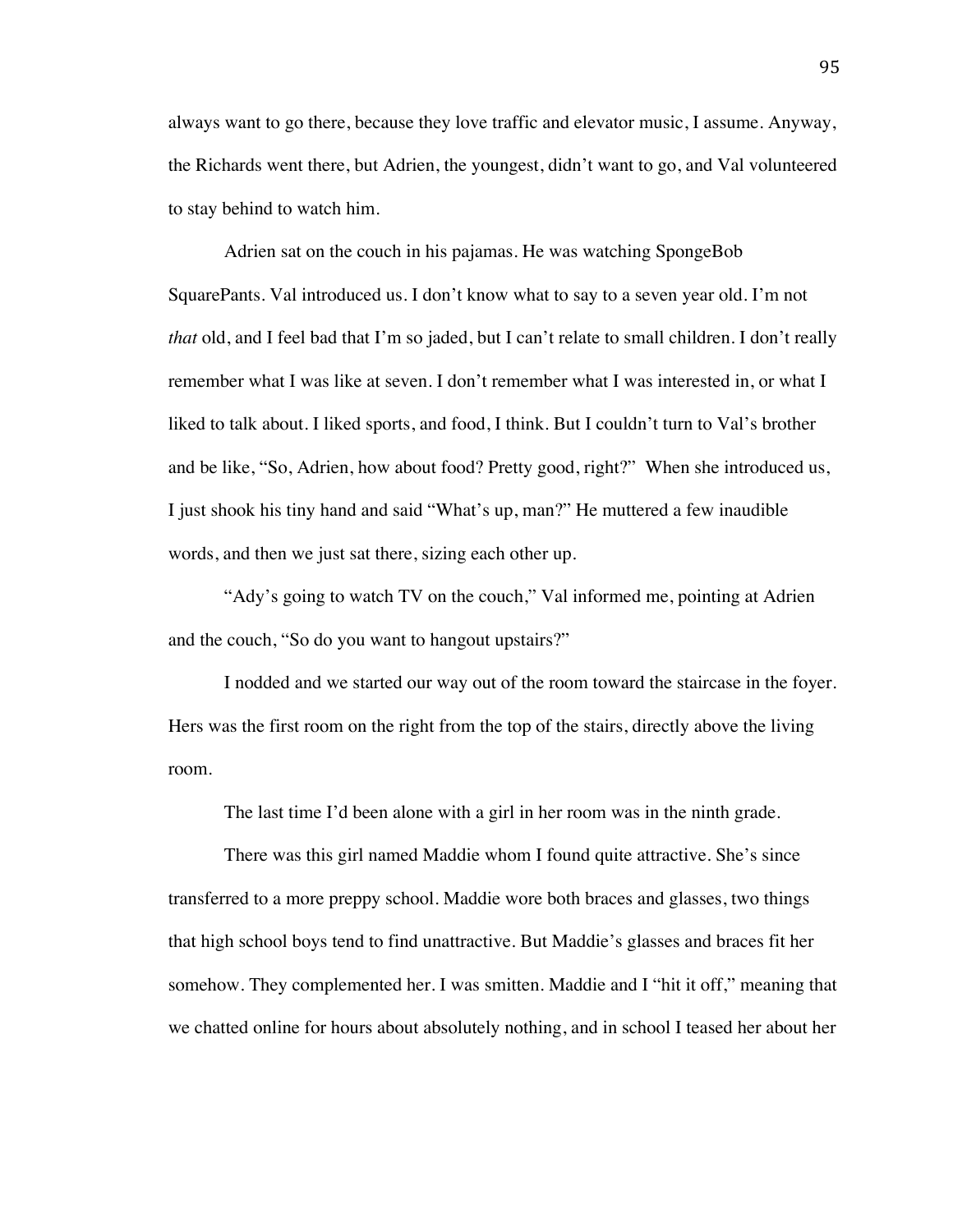braces and glasses. One day we decided that we should have a conversation that went further than this one, which we'd repeated about a hundred times:

Aaron: Hey brace-face.

Maddie: Meanie!

Maddie invited me over to her house after school one day, and told me in an offhand manner that her parents would not be there. "She wants all up on your cock," Ian informed me.

"I think that's unlikely," I told him, "I really don't expect her to be 'all up on' any of my anatomy."

"She at least wants to make out with you. I think you'd take that."

Frankly, I would have "taken" some hand-holding. But I just nodded to Ian, and then said, "What should I do?" as if he were the expert on how to make the moves on a young woman.

"You should go. But bring a movie. Then you'll have something to do, and you can kind of choose what it is, you know? You can watch something you want to watch."

"What if she doesn't like it?"

"Well, bring something girls like too."

"What do girls like?"

"No idea."

So I didn't bring a movie. Maddie and I walked to her house in silence, entered her house in silence, and took a seat on her bright pink princess bed in silence. I just kind of stared around her room and wondered if Maddie was aware that pink and purple were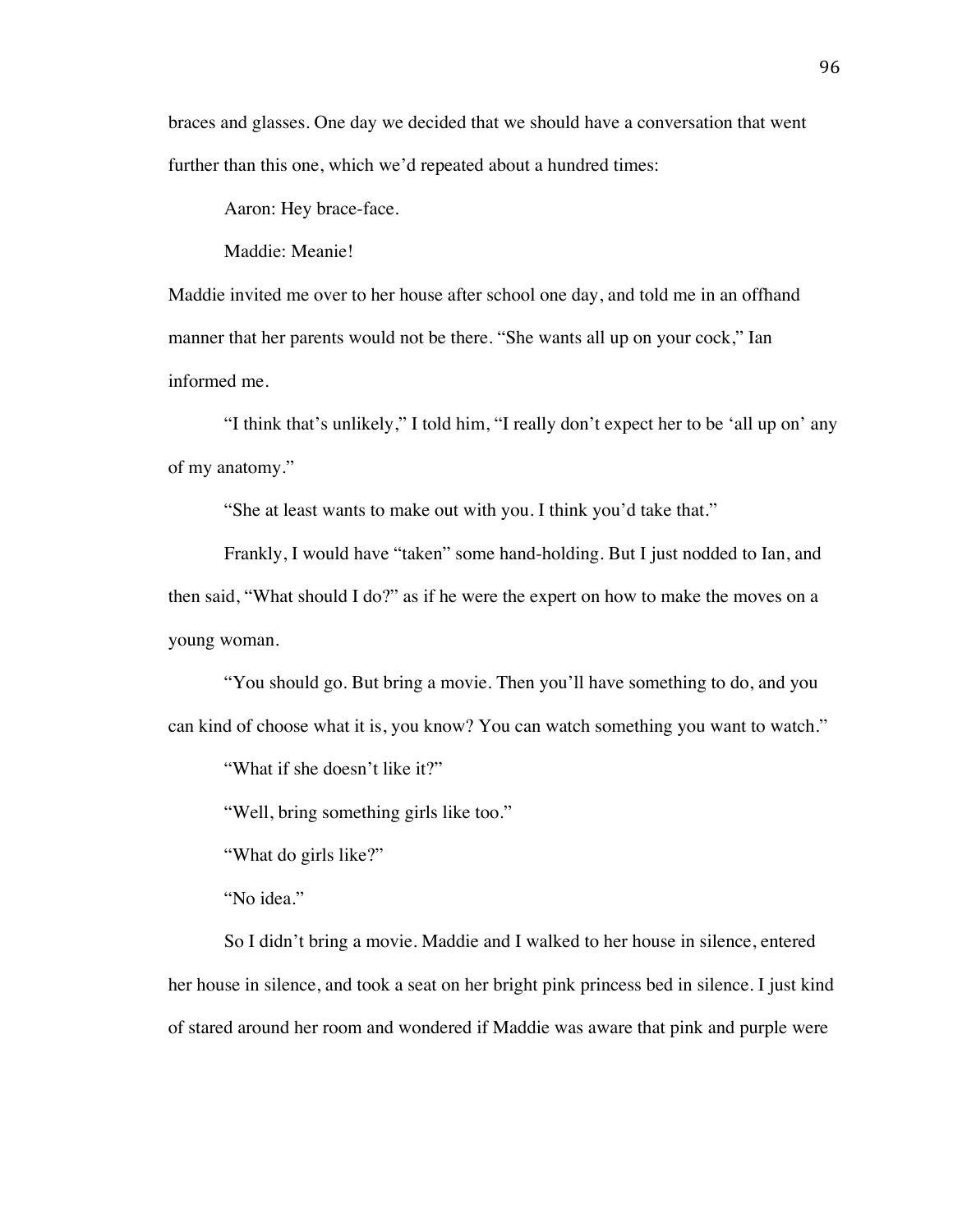not the only colors. We'd been able to "talk" online for hours, but in person I couldn't think of a single thing to say.

Maddie had gone to a different middle school than I had. And to break the silence, she asked me, "Hey, do you want to see my graduation photos?" I'd rather have been water-boarded than have viewed an album of photos from an eighth-grade "graduation" from a school where I didn't know a solitary student. Maddie wasn't even *in* any of the pictures, because she'd taken them. But I figured that if I put in my time staring at anonymous thirteen year olds, I might get to make out with Maddie on her bed.

I've read online that this kind of trade-minded attitude about sex (or in this case, kissing) is anti-feminist and leads to certain rape-like situations. A guy will buy a girl an expensive dinner, and then expect sex in return. Apparently there's a movement on the part of women to make sure that men don't pay for stuff, to alleviate pressure on the women to put out. I was not aware of this trend at the time, so I found myself thinking of my photo-perusing as trade of sorts. Kissing me couldn't possibly be as bad for her as pretending to care about the pictures was for me.

I found myself *expecting* to kiss Maddie. She'd *told* me that her parents weren't going to be home. Why would she tell me that, other than to convey that she wanted to do something with me that she couldn't do if her parents were home? I also found myself *caring* whether or not I kissed Maddie. I really wanted to. She was cute. She was close. She didn't smell like the people I was usually close to.

I found myself enthusiastically talking about the people in the photos, commenting on each of the unknown faces. 'Oh, she's pretty," I'd say.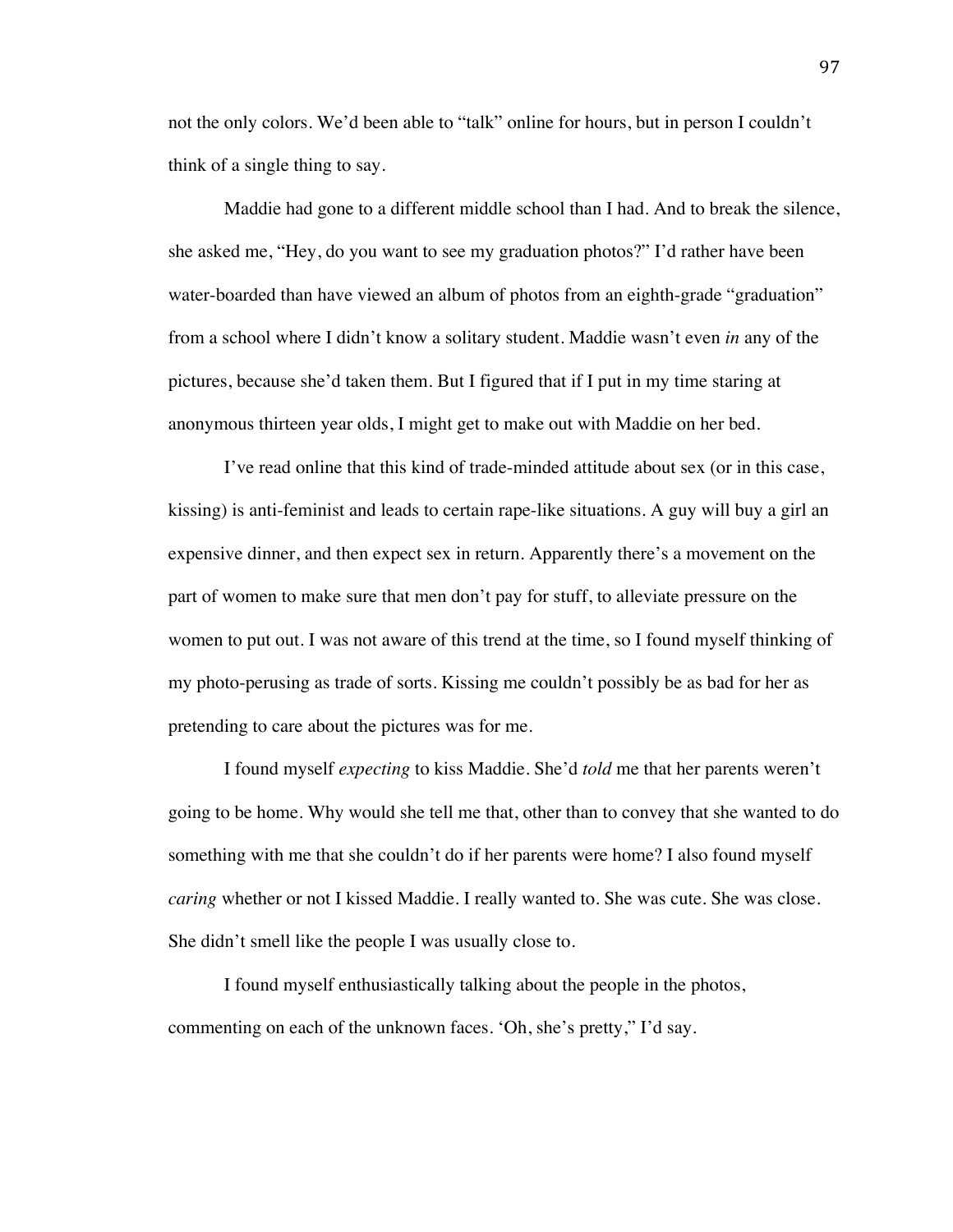"Oh my god, I know. That's so-and-so. She's like my besty," Maddie would reply.

After we'd completed the first album of photos, I turned toward Maddie and said (and these words still haunt me in my head), "I want to kiss you so bad right now." I'm embarrassed to type those words. I'm blushing as my fingers punch the keys.

Maddie twisted her face a little bit and said, "Will you be mad at me if we don't?"

Of course I would be mad at her. I'm *still* mad at her. When I'm on my deathbed at age two-hundred and seventy-three, with my many generations of grandchildren, the Associated Press, and the Pope, all gathered around to hear the final words of the first man to ice skate on Pluto, I'll *still* be super-pissed at Maddie Grutter. "God damn that girl," I'll say, "Oh, sorry Pope, my bad."

"Of course I won't be mad at you," I told her, "I don't really get mad about things. I'm like the Dalai Lama."

"Who's that?"

"Just this Lama."

I was devastated. We looked at another album of photos, and I left. I called Ian. "You should have brought a movie," he said.

He was probably right. I should have brought a movie. But I also should have had lower expectations, and I shouldn't have *cared* whether or not I kissed her. If I'd cared less, I wouldn't have been so hurt when she didn't reciprocate my desire for our tongues to become more intimate.

Val and I had already done some kissing, and some of what my grandparents might refer to as "heavy petting," but we'd never been, say, naked together. And even as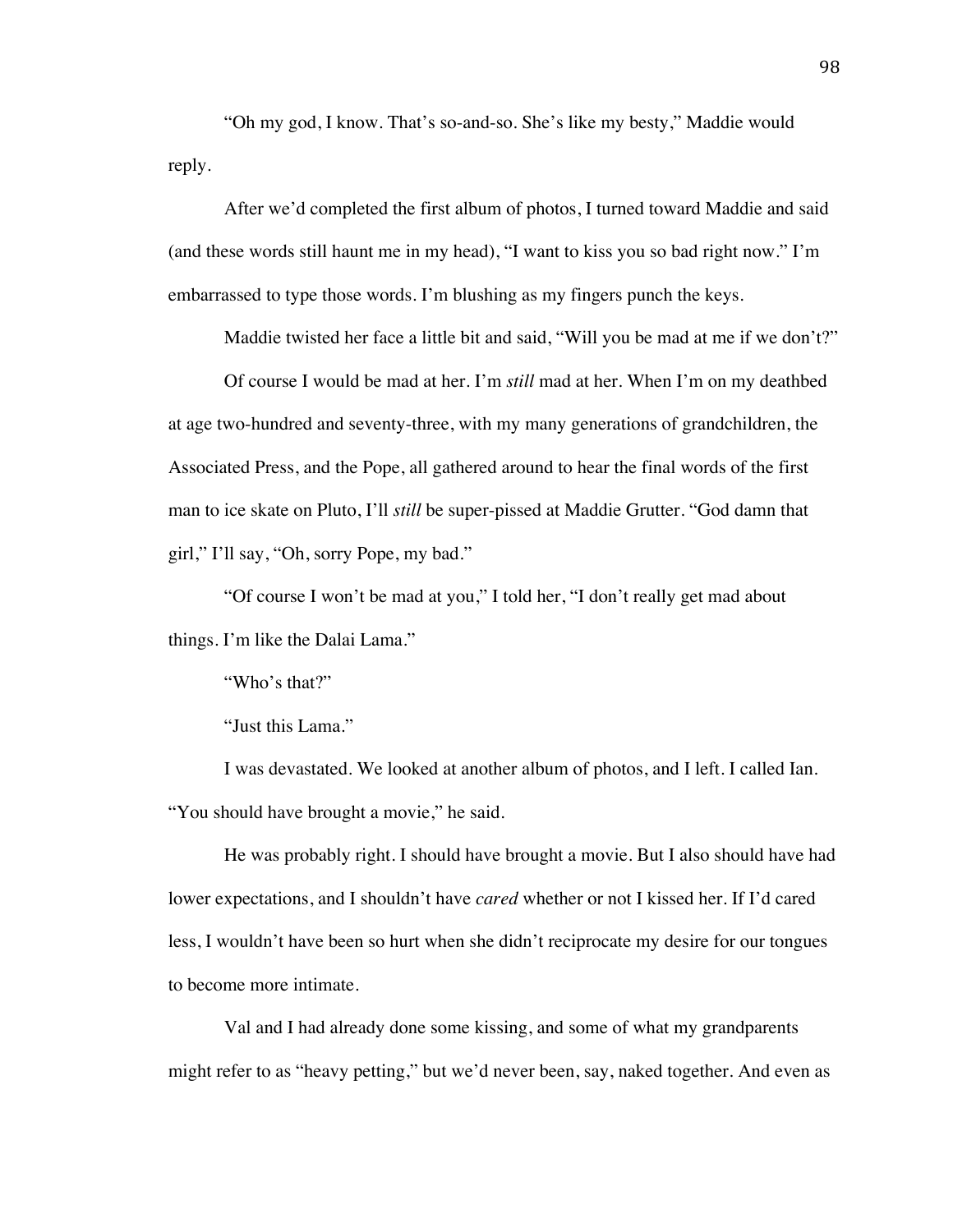visions of Friday night's groping flashed through my mind, I tried my best to tamp down my expectations. I told myself Val was just showing me her room, and nothing else.

I stepped into her bedroom and gave myself a tour. I feel like guys don't want you examining their rooms, because they're afraid that you'll find something incriminating, like porn, or the security blanket they've been sleeping with since they were two. But with girls, I think it's the opposite. Their room is like their own little sanctuary, and they want you to see it, because it's an extension of their personalities. I remember when I toured Maddie's room, I had to acknowledge all of her knick-knacks and trinkets, and comment on each of the DVDs she owned, as though I could possibly have something interesting to say about the *Sisterhood of the Traveling Pants*. I even had to read a birthday card her grandma had sent her. I don't even read the birthday cards *my* grandparents send *me*.

Val was clearly less girly than Maddie, but I still got the sense that she was proud of her set-up, and that I should take a look around. Val commented on her possessions as I passed them, like an audio-guide at a museum.

The walls were the same off-white color as the rest of the house, but Val had hung up some posters. Most of them were images from Hayao Miyazaki movies. I'd seen enough of his stuff to identify the artist. Val had gone to Japan with her dad on a business trip a couple years earlier. They'd seen an exhibit of Miyazaki's work and she'd bought the posters there. On a bookshelf, she had ribbons and trophies from dancing and youth soccer, but she said she didn't dance or play soccer anymore. Her desk was neatly arranged, with a laptop in the middle, next to a stack of sketch books. I was curious about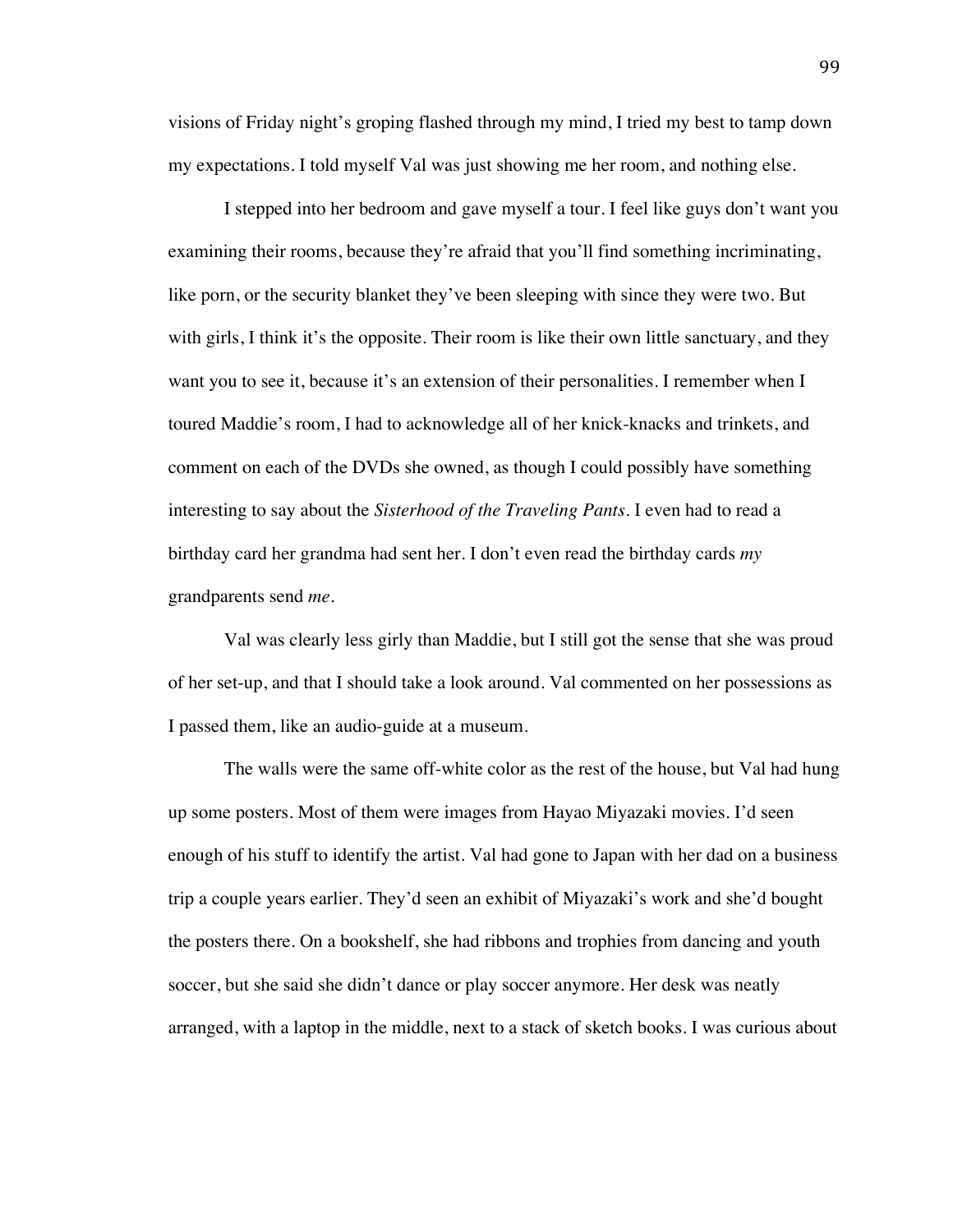the sketch books, but I didn't open them. Her bed was pink with a pink comforter, clearly leftover from a girlier era of her life.

The only logical place to sit was Val'd bed, so I took a seat next to a big teddy bear. The teddy bear was strange-looking and when I picked him up I noticed that all of his fur had been picked off, right down to what would be his skin if he were a real mammal. "That's Teddy," Val said, sitting down next to me.

"Clever name."

"I was three."

"No excuses. I had a stuffed Kangaroo named Jumpadocious." Val didn't reply, which left an awkward silence, so I went on, "I was into Kangaroos because they jump, which is pretty awesome. And I was also into that song 'Supercalifragilisticexpialidocious.' 'Docious' was by far my favorite suffix, so I

combined them."

"Cute," Val replied, but she seemed a little insulted by the lack of attention I'd given to her special bear. I held the bear up in front of me, and said, "He looks cold."

"I used to pick his fur when I was nervous."

"I kind of assumed he didn't lose it on his own." I got the sense that Val was looking for a different response. She wanted me to say something specific about her room, or about her bear, or about her. But I can't pick up on these things. I just kind of stared at her, feeling generally uncomfortable and unsure of myself, looking for a sign as to what I should do or say next. No sign was forthcoming. But just before the silence got too uncomfortable, we started kissing.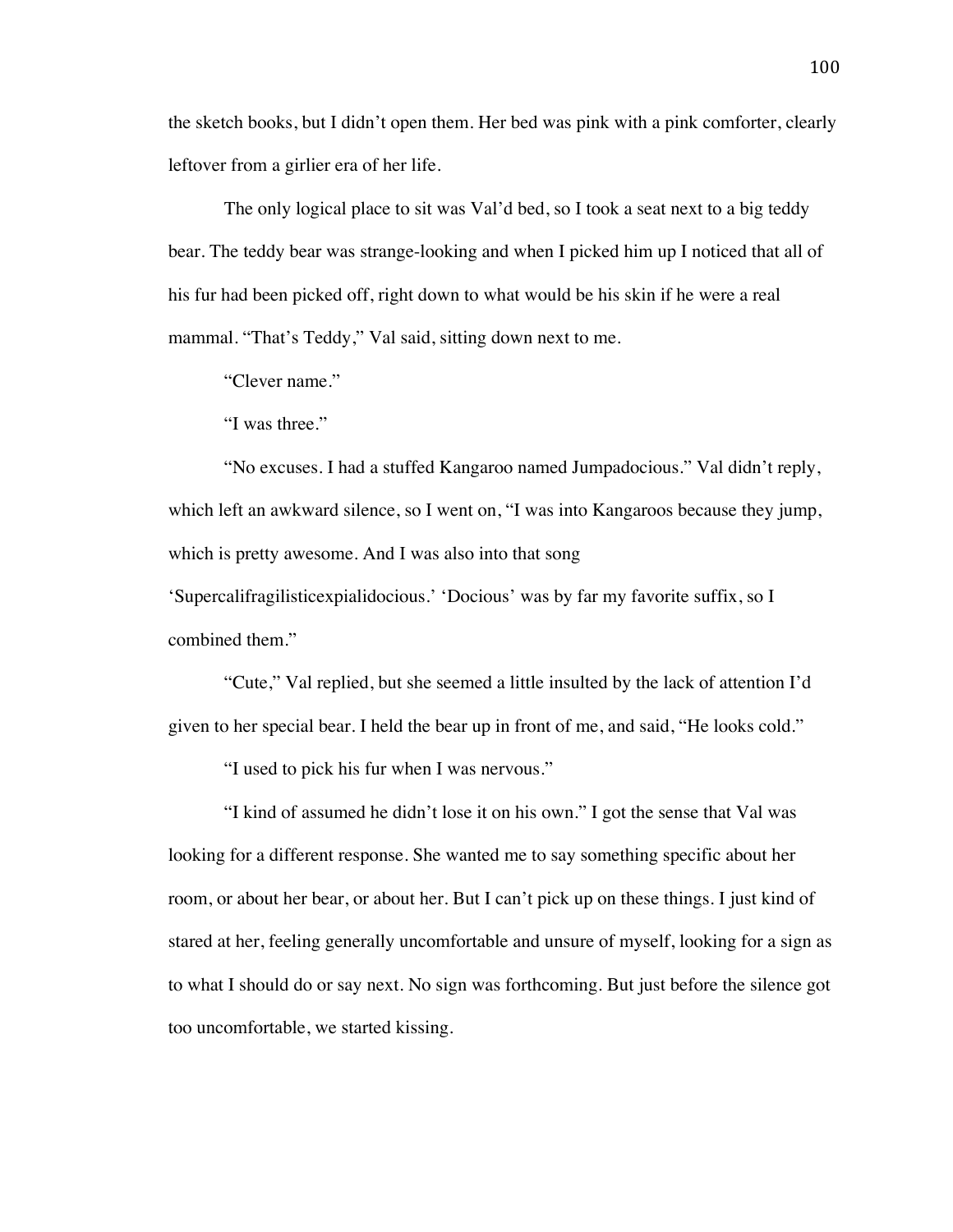I put my hand up her shirt and tried to undo her bra. For the first time, she let me. It was really exhilarating to remove her clothing, and I just kept going. I'd never undressed anybody before. I'd seen Marcy topless a couple of times, but she'd always been the one to remove her own garments.

I didn't even give myself time to stop and savor the moment. I'd told myself when I'd imagined this event, over and over again in my head, that I would take little mental photographs and save them forever. But I didn't. I just kind of tore through her clothing and before I knew it, Val was naked. I can remember almost every one of Kristin Phillips' thongs that I've seen in class, but I can't remember the underwear Val was wearing when I lost my virginity.

I was fairly zoned in, paying close attention to Val, until I was also naked. It had never occurred to me that Val might be self-conscious about her body. To me, hers was so objectively nice. She wasn't curvy. Her features were all too small and understated for anyone to call her "womanly," for instance. But she was slim, and compact, and cute.

But as Val peeled off my clothing, I felt so ungainly. I stopped paying attention to her glorious nudity, and started concentrating on my own strange physique. For example, I have no real chest hair. But I've got these little squiggly individual hairs that stick off at strange angles. There are full inches between them. And there are few enough of them that I could give them each a personal name (like Stanley or Gus), but they're long, and because they're surrounded by pink skin, they're quite noticeable. They jump out of my chest like creepy abstract sculptures.

 Instead of concentrating on Val's body, which I had not previously seen, I focused on her face, which I'd seen tons of times, looking for her reaction to my own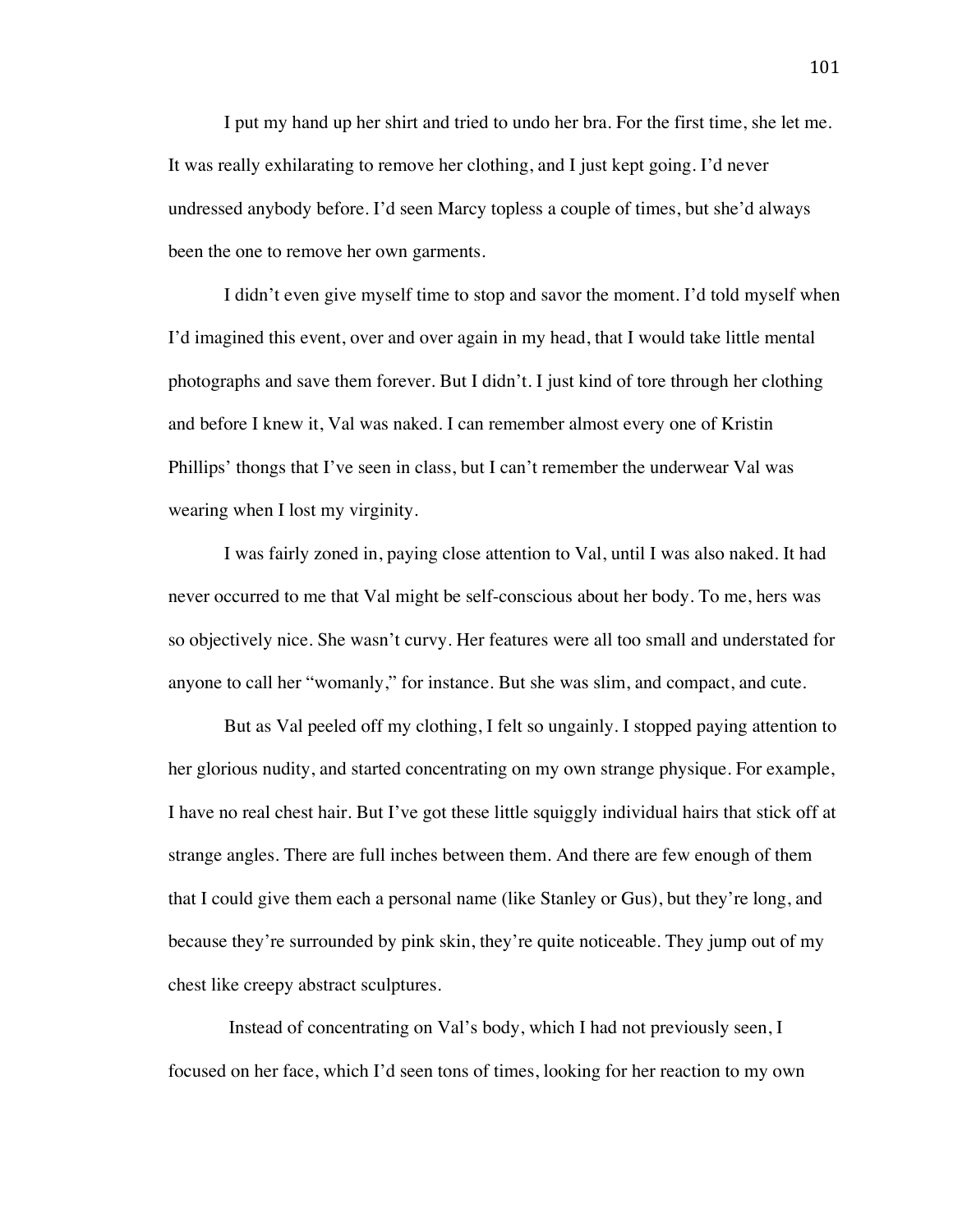body. And every time she blinked, or her eyes moved around, I winced, hoping it wasn't a negative response to what she was seeing.

I'd rarely seen Val hesitate. But when she was finished with my clothes, she did. She was naked, lying on her back on one side of the bed. And I was naked, except that my boxers were still attached to one of my ankles. I was lying on my front, on the opposite side of the bed, wondering how often she had to shave her pubic hair to keep it so trim and kempt.

New things can be fun and exciting, but they can also be uncomfortable and awkward, especially when you have to do them naked. "Do you want to, umm, you know…" Val stumbled. I knew what she meant. Even my pessimistic, low-expectations mind knew she wasn't asking if I wanted to look at photo albums, or watch a movie.

"Sure," I replied, by which I meant "*Fuck* yeah."

"Okay. Have you done it before?"

"Of course not. You?"

"No. Do you have a..."

"Condom?"

"Yes."

"Yeah, I do," I said, and I reached down to the floor, grabbed my jeans, and removed a condom from my wallet.

I hadn't brought the condom for this event specifically. I'd had it in my wallet for about a year.

Our sophomore year, the school had hired this guy who calls himself Hank the Sex Guy. This makes him sound like a human trafficker, but his job is actually a bit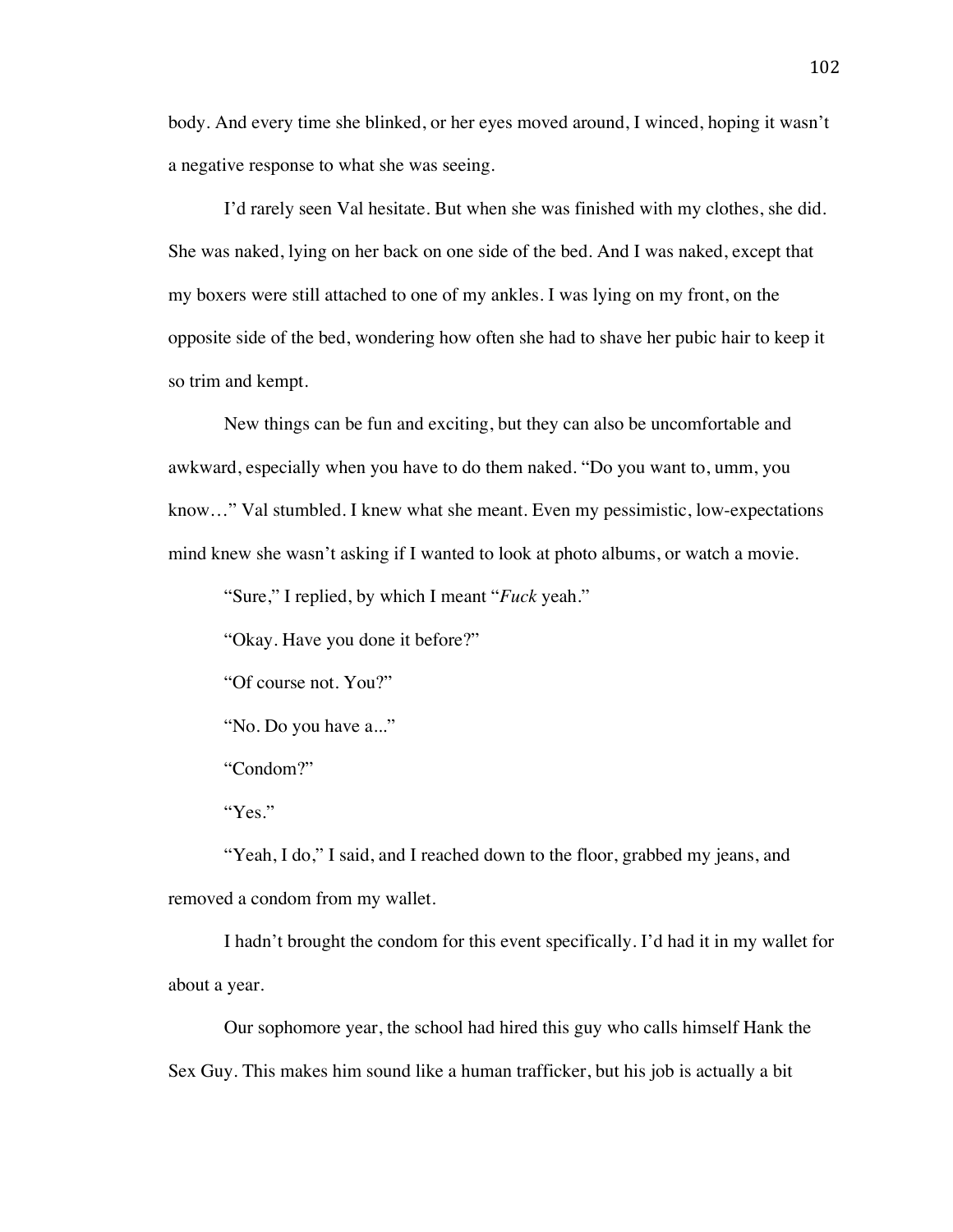creepier. Basically, he's this forty year-old guy who goes around from school to school and gives graphic talks to teenagers about safe sex, to make safe sex sound exciting. He didn't need to convince me. Sex of all danger-levels sounded exciting to me. And I was fine with doing it safely. I've been cursed with an excess of foresight, and as much as I want to have sex with pretty much every female I see, I don't want to produce any offspring. I understand that kids all across the world already have children, but I can't *imagine* raising a human child. Well, I can actually imagine it, and it's not a fun thing to imagine.

Anyway, at the end of Hank the Sex Guy's presentation, he gave out goody bags, like party favors, that included condoms, pamphlets about pregnancy and STDs, and those Smarties candies that nobody likes. I put a condom in my wallet, so I'd be ready for an impromptu water balloon fight.

There's a teen sex-scene cliché where the kids don't really know *how* to have sex. This I don't get. I'm not an anatomical genius, but I knew what to do. I couldn't tell you where the human pancreas is, or what it does. But genitalia is pretty self-explanatory. That's one of the nice things about sex. You're pre-programmed to know how to do it. It's pre-installed on your system, like iPhoto on Macs. Other life skills, like driving, or shaving, or list-making, you've got to learn. But you're a shitty animal if you don't know how to procreate. I've got more limbs than gnats have brain cells. They die by the thousands on my windshield on summer nights, because they're too stupid to get out of the way. But they know how to reproduce. It's natural, and it's simple. In fact, it's almost terrifying how easy it is to produce a kid. If any fertile female came into the room in which I'm writing, right now, she and I could make a child in like two minutes.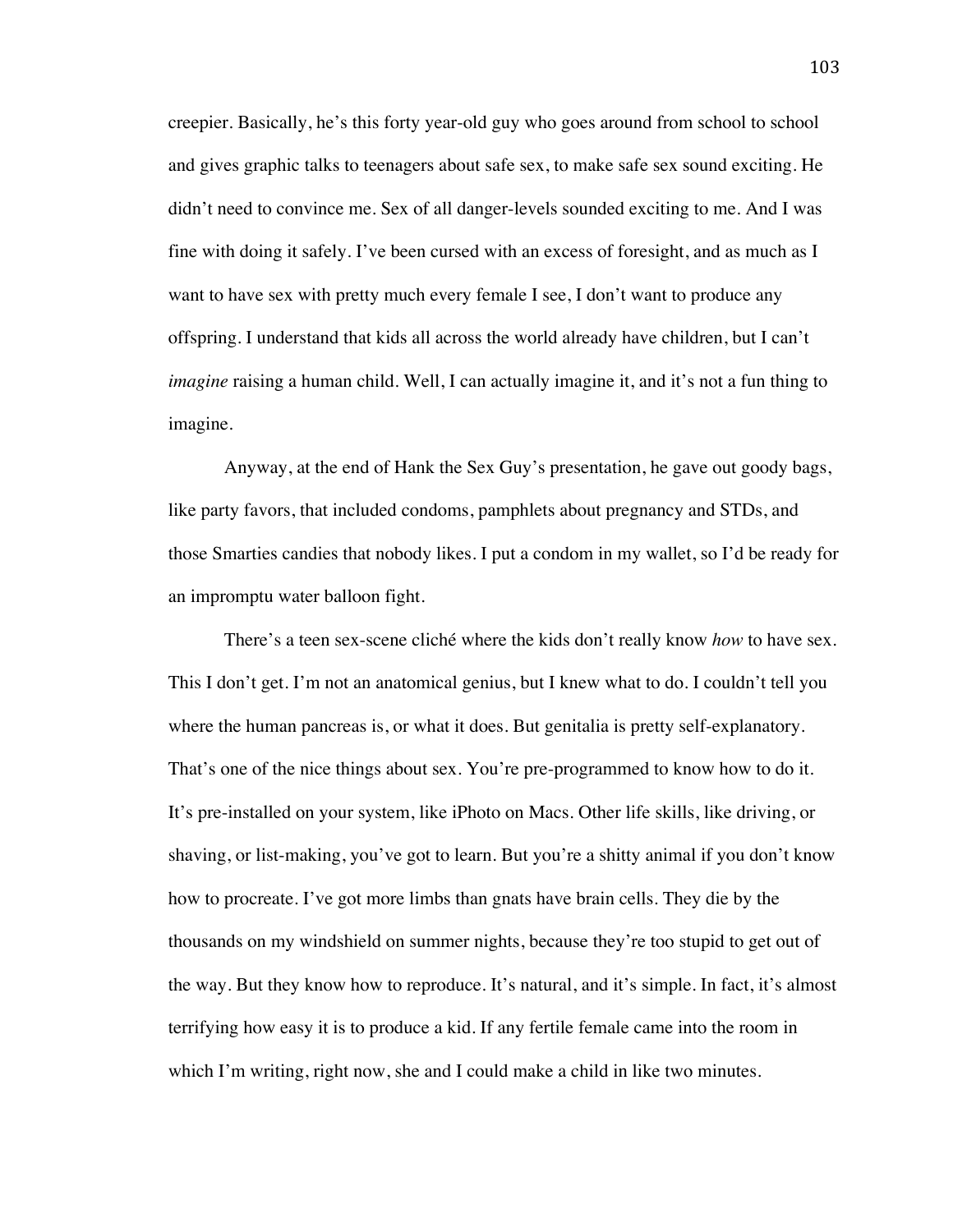This was one of the days when it was really convenient that I wasn't bound to any kind of religious ideology. There was no fear of godly wrath that kept me from having sex. When Val asked me if I wanted to, I didn't have to wonder if it was the *right* thing to do. It was just like any other choice. If somebody offers me a grilled cheese sandwich, I don't think, "Would it be morally virtuous of me to eat this sandwich?" I just eat it, because grilled cheese is delicious.

But seriously, I assume that religious people have the same urges as I do, and then they have to suppress them because their faith tells them that if they eat a pre or extramarital grilled cheese, they'll burn for eternity. That's why those evangelical pastors end up paying to eat gay grilled cheese in motel rooms and airport bathrooms.

We've established that my body knew what to do. My mind had more trouble:

I was significantly taller than Val, and as I lay on top of her, my head went up past her shoulder, and I found myself starting downward off the edge of the bed, toward the floor. I became *very aware* that Adrien was watching cartoons in the living room, a few feet below us. And my asshole of an imagination couldn't stop picturing him, directly beneath us, perched on the couch, his legs folded under him. I couldn't get him out of my head. *This* is what I thought about as I had sex for the first time. The rooms, separated only by the floor, a floor my imagination spirited away, were compressed together in my mind. The two rooms were one. And as I thrust my hips downward, and the bed sagged lower and lower, I was acutely aware of the lack of space between the innocent child, and the recently less innocent adolescents.

I paid no attention to the new sensations I was experiencing, or the image I'd been waiting for, for so long, of a naked girl underneath me. I didn't even hear Val's ragged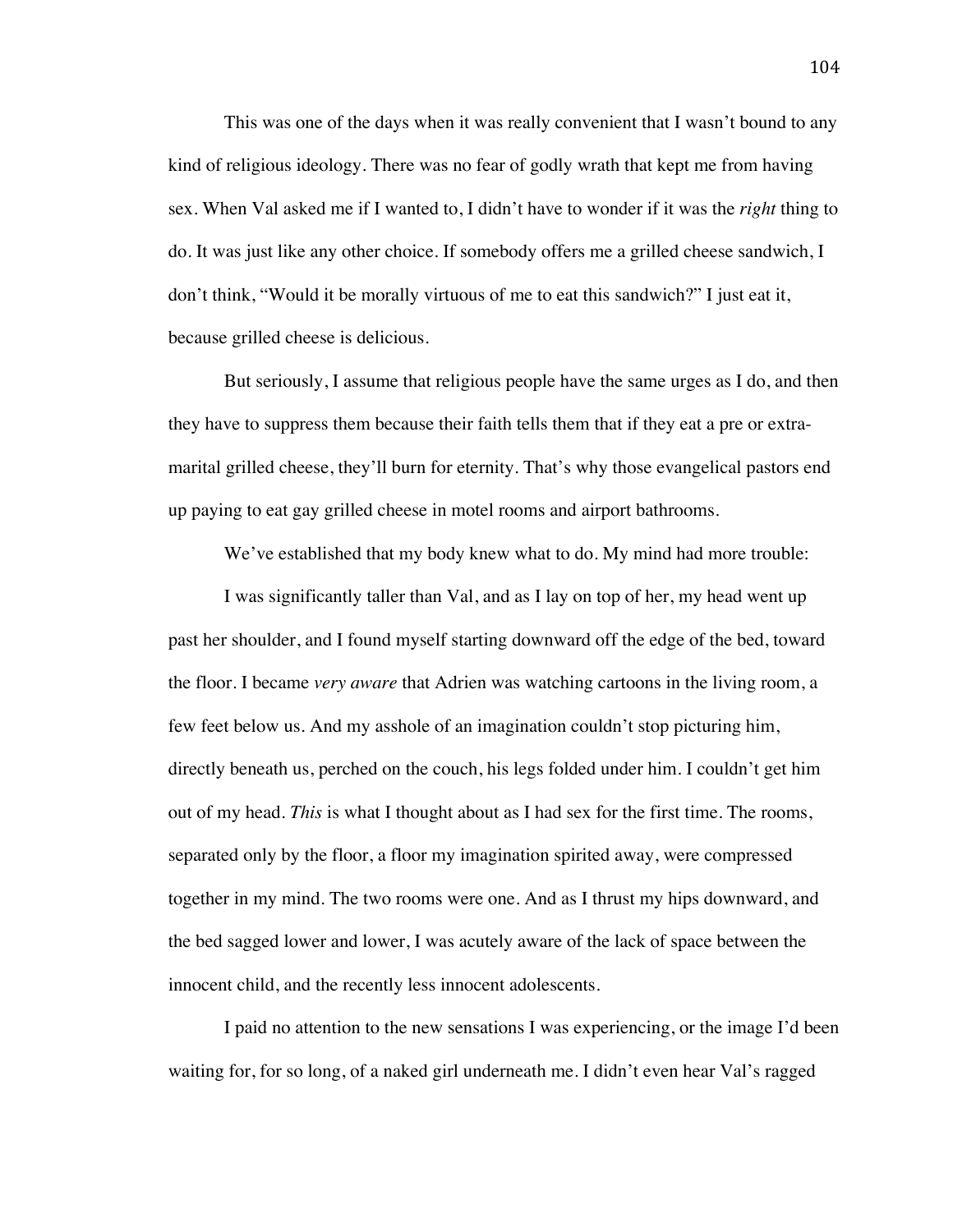breathing. All I could think about was the proximity of her little brother. I felt like I was downstairs with "Ady," on the couch.

 It was like I was watching the show with him. SpongeBob and Partick Star were going to a party on the Goofy Goobers Ice Cream Party Boat. They sang about it: "Oh, I'm a Goofy Goober, yeah / You're a Goofy Goober, yeah / We're all Goofy Goobers, yeah / Goofy, goofy, Goober, goober, yeah!" I should have been a Goofy Goober (yeah!), similarly excited, having sex with Adrien's sister, singing a similar type of celebratory song. But Adrien and SpongeBob were in my head, and as hard as I tried, I couldn't replace them with Val. I could *feel* Adrien's SpongeBob cartoon throbbing up through the floor. Surely he could feel me awkwardly thrusting myself in his direction.

Toward the end, Ian popped into my head. I remembered that he wanted me to think of him, and that I was supposed to thank him for "making this possible." But I was too busy being furious at myself to be thankful to Ian, or even to Val.

Eventually, I…"finished." And then I didn't really know what to do.

In porn, the scene ends after the sex, because nobody wants to jerk off to two people just lying there. And in movies, the two lovers separate and then they lie in bed next to each other and bask in the so-called "afterglow." The guy turns to the girl and says, "You were great," and then the girl says, "No, Stanley, *you* were great." But this kind of scene only works because the actors and actresses aren't *actually* covered in each other's bodily fluids.

When I got off Val, I had to perform an embarrassing circus act. I didn't just want to roll off onto her sheets and comforter, because the condom was covered in a combination of lubricants, which I didn't want to get on her bed. But then I couldn't put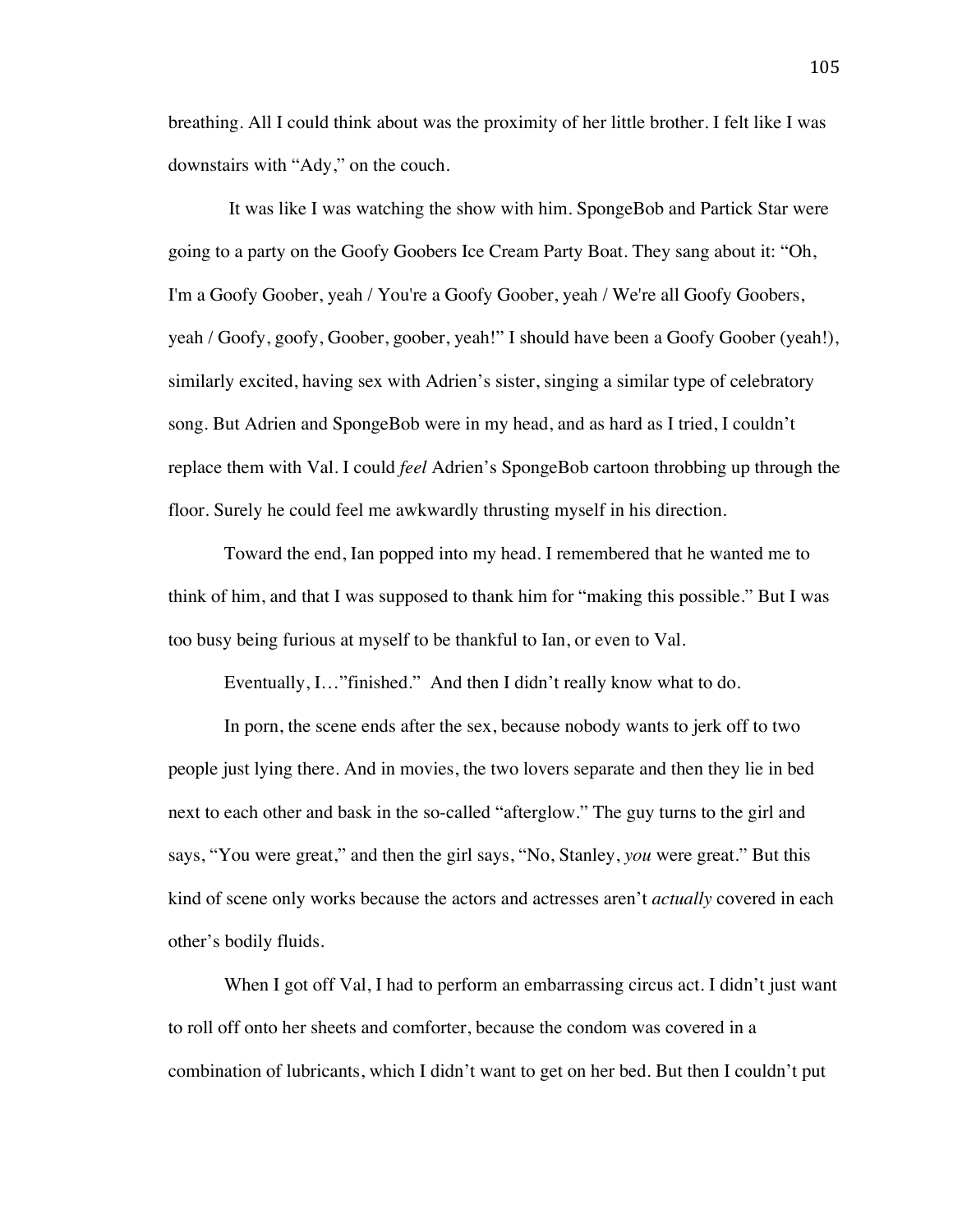my hands anywhere, because they too seemed to have some kind of identifiable goo on them, which I couldn't really explain. I couldn't quite figure out which part of whom I'd touched to cause the hands thing. Either way, I had to ball my hands into fists and then kind worm my way off the bed in push-up position, kind of like a mudskipper.

Once I was standing, I thought I was free and clear, but I ran into another dilemma. On the back of the condom wrapper, they tell you how to put the condom *on*, which couldn't possibly be more self-explanatory. But they don't tell you how to get it off, while keeping its contents in. I was not prepared for this, and I was much more scared standing naked in the middle of Val's room with my penis wrapped in a plastic bag, than I'd been at any other point in the process. "Fuck. What do I do?" I whispered, and I put my soiled hands up in the air for emphasis. I tried to signal with gestures that I was worried about getting semen on the carpeting, but Val either didn't understand, or was having too much fun watching me struggle.

Val was still naked, still on the bed, and she looked adorable as she rearranged her hair, which I had apparently mussed up quite a bit. "Just go to the bathroom," she whispered, as though I was supposed to *know* to do that.

"I'm naked."

"I see that," she said with a laugh. She was enjoying my embarrassment. "There's nobody here. Go."

And I went. As I tiptoed down the carpeted hall to the bathroom two doors down, I realized just how seldom I'd been naked in open spaces. Even in my *own* house, I don't usually walk around nude. Not even when people aren't home. It was a bizarre sensation, mortifying and exhilarating at the same time. I had that feeling you get when you've just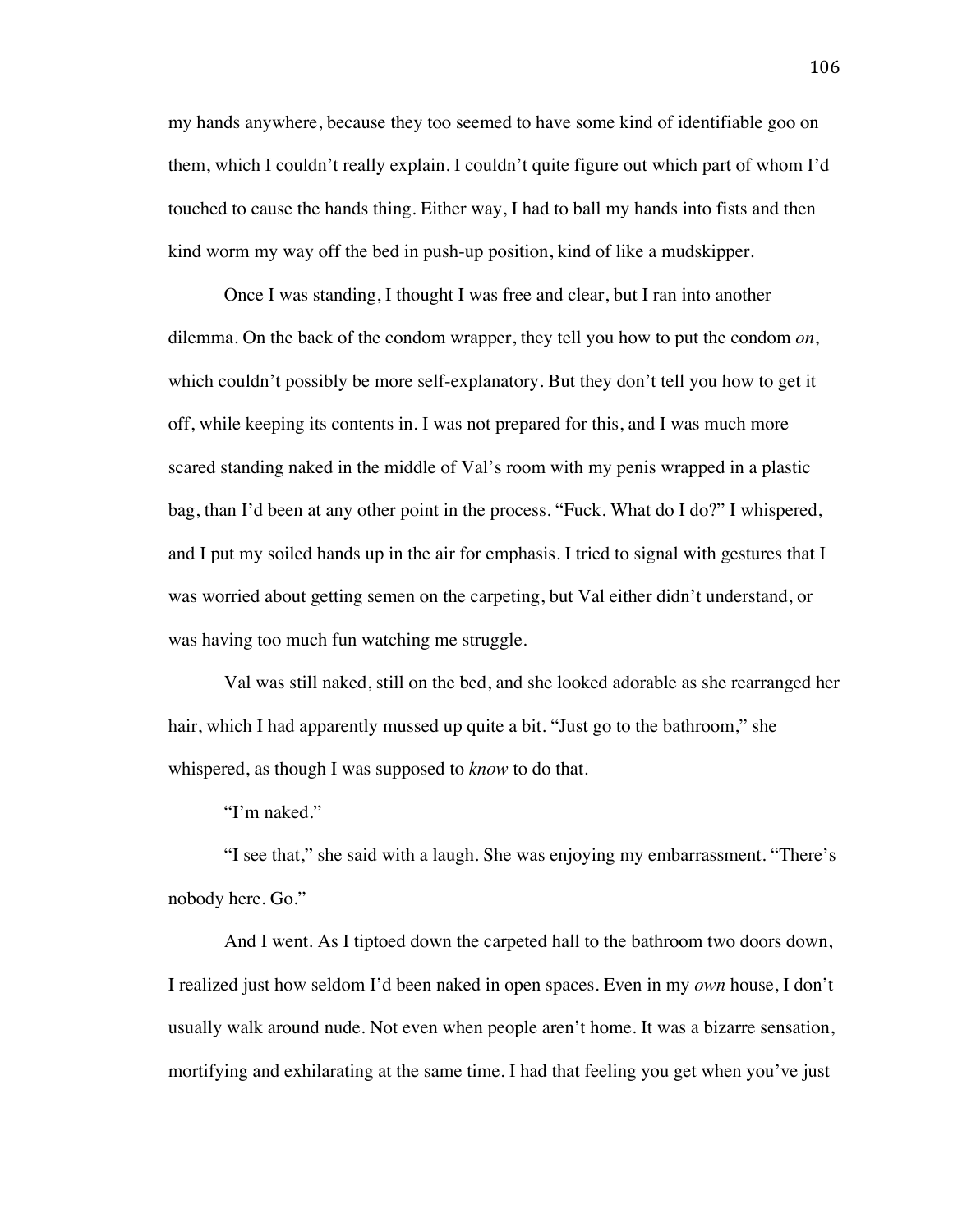watched a scary movie, like somebody's following you, or lurking around the corner waiting to pounce. But I also had this strange desire to just walk downstairs as I was, and actually watch some SpongeBob. I imagined how the couch leather would feel on my butt.

In the bathroom, I tried to replay the sex in my mind, as I've done thousands of times since. From what I gather, the sex went fairly well. I do have a sense of what happened, but it's like I wasn't quite there. When I picture it in my mind, it's like one of those reenactments you see in crime documentaries, where you only see the actors from the shoulders down, and it's blurry so the show doesn't have to be exact with the details.

I peeled off the condom and wrapped it in toilet paper. I thought about flushing it down the toilet. I've heard that's a thing people do. But I decided to play it safe. I'd throw it away at home or something. Or maybe I'd keep it permanently as a souvenir. Years later, I'd show it to my children. They'd love that.

I washed my face at the sink and ran the reenactment in my head.

We'd started slowly and tentatively, as you'd expect. At the start, Val was clearly in a bit of pain. I was told there would be blood. But if Val did bleed, it wasn't much. And after a little bit, her breathing became steadier. I wouldn't want a penis in any of *my* bodily cavities, but by the end, Val seemed to be enjoying herself. And when I "finished"—It's weird that I felt comfortable using the word "ejaculate" earlier in the story, but when it's actually relevant, I get squeamish—Val smiled at me, ran a hand through my hair, and pulled her face up so she could plant a kiss on my cheek. That's when I kind of came to, out of my SpongeBob daydream, off of the Goofy Goobers Ice Cream Party Boat.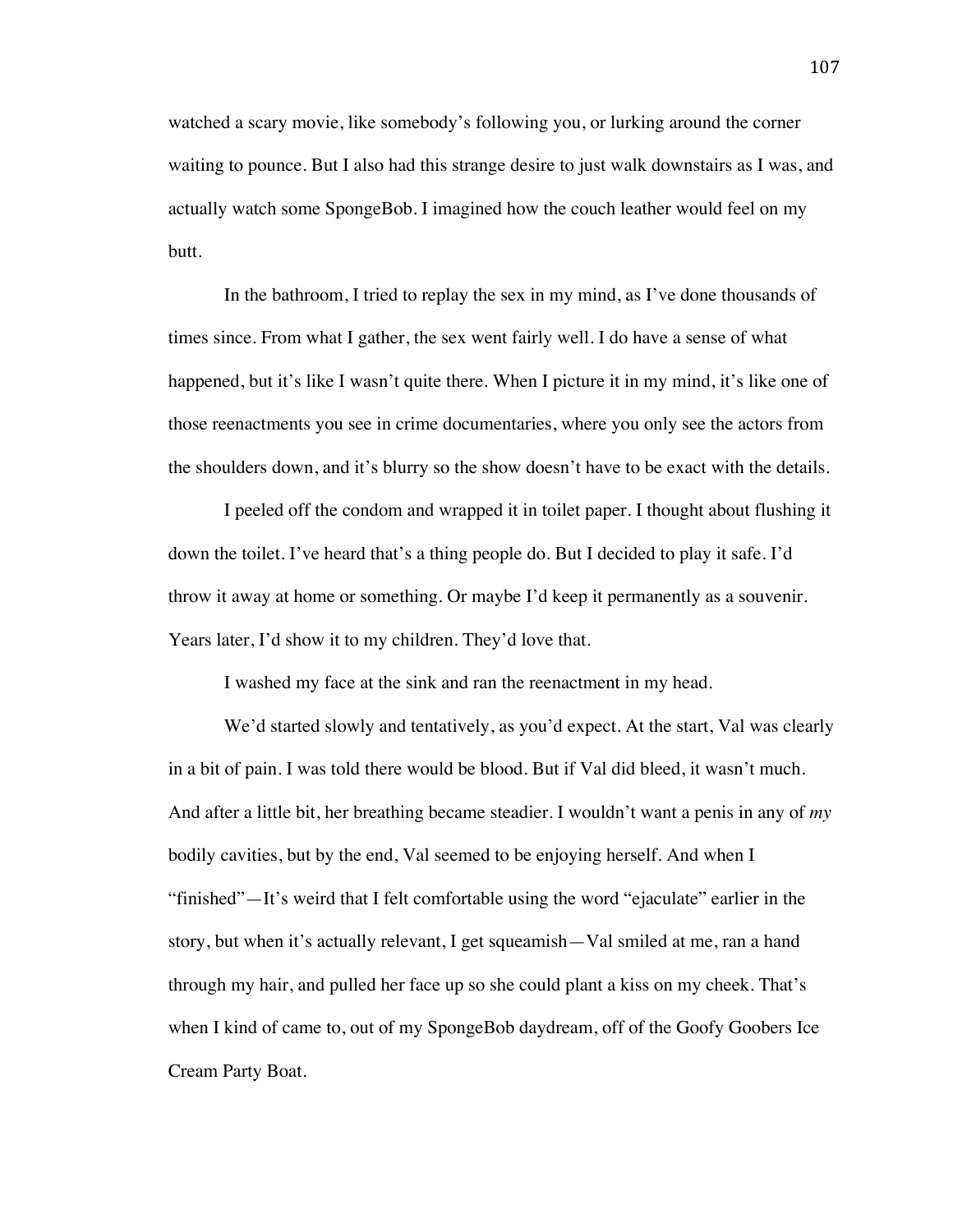And at the risk of sounding a bit saccharine, that was the best part of it, when it was over, when Val smiled and kissed my cheek, just before I had to slither off the bed to avoid coating it in a blend of contraceptive lubricant and human secretion. The most important part of sex, reader, is being wanted. That matters more than the actual sex. It sucks to be unwanted. When you're a little kid, there's *nothing* worse than being left out of a game, or a group of friends. It's soul-destroying. And when you get older, it's the same with girls. It's so painful to be near a girl you like, who you want to touch, or kiss, or secrete upon, when she's put off by the idea of your kisses or secretions. Well, I can't imagine anyone being attracted by a "secretion." Even the word is off-putting. But the point stands.

Val's room was empty when I returned. I was a bit confused, but I could hear a toilet flush somewhere nearby, and I assumed she'd gone to use a different bathroom. I set about putting my own clothes back on. Val had hung my jeans on her desk chair, a novel idea. And when I finished redoing my belt, I grabbed one of her sketch books and brought it over to the bed. I lay down and started flipping through the pages.

The book was filled with Hayao Miyazaki copies, done in pencil. But they were good copies. They looked like black-and-white versions of Val's posters. I can barely draw a stick figure. Seriously, I have trouble. I used to get downgraded on visual school projects because I couldn't draw anything. And I'd be like, "It's a Social Studies project, who gives a shit how well I draw the Indians?" And then I'd get reprimanded for cursing and for calling the Native Americans 'Indians.'" So I was extra impressed by Val's sketches. I felt like if somebody had told me that those were the sketches Hayao had worked from, I would have believed them. When Val reentered the room, I told her, but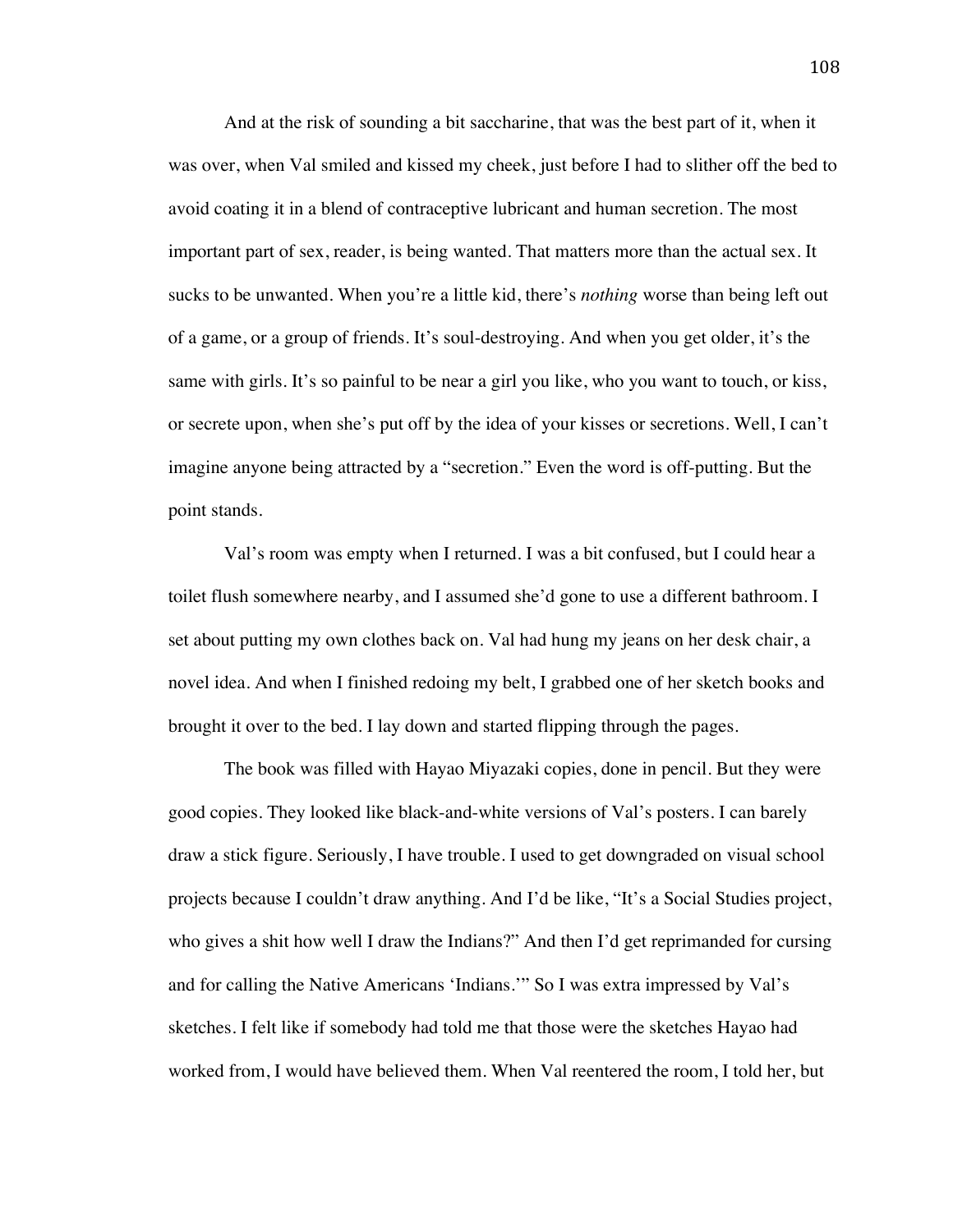not in those words. "These are pretty great," I said, "You can start the big movement of American Anime."

She opened her closet and started changing. I really enjoyed watching her. That one intimate action, sex, had opened up a whole world of other intimate privileges. I could lie in her bed. I could look through her sketch books. I could watch her choose underwear. It was like that part of Aladdin when he enters the Cave of Wonder through that giant tiger's mouth and there's treasure everywhere. Except Aladdin can't touch the treasure. Not only was I allowed to touch the treasure, I could have sex with it.

"Technically," Val informed me, "It's not *really* Anime. And those are just copies." She pulled a t-shirt over her head, grabbed another book from her desk, and brought it to the bed. "These are my own ideas," she said, "They're not as good. And don't even be like 'oh, they're just as good,' because they're not, so don't say it." She slid onto the bed next to me and looked over my shoulder as I turned the pages.

She was right that hers weren't as good, but they were still really cool. She has a good eye for cuteness, and even if her sketches weren't as detailed or as masterful, they had a whimsical cuteness that redeemed them. Val's sketches tended to be forest scenes full of strange woodland creatures interacting with each other. The creatures looked like crosses between different real animals, which gave them a mysterious feeling. There was a small family of dudes that looked kind of like owls, but they had fur instead of feathers. Furry owls, when you write it out, actually sound pretty creepy. But they weren't. They toed that line between magical and creepy, like a Japanese-style *Alice in Wonderland*, staying just enough on the magical side.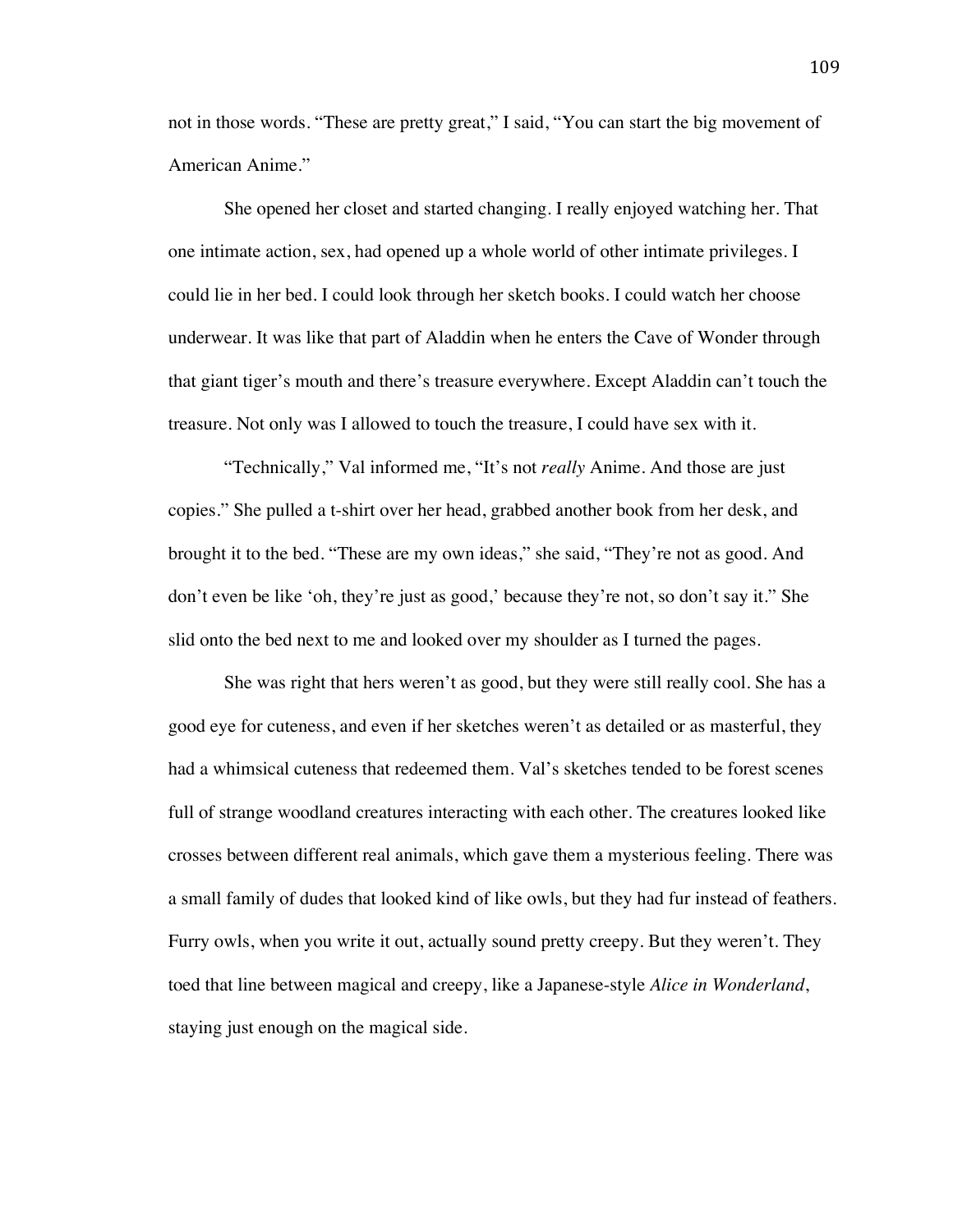I think Val felt a bit of pressure with me inspecting her furry owls, her private creative output. I can be a very discerning art critic. Well, that's not actually true. There are zucchini that know more about aesthetics. But Val didn't know that. I think she was a little nervous, and after a couple minutes she suggested we go downstairs. She said she didn't know when her family would get back.

Val and I got up to go to the kitchen. We made ourselves PB and J sandwiches on white bread, and a third for Adrien. The bread was so white, gloriously white. I didn't have to pick any nuts or seeds out of it like I have to do at home, where my dad buys bread that would grow if you planted it.

"Is your mom okay with me being here, pretty much alone with you?" I asked.

"Yeah," Val said, "I mean, I told her you were coming over. And, honestly, she's not going to pay much attention to you anyway. She'll get home with two more boys well, three if you count my dad—and she'll be so busy jabbering at them and making sure they don't burn down the house, she probably won't notice you're here."

"That's nice, I guess. I hate being noticed."

"Yeah, that's why you're so quiet in class."

"It's just hard for me to come out of my shell, you know?"

"She'll be happy that you're here. I think she worries, with all the attention she has to pay to the boys, that she hasn't really been paying attention to my life. And she keeps trying to ask about my social life and about you, and when I'm going to have people over, but she's really awkward about it."

"Yeah, my parents are always telling me to have friends over to my house. But there's nothing to *do* at my house. Friends could, like, sit around and *read* together and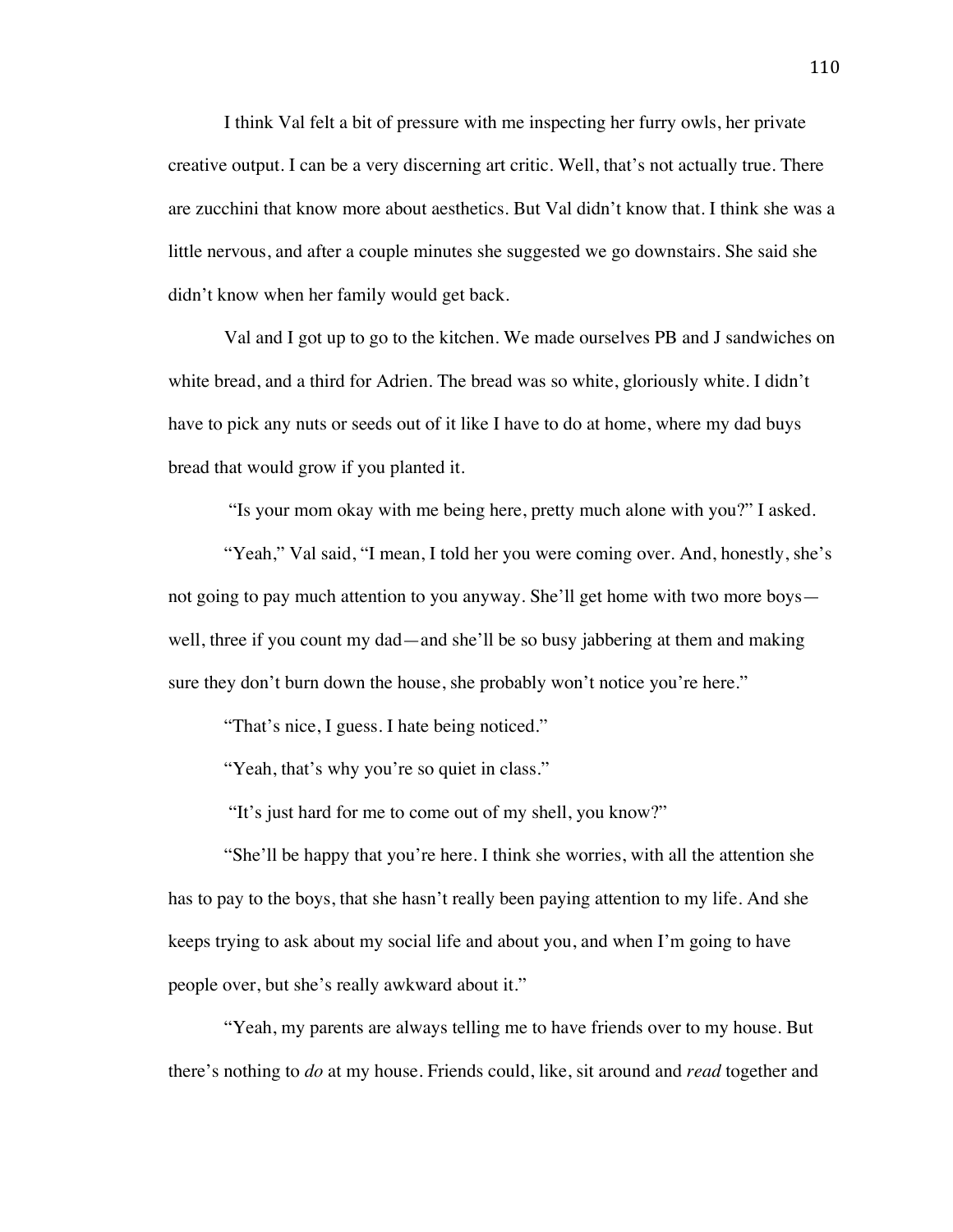eat carrots. That might be entertaining if it were like 1760, or if we were rabbits. Ian's got a Playstation and high-def TV, and Tastykakes. The most entertaining thing we've got is fruit-on-the-bottom yogurt."

"Yeah, that kind of sucks."

"No, fruit-on-the-bottom yogurt is great."

"I meant the situation."

"Yeah, I guess. It's a real first-world problem, you know? That your house is too neat and intellectual to be fun for hosting friends."

"Do your parents ask about me?" She asked, as we walked from the kitchen to the living room. I'd been staying after school to hang out Val. But when my parents asked why, I either deflected the question, or said something about needing to use the library for homework. But they were getting suspicious, and Sarah had pretty much told them what I was doing.

"Kind of," I replied.

Val and I planted ourselves on the couch next to Adrien, and just as we were finishing our fluffy sandwiches, the rest of the family got home.

When the doorbell rang, Adrien went to greet his sibs at the door, kind of like a dog. The boys looked like giant Russian nesting dolls, almost exactly alike but in incremental sizes. All the kids in the family, save for Chloe, seemed to have the same hair cut. The boys all had shaggy hair that ended just above their shoulders, a lot like Val's, except that theirs seemed to be that way from neglect. Val's was not shaggy, and I assumed that her short hair was a stylistic choice. Val's mom had longer hair like Chloe's, and she seemed to be wearing some makeup which I guess is normal, but my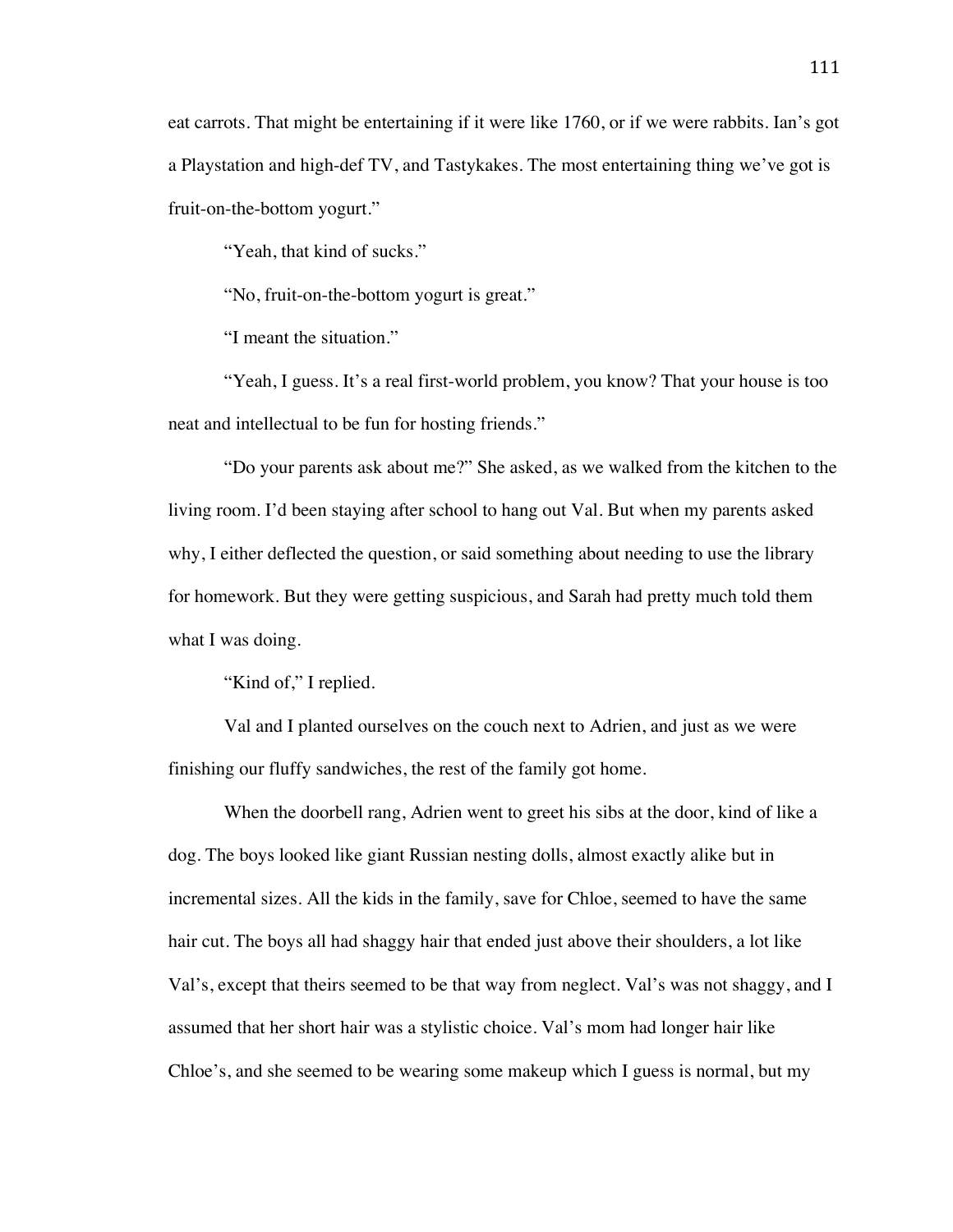mom never seems to bother with it. She greeted us with a quick, cursory wave, then doubled back to introduce herself. "Claire," she said. I rose to shake her hand, and then she disappeared into the kitchen with the boys, as Val had suggested she would.

After they ate, the boys—including Val's dad, who seemed to look and act like a mutant boy—set about demonstrating why the house appeared to be so lived-in. They ran around, and rode around on an assortment of things on wheels. They hurled balls across the room. They hit each other with various household objects. It was like some kind of deranged circus. What had been a quiet afternoon, suddenly erupted with a tempest of laughs and grunts and expensive-sounding crashing sounds.

The boys didn't think it necessary for me to participate in their games, and I was just content to hang out with Val, as far as that was possible.

There is rarely any privacy at Val's house. There are just too many people, and too much shit going on, for a couple to have a quiet moment together. There's always a television blaring, and two different people listening to two different types of music. Both loud. A couple of kids are always throwing a ball, or conducting what appears to be a fight to the death, little fists and feet flying in all directions.

There is a different type of privacy to be had, however, at Val's. And we experienced it that afternoon. There's so much crazy shit going on, that nobody pays attention to you. The boys are too busy trying to kill each other to be aware of anybody else's presence. And Mrs. Richard, and sometimes Chloe, is always too busy trying to supervise the kids to give you more than a nod or a smile. On that fall day, Val and I settled down on the sofa and were, aside from an occasional interruption by airborne toy,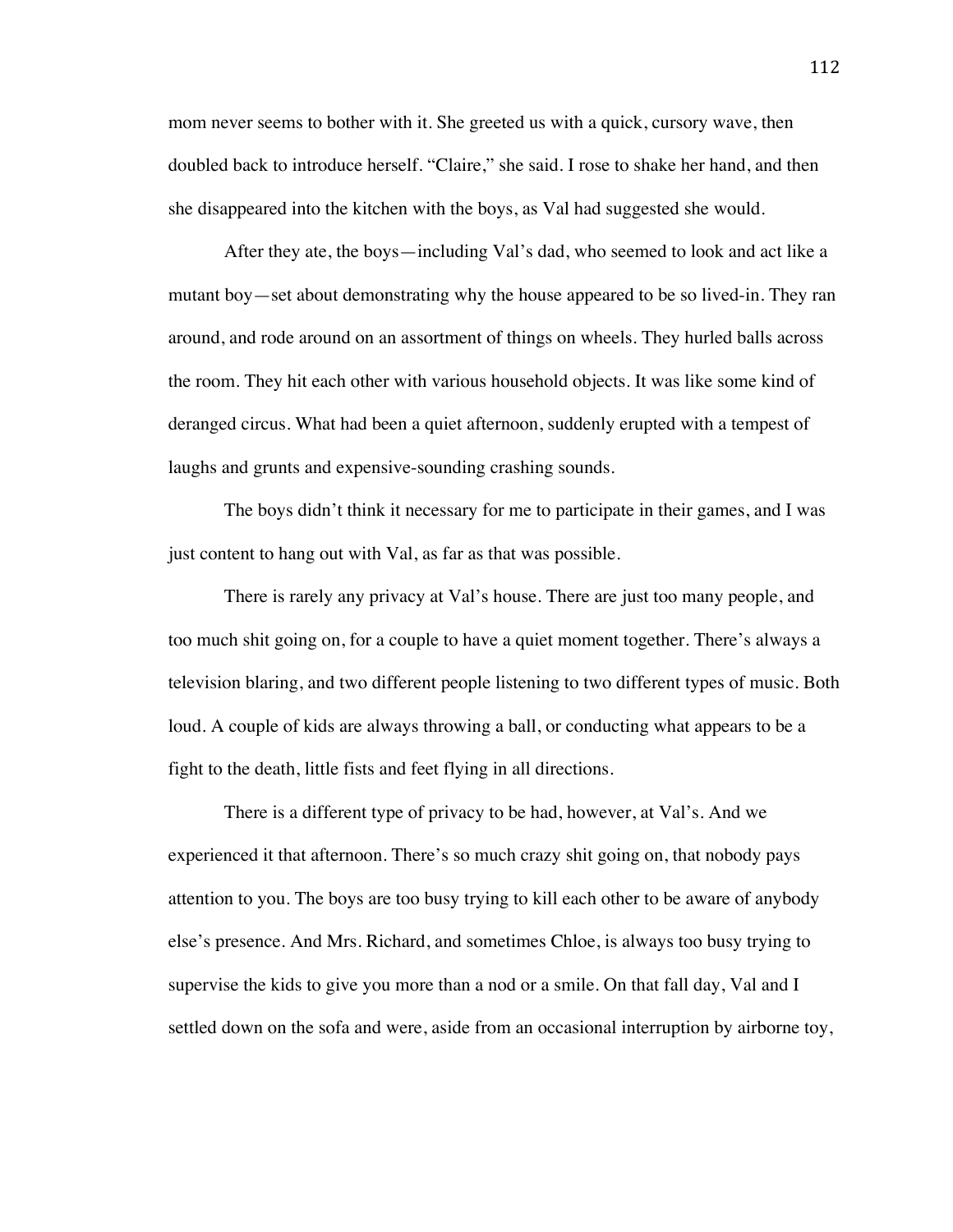essentially alone. It was like, I imagine, being in the eye of a tornado or hurricane, whichever of those has an eye, at peace but surrounded by chaos.

We spent the rest of the afternoon watching a marathon of a show where these guys go around to people's basements and garages and barns, and they buy old rusty crap from them, and then what appears to be a twisted garden rake is actually a valuable religious relic from the middle ages and it's worth millions. It's like Antiques Road Show if you swapped all the crusty old people for hicks with rotting barns. Val and I made bets on how much the old stuff would be worth, though neither of us was ever close.

In the evening, my mom came and picked me up. Val walked me to the door. "Later, Strudel Pants," I said.

In the car, my mom asked, "So, pups, who's this Valerie person?" My mom likes to call me "pups," which is fine when we're the *only* two people who can hear.

"A friend," I replied, "She's new. She's from Minnesota. She calls soda 'pop.'"

I'd probably like to think that my mom is more naïve than she really is. "She's a friend?" my mom prodded, "Is she... special?"

"No. She doesn't have any serious disabilities that I'm aware of."

"Aaron, that's not something to make light of. And I meant is she a *friend*, or is she…a….girlfriend?"

My mom is the very last person in the world with whom I'd like to discuss girls. Even the way she said "girlfriend" made me cringe. But I thought about how Val had introduced me to her family, and how she'd frowned at me when I'd dismissed her questions about mine. So I said, "Yeah, I guess she is."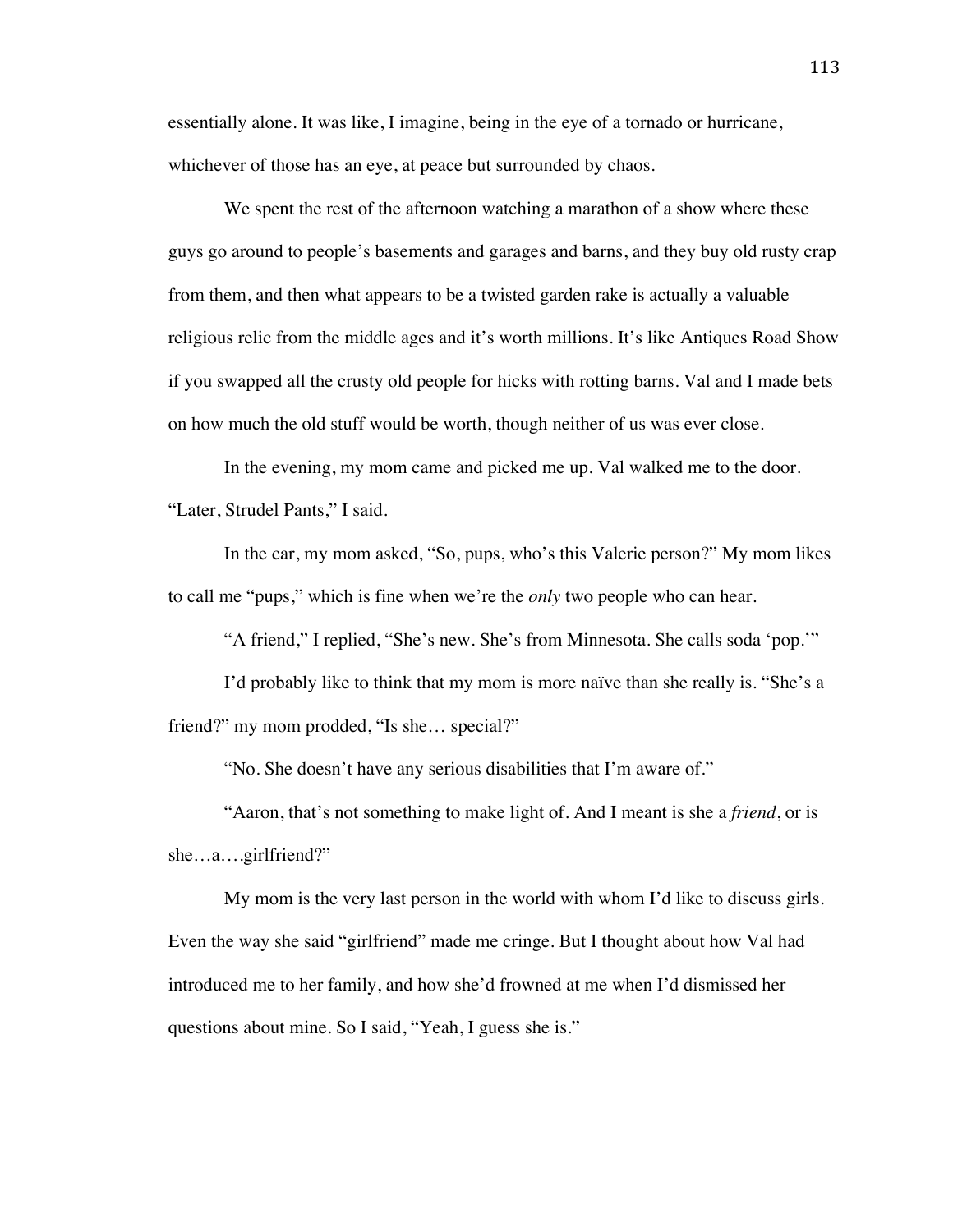"That's so nice," my mom replied, "It's been so long since you had somebody *new* in your life. The only person who ever comes over is Ian, and he's nice, but..." And she let her voice trail off. It occurred to me that that was a very apt description of Ian: "He's nice, but…"

"Well, I'd like to meet her. You should invite her over for dinner. Maybe she could come over next Sunday for stew, when your grandparents get back from Mexico."

That actually didn't sound like a bad idea. I got the feeling that Val might like my grandparents. When we'd delivered food, she'd kept calling the old Jews "cute," and my grandparents were old Jews. I also felt like they might have a lot in common. My grandparents were interested in art. They used to drag me to museums to look at art and old artifacts all the time. And they were always traveling places, like Mexico, to look at old ruins.

I'd have to ask my dad to make some vegetarian stew, but he wouldn't mind. It would be better for us that way. I nodded my head and said I'd invite her.

"Great. So," my mom went on, "What'd you guys do with your afternoon?"

"We had sexual intercourse on her bed. It was awesome." I didn't actually say that. I paused for a moment and said, "Nothing." And then I changed the subject. "Do we have a garden rake?" I asked.

"I think so. Why?"

"Because it might have belonged to Charlemagne. I could sell it and pay for the car dent."

I'd walked myself right into a bit of a trap, and sure enough, my mom took on a serious tone. "You understand that you've got to fix that, right?" my mom said,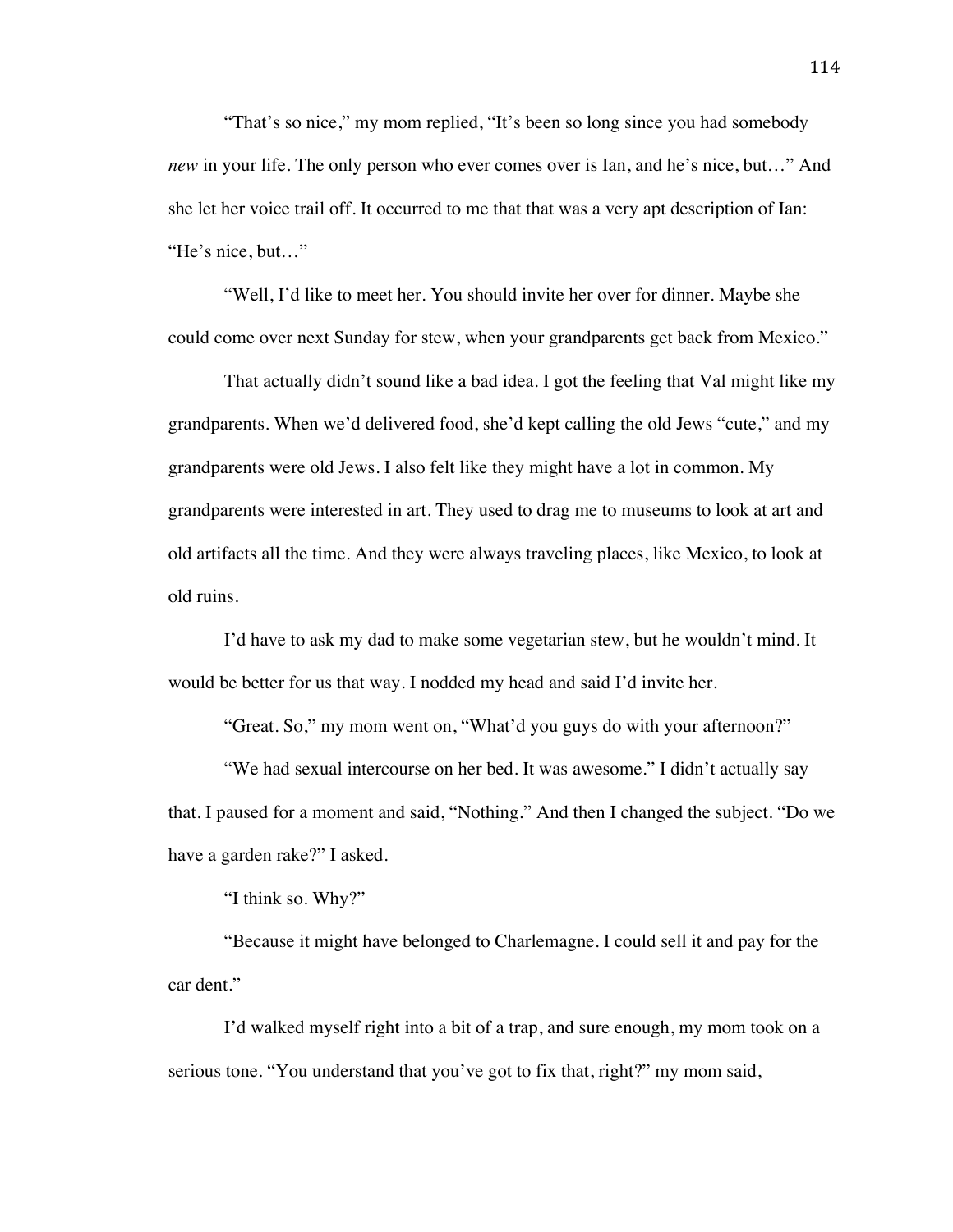recognizing the mistake I'd made, "I haven't pressured you about it, because I know you're busy with school, and that things have been…different…at home lately, but you do need to fix it. I don't want to drive around with a dented car any longer."

She hadn't even baited me into it. I'd set the trap myself and then stepped in it. This is why I always lost in GoldenEye when we did proximity mines, because I'd carpet a hallway with those things, and then think "Haha, whatever idiot walks down that hallway is going to get blown to shit," but then like two minutes later I'd totally forget about it, and *I'd* be the idiot, and I'd die in a giant ball of self-inflicted fire.

I'd been putting off the car thing, just like I put off my homework. I figured if I didn't think about it, it didn't exist. But it certainly wasn't going to fix itself. I'd gone and gotten a quote. It was going to cost twelve hundred dollars to fix. And I couldn't think of a way to come up with twelve hundred bucks. The water-ice shop was only open in the summer. And nobody wants a male babysitter, because he'll almost certainly molest the kids.

"Yep," I assured my mom, "I haven't forgotten. I'm sorry."

"Do you have a plan to pay for it?"

"Ponzi scheme," I said, and I futzed with the radio dial to see if I could find something distracting.

"Seriously."

"No. I'm sorry. I'll figure it out. Just give me a little more time."

Chapter 9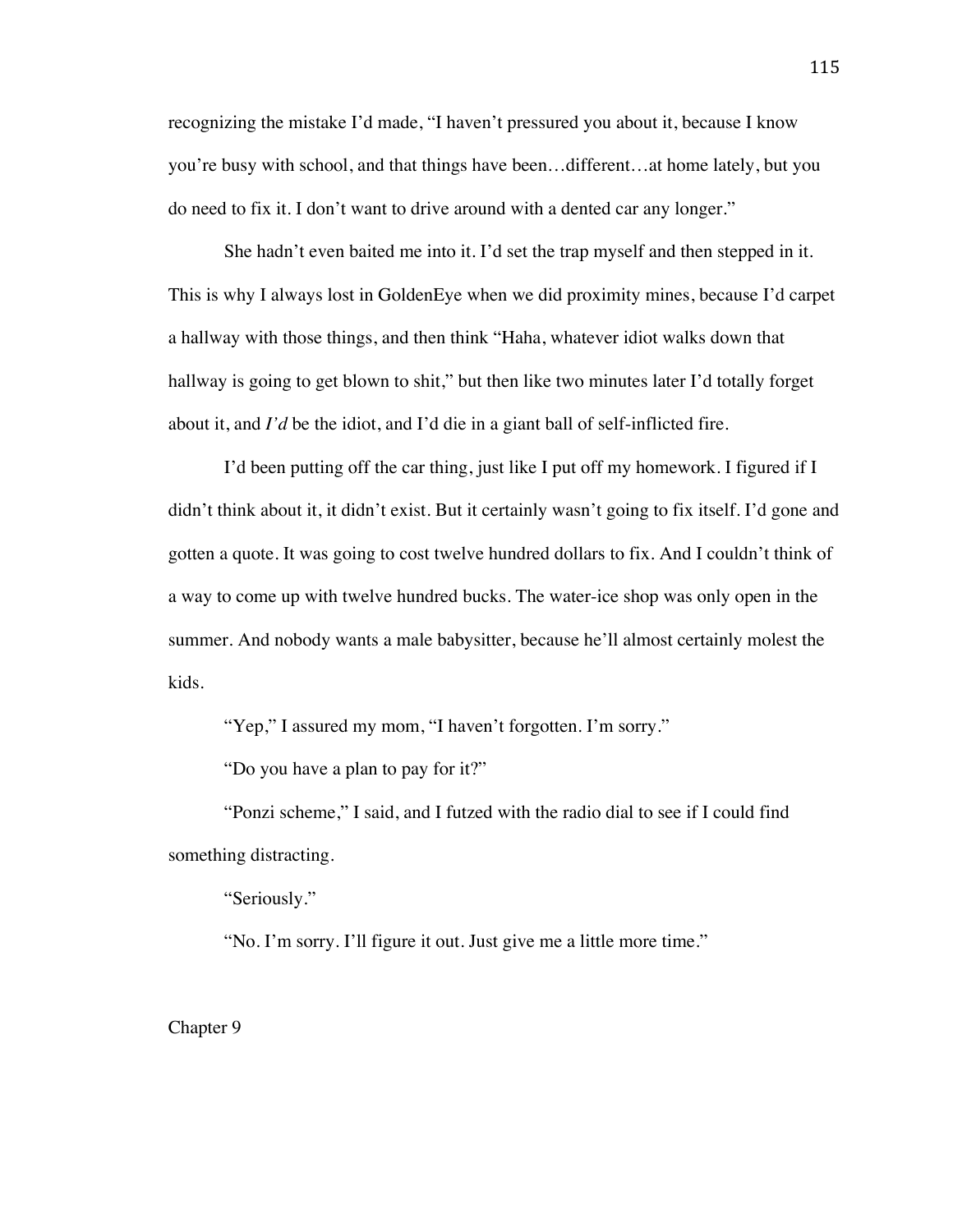The next Sunday, my father was very accommodating, and he made enough to veggiechili to fill a bathtub. I picked Val up at her house about an hour and a half before dinner.

I'd expected to be apprehensive and anxious about having Val over, and about introducing her as my *girlfriend*. But, instead, I found myself feeling calm and kind of excited. I liked Val a lot, and it felt awesome when she introduced me to the intimate parts of *her* life: her family, her artwork, her boobs. And I figured it might work just as well the other way around. Or, at the very least, it would make *her* happy to meet my family.

When we entered my house, it was quiet and cold, and I was immediately reminded why I hadn't been in a hurry to bring Val there. There's nothing uncomfortable about the place, but it's just not that inviting. In the winter, we barely turn on the heat, because it's a waste of energy, and as my dad puts it, "That's why god invented the sweater."

"We discovered fire before we discovered the sweater," I say.

"Would you like to set the house on fire?" He asks, as though I were really suggesting warming ourselves by burning the house down.

"No, but we could turn on the—"

"Then put on a sweater."

"I don't own a sweater. Nobody under the age of fifty owns a sweater. Because we've now discovered the sweatshirt."

In the summer, we never turn on the air-conditioner because my dad doesn't like Freon, which is understandable. Freon is terrible for the environment, and it also sounds like the name of a bad guy from a super-hero movie. But it feels silly to live in a house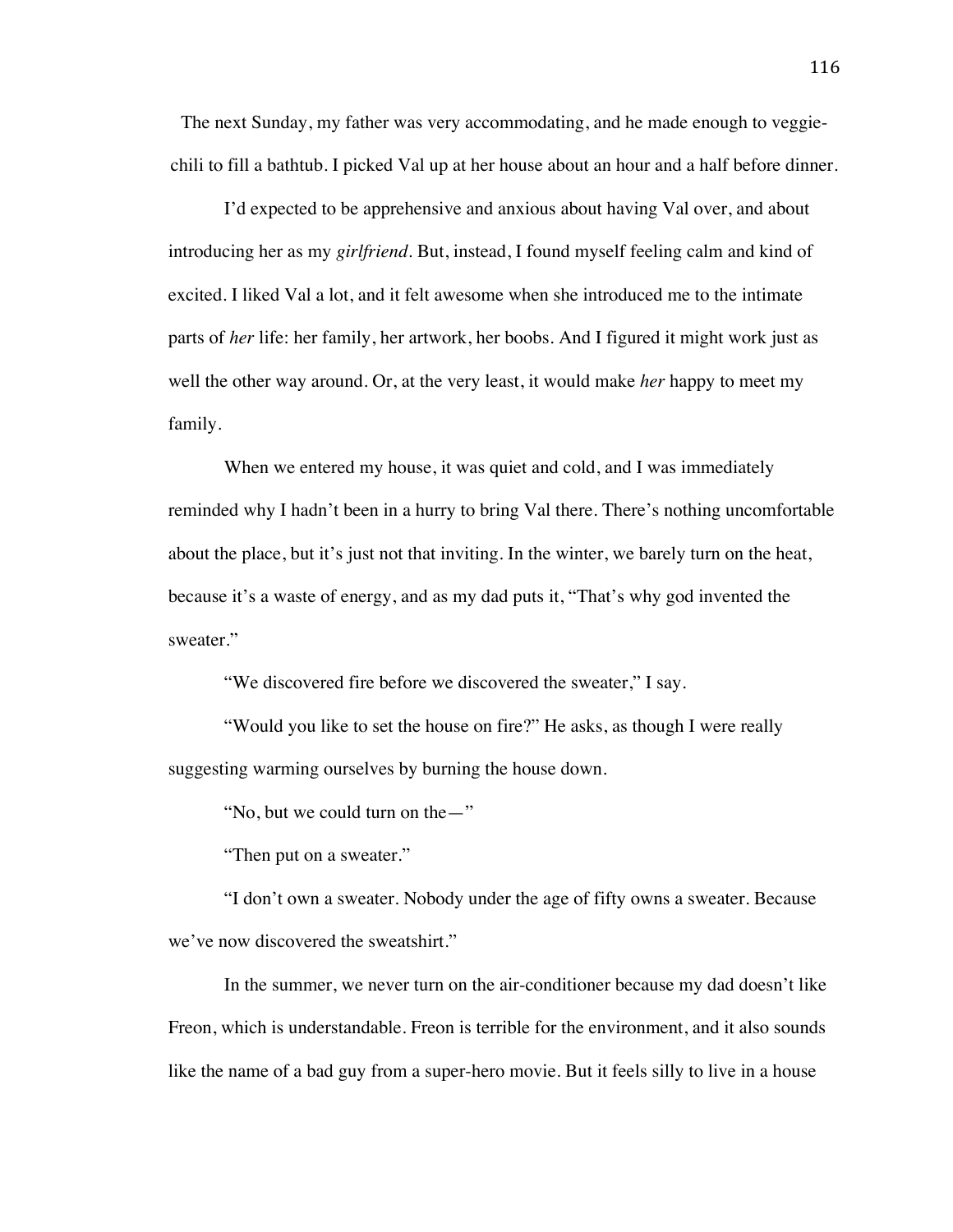that has the capability to heat us and cool us, and then just not use those capabilities. It's like having a knife and fork and saying "screw it, I'll just eat with my hands," or having hands and saying "fuck it, I'll just stick my face in my food and eat directly with my mouth."

My mom was out, and my dad was cooking, so I showed Val my room, which was completely blanketed by dirty clothes, papers and books. She just kind of hovered outside, clearly not interested in entering. She pointed to an open spot where you could still see the carpet through the mess, and said, "You missed a spot."

I gave her a quick tour of the rest of the house, and then my mom came home, and Val and I ended up in the kitchen with my parents. My dad stood over the stove like a witch over a cauldron. Val and I sat at the kitchen table, but not too close to each other. And my mother stood in the doorway, wearing a light jacket, still holding her handbag.

I didn't really know what to do about Val's presence, so I ignored it. "Where were you?" I asked my mom. She was wearing *real* clothes, something she rarely did on weekends, when she was pretty much always in her bathrobe.

"I was supposed to meet up with Wendy Smolinski, but it didn't work out. I browsed at the Barnes and Nobles for a few minutes, then came home. Do you remember Wendy? You were friends with her son Reuben when you were little boys. I wonder what happened to him. You two played together so nicely. I wonder if you could look him up on one of those Facebook things."

It annoys the hell out of me when my mom reminds me of people I knew when I was like three years old, and she expects me to remember them, and then to be interested in hearing about them. I understand that on the grand scheme of things, this is a *very*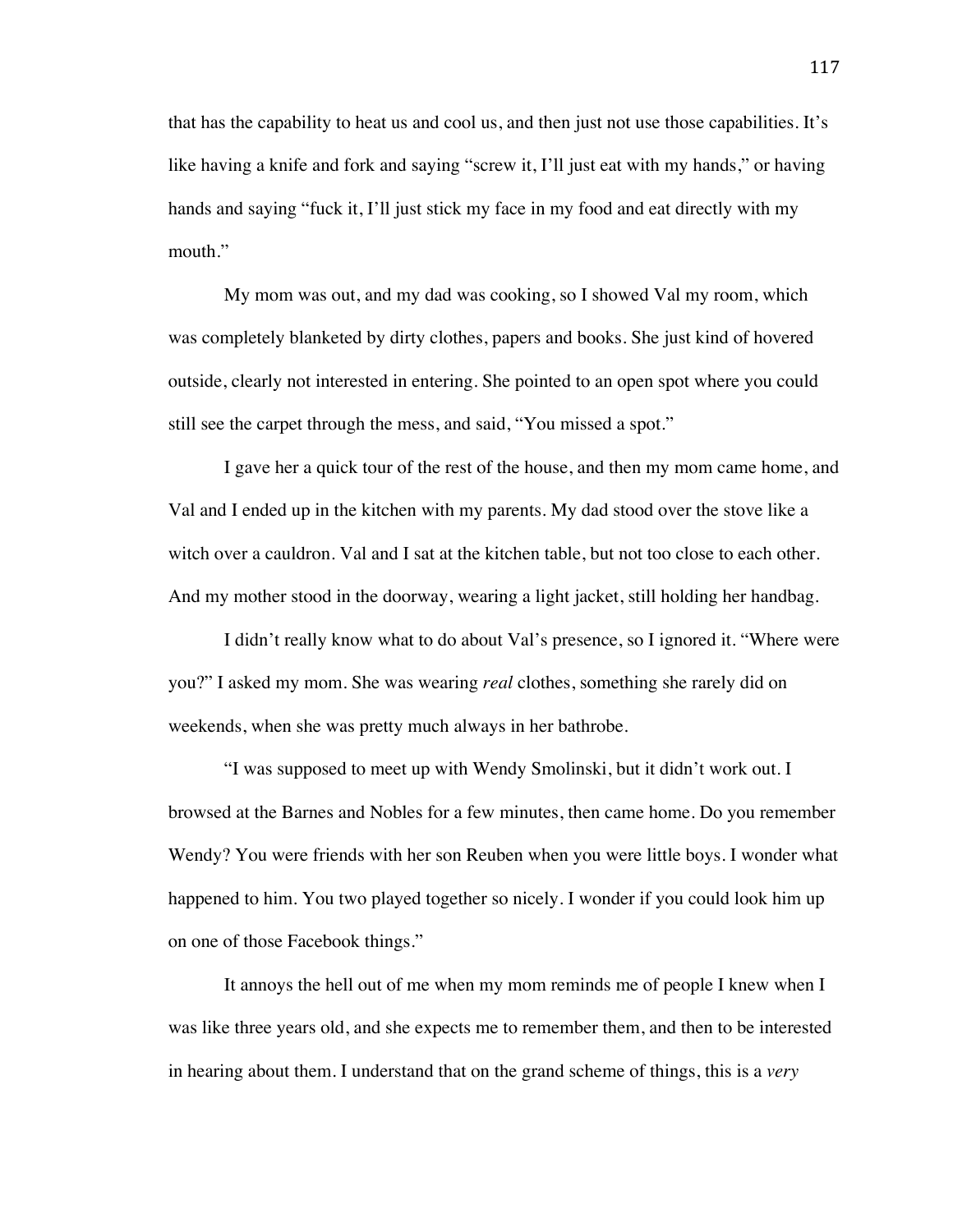petty annoyance, but I'm not above petty annoyances. "Reuben?" I said, "He's dead. He was dismembered by chimps who escaped from the zoo. I looked him up on one of those Facebook things, and it said he was dead, dismembered by escapee chimps."

"Lord, Aaron, how do you think of these things?"

"I've got a gift."

"Jesus. His mother and I were going to have coffee. Well, you know I don't drink coffee, but it's an expression. But she couldn't make it. So here I am."

In the silence that ensued my mom began to look very expectant, and when I looked over at Val, I saw that she too looked expectant. I introduced them, mostly so they'd stop eyeing me expectantly. "Susan Wasserstein, Valerie Richard. Valerie Richard, Susan Wasserstein," I said, and Valerie got up to shake my mom's hand.

"I'm *delighted* to meet you," my mom said to Valerie, and she did one of those creepy handshakes where you hold the other person's hand in *both* your hands. Susan really did look "delighted." There's no other way to describe it. It was sickening. "Pups," she said, "You didn't tell me she was so pretty."

I tried not to vomit.

"Yeah, *pups*," Val said, "What's with that?"

"I didn't tell you *anything* about her," I said to my mom. They both stopped smiling. I really hadn't told my mom anything about Val at all. She knew Val's name, but that was about it. I guess Susan wanted to make it look like she was "in the know" about my life. And I guess Val was offended that I hadn't talked about her with my parents.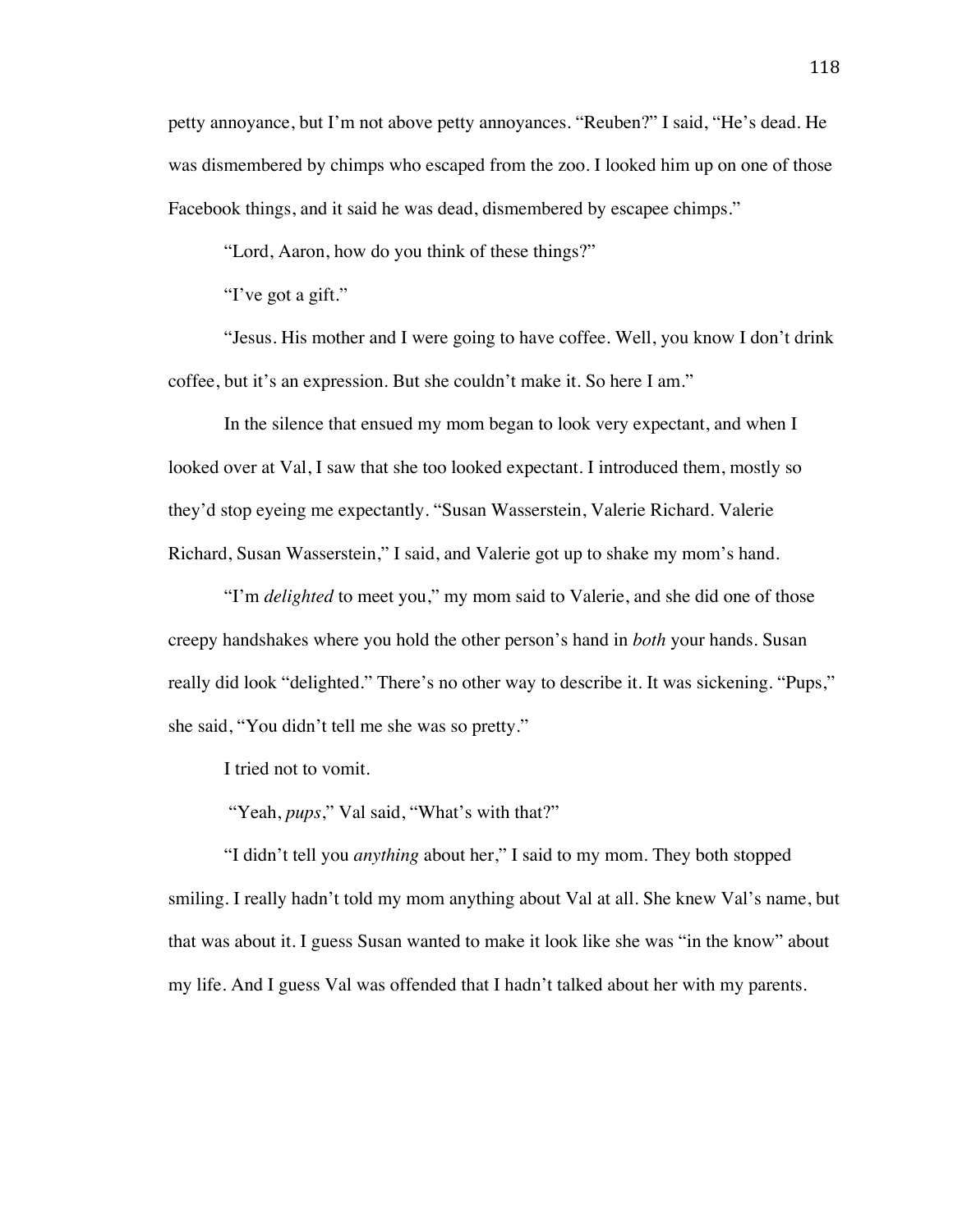My mother introduced Val to the Stew Creature, with the understanding that once the stew was finished, he would transform into a man named Joe, and then they could become better acquainted.

Val and Susan started talking, and then they just kept talking. I had planned to watch TV with Val on the downstairs couch until my grandparents showed up. But my plans disappeared as the two of them just kept on yapping.

My mom asked Val hundreds of questions, *all* of which Val obliged with answers. Where was she from? What did her parents do for a living? Siblings? Oh, Adrien's having trouble in school? Hmmm... is it disciplinary or academic, though of course those two are always related at that age. Did she miss home? Well, of course she did at least a little. Her dad's family was from Quebec? Did Val know that Susan and Joe spent their honeymoon in Quebec? Of course she didn't know that. Aaron didn't even know that. Quebec City is really beautiful. Oh, that's so neat you have family there. Oh, that must be so much fun. *What* kind of dog did you say he was? He's *how* big? That's just remarkable. Who's heard of a dog being that big?

I wasn't exactly sure what I was supposed to do while they talked. Their conversation flowed so swiftly, it was tough to find a safe place to jump in. After a while, I stopped trying. It was kind of boring to sit there and listen to them jabber on about little boys, and big dogs, and Midwestern social customs, topics I couldn't be made to care about even if you bribed me generously. But it was also great to see my mom enjoying Val's company, and vice versa.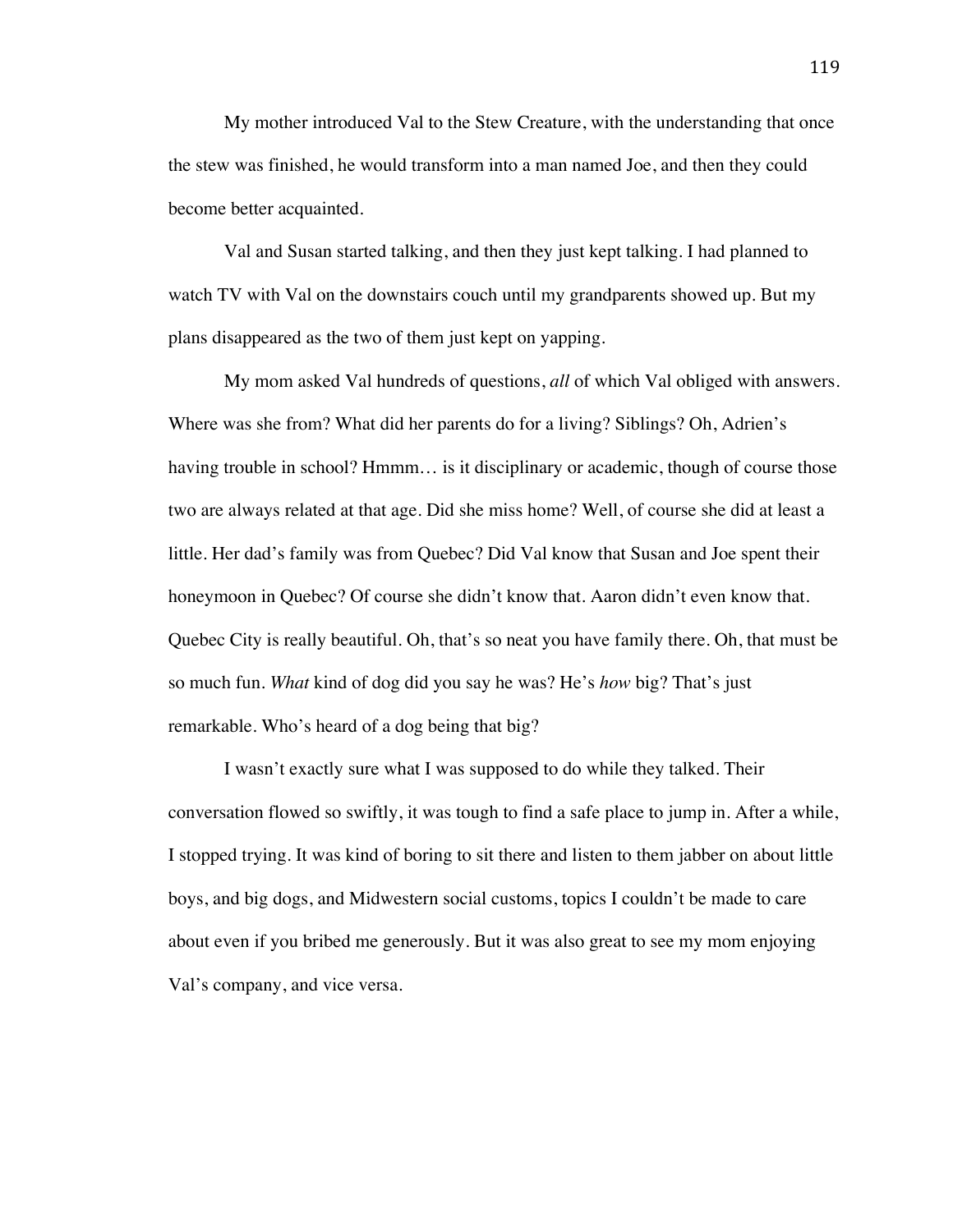Val and Susan's summit went on for quite a while, and I was getting up to go to the bathroom, and to clear my head, when my grandparents came in through the garage door.

Art and Deb had been in Mexico, and they came back looking a bit tan, except that old people don't tan like not-old people. Yes, they were a slightly darker shade, and that was nice, I suppose, if you like your grandparents more well-done. But they also appeared to be a little more shriveled and wrinkly than they had previously. And I'd say it was a net loss.

Sarah came down the stairs and hugged both of them. "buenas noches, abuelos, cómo fue tu vacaciones en México?" She asked.

"You know they don't speak Mexican," I told her

"No such language," Sarah replied with a roll of her eyes. "They speak *Spanish* in *Mexico*."

But I was right about the basic idea. My grandparents traveled all over the world, not just to Paris and London, but to Hanoi, and Tokyo, and small towns in India where they don't have plumbing, or internet, only goats and life-changing game shows. But the only language my grandparents can speak is English, and they just expect everybody else to speak it also.

My grandfather set about demonstrating my point, "Mexico was moy bueno Sarah. It was moy bueno, indeed. Very beautiful." Then he put his arm around Sarah and steered her toward the kitchen. Susan made way for him, and he gave me a hug, embraced his son, and then acknowledged my mother with a smile and a nod. Deb followed him into the room, and they took seats at the kitchen table.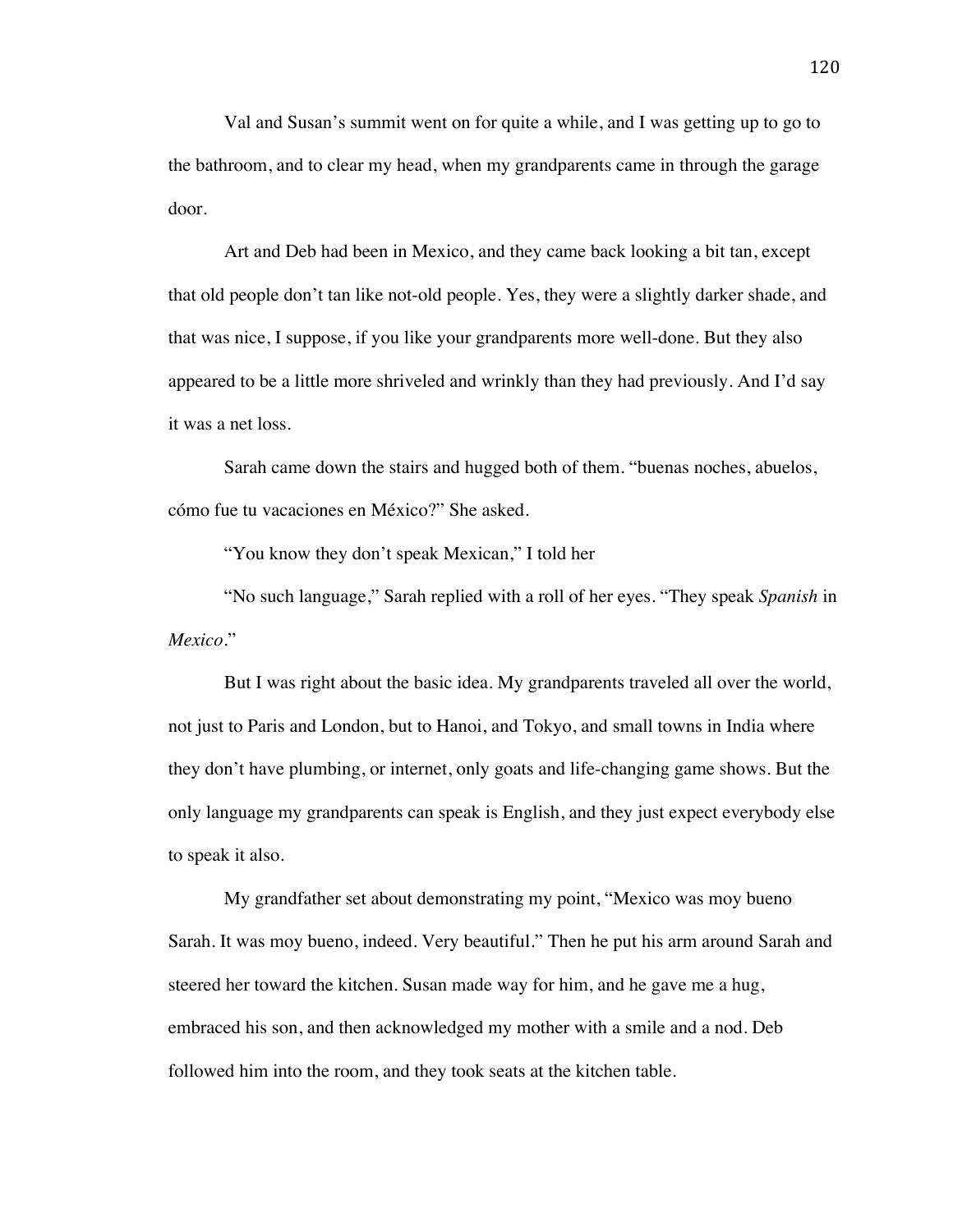They didn't seem to notice Val, and they were just setting in to tell us about Mexico, when my mother interrupted. "Um, Art, Deb," she began, "We have a guest this evening." Art and Deb turned their heads in unison toward Valerie, who was suddenly under a sort of spotlight in the bright hot kitchen. "This is Valerie Richard," Susan went on, "Aaron's girlfriend. She's new to the area, actually. Her family just moved here from Minnesota."

Art extended a hand across the table. "Pleased to meet you, young lady," he said. "It's very *cold* in Minnesota. I think you'll at least like the weather better here."

"Good to meet you too," Val replied, looking back and forth between them.

"Aaron," Art turned to me, "I didn't even know you were in the market for a girlfriend."

Sarah chuckled. I tried not to. "Yep, that's where I got her. The market. And you actually met her for a moment a few weeks ago at JHR."

"Oh, I do remember that," Art said with a big smile. "Well, thanks for the help."

Grandma Deb didn't greet Val. Instead, she eyed her as one might eye a painting on the wall, trying to figure out if it was hanging crooked. When she spoke, it was to her son: "Let's have dinner. I'm starved and, I'm afraid, a lot of the food did not sit well with me in Mexico. And should we eat in the dining room?" she asked.

We usually crammed, all cozy, into the kitchen on Sundays, and I didn't think it would be hard to fit an extra person. My dad seemed to agree. "Well, I'm sure we can all fit in here, and we'll have to use a table cloth if we—"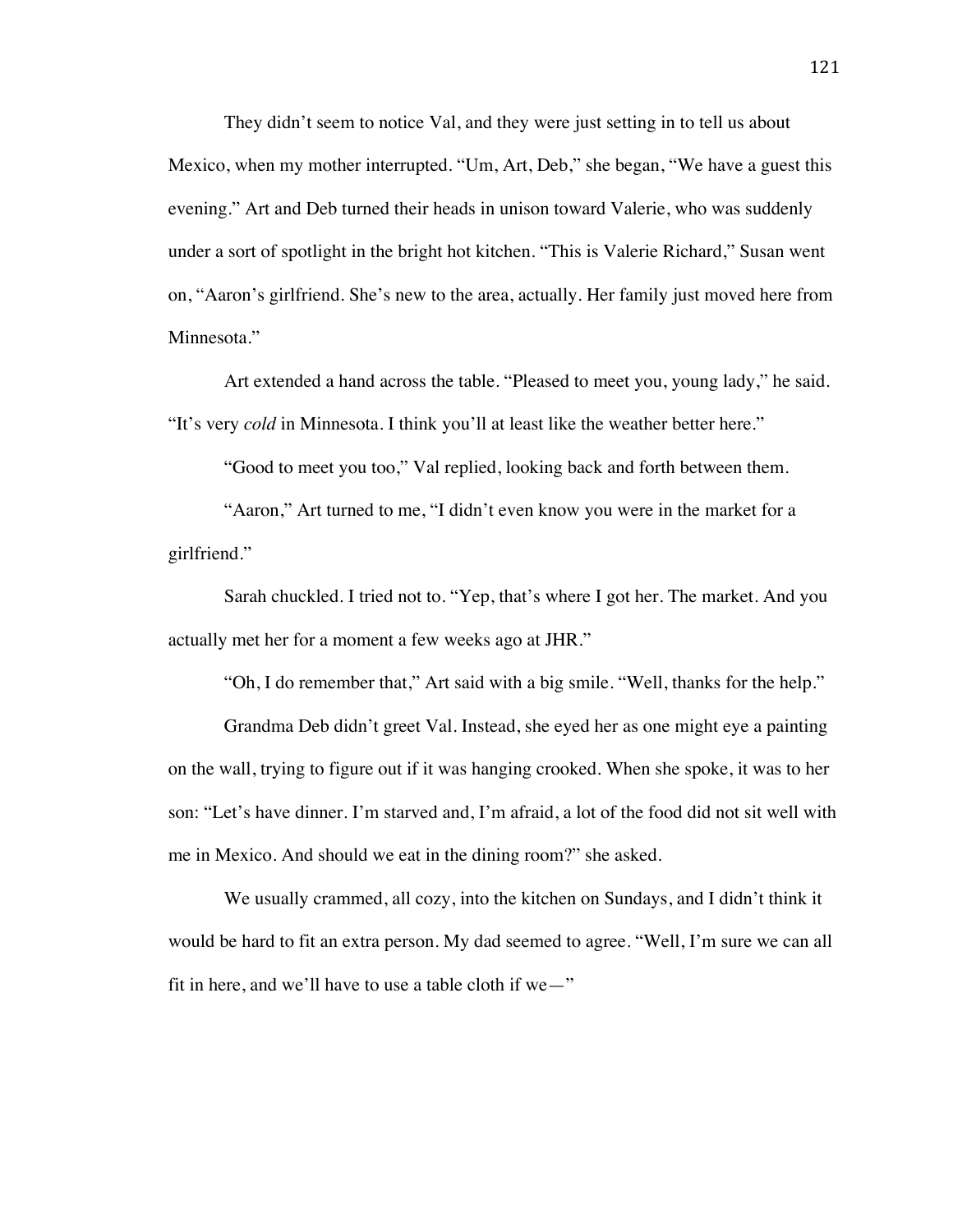But my grandmother hadn't really been asking. "Just the same," she went on, "I think we'll be more comfortable in the dining room. I've always liked those dining room chairs. Were those wedding gifts, or did you buy them?"

Sarah, Val and I set the table, and we had chili in the dining room. The talk, at first, was mostly about Mexico, and how, to my grandparents' surprise and joy, there was *still* a flourishing Jewish community in Mexico City. And, in fact, the Mexican Jewish population was growing. Then they talked about the food, and the weather, and finally the Mayan ruins they'd visited in the Yucatan. "We were there with my old friend David, the anthropology professor. It's amazing to think how sophisticated their civilization was, so long ago," Art was saying, gesticulating with a spoonful of chili. "Some of their structures in the so-called 'ruins' seemed more advanced than some of the hotels we were staying in, and certainly the restaurants we were eating in."

"You know, Val and I were just at the Penn Museum," I cut in, eager to present the common interests that my grandparents and Val shared.

"They have incredible Mayan artifacts there," Art replied, "It's really a wonderful collection."

"We were there on a school trip," Val said, "So we only saw the one special exhibition on the Etruscans. But it was amazing. Aaron stayed awake the *whole* time." Everybody chuckled at this. Even Deb appeared to smile. "I'd love to go back and see the Mayan stuff," Val finished.

"Yes. Yes. You should," my grandfather replied, "It's a great collection. And our friend David Glassner is a professor at the University. I don't know how much work he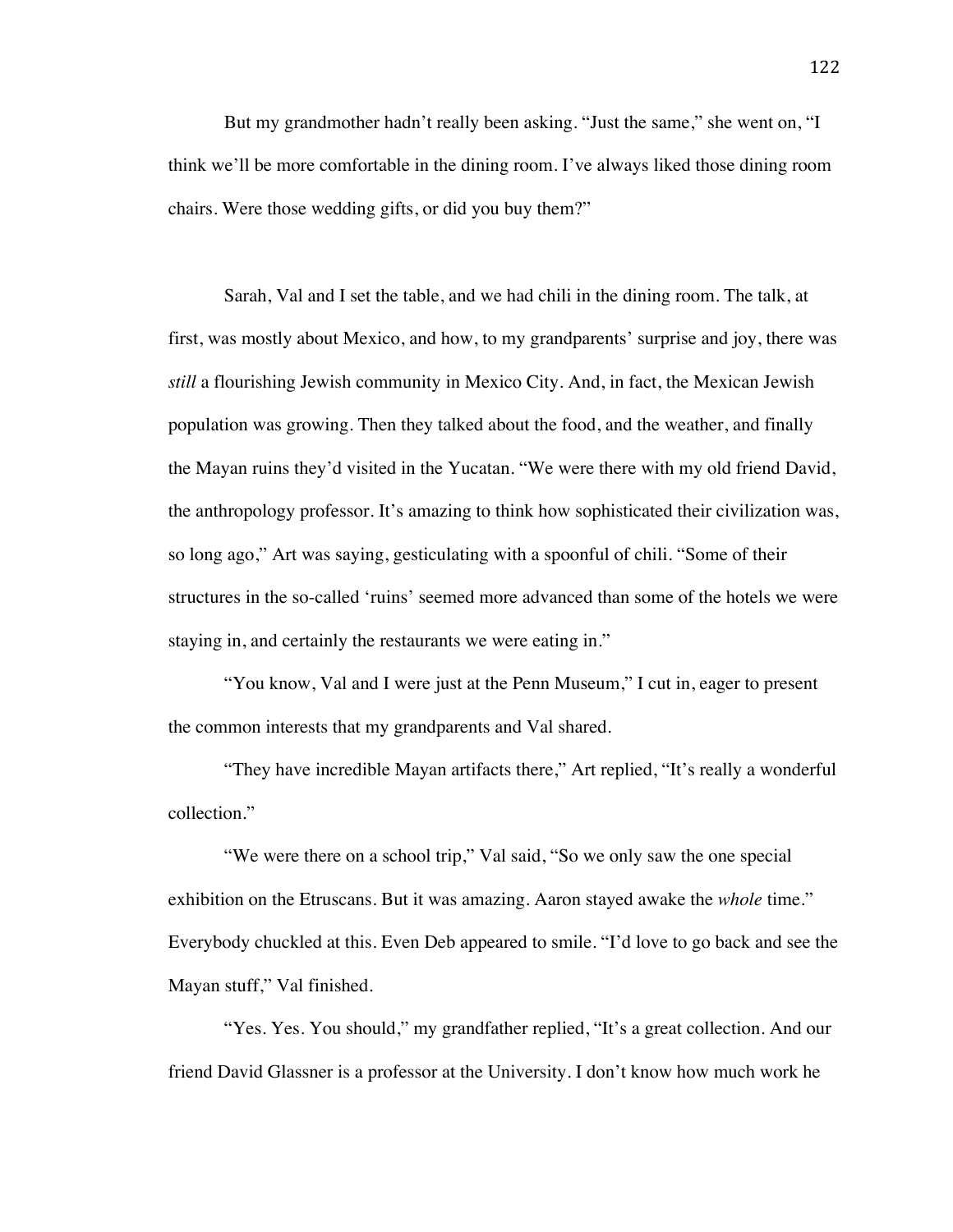does with the museum, but he's incredibly knowledgeable. We could probably arrange something of a private tour."

"That would be really cool," Val said. And she sounded sincere, probably because she'd never met my grandfather's friend David Glassner, who might be the world's least interesting person, like the opposite of that guy in those beer commercials. I get bored just *thinking* about David Glassner.

"I've been trying to get Aaron to get to know David better. Having connections at UPenn certainly can't hurt for a guy trying to get in to a good school." He ended this statement with a wink, but I'm not sure who it was directed at.

"Anthropology seems like a cool thing to study," Val said, again sounding both sincere and knowledgeable.

I don't think I'd ever heard anybody under the age of forty say 'anthropology' out loud, unless they were talking about the clothing store. I felt left out of the conversation again, but in a good way.

"It's not something we've talked about in high school at all," Val went on, "I kind of thought when I moved here and went to a private school, I'd have the chance to take learn about some things outside of, like, the national or state curriculum, or whatever."

"Hmmm," my grandfather replied, looking thoughtfully into his chili. He took a few more bites, then turned back toward Val. "So," he said, with a cocking of his head, "Valerie Richard. Where does that come from? What kind of name is that?"

"I don't really know," Val replied, hesitantly, "from a bunch of places, I guess."

She looked a bit confused, and I wasn't exactly sure where this question had come from either.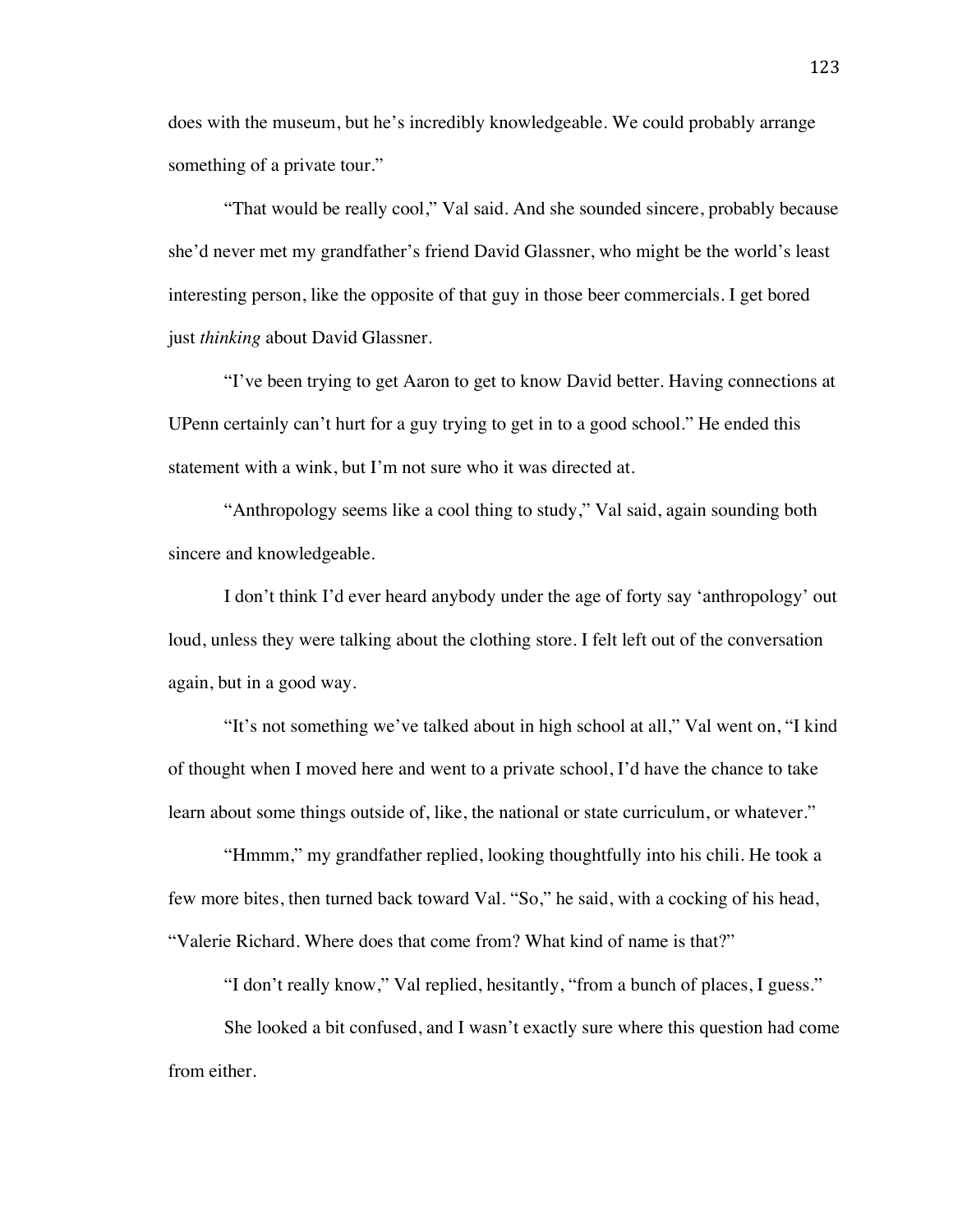"Do you know," my grandmother jumped in, "that in Russia, Valery is a man's name? My sister had a boyfriend named Valery when she was in her early twenties. He was a *handsome* man, and an excellent cook. He used to make…"

And I'll cut her off here, because the whole conversation went on pause so my grandmother could tell us about the meatballs my great aunt's old boyfriend used to make. And although they sounded *delicious*, they don't have any place here.

My grandfather cut her off eventually with a hand on her arm, and he turned back to Val. "So, does 'Valerie' come from somewhere? It's not from Russia, is it?" he asked.

"No… I think my parents just liked it."

"And Richard? Where's that from? Where is your family from originally?"

This was not a line of questioning that I'd expected. My grandfather was usually relaxed and good-humored at meals, just chatting about whatever came to mind. And it had seemed like he and Val were getting along great. But suddenly he had this detective look on his face, like he was trying to uncover a secret. It made me uneasy, and I could tell that Val was getting uncomfortable also. She kept shifting her weight in the chair that my grandmother liked.

Val looked over at me for some help. But I didn't know where 'Richard' was from originally, so I couldn't answer for her.

"My father's family is from Quebec, so I guess it's a French name, originally. But we usually pronounce it like the English name."

"Mmhmm. And your mother? Where's her family from? What's her name? Or, rather, what was it?"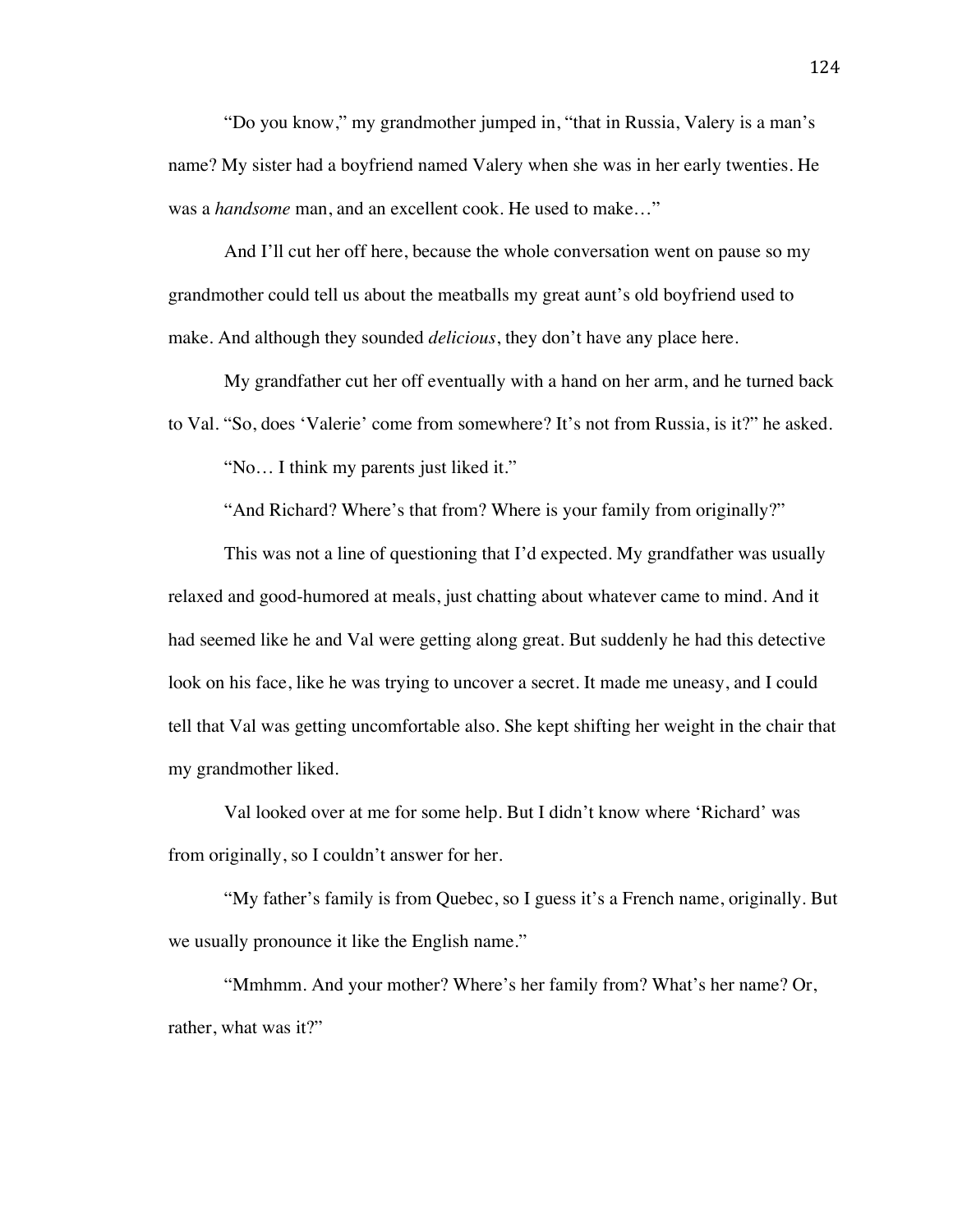Val squirmed a bit in her seat, and my mom cut in. "Art. Please. What does it matter what her mother's maiden name is?"

"I'm simply trying to get to know her."

"Should, I, like, answer?" Val whispered to me. Her voice was urgent and she looked a bit afraid.

I didn't know, so I shrugged again.

"Ummm, my mom's maiden name was McLeish, but only her father was Irish, I think."

"And her mother? Where was—"

"Stop it, Art," my mom cut in again. "You're *not* trying to get to know her." And then: "Did anybody mention how good the food was?"

"Dad," Sarah said, "Good food. I especially like the bread."

"Picked it out myself," my dad said with my smile, "Very low sodium for a

French style bread It's very difficult to find a bread that has such a low—"

"The chili is very good," Deb said, "But don't you usually make a turkey chili?

"Val doesn't eat meat," I said, "Or if she did, she'd have to kill it herself, and we couldn't find any turkeys for her to take down. Plus, isn't it a lot of work to process a bird? You've got to de-feather it, and then do something to the skin with some kind of brine or something?"

Deb was perplexed by the last part, but she got the vegetarian bit, and latched onto it just as my grandfather had the name thing. "Why doesn't Valerie eat meat?" my grandmother asked me, as if Val weren't sitting *right* there. "Is it a religious thing?" I was going to answer, but she just kept going. "Because I really do prefer a meat chili. When I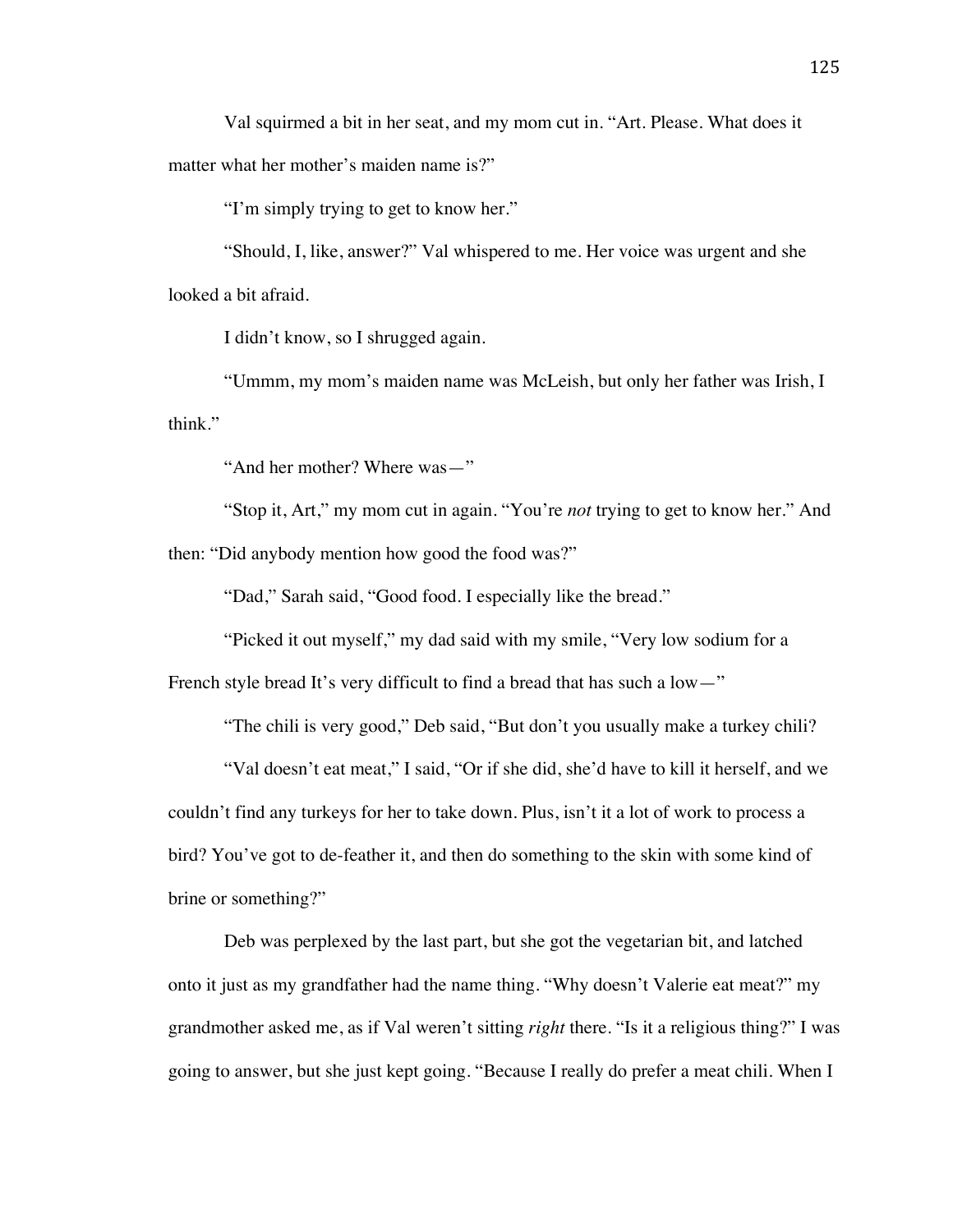was younger, the thought of vegetarianism hadn't occurred to anybody. There are still parts of the world where they just don't understand the idea." These comments were accompanied by some cold looks, directed at me and Val. It's hard to tell with my grandma, because most of her looks are cold, but there was definitely something sinister, or at least disapproving, in her gaze.

Val was visibly upset, her eyes wide, her face pink. And I was…surprised. And angry. Angry and trapped. I wanted to comfort Val, to tell her that some mistake had been made. That despite the various annoying things about my family, they were good, nice people, and that this wasn't usually how they treated people. And I wanted to yell at my grandparents for being so weird, and nosy and cold, but I couldn't imagine *yelling* at my grandparents under any circumstances. And I wanted to attack my parents for inviting Val over and then allowing this to happen, but I couldn't holler at them at the dinner table.

I wanted to go back to talking about anthropology, or David Glassner, or traveler's diarrhea. But that wasn't going to happen. So I kept my mouth shut, figuratively. I had to literally open it now and then to eat chili and not-too-salty Frenchstyle bread. But basically we just sat there in the oppressively clean and cold dining room, and stuffed chili into our mouths. I spent the rest of the meal alternately staring at Val, hoping she'd somehow magically cheer up, and staring out the window into the backyard, where the wind was whipping the orange-brown leaves off of the trees.

I drove Val home immediately after dinner. She was quiet, and didn't seem particularly interested in talking about it, though I'm not sure I could pinpoint exactly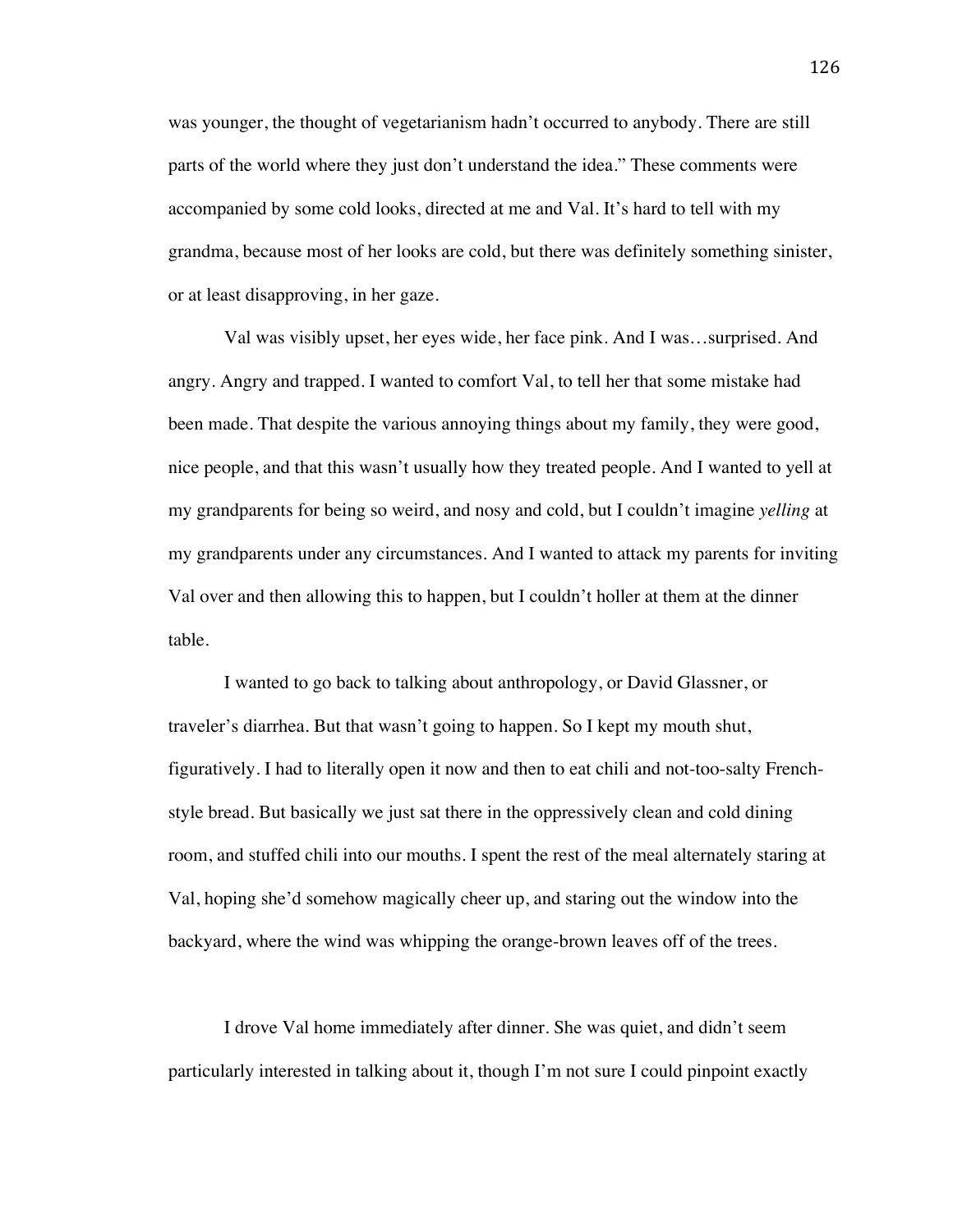what *it* was. Something had gone wrong, that was certain. But I wasn't sure precisely what had happened, or who was at fault. I just really didn't want to the fault to lie with me. I hate lying with fault.

"I'm really sorry," I said to Val, just in case I *had* done something wrong. "I'm sorry that didn't go better."

"They didn't like me."

"My mother liked you a lot. And she's a tough critic."

"Your grandparents didn't."

"Yeah, that was weird. I'm sure that's not it. They're usually really nice, and, like, warm. Not physically warm. Well, they're mammalian, so they're a little physically warm, but that's not what I mean. I mean welcoming and loving, and—"

"I wasn't confused about what you meant." Val ran a hand slowly through her hair, like my dad used to do when he had hair. Val often looked thoughtful, but now she had on a similar yet different look that I hadn't seen before: a *dark* thoughtfulness, a brooding. "I'll bet it's cause I'm not Jewish," she said. "It's like *Fiddler on the Roof* or something."

"I hate musicals. I can't suspend my disbelief. The idea that all of a sudden people just stop what they're doing and sing and do choreographed dances...it's just too silly. Especially when it's on roofs. When do you see people dancing on roofs? "

"Old people can be like that."

"Can they? That seems *especially* dangerous for old people."

"My grandfather's still kind of racist. He doesn't mean to, really, but he just says racist things all the time, and he really likes to—"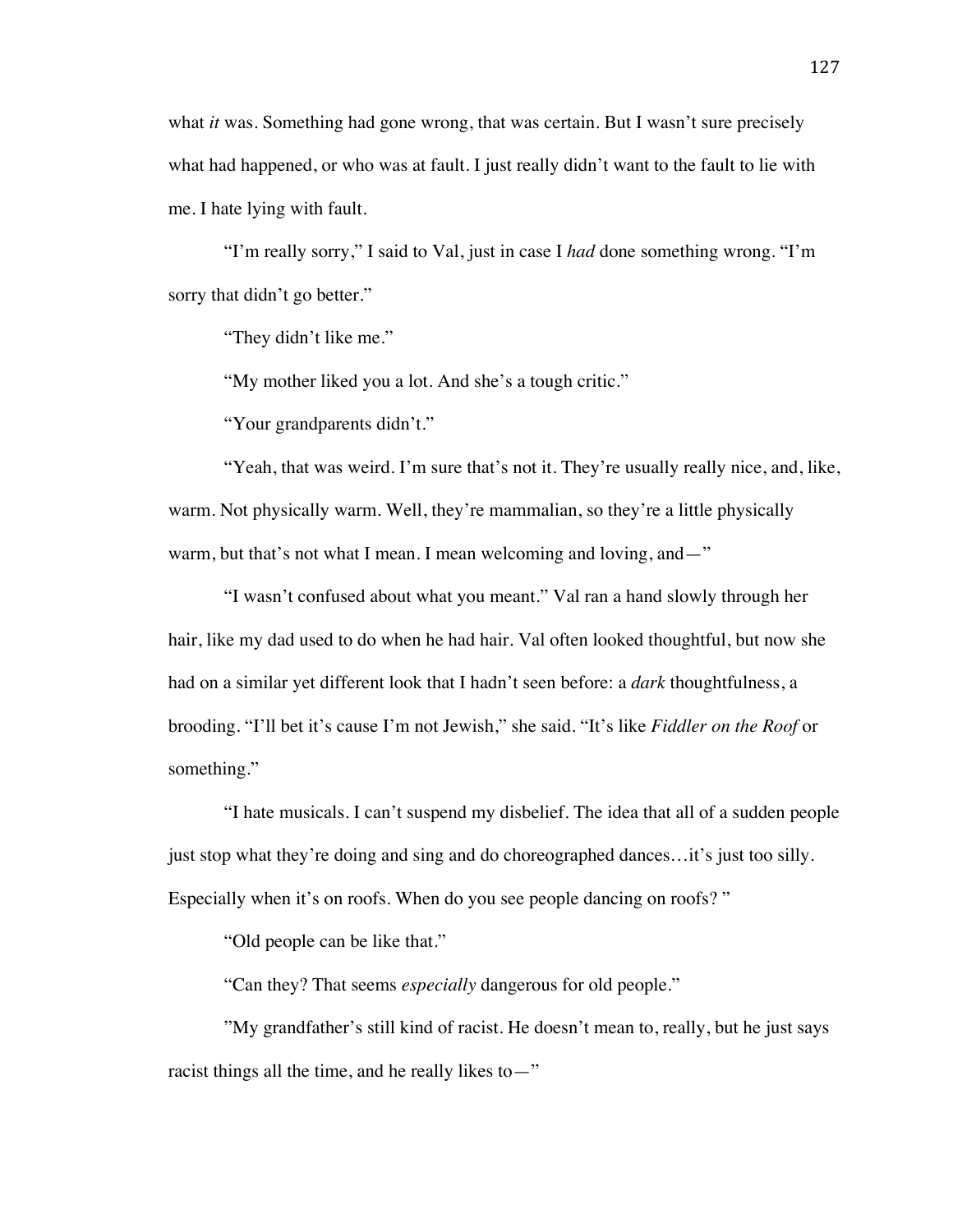"Don't throw my grandparents in with *all* old people. They're better than most old people. My grandfather still plays *tennis*. And he's always supported me, and he pays for—"

"You sound like a little kid. '*My* dad could beat up *your* dad.'"

Her dad certainly could beat up my dad, and I perversely enjoyed the image of John Richard pummeling Joe Wasserstein. But I took offense to Val's accusation. "Look," I said, "you didn't *have* to come over. It was kind of *your* idea."

"Oh yeah, it was totally *my* fault that your family wasn't nice to me."

"Shit." I said, to nobody. I was arguing a point I couldn't win. I try not to do this, as a policy, but I guess there's a natural instinct to defend your family, even when they inexplicably act like dicks. But Val was right, and it wasn't worth pushing it. I wanted her to keep liking me, and having intercourse with me.

I pulled the car up to Val's house. Light poured through all of its windows, like they'd made *sure* there wasn't a single dark spot. "I'm sure they didn't mean anything by it," I said, "You'll have to come over again. You're…great. I'm sure it'll go better."

"Yeah, I hope so," Val said, as she got out of the car.

"I'll see you tomorrow," I said.

"I guess," she replied.

"What do you mean, 'I guess?' Is there a possibility I won't—"

"Jesus. Yes. I'll see you tomorrow."

I drove home quickly and everybody was still there. My mom was doing the dishes while Sarah and my dad sat with his parents at the kitchen table. The four at the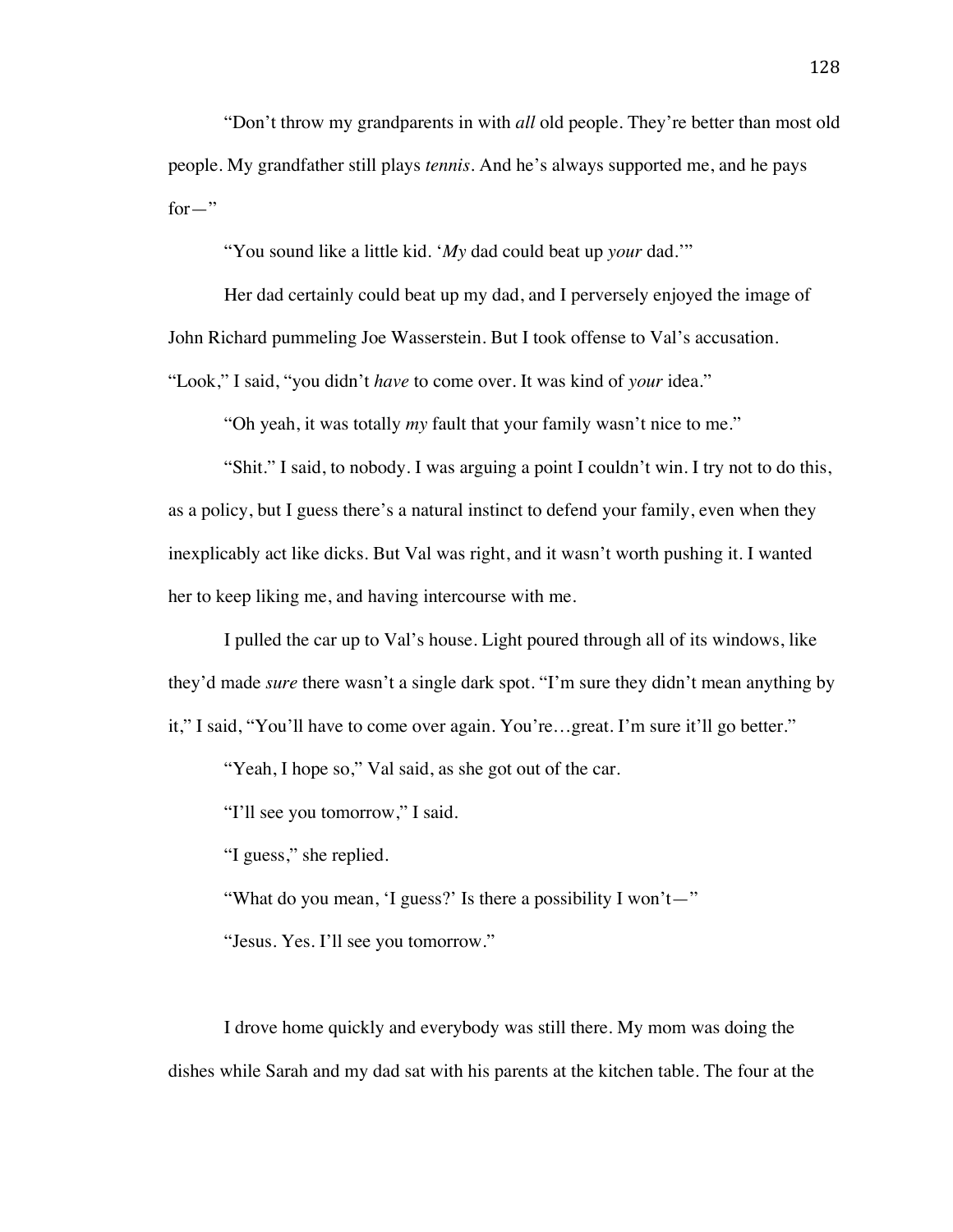table were are all talking and smiling like they were having a really super-awesome good time, and it pissed me off.

Grandpa Art was the first to look up. "Aaron!" he exclaimed, as though everything were great. "Glad to have you back."

"Yeah," I said, and then hesitated. I wasn't used to asking Art *meaningful* questions, and I wasn't sure how to begin. "What'd you think of Val?" I asked as casually as I could.

"I thought she was…nice," he replied, but he didn't back it with his usual grin. "Aaron," he asked, "What percentage of your school class would you say is Jewish?"

He asked this as though it were at least tangentially relevant. But it wasn't, at least not to me. Val had been *completely* right, and I couldn't quite handle it. I was furious and indignant, but couldn't think of a way to express either of those feelings without profanity.

When I said nothing, Sarah spoke. "Actually, Grandpa," she said, "Val's the *only* person in his class who's *not* Jewish. Aaron just saw her one day, off in a corner, worshipping Christ all by herself. And she just looked so lonely, and he couldn't help but take pity."

Art pursed his lips together, but chose to ignore the sarcasm. "I'm sorry, Aaron. I just thought…Don't you think you'd have more in common with a Jewish girl?"

I guess if I had a Jewish girlfriend we could both complain together about how we had to spend years of our childhood practicing to recite some archaic bullshit we couldn't *actually* read or understand. And we could both have ridiculously curly hair. But other than that, I didn't see how I'd relate better to a Jewish girlfriend. I'd have more in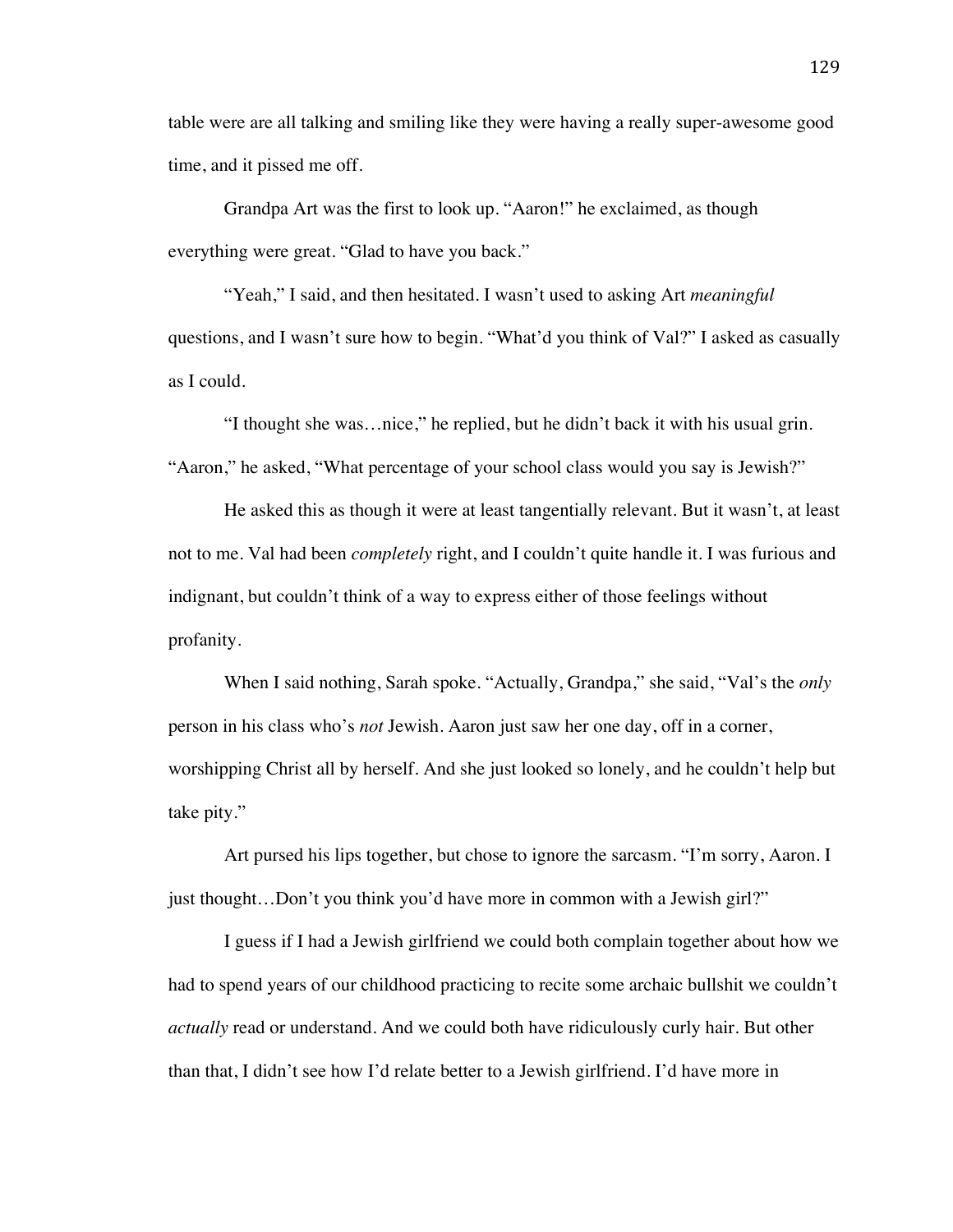common with a Beatles' fan girlfriend or an Eagles' fan girlfriend. Or a girlfriend who enjoyed microwaved frozen burritos as much as I enjoyed microwaved frozen burritos.

"I'm not even really that Jewish," I mumbled, "I haven't been to Shul since my Bar Mitzvah."

"Being Jewish doesn't make you feel different?" My grandpa asked, looking sad and droopy.

"I guess I don't really *feel* that Jewish. What's it supposed to feel like?" This was, to my surprise, an earnest question. When I thought about it, there were times when I did feel some ethereal identity I'd probably call "Jewishness." But maybe there was something I was missing, something bigger.

But Sarah just couldn't take conversation seriously. "Judaism feels like a warm sweater," she announced.

I flashed her a grin. "What's with this family and sweaters?"

"Jewishness is the warm cozy sweater of life, Aaron, each strand of wool a fellow Jew, wrapping themselves around you in a tender embrace. But if you, like, go out in the rain, the sweater will get all wet, and it'll smell all gross, because wet wool is gross, and all those wet Jews will get all mildewy. And that's what you're doing. You're taking your Jew sweater out in the rain."

Sarah could get away with the sarcasm somehow, I guess because she wasn't the one under scrutiny. It didn't even seem as though Art was really listening to her. He exchanged a concerned look with his wife, and then turned back to me. "What about a shared history, Aaron? Those who have a shared background with you? Those who have gone through the same hardships as you?"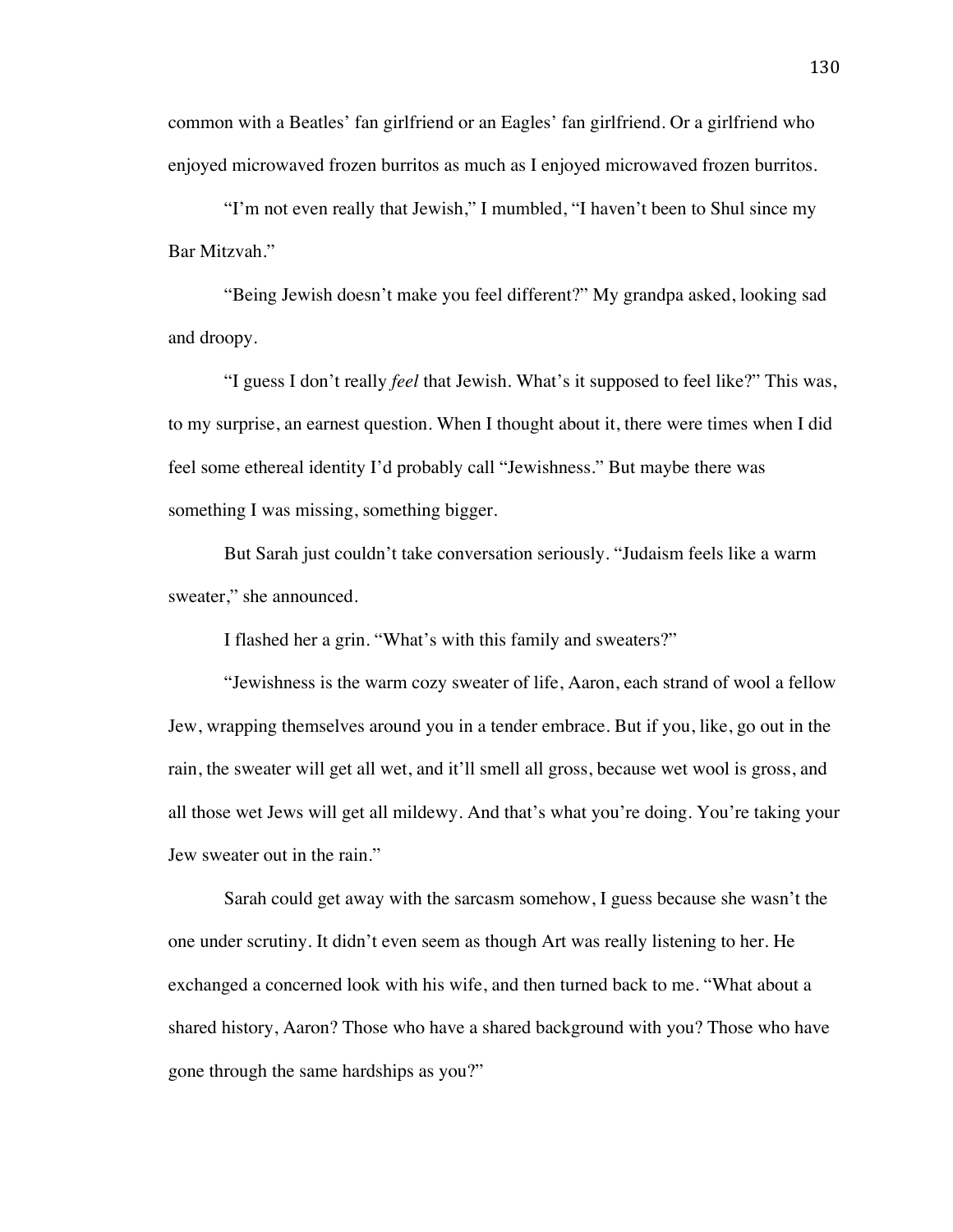This was not a question I could answer earnestly. "Hardships?" I asked. My life was so comically void of hardships. "*What* hardships?"

"Yeah, Ar," Sarah jumped in again, "Remember Friday night, we got stuck in traffic on the way to Wendy's. And it was like midnight and we were like 'Why in god's name is there traffic right now? This doesn't make any sense.' And we could *see* the Wendy's, but we couldn't get to it, and only the one lane was getting by. That was frustrating. I think we could call that a 'hardship.'"

"Sarah, please," my dad whispered.

But my grandfather ignored her again. He gave me a look I'd only seen once before, when I'd pushed my sister into a table corner at my grandparents' house. Sarah had bled from above her eye. The look was stern, and hard. It was angry too, but in a very controlled way. I imagined it was a face he'd used often as a lawyer. It made him look both wise and intimidating, like Dumbledore on those rare occasions when Dumbledore gets serious. "I'm not talking about things which have happened to you specifically," he said, "I'm talking about a shared history, a shared past of suffering, living at the margins of society."

"But Jews *don't* live at the margins of society. I'm not marginalized. Jews are doing great now. They live in *nice* places in the *middle* of society," I said, gesturing around the 'nice' kitchen in the 'nice' house in the middle of the 'nice' neighborhood. "The stuff you're talking about was a long time ago."

"It's not as far back as you think," my grandmother said, breaking her silence.

My grandparents' eyes were boring into me like some kind of high-tech Jew-guilt lasers. I looked around the room for assistance. My dad looked distressed, but not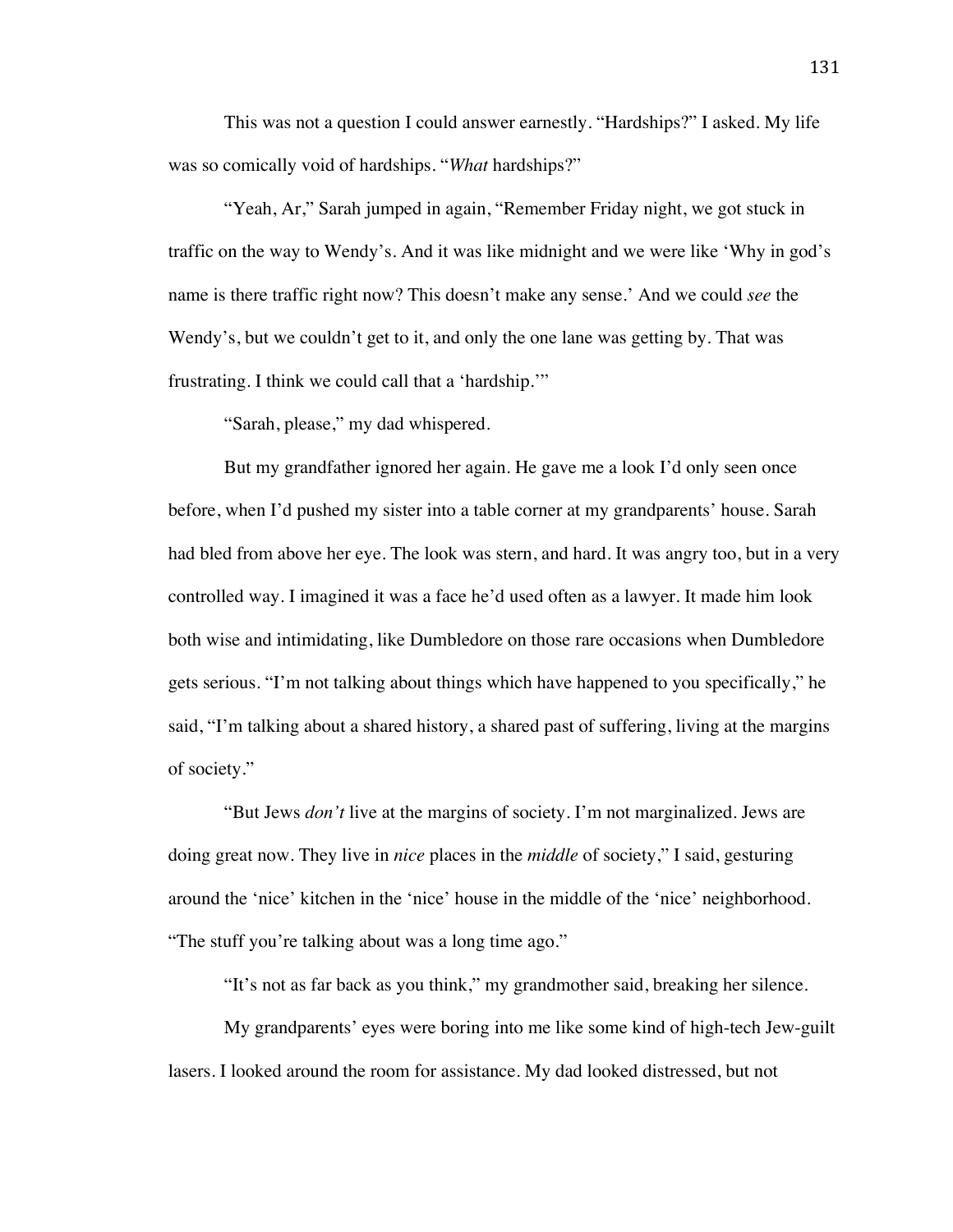interested in joining the argument. My mom, who was probably my best bet for help, was still busy with the dishes. Sarah was smiling like she was enjoying herself, but what could she do? She'd probably exhausted her arsenal of sarcastic jokes.

Art got up and brushed nothing off of his clothes. Deb followed suit. "I think we'll be off," Art announced, "I'm sorry that this wasn't as pleasant an evening as it could have been. We were truly looking forward to seeing the family again, after a nice but long trip."

Art gave Susan a pat on the back, and he embraced silent Joe. He hugged Sarah, and gave me a firm pat on the shoulder as he passed me in the kitchen doorway.

I didn't like the abrupt ending. "This is stupid," I said. "This makes no sense. Come on." I turned around and followed them a couple of paces. "Why does it *matter*?" I begged as they descended the half-flight of stairs toward the garage door. "I'm in *high school*."

"Maybe we sent you to the wrong high school," Deb said quietly, as she took the last step carefully.

When the grandparents were gone, my mother retreated to her room with a nondescript headache, as she often does after their visits. Sarah followed her upstairs to do homework. So I went after my father, who was still in the open, reading at the kitchen table. I set about pacing between the table and the sink, trying to figure out how to begin, but my father spoke first. "Aaron," he began, still looking down at his journal, "you need to have more respect for your grandparents."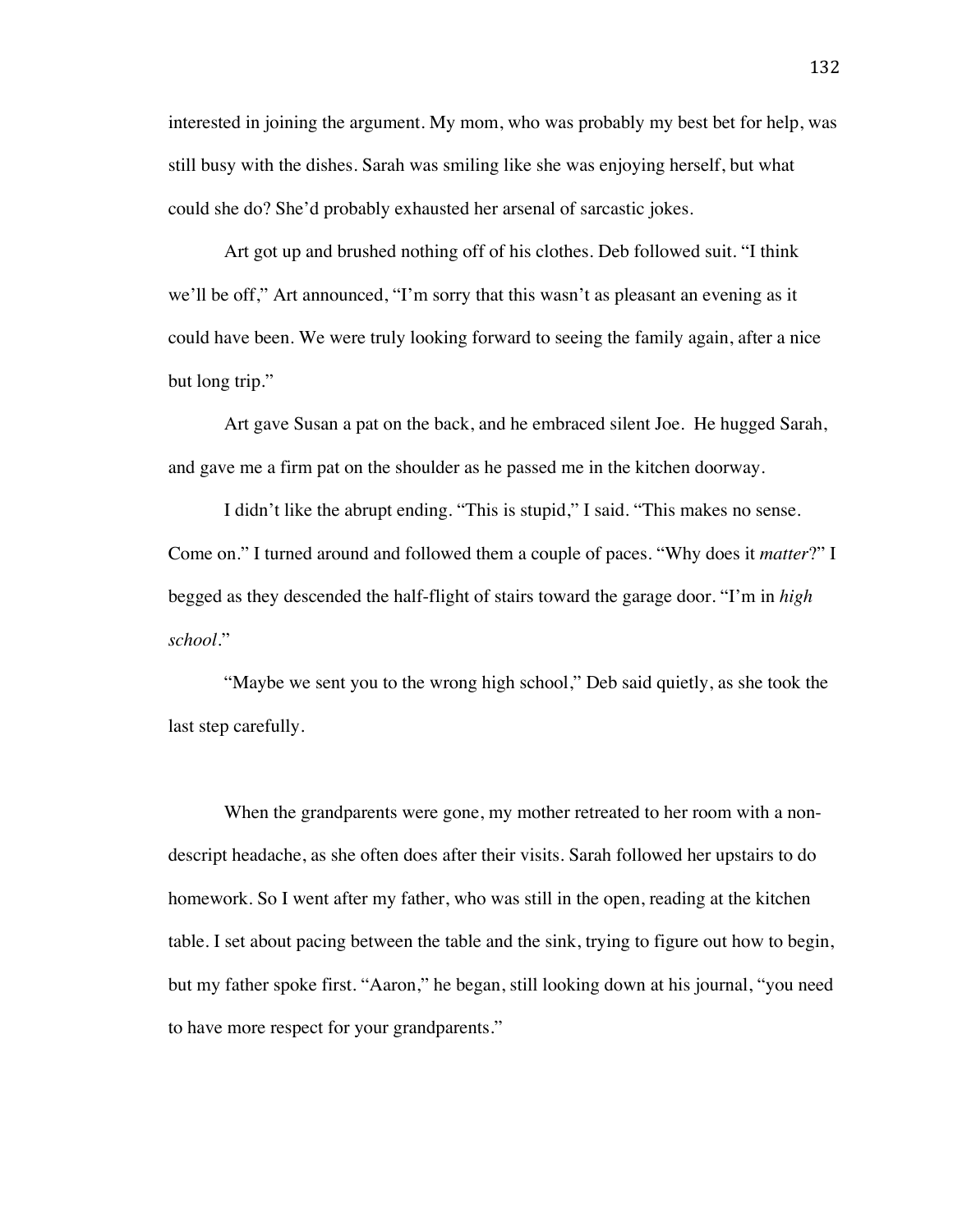"Me? What?" I stammered. I really hate to use the word "flabbergasted," but that's what I was. "What did I do? They're just allowed to be mean, and I have to just nod and be—"

"Aaron, I don't think I would characterize them as 'mean.' They just have old biases, biases that come with the territory."

"What territory is that?"

My father's voice got all quiet and serious. "When you grow up in a world where your people are consistently discriminated against, where your people, and people close to you, were systematically murdered, you start to feel certain ways about the world, and about people."

I didn't want to get into the whole "systematically murdered" part. I've learned over time that genocide can be a touchy subject. But I couldn't see why any of these things should affect *me* and my life. I couldn't shake my indignation, and I couldn't just *not* respond. "But why does it matter for *me*?" I asked, "I'm seventeen. Who *cares* who I spend my time with? Do *you* care? Do *you* care whether or not my friends are Jewish, or Muslim, or if they...I don't know, if they're Mets fans. Well, I guess if they were Mets I could understand, but even—"

"Sometimes it also matters what *others* think. You'll learn that. My parents are very important to me. You're important to them. And I know that they're important to you."

I couldn't believe what I was hearing. My father spent my whole life telling me to question *everything*. He told me to question religion. To question societal norms. To question the FDA, and the EPA, and other untrustworthy acronyms. To question what my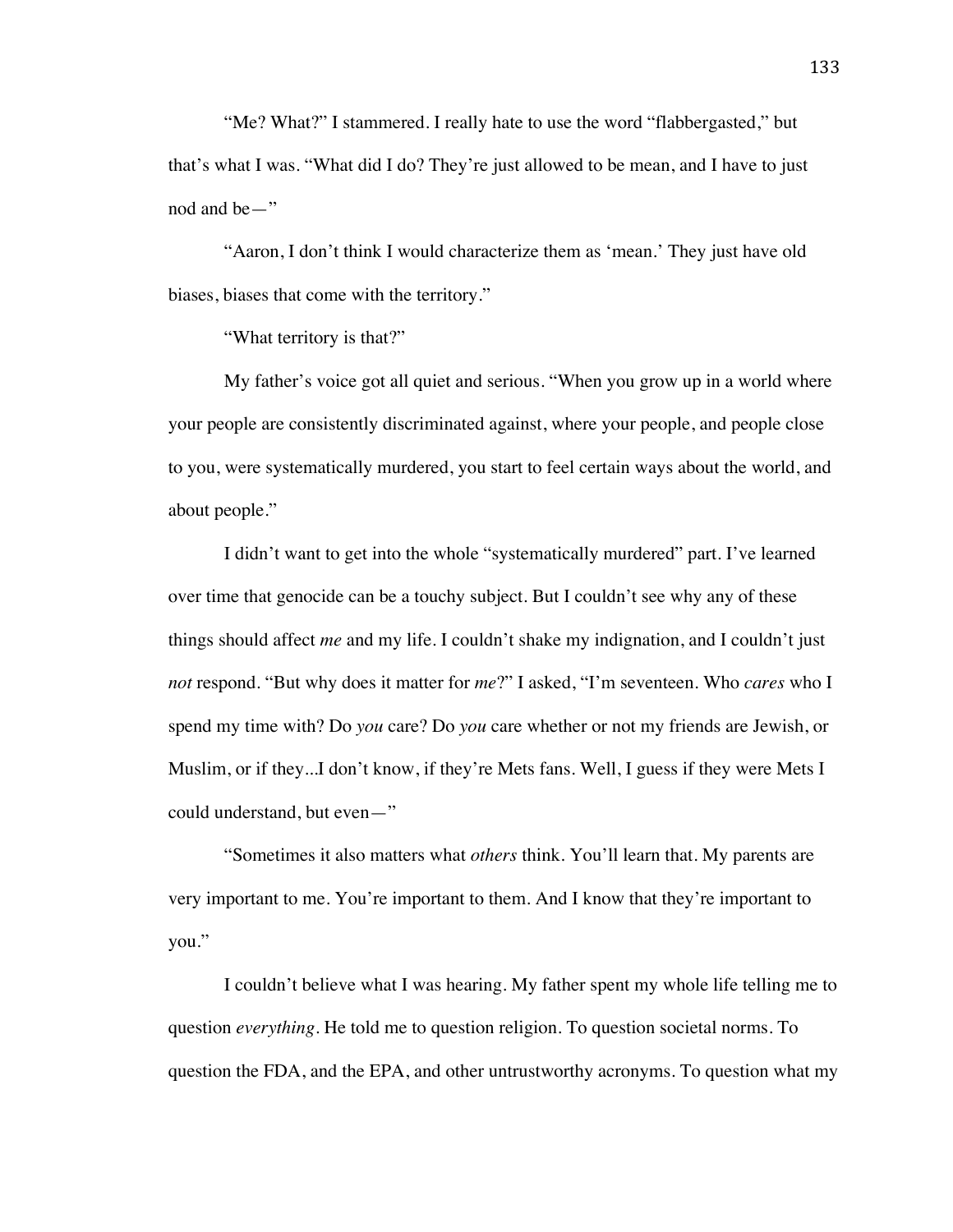teachers told me, especially if they said something positive about Columbus or Reagan. He taught me to always think critically, and to make up my own opinions about shit.

I'd always assumed he deferred to his parents because he agreed with them about most things. But now I could see that it was more than that, and it scared me. And it snapped my mind right back to the words my grandmother had uttered as she'd headed out the door, about my high school.

My grandparents helped us with everything. They'd helped my parents pay for the house. They paid for private school. It was their generosity that enabled my father to quit his job and take the non-profit one. They did these things out of love, and I'd thought that they only wanted love in return. Fuck.

That's what I said out loud in the kitchen: "Fuck."

My dad sent me up to my room, something he hadn't done in years. It was more of a suggestion than a command, and I probably could have disobeyed and stuck around, but I didn't see the point.

I went up the steps to see if I could make myself do some of the homework I had due the next day. Sarah poked her head out of her room when she heard me on the stairs. I stopped in the hallway just outside my door and leaned my head against the wall. She put on a conspiratorial smile, which I tried to, but couldn't return. "We're like the Malfoys," she whispered.

"We're evil Wizards?" I asked.

"Kind of. We're like an old Wizarding family. The grandparents are like Lucious Malfoy."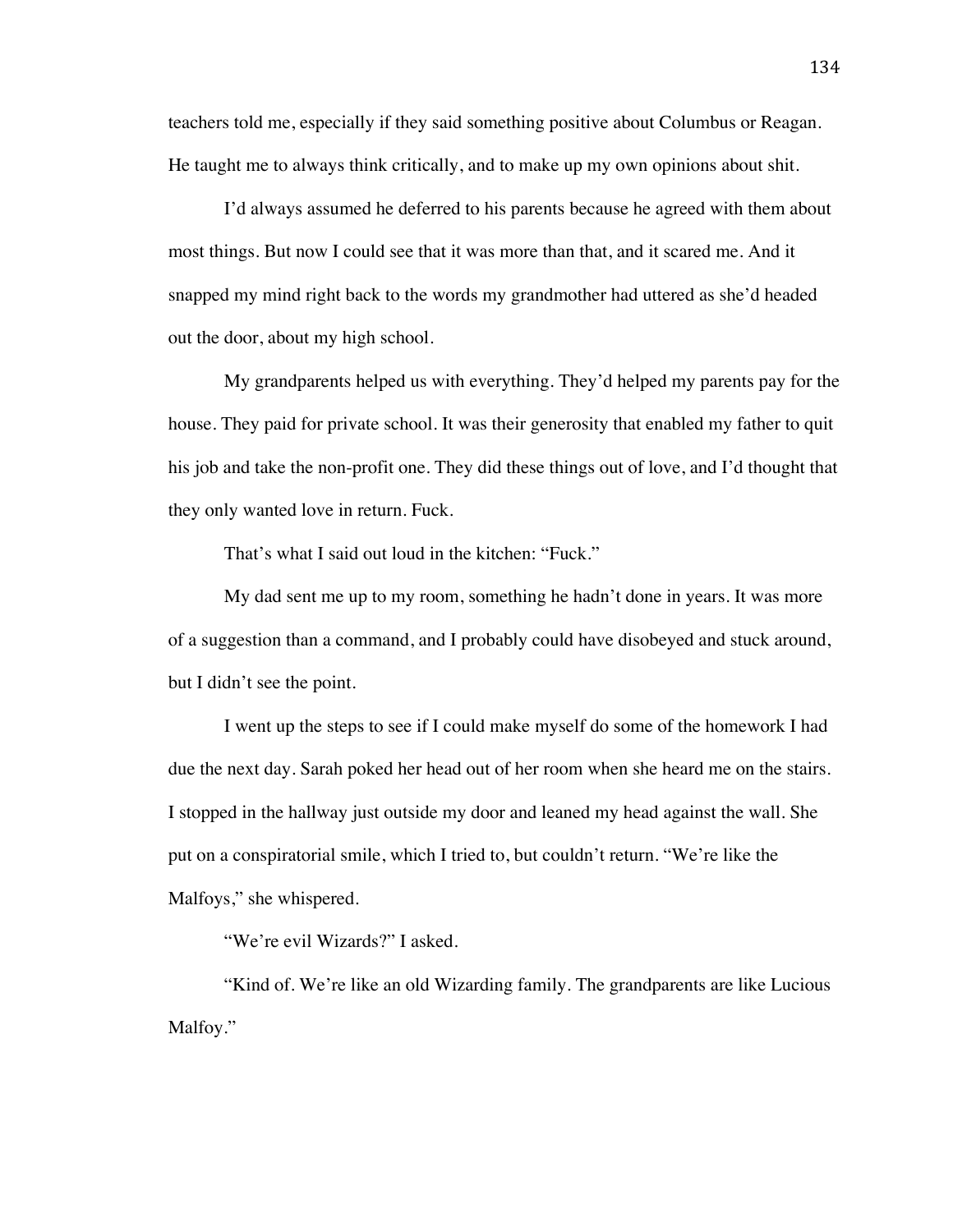"Except he's a Death Eater. He's evil. The grandparents aren't evil at all. They're just…I don't know."

"I know they're not evil. I'm just saying," Sarah went on, "They don't want any Mudbloods around."

"Don't use that word."

"'Mudblood?"

"Yeah. It's offensive."

"You do know those books aren't real, right? There aren't really any people born of Muggle parents who turn out to be Wizards, and then get discriminated—"

"How do you know, Sar? They take great precautions to make sure Muggles like you don't discover them. And even if you did, the Ministry has people who are *experts* with memory charms, and they could—"

"Okay, okay, okay. I'm sorry I went into it."

## Chapter 10

As we've established, I don't generally pay *that* much attention in school. They try to teach you so many useless things—the cell cycle for instance—and, frankly, I've only got *so* many brain cells to waste on stuff like that. On this particular day, the Monday after the dinner at my house, I wasn't paying attention at all. But for different reasons. I was distracted by the previous night's arguments, and I had them running around in circles in my head, making me all pissed off.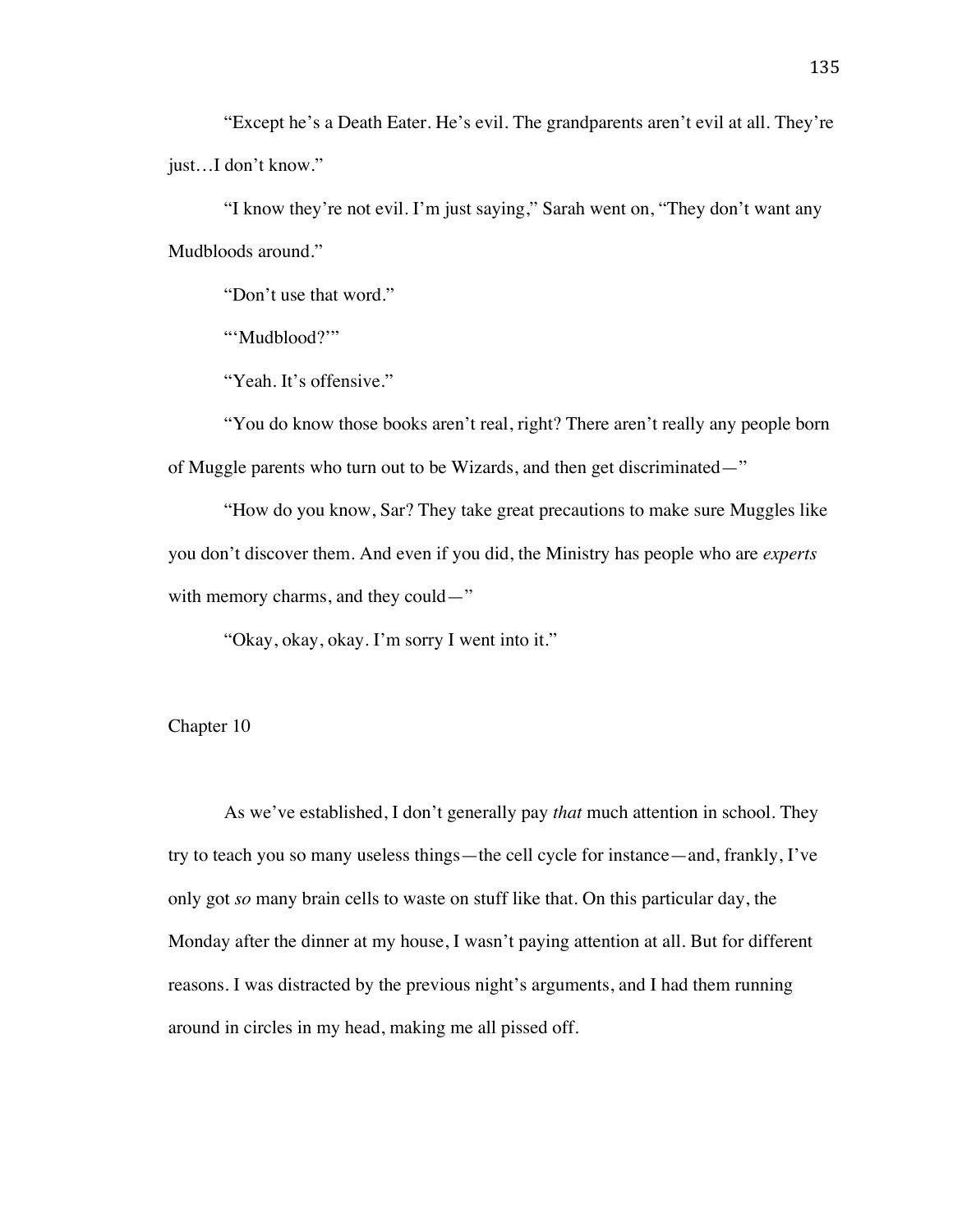Val usually sat next to me in English, but I got there late and she was already seated next to Cassandra. It didn't seem like she wanted to talk to me, and I didn't to try to butt in or anything. I didn't know what to say to her.

In English, we were reading and discussing the poem "she being brand," by ee cummings, the heavy-weight champion of lowercase letters and incomplete titles. The poem, if you haven't read it, is about some guy (kind of) raping a young girl, but he talks about it as if he's driving a new car. And the lines are cut and jumbled in such a way that it looks like it was written by somebody suffering from rabies. People think this is a great poem.

The classmates in my discussion group were being all giggly and squeamish about the poem, as if they didn't watch porn on the internet, or have the occasional sexual encounter themselves, or read about it in books, or see it in movies. And I was not in a chipper mood, due to the fact that I don't really know what "chipper" means, and because it was first period, and because actually seeing Val bent over her poem print-out, adorably holding her hair out of her eyes with her hand made it difficult to not speak with her.

We were reading the poem aloud in our groups, and discussing it as we went. In my group, Kristin Phillips giggled like my sister, and said, "What do you think he means when he's, like, 'giving her the juice?' Is he, like, coming? Hehehehe, hehehe teehehehe, hehehe."

"No. He does that later," I said, "He's just fucking her harder there, with the juice."

"Aaron!" Mrs. Thompson exclaimed.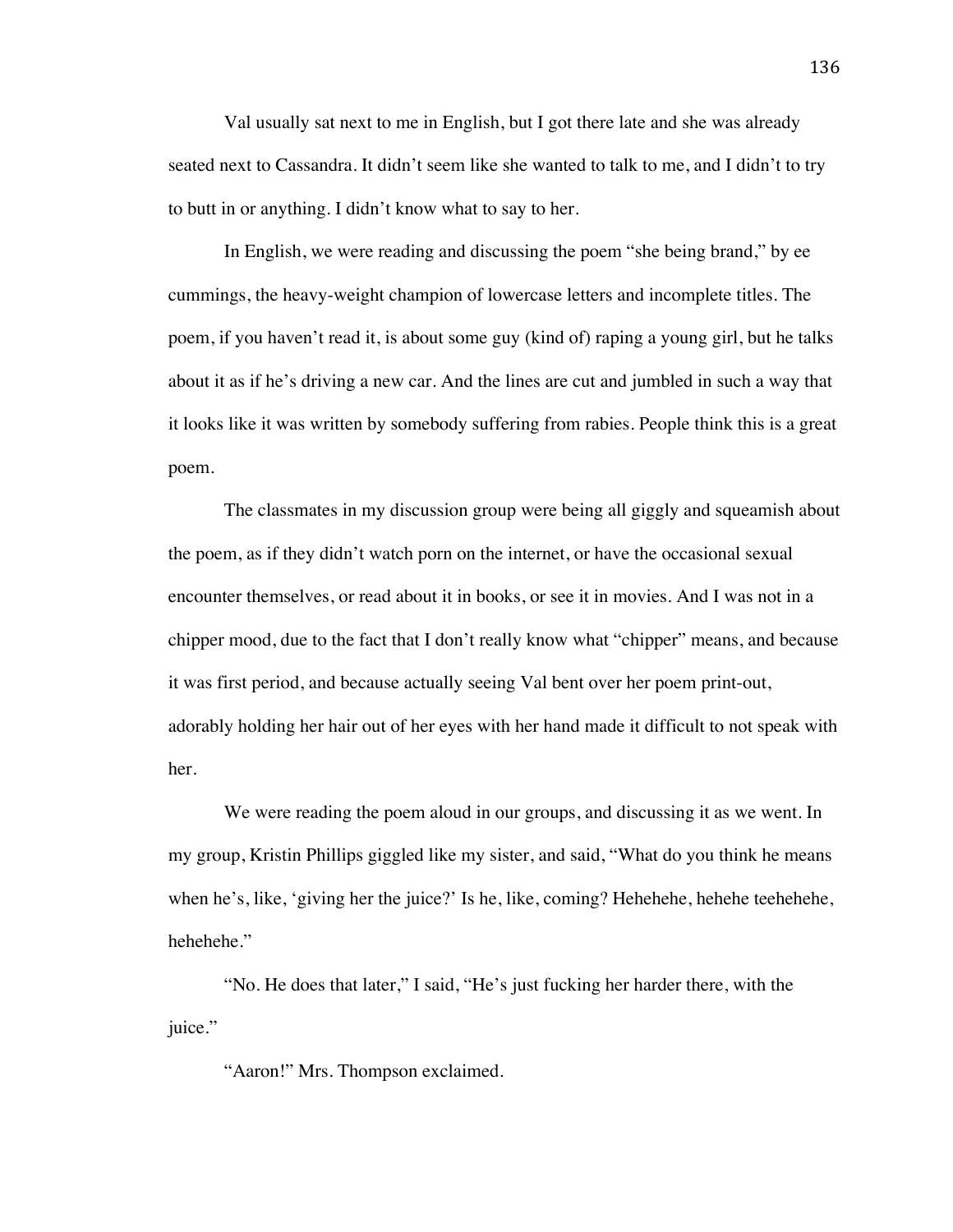"What? What did I do?"

"You cannot you use that word in my class."

Mrs. Thompson is known throughout the school as the "grammar Nazi." When she asks you a question in class, you can't produce so much as a dependent clause before she interrupts to tell you that "who" should be "whom," or that "they" should be "he or she." She needs to loosen up a bit. In the age of texting, she should be impressed that her students even speak in full *words*. Also, if you assign a poem about what appears to be (at least) statutory rape, you should relax your standards of appropriate language.

I tried, but I couldn't stop myself from replying: "Well, I *can* say it. I did. Maybe what you mean is that—"

"Aaron, right or wrong, you *may* not talk to me like that."

"I'm sorry."

"Well, *I* am sorry, but you've got to go talk to Dr. Schulz."

"Fuck. Really?"

The class watched me as I trekked off to the assistant principal's office. I had to walk between buildings to get to his office. It was probably raining. It's supposed to rain on bad days, right? The walkways between the buildings are "covered" by little arcade type things, but they leak so you still get wet.

I visit Dr. Schulz relatively often, "on the reg" as my sister would say. It's not really a big deal because my visits never turn into any serious consequences. He's usually dealing with a fight, some kind of physical altercation resulting in injury. Or, he's dealing with drugs. We come from an area where people tend to have money, and kids with money like to buy drugs with their money. And stupid kids with money tend to bring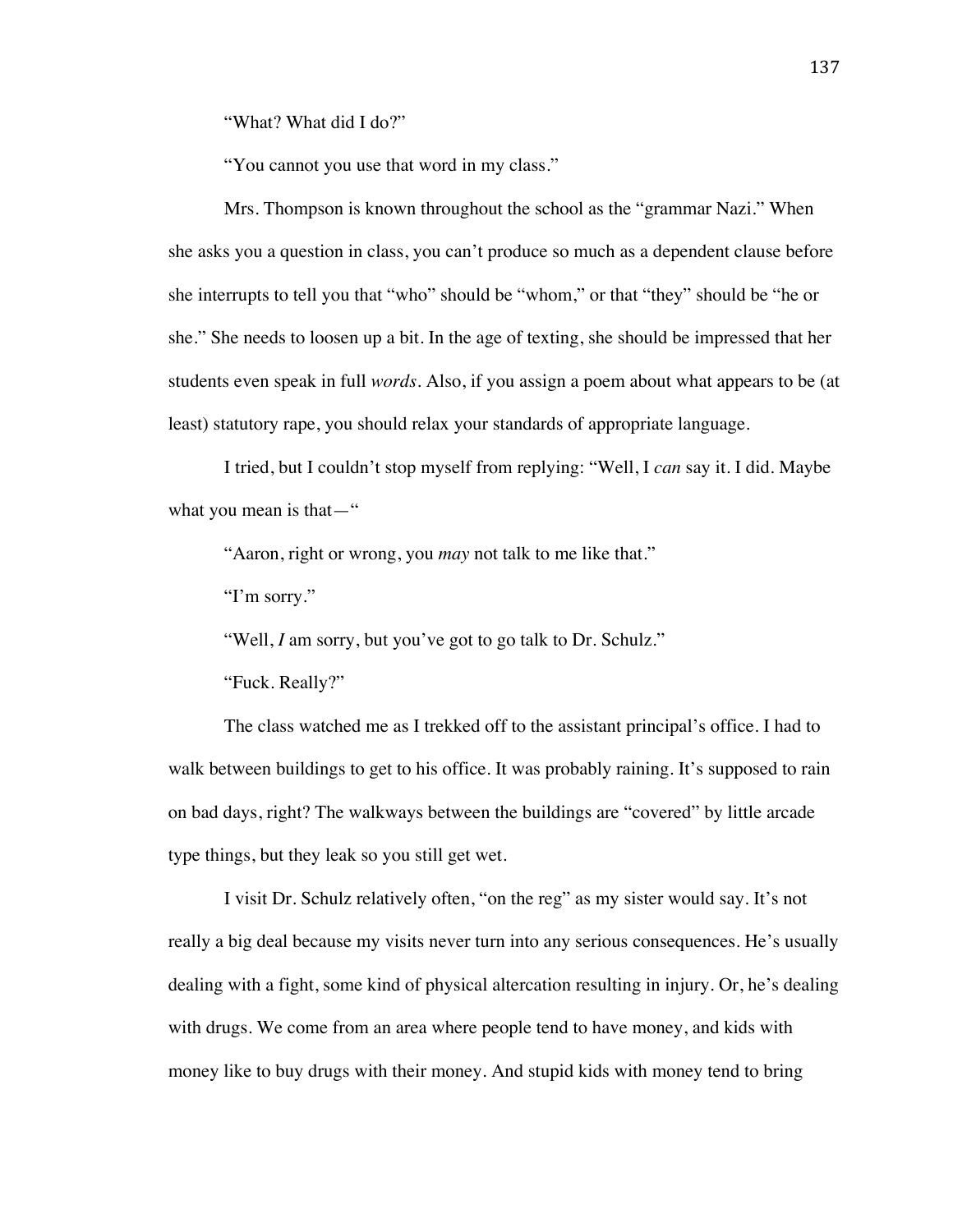their drugs to school. And Dr. Schulz has to deal with a lot of stupid kids and the drugs they bring to his place of learning. As an occasional user of marijuana, I understand the appeal of drugs. But I don't understand the popular high-school logic that says, "yeah, I need to have my drugs with me at all times, even at the place where I have the least time to use them, and can get into the *most* trouble for having them." But popular logic also says that eggplant is an acceptable vegetable.

Dr. Schulz, whose Phd is probably in the field of awesome mustaches, finds my trouble more amusing than anything else. When you're used to reporting drug offenses to parents and police, a kid who says inappropriate things in class must be a "breath of fresh air." And Dr. Schulz must especially appreciate breaths of fresh air, because the administrative office of the school is totally windowless.

When I arrived at Dr. Schulz's office, he was not there. The secretary-person for the administrative offices said, "He's not here. You'll have to wait." I suggested that it might make sense if I returned to class, and then came back to see Dr. Schulz when he was back in his office. But the school has a policy against this, as I might repeat my offense, and make *more* snarky comments in my *other* classes. They've got to keep me there, to protect the school from my inappropriate commenting, until Dr. Schulz, and his Sherlock Holmes meets Hulk Hogan mustache, arrives on the scene to lay down the law.

I just sat there, daydreaming. I came to when Dr. Schulz arrived, stood over me, and repeated my name. "Aaron W, he said, "Aaron W. Aaron W." There's another Aaron in the school whose last name does not begin with "W." I checked my watch. I'd missed two full blocks and it was almost lunchtime. I followed the assistant principal into his office. "So…" he said with a long exhalation, "What did you say this time?"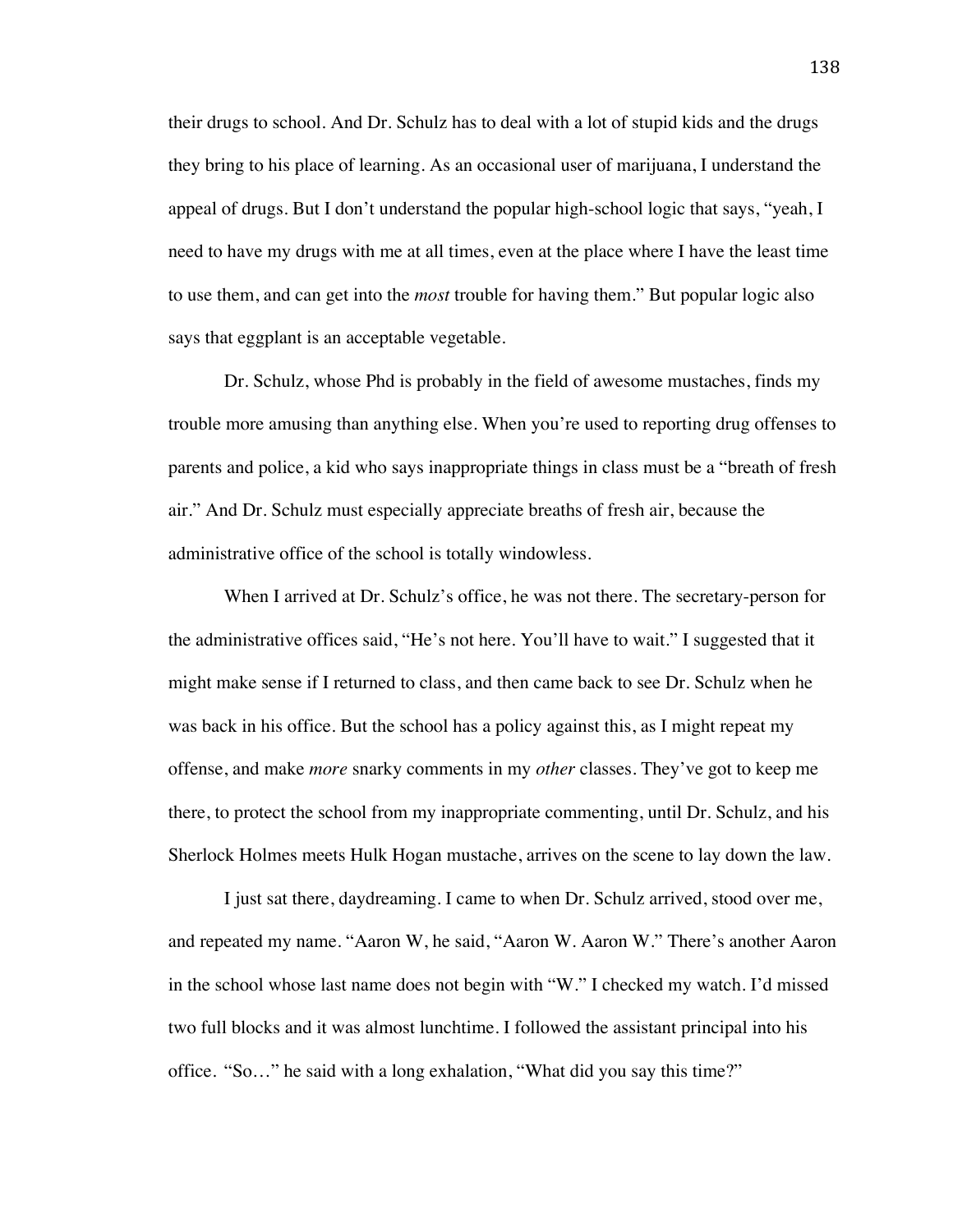I could have responded to this question however I wanted. Mrs. Thompson had not sent me with a note or anything, but as we've established, I am a bad liar. I told the truth.

"What do you think is a fair punishment?" Dr. Schulz asked me.

"Nothing?" I suggested. "I won't do it again." We both knew this wasn't true. "Detention?"

"Okay."

Detention is not much of a punishment. It means you have to sit in the library for an hour after school and do your homework. It keeps me from procrastinating and forces me to take the late bus, but it's not really a big deal. It's the equivalent of what they did to Martha Stewart, I suppose, when they confined her to that sort of bucolic campground for a year or so. I'd prefer to do my homework on my bed, and Martha would prefer to emulsify her lemon meringue in an All-Clad stainless steel mixing bowl, but sometimes one has to settle, when one has acted out in class or committed securities fraud felonies.

When school got out, I met Ian at his locker, as I usually do. He was trying to open it with one hand, using his opposite shoulder to keep the heaving mess of school work and old food from spilling out. I had no idea how he'd managed to overstuff a locker in only two months of school.

He greeted me with a grunt, and then elaborated, "Yo, Jeb and I are going over to his house to bake a little."

"What are you going to bake?" I hate when Ian uses slang terms for drug use. "I'd be down for some Rice Krispies treats."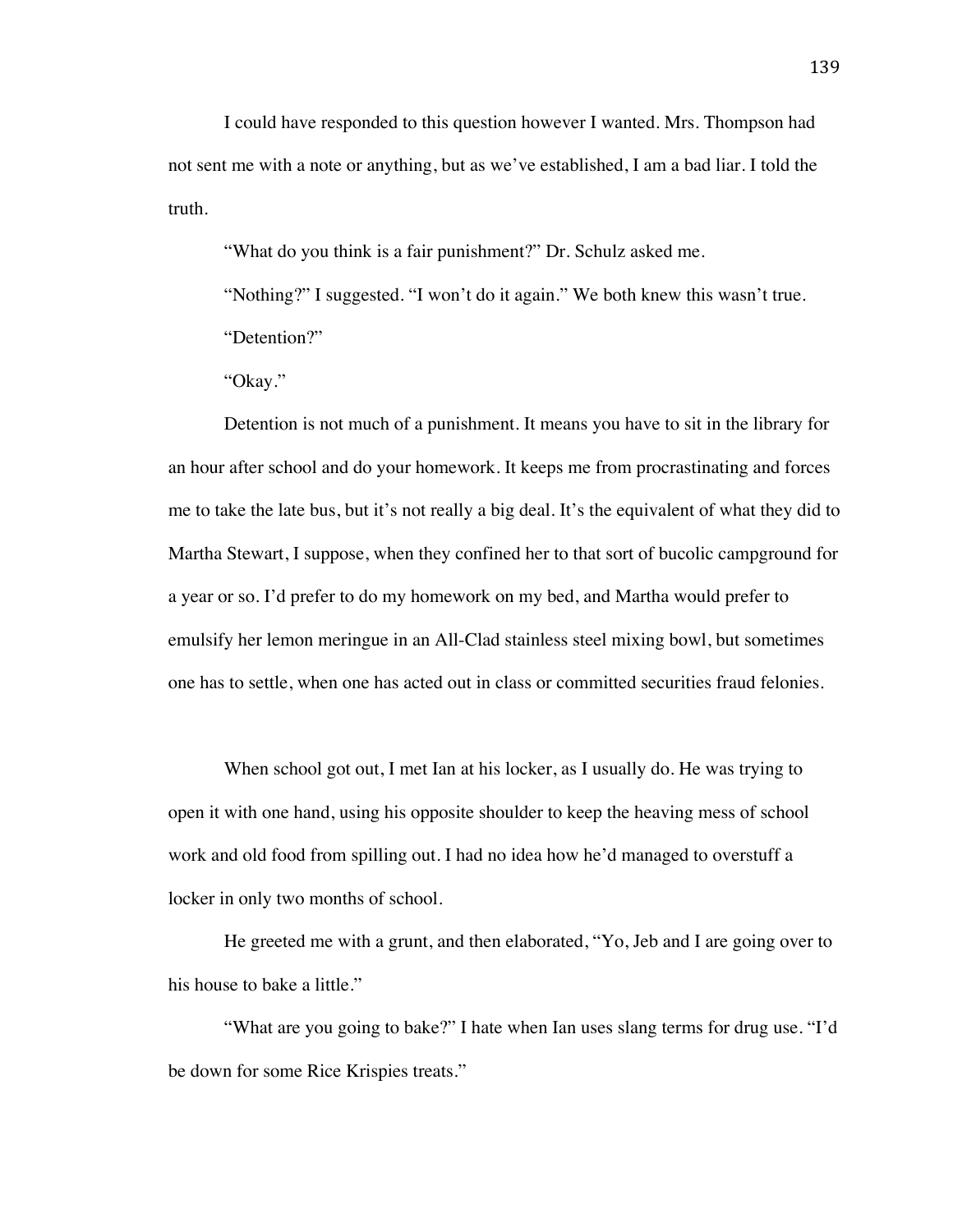"You know what I mean. You should come over."

"You're not baking anything, Martha Stewart. You're smoking marijuana."

"Don't say marijuana."

"Why shouldn't I say marijuana?"

"We're in school man. If Schulz searches my locker, it'll take the whole afternoon."

I declined the invitation, citing my detention. Smoking weed is supposed to be fun, but it just puts me to sleep. And if I want to sleep, I'll just go home and...sleep. It's free and it doesn't burn my esophagus.

"Yo," I said bringing my tone down to a whisper. "Do you think we're friends because we're both Jews?" I looked around us to make sure nobody else was listening, but I wasn't sure why. We weren't talking about drugs now.

"Holy shit! You're a Jew too!?" Ian exclaimed. "Wasserstein? I had no idea."

"I'm serious, man."

"Look, I didn't even know we were friends. I thought you just liked me because I have a Playstation."

I kicked Ian's locker, and it opened. Its contents spilled out into the hallway like a river set free by a busted dam. Ian and I stood on either side of the mess, him smiling, me glaring.

Ian admired the pile of crap on the floor like a proud father might look at his successful son. "Look," he said, "you're friends with Phil. He's not Jewish."

"But I'm better friends with you."

"Well, I'm a better person."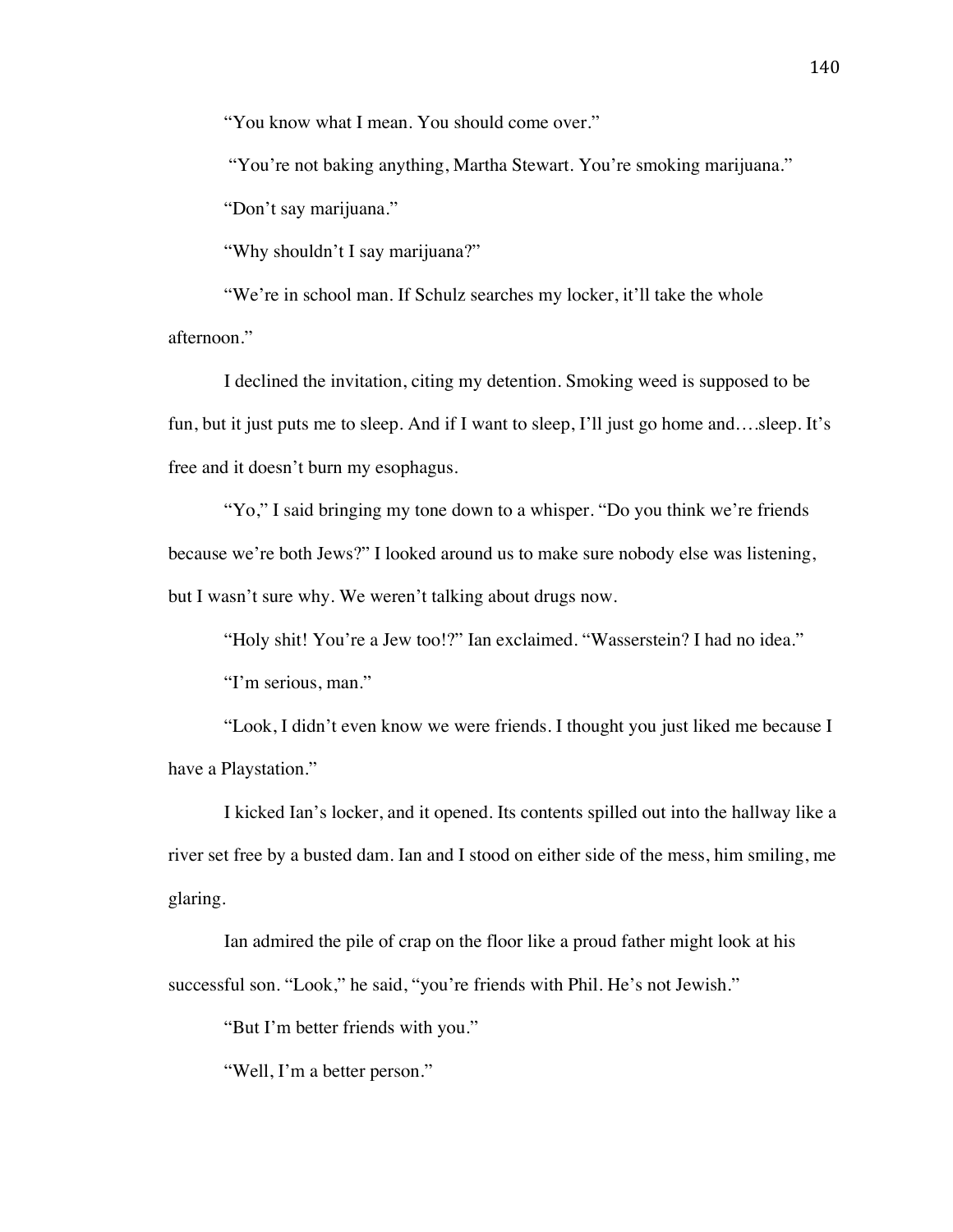"Come on, dude."

"You're better friends with me because you live *around the corner* from me, and you met me when we were like two years old."

"Yeah, at *Jewish* pre-school."

Mr. Brian, my history teacher, walked by and told Ian to "restore" his locker to how it "usually was." Ian and I made eye contact, but we both refrained telling Mr. Brian that the jumble on the floor was pretty much status quo.

We began the shoveling process.

"Baby girl," Ian said to me as he wedged a binder onto the top shelf, "you're being silly. We're friends for the same reason people do *most* things, and meet *most* people they meet. Ease. Convenience. And, dude, it's the 21<sup>st</sup> century. Nobody's anything. Suzie Falcona claims she's Italian. Her *parents* haven't even been to Italy. I think I may be more Italian than her just because I eat more pizza than she does."

Jeb arrived at Ian's locker and stole him from me. They disappeared toward the parking lot, where Jeb had parked his brand new Mazda. I was just turning toward the library, to go start my detention, when Val appeared and cut me off. "Hey," she said firmly, in a tone that stopped me in my tracks. The way she said it kind of forced me to turn and face her. "When were you going to come talk to me?" she asked.

I thought she'd been ignoring *me*, but if she said it was the other way around, I was willing to take her word for it.

I pled the fifth and said nothing, but Val has no respect for the constitution. "You couldn't have done that forever," she scolded, "I have your number. Come on, just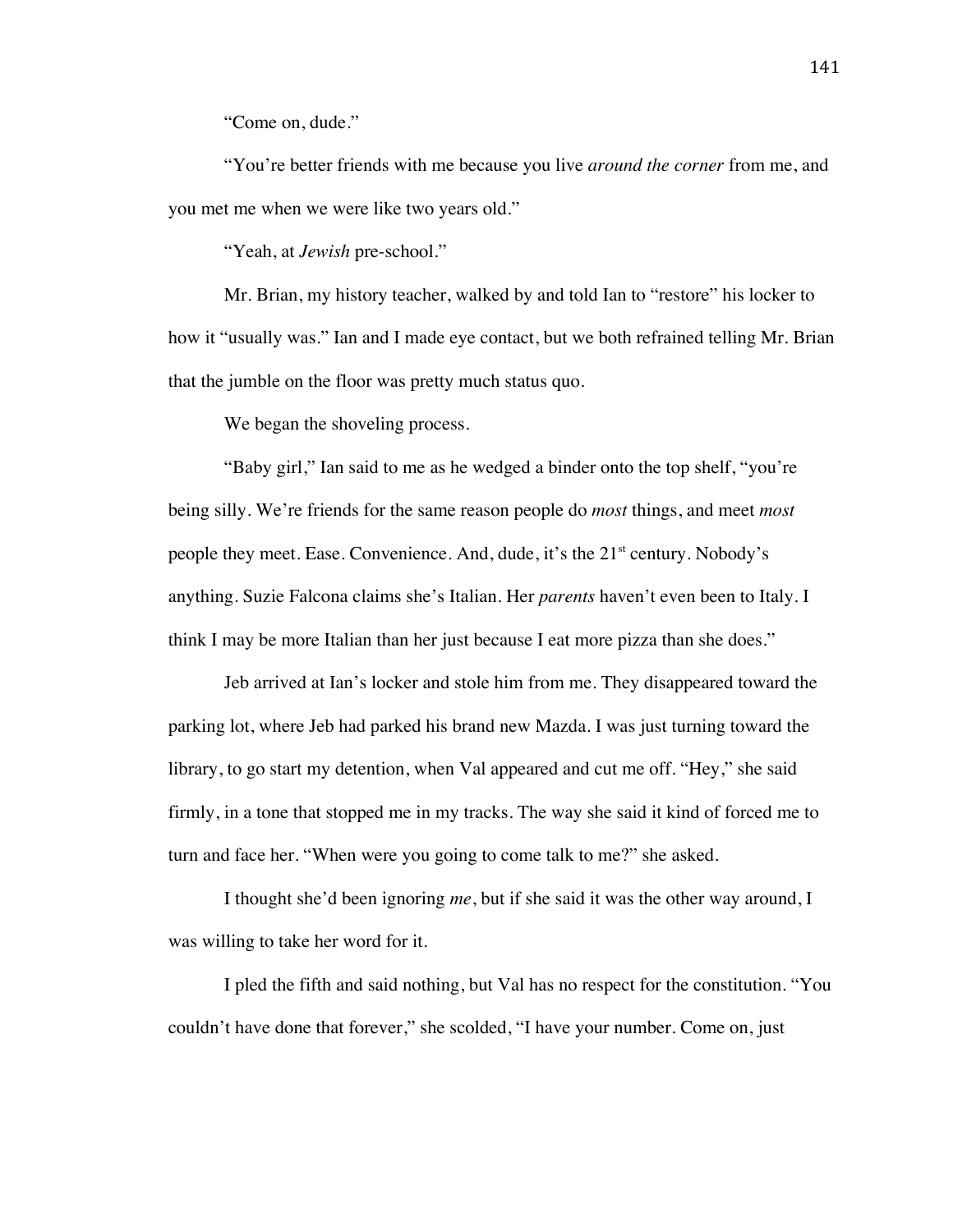because you don't have the right thing to say doesn't mean you shouldn't say something."

"I've been trying to tell my teachers that for years."

"You can't just always put things off," she went on, and she steered me by the arm toward the buses.

"I kind of can, though," I replied. "I have detention right now, but I'm walking with you instead. And remember that essay Thompson assigned about *The Old Man and the Sea*? I haven't even started it. I haven't even read the book. I assume there's an old man, and a sea of some—"

"Don't compare me to your homework," Val said, "I'm not in the mood for your sarcasm."

"I'm sorry," I said, throwing my hands in the air, "It's all I've got."

"I wish you knew when to cut the jokes."

"Me too. And I wish you wouldn't get pissed about something that's between me and my family."

"It wasn't between you and your family," she said. "I was there."

"Yes, but the *issue* is between me and my family. I need to figure that whole thing out before I can, like, know what to say."

"You make it seem like it's a complicated issue," she said quietly, but with some serious menace. "You make it seem like they weren't just being *mean*. It shouldn't be that hard a conversation."

"It's not that easy, man."

"I'm not a man. Don't call me 'man.'"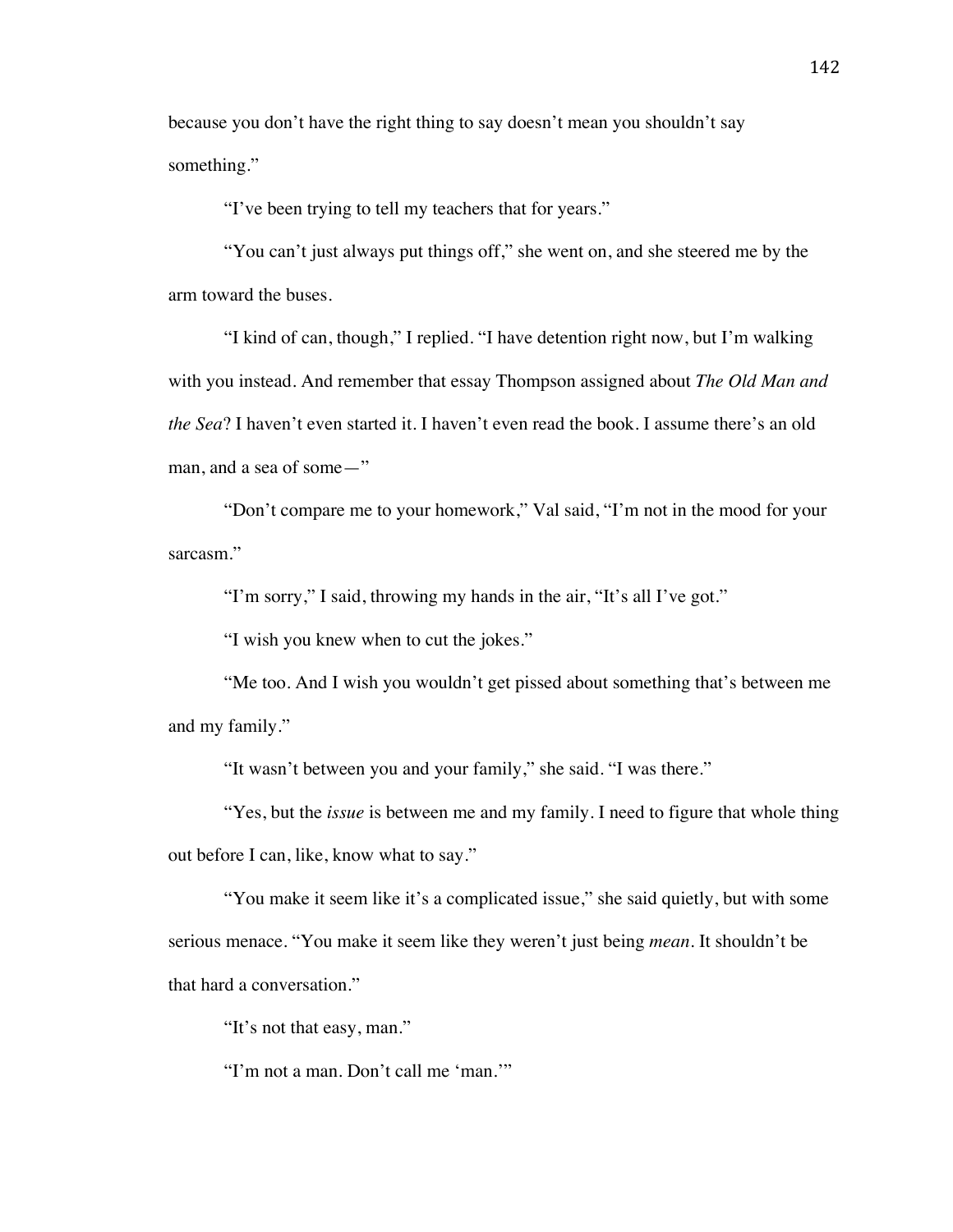"Especially with my grandparents. I try to talk with them about only the most trivial parts of my existence. Our last big heart-to-heart was about how most of my socks have holes in them."

"Well then who cares what they think?"

"I don't know. Me, a little. Definitely my parents. Look, we read *Romeo and Juliet* last year and I saw how that shit ends. It's not good. I don't want to die. I'm too young. And I'm particularly afraid of puncture wounds."

"*Come*. *On*."

"And if they're in Italy that whole time, why don't they have Italian names? Capulet? Really? Where's the terminal vow—"

 "Jesus," Val spat at me, "Call me when you want to talk about this seriously," and she started walking more quickly, trying to pull away from me. But she has very short legs, and I have very long legs. I had to slow down to give her the space she wanted.

Val was right, in that I don't know when to cut the jokes. Somewhere in my mind, in one of my lesser lobes—I'm under the impression that the brain is made up of 'lobes'—I knew that more sarcasm would only dig me a deeper hole, but that wisdom never got to the part of my brain that makes the decisions. "What if I want to talk about it seriously now?" I asked, raising my voice. "Should I, like, shout at you now, or catch up to you and talk at a more reasonable volume, or call you in a minute when you're on the bus, or do I have wait to call until you get home, or—"

We'd reached the bus line-up, and my shouting was starting to draw attention from the people milling around the front of the school. There's really nothing more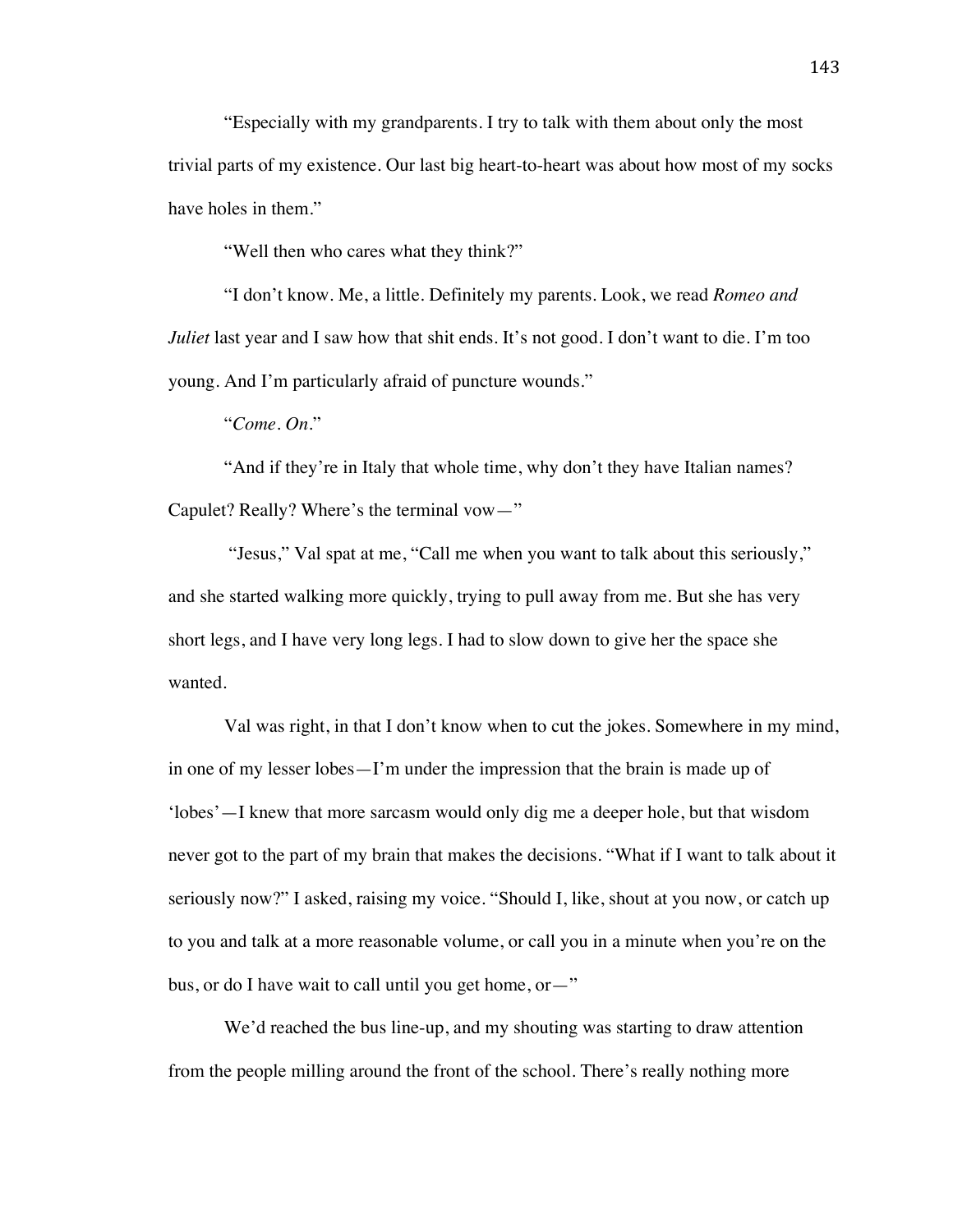interesting to a high school kid than couple-drama. I'd always told myself that if I were in a couple, I'd *never* have public drama. But I tell myself a lot of things.

Val turned and stopped for about a split second. "Bye, *man.*" she said, and she boarded her bus, the first in line.

I cursed at myself without *any* sarcasm as I watched Val's head bob through the bus windows. She was being overly dramatic, but if I'd just kept my mouth mostly shut, and uttered some comforting and apologetic words or sounds, things would probably have been fine.

 If I had a nickel for every time I didn't shut up when I should have, well, I wouldn't have very much money because nickels are almost worthless, but it would be an impressive-looking pile of currency. Ian, by the way, once paid for a movie ticket in only nickels. He brought them to the theater in a zip-lock bag. Everyone in line behind him was thrilled.

I went back into the school, signed into detention, and sunk into one of the deep library chairs. I didn't get any homework done. I spent the time thinking about Val.

She and I hadn't really fought before. When we were first getting together, I didn't want to piss her off, or argue with her, because I felt like she might just change her mind and stop hanging out with me. Before you've got anything invested in the relationship, before you've had sex, before you've lent the other person a Japanese animated DVD, before you've admitted that you're still afraid of the dark or that you think Coldplay is a good band, it's really easy to just say "fuck it" and cut it off. It's easier to just end the rapport than it is to resolve the dispute.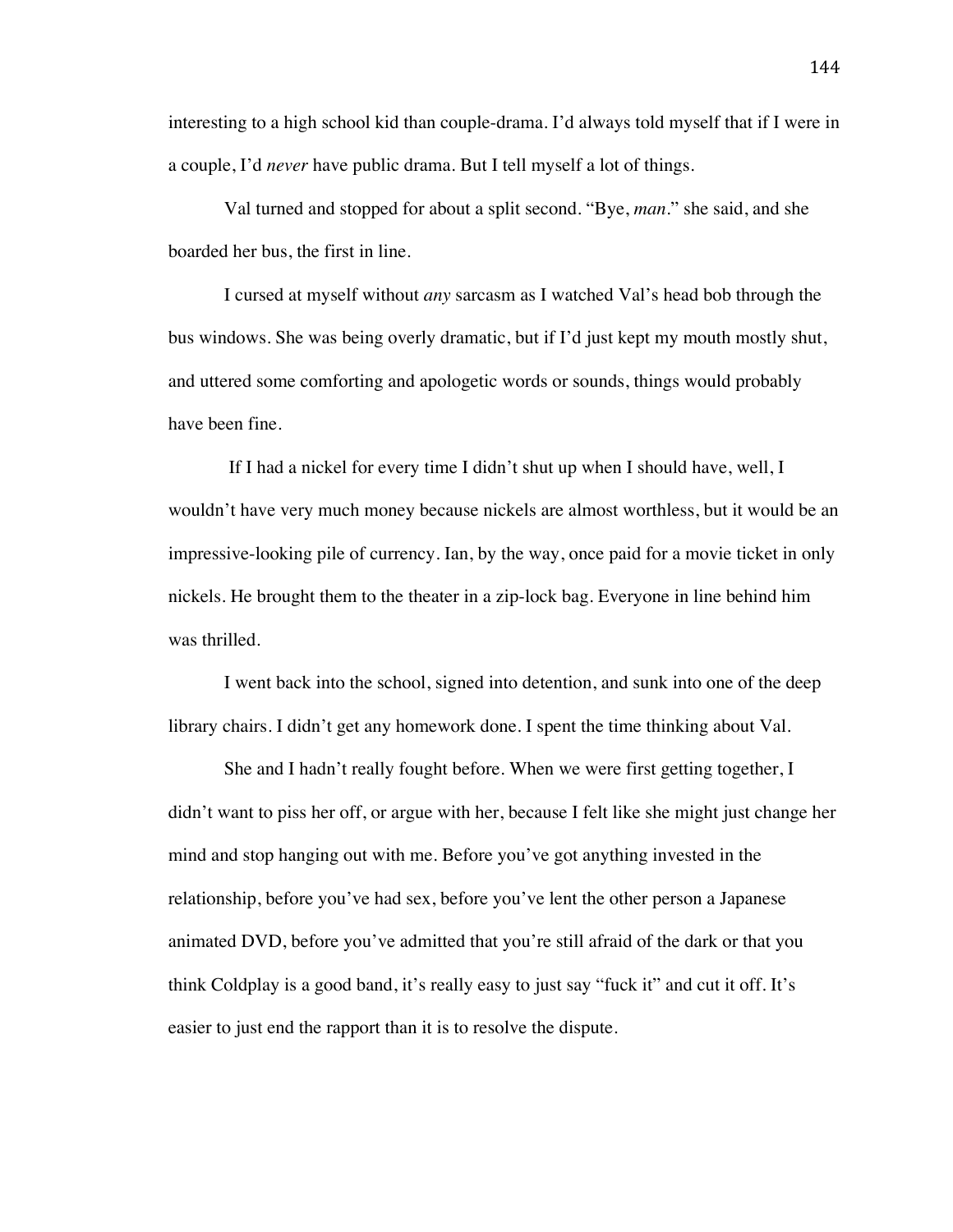But when you do have things invested in a relationship, when you've given the other person your virginity, or on a more personally compromising note, you've told them that you *really* like Coldplay, you can go ahead and disagree and fight, because you've put too much into the relationship to call it off over a petty dispute. The more time you spend together, the more you become integrated into each others lives, the more mutual friends you have, the more you care about the other person, the bigger the argument has to be for it to jeopardize your partnership. Breaking up is like untangling a really complex knot, like when I tie double knots with my shoelaces and I have to pick them apart with my teeth, because I bite my fingernails down so far that they're useless.

So you're not going to break up just because your grandparents are old and kind of anti-racist-racist. You've got to actually *resolve* the issue. And I didn't know that I was prepared to *resolve* anything. When I got into fights with Ian, we just wrestled on the floor for a while until we forgot what we'd been arguing about in the first place. But I couldn't wrestle Val. It wouldn't be a fair match up, and I got the sense that it might actually make the problem worse.

When I got home my mom was in the kitchen looking concerned. She'd been looking more and more concerned of late.

 In chemistry class, Mr. Dobrinyn taught us that every action has an equal and opposite reaction. For instance, he told us, if you punch a wall, the wall punches your hand back just as hard. I was skeptical, as I'd never been punched by a wall—they were generally quite passive in my experience—but when I hit one, my hand did hurt.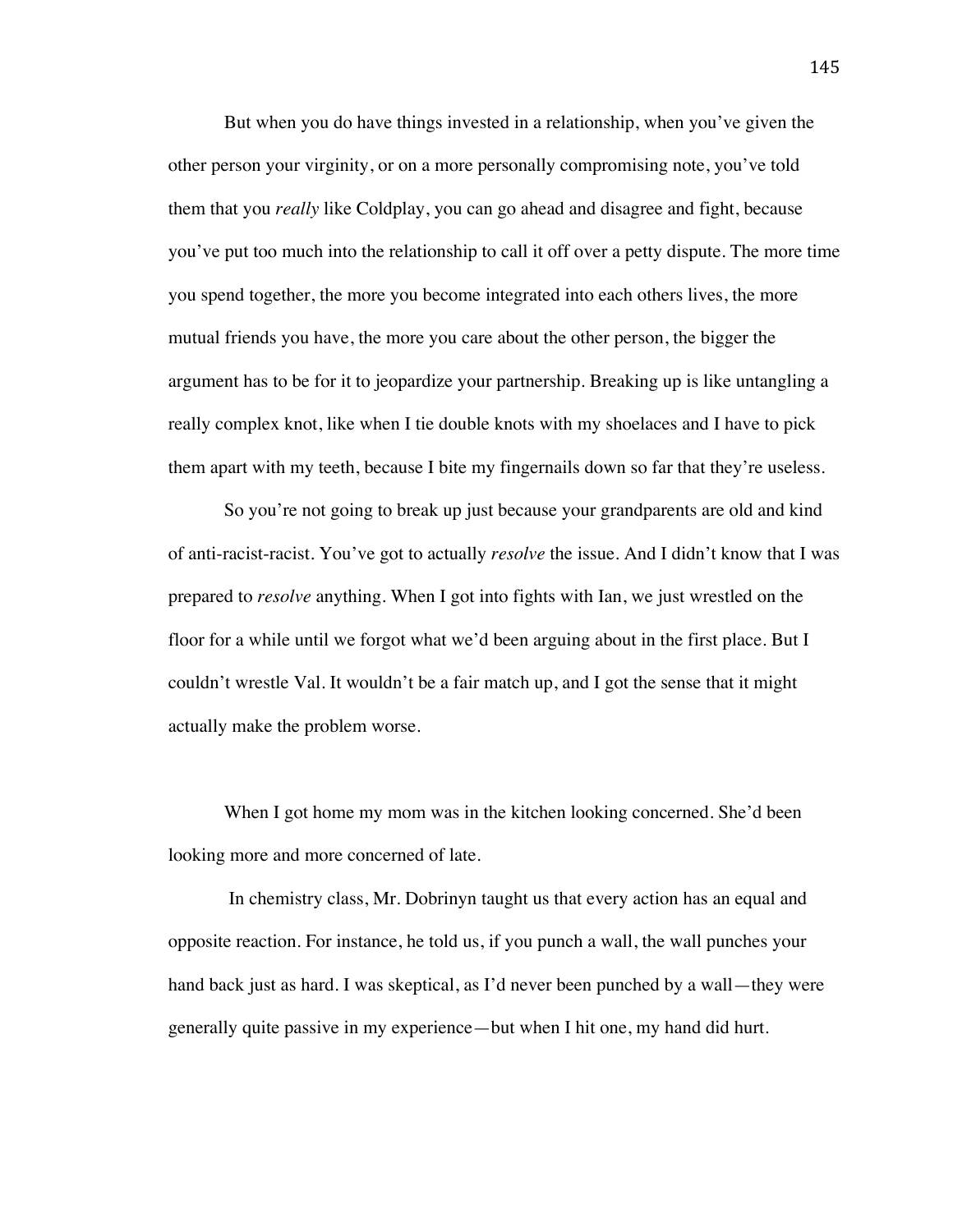Lately, with his new job, my father seemed distinctly happier and more relaxed, and as his general happiness went upwards, my mother's seemed to go downwards. So maybe Dobri and his chemistry were on to something.

With speech-impaired kids, there's a lot of paperwork, and my mother usual took this paperwork in stride. But today, as she bent her head over the table, her reading glasses balancing at the tip of her nose, she looked like the stress was getting to her, wearing her down. It made her look older.

"Why did you take the late bus?" she asked.

I felt worn out too, so I just said, "Detention."

"Aaron, you can't let your anger carry over to school. You're old enough to control yourself, to not act out."

At least she acknowledged that I might have something to be angry about.

"Do you know who just called?" she asked me, her voice softening.

After a moment of silence, she told me: "Your grandfather," And I thought that might explain why she looked so worn. "He says their Wifi is out, and he would like you to fix it."

"But I showed him how to do it last time. All he has to do is unplug the router for a second and then plug it back in. Did you say that?"

"I did say that, but I don't think—"

"Doesn't their neighbor 'work from home,' running some kind of work-at-home scam pyramid-scheme thing?"

"Mr. Feldman?"

"Yeah. Couldn't he do it?"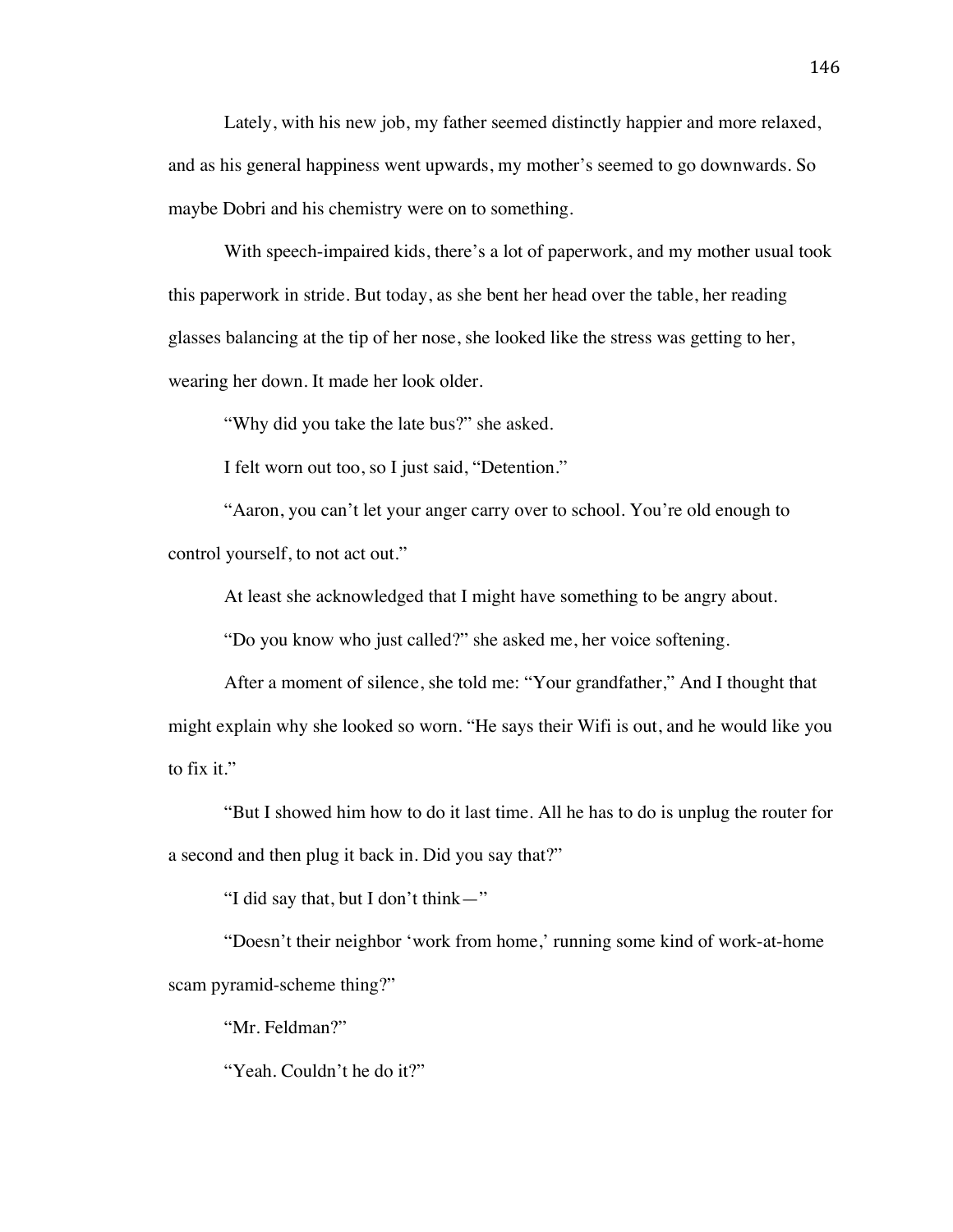"He's *disabled*. And he doesn't run a *scam*. He runs a…you know what? Forget it," she said, looking up at me for the first time, "It'll take you fifteen minutes. Deal with it."

"I still don't know what to say after last night," I told her, looking for a little motherly advice.

"I don't know either, pups," she said, and she sounded exasperated. But she wasn't exasperated with me for a change. I should have felt good about this. It should have made me happy, or I should have felt relieved. But it had no such effect.

She was basically saying, "You're on your own, kid." And on my own with my grandparents had never been a problem. But suddenly, thanks to the whole Val thing, I felt scared about going over there.

My Grandparents live in an old neighborhood full of large stone houses with very high room-to-occupant ratios. They're very proud of how old their neighborhood is. They like to brag about it, like they founded the place. Like they stepped off of a wooden ship in like 1600 and drove a Wasserstein flag into the ground. But they actually moved there when my dad was little. It was the house in which he grew up, and I find it weird to think of it that way. It's always felt like such an "old person house," even though it's fairly contemporary in a number of ways.

The house itself is old and made of the stones, and it looks really *old*, probably because it's made of stones. But the interior is very modern, full of hip, possibly Scandinavian furniture. And there's lots of art: vases from India, paintings from Europe,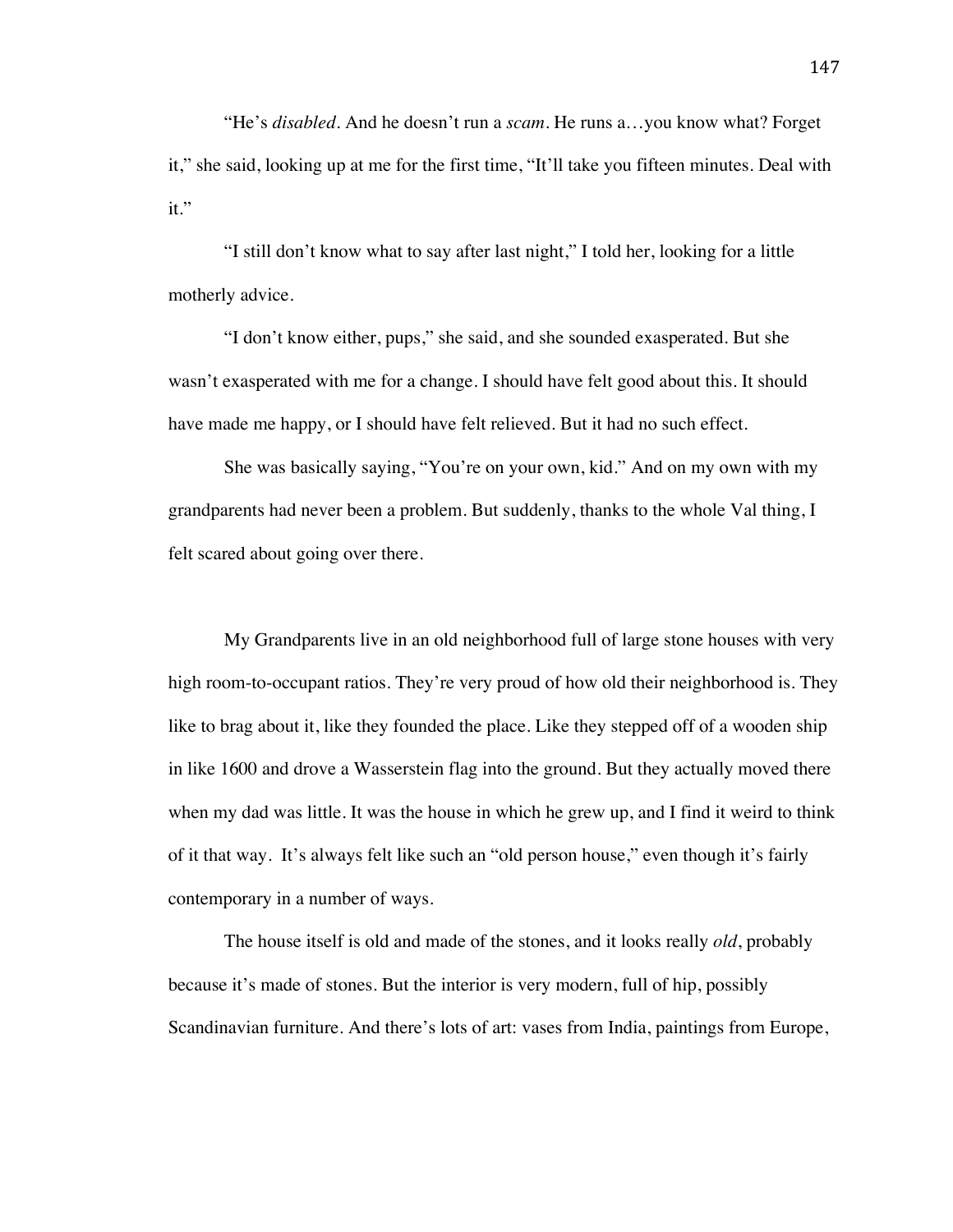rugs from South America that they hang from the walls, which is wrong—that's not where you put rugs.

My grandfather opened the front door, beamed at me, and pulled me in for a forceful hug. He is strong for his age. And spry. He led me quickly through the house, into the office room, where the "box" was. I told him that that the "box" was called a "router," but I don't think he was interested in knowing what the "box" was called. I guess once you reach a certain age, you just decide it's easier to assign old vocabulary to new things than it is to learn the new vocab.

"Where's grandma?" I asked.

"Mahjong," was the one-word answer.

I dug through a tangle of cords behind the desk, unplugged the router, and then plugged it back in again. I told Art to try to reload a web page. He futzed with his old desktop and Google popped up on the screen. "Ah!" he exclaimed, "The Google loads."

"Yes," I said, shaking my head, "*The* Google does load."

"It's like magic," he said, and he clapped me on the back, as if to say, "What a wonderful grandson I have."

"All right," I replied, trying to avoid any real conversation, "You can use the interwebs now. I should really get a move on. I've got a lot of homework."

But my grandfather didn't seem to have any interest in experiencing the magic of his restored internet connection. And he ignored my comment about my homework. "Come," he said, "I've got something for you." And he led me out of the office, through the kitchen, and into the dining room.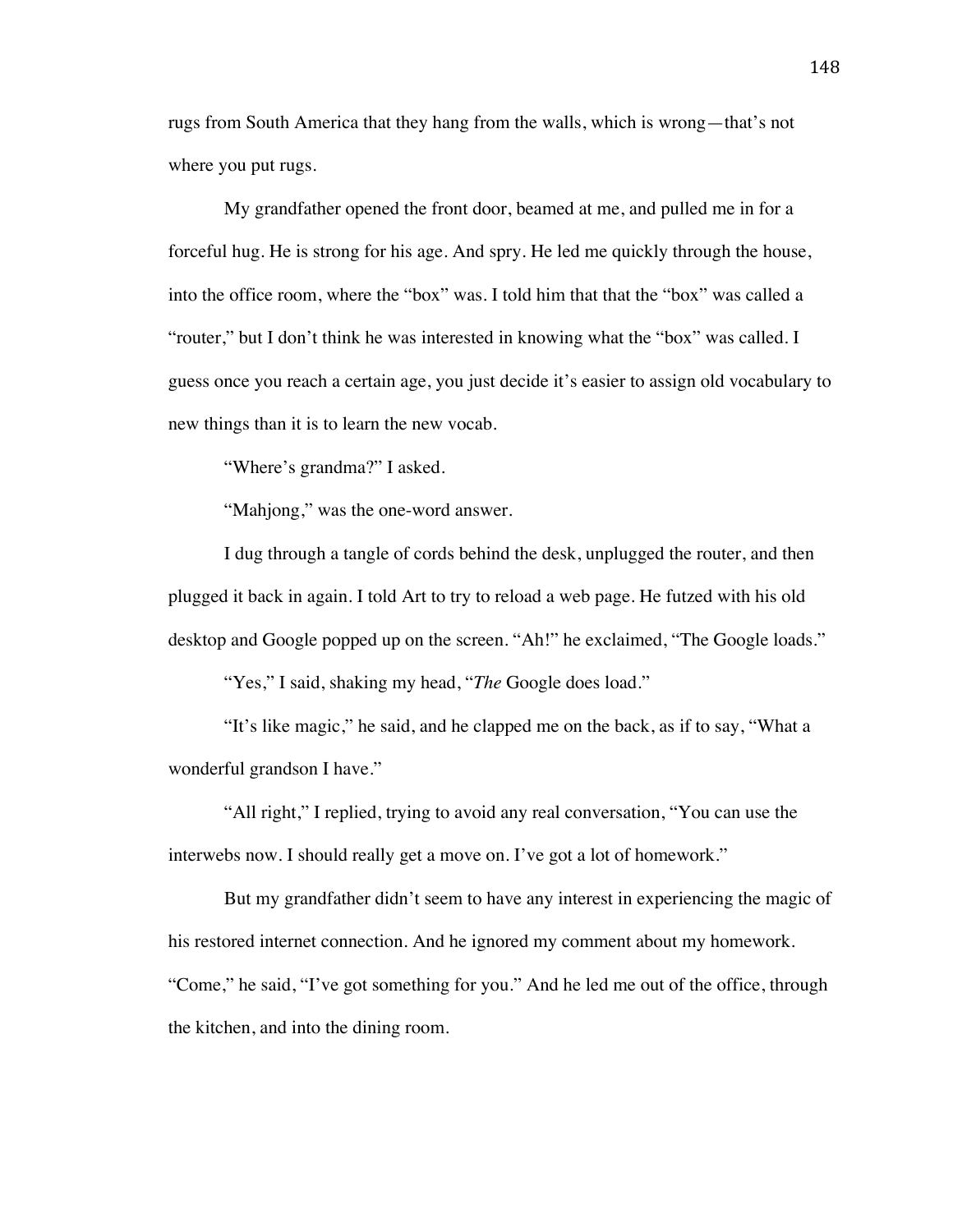My grandparents' dining room is one of those rooms that nobody ever goes in. It's full of expensive crap: nice paintings, hideous sculptures, and plates and silverware that no one ever uses. I feel like most upper-middle class people have this room. It's like once you reach a certain income threshold, you automatically receive a useless, overly lavish room, which you're only permitted to use once or twice a year. As a child, I was not allowed to enter this room, or even *think* about entering it. "Aaron, don't you even think about it," I was told. So I kept it out of my mind. And I didn't like the room, as I resented the "adult" things from which I was excluded.

Now my grandfather led me to the dining room windows, tall windows that looked out over the backyard, and I felt like we were in that room for a reason: so we could have an "adult" conversation. I was immediately uncomfortable, and shifted my weight self-consciously back and forth.

In the backyard, there were birds at a feeder, a frenzy of activity. Brown and orange leaves covered the well-manicured grass in patches. That grass used to be a mess. When I was younger, there was a jungle gym back there, and it crushed the lawn, and browned it. Even in the spring, with fresh seed and fertilizer, it didn't grow right. It was an expansive, fun backyard. I used to play out there with Sarah, and on holidays, our cousins. And when we got too old for swings and monkey bars, we played tag and touch football. My Grandparents encouraged us to bring friends, and we did. It certainly didn't matter if they were Jews. Art and Deb didn't care who was on their swing set.

But we didn't come to my grandparents' house much for holidays anymore. Our cousins had moved to South Dakota, of all places. Now *our* house was the holiday house, and my dad had taken over for Deb as family chef.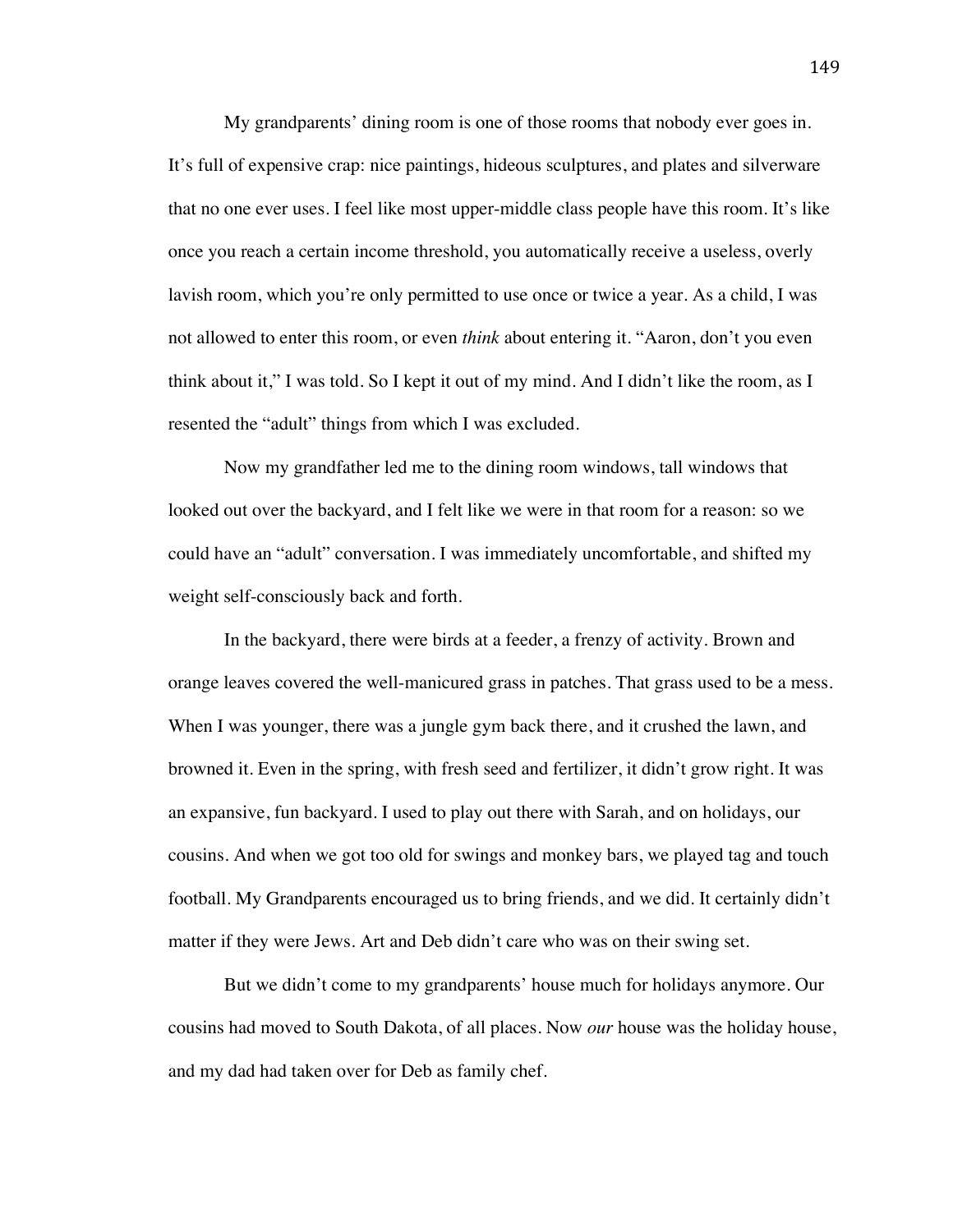"Remember the jungle gym we used to have out there?" my grandfather asked me.

"Of course. I was just thinking about it," I replied.

"Deb and I used to watch you and Doug, and Josh, and Sarah, and Lisa all running around. That was fun, wasn't it?"

"It was fun," I replied.

"Wouldn't it be great if you were all together again? Playing together?"

I wasn't sure it would be so great. None of us had really "played," in a number of years. And it's usually just awkward when I see my cousins these days. They're nice, I guess, but I don't have too much to say to them.

"It would be great, Grandpa," I lied.

Art took a deep breath, and exhaled slowly. He placed a hand firmly on my shoulder, holding me in place. Then he pulled an envelop from his pocket and handed it to me.

It was blank on the outside, but inside it contained a check for 1200 dollars.

"I heard you had a little incident with the Ford in a parking lot," he said, with a little humor in his voice. I turned from the window, toward him, and he had a glimmer in his eye, the same one I used to see when I was a little kid, when he took me and Sarah out for ice cream against our mother's wishes.

 I should have been thrilled. Here was the money I needed to fix the car, and all I'd had to do was fix the Wifi.

"I pay my IT department very well," Art said, as though he'd read my mind.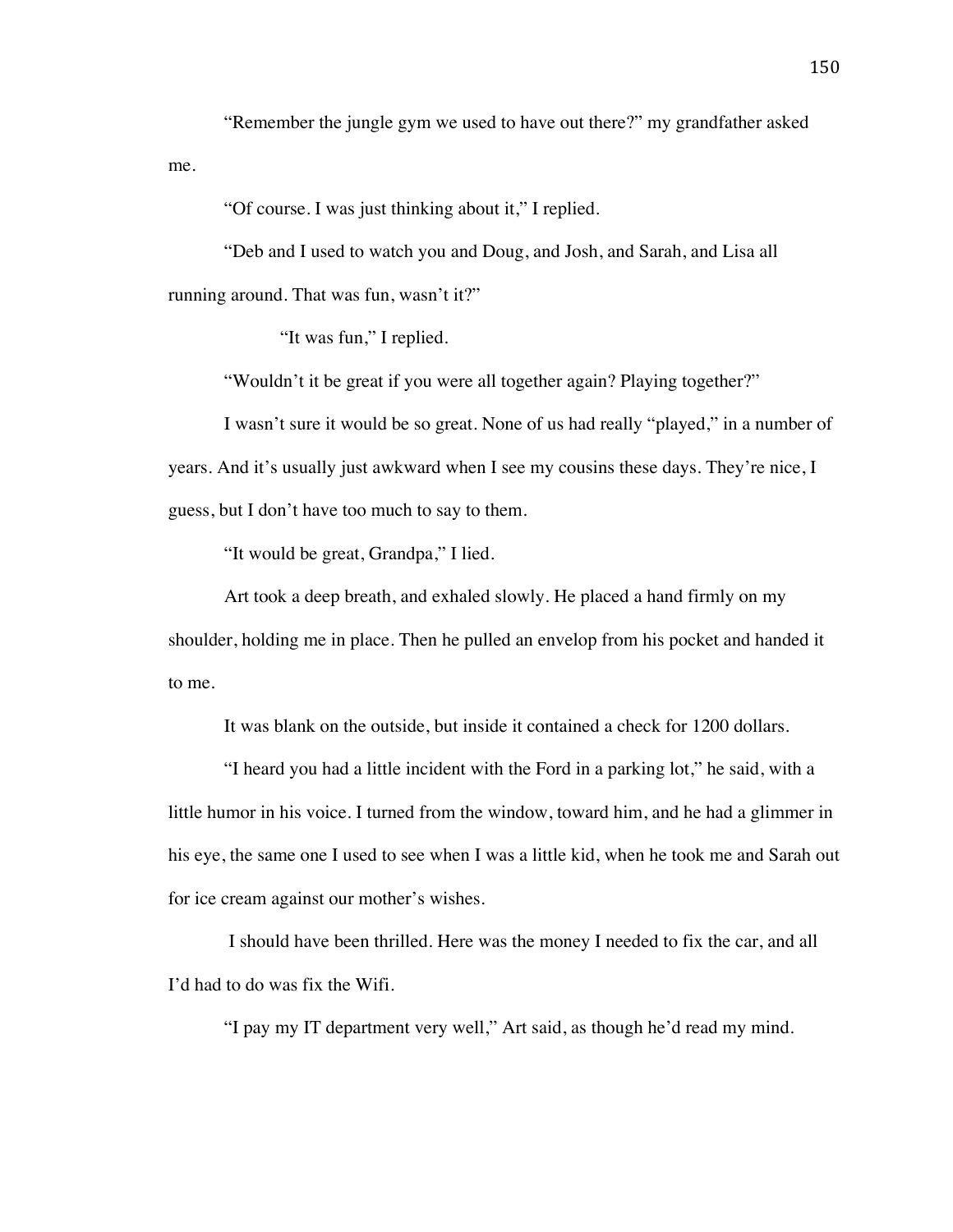But it wasn't payment for fixing the Wifi. It didn't feel that way. It felt wrong, and I couldn't return my grandfather's smile. He was so pleased with himself, thrilled that he could make my car problem disappear. But he thought he was getting something more out of it. The night before he'd suggested that he didn't like that my girlfriend wasn't Jewish. And now he was telling me with money.

I didn't want to be manipulated. It felt uncomfortable. It was *physically* uncomfortable. I was suddenly very cold, and I felt a rush of nerves shooting up my body.

Now I knew how my mom felt when my grandparents paid for my private school, or helped her pay for the house. It made her life easier. But it also didn't quite make it *her* life anymore. My mom didn't really have a choice, but maybe I did.

"You shouldn't have to find that money yourself," my grandfather went on, "You shouldn't have worry about money now. Your grandmother and I would love to help you out."

I didn't like all this beating-around-the-bush. I wanted to just beat the stupid bush already. "I know that this has something to do with Val," I said.

"She seemed very nice," Art replied, basically admitting that it was *all* about Val. And I could feel that same indignation that Val had felt. If she was "very nice," what else did she need to be?

"But being nice doesn't seem to count," I said. "But it should count. It should count the most. Who cares if she's Jewish? I'm a kid. And even if I weren't, it shouldn't matter."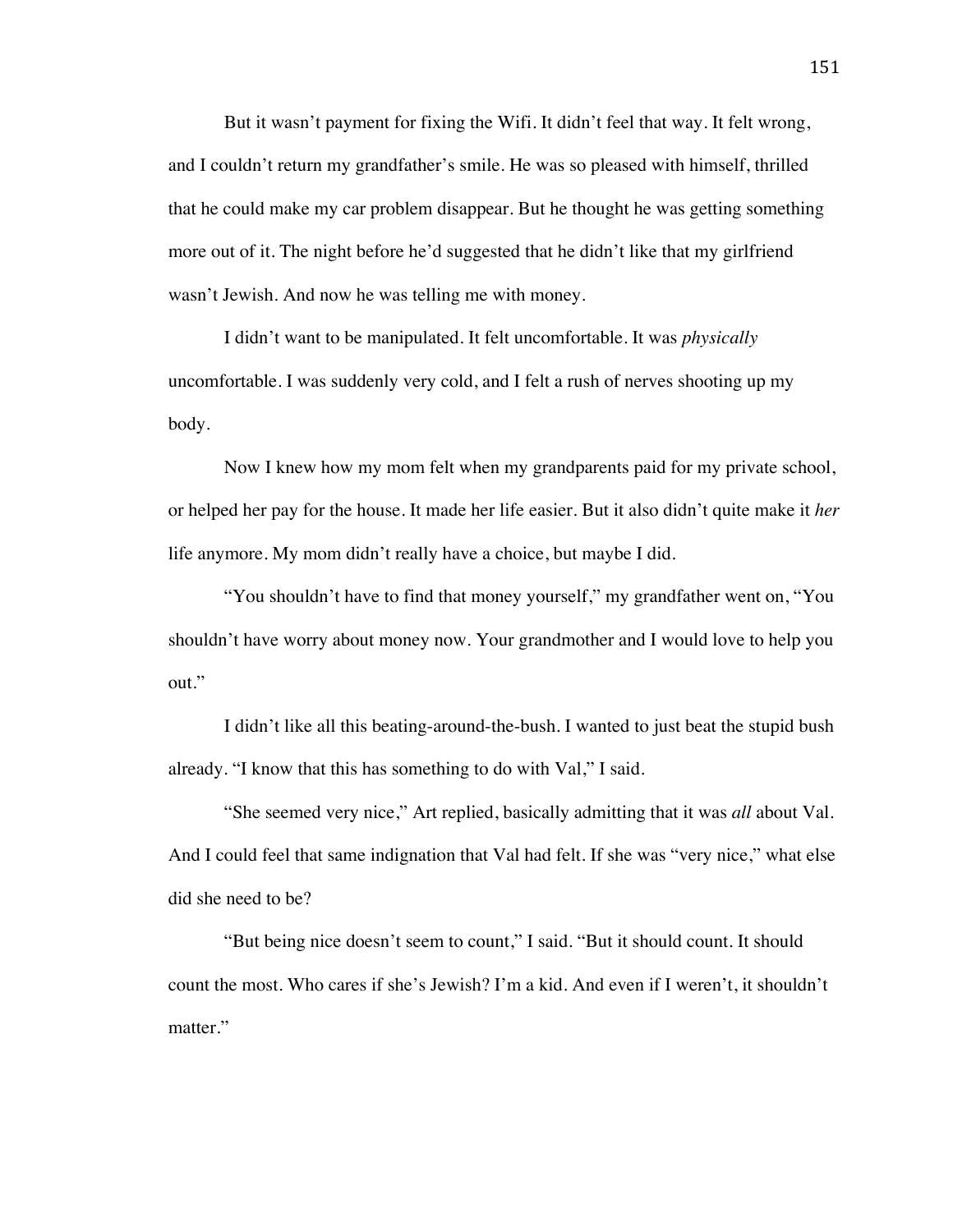All the glimmer went away, and Art went stone cold. He pulled a chair out from the dining room table and sat down. "Your father had a gentile girlfriend when he was in college. I think they were still together when he graduated. And it didn't work out. Because when you're in a partnership with somebody, it isn't just about *you*. It's about your family, and the world around you. Your heritage *does* matter, Aaron. It makes you part of something much larger. We tried when you were young to bring you closer to it, with your bar mitzvah, and your Hebrew School education. Remember when we went to Israel?" It was a rhetorical question. Of course I remembered. Though I mostly remembered the hummus. "That was such a nice trip," Art continued, "It makes me sad that your heritage isn't important to you. Your grandmother and I just feel that you might get along better with somebody—"

"You have no idea who I get along with," I said. I could feel my voice getting louder, but I couldn't quite rein it in. "This is *bullshit*."

"Aaron, do not swear in this house."

"What? Am I in some kind of holy Jew zone?"

Art stood from his chair, and rose up to his full height. I wanted him to look angry. But instead he looked…sad, heartbroken. I'm not saying that he *wasn't* angry. But he was good at hiding it. And it made me even more furious that he could remain so calm, so controlled, when I wanted to smash all of the expensive wine glasses, and overturn the table like somebody in a movie.

Instead of smashing my grandparents' possessions, I turned and walked out of the house. My grandfather's voice trailed after me. He said something along the lines of "Don't walk away from me, young man," but it wasn't exactly that, and I didn't obey.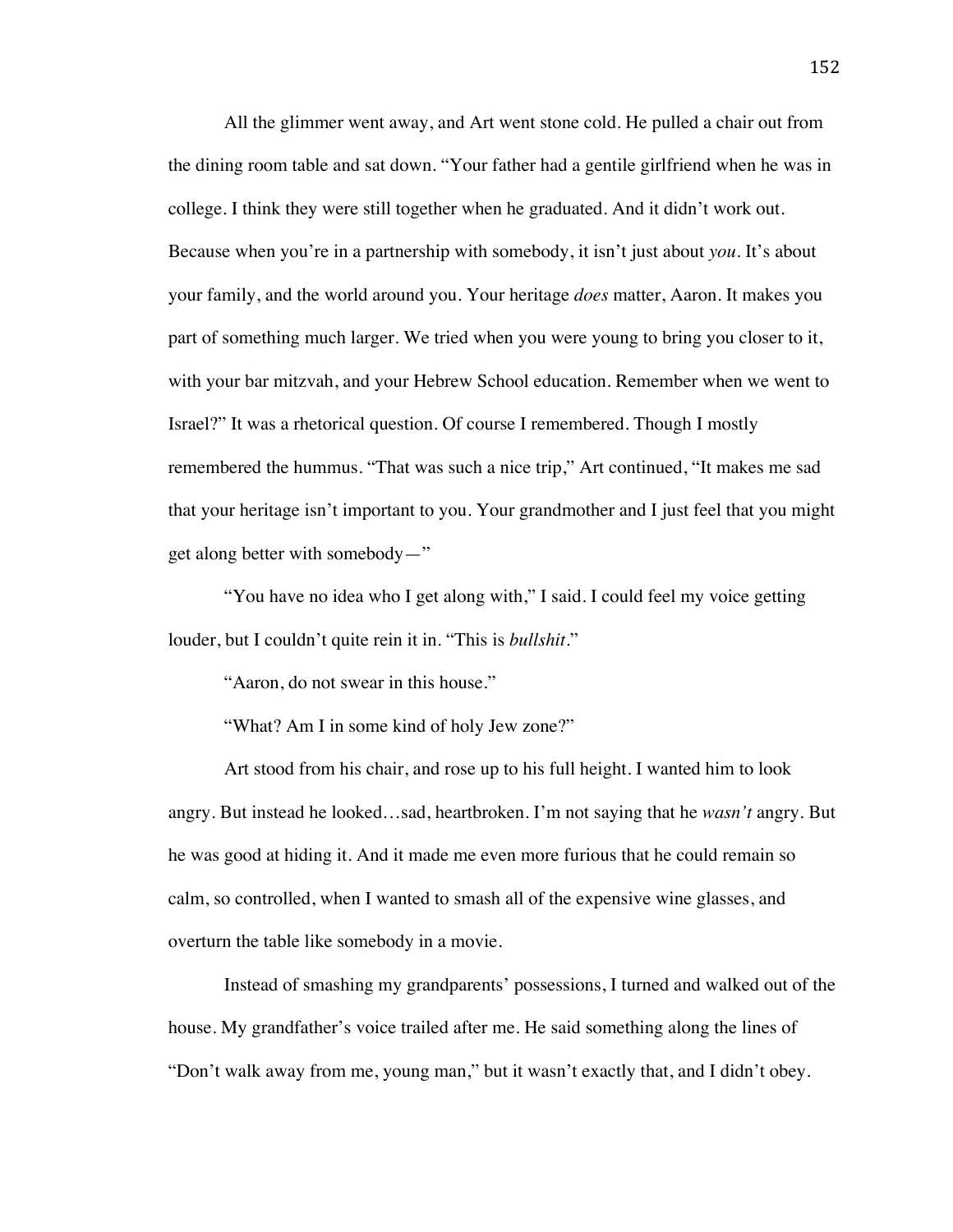Dinner that night was a little tense. I didn't know for sure, but I guessed that Art had called one or both of my parents, and filed a complaint. And sure enough, after the meal, my mom pulled me into the living room for what appeared to be a serious discussion. My father remained behind to clear the table, which is usually my job. I cautiously followed my mom out of the kitchen. We sat down on the living room couch, which is probably an expensive couch, but it's incredibly uncomfortable.

"I really enjoyed meeting Valerie last night," she began. She then paused for a moment to see if I wanted to respond. I didn't, and I just shifted my weight on the couch, trying to find a comfortable position. I already knew she'd enjoyed meeting Valerie, so I just set in to wait for her to get to the point.

"She seems like a very nice girl," my mom went on. Again she paused to see if I wanted to respond.

"Why is this couch so darned uncomfortable?" I asked, trying to change the subject. I got a sense of where this was going, and it was not going to be fun. It looked like my parents were going to side with my grandfather. "I don't get it. Comfort would be a top priority for me if I bought a couch."

"Next time we need a couch, you can buy it."

"I agree with Aaron," My father called out from that kitchen, "I've never liked that couch. I don't really like that maroon color."

"It matches the rug,"

"We bought the couch first," my father's voice replied.

"Please, Joe, we're trying to have a conversation. We talked about this."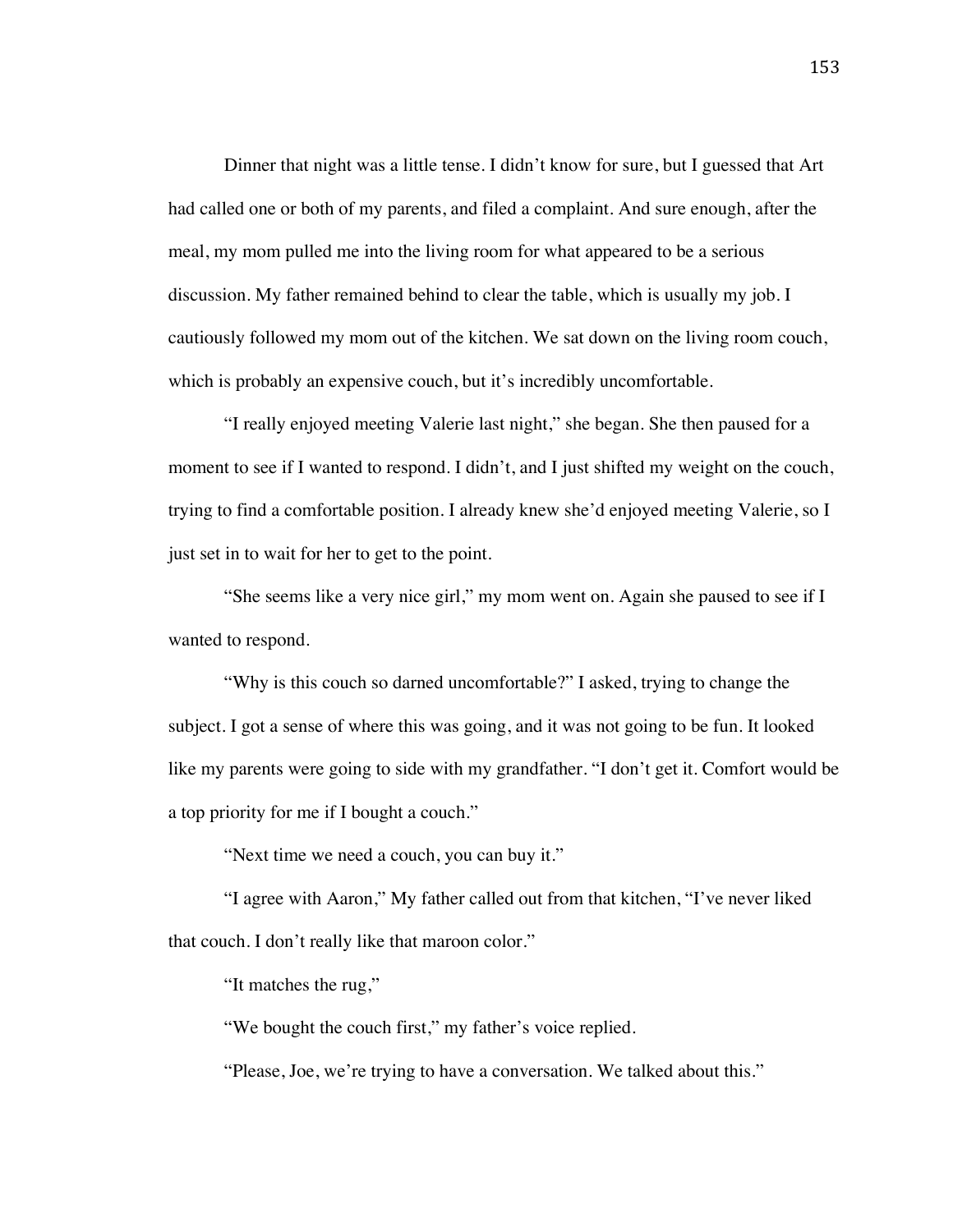My father emerged from the kitchen and sat down on the big chair opposite the couch. "Okay. Where were we?" he asked.

"We were talking about the chronology of the acquisitions of the living room's furniture and decorative textiles," I replied.

My father ignored me and went straight to the point. "Aaron, you cannot treat your grandfather like you treat your peers."

"Noted. But Dad, grandpa said you had some non-Jewish girlfriend in college?" I thought that would flip the conversation on its head, but my father just nodded like he'd been expecting that question.

"Aaron, I think there's something you need to understand, which I know is tough when you're young, and everything you feel...Well, you feel it really strongly. And Valerie may be very important to you now, but she's not part of your family."

"I'm aware of that, and I would think you'd be pleased that I'm not dating a member of our family."

My father didn't laugh or even smile. He looked uncomfortable, and *he* was in the comfortable chair. "Aaron, feelings about girlfriends change, especially at your age. And we're concerned that you might alienate the people close to you because of…a crush, or a first love."

The guy sounded so condescending. I looked at my mom for help, but as usual, she just sat there kind of nodding along.

I stood up, and started pacing. "Look, I said. I know how I feel. I'm me. And second, your father tried to bribe me. You talk about how you treat your family members and stuff. He bribed me. He tried to pay for the car dent."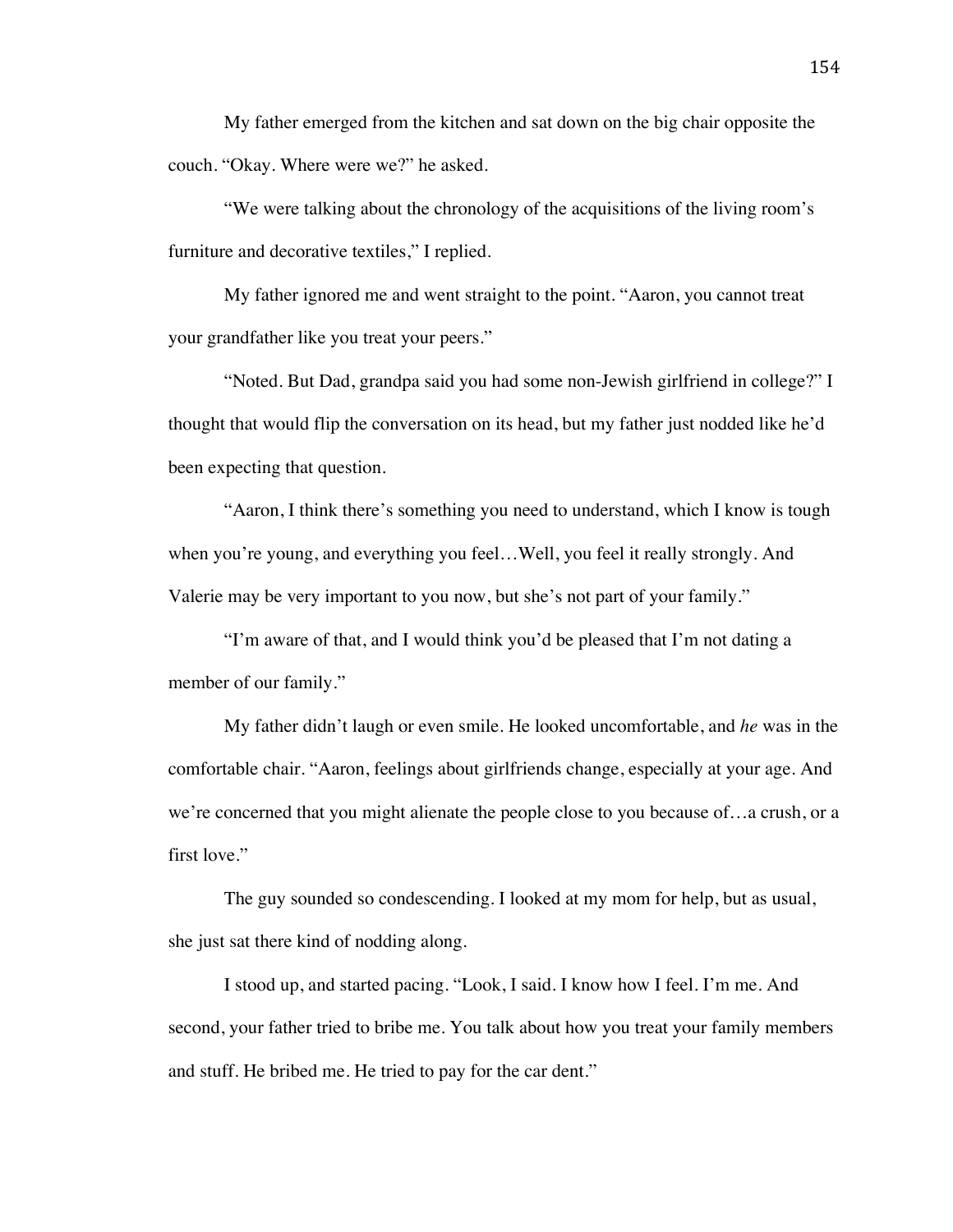"He loves you. I'm sure he was just showing his appreciation for your help today," my dad said, and he sounded like he might actually have believed his own words.

My mom cut in, her voice flat and even. "Did you take it?" she asked.

"No," I said. "I'll find a way to pay for it myself."

I started to pace myself out of the room. "Aaron," my father said quietly. "You may be able to pay for the car. But what about college?"

I'd been trying really hard not to think about college, even though my school, my grandparents, and now my parents, were all trying to ram it down my throat. But when I did think about college, I didn't think about the money.

My mother cut in and said, "On a practical level, Aaron, with your father's new…work situation, your grandparents are paying for your tuition. They're helping us out, and you can't…" And then her voice trailed off. When she spoke again, her voice was softer, "When your father finished his PHD, we wanted.... Well, *I* wanted to live in New York." Her voice sounded odd, like it wasn't quite hers, and it got my attention. "But we couldn't afford it. And your grandparents showed us this house. Here. And it was beautiful. And the neighborhood's great. Sometimes you make compromises, and it works out for the best."

My father nodded along with her, and he looked like one of those bobble-heads they give out at Phillies games. My mother, however, didn't bob. Susan's face was inscrutable. I tried really hard to scrute it, but I couldn't tell if she really thought it had worked out "for the best."

For my part, I'd stopped pacing, and I just stood there in the foyer-thing between the living room and stairs, looking back at my parents. And where I'd been angry at my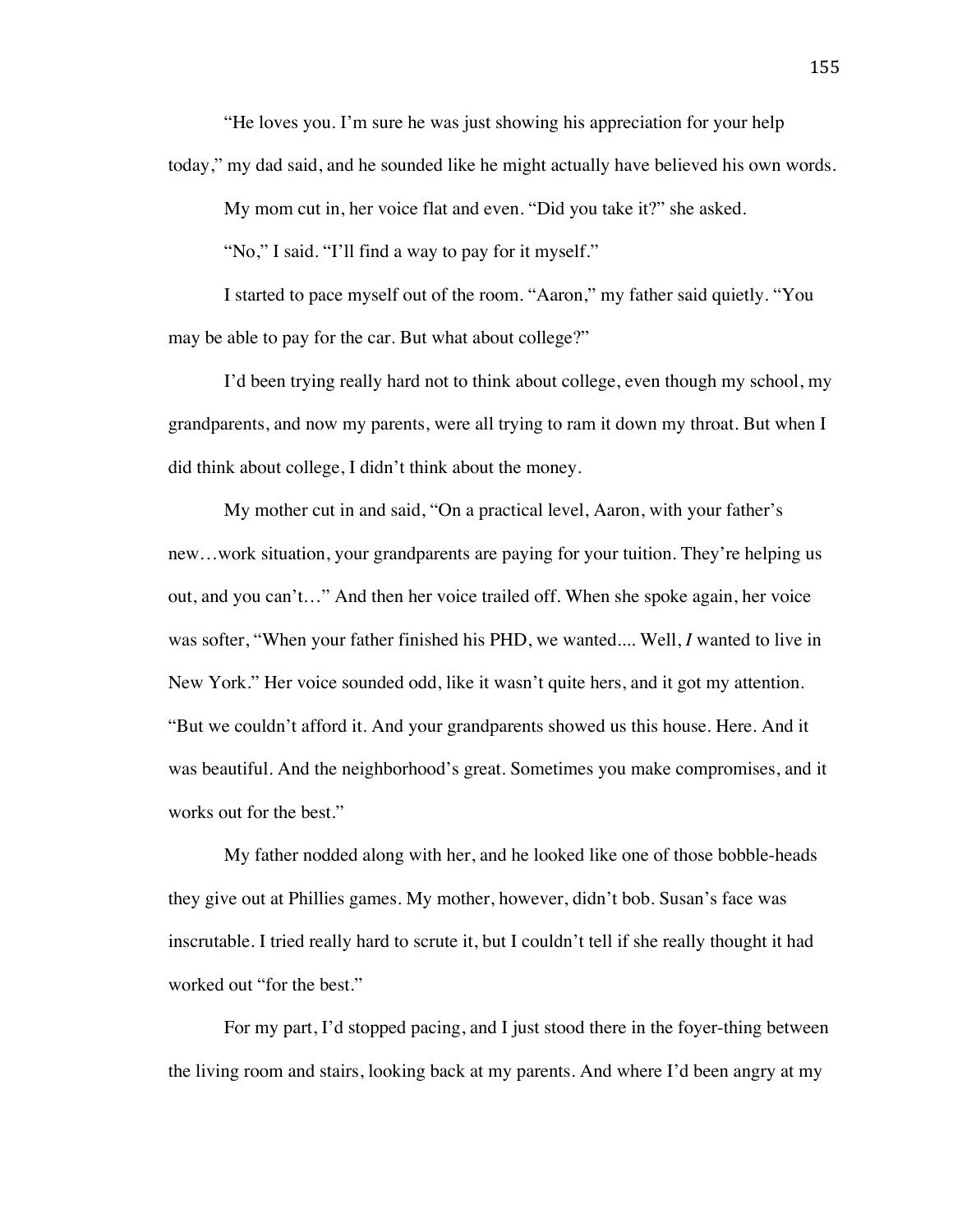grandfather before, I now felt betrayed. Earlier when my mom had said, "You're on your own, pups," she was right. She and Joe were siding with the grandparents, because they actually agreed with them, or because they had to. But it didn't matter what the reason was. The result was the same.

I climbed the half-flight of stairs to my room, closed the door, and threw myself on my bed. I thought about calling Val, but decided not to. I thought about starting *The Old Man and the Sea*. I'd been meaning to read Hemingway, especially after I saw that Woody Allen movie where Ernest seemed like such a bad-ass. But when Mrs. Thompson *assigned* me Hemingway to read, it suddenly lost its appeal. I couldn't think of anything else to do, however, so I opened the book and started it. It felt like an apology to Val in some way, even if she didn't know about it.

I found I could relate to the poor, old, unlucky fisherman. But I still didn't get the whole fishing thing. If I were the old man, and I sat on a boat and didn't catch a fish for eighty days, I'd give up. If I really wanted a fish, I'd buy one. That's got to be easier than holding my line in the water for three consecutive months.

I guess that's why Hemingway didn't write the book about me. Jews don't fish. The Jew is not an aquatic creature. I'm not exactly sure why. Maybe that's why the Israelites didn't canoe across the Red Sea out of Egypt, though it also could have been the lack of canoes. Anyway, there's that classic American image of a couple of dudes, sitting out on a lake in their boat, shooting the shit, drinking beer, and waiting for marine life to impale itself on their hooks. And those American dudes drinking beers are *never* wearing yarmulkes.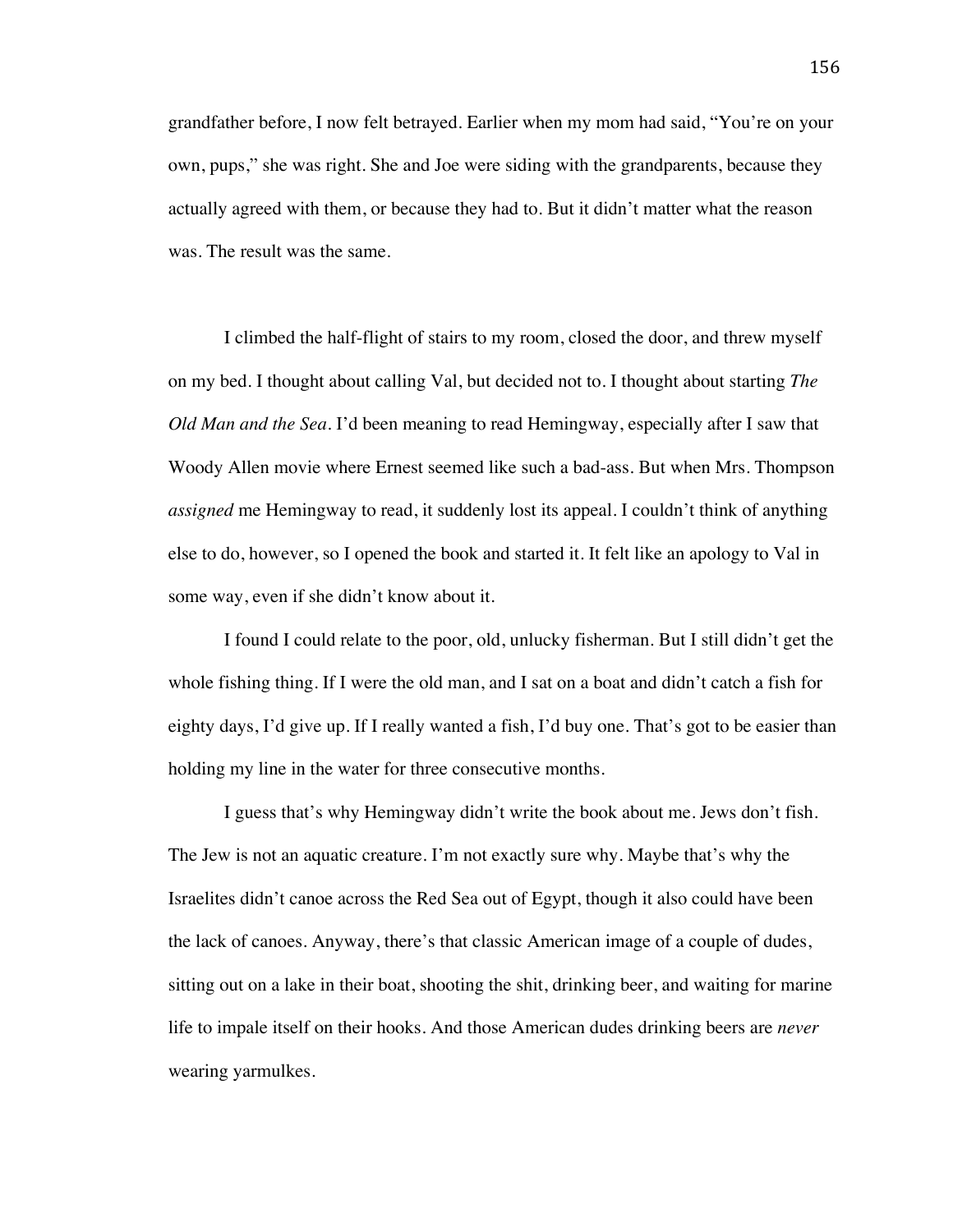But Jews *do* date non-Jewish girls. Like Val had suggested, they'd been doing it since *Fiddler on the Roof*. Even my own dad had done it. And whatever my parents wanted to call what I felt for Val—a crush, a first love. I didn't know if it was either of those, or both. But I really liked her, and I wasn't going to break up with her because my family wanted me to.

I gave in and called my non-Jewish girlfriend.

"Hello?" she answered.

"I started the Hemingway novel," I said. "Why doesn't that dude just go buy a fish if he wants a fish so bad?"

"He doesn't want to catch the fish for the *fish*. It's not about fish. It's about his pride and his… You know what? I'm not going to bother. You're just trying to get under my skin."

"No. Well, maybe. I think I was actually trying to apologize."

"For what?"

"For siding with my family. For defending them when they were being huge dicks."

"It's okay. I understand. They're your family."

"It's not okay. My grandpa tried to bribe me into dumping you."

"Really?" Val asked with a giggle. "You get a good price?"

"Well, it wasn't exactly like that. And it wasn't very funny."

"What'd you say?"

"I said no. But now there are all of these passive aggressive threats about college money and stuff. And I'm going to have to get a job to pay to fix my mom's car.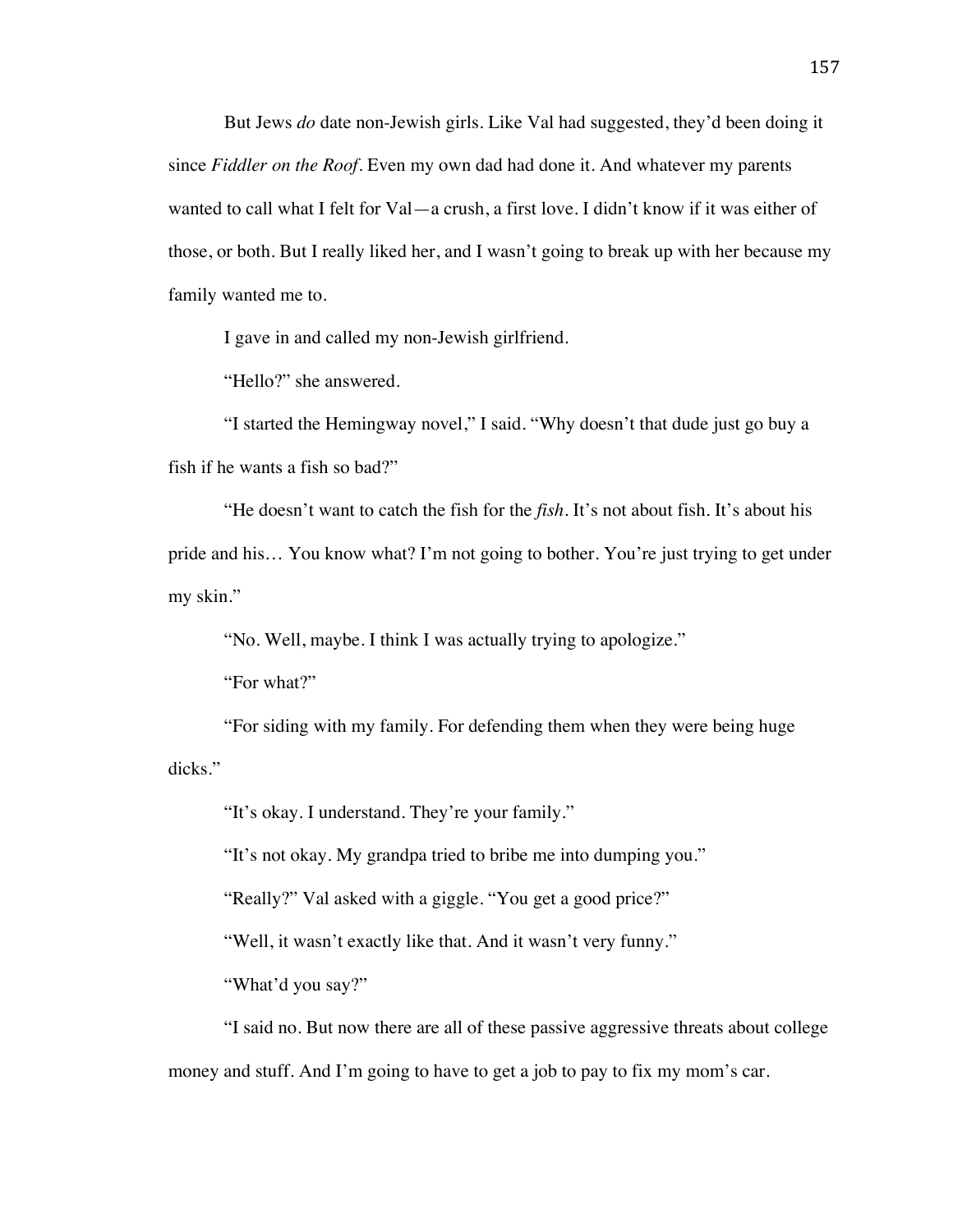"I'm sorry."

"It's not your fault."

"Yeah, but I feel guilty."

"Don't. I really like you, Strudel Pants. I just don't want this to like…change things."

"I like you too Aaron. A lot. But I feel uncomfortable if your parents don't like me, or—"

"They've got nothing against you. It's all about me, and what they want from *me*. You don't have to come over or anything."

"I just don't see…" her voice trailed off for a second. "Eventually," she went on,

"it's going to have to be okay for me to come over to your house."

"There are other houses."

"Aaron."

"I know, I know. But we can, like, keeping hanging out now. We can stay together, right?"

There was a moment of silence on the line, but then Val said "I don't know. I *want* to."

"Shouldn't you do what you want?" I asked.

"Yeah," she said, "I guess."

I felt a little relieved, but I didn't like the uncertainty in her voice.

Chapter 11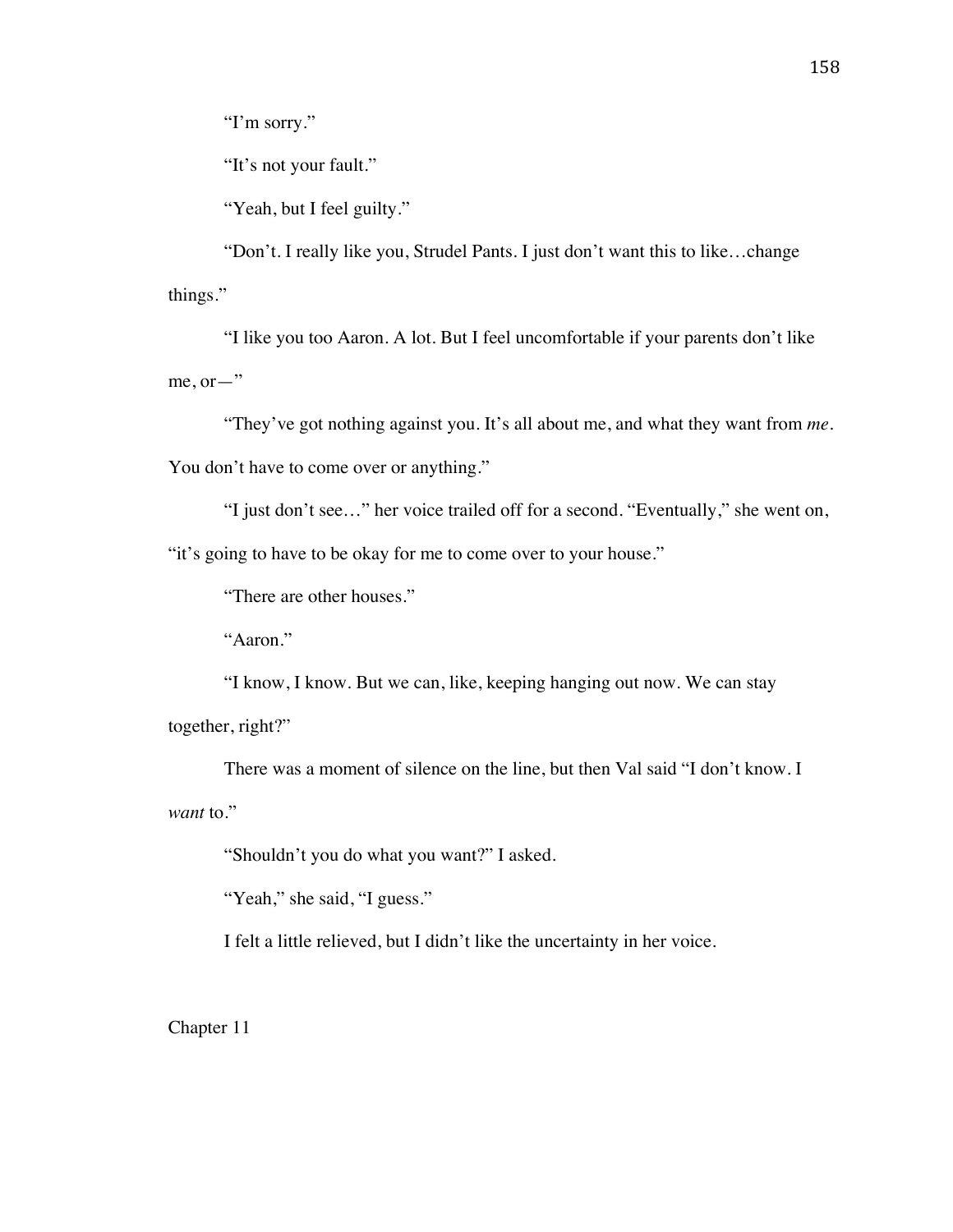A week or two passed, and things at my house got weird. It's like the place was all of a sudden really cold, and I don't think it was because it was *literally* getting cold, though that was also happening, because the weather was transitioning toward winter.

It was as if some sort of rift had opened between me and my family. We didn't talk much at dinner. I spent as much time in my room as possible. My grandparents had only been over once, and I'd left the house and gone to Ian's because I couldn't deal with them. When I *was* at home, the house was extra quiet. My parents didn't know exactly what to do with me. They weren't going to *forbid* me from seeing Val. They just "disapproved" and I think I was supposed to feel guilty about it. And I'd say I felt *fairly* guilty.

But other than the Val thing, I was being a pretty "good" son. So they couldn't really get too pissed.

But I felt uncomfortable around everybody, not the just the grandparents. I even felt weird around Sarah. It goes back to my distaste for uncertainty. I didn't really know where I stood with my parents, and I couldn't ask them how they really felt, because they couldn't, or wouldn't tell me.

Two Sundays after the Val-Stew incident, when I went to grab breakfast, my parents were both at the kitchen table. My dad was reading some kind of environmental journal and eating a pickled herring sandwich. My mom was going over paperwork at the kitchen table. She was sitting as far away from my dad as possible, or really as far away from his herring as possible, and I didn't blame her. I said good morning from *outside* the kitchen for the very same reason.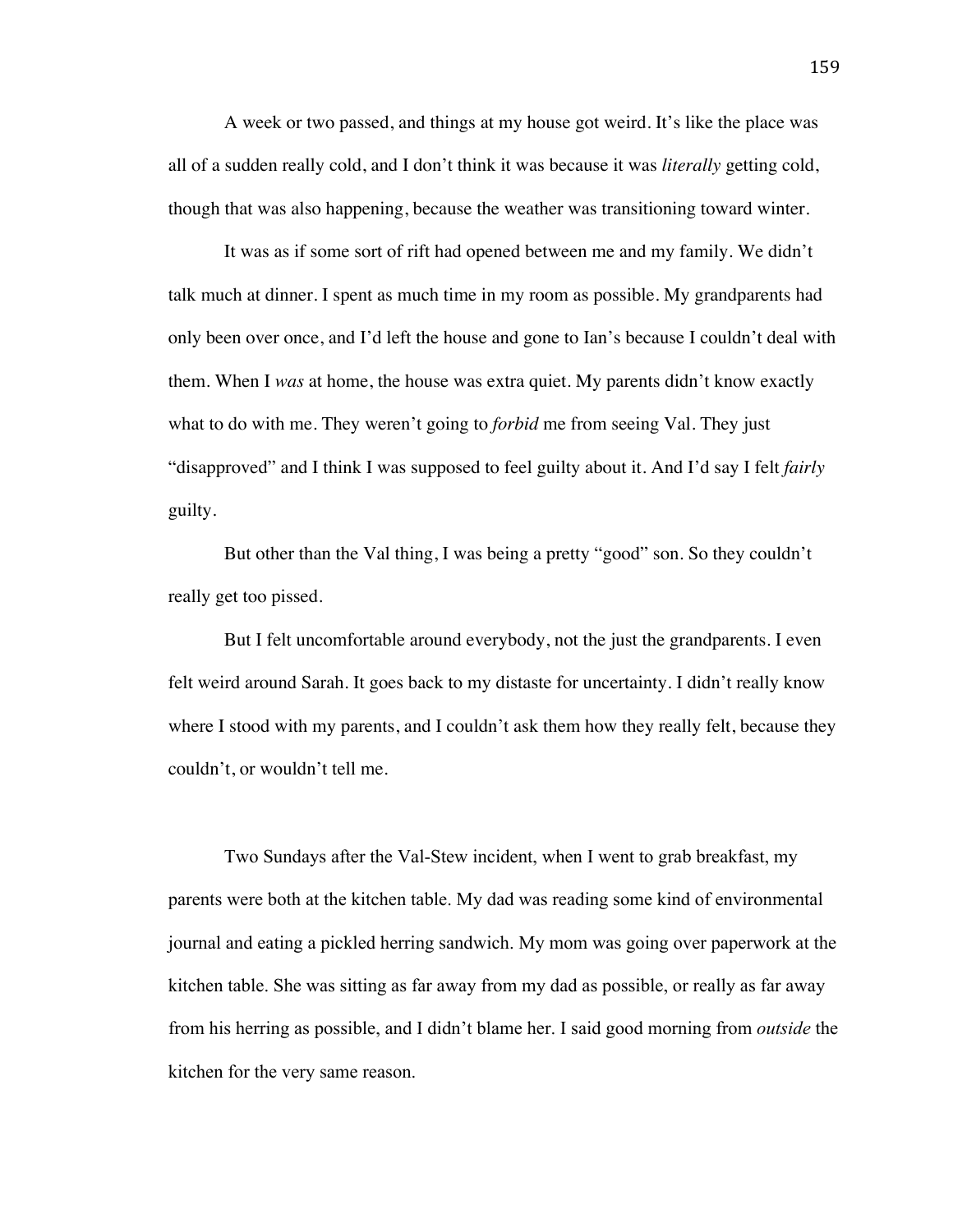My father is the only person who's not Norwegian who likes herring. He buys these colossal jars of pickled herring that float in this mustard-oil that smells like a rotting corpse. He is probably the lone purchaser of this stuff. In fact, the ACME near our house stopped carrying this brand of herring when one of their employees, Stanley, accidentally dropped and broke a jar, and was killed instantly by the terrible stench. I haven't verified if the employee death story is true, but they did actually stop carrying the stuff, probably because there isn't a significant enough Nordic population in the area to consume all the nasty fish. My dad begged the ACME to start carrying it again, which to his surprise and my dismay, they did. So now, even if he doesn't *want* herring, he thinks he has an obligation to buy it, because he feels guilty for strong-arming the store into stocking it. Every time I turn my nose up at the pickled herring, my dad pulls the "how do you know you don't like it if you haven't tried it" shtick, which is bullshit, because there's lots of stuff I know I don't like, without trying it. I've never eaten my own feces, for instance, or read Ulysses cover to cover. There are just some things that you know will be awful, and you don't actually have to try them out.

I hovered outside the kitchen for a minute, but I was very hungry and I had to eat something. I rummaged through the various cabinets, looked in the freezer and the fridge. But it was Sunday, grocery day, and there wasn't anything edible left in the house. I wasn't speaking much with "the fam," but the lack of food made me grumpy. "There's nothing to eat," I declared.

"There's lots of herring," my father replied, still staring at his magazine. I searched his face for a hint of humor or irony, but he was serious, despite the fact that I'd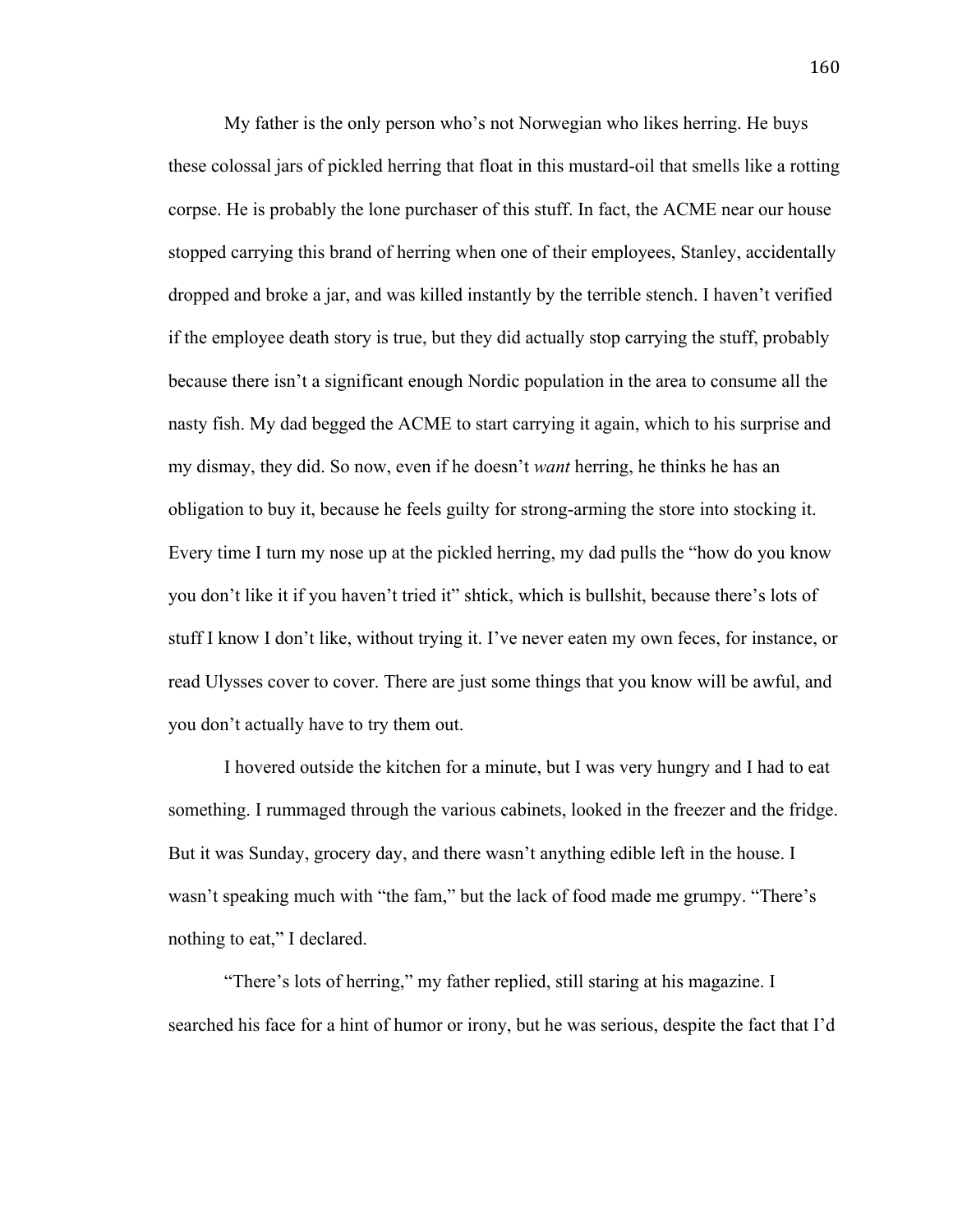spent a pretty significant portion of my childhood expressing my distaste for pickled herring.

"That's like saying 'we've got a lot of shoes,' or 'Sarah's got some meat on her bones,'" I replied, "Technically, if I'm in a bind, I could eat our shoes, or Sarah. You know what? If I'm literally starving to death, right after I eat Sarah, I'll eat the herring. Before the shoes."

"I find it disturbing that you want to eat your sister," my mom chirped, also without irony.

"I don't *want* to. I'd just choose it over pickled herring, in a pinch." I rearranged some things in the fridge and managed to find a low-fat fruit-on-the-bottom yogurt near the back. I leaned on the counter, and mixed the strawberry goo into the yogurt with my spoon. "If I did eat Sarah," I asked, "would you press charges?" My mom gets tired of answering this type of question, which is reasonable, and she sighed and grimaced at me, as though to say 'who raised you to ask things like that?'

"I'd have you institutionalized," she replied.

"Oh yeah, good call."

I walked out of the kitchen with my yogurt and up the half-flight of stairs to my room. "You know you're not allowed to eat that outside the kitchen," my mom's voice trailed after me.

"Yeah, I know," I replied.

"But you're still doing it."

"Yep."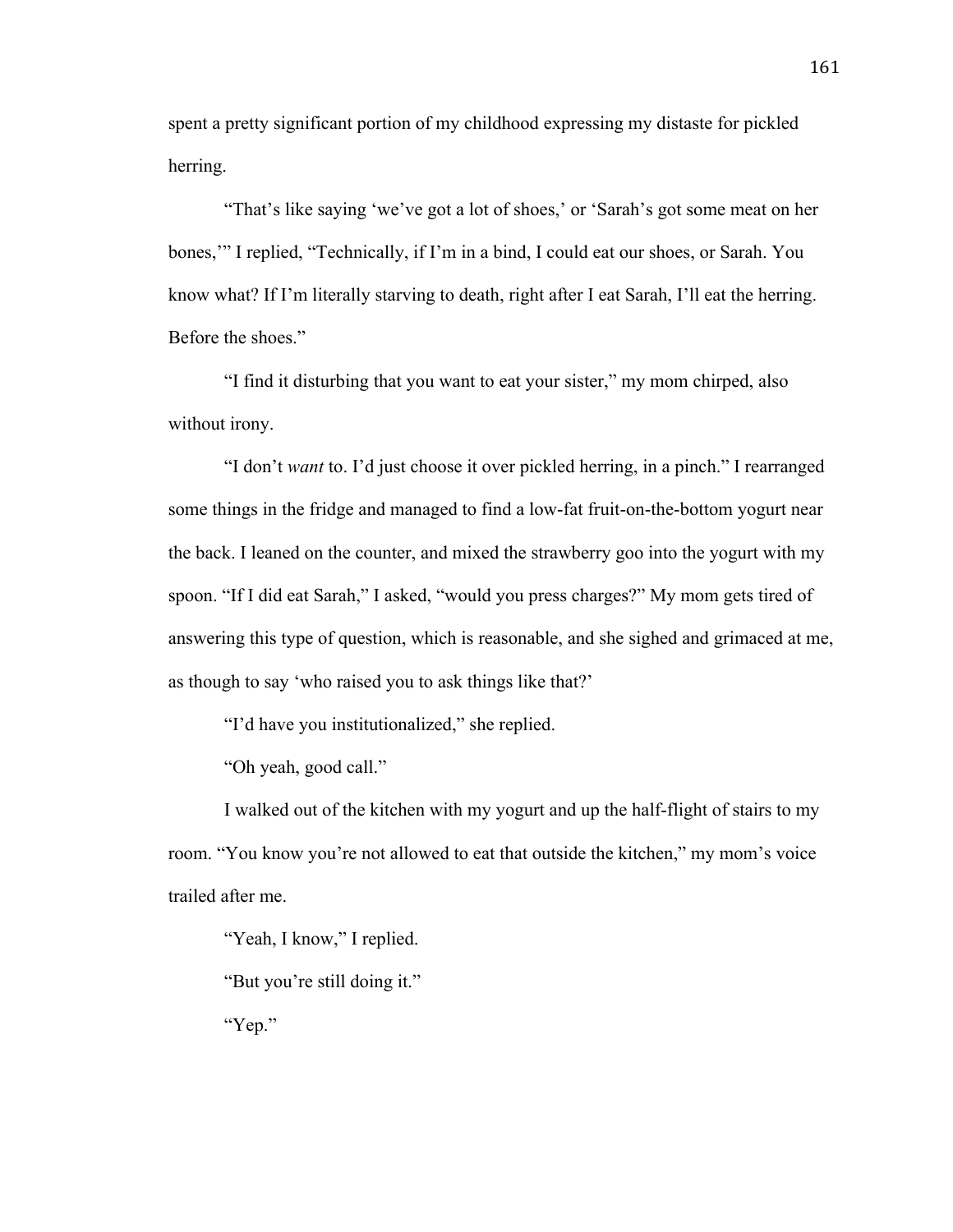I've found that the only way to change the rules is to break them continuously until my parents get tired of trying to enforce them. Eating yogurt in my room is not an offense worth punishing. So I figure if I do it consistently enough, they'll just get used to it. I'm not six years old, and I'm unlikely to spill the yogurt on anything. I've tried this rule-changing strategy at school by speaking more candidly than is allowed. I figure if I just continue to speak as normal people do, with lots of profanity for emphasis and selfexpression, my teachers will get tired of bothering to punish me, and they'll just ignore it. It's like how you're not technically allowed to jaywalk. But everybody does it. And because it's such a small thing, it would be more trouble than it's worth for law enforcement to ticket people. I'm a proud jaywalker, in-school curser, and eater of yogurt outside of the designated yogurt eating area. I'm like James Dean in that movie I've never seen. I assume he eats yogurt all over the place in that film.

I went into my room and closed the door. I lay on my bed and spent the rest of the morning reading blog posts about the days' upcoming Eagles-Redskins game. Usually, I watched Eagles games with my dad. It was something we'd been doing since I was little. And we used to throw a football in the yard after the game, to express our excitement at a Birds' victory, or work out the frustrations of a defeat. But the previous week, my dad hadn't watched with me. Instead, he'd sat at the kitchen table, listened to the game on the radio, read an environmental journal, and nervously babbled about chemical runoff. I'd watched silently downstairs, lonely.

When I finished my yogurt, I put the little plastic cup down on the floor, but the weight of the spoon tipped it over, and put a couple dabs of pink on the light blue carpet. I said I'd be "unlikely" to spill yogurt. Sometimes you play the odds and just let it ride.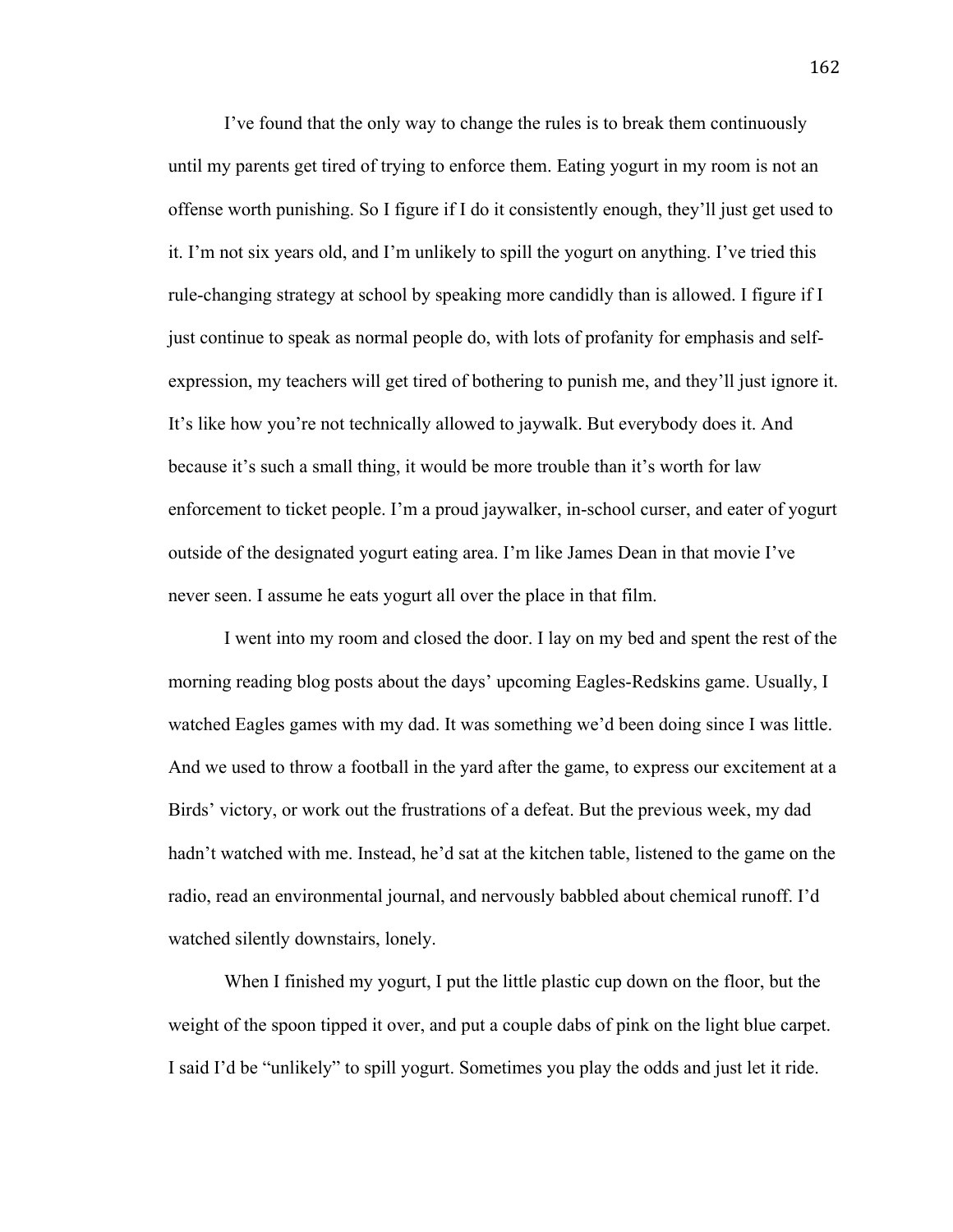When I went downstairs to watch the game, Sarah was on the couch watching reruns of some reality show. I informed her that the Eagles were on. She informed me that she was there first.

I didn't even bother trying to kick Sarah off the TV. She'd never willingly relinquish it, and I didn't want to file an appeal to the parents, because I didn't want to ask them for anything.

I texted Ian and informed him that I was going over to his place to watch the game. I told my parents, and I left.

I pride myself on my logical thinking. I don't believe in god because, based on logic, there's nothing to suggest that god exists. I'm not patriotic because logic says that nation-states are arbitrary, temporary, and contrived. Spectator sport is my logical vice. I care very deeply about Eagles' football. *Very* deeply. To the point that their wins and losses play a significant part in the governance of my emotions.

I'm not nationalistic, but I have a regional pride that I can't shake. The Eagles are such an integral part of the emotional life of Philadelphia that in the weeks following an Eagles loss, the city's rate of violent crime, especially murder, is significantly higher than in the weeks following wins. It's like this for me too. I'm not really the murdering type, but when the Eagles lose, my week tends to be bad. And when they win, my week is usually good. I can't help it. I invest so much of my time into watching the Eagles, watching people talk about the Eagles, and reading about the Eagles, that when they lose, it destroys me.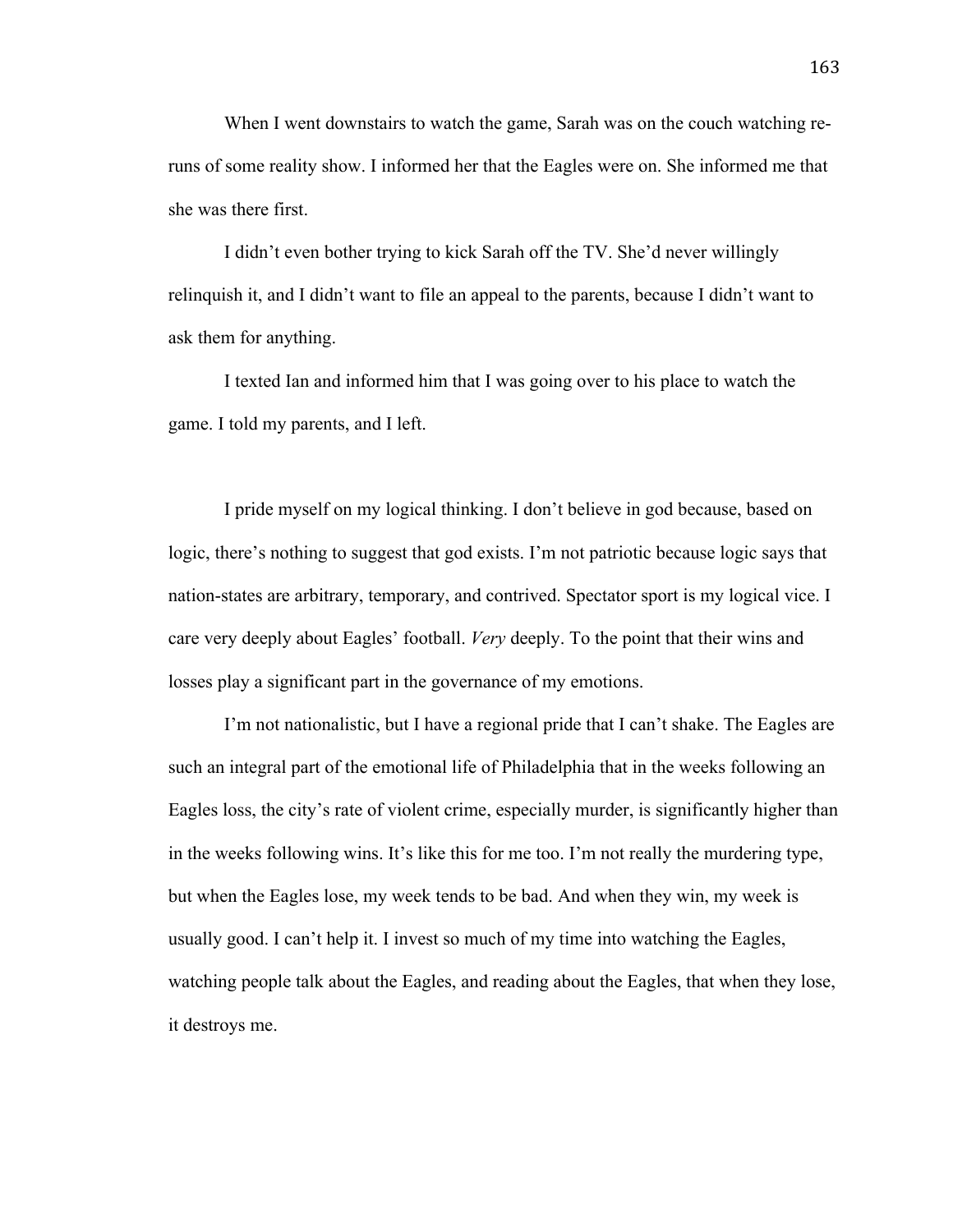When I was younger, I didn't really consider *why* I let Eagles' losses affect my life. I just assumed it was normal, that it made sense. But when they lost the Superbowl to the Patriots, I threw a fit. I cried uncontrollably and broke a fancy paper-weight my grandparents had given me. My mother sat me down and asked, "Why do you let a game affect you so much? It's not healthy." Usually it was my dad who was scared about health, but he cares about football too, and probably didn't want to look like a hypocrite.

"I don't *want* it to affect me," I told my mom, "It just does."

"How?" She asked, "I don't get it. You don't *know* the players. They don't know you. You have nothing to do with them. You're out of your mind." I tried to disagree about me being out of my mind. It had always made sense to me. I didn't *feel* crazy. But I couldn't explain it to her. I tried. I babbled. I muttered. But I couldn't articulate it. "So you'll admit that it's irrational?" she prodded me.

"No," I responded.

"Then explain it."

"No."

"Then admit it's irrational."

"No."

I didn't admit anything, because I was speaking with my *mother*, but also because I hadn't really come to terms with it myself.

Later that night, I lay in my bed and thought about it. 'Why do I hate the Cowboys?' I thought. They're just a bunch of guys who happen to have been drafted by that team, or been given the most money by that team. Any of the Eagles players could be Cowboys players if the draft picks had been different, or if the Cowboys had offered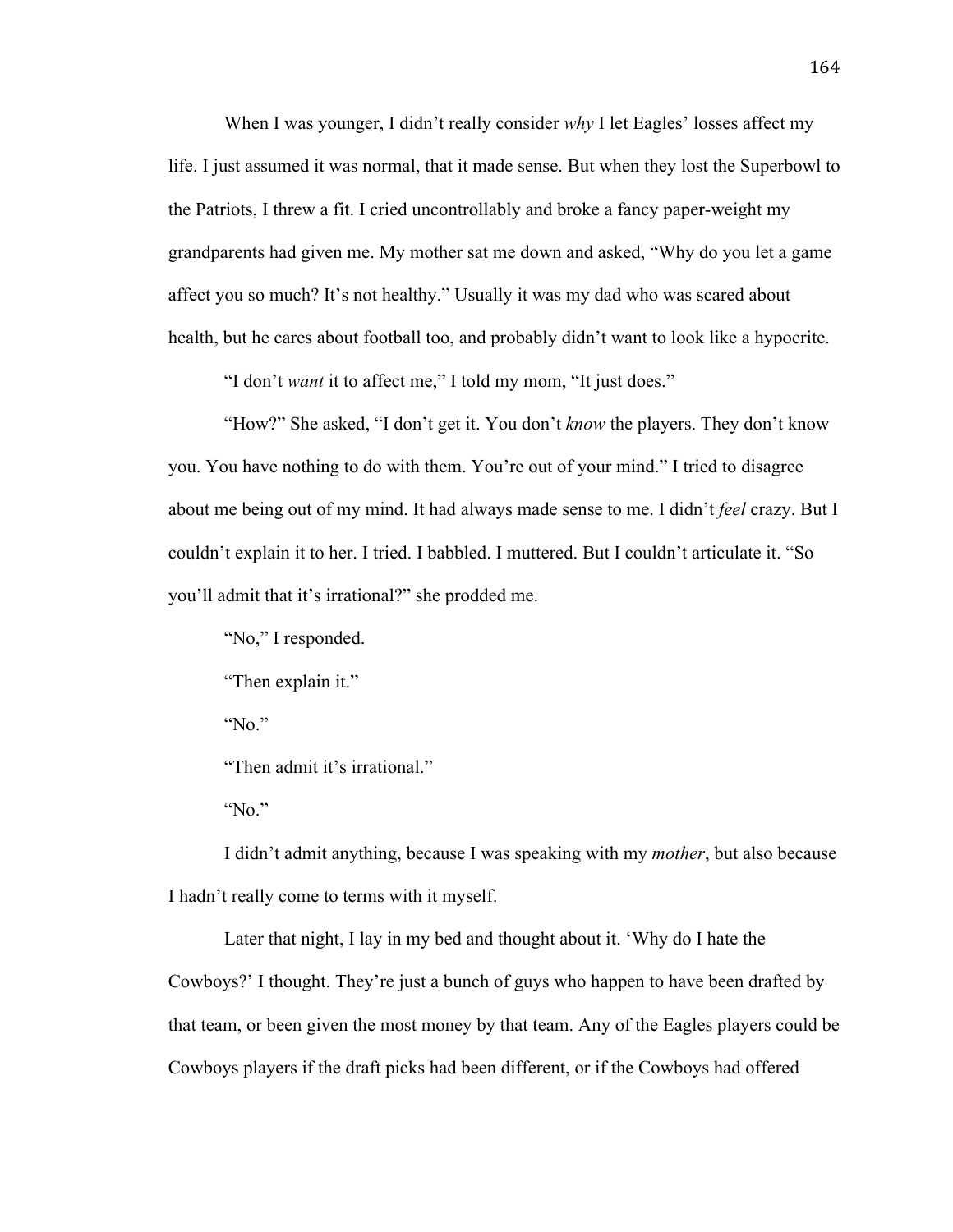them more cash in free agency. And Cowboys fans, well, they were just born in the Dallas area (some of them), and if I'd been born in, say, Fort Worth, god forbid, I'd probably be a Cowboys fan too. But then, despite this logical argument, I thought to myself: you know what? Fuck the Cowboys. And I was right (I always win arguments with myself). Fuck the Cowboys.

I did come to the realization that I was acting illogically, but I couldn't get my emotional responses to fall into the logical line. And, really, now that I've enlightened myself, it's even worse than before. Now I get pissed off when the Eagles lose. But I also get pissed at myself for *getting* pissed off when they lose. My brain is crazy. It sucks in here.

Ian sat on the edge of his basement couch, nervously tapping the top of a soda can. But he didn't open it. He seemed to have forgotten it was there. "They lost the coin toss," he told me, "Birds are about to kick off." I grabbed a soda from the basement fridge, opened it, and took my seat next to him. I opened his soda too, because the tapping was starting to annoy me.

Phil Garry was there too, in Ian's dad's recliner, but I couldn't see his face. Phil has very long hair, like he's in a band. But he's not in a band. He keeps his hair long because, he claims, long hair lends him a certain "anonymity." But I never see him and think, 'Hmmm, I wonder what anonymous person is behind all that hair?' Instead, I think, 'Hey, it's Phil.'

From a neutral perspective, it looked like it was going to be an easy Eagles' win. All the commentators before the game picked the Birds to win. The Eagles are usually a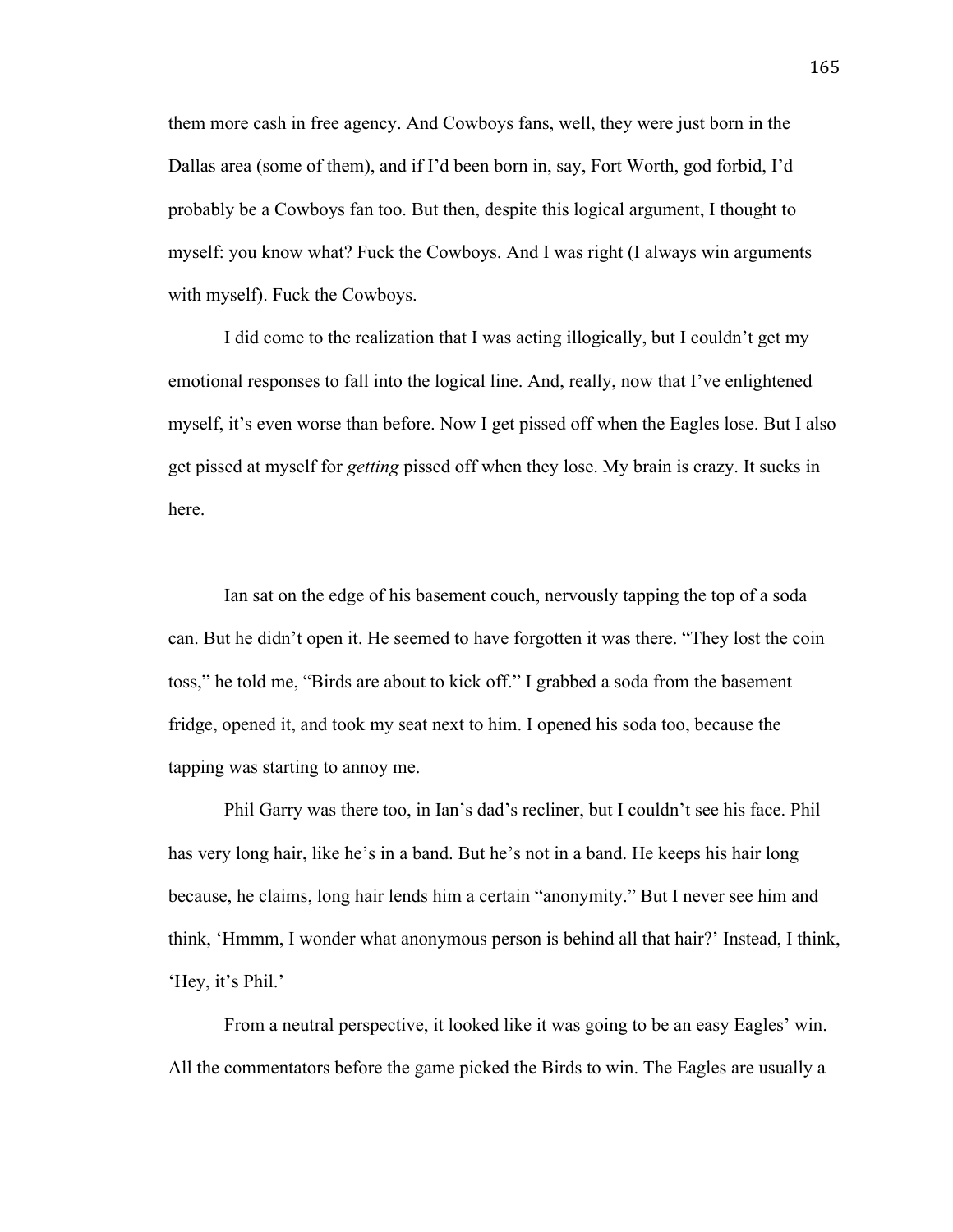pretty good team. And the Redskins are the kings of bad free agent signings and racial insensitivity. They generally have a pretty bad team. Also, the game was in Philadelphia, so it was, according to the pundits, a forgone conclusion that the Eagles would spank them.

So Ian, Phil and I knew that the Eagles would lose. The Skins drove down the field and scored an early field goal. Then, on the ensuing Eagles' possession, a batted ball was caught by a Redskins linebacker, who took it back for a touchdown. And before the Birds realized that there was a football game going on, they were down 10-0.

At halftime, the score was the same, and the talking heads on the TV said "Expect the Eagles to wake up in a big way in the second half and erase this small deficit."

Ian crushed his soda can into the table. "I don't understand," he bellowed, "You've got a full week to prepare for the game. You don't have any other important engagements. There's nothing else you need to do. Everything you do for the whole week leads up to this, and then when the game comes around you're not *ready* for it? Fucking goddamn fucking horseshit fucking…goddamn it." He threw the crushed soda can across the room, paused for a moment, and then walked over to pick it up.

The throwing of the soda can nicely symbolizes a key difference between Ian and me. I have a great excess of foresight. Every time I consider taking an action, I think about each and every potential consequence of that action. Ian doesn't seem to understand that actions *have* consequences. He threw the soda can, not realizing that he'd have to go across the room to pick it up and recycle it.

I felt oddly apathetic about the game, strangely numb, because my mind was occupied with foreword thinking. Would I talk about the game with my dad later, or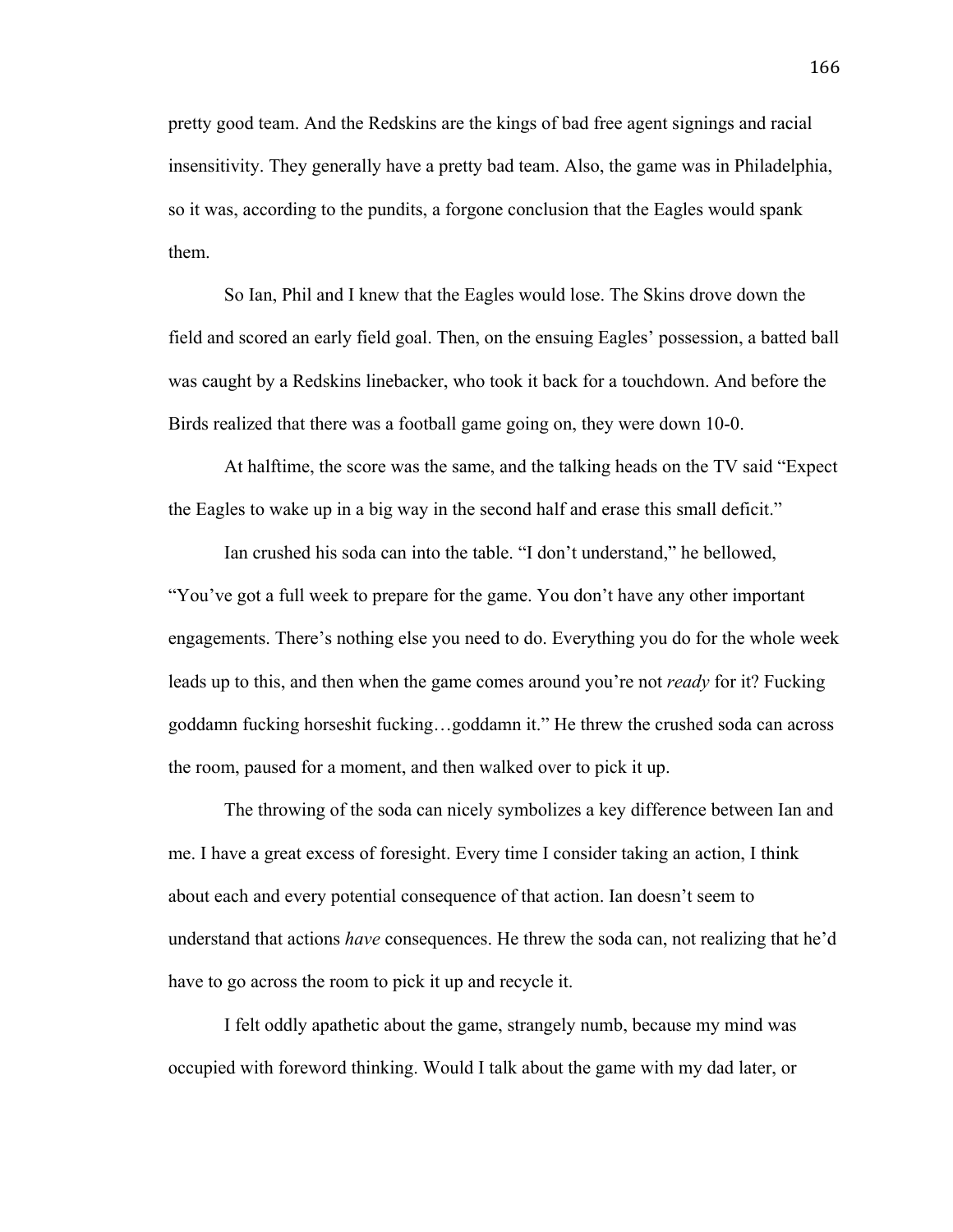would it be too uncomfortable? Would my mom keep pestering me about the car-money thing? Would me grandparents come over for dinner? And if so, what excuse could I use to get away?

I felt generally crappy, and I wanted to talk to somebody. But Val got pissed when I complained about my family stuff. And then when she got annoyed with me, I couldn't talk about it with my parents. And it's hard to talk to Ian in general.

Earlier in the week, I'd tried to talk to Ian about the issues with my family. He started off all sarcastic. He said I should "run away from home and go live in the Alaskan wilderness, like the plot of that movie with Emile Hirsch." I told him that that was a true story. That guy really did die. I kept pestering him until, eventually, Ian broke down and spoke seriously. And then I regretted it.

Ian's parents are fairly old, and he has three older siblings. But they're all like ten years older than him, and they've already moved out of the house. They've got jobs and spouses and mortgages. Ian's parents are kind of "checked out." They pay attention to Ian's life, and they love him, but the family doesn't do a lot of talking, and they never do stuff as a group. When I finally got Ian to talk, he looked at me, his face blank, and said, "Dude, I don't know what to tell you. I don't think I'm really the person to talk to about the whole family communication thing." And then he went on, staring into a bag of chips: "And don't ask me about your stupid girlfriend either, cause I don't know. How am *I* supposed to know?"

I felt mean and selfish, and we didn't say anything for a while. We just played Madden in silence. We didn't even trash talk. The only sounds were the crunching of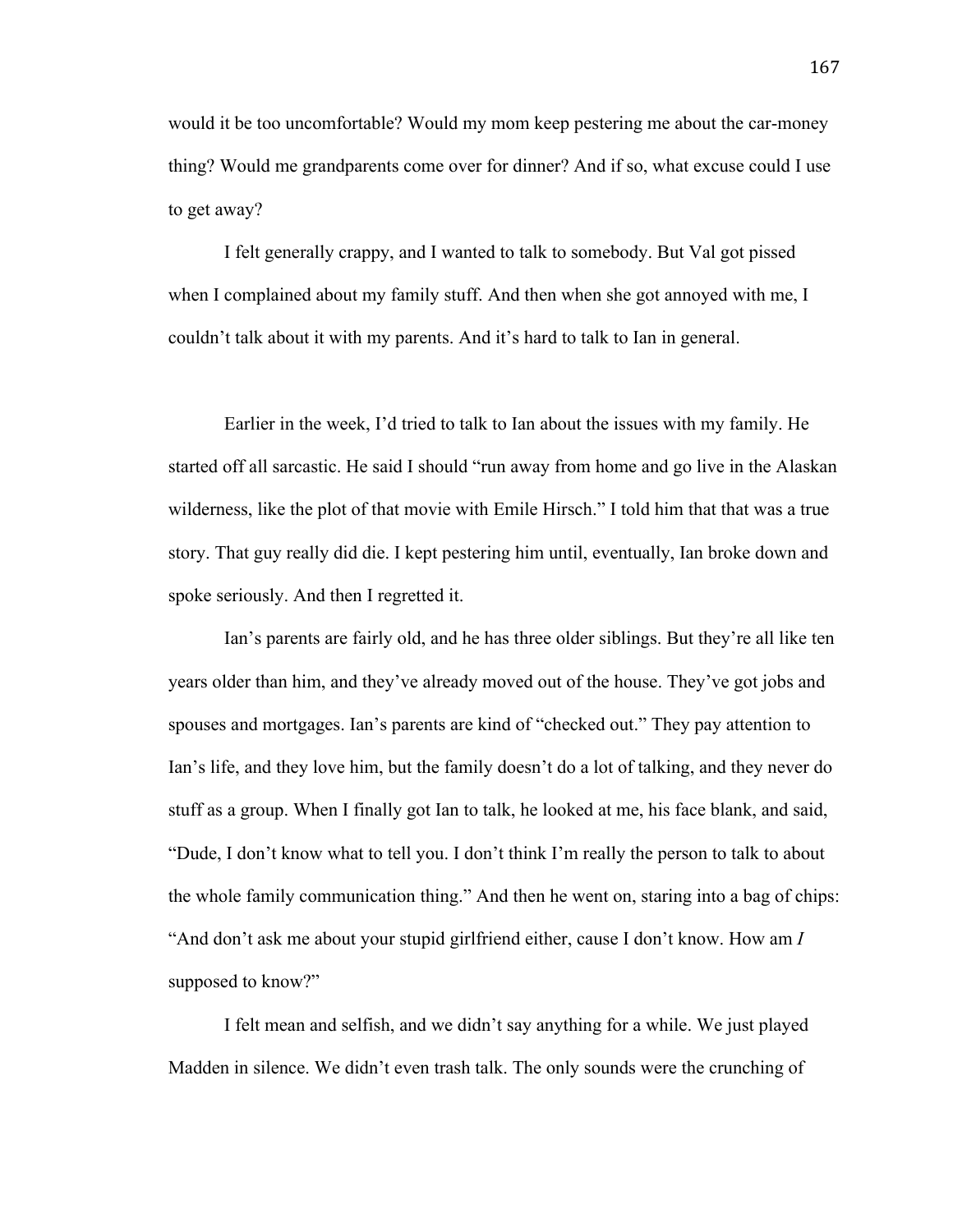snacks, and the occasional exclamation from the digital commentators. After a game or two, I said, "Sorry, man."

"No," he said, "It's cool. I didn't mean to be all…negative. I should probably be helpful when you want help."

And then I had the sudden urge to give him a hug, but I refrained. Instead, I went upstairs to get more Chex Mix.

As the pundits had suggested, the Eagles fought their way back into the game, and tied it at 10. But just as we were entertaining the idea that they might win the game, they muffed a punt and handed the ball to the Skins deep in the Eagles' own territory. The Redskins kicked a chip-shot field goal and won the game 13-10. It was one of the more heartbreaking losses I'd witnessed, at least in the regular season.

Ian ranted and raved enough for the both of us. Phil just stared at the ceiling and ran his hand through his greasy hair. And I just felt strangely relieved. I'm not exactly sure why. It's like, since I was already upset, the Eagles might as well lose, so everybody could be upset *with* me.

"All right," Phil announced after a few moments of silence, "I've got to get to the library."

"What are you doing there?" I asked. I hadn't known Phil to knowingly share a room with a book.

"I work there," he informed me.

"Really?" I asked, out of both surprise and excitement. "Can you get me a job?"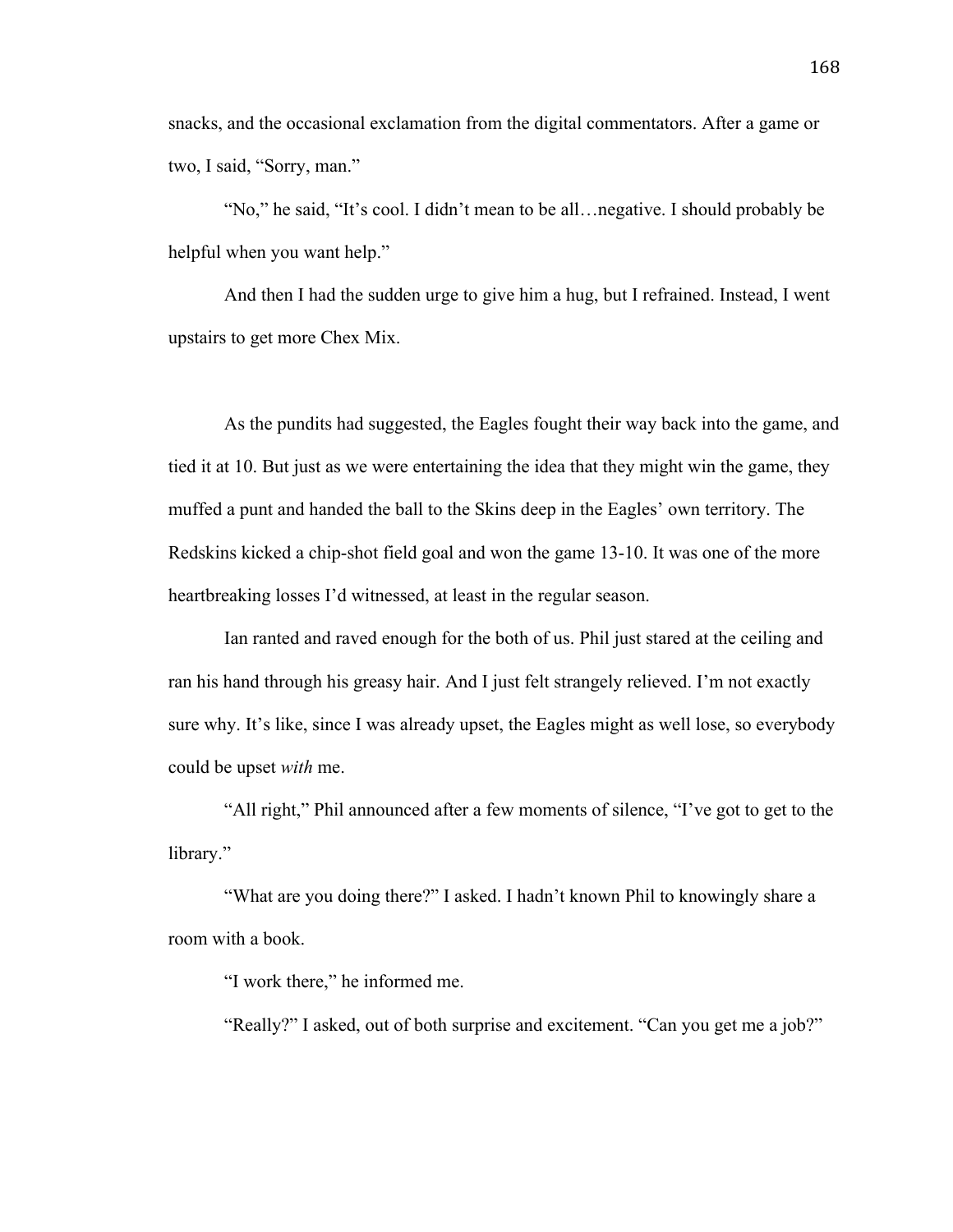"It's not what you think," he replied, "I know you like books, but you don't get to read or anything. You just put books on shelves."

"I'm familiar with shelves. I can do that."

"And old ladies ask you really annoying questions. They're like, 'where're the Fiction books,' and you're like, 'under the sign that says Fiction.' And they're like 'I can't see that far. I have arthritis.'"

"They can't possibly say that," I said. "Arthritis is a—"

"Dude, I don't care. The point is that the job—"

"I need money. Do they pay money?"

Phil looked at me like I was a nut. "Yes, they pay…money. It's *really* boring."

"I love boredom. Ask your boss."

"She's my aunt. She'll hire you if I ask nicely."

"Sweet. Thanks, dude," I said, and Ian shot me a death-stare. How dare I act happy following an Eagles' loss.

We all left Ian's house together. Phil jumped in his car to go to work. Ian was going on a run to calm himself down, which I don't get, because I find running to be excruciating rather than cathartic. If I want to feel like I'm going to vomit out all of my internal organs, I'll eat some herring, and I won't have to leave the house.

I walked home, and for the first time since I was aware of football, I wasn't thinking about the game that had just transpired. I was thinking mostly about my new job prospects. At the very least, I could tell my mom I'd found a job opportunity. And even if I didn't ultimately get the gig, she might get off my ass about it.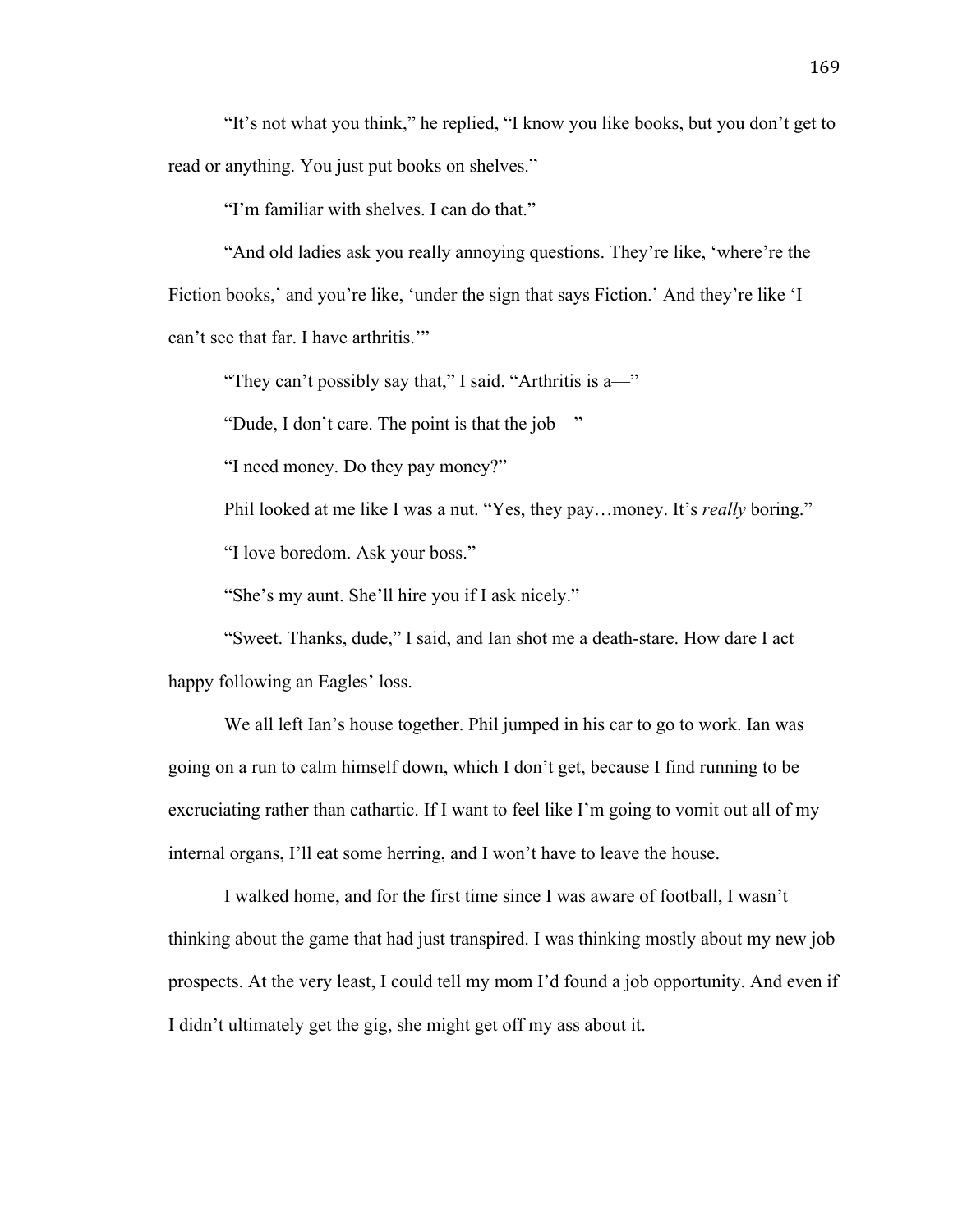Part of writing a story is "pacing." This is a bit like running a long race. I've never run a long race, but this is what I've been told. Basically, if you run really fast at the beginning, you won't have the energy to finish at the end. Insider's tip: you save *even more* energy if you decide not to run at all.

In a story, you've got to do the same thing. You can't tell the whole story up front, because then there's nothing left to say at the end. I seem to have the opposite problem, which is that I get so sidetracked trying to tell the story that I can't get off the starting blocks. I'm like the Hare when he stops to nap, except that instead of stopping in the middle to sleep, I stopped about a foot into the race to talk make bad jokes about pickled herring.

And the whole thing with the Tortoise and the Hare is horseshit anyway. Slow and steady doesn't win the race. The only reason slow and steady wins is because it's competing against fast and intermittent. Fast and steady would kick the shit out of the slow and steady any day.

Anyway, we're going to fast-forward about a month, a month in which I continued to avoid my own stupid house. I wasn't home much after school because Phil did help me get a job at the local public library. I actually took a bunch of his hours, and I worked most days after school. And when I wasn't working, I hung out after school with Val, and we did our homework together in the library. It was weird because the job made it so I had much less free time, but because I was doing school stuff with Val, I was more productive than I'd ever been.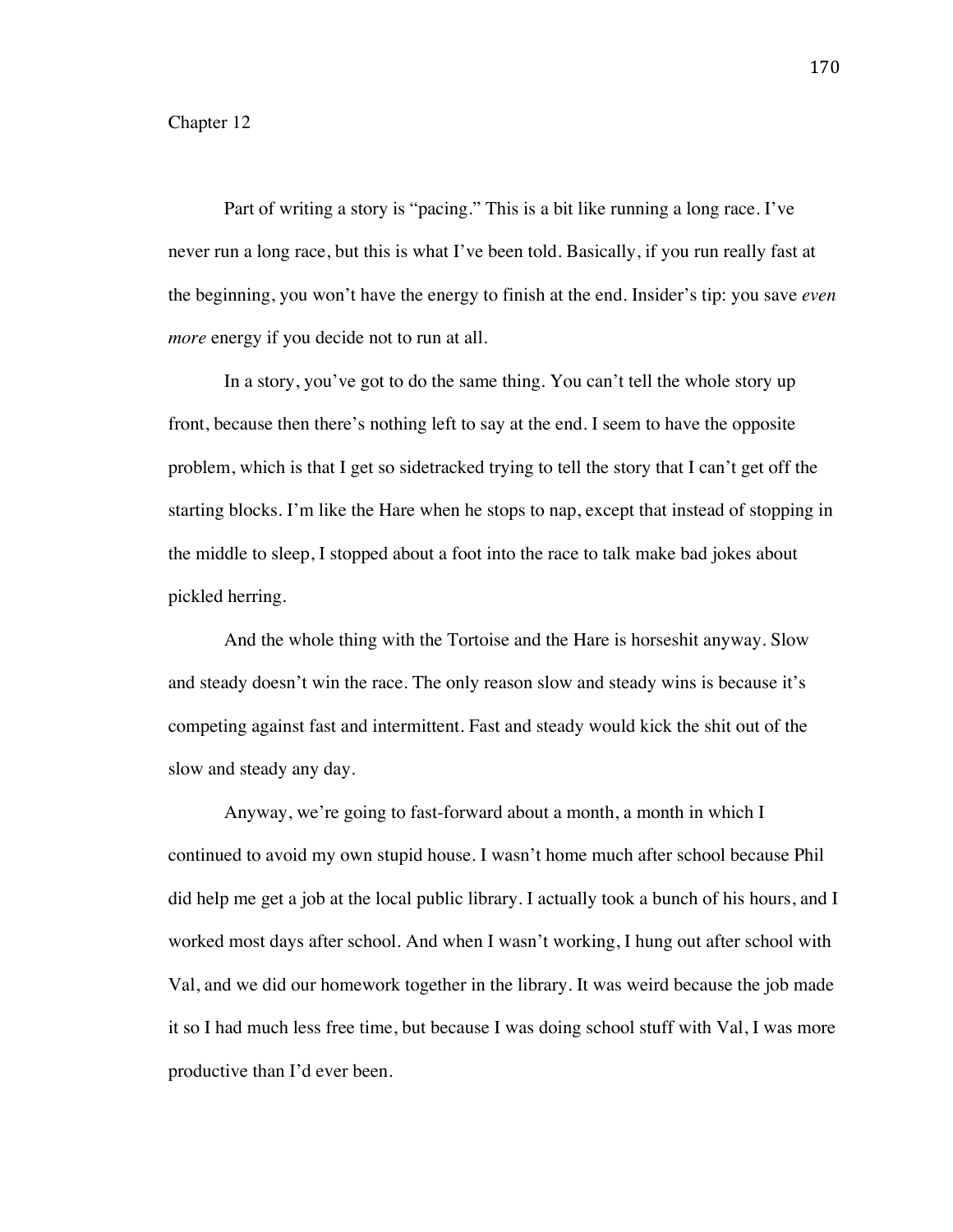Work, by the way, is not fun. I don't recommend it. Despite Phil's warnings, working at the library *sounded* super. Libraries are quiet. I like quiet. Libraries have books. I like books. But in reality, the library wasn't quiet, because people were always having *really* personal conversations on their cell phones, very loudly. And when you're shelving books, which is what I did, for hours, it doesn't matter that they're books. You could be laying bricks, and it would basically be the same thing, except that bricks don't usually have to be arranged alphabetically.

Also, I don't like watching homeless people masturbate. That's another reason not to work in a public library: you run into many fewer masturbating homeless people.

The local library used to hold a certain magic for me. I remember going to "storytime" with my parents and grandparents. And we'd sing songs, and read books. And they had a pretty awesome Curious George stuffed animal that I loved, because Curious George is awesome—that fucker is just so damn curious. But the library magic disappeared very quickly, and my good memories were replaced by the grating sound of patrons' cell phone conversations, and images of the infinite book carts waiting to be shelved.

I did, however, get paid money. I turned my earnings over to my mom, and I was making a *dent*—hahaha, get it?—in the money I needed to fix the dent. I think my mom was a little proud that I'd actually gotten a job, instead of taking my grandparents' money.

My parents and I continued to give each other the silent treatment, with one exception. The only thing my parents forced me to talk about was college. When it came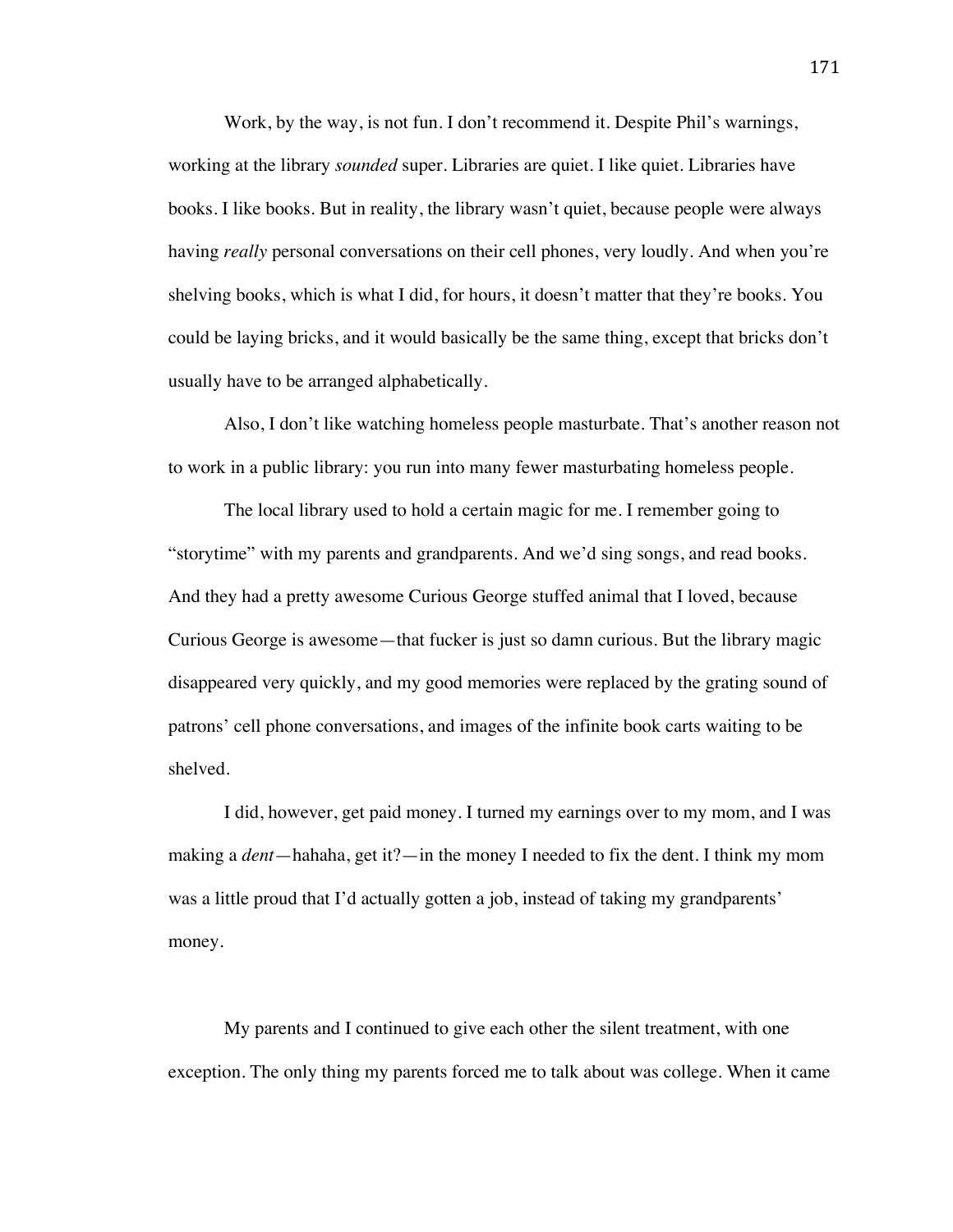to college, they wanted me to "shoot for stars." My mom even used those words. My parents seemed to feel like I should go to a top ranked university, but I couldn't tell if they wanted that because they thought my life would be better that way, or if they wanted that because then they could tell everyone that their son went to a top ranked university.

"What about the University of Pennsylvania?" my dad asked me one night. "It's one of the best institutions in the world, and it's local." *His* father had been funneling college brochures into our house, kind of like those Hogwarts letters Harry Potter gets at the beginning of the *Sorcerer's Stone*. Most of them were for highly selective schools that I was unlikely to get into. Many of them were for UPenn, where my grandfather had gone, and where he knew "people."

We were at the dinner table one night, eating quinoa, which according to Wikipedia "is a grain-like crop grown primarily for its edible seeds." I'd never heard of it.

"Too much meningitis at UPenn," I replied, "Plus, I'm holding out for a basketball scholarship somewhere."

"You don't play basketball."

"How hard can it be?"

My dad put his silverware down, and took on a lecturing tone. "Aaron, the university you attend can make a big difference in your job prospects, and in which career you choose. What do you think you're interested in doing?"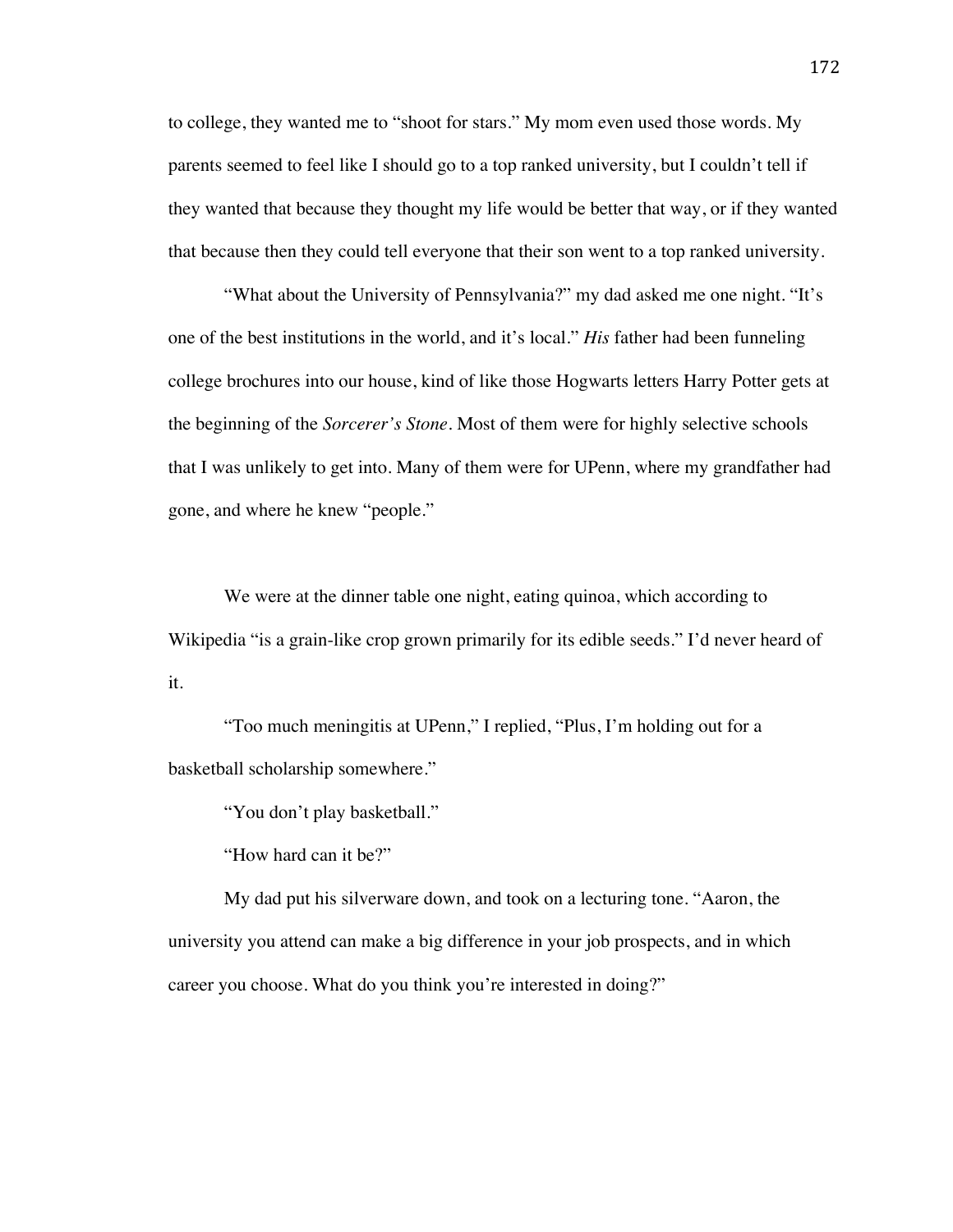I couldn't think of anything off the top of my head that I actually *wanted* to do. A career implied work, and I didn't like working. I liked leisure. I liked just thinking about stuff. I liked relaxing.

"He's not interested in *anything*," Sarah said, "unless he can get a job making corny jokes."

I continued to say nothing, partially because I was operating on a "no-talking-tofamily-members" policy, and partially because she was right. I wasn't really interested in anything.

"What do like in school?" My dad asked. "You like learning German, don't you?"

"There are like eighty million people who already speak German. They're called Germans. I can't have a career as a German."

"That's not what I was suggesting."

"I know. I was making one of those corny jokes Sarah says I'm interested in."

"You *are* interested in those," my dad said with an unenthusiastic chuckle.

I unenthusiastically ate more chicken and the "edible" grain-like crop known as "quinoa," which, according to the Wiki, is "closely related to the tumbleweed."

MFS was on the same page as my parents. The school, which calls itself a "Quaker, College Preparatory School," was busy preparing us Juniors for college. We all had to meet with the Guidance Counselor to discuss our "post-graduation plans," which meant college for pretty much everybody. I *really* didn't want to think about college. I wasn't going to go to college for another year and a half, but apparently, before you can actually *go* to college, you've got to think about the SATs, prepare for the SATs, and take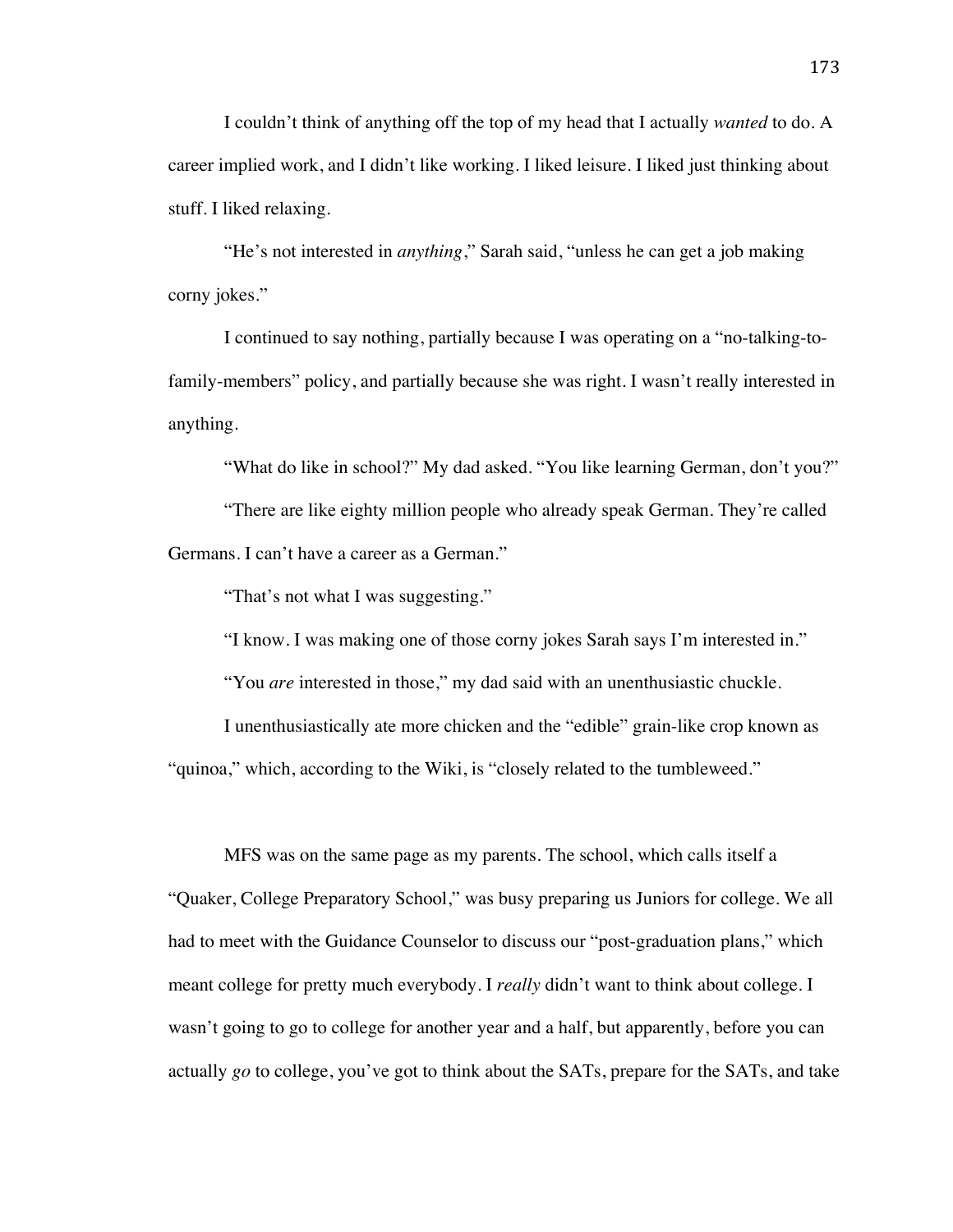the SATs. Then you've got to take them again because you had a really bad nose itch that distracted you during the Reading section. Then you have to think about what colleges you want to visit, and then visit those colleges, and then think about how you liked your visits even though you can't remember which was which. And then you have to *apply* to the colleges. Ideally, you should get started on this process as soon as you learn to walk.

One morning in late November, I was called into guidance to take the Career Aptitude test. This was part of the pre-college process. They sat me down at a computer and I had to answer multiple-choice questions, and then the computer told me which occupation I should choose. The only question I remember was: "Would you mind working with blood?" I certainly would mind, but I think I answered "no," because I wanted to see what the blood-related jobs were. Anyway, I spent like an hour taking this test and at the end it gave me a short list of suggested careers. The first was Airline Pilot. But the test hadn't asked: "Are you scared shitless every time you board an airplane?" Airline Pilot was followed by Mail Carrier and Seaman. I started laughing when I saw Seaman, and Mrs. Biederman came over to see what was funny, and I had to play it off like I thought there was something hilarious about Mail Carriers. "Males are heavy," I said, "I think I'd rather be a female carrier."

"It's too bad the program didn't suggest Comedian," Mrs. Biederman replied. "So, are you going to be an Airline Pilot?"

"I'm scared of flying. The Jew is not an aeronautical creature."

I don't know that the test did much, other than solidify my conviction that standardized tests are useless. But I already held that conviction fairly strongly.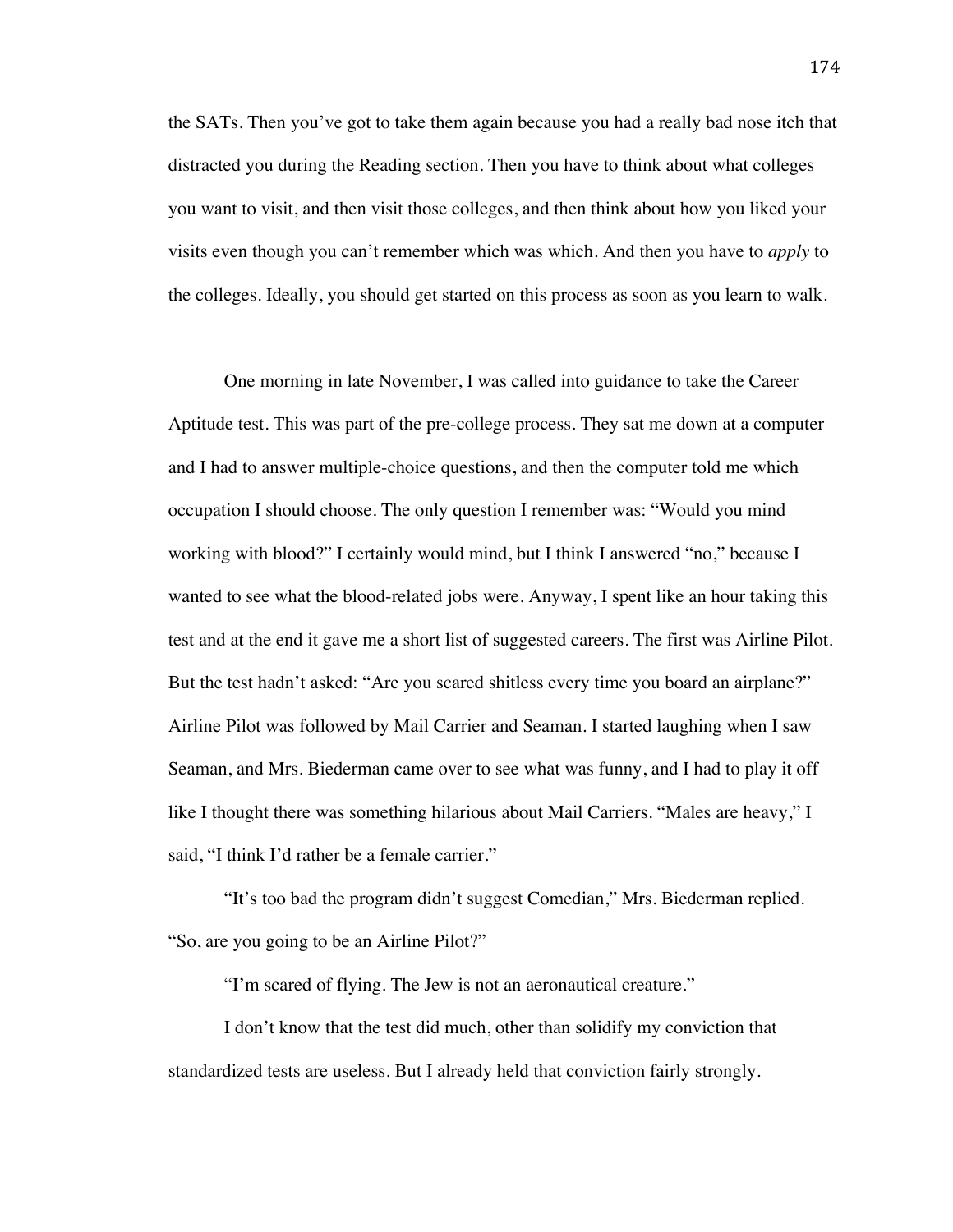When we were in the ninth grade, we took these ERD things—unless they were the GSSEs. I asked if they "mattered" for anything. I was told that they did not. So I filled in random bubbles and was done with each section in about five minutes. And I got to spend most of the day just reading and relaxing.

I did not do well on the tests. Completely arbitrary bubble-filling is not the optimal way to take a multiple-choice test. It helps to read the question, and sometimes even to consider the possible answers. I finished below the  $10<sup>th</sup>$  percentile in most sections. I was, however, in the  $60<sup>th</sup>$  for Reading Comprehension, and I was very proud, as I had neither read nor comprehended a single word of that section.

Either way, afterwards, I had to have a really awkward conversation with Dr. Schlutz. This was before he knew me. He sat me down and had to figure out whether the test scores meant that I was stupid, and that I was totally incompetent in every subject except Reading Comprehension, or that I was a jerk who couldn't take the system seriously. I was worried that I was going to get in trouble, but he was actually very relieved to learn that I was just a smart ass, and that I wasn't several years behind in my knowledge and aptitude.

After school, I was in the school library with Val, in our usual spot. The library is a bright, open, colorful space, but it has a couple of nice nooks and crannies. There are a few comfortable chairs in a corner near the reference books where very few people go, probably because everything that's in a reference book is also on the Internet. And we tended to cozy up over there and do homework, or stream TV shows illegally online.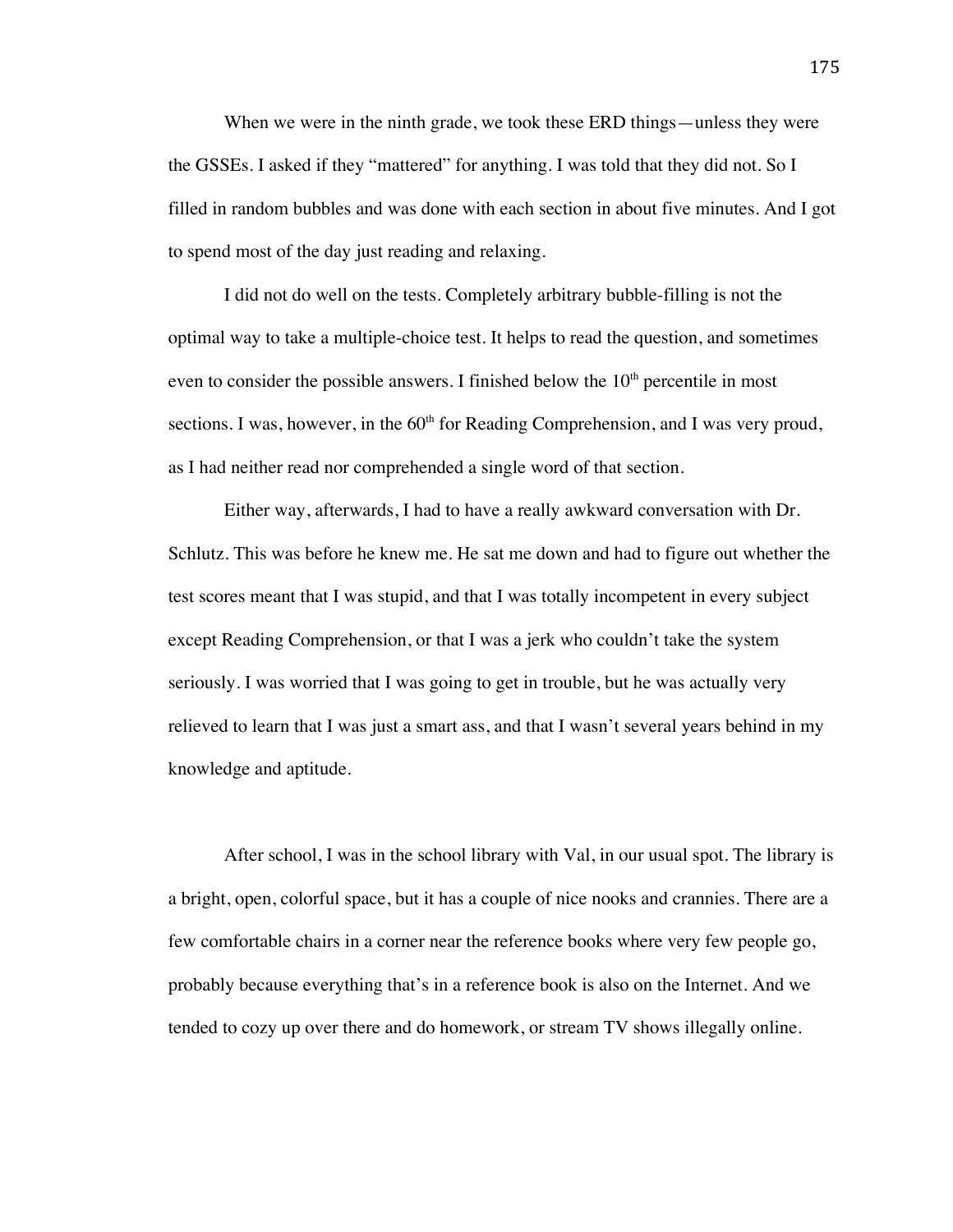"My birthday is in three weeks. Dec.  $17<sup>th</sup>$ ," Val informed me, and then quickly added: "I'm not telling you that just to, like, tell you. My parents got me tickets to see Coldplay for my birthday. The concert is next Saturday. Do you want to come see them with me?"

"No," I said, because honesty is important in a relationship. That's what I've been told, anyway.

Val had her whole body curled up in a big chair, kind of like a cat. She had her knees pulled up over her face, and I could only see her eyes. "Why not?" she asked, "…It's my birthday."

"I'm kidding," I lied. "Of course I want to go. I love Coldplay. Best insipid soft rock band on the planet."

"I know you don't like Coldplay. You should want to go with *me*."

"I do, that's why I'm excited to go, with *you*. It could be any band… It could be…." I tried to think of a band I disliked more than Coldplay. "I don't know…The Wiggles. No, I like The Wiggles. I don't know…Doesn't matter. Let's do it."

I was actually pretty excited about the prospect of celebrating Val's birthday with her. I put on my best reassuring smile and she looked fairly reassured. "Did you take the Career Aptitude test?" I asked her.

"Yeah. This morning."

"What'd it tell you?" I asked.

"Number one was Visual Artist."

"Shit. I think I may have taken the test wrong."

"Why? What'd it tell you?"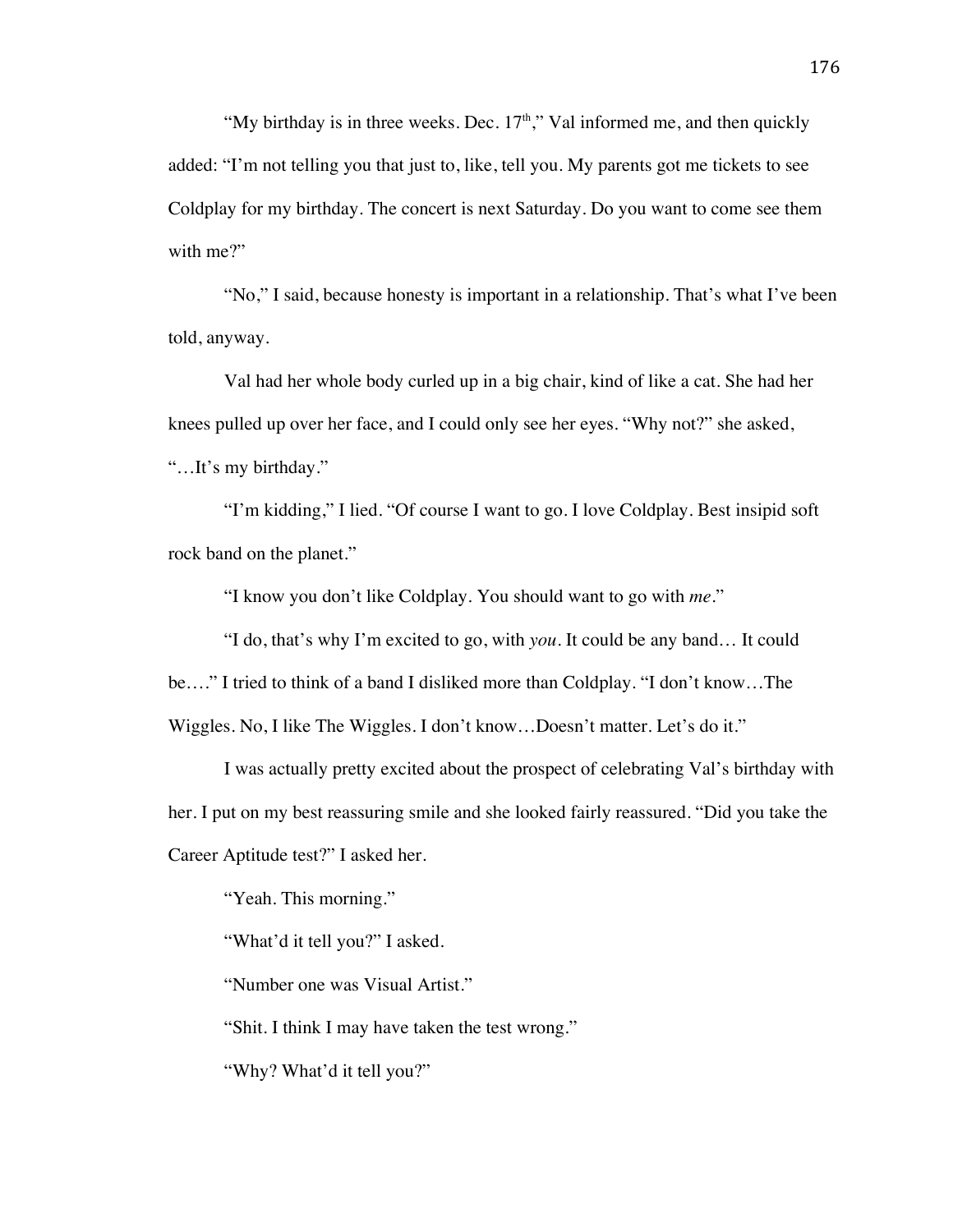"Airline Pilot."

Val started laughing, and her eyes lit up. "But you're afraid of flying."

"It didn't ask about that."

"Stupid test."

"So," I asked, "What do you actually want to be? Do you want to be an artist?"

Val stopped giggling and put on this thoughtful introspective face she uses a lot. She gets serious, and her eyes unfocus, and I feel like I can see the gears turning in her head. It's like I can *watch* her thinking. "Yeah," she said, after a moment, "I think I'd like to go to art school, anyway. Or design school. I think design school. I want to do Graphic Design."

I was surprised by such a confident answer, though I shouldn't have been. I pretended to leaf through my history textbook, while my wheels spun. "How do you *know* that's what you want to do?"

"I just picture myself doing it, and it looks like fun. And there's a lot you can do with it: animation, advertising. You can work with architectural stuff. And I think I'd be good at it."

"You would," I mumbled, because she would.

"You don't picture yourself doing things, like job things?"

I didn't. I pictured myself having sex with famous people. I pictured myself pitching for the Phillies, playing seeker for Gryffindor, touring with the Beatles. Nothing realistic. "I think I'm going to be German when I grow up," I said.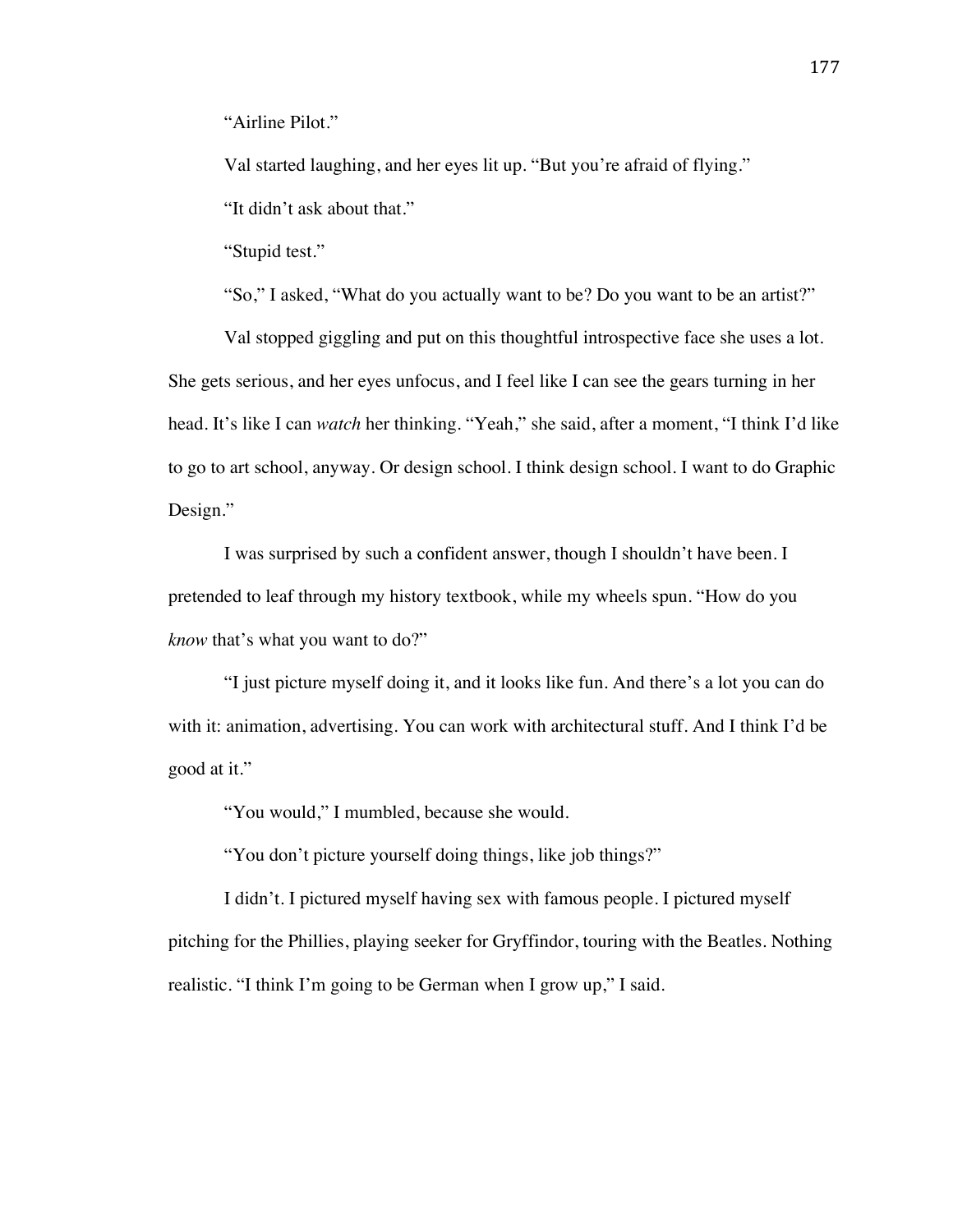"I think you might be getting 'career' confused with 'nationality,'" Val told me with a giggle. And she uncurled herself, reached out, and put a hand on my knee. I continued to stare at my textbook. "Also, I think it might be a little late for that already."

"I want to be, like, in some rye," I said, "Like in that song, with the children coming through the rye. And I could catch them. I could be the catcher in—"

"You know," Val said, "you spend a lot of time making fun of the stuff we read in school. And you make fun of me, and anybody else who actually thinks about it and takes it seriously. But I have this theory—I've talked about it with Cassandra—that you think about it the most. More than anyone. And when you go home, when you say you're playing computer games, or watching the Flyers, you're actually thinking about the stuff we read in English class."

"Prove it."

"I can't. I'm never at your house."

The mention of my house gave us both pause, and there was an awkward moment of silence.

I was still preoccupied by this college idea. I had no idea that Val was already thinking about it, and I felt left out, or left behind. "So," I asked tentatively, "Do you know, like, *where*, you want to go to school?"

"My dad went to college in Canada. My parents want me to go to school there too, because tuition costs a *lot* less."

"I think you can pay in Maple Syrup."

"You *can't* pay in Maple Syrup. But it's cheap."

"I like Maple Syrup."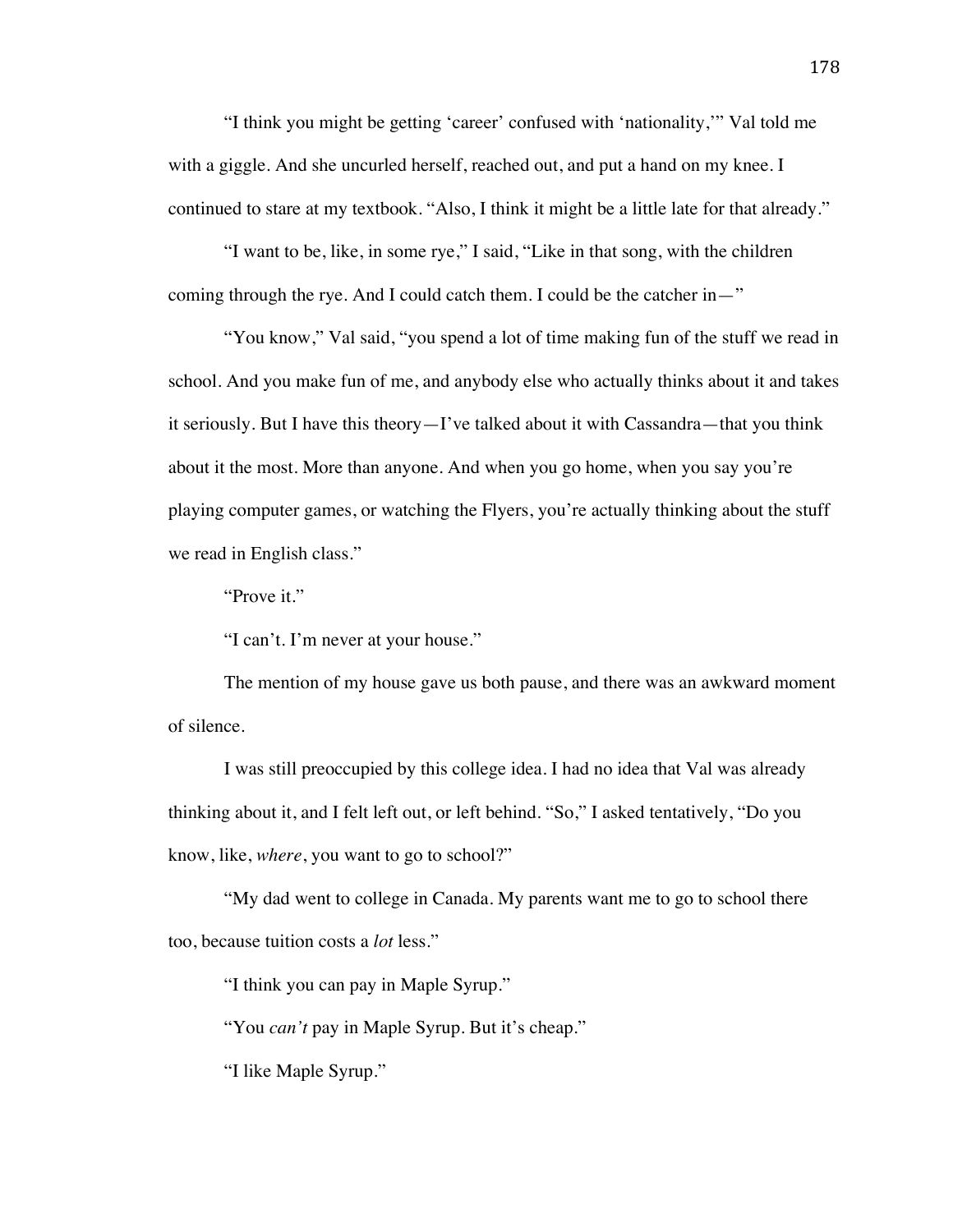"Okay, Aaron." She took a deep breath. "Anyway, I don't really want to go to school in Canada, because I'm from here, and I feel like if I got a degree in Canada it might be harder to start a career here. But I don't really know."

"What about me?" I asked.

"What about you? I don't know where you want to go to school."

"No, like, what about us?"

"Yeah, I don't know."

This created an even more uncomfortable silence, and Val shrank back into her chair, and curled up again, armored like an armadillo.

I'd opened up a figurative can of worms, and it was clear that neither of us wanted to deal with those worms. I tried to put the worms back in the can. "You know what?" I said, "If we're honest, I'll probably become independently wealthy through the invention of a line of sunglasses for dogs." Val smiled at me, or at least I think she did. "And our lives will be changed so drastically by my entrepreneurial genius that college will be irrelevant."

"Probably."

"And we've got a whole year before we have to actually *apply* to colleges. And one of us could die from a poisonous snake bite. I mean, think about it," I said, "What are the chances that we'll both make through the next year and a half *without* dying of snakebite?"

"Slim," Val admitted. And she was still smiling a little, but I couldn't tell if it was a genuine smile.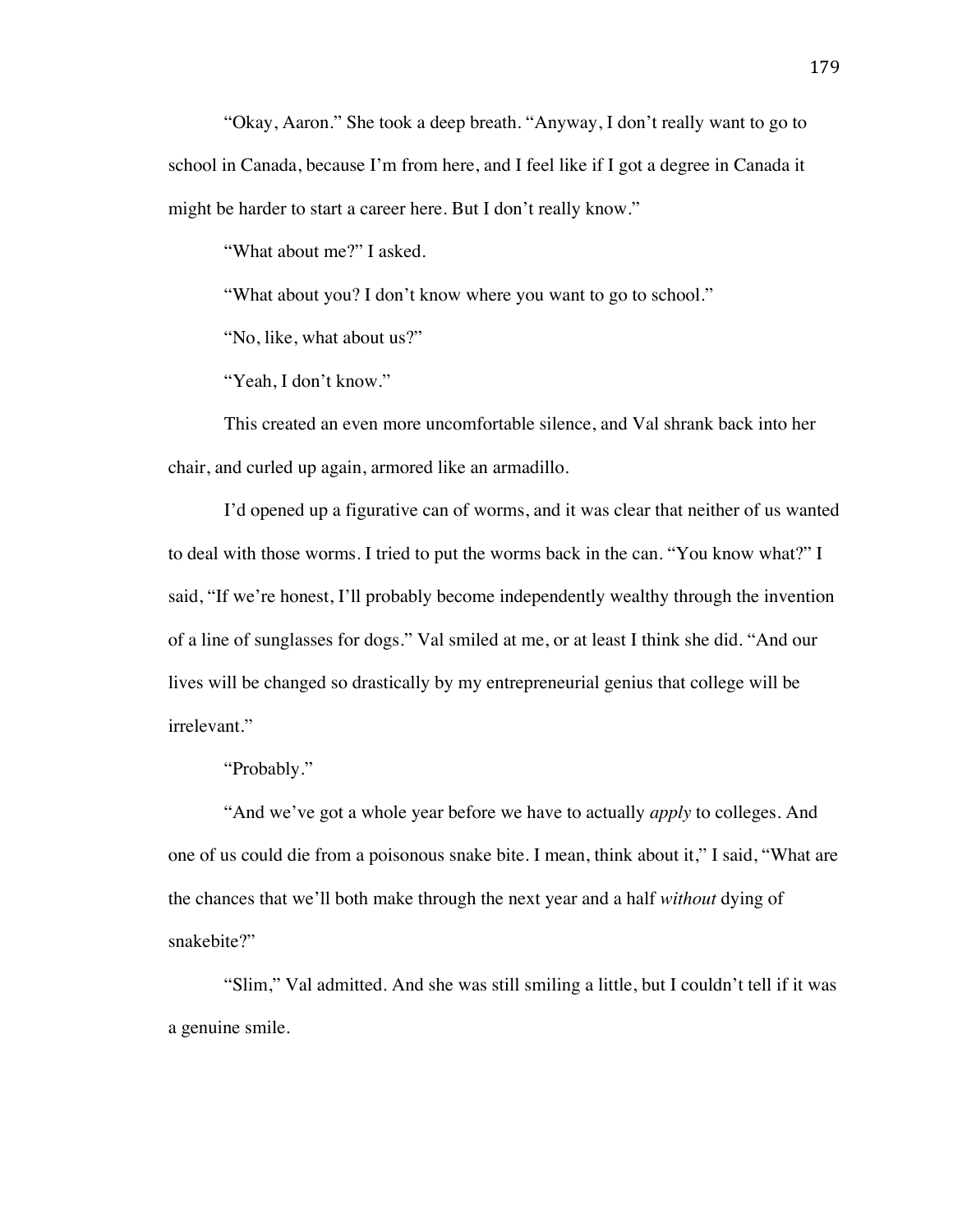I closed my history textbook, and pulled out my laptop to check my Facebook. But I did some quick Googling first. "They already make sunglasses for dogs," I told Val. "I'll have to invent something even stupider."

Later in the week, I got a text message from my grandfather. I'd taught him to text about a year earlier, and he texted me often for about a week afterwards. But the excitement quickly wore off, and I don't think he'd texted me since. He, did, however, have a very wonderfully distinct texting style. His texts were all long, written in complete sentences of lovely prose. He even signed them. At the end, he'd write "Sincerely, Grandpa," not understanding that since the text came from his number, I already knew that it was from "Grandpa." And it's not like I could have confused one of his texts for, say, Ian's texts, which usually read something like "Bro, lez get hiiiiiiiii."

His new text read: "Aaron, I am hoping that you would telephone me at your earliest convenience. Thank you. Sincerely, Grandpa Art." I think he texted because he thought I'd be more likely to call him if he took the first step using *my* medium: the text. It was like some tiny concession to me and my generation of confusing, texting, tweeting kids.

The text had its intended effect. We'd had to cut down our family-plan minutes, so I waited until I got home from school. I called from the home phone in the kitchen, where Sarah was doing something delicious-smelling with the oven.

"Aaron," my grandfather answered, "Good to hear from you."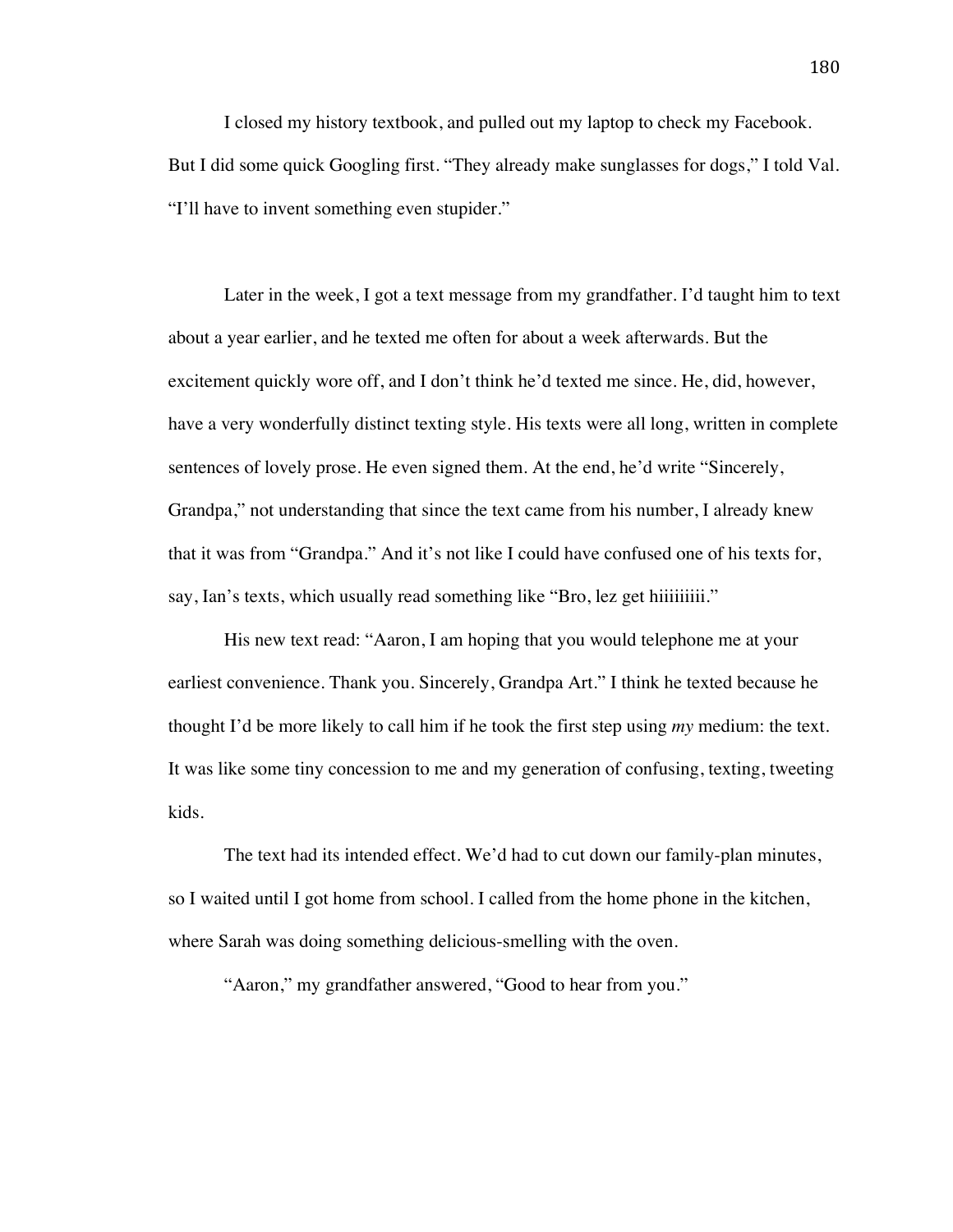"Hi, Grandpa. Good to hear from you too," I replied, and it *was* nice to hear his voice. I couldn't remember a time when I'd gone longer without speaking to him, not even when he was traveling.

"Listen, I know we've had some trouble lately," he said, "But I've arranged something very nice, and I think it's worth shelving our disagreement for it."

"Yeah?" I said.

"You know my friend David Glassner, the professor at the University of Pennsylvania?"

"Well, I don't *know* him," I replied, suddenly suspicious. Sarah futzed with some buttons on the oven, then took a seat at the kitchen table to eavesdrop.

"Yes, yes," my grandfather agreed," You don't *know* him. Well, I've arranged for you two to get to know each other better. He's going to come over for dinner next Saturday evening."

"At *our* house?" I asked.

"Of course."

"Do my parents know about this?"

"Of course."

I put the receiver down for a moment, made eye contact with Sarah, and mimed shooting myself in the head. Then I picked the phone back up. "I'm sorry Grandpa," I began, "But I've got plans next Saturday."

"Your parents already assured me that you were all free. And I'm sorry, but David's already agreed. And he's doing us a big favor. He knows all the right people over there. It could really help you out. This could be great for your future."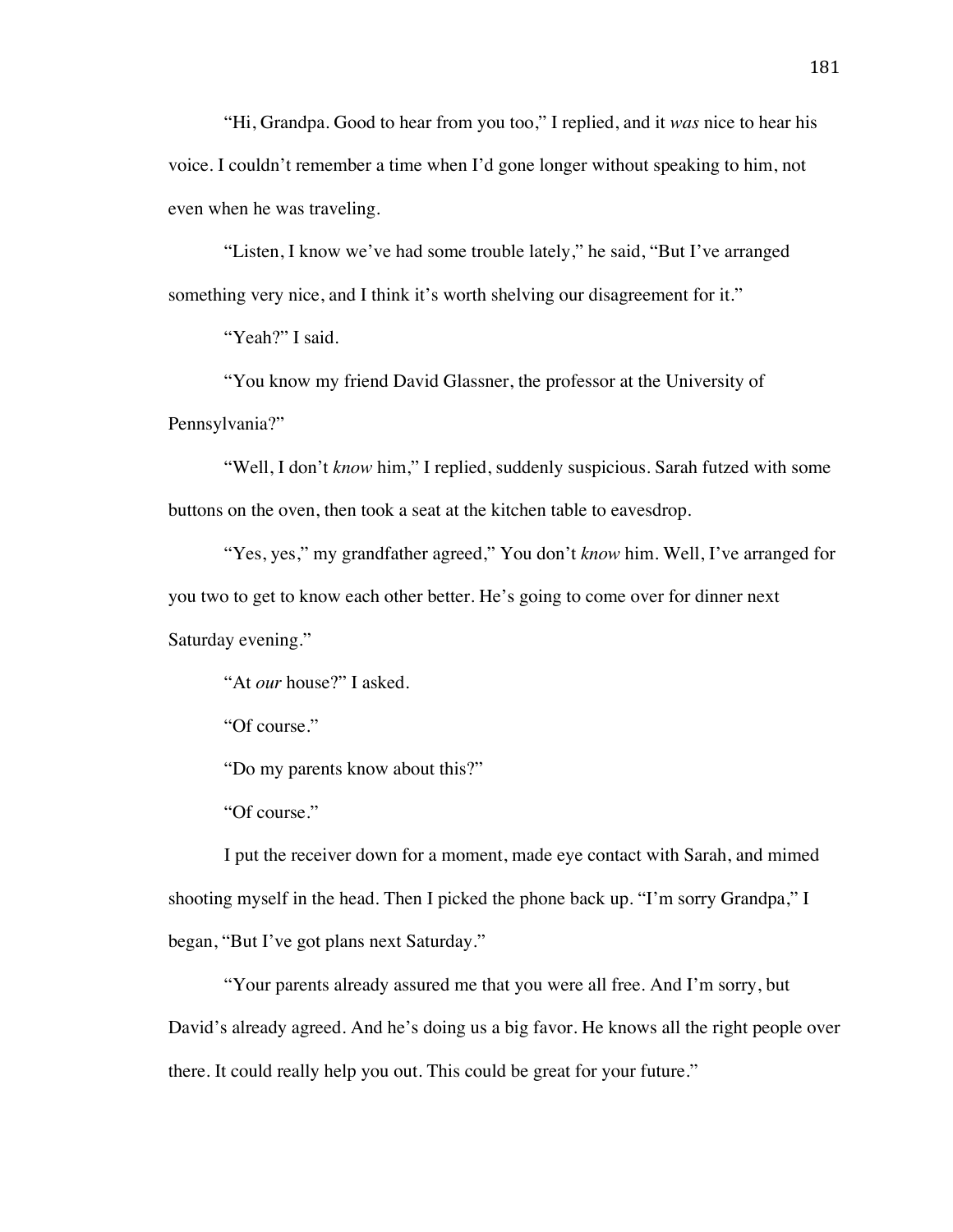I knew there wasn't much I could do, so I just said, "Okay." Then I said, "I've got to go, Grandpa, I think Sarah's burning something in the oven." This comment threw him off enough that I was able to get off the phone pretty quick.

"I'm not burning anything," Sarah told me.

"I know," I replied, "It smells delicious," and I went over to the oven to inspect.

"Raisin bread," Sarah informed me.

"You're quite the bakist"

"Baker."

"I believe it's bakist."

Either way, Sarah was going through a baking phase. I wasn't sure why. But I wasn't complaining. It was way better than her vegetarian phase, her makeup phase, or her environmentalist phase where she refused to flush the toilet, and insisted that we all eat dinner in the dark like it was some kind of séance.

Sarah had circumvented my dad's health food policy by taking innocuous ingredients like flour and eggs and turning them into scandalous cookies and brownies. My father was proud of Sarah's "initiative," and he seemed to make an exception for homemade junk food.

Lately, Sarah had moved on from brownies and blondies, to bread. The whole kitchen was covered in flour, and that included Sarah, whose hands, arms, and face were powdered white. She looked like a girl on the cover of a Betty Crocker box, which I guess is always Betty Crocker. So, she looked like Betty Crocker.

"Betty," I said to her, "I'm tired of everybody treating me like a child, and then expecting me to act like an adult. It doesn't seem fair."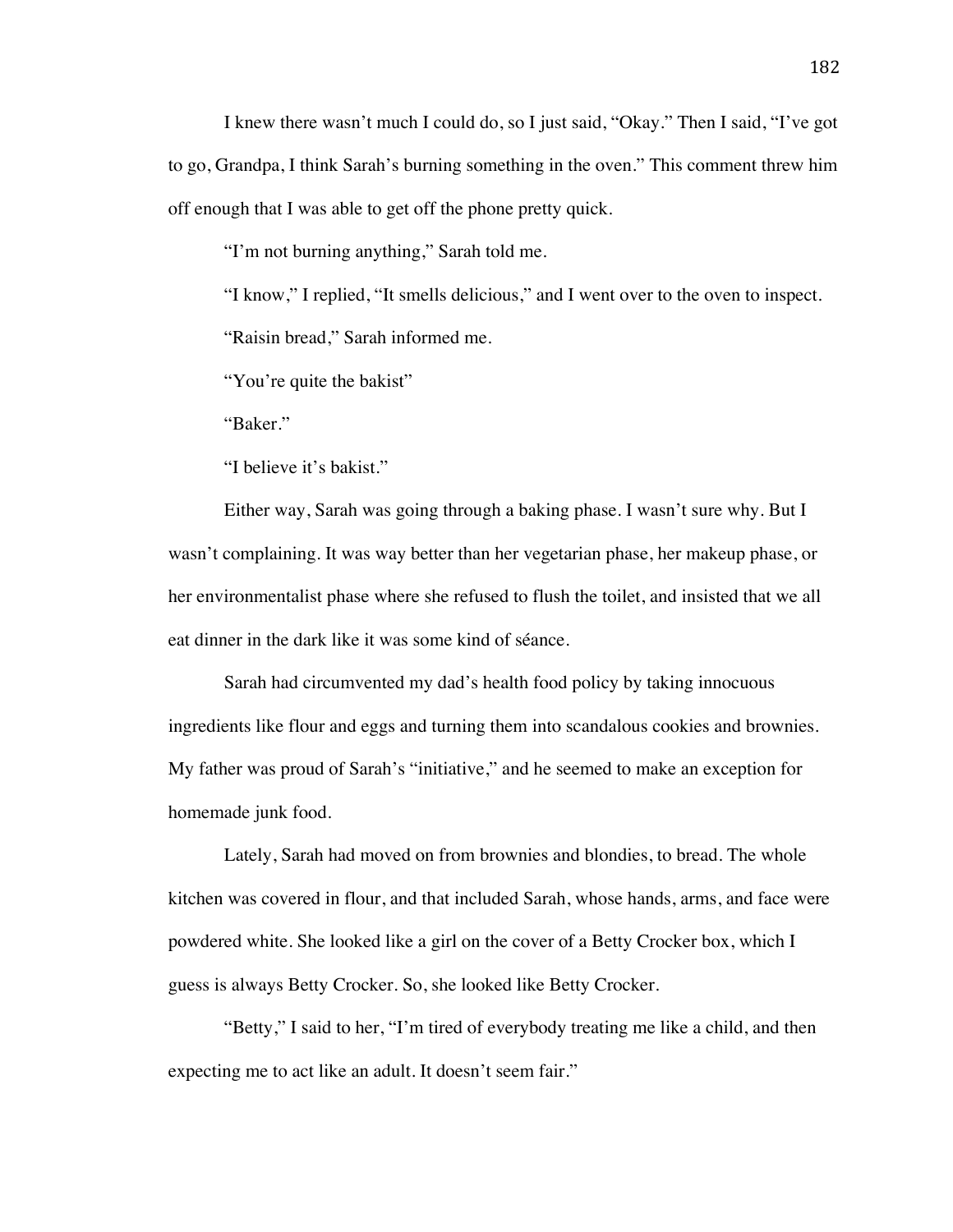"You want them to treat you like an adult?"

"No. I want them to treat me like a child, so I can act like one."

Sarah just looked at me, totally deadpan.

"I don't want to grow up, Sarah," I told her, "I'm like Peter Pan. I just want to hang out, fuck Wendy, and then kill Hook. And be a boy forever."

"He doesn't *fuck* Wendy."

"Yeah, I know. I'm just saying that's what *I* would do, were I he. And I'd fly. He does fly, right?"

"Yes," she said with a sigh, "he does fly."

"All this stuff about college, with the parents, and the stuff with the girlfriend, and the fact that I'm supposed to know what I want to do…in the *future*. Anyway, Jesus, why am I talking to *you* about this?"

It was a rhetorical question, like the ones my mom asks. But Sarah thought for a second, and then answered. "Because I'm *here*, and because you can't really talk to any of *those* people about it."

I ignored her too-true insight. "You were kind of right about the whole Malfoy thing," I told her.

Sarah got up, and started cleaning flour and specs of dough-stuff from counter. I didn't think she was going to reply at all, and I got up to leave the room. But then she said, "If we were wizards, this counter would be sponging itself."

"You're an under-aged witch," I told her, "So *no*, it wouldn't, not unless you want to be cited for using magic outside of school."

"Jesus, Aaron. It's a *book*."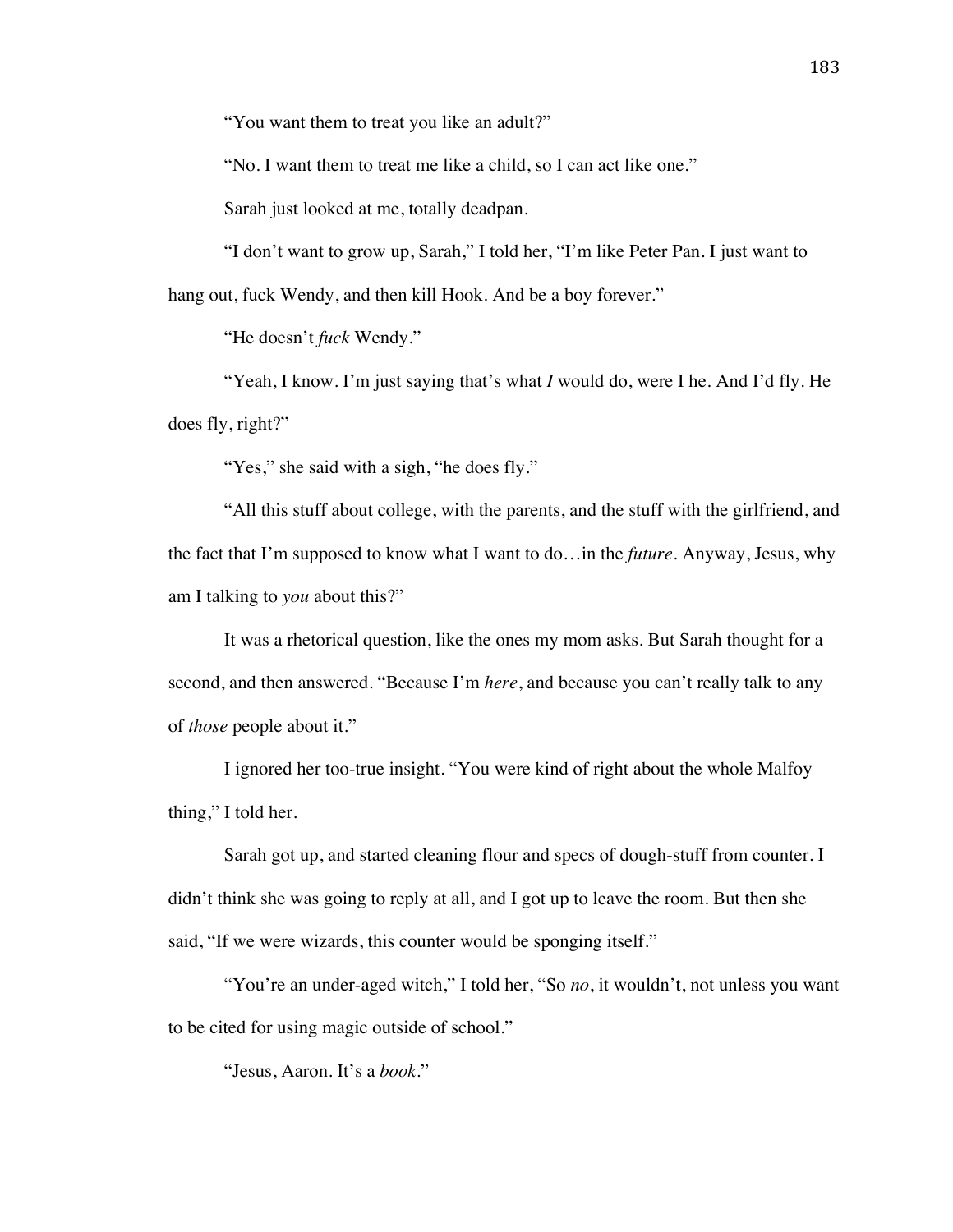I didn't bring up the David Glassner thing at dinner, because I was afraid to talk about it. I didn't know how to broach the subject. And everybody else seemed to be having a nice meal. Sarah's bread was fantastic, and the rest of the family was basking in Sarah's talent as a bakist, and my father's talent as a buyer of ACME pre-roasted chicken.

After dinner, Sarah was in her room doing homework, and my dad was at the kitchen table with his computer, doing stuff with computerized graph paper. I decided to talk to my mom, whom I thought would be both the weakest, and the most sympathetic figure. She was in her room. I knocked. I was admitted. She was in bed watching a television re-run on her computer.

"Mom," I said, "I can't do this dinner with David Glassner. Why did you agree to that?"

She paused her show, and the room became very quiet. "You know the answer to that question."

"I can't do it."

"Pups, I'm proud of you for paying for the accident yourself. And I'm proud that you took responsibility and started working. But this is something you've got to do. It won't be that bad. Dr. Glassner will talk about how great the school is. You'll nod and talk a little about yourself, and how much you would like to attend the school. It'll please your grandfather, and it'll please your father. It's a hoop. Sometimes in life you have to jump through hoops."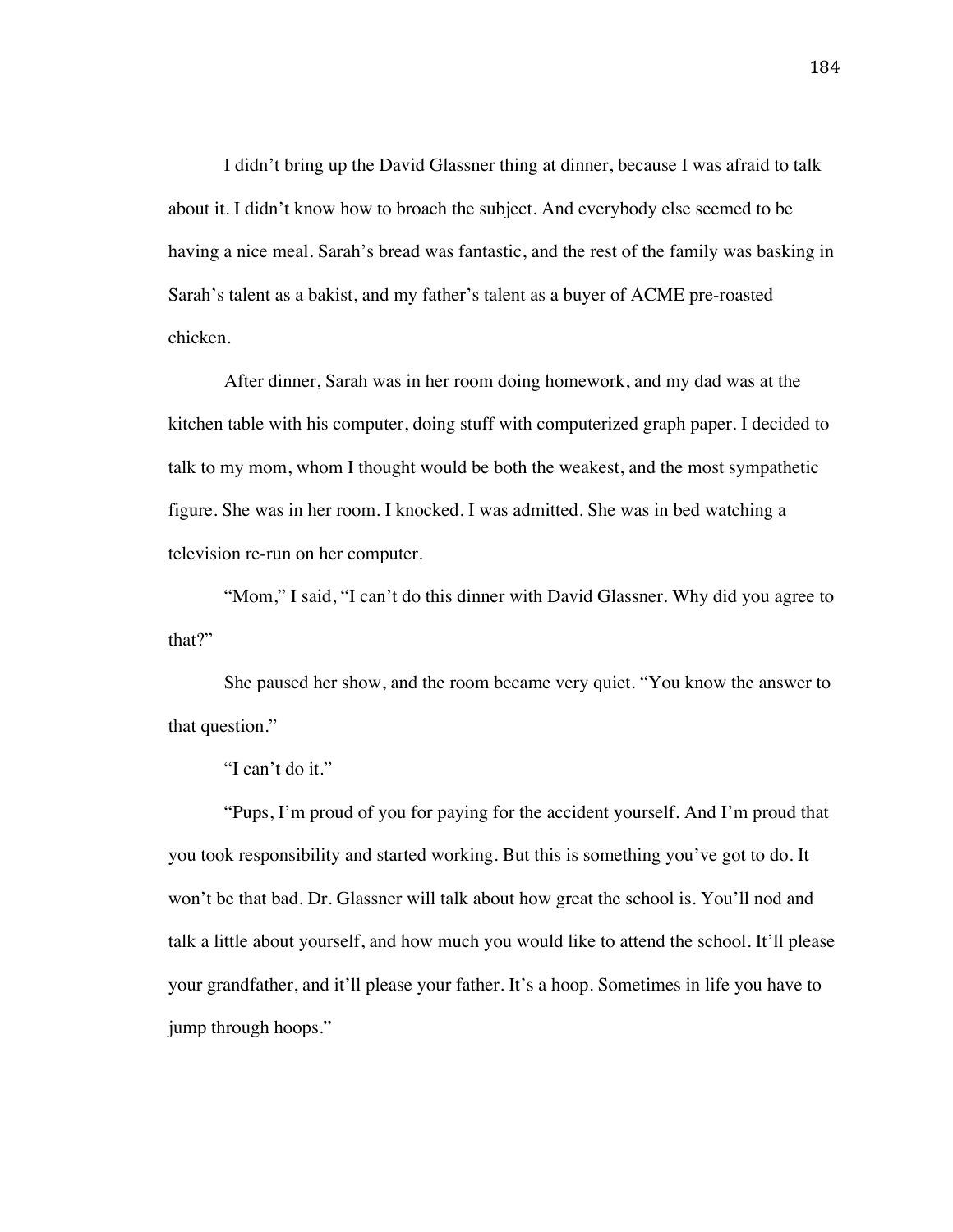"No, mom, it's Val's birthday. Or, it's not really, but she has tickets for a concert for her birthday. I said I'd go with her."

"Tell her you can go another night. You said it's not actually her birthday?"

"They're a big band. They just play the one night. I'm supposed to drive. I just kind of assumed I could. I knew about this *before* I knew about this college thing. *Please*. I'll do the Glassner thing. I'll be perfect. I'll act like I care about *everything* he says. Just on some other night."

There was a silence, and I could almost feel a shift in my mom's disposition. She sat up straighter in the bed. She pursed her lips together. "I'll try to make it an early dinner, okay?" she said. "Your grandparents can usually be convinced to have an early dinner. Does the concert have an opening act?"

"I'm sure."

"You might miss it."

"Thanks, mom. I really appreciate it."

Chapter 13

Dr. Glassner arrived at 5:30 with my grandparents, looking exactly as you'd expect a professor to look, except that his jacket wasn't tweed. It was tan and it had little leather elbow pad things, the purpose for which I can't possibly imagine.

Dr. Glassner is exactly like my grandparents, except that where my grandparents are interesting, engaged people capable of normal conversation, Dr. Glassner is boring,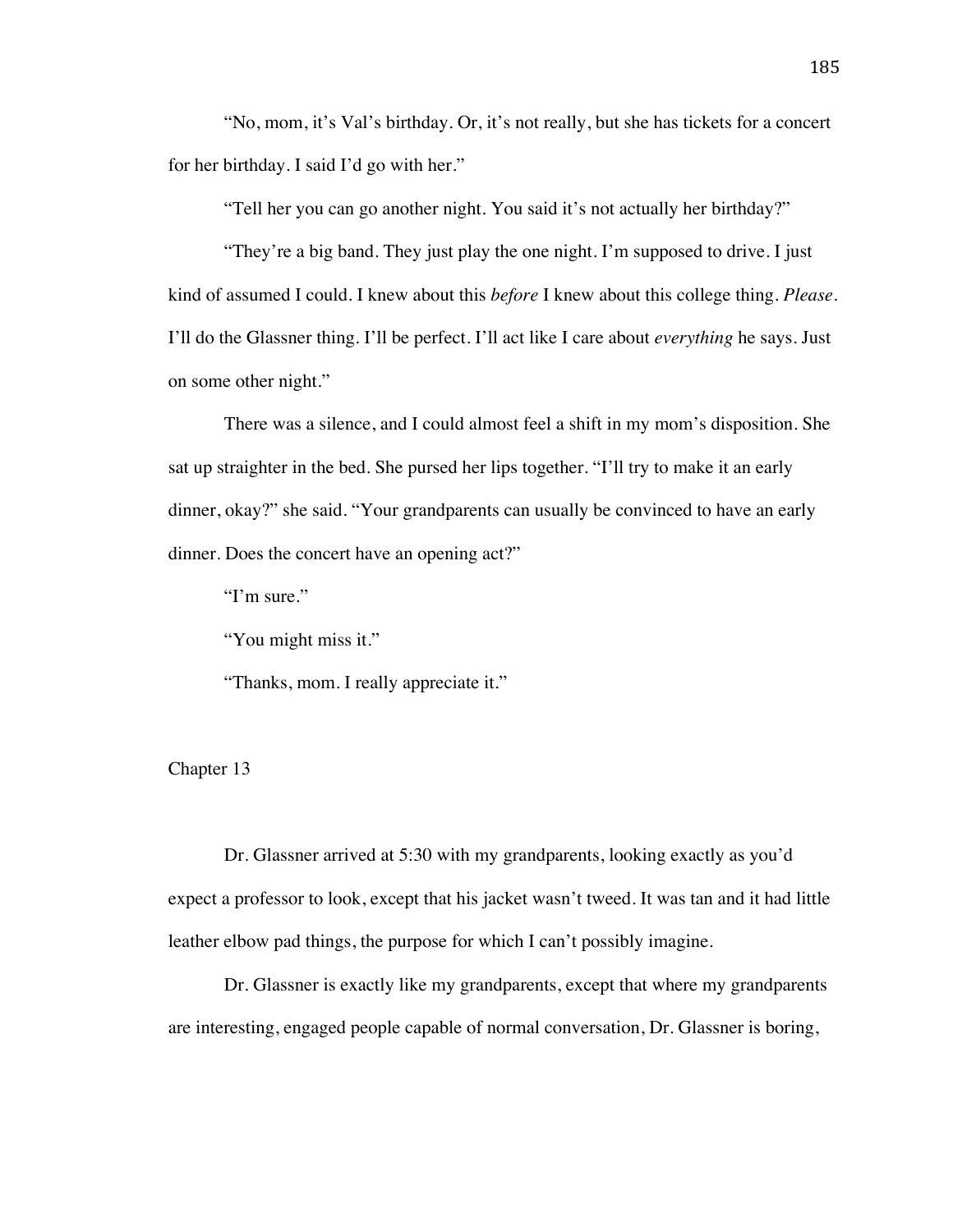and disengaged, and he has trouble making eye contact. I sympathize deeply with his anthropology students.

When he speaks, he likes to leave long pauses in between sentences—or right in the middle of sentences—which at times makes him sound sophisticated, but at other times makes him sound like an idiot. For instance, when we were all seated at the dining room table, my father asked him, "Dr. Glassner, would like some asparagus?"

Dr. Glassner then replied, "Yes, I would love some." And we all thought that was the end of his sentence, but then after a good second or two, he said, "asparagus." But it was so long after he'd uttered the first three quarters of the sentence, it sounded like he was just saying the word "asparagus" randomly, to see how it sounded. This was not an isolated incident. The whole meal was like this.

Basically, I sat there, while my grandfather prompted Dr. Glassner with questions about the University of Pennsylvania, which Dr. Glassner obliged with answers, but they were questions and answers that were all in the glossy booklets my grandfather had shipped to my house. "Tell Aaron about the faculty at the University," my grandfather would say, brimming with excitement.

"The faculty is…." Dr. Glassner would begin, brimming with indifference, "…great….................It's simply world class."

One of the nice things about the dinner was that nobody asked me anything about me: what I was interested in, what about the University might appeal to me, what I thought I might like to study. My dad asked me if I liked the asparagus, and I told him that I did, because I enjoy asparagus.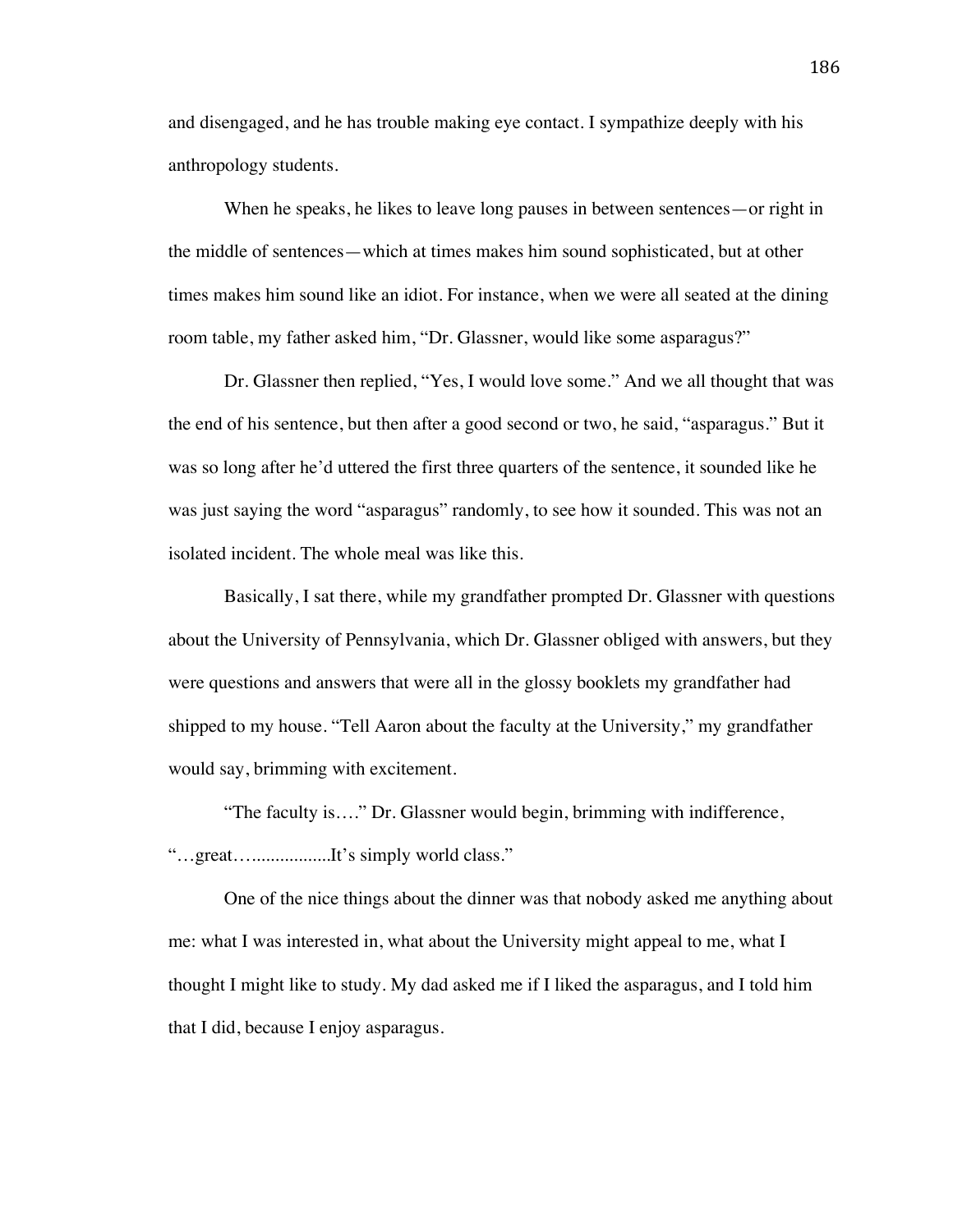I just kind of nodded and said "mmhmm," and I tried to make as much eye contact with Dr. Glassner as possible, which wasn't very much eye contact. And otherwise, I spent the time checking my watch. The concert was supposed to start at 7, and the meal took *forever*. It felt like every time the old professor spoke, he took about five minutes. And then there were five minutes of general eating and chewing. And then my grandfather would ask another question. And then Dr. Glassner would wait five minutes. Then he'd answer for five minutes. And eventually it was approaching seven, and I started to squirm in my seat, and check my watch more ostentatiously. I made eye contact with my mom, and I think she tried to say "I'm sorry," with her eyes, but it's hard to read eyes.

We started clearing the table at about 7:30, and my mom excused me. "I'm sorry," she said, "But Aaron has a concert to go to. It's his girlfriend's birth—"

"Ma!" I cut her off. I really didn't want to have to stick around longer for a lecture about my "heritage," but my grandmother didn't miss the opportunity.

She jumped in and said, "Ahh, yes," like she was just remembering that I had a girlfriend. "What's your little girlfriend called again?" she asked.

I was annoyed, so I said, "What's she *called*? You mean, what's she named?" "Yes, yes, what's she called?"

"Chava," I offered.

"No, that's not it."

"Hodl."

"No, it's Hilary, or Kathleen, or—"

"Tzeitel "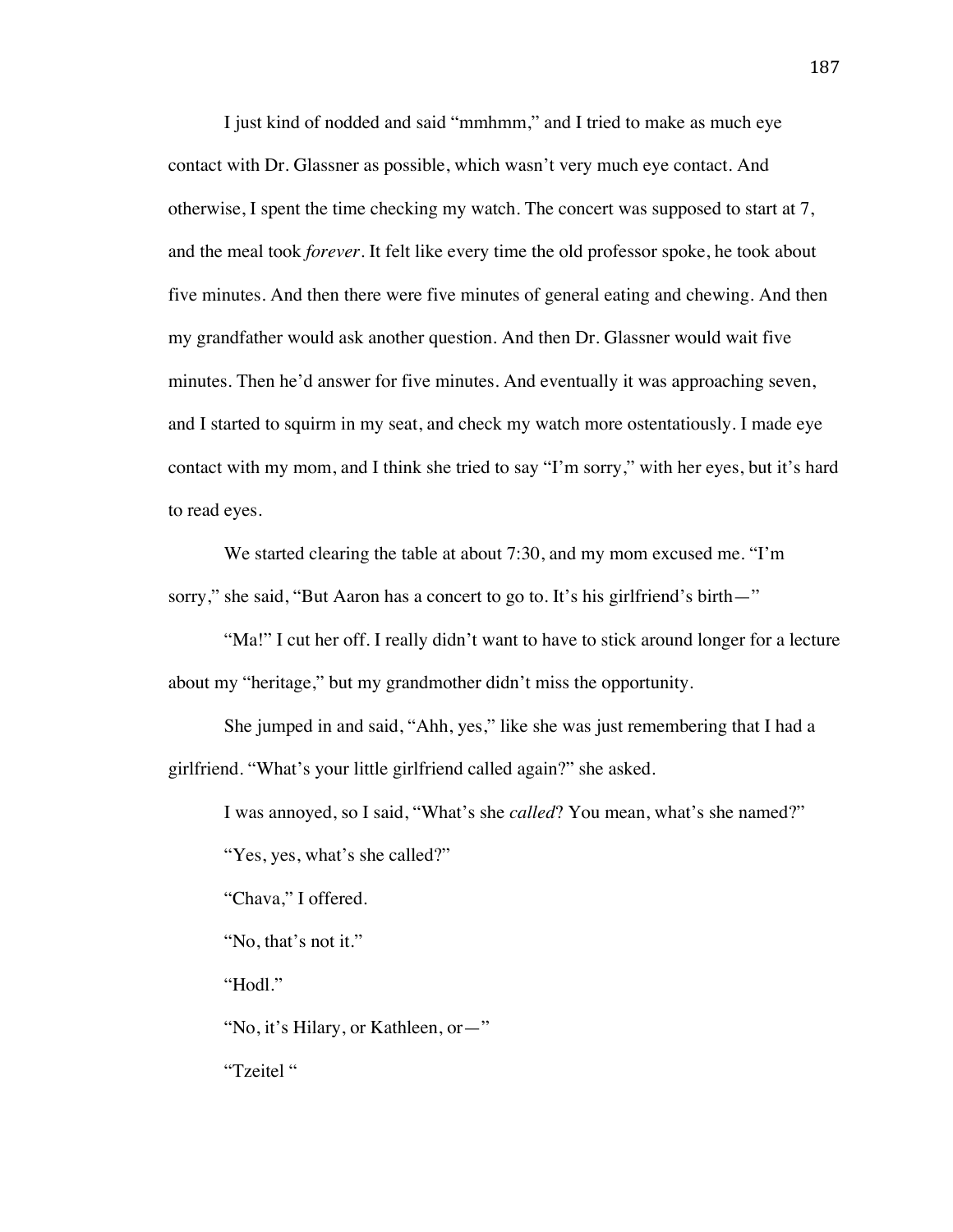I ran out of Tevye's daughters, and after a pause Deb said, "Ah, I remember. It's Valerie," as though she hadn't known the whole time. "Did you know that in Russia, Valery is a man's name?"

While this exchange was going on, my grandfather was giving my father a quiet lecture about how it seemed a little "odd"—and by "odd" he meant "rude"—that I was leaving a dinner set up "for my benefit," even though the dinner was *over*, and Dr. Glassner looked like someone should really get him home and put him to bed.

Amid the passive aggression, I slid out the garage door, though I could feel my grandmother's gaze following me. I shot Val a quick "Sorry about the tardiness" text and got in the SUV.

I realized as I drove that I was tired and sore from sitting stiffly in the dining room chair, and all I wanted to do was relax. I'd have preferred to just sit on the couch with Val and listen to Coldplay on her iPod.

I'm not the biggest fan of live music, even when I really like the band. It's very loud and my ears ring for hours afterwards. The sound technicians also tend to have the bass and guitar really loud, and the vocals very quiet. I want the melody to be the most prominent thing, like it is in the recording. I understand the appeal of seeing a band you love in person. I just wish they would fix the balance, because I often leave a concert thinking I should have just saved my money and listened to the band's music at home. And that's if I can think at all with the numbing ring-sound in my head.

But the Coldplay concert wasn't too bad noise-wise. It was at a big arena, the same building where the Flyers and 76ers play. I'd give you the name of the place, but by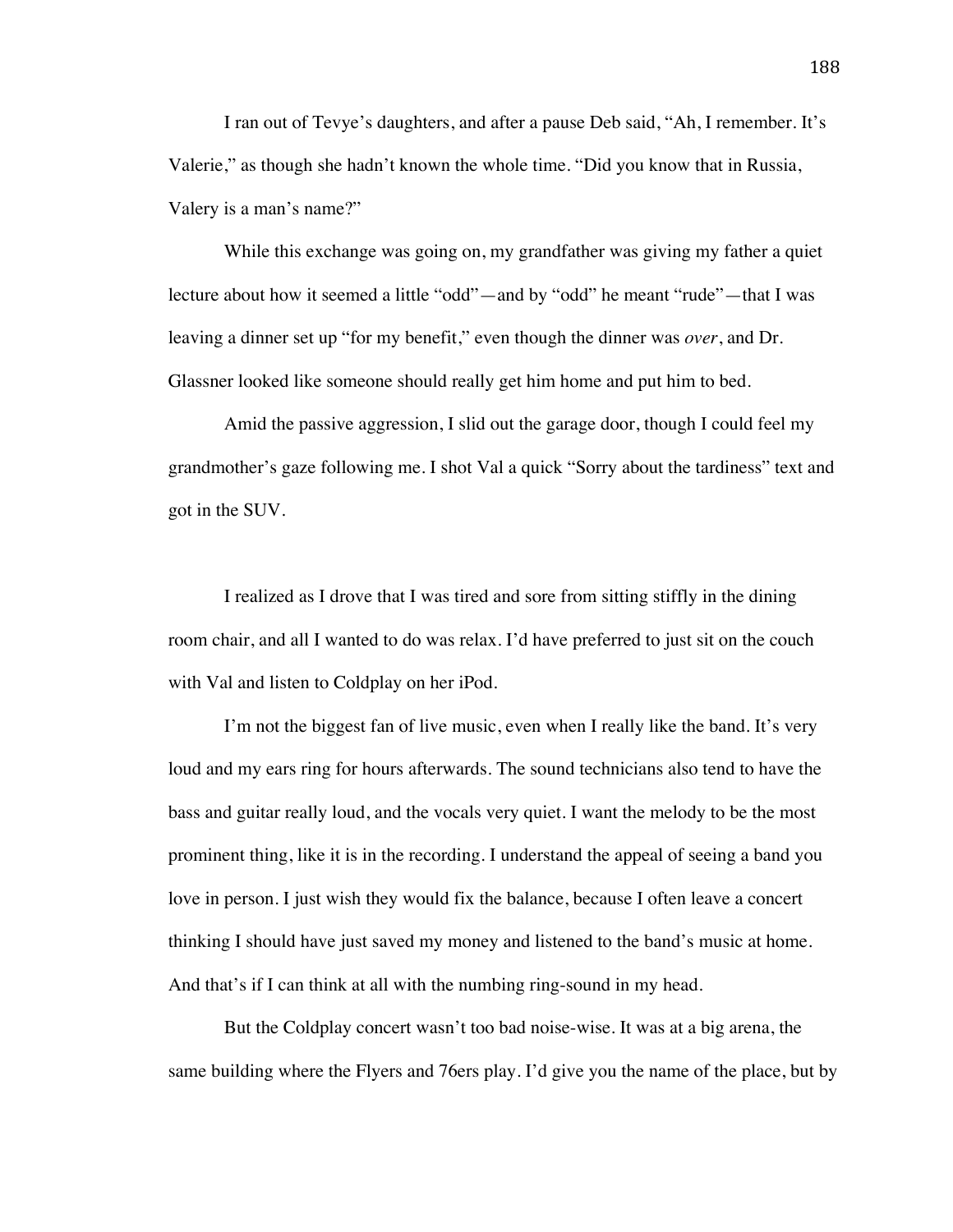the time you read this, it will have changed. It has a new corporate naming sponsor about every eight minutes. The name of the place changed three times during Coldplay's set.

Val was a little grumpy on the way there, but when we got inside and saw that we'd only missed the opening act, she didn't seem too pissed.

We had floor tickets, and we were late, so we stood at the back of the standingroom section. I think it was actually easier for Val to see this way—most of the shorter people were standing toward the back—as she wasn't up front in a mass of tall people. "Seems kind of racist that all the short people have to stand in the back," I said to her, as a way of expressing my sympathy.

"Short people aren't a race," she said.

"What about the Oompah Loompahs?"

"They're made up. Sorry, but there's no such thing as an Oompah Loompah."

"I guess they're a different *species* anyway, not a race. It's moot, so we can just ignore your ridiculous assertion that they aren't real."

The concert was attended by a mixed crowd. There were a lot of high school and college students, like us. But we were interspersed with twenty-somethings, and even some middle-aged couples, some of whom had brought their children.

The concert wasn't particularly exciting. But it wasn't bad. The crowd was subdued. We didn't have to worry about, say, mosh pits. Everyone just kind of stood and listened to the music. And the music itself was quiet enough that sometimes you could hear somebody singing along off-key. This detracted from Val's enjoyment but added greatly to mine.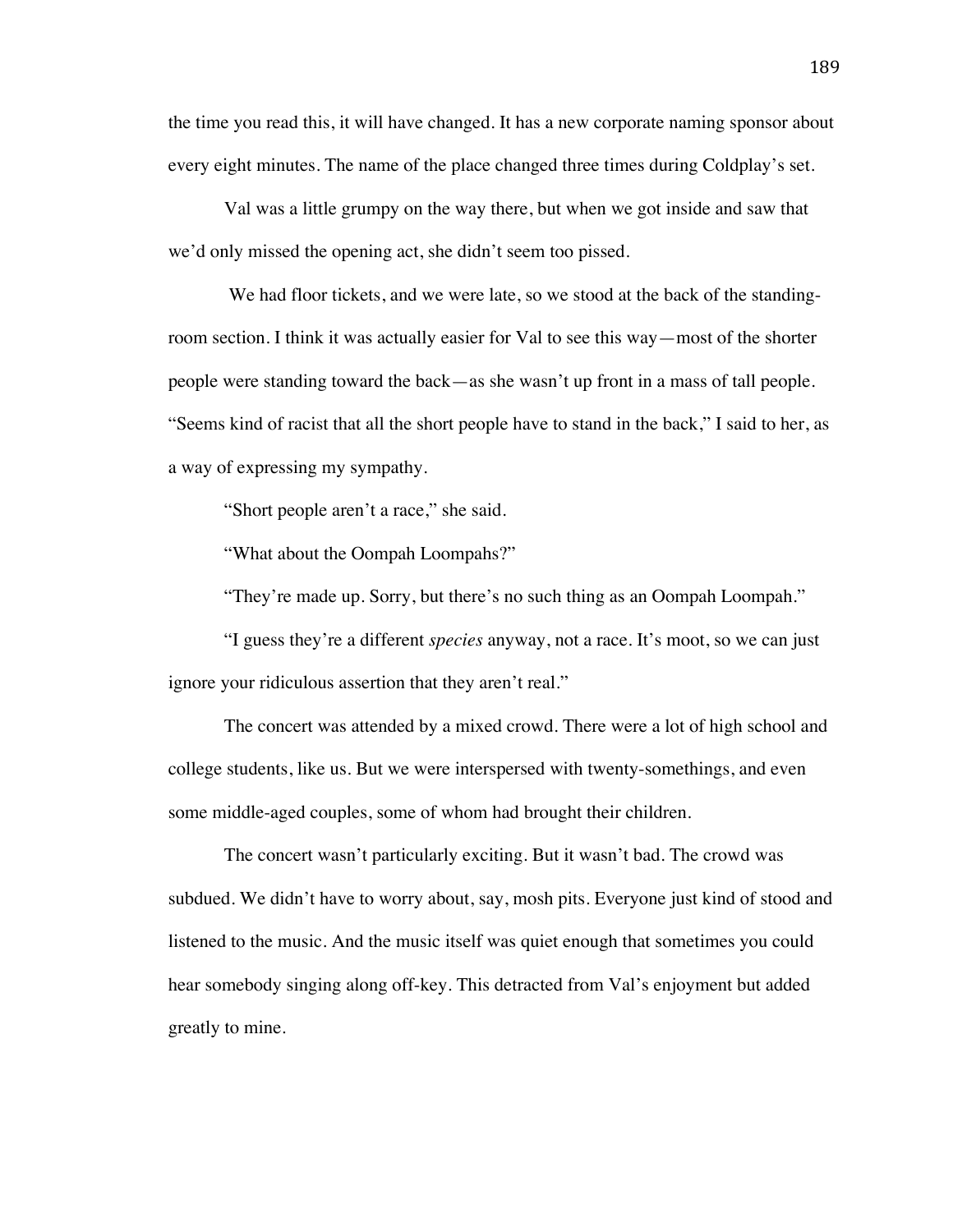Near the end of the show, Val and I were toward the very back of the standingroom section, where the crowd was the least dense. We were dancing. Not dancing like you do at a club, and not dancing like you do at prom. Just kind of swaying back and forth to the music, with our arms wrapped around each other. Our heads were bent slightly forward, and sometimes our foreheads would touch, or she would nuzzle my nose with hers. I didn't really want to *dance*, but it was nice to hold Val. We painted a picture, I'm sure, of a blissful couple. And I felt pretty damn blissful, with my hands clasped together, resting on her lower back.

And then something very surreal happened. Still, when I replay it in my mind it doesn't feel like reality. It seems like a contrived moment out of a melodramatic movie, a dark scene, tinted slightly with sepia, accompanied by overly emotional music—like Coldplay. But it happened, so here it is:

As Coldplay finished their set and strolled off stage—to stand around and then return for an encore—a family of four who'd been standing just a little in front of us, started making their way through the crowd to the exit. Maybe it was somebody's bedtime. Maybe they wanted to beat the traffic. Maybe they'd simply had enough Coldplay. A determined girl of about twelve led the way, and she dragged her younger sister along behind her. Their father ran a hand through his thinning hair as he tried to keep track of the daughters' little bobbing heads in the throng of people. At the end of the domestic procession came a frazzled woman in, I'm guessing, her early forties. She was tall and thin, had rather gaunt facial features, and large bags under her eyes. As she passed, she turned toward us, and said urgently—and I'm giving this to you verbatim— "Cherish your young love. Because it fades."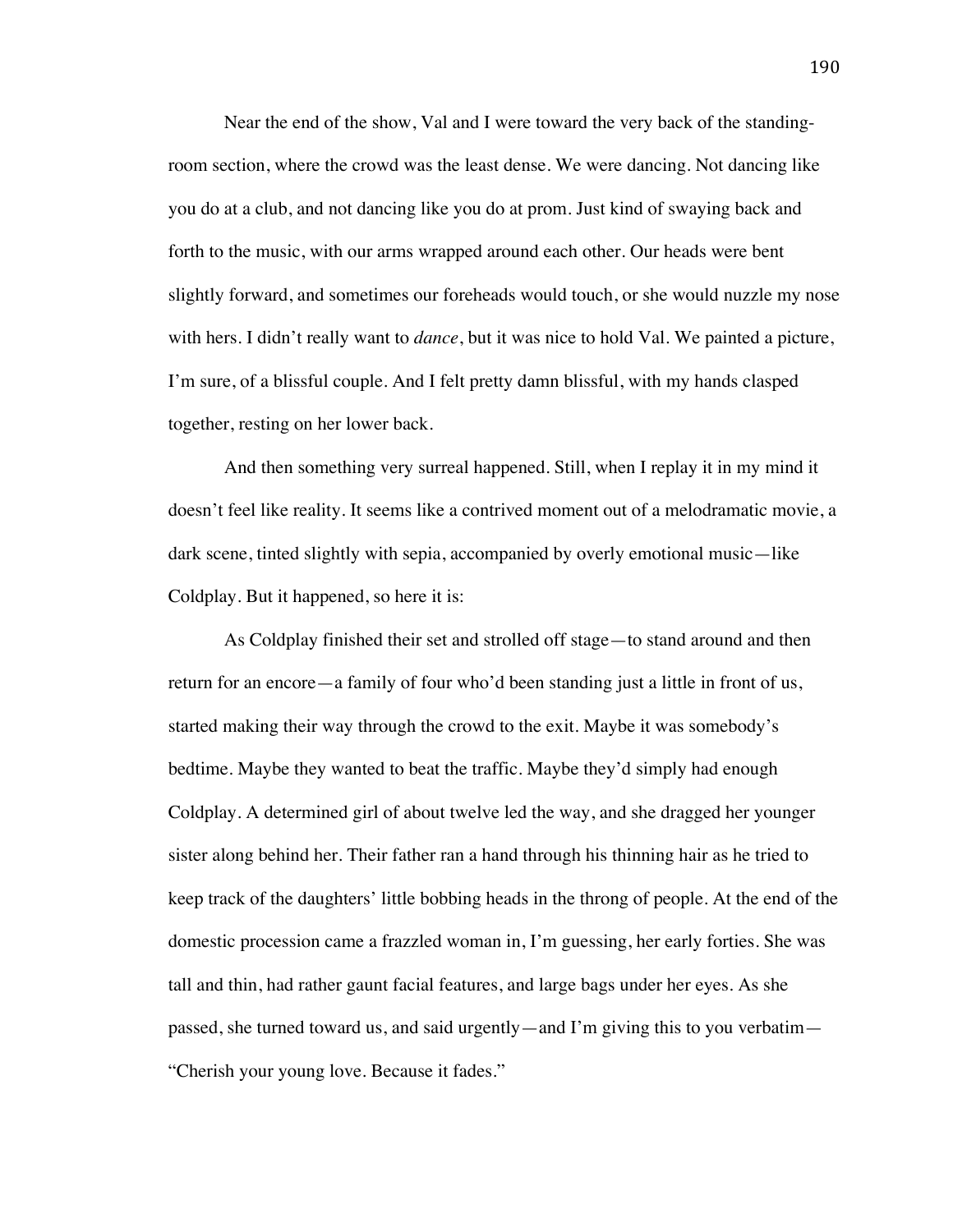Neither Val nor I reacted immediately. After a moment of dazed bewilderment, I looked around us to see if there was somebody else she could have been talking to. But I knew it was us. It had to be. We were the only people in the area who appeared to be experiencing "young love." The only person reasonably close to us was a thirtysomething year-old guy who was drinking two beers simultaneously, one in each hand. He didn't appear to be in love, unless you got "in love" confused with "very drunk."

Coldplay came back on and started playing more music. I nudged Val, but she didn't seem to want to dance. We just stood there, waiting for the concert to end.

The woman's comment, as I replayed it in my mind, felt deeply intrusive. I guess because it felt like *she* knew something about me that I didn't know. I felt stripped down, exposed. If this woman could look at Val and me, and see something in us that moved her to speak, and to speak in such an urgent, dire tone, what else could people see?

It seemed inconsiderate of Coldplay to just keep playing music, as though everything were the same. It's weird how that works. Most of the time, you can't help but feel that you're the center of the universe. But you learn in a moment like this, just how insignificant you are. I could have received a text, for example, saying that my father had died. I could have then bellowed in anguish at the top of my lungs, and nobody would have noticed. I could have tried to call home, hoping that the text was a joke, or a mistake, but nobody on the other end would have been able to hear what I was saying. And Coldplay would have just kept playing. The guy near us would have kept drinking. Your little crises don't matter.

Just to be clear, my dad's fine. That was a hypothetical crisis.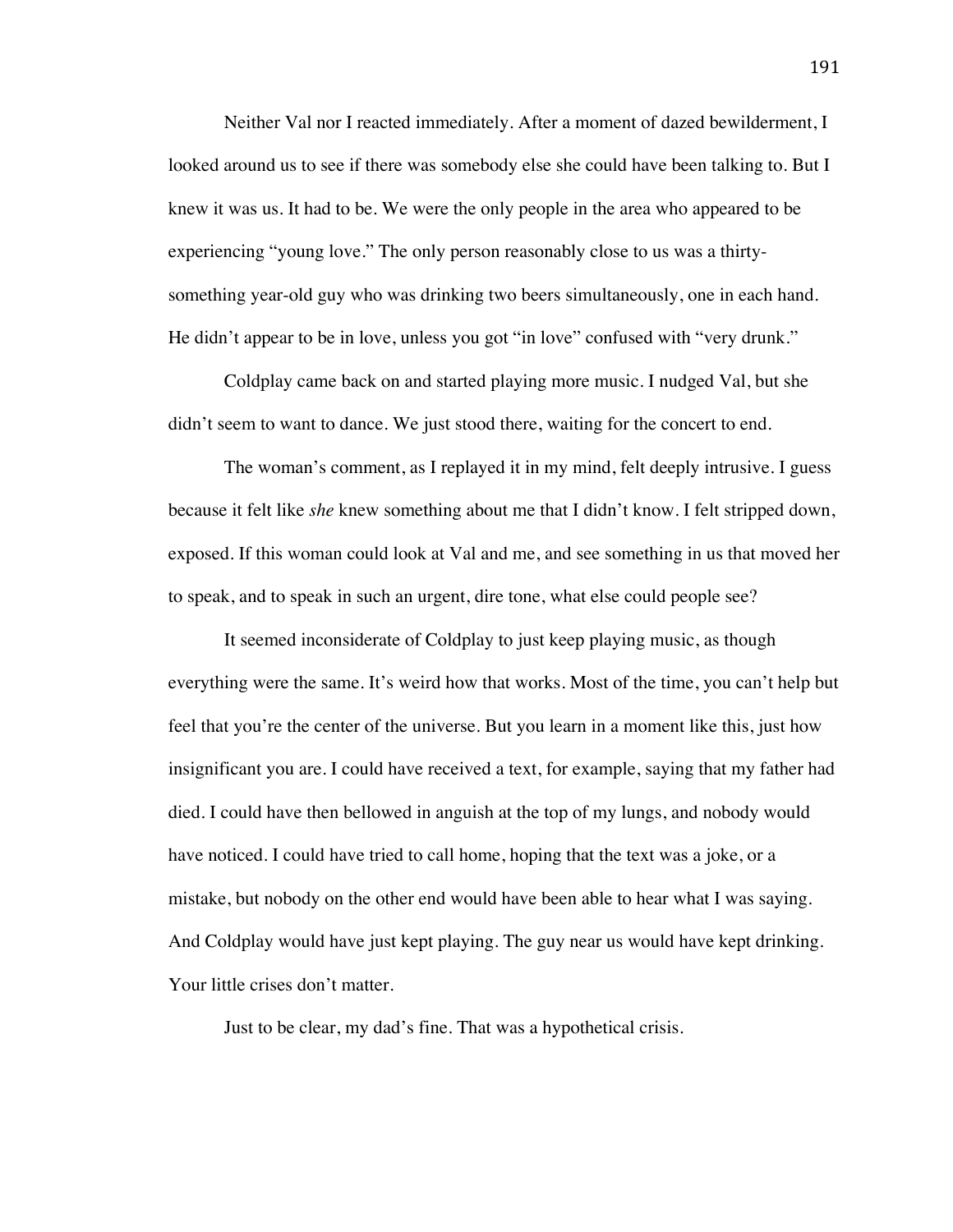When the music stopped, we joined the sea of people oozing slowly toward the exits. I tried to play it off like strangers always give me bizarre, piercingly personal advice at rock concerts. "That was weird," I said, acknowledging the strange mom. And then I tried to change the subject, keep it light. "Why didn't they play that song about the color? You know, the one where it's all blue. Or all green. Or red? No. Orange?"

Val wasn't interested in the joke. "It's yellow," she said. "And I'm actually kind of pissed they didn't play it."

"Oh yeah. It's all yellow."

"I like that song. Don't—"

"I like it too. It's one of my all time favorite color-themed songs."

"Please."

"Wait, but I had a really good line about 'Purple Haze.'"

"Not interested."

Val didn't seem interested in any conversation at all. I'd gotten pretty good at reading her facial expressions and body language. But it was dark on the concourse and in the parking lot, and I couldn't really see what was happening on her face, except that she appeared to have a decent-sized zit growing just under her lower lip. In terms of body language, she was walking, but I don't know how lingual that is. Seems more locomotive. Either way, she strode purposefully through the parking lot, with her head down.

In the car I looked over at her again. She did indeed have a very nice pimple below her lip. Her face was otherwise impassive. I asked her how she'd enjoyed the concert. She mumbled, "Okay," and turned away from me. She stared out the window while I drove home.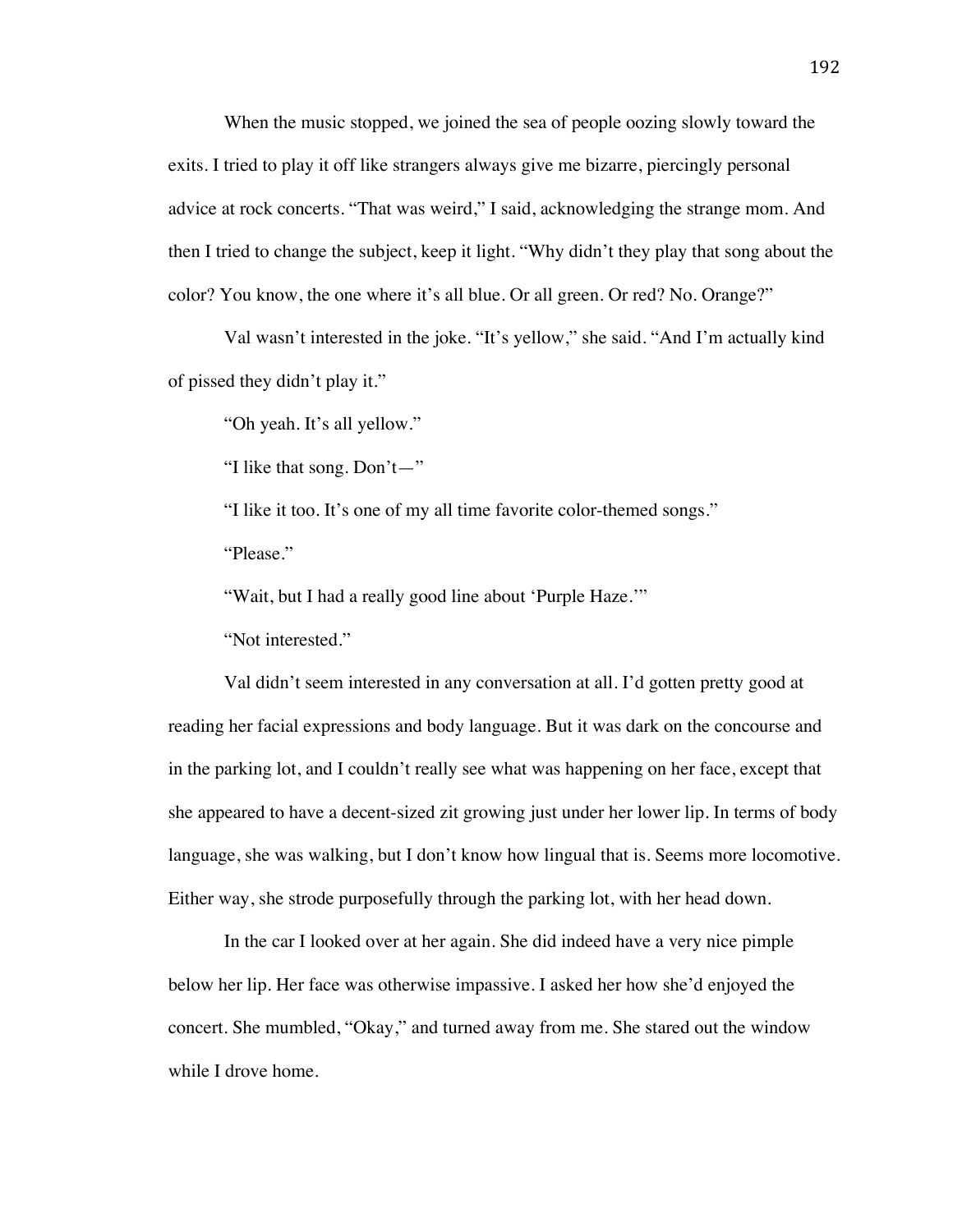When I pulled up in front of Val's house, all the lights were off. It was late. I tried to kiss her goodbye, but she signaled with a mumble and a wave of her hand, that I should come inside. I got out of the car and I followed her up the walk.

We sat on the couch in the living room. Val's family were asleep upstairs. We sat silently for a few minutes, with the television on in the background in lieu of overhead light. Val lay stretched out, with her head in my lap, looking up at the flickering reflections of the TV on the ceiling. "Do you think she's right?" she asked me. Does love go away? Does it die?"

The Val I knew had always been so sure of herself, confident in nearly everything she said or did. She carried herself with a kind of secure nonchalance that made it seem like she had everything under control. She knew the answers to her exam questions. She knew the right thing to say to her friends, when they were upset. She knew what she wanted to be when she was older. I hadn't known her to be unsure about anything. But there she was, staring up at me, eyes wide, asking *me* for an answer.

I didn't have much time to think it through. "I don't know," I said. I wanted badly to reassure her. But this just wasn't a question to which I had a ready answer.

But my response, or lack thereof, was not enough. Val wanted more. She demanded more. "That's not good enough," she said, and she began to cry. "You've got to say more than that." I had seen her cry only once before, when she'd heard about the death of Erin Lynch's mom. I hadn't known what to do then, and I didn't know what to do now.

But I figured I had to try. It was kind of my job. "Well, I have been thinking…just now…" I started.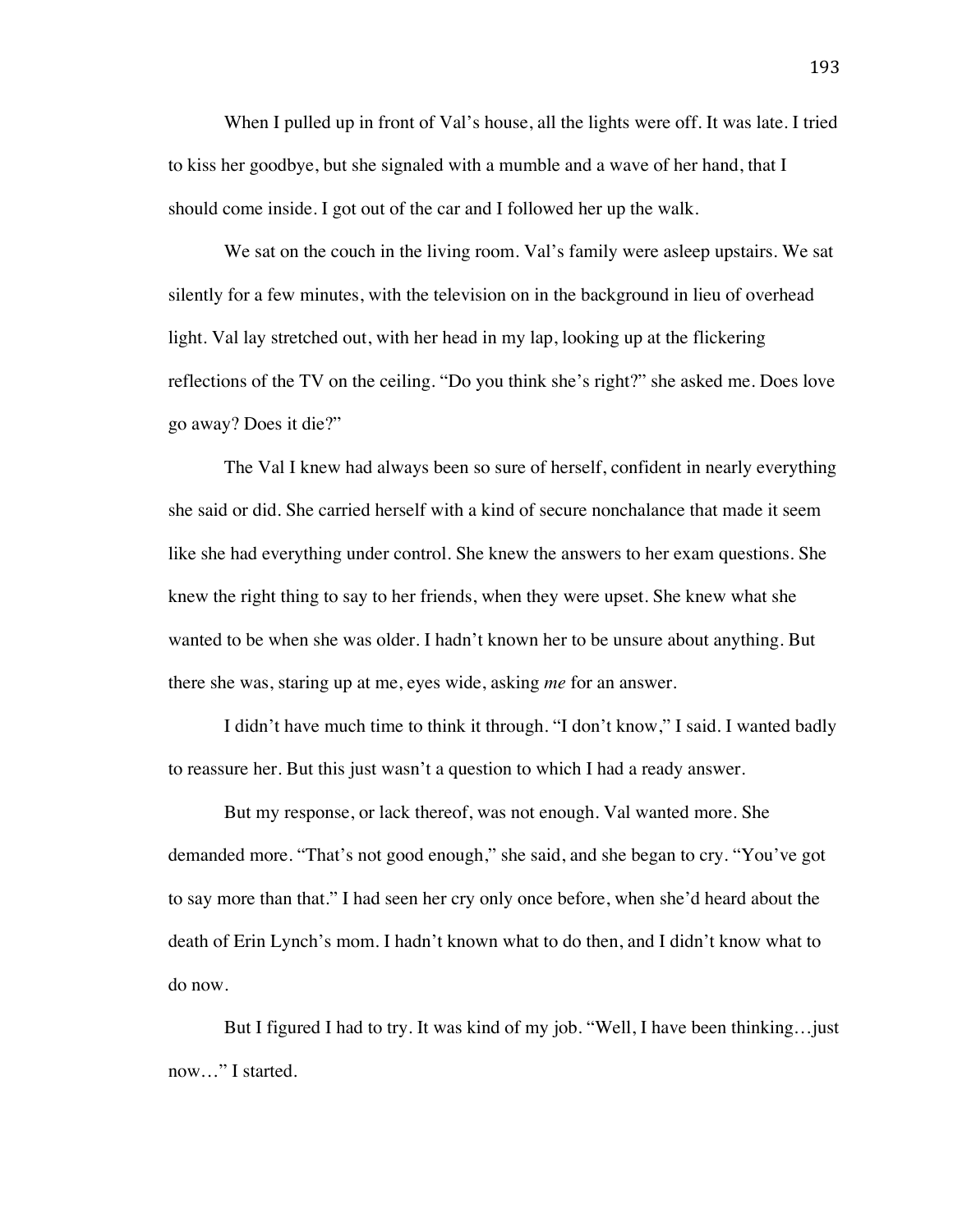"And?" She replied through a couple of sniffles.

"Well, nothing you do is as exciting the second time around, right? Like if you go on a roller coaster, and it's great, once you've ridden it ten times, it's not quite the same. There's no way you can repeat that same feeling. I kind of *do* feel like everything fades over time, in some way. Even the moon wanes," I finished, and pointed toward where the sky would be, if the ceiling weren't there.

"But then it waxes again, idiot."

"But then it wanes again."

"Fuck you."

"What? Why? What did I do?"

Now Val sat up, crossed her legs, and stared at me in a fierce, challenging way, her tear-streaked face contorted with anger. "So I'm a roller-coaster you ride and then get tired of?"

It occurred to me that maybe this is why I didn't know what I was "interested in" in life. There weren't any things I liked to do over and over. When I did things, I got bored with them, and wanted to try something new. But I couldn't say that to Val. And I wasn't *bored* of her.

"That's not what I'm saying at all," I said, trying to backtrack. "You asked me a question, and I tried to give you an honest answer."

"So why don't we just break up now, if we aren't going to keep feeling this way?"

"What are you saying?" I asked. I didn't want to break up.

"Look," she said, calming down a bit, "I'm not threatening you or anything. I'm serious. Think of it as an abstract question. Why? Why stay together?"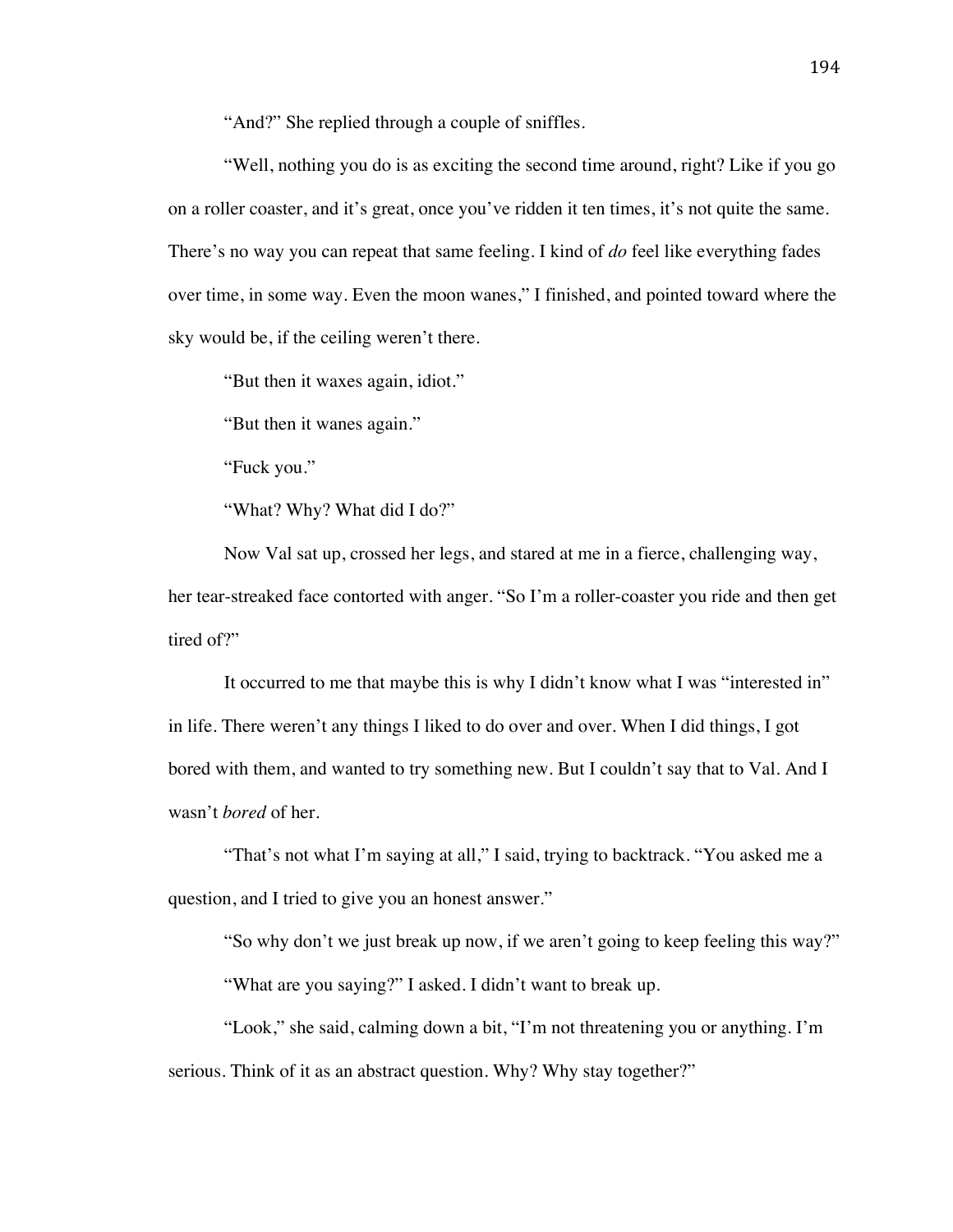I took a deep breath and looked out the window. Sure enough, because the world has a tendency to work out this way, the moon was in the sky. It was in one of those inbetween periods. I was pretty sure it was a gibbous of some sort, but I couldn't remember exactly how the lunar phases worked, and didn't care. Fuck the moon. Who gives a shit what phase it is in? When does that affect anybody's life? But, of course, people are always looking up at the sky searching for answers. Because God's supposed to be up there, spinning that old moon around the earth, keeping the lunar phases in order, keeping those stars burning, and micromanaging the details of seven billion people's lives. Busy guy (or gal).

All this cynicism, and yet, where does the Godless adolescent turn? To the heavens just like everybody else. I stared out the window at the big old moon, pleading with it for some sort of insight. How do you comfort the crying girlfriend? How do you answer questions for her that you cannot answer for yourself?

The moon, because it's an asshole, was too busy waxing (or waning) to answer my plea. But it graciously bestowed upon me a sense of calm. I took a couple more long slow breaths, and I spoke as I ran my hand through Val's hair. "I don't know, S.P.," I said, "But I do know that something a crazy lady said—"

"She didn't look crazy."

"Okay. Well, I don't think that something a perfectly sane lady said at a concert should be the basis for a decision so…big." I didn't have the answer just then. But I felt like it was just around the corner, waiting to be found. "You ever have a big fight with someone, and you're so fucking pissed off, and then you go to sleep, and you feel much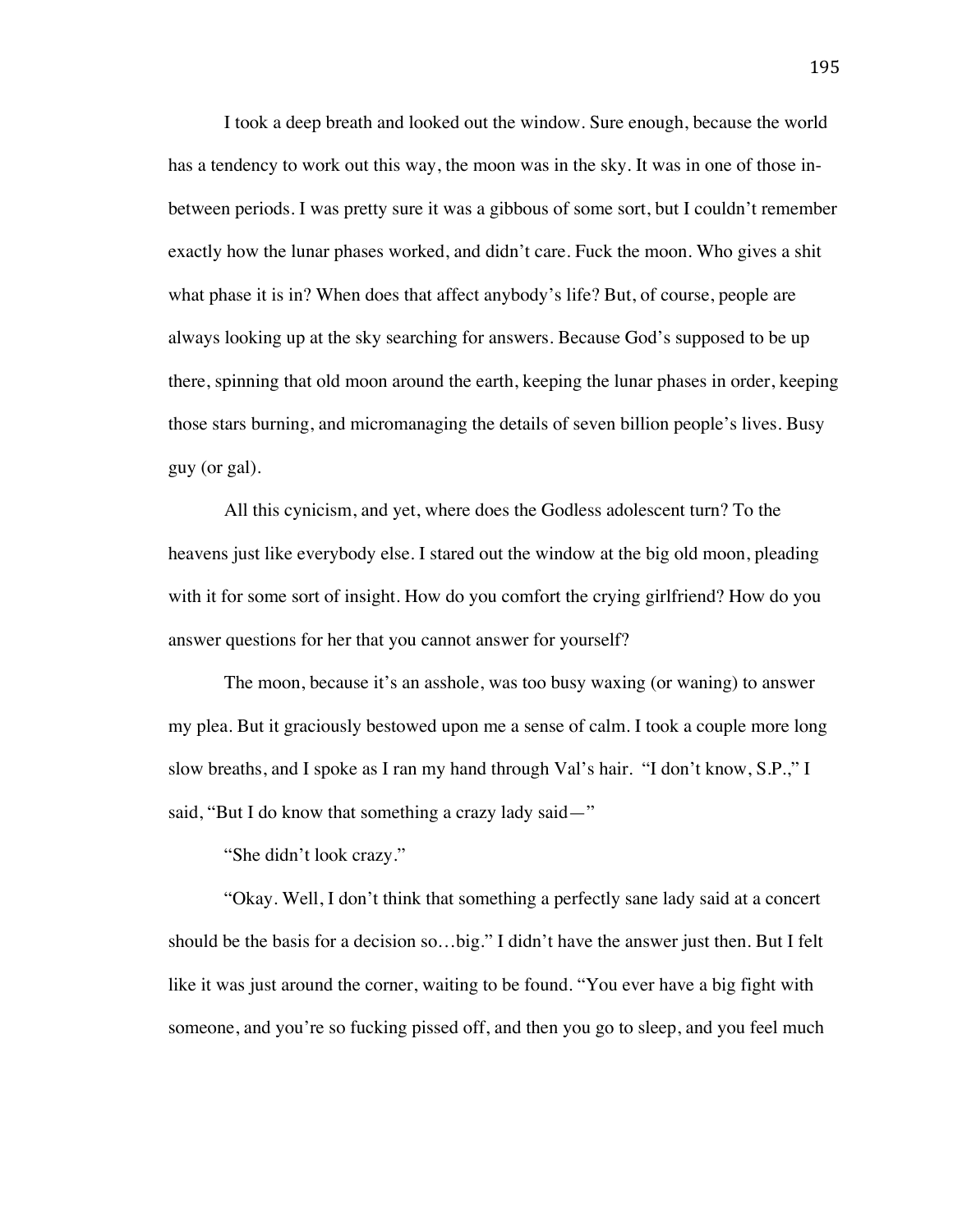better about it in the morning?" She nodded. "Let's just leave it for now. I don't want to break up with you. You're important to me."

Val didn't respond. Her face was blank, unless you count the colorful reflections of the television. She stood up, and I followed. "Let's sleep it off," I began again, awkwardly, "Maybe tomorrow we'll know all about relationships, and the meaning of life too. Or maybe the weird mom woman will just seem like less of a big deal."

But Val was already on her way. She gave me a squeeze of the hand on her way upstairs. I guessed that the hand squeeze meant good night, and I let myself out, which I'd never done before, and it was fairly confusing, because I couldn't figure out how to lock the door in such a way that it would stay locked when I opened it to leave.

Usually my head is so jumbled with crap. At this particular time, there were all sorts of things going on in my life. School. College crap. The grandparents thing. But as I walked to the car, my head felt empty. I spent so much of my time cramming my head with ideas and theories and facts, so that if somebody wants to know the capital of Bhutan, or the name and location Pittsburgh Pirates' AAA affiliate, I can tell them. I pride myself on being a quick thinker. I like to think that if I want to, I can puzzle through any problem, and I can do it fast. But I was lost on this one, and it made me feel empty and inadequate. When I got in the car, I found I couldn't even recall the AAA affiliate of the Pittsburgh Pirates.

I drove home and went to sleep, feeling useless and a little scared. It didn't provide much consolation when I remembered, just as I was drifting off, that the Pirates' AAA farm team is the Indianapolis Indians.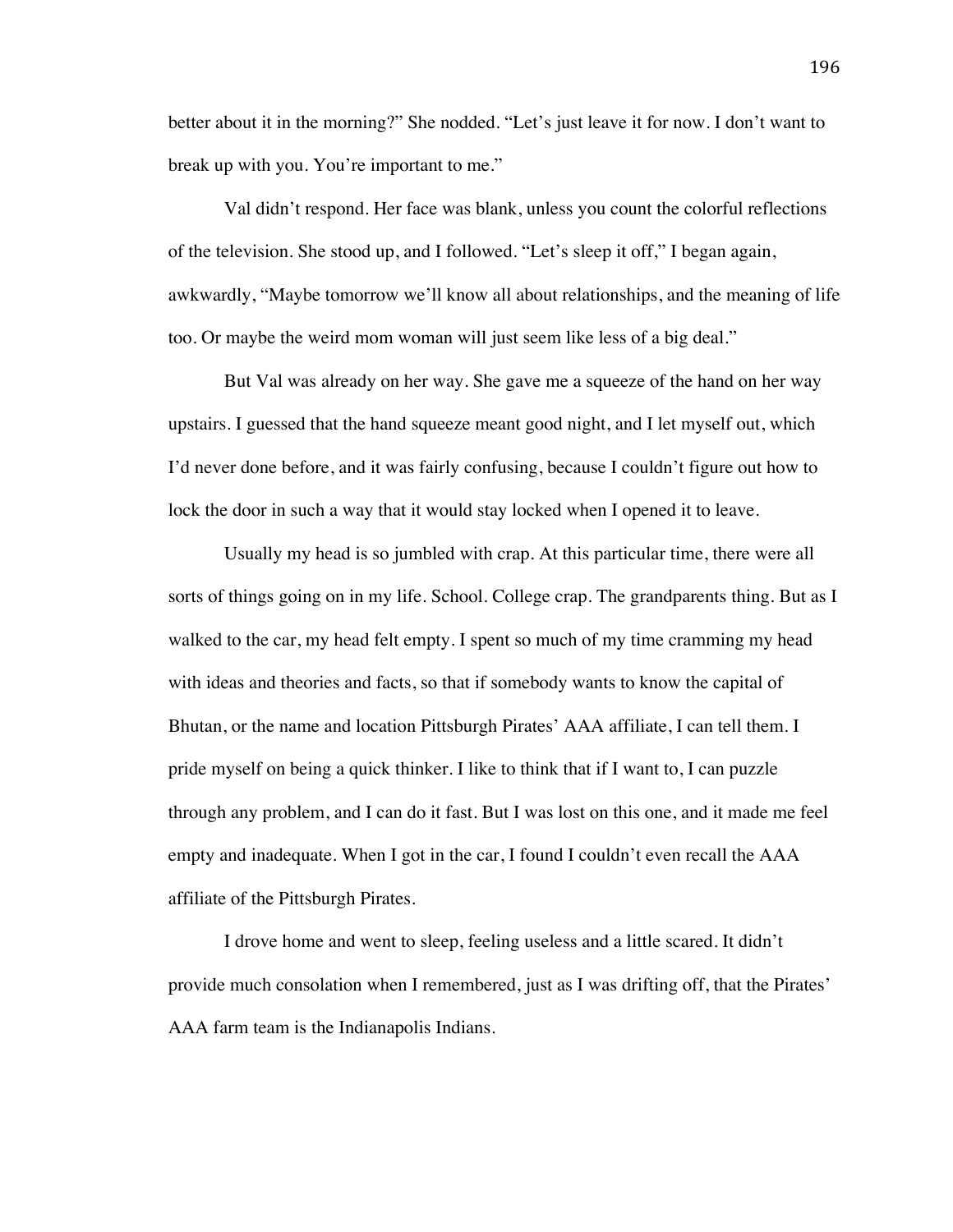When I awoke, as you might have guessed, I did not feel any better. I wasn't suddenly lousy with answers to life's important questions. I was lousy with needing to pee really badly, and lousy with desire to check the previous night's sports scores. I peed first. Then I turned on my computer to check on the world of sport, but my ass-hat of a laptop decided that there was an IP-address conflict going on. I've got no idea what an IP-address is, only that my computer gets very upset if there's a conflict pertaining thereto. So I went to the laundry room to reset the wireless router, or the "box," as my grandfather called it. I don't know why this fixes the problem, but it does. I also don't know why we keep the wireless router in the laundry room. Neither the laundry machine nor the dryer is a wifi-enabled device. The laundry room is on the lowest floor, and all the wifi-enabled devices are on the highest one, so if you want your Internet to work well, you've got to sit in the TV room, or in the laundry room, or on the stairs outside the laundry room.

I reset the router and ran my Internet browser through its usual paces. I called Ian as I did so, hoping that he could lend me some of his brilliant insight, or at least make me feel better about *my* lack of insight.

I started the conversation off with an inane discussion of the previous night's Flyers game, which I had not seen. I was a little afraid to broach the subject that was actually on my mind, and I felt stupid for being afraid to talk to my best friend about something important.

"I've got a question, man," I began.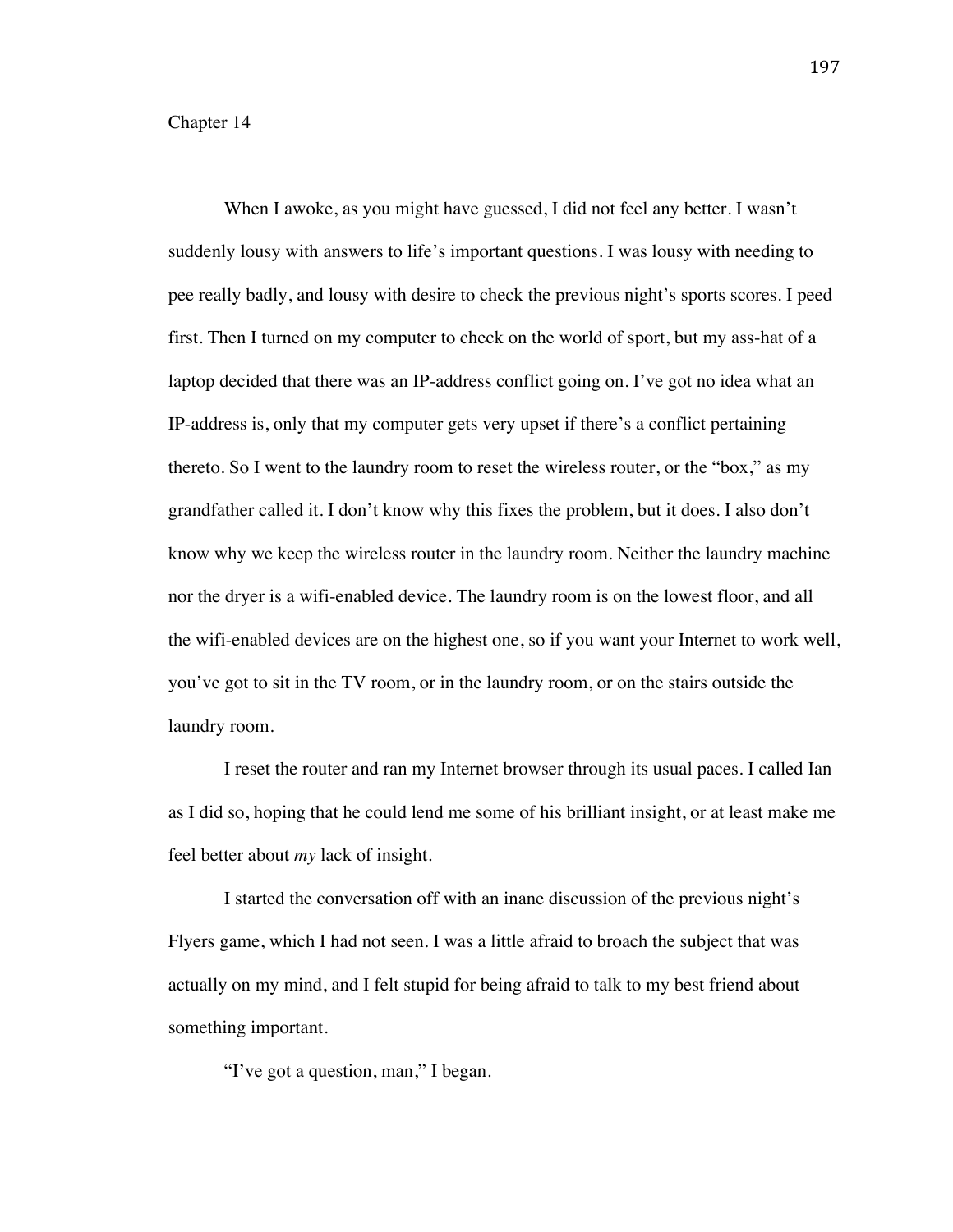"Ten inches," he replied, and I remembered why I was afraid to talk to my best friend about something important.

I picked up my laptop and carried it out into the hall. I sat on the stairs outside the laundry room. "What do you know about love?" I inquired quietly.

"The thing I make with your mother?"

"You don't. But yeah, that one."

Ian's voice took on this patronizing tone he likes to use to make himself feel

superior to me, and he said, "Awww, is my baby girl in love?"

"No. My best friend is."

"I'm your best friend."

"Well, my other friend."

"Phil?"

"No. God damn it, asshole."

So I filled him in on the whole concert thing, and the part with the creepy lady, and the part where I sat on the couch while Valerie cried in my lap and I didn't know what to say or how to help. And the fact that I didn't know what I was "interested in," and the whole awkward thing with Val in the library about colleges.

Ian's response was: "You went to a *Coldplay* concert?"

"Come on, man." I said, annoyed. I guess this is how it is for other people when they talk to *me*.

"I'm sorry. I don't mean to be a dick," he said, "But I'm not really the person to ask. You know that." He finished this thought sheepishly, and I started to feel bad that I'd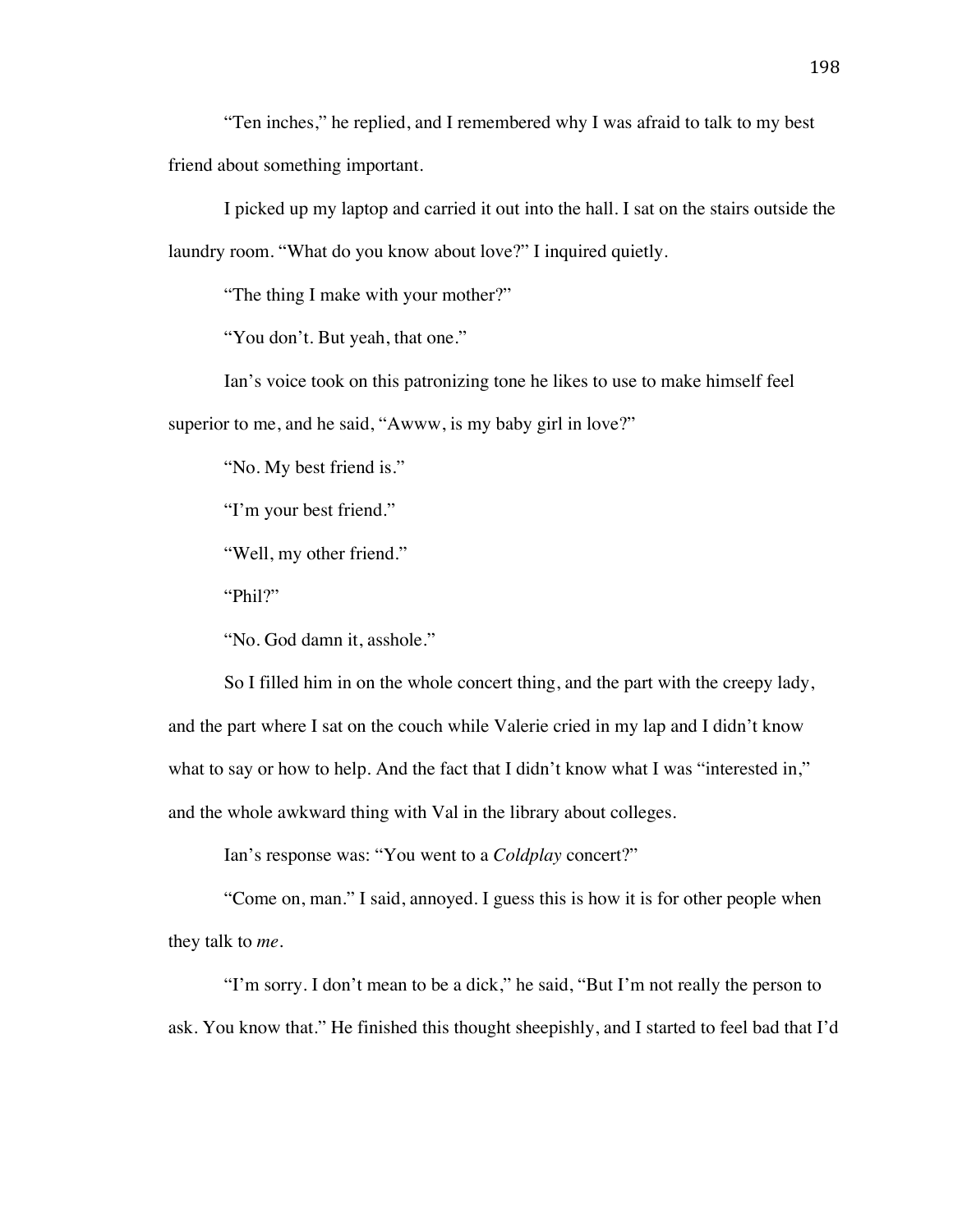asked him. "You guy are good together," he went on, "I tend to think you guys will last longer than your standard high school thing."

"But how long is that?"

"I don't know. Who cares? Do you want to *marry* her?"

"No idea."

"Well, then why worry about it now?

"Aaron," somebody shouted, somebody inside my house. But the split levels made it hard to tell where exactly that person was.

"Let me call you back," I said to Ian, and I hung up.

"Aaron, did you reset the internet?" The person in my house shouted. It was Sarah. Her voice sounds a lot like my mother's, through the floors anyway, but I could tell it was her by how whiny she sounded.

"Sure did," I called, as I got up and started up toward my room.

"Well, now I don't have internet. I was in the middle of a show. It says it's an IPaddress conflict."

I turned around and headed back toward the laundry room. "It's like musical chairs with these things," I hollered, and I was pleased with that characterization. I liked the idea of our computers playing musical chairs in cyber space, trying to grab an IPaddress before they were all taken. It made the computers seem human, and it was comforting to think of them that way. I reset the router again.

"How about now?" I called.

"Stop shouting across the house," my dad shouted.

"You just shouted across the house, just now, to tell me that," I shouted back.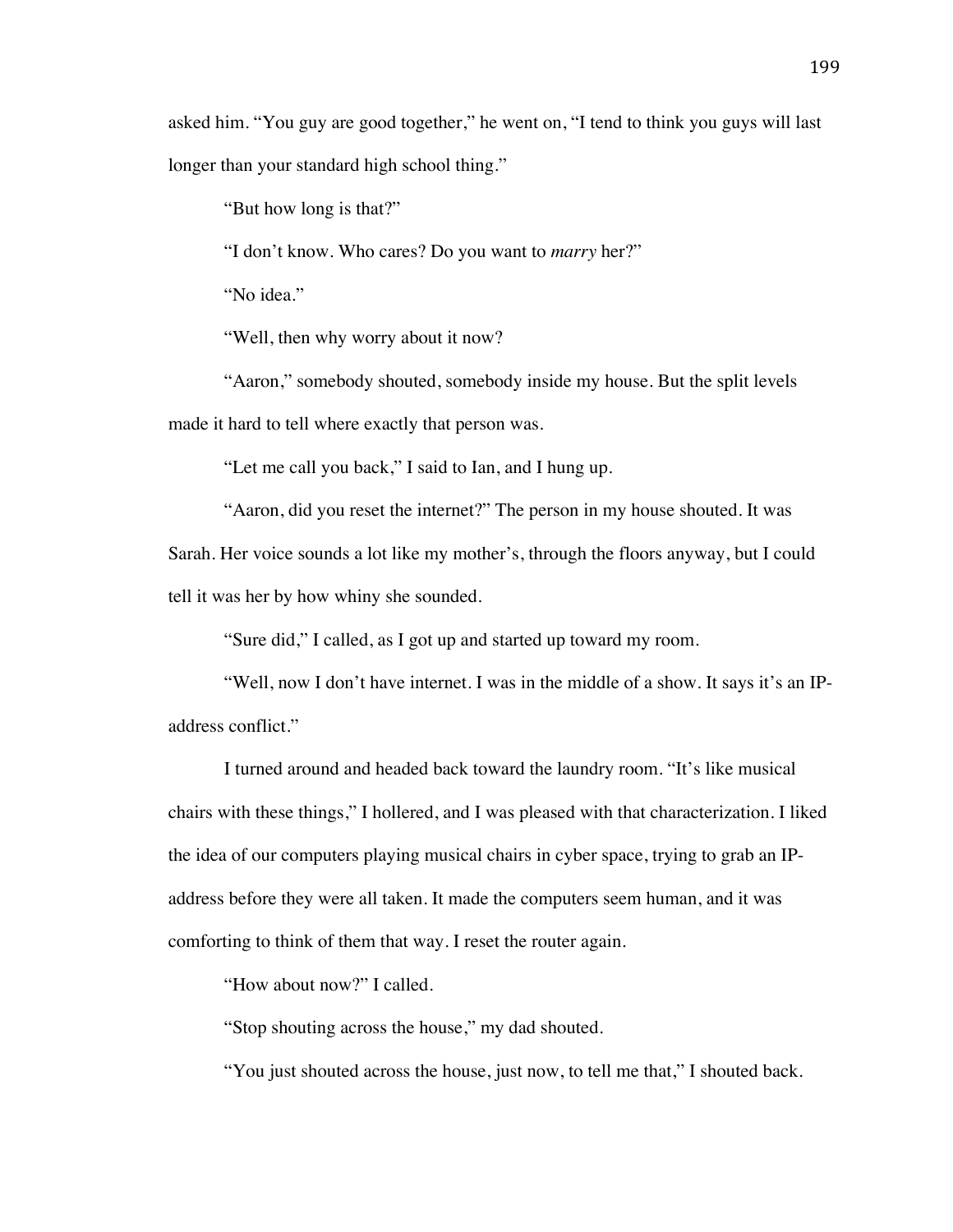"I'm back on," Sarah called.

I went upstairs to my room and I called Val. I wanted to see how she was doing, and I thought she might be amused by the IP-address musical chairs idea. For the first time since I'd called her outside Ian's to tell her that I liked her, I was nervous as the phone rang. I got up and paced back and forth.

When she answered, I informed her that my sleep hadn't been particularly enlightening. She said that hers had been, "a little." I recounted the IP-address conflict situation. She just kind of "uh-huh-ed" me. Her voice sounded flat, but I couldn't tell if she sounded upset or tired. "I feel like there's something weird going on," I said. "I feel awkward talking to you and I don't like it. Do you want to go get lunch, like go to the diner or something?" I asked. "Or maybe I could just go over there and we could watch a movie or something."

The silence at the other end of the line made me feel uneasy. "Hello?" I said. "Miss Richard? You there?"

"Yeah, I'm here," she said, "I can't go to lunch now. You were right about sleep in a way. You're right sometimes, even if it's less often that you'd like to think."

"Yeah. So? Speak. Elaborate."

"Well, you're right that I change every time I sleep. Every day I'm changing. Every day I'm different in some way. And I was thinking that if I'm a little different every day, and you're a little different every day, what are the chances that we'll change in the same direction?" I started to stutter a reply but she cut me off. "And let's say we do change together. Do we want that? Do I want my, like, growth, to be tied to somebody else's?"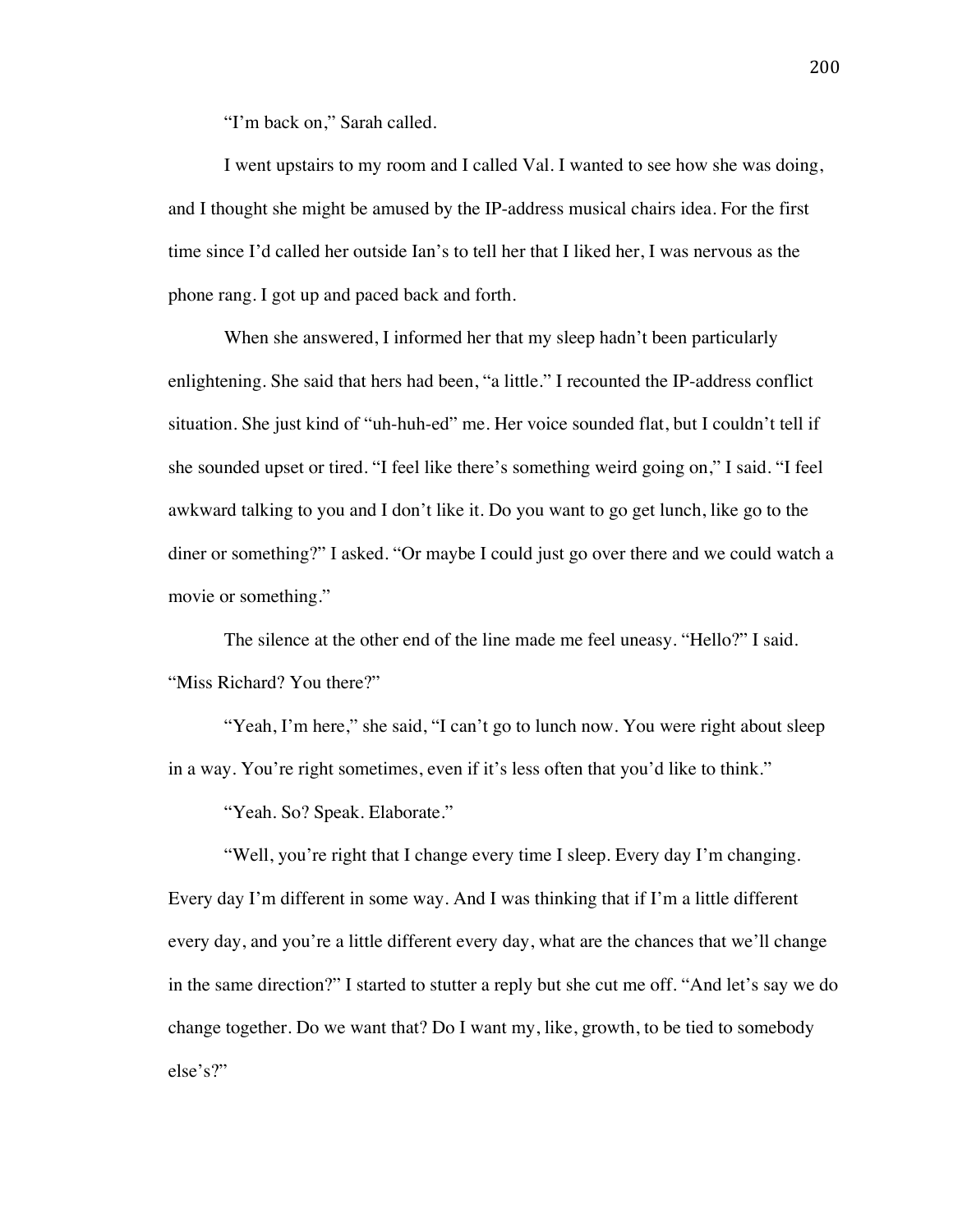I wasn't quite processing what she was saying on a sentence-to-sentence level. I was jumping ahead, trying to follow her line of thought to its logical conclusion. I didn't like the conclusions I saw. "I actually *don't* change very often. I'm a static person." I said.

She let out one little chuckle. "That's not true, Aaron. And the more I think about it, if we're changing, and this whole thing, between us, if it's temporary, then it doesn't make sense. Because, think about it. Your family isn't temporary. Your grandparents are going to be your grandparents forever."

"They won't be around for more than another decade or so," I said, but I didn't even find my own joke funny. It was sad.

"Even then, they'll *still* be your grandparents. Family is forever. That's what Chloe always tells me when I don't want to help my mom with stuff, or when I don't want to hang out with my little brothers. Your family is more important. If it bothers your family that we're together, why cross them? Why make them feel like you don't care? Why make them upset over something that's probably just for the short term? We're in *high school*. You can't break up with your family."

"Are *we* breaking up?" I asked, feeling like I knew what she'd say in response.

"You're not going to respond to what I said?"

I hadn't fully listened to what she said. I was preoccupied with my own question. "Are we breaking up?" I asked again.

"I think we should," Val replied.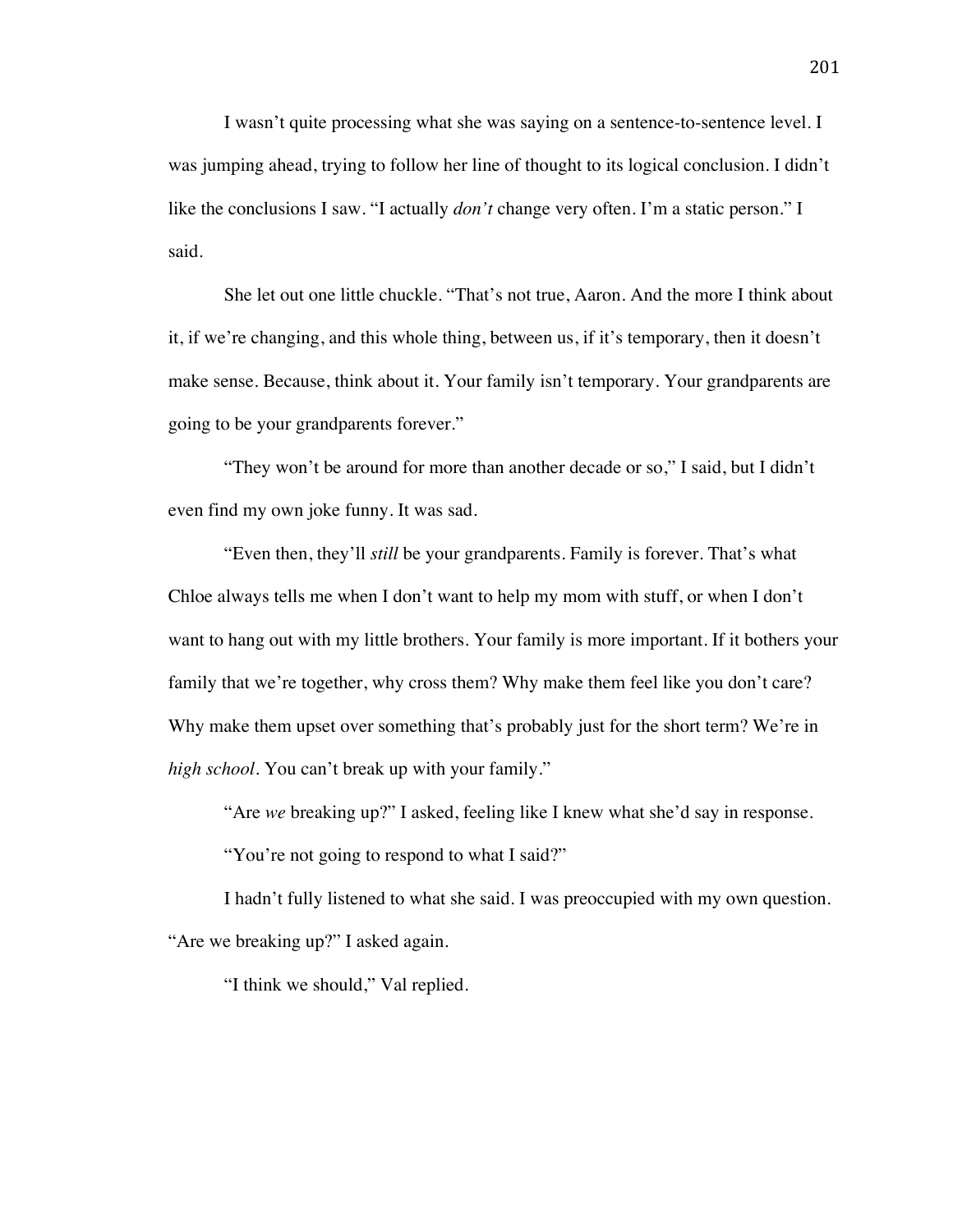"This sucks," I said, trying not to cry. I tried to remember the last time I'd cried. And then that song "Big Girls Don't Cry" came into my head, and I giggled to myself a little, which confused the hell out of Val.

"Are you laughing at me?" she asked. I ignored her, hoping that she would assume that I *was* indeed laughing at her.

I realized I'd been talking fairly loudly. I lay down on my bed and covered my head with my pillow to muffle the sound of my voice. "This just isn't what I had in mind last night when I was like, 'Hey, let's sleep on this, and we'll think more clearly in the morning," I told her.

"I'm sorry it's not what you had in mind. I don't like it either*.*"

"But you're the one *doing* it."

"Not everything's supposed to be fun," Val told me pedantically, "Sometimes you do things because they make *sense*, even if it's not exactly what you want."

I put my phone down next to me, and turned over onto my back. I stared upward toward the ceiling, but I still had the pillow over my face, so all I saw was darkness, with a little bit of blue-tinted light at the edges of my vision. I could still hear Val's voice, but it sounded tinny and far away. "Look, I've got to go," she said. "Chloe and I said we'd go run some errands for my mom." I didn't reply. I felt it was immature to say nothing, but I'm not above immaturity. "Hello? Aaron? I'll see you tomorrow, okay? Uh, Okay. Bye."

I watched the time-of-call numbers on my phone stop. Then the screen went back to the home page, which had a wallpaper picture of Val's pet bird, Jacques Cousteau. In the picture, Jacques was wearing a little pirate's hat that Val had made for him out of felt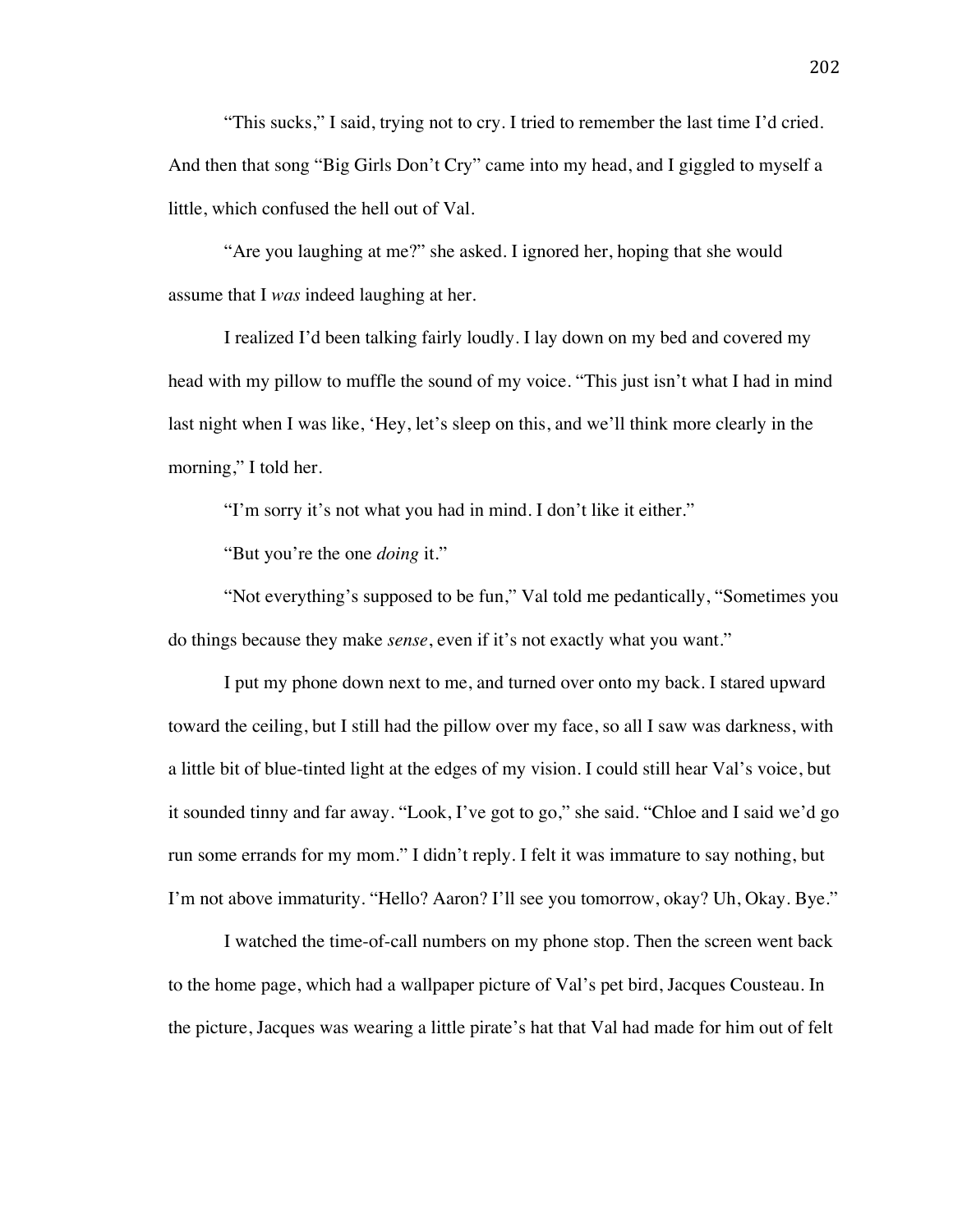and construction paper. He'd hated the hat, and right after I'd snapped the picture with my phone camera, he'd torn it into little shreds.

I spent the first part of the afternoon on my bed doing homework, trying not to think about Val, which of course was impossible. I knew it would be, but I still tried. I felt like I had in the fall, when I'd liked Val, and I'd stalked her on Facebook and sat around trying to picture her naked. And it had tied my stomach in knots thinking about her Facebook, or her naked body. And now I knew exactly what she looked like naked. And I knew her Facebook username and password. I was *all over* her Facebook. But when I thought about her body, and about my presence on her "timeline," it tied my stomach in tighter knots than it ever had.

I'm sorry that I don't have a better simile than knots. I don't know anything about knots. But I assume you know that sensation, that combination of nerves, anxiety, and impending doom. Anyway, that feeling was making me physically sick to my stomach. I felt like I might spew flaxseed.

At some point, Ian called me back, because I'd basically hung up on him. But I ignored his call.

About midway through the day, I abandoned my homework. I couldn't concentrate. I kept thinking about Val, so I got up and searched my bookshelf for something to read, something to distract me. I picked up *The Trumpet of the Swan* by E.B. White, a book I hadn't read since I was a little kid. But it was still on my shelf because every time my mom made me go through my stuff and give away old things, I refused to relinquish it. "I'm going to read it again," I told her.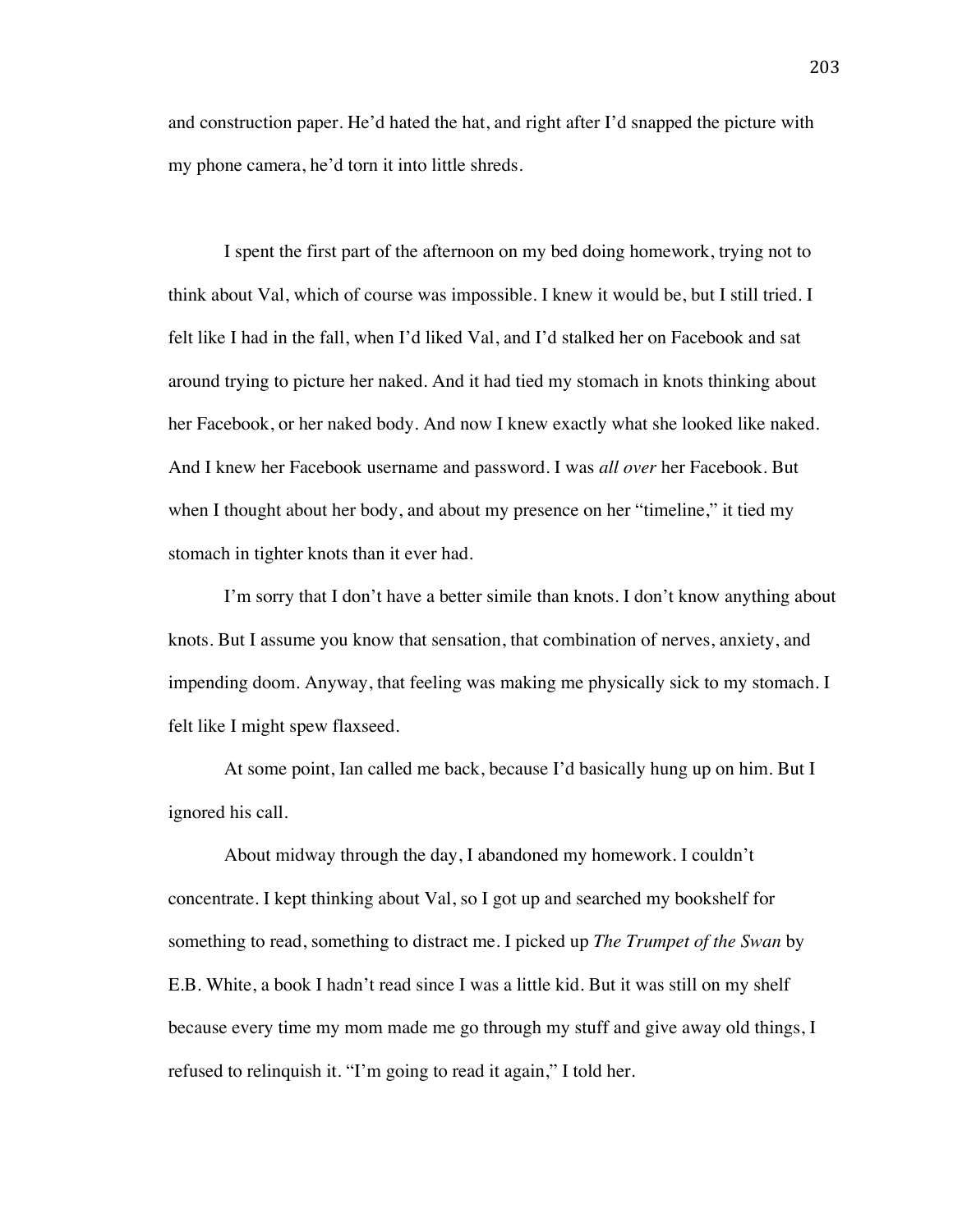"You're almost an *adult*," she'd told me the last time I'd insisted on keeping all of my Roald Dahl and E.B. White books. "At least in terms of what you read."

She was right, and it made me kind of sad. Other people have old stuffed animals, or a blankie, or a model car, things that connect them to their childhood. Like the teddy bear Val picked clean. But I don't have any of those things. I felt like, if all my favorite kids books disappeared, it would cut me off from the days when I was a wee child, reading about *The BFG* and *Stuart Little* with my mom, and my dad, and my grandfather. So I kept them, and told myself I'd read some of them again. Never *Stuart Little* though. Solid book, but I can't get over the basic premise, where human parents give birth to a mouse. That makes no sense, and it's really creepy.

In the front of my copy of *The Trumpet of the Swan* there was an inscription from my grandfather. It said: "To Aaron, on the occasion of your seventh birthday. You do not have the problem of this swan. You make plenty of noise. But I hope that you will enjoy the story nonetheless. Love, Grandpa," And he'd drawn little pictures, one of a swan, and one of a trumpet. The trumpet was bigger than the swan, but otherwise they were fairly good drawings, cute and whimsical like the little critters Val drew in her sketchbooks.

Val had said that family was "forever." I didn't know about "forever," but my grandpa had written the inscription more than ten years earlier. And he *was* still my grandpa.

I spent the rest of the afternoon reading the book. Louis the swan learned to write, and to play the trumpet, and he went to summer camp, and he paddled with the Swan Boats in Boston, and he hung out at the Philadelphia Zoo and played music at a nightclub. And I know that swans can't really do any of those things, but I was somehow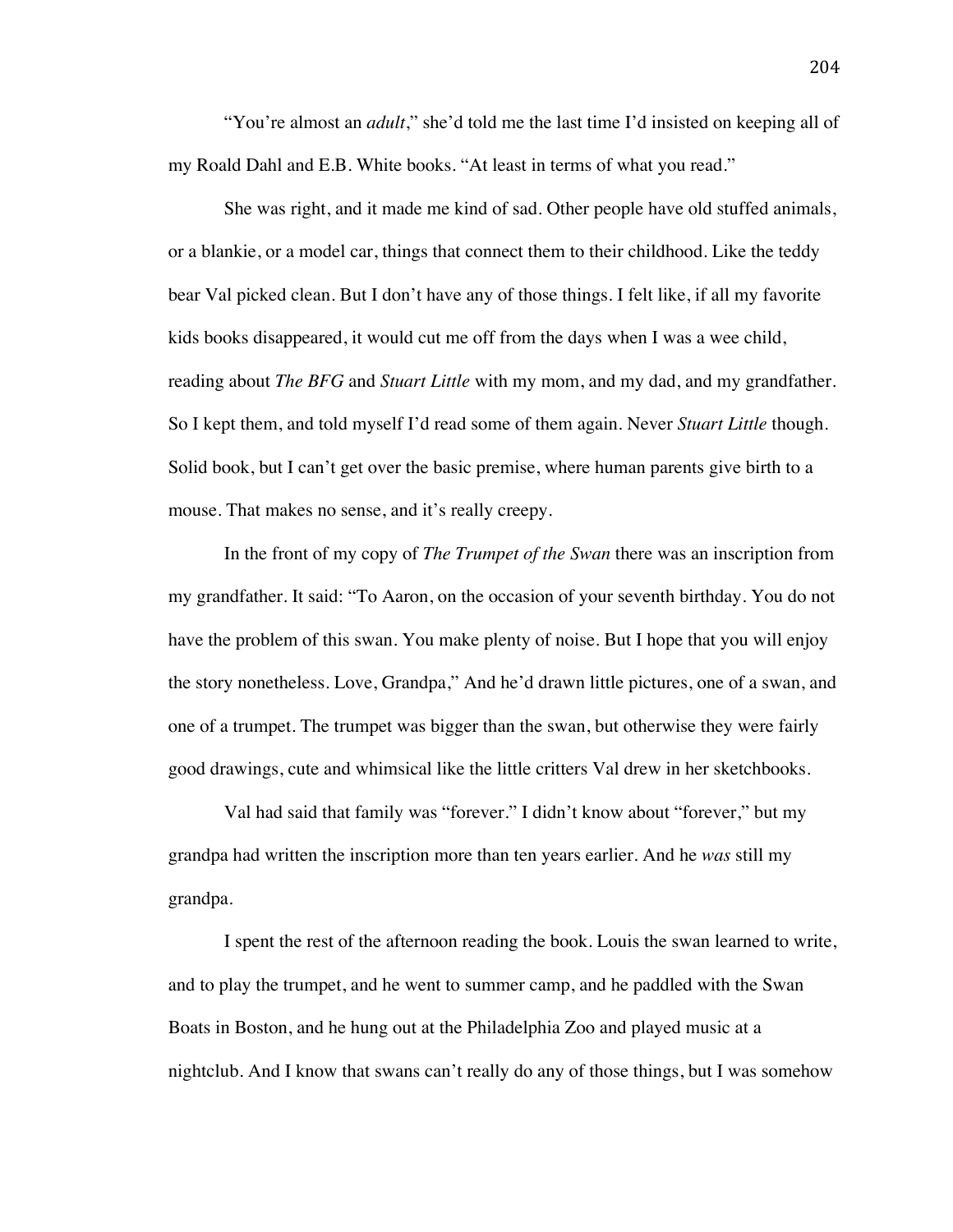able to fully plug myself into the book, and I didn't even consider the impossibility of a swan playing trumpet at a nightclub.

## Chapter 15

We know that rejection sucks donkey balls, but this particular rejection was on a different level all together. When a girl says, "I don't like you," you know what you've got to do: get over it. But when she says she *does* like you—she might even *love* you but it just doesn't "make sense" for you guys to be together, you *don't* know what you're supposed to do. Or, at least I didn't. It was ridiculously uncomfortable.

In first period, the next day, I had American Lit. When I entered the room, Val was sitting there, just like on the first day of school. But this time, I didn't sit next to her. I sat on the other side of classroom, next to Tyler Nguyen.

When I sat down, I looked at Val and she looked at me, and then we both looked away. And I caught Cassandra looking back and forth at the both of us, wondering what was going on. This uncomfortable head-swiveling pretty much summed up the whole school day.

It was excruciating to see Val everywhere I went, and not be able to say anything to her. For example, in my Biology class, Mr. Stopes said the word "pussy." He meant to say "pus-y," meaning "full of pus," but it came out like "pussy," and the whole class laughed uncontrollably. And it was funny to watch him afterwards, torn between correcting himself, which would indirectly acknowledge that he'd said "pussy," or just ignoring it and pretending that it had come out just as he'd intended.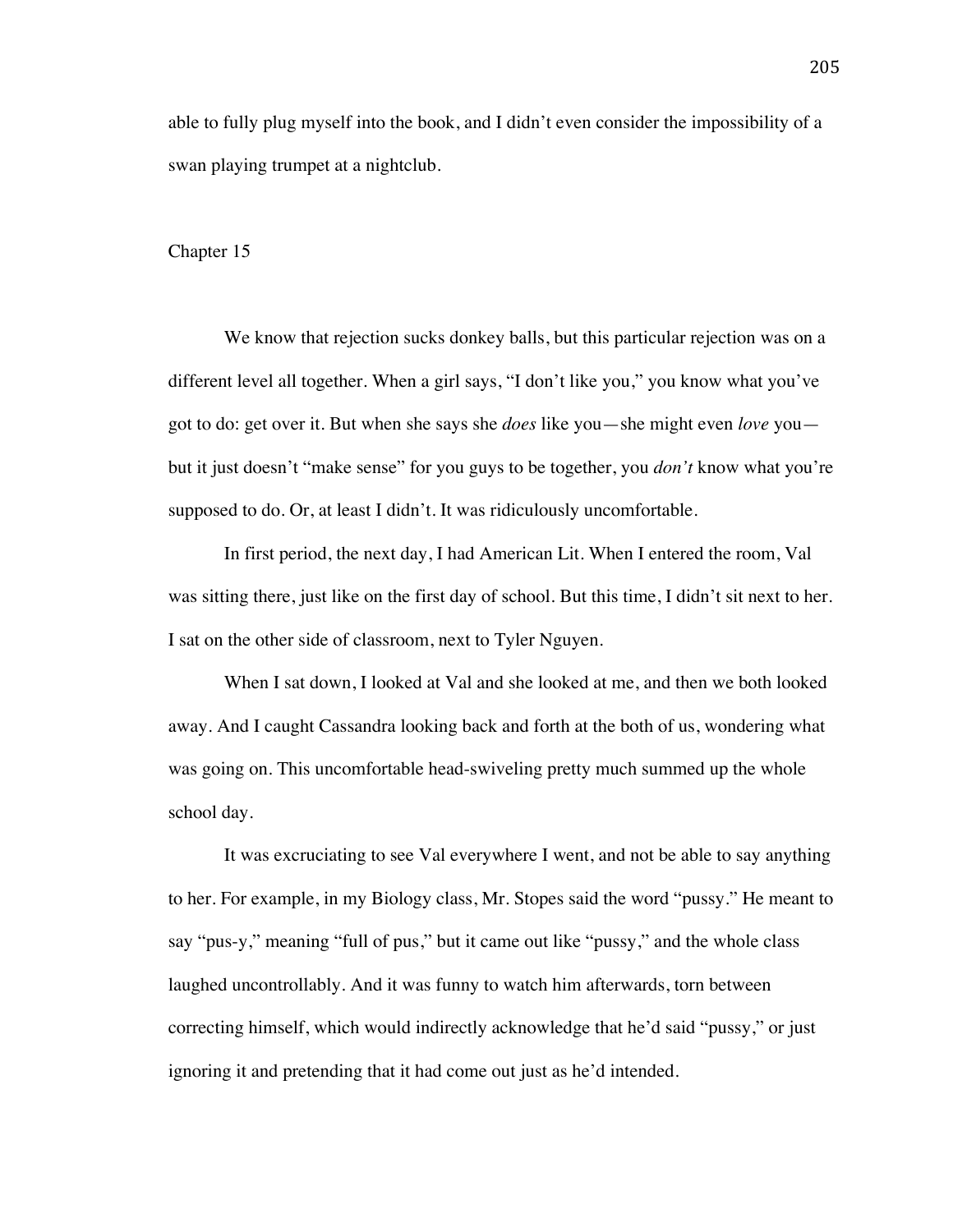When I left class, I thought 'I can't wait to tell Val about this.' And I saw her two seconds later when I went to my locker to exchange my history books for my German ones. But then I remembered that she wasn't my girlfriend anymore, and I didn't know how to approach her. Val was so close, yet so far out of reach. It was much worse than if she were just not in school at all. Two days ago, I could have gone over and kissed her, ruffled her hair, and called her a silly name. Now I couldn't do any of those things. I wasn't sure if I was even supposed to wave hello.

At lunch, I sat with Ian and Phil and Hannah Gold. But Val sat with Cassandra a few tables over. I kept my head down, ate my bagel, and waited for someone to ask what the deal was. "Why's Val eating with Cassandra?" Hannah Gold asked.

"They're working on some thing for English class," I said.

"What thing? I've got Thompson too."

"I don't know, Goldy Locks. They're both, like, super-students. Maybe it's some extra-credit shit."

Hannah looked skeptical. Thompson wasn't the kind of teacher to give extracredit of any kind. I kept my eyes on my food. I didn't want to catch my friends sending each other concerned glances. "Is this why you were asking me about love?" Ian asked.

That kid has no filter.

"Dude, shut the fuck up," I told him.

"What?" Phil asked, between snaps of an apple.

Ian knew he'd screwed up, but he's not a good actor. "Nothing, Philbert," he said, unconvincingly, "It doesn't concern you." But anytime you tell somebody that something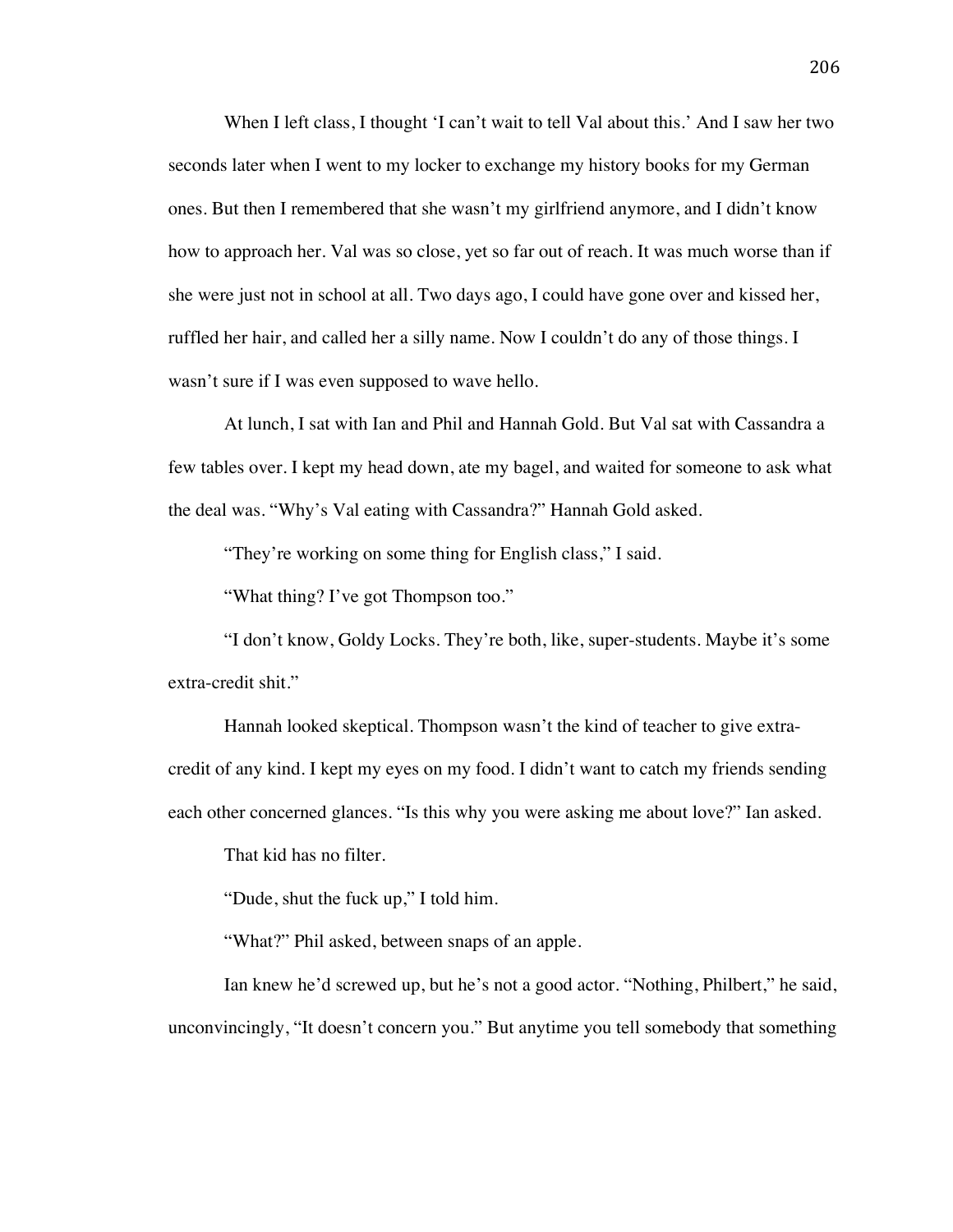"doesn't concern" them, that just makes them want to know about it even more. Especially if that person is Phil.

"How come nobody ever tells me anything?" Phil asked. That wasn't a question to which any of us had an answer. It was undeniably true that Phil was always the last person to know about things, but I'm not sure why.

"I'll kill you, Ian," I told him. I figured I should take out all my frustrations on him. "I'll castrate you right here and now, with a blunt object."

"Really?" Ian asked, chuckling at me through a really scrumptious-looking roast beef sandwich. "You're going to take out my balls and saw them off in front of everybody, right here?"

"I'd like to see that," Phil said.

"You want to see my balls?" Ian asked, "Phil, if you'd just told me so, that could have been arranged ages ago."

"I don't want to see your balls," Phil sputtered. But he was trapped. I went back to my meal and was silently thankful that Phil had brought the conversation away from my breakup. I knew that Ian wouldn't let Phil get away with his slip-up. Ian's torture of Phil would consume the rest of the lunch period, and it might spill over into the hallway after school.

"Philbert," Ian said, "First you say you you'd like to see my balls. Then you say you *don't* want to. So which is it? You're sending me mixed signals here."

Phil had to be careful, because if he didn't play it right, he *would* see Ian's balls. Just a year earlier, Phil and I had both seen Ian's penis at a rock concert. We were standing near the front of the crowd, right near the stage. And there was this super tall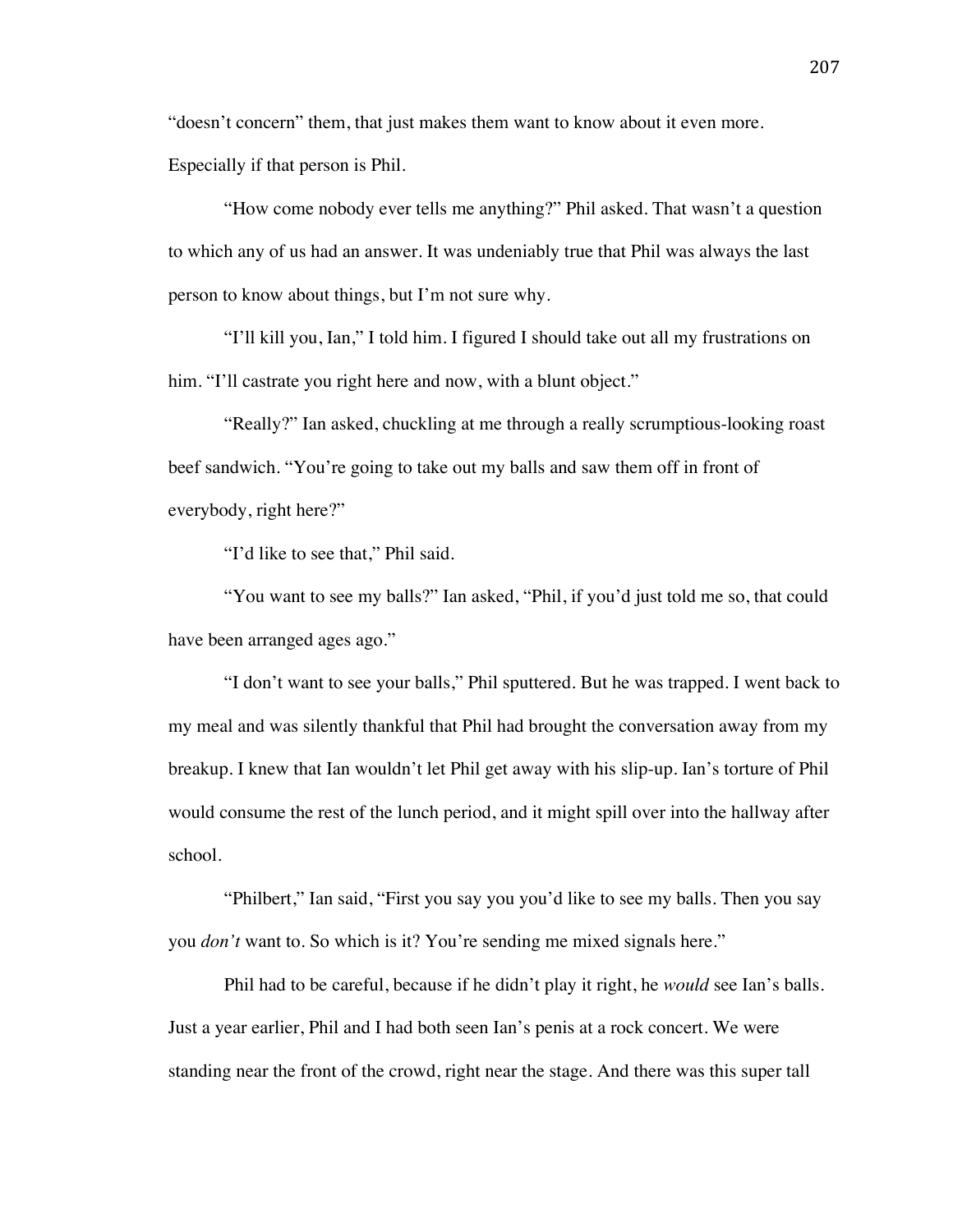dude who kept swinging his arms around and hitting people with them. He hit this girl next to us square in the face, and he didn't even notice. The girl was kind of cute. It might have been a good move for Ian to step in and say, "Are you okay? That's guy's a jerk. Here, let me help you." But Ian didn't do that. He decided that the best plan of action was to pee on the tall guy's leg. So, in the middle of the packed, sweaty mob, he took out his wiener and peed all over the dude's pants. The only people who noticed were me, Phil, and the girl. The girl was an interesting combination of amused, shocked, and totally revolted. I guess I was all three of those things also.

After the concert, I said to Ian, "Dude, what the fuck?"

"I had to pee," he replied. "You think the girl was impressed?"

"With what? Your dick?"

"No, with my balls."

"She didn't see your balls."

"No, balls, like, gall. Guts. Cojones."

"Okay, I got it. And no. Or, if she was, that's not the kind of ballsy move that gets the girl. When you ask a girl how she met her boyfriend, she never says, 'He peed on someone's leg in front of me."

Okay, I think that's enough about Ian's genitalia. Let's have a space break.

Over the next few days, I worked at the library a lot. I found that the monotony of shelving books relaxed me a little bit. It usually bored me. And it still bored me, but this was a comfortable boredom.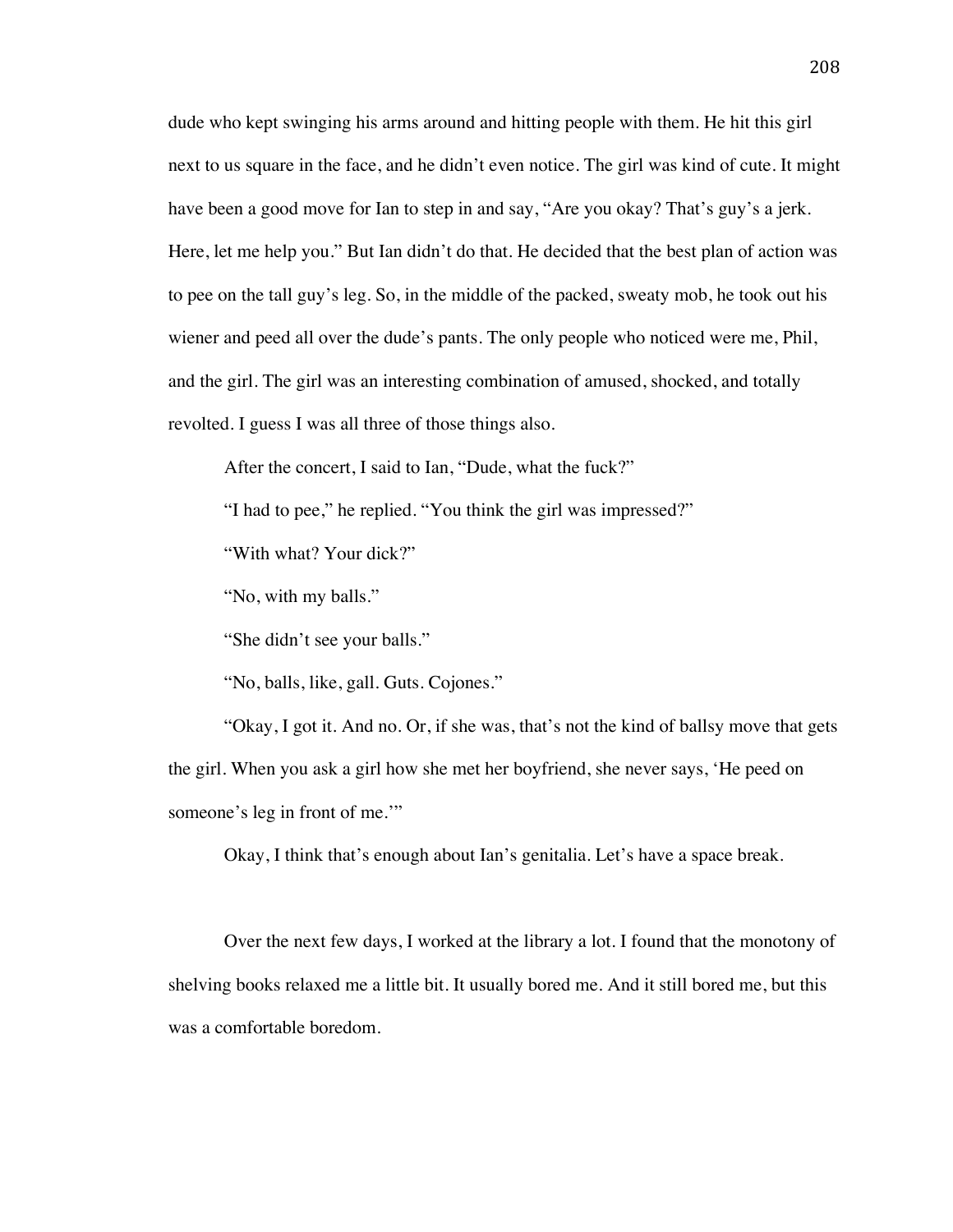When I was at home, I retreated into my room more and more, like some kind of old bearded recluse. My parents kept wondering why I wasn't at Val's, or why she wasn't at our house. Or why I wasn't on the phone with her. Or why I didn't talk about her at dinner. They persistently asked, "Why haven't you gone to Valerie's?" Or: "Why hasn't she been here?" Or: "I don't ever see you on the phone with her. Is everything all right?"

I couldn't even think of good lies. I'm such a bad liar. I'd be like, "She's really busy," but then that prompts the question, "With what is she busy?" but I hadn't thought ahead enough to come up with an answer to that, so I'd just stand there looking dumb and feeling sorry for myself.

In the evenings, I could hear them talking about me. What was wrong? Was it Valerie? Was it something with my friends? Was it because the Flyers' goaltending couldn't stop giving up stupid goals? I answered their questions through the door, because my room's not sound-proof. Every time they talked about it, I'd say, "I can *hear* you. And it's *nothing*. I'm fine. Leave me alone."

And they'd say, "We *are* leaving you alone," which was technically true. They were talking in hushed tones, but even hushed tones carried far enough to reach me in my bunker.

On Saturday, my mom dragged me out of my room—not physically—and we went to drop the car off at the body shop. I paid in cash, and it was cool to hold 1200 dollars of cash. I felt like some kind of high-roller, except I wasn't playing blackjack or buying a lot of cocaine—that's what I imagine one does with lots of cash—I was paying to fix a dent I'd made in a car because I was annoyed at my little sister. I couldn't even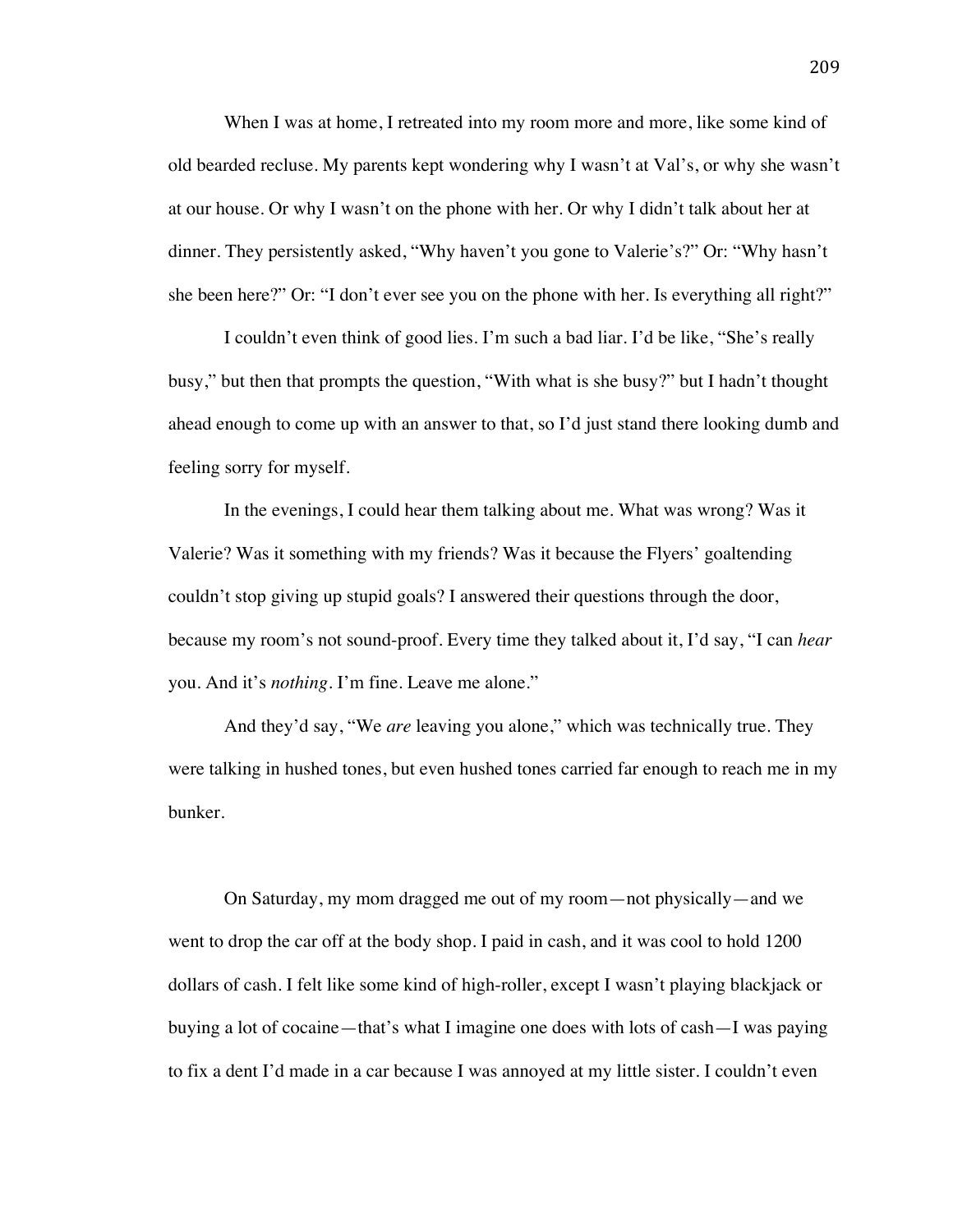remember what I'd been annoyed about. Whatever. We'd only had to drive around with a dent in the car for like three months.

We walked home from the auto-repair place. It was early December, but it wasn't that cold, probably because there's a gaping hole in the O-Zone layer and lot of cows farting in Nebraska. It still felt like autumn, except that the trees were bare, and when the wind blew, the leaves stayed glued to the ground, partially decomposed.

"Val and I kind of broke up," I told my mom.

"I know," she said, "Sarah told me."

Stupid Sarah. I guess when you go to the same high school as your sister, that kind of thing was bound to happen. But it's not like I was going to keep that from my parents forever, anyway.

"Your father told your grandparents."

"I'll bet they're thrilled," I said, staring at the soggy leaves under my feet.

My mom laughed a little bit, and smiled at me. I hadn't seen her openly smile in a while, and it was nice in that uncomfortable, how-do-I-feel-about-this kind of way. "I wouldn't say that they were thrilled. I'm sure they've had breakups before, though it's been at least fifty years or so." I think she enjoyed picturing my grandparents as young people, dealing with some kind of hardship, even if it was a teenage breakup. "Aaron," she went on, slowing down a bit. "I'm really sorry. I understand that breaking up is no fun. It can really hurt. And I'm sure it doesn't make it any better that your family feels…differently about it."

I thought about it. And she was right: the whole breakup thing should have felt worse when my family was not-so-secretly *happy* about it. It should have felt like another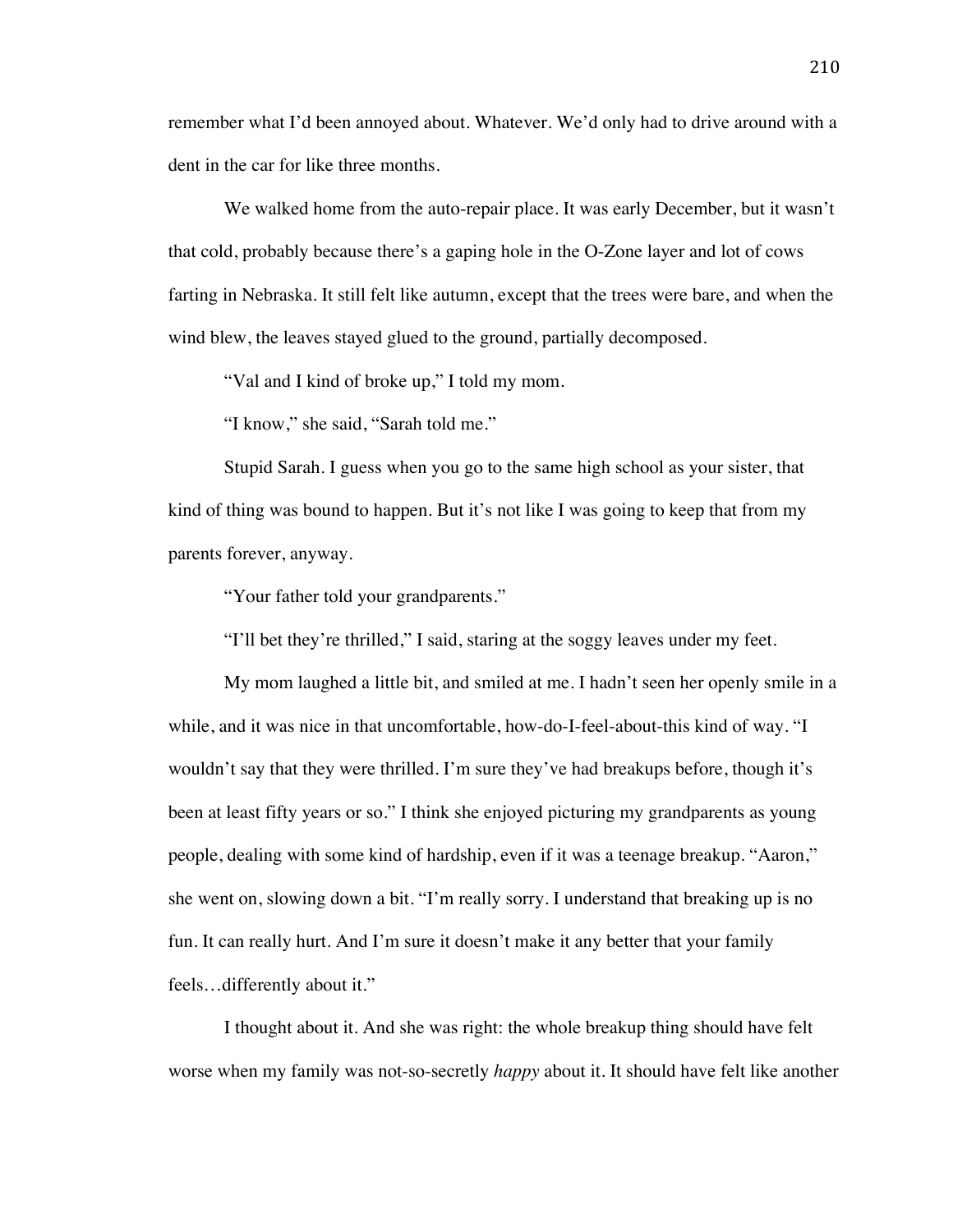betrayal. But I didn't feel any extra hurt. "At least somebody's happy about it," I said to her. And that's how I felt. If I was going to have to miss Val, I might as well get my family back in return. I might as well get to sit through dinner with them, without having Grandma Deb staring curses at me like some kind of evil witch.

We walked in silence for another minute or two, over the train tracks that used to run back and forth between the suburbs and the city. They still run that way, I guess, but no trains run *on* them. Instead, they're littered with empty cans of Bud Lite and Natural Ice, the standard byproducts of underage drinking.

"Any thoughts about winter break?" my mother asked.

"Most of my thoughts are about winter break," I replied.

My mom took a deep breath and pushed on: "I know Art and Deb wanted to take you to visit colleges. But I think you've made it clear enough that you don't want to do that." She finished this last bit with a conspiratorial smile.

"It's not that I don't want to visit colleges. I probably should at some point, right? I just don't want to visit the ones they *want* me to. Or, maybe I do. I don't know where the hell I want to visit. Are they going to pay for college?" I asked. I was a little nervous about the response, though, and I kept my eyes down on my sneakers, which were wearing down at the toes.

"Frankly, Aaron, I think they will. And I'd rather see them pay for it than see you burdened with a lot of debt."

"But what if it doesn't cost that much?"

"It will."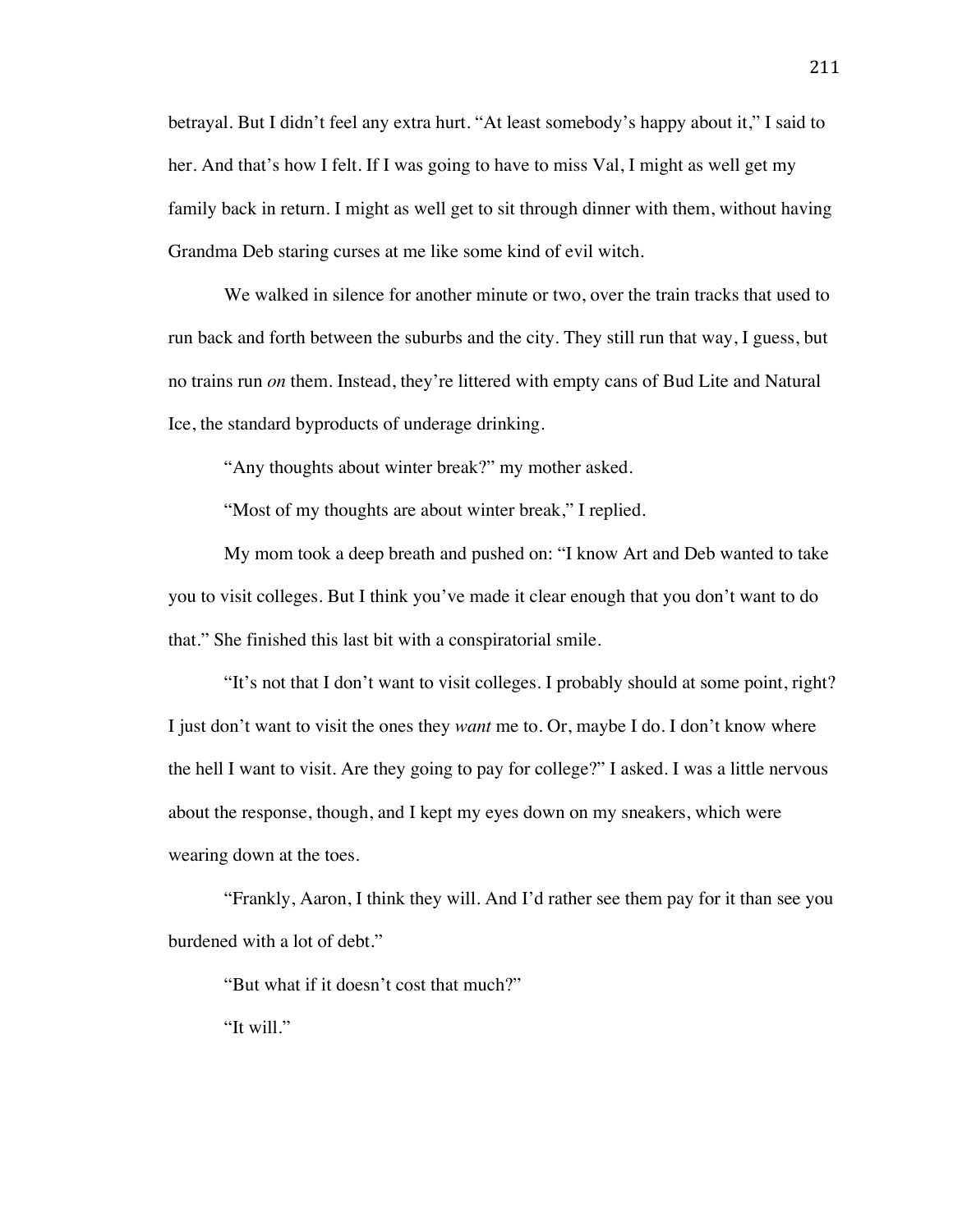"Not necessarily. The guidance counselor says that if I go to more of a safety school, or just a school in-state, it can cost 'a fraction' of the price of a fancy private school. I'm not good with math, but I think 'a fraction' means 'less.'"

"Aaron, you should go where you *want* to go. Where you'll be happy. This isn't a decision to make based on money."

"But what if what makes me happy is being able to control my own, like, money stuff?"

It had sucked to pay for the car. And I didn't like working at the library. But there was something about handing the cash—the cash that I'd earned—over to the auto-body guy, that made me feel grown up. Well, my mother had been standing next to me, but I'd felt *relatively* grown up.

"Let's go visit Penn State," I suggested.

I thought my mother would object, and she was silent for a minute, her face impassive. But after a moment, she said, "All right. How's that first weekend? We could leave Friday the  $16<sup>th</sup>$ , and come back that Sunday."

 I was about to object. I don't keep a planner or calendar, but I thought I had plans then. And then it dawned on me that the  $17<sup>th</sup>$  was Val's birthday. "Yeah, that's good," I said.

"Central Pennsylvania is beautiful," my mom informed me. "Do you remember when you were about seven, and we went to Tuscarora State Forest, and you cut your knee on the dock? You were so excited to get in a paddleboat, you just couldn't contain yourself, and you slipped trying to run onto the boat. We wanted to go find first aid, but you cried because you wanted to go on the boat. So we just let you go, bleeding."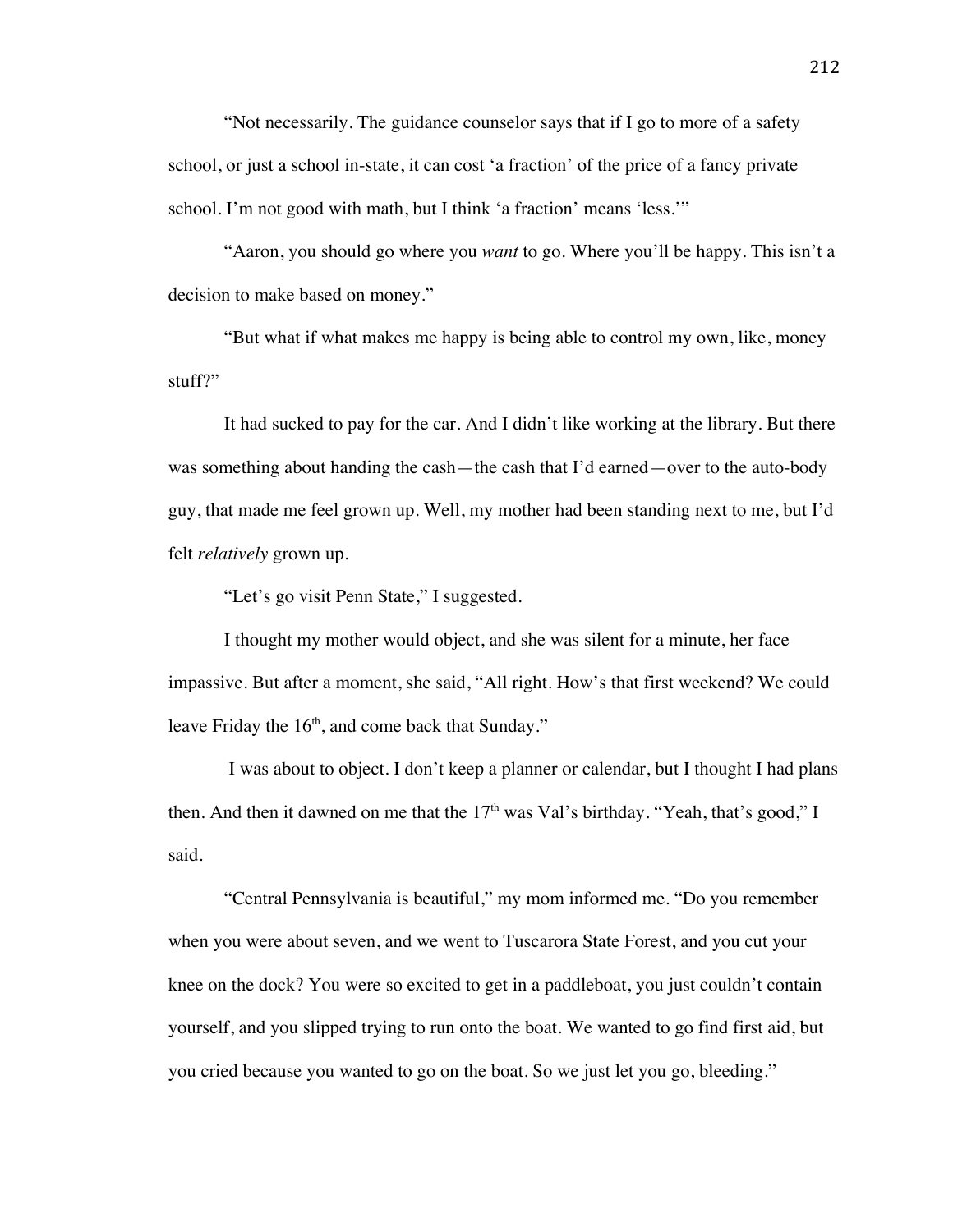I did not remember that. And boats don't tend to excite me, but I took her word for it. I suppose there could once have been a time when I got really psyched about boats.

Chapter 16

On Friday the  $16<sup>th</sup>$  of December, my mother and I hopped in the newly rehabilitated SUV and drove to Pennsylvania State University, which is in the middle of *nowhere*. When you grow up in Philadelphia, you get a false sense of Pennsylvania. I'd always seen it as a liberal, progressive, urban place. But then you drive out into the middle of the state, and it's very green, and people wear camouflage, and they fly the flags of their favorite NASCAR drivers.

Pennsylvania is short and fat. We drove west for hours, and only got about halfway across the thing. If I'm going to drive that far, I expect the locals to have strange accents. At the very least, the license plates should change. But when we arrived at Penn State, our car fit right into the lot of Keystone State vehicles.

The campus looked a lot like a college campus. There were old stone buildings with columns. There were old brick buildings without columns. There were hideous contemporary dorm buildings that reminded me of cellblocks. There were big open spaces, where you could imagine students walking to and from class, or sprawling out on the grass. But there weren't a lot of students. It was the end of finals, and the only people present were weary-eyed creatures, stumbling slowly across the "quadrangle," looking dazed and lost.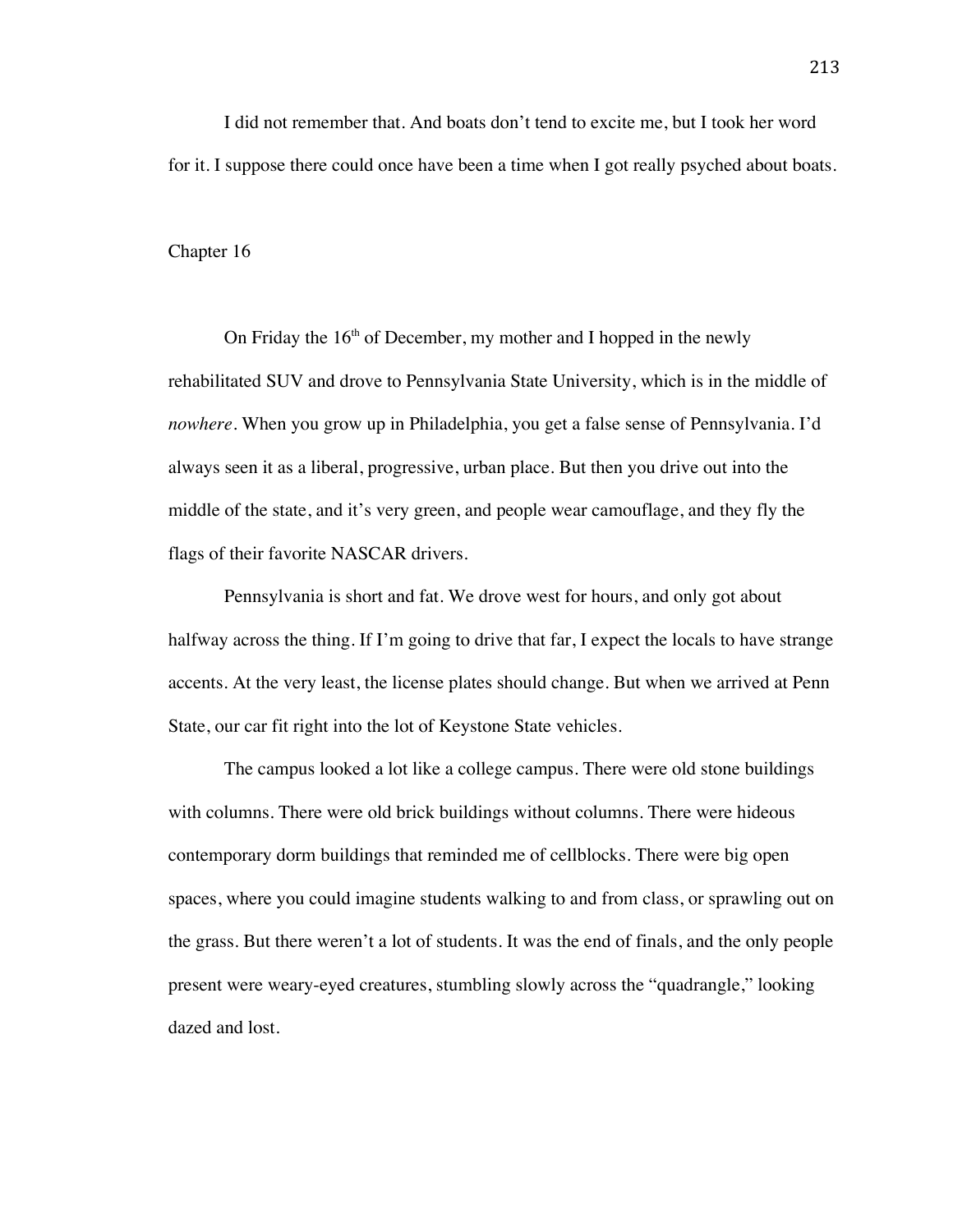The weather didn't help. It was precipitating. I'm quite anti-precipitation. I understand that it's necessary. But I find it unpleasant. It wasn't exactly snowing, but it wasn't raining either. It was like a misty sleet. My mother and I bought a disgustingly expensive Penn State umbrella, which we shared. I found this embarrassing, and I tried not to make any eye contact with the college kids we passed.

We picked up a pamphlet at the admissions office, and then we gave ourselves a "self-guided tour," which means we wandered around aimlessly, saying things like, "Oh, that's a pretty building," Or: "I'll bet this place is pretty in the spring."

I wasn't exactly sure what I was supposed to be looking for. What information was I supposed to be gathering? What about this stroll was supposed to help me decide where I wanted to pursue my higher education?

I posed these questions to my mom.

"It's not a science," she told me, "You're just supposed to see if you can imagine yourself here. Can you imagine yourself here?"

People are always saying things like this. They ask, "Can you *imagine* this? Can you *imagine* that? Can you imagine growing up in an age without the Internet? Can you imagine living in sub-Saharan Africa? Can you imagine if you won the lottery?" And I can imagine all of these things. How hard is that to do? And I know it's just an expression, but it's a silly one.

"I can imagine myself here," I told my mom. "I can imagine myself in sub-Saharan Africa."

"What does that have to do with anything?"

"Just one of the many things I can imagine."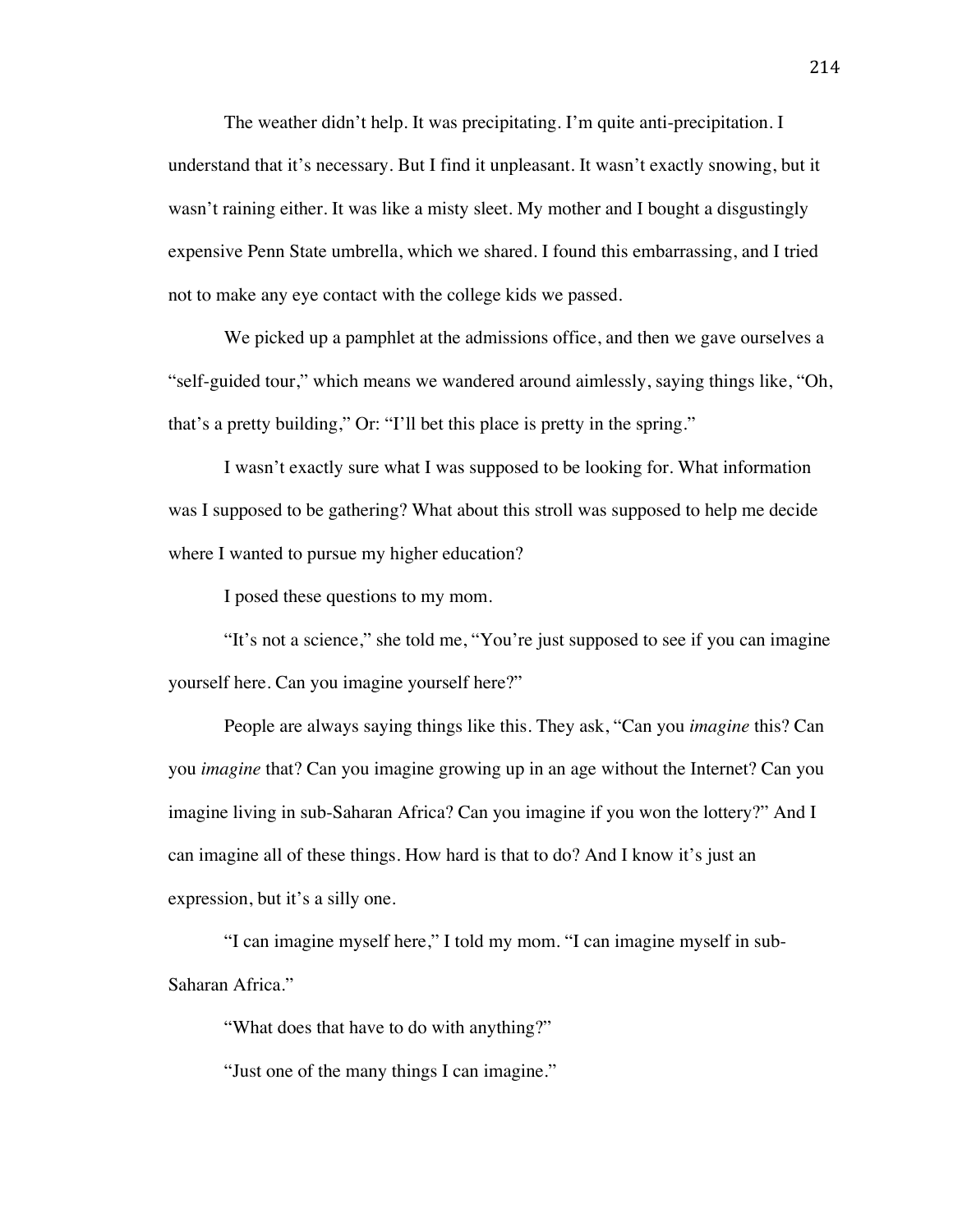We walked up to one of the stone buildings, and climbed the steps to stand under some columns, where we could get out of the sleet-stuff. My mom folded the umbrella. I leaned against one of the columns. I pulled my arms out of the sleeves of my jacket and wrapped them around my body to warm myself up.

"Pups, I'm proud of you," my mom told me.

"For what?" I asked.

"For the grace that you—"

"No. No. Stop there," I interrupted her. "If you're proud because I'm *graceful*, I don't want to hear about it."

"No, listen to me. I'm proud of the way you've handled *all* of this stuff. Your father and I set out to raise independent-minded children. And you're showing me that we have."

"Well, good work. I'm independent-minded as shit."

"Aaron, I just—"

"Did you really want to live in New York City?" I asked quietly. I surprised myself with this question. It wasn't something that had been on my mind. I'm not exactly sure where it came from. Maybe it was the wistful way my mom was talking. Like when she said she was proud of me, there was pride in her tone, but also sadness, maybe even some regret. And I'm okay with my mom being worn down by paperwork, or the smell of herring. I don't get upset when she gets migraines. But the idea that she could be legitimately *sad* was unpleasant.

My mom only hesitated for a second. "Yes," she said. It was odd for her to be so open about that kind of thing.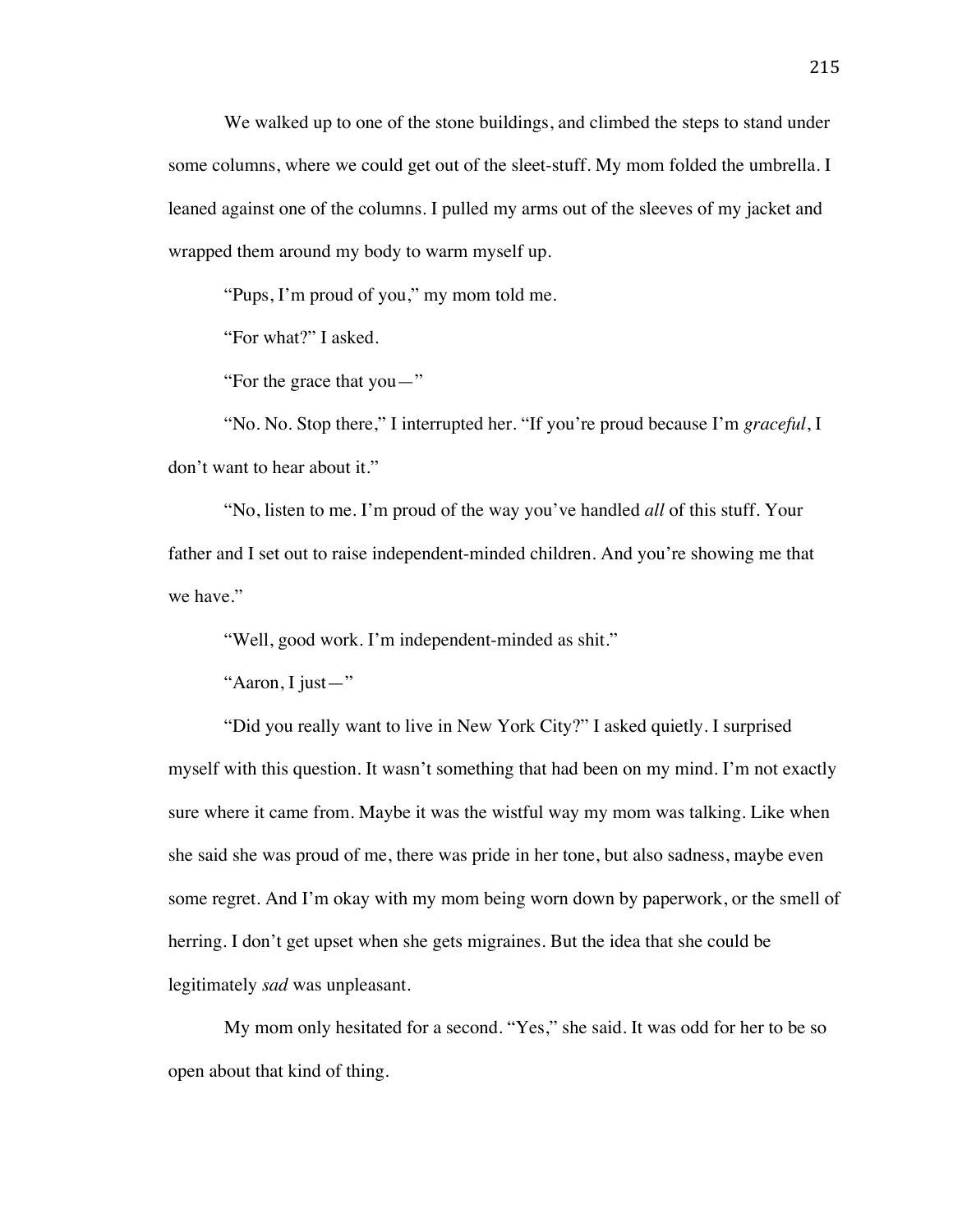"Do you regret coming here? Or, not here specifically. But you know what I mean."

"No. But just because I don't regret it, doesn't mean I don't want something different for you. I want you to do what makes you happy. And if that means you sacrifice what you want in order to please your family, fine. And if it means you don't, that's fine too."

I looked at my mom with what was probably a fairly scrutinizing look. This was not the mom I was used to, except that her hair was her weekend usual: all over the place. She just smiled back at me. A sixth-sense of mine told me that she wanted to hug me, so I stepped out from under my column, into the sleet, and started up one of the slushy paths across the quad.

We got home late the next night, Saturday, after Sarah and my father were already asleep.

On Sunday morning, I stumbled out of my room at about eleven am, and found my sister in the kitchen, covered in flower. It blended into her dark black hair and made it look like she was graying. There was a small pile of flour on the kitchen floor too. "How was your trip?" she asked.

"Wet."

"Want to bake with me?"

"I don't think the parents would appreciate us doing drugs in their house," I said. She didn't get it, and I was pleased about that. "What are you baking?" I asked.

"Not sure yet," she replied.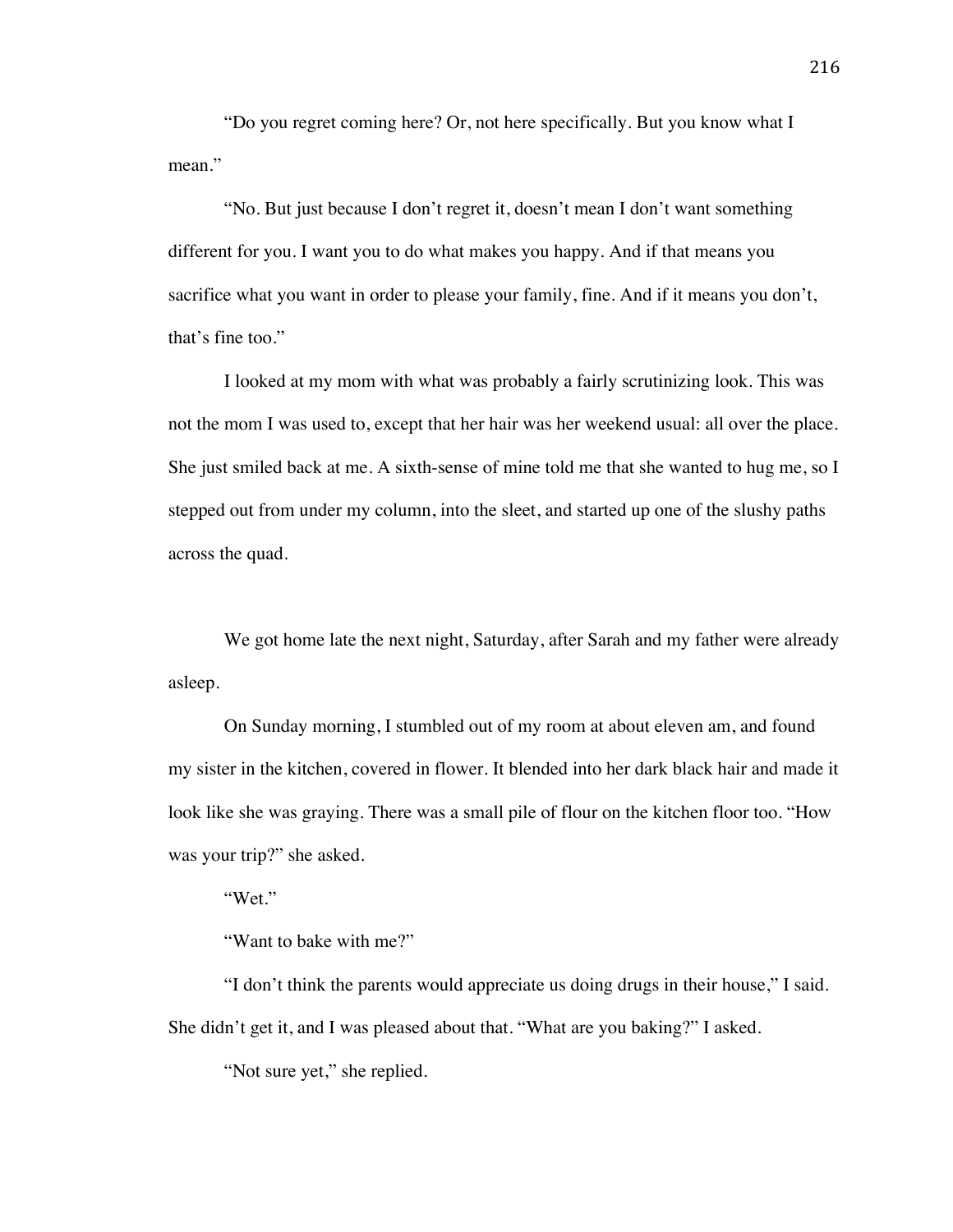I looked her up and down, smirking. "You just figured you'd powder up, in preparation?"

"It was an accident. The flour's on the top shelf, and it… Never mind. Let's bake something. What are we baking? Any ideas?" Sarah asked, and she walked over to the counter where there were two cookbooks, one open, both lightly dusted with flour.

I actually did have an idea, and this surprised the hell out of my sister. "Let's make strudel," I suggested.

"Yeah?"

"It's traditional. It'll do our ancestors proud."

"They're dead," was Sarah's response.

"Only literally, and in most other senses," I said, and I walked over to the open book and flipped through the index looking for strudel.

"Is strudel even *good*?" Sarah asked.

"I don't think so," I replied, opening the book to the strudel recipe.

"Then why do you want to make it?"

"Look, do you want my company or not?"

"Well… Honestly, I asked to be polite, but sure, I mean—"

"Okay, let's do it. Let's get started. After I have some coffee. And I need to poop. But after that."

Sarah and I spent the afternoon making apple strudel, which meant that *Sarah* spent the afternoon making strudel. I spent the afternoon alternately watching the Eagles game, and keeping Sarah company in the kitchen. We called my dad, and he bought canned apple filling at the grocery store. And when he got home, after the groceries were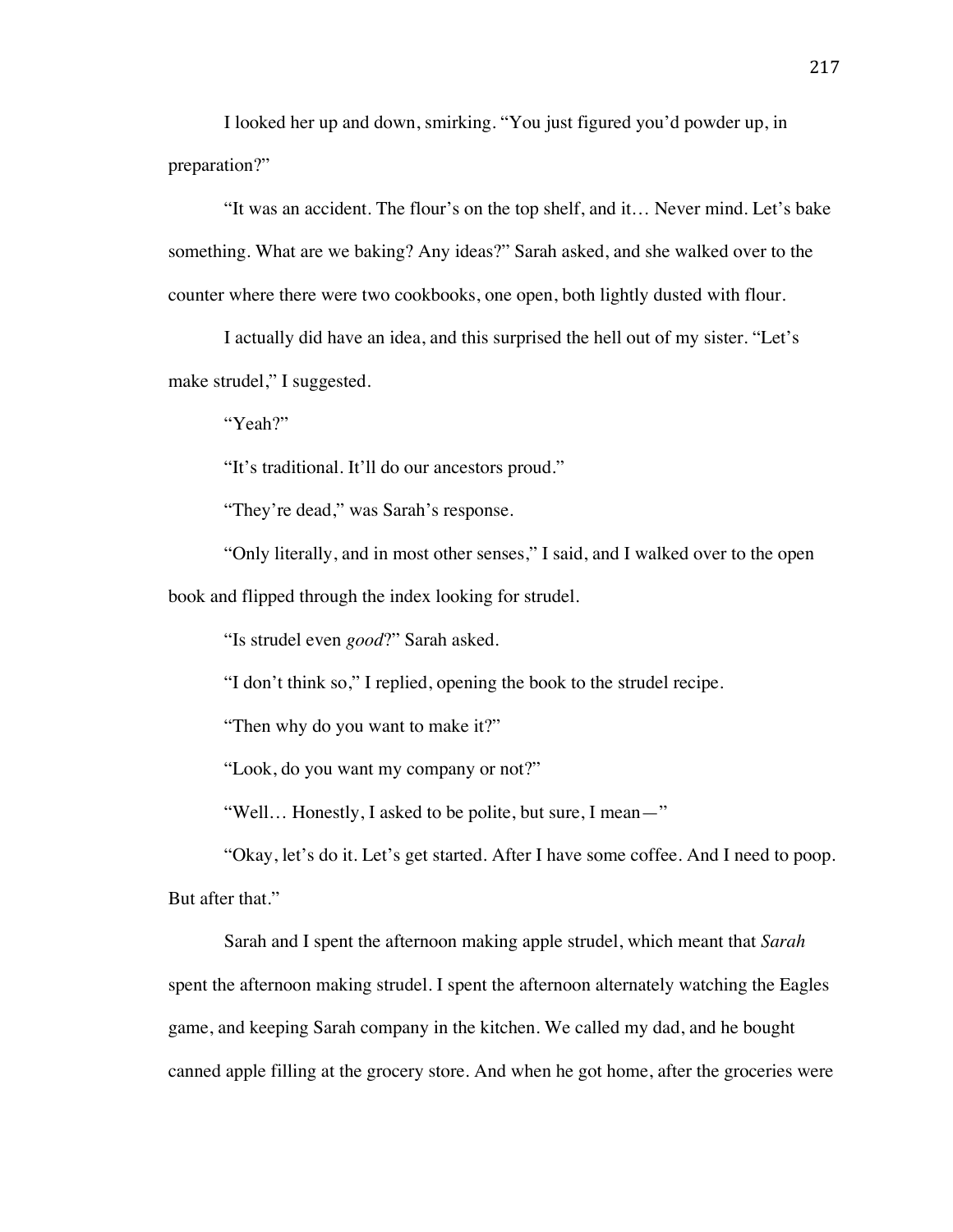put away, he did a good job of not hovering. He pretty much stayed out of our way, probably because he liked the idea that his children were doing something *together*. And he didn't want to jinx it.

In the early evening, we turned the kitchen over to the Stew Creature, and it made stew.

The grandparents came over around seven, for the first time since they'd heard about my breakup. And they tried not to act differently around me, but they couldn't help it. Their smiles, instead of looking forced and sad, were wide and open. Their grins were unbridled, for those of you who like horse metaphors.

Their hugs were warmer, too. Not physically warmer. Just more firm, more squeezy. My word processor tells me that "squeezy" is not a word. But that's what the hugs were, and I'm sticking with it.

At dinner, which we ate in the kitchen, my grandfather asked about the college trip. "I heard you visited Penn State University this weekend with Susan," he announced.

I tried to figure out what tack he was taking, but his face didn't betray his feelings.

"I did," I replied.

"I don't know about their academics, but they've got quite the football program," he said.

"I guess it depends on how you feel about pedophilia."

"Excuse me?"

Apparently Grandpa Art had missed that story. "They have an Honors College," I went on. "My guidance counselor thinks I could get into it, depending on my test scores."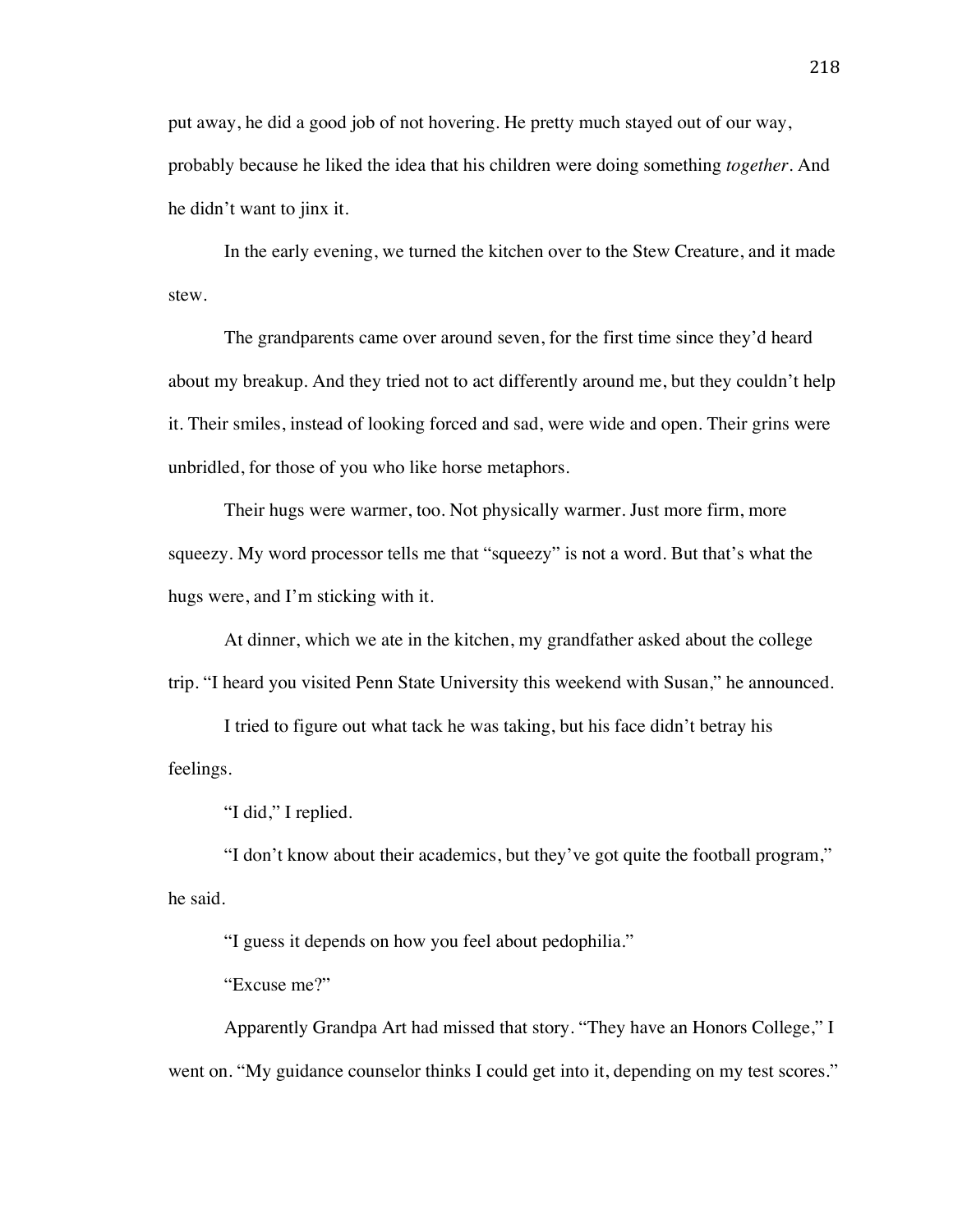"That sounds nice," he said, between spoonfuls of stew, "But don't underestimate the doors that, say, an Ivy League school can open for you."

My mom put down her spoon, and was about to say something, but I cut her off. "I never underestimate doors," I said. "But were you aware that Penn State has the world's largest alumni network?"

"I was not," Art replied. "It sounds like you've done some research."

"It's because I'm independent-minded," I told him with a smirk.

Sarah snickered. My grandfather looked confused, but then he grinned a little. "You always have been. You're your father's son in that respect."

I shared an eye-roll with my mother, and I got up to get more water. Grandma Deb silently handed me her empty glass as I rose.

While the refrigerator refilled the cups, I changed the subject and asked my grandfather about *The Trumpet of the Swan*. "Do you remember you wrote an inscription in the front of my copy?" I asked him.

His face lit up, especially around the eyes, and he said, "Of course. I remember reading the book with you too," he said. That part I didn't remember. "And after we finished, we went to the Philadelphia Zoo together. As I recall, some of the swans in the book live there, at the Philadelphia Zoo. So you said hello to them. We had read about them, and there they were. You were beside yourself. It couldn't have been cuter."

I couldn't picture myself getting super pumped about some swans. But I took his word for it.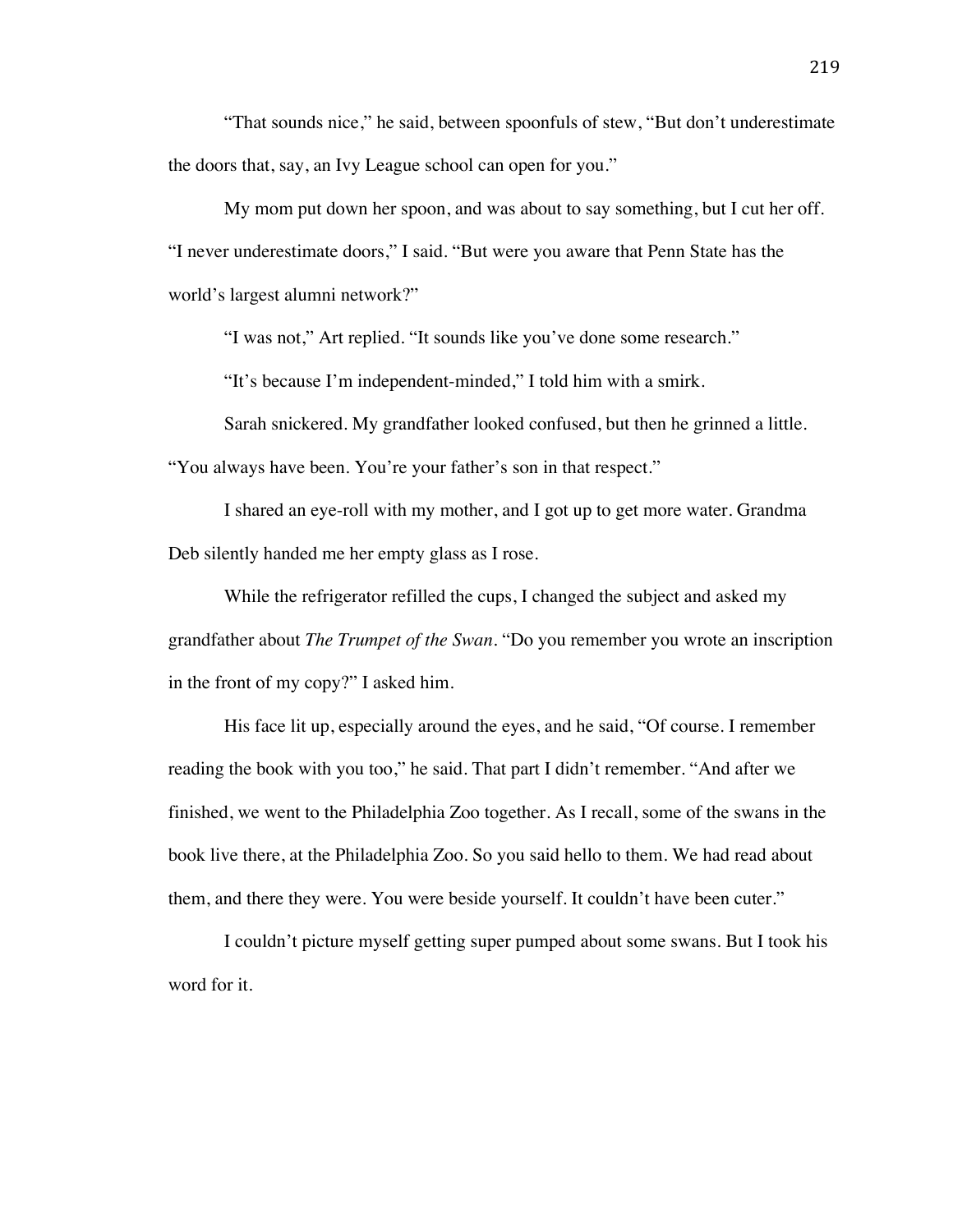"You were always so enthralled with reading. When you were little, I always knew if I couldn't think of something else to get you—a new action figure, or whatever was cool at the time—I could get you a book. And we could read it together."

"But now, who needs books when there are tapestries?" I said.

"Well," my grandpa replied, a little bit taken aback, "I don't know what you read now, *if* you read. And I can't read *with* you. It's different."

"Yeah, I guess," I said. And of course I knew it would be ridiculous if my grandfather still read books aloud to me. But I would appreciate some books as gifts, even if they were the *wrong* books. I could just slide them onto my shelf. I wouldn't have to hang them on my wall like the tapestry, or sit them next to my bed like the telescope. But I had always been interested in reading. There was *one* thing that I hadn't gotten tired of immediately. It's a shame you can't be a *reader* when you grow up. That's not a job.

"If you're still interested in reading, you'll like college. At a good college, that's what you do. You read, and you—"

"Grandpa," I cut in, "can we talk about something else?" I was tired of the whole college thing. I never said I wouldn't *like* college. The idea of it appealed to me: the independence, the ability to choose what you *wanted* to read, instead of having Mrs. Thompson assign you stuff. But I was tired of thinking about it, and especially tired of talking about it. "Let's talk about the Eagles game," I suggested. "Bad loss today."

I was the only one who'd watched the game, and that discussion didn't last long. But then we talked about some other random things, and I wasn't the *subject* anymore. I got to be a participant, and it was nice. It was comfortable. We chatted about my dad's ideas for improved water clarity in the Delaware River. And we talked about how Sarah's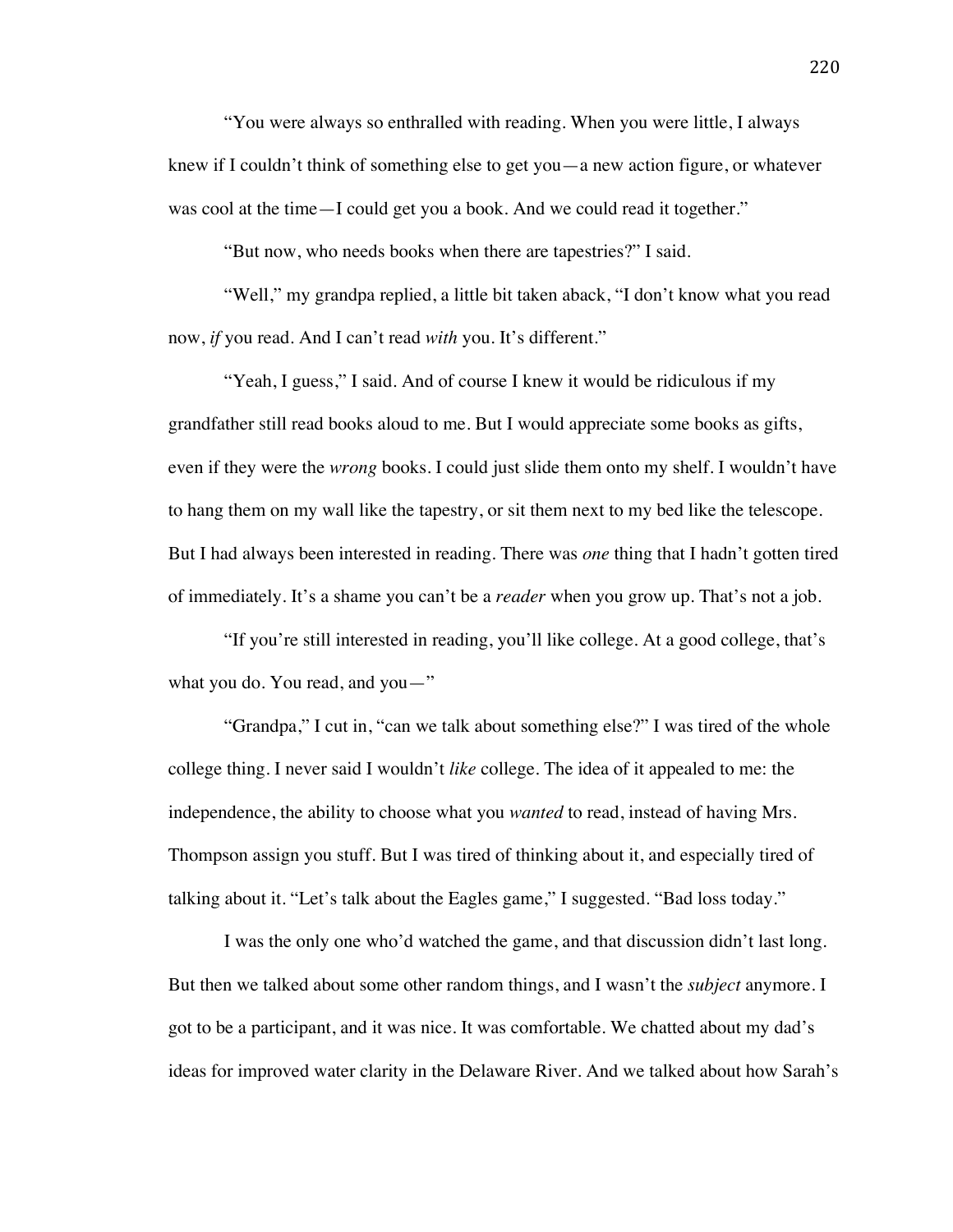friend Edna, the one *without* the big tits, had developed an eating disorder of some sort. And we just generally talked about *stuff*. We spent a decent amount of time discussing my grandparents' broken toaster. Was it really broken? Should they buy a new one? If so, which kind? How many slots did they need? Two? Four?

My grandparents were very pleased with the strudel, my grandmother in particular. She talked all about how her mother used to make strudel from her grandmother's old recipe, and the smell of the confection would waft down the hallway, and neighbors would come over and eat the strudel. And she told a joke, which I will repeat here, because it's a funny joke, and because my *grandmother* told a *joke*:

"Old Bernie is on his deathbed. He is moments from dying. And his wife, Sadie, is there with him, holding his hand. And old Bernie says to her, 'Sadie, before I go, I have one final wish. Please, could I have just one last taste of your wonderful, delicious strudel?' And Sadie says, 'I'm sorry, Bernie. It's for the Shiva'"

That is the best and only strudel joke I've ever heard. And the only joke I can remember my grandmother telling. Also, if you don't get it, you can Google "Shiva."

In history class, Mr. Brian taught us that in the  $19<sup>th</sup>$  century, men and women lived in different spheres. They put all the women in one sphere, the home sphere. And all the men were in the working sphere. And then some women were like, "We're tired of our sphere. Maybe we could, like, come hang out in your guys' sphere too?" And the men were like "No. Fuck off." I think that's a fairly accurate summary. I got most of the credit for that short answer question, and the only points I lost were for using the F-word.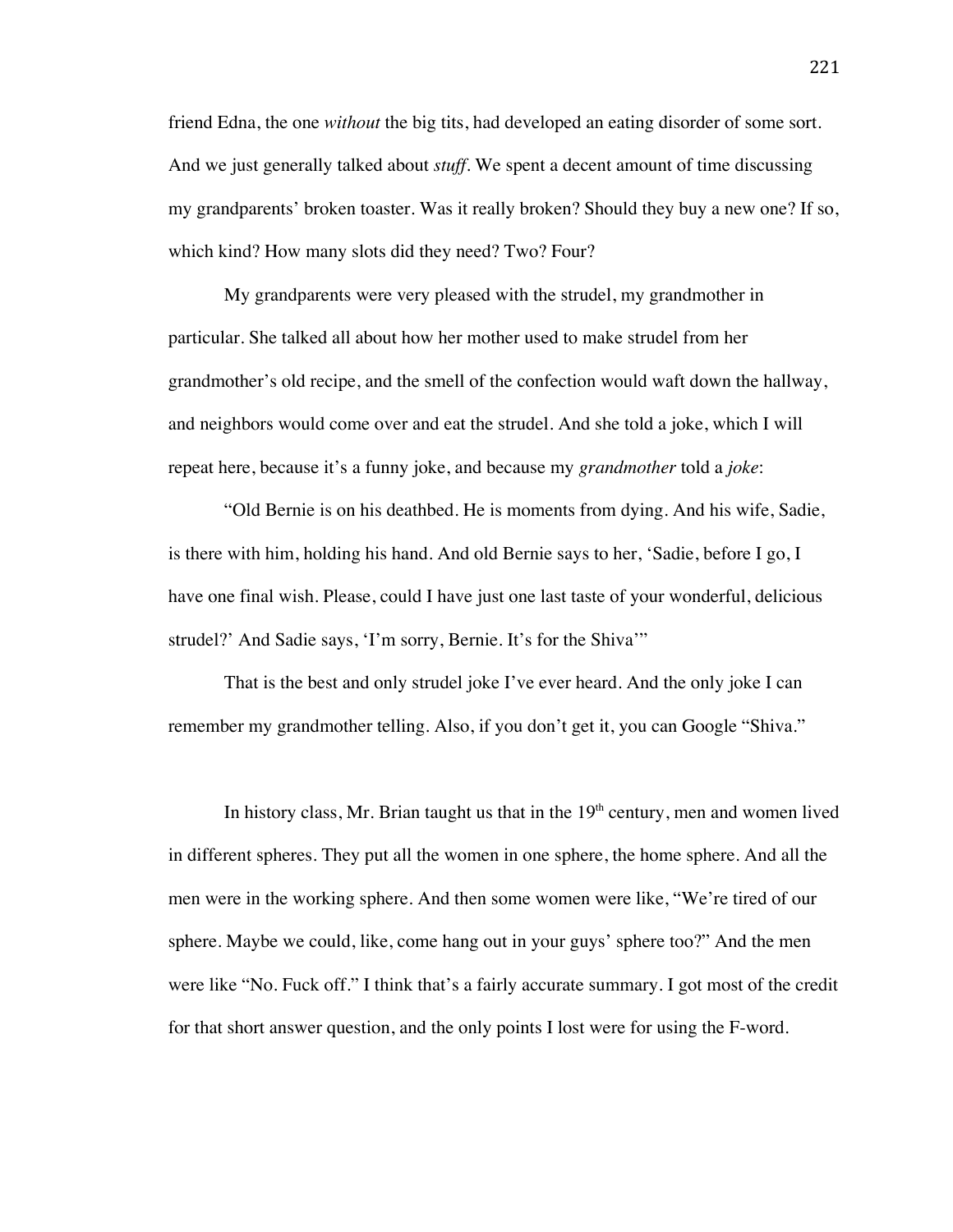I couldn't make myself care deeply about  $19<sup>th</sup>$  century gender politics. But I was intrigued by the idea of "spheres," because it struck me as an accurate and interesting way to think about our lives. We really do live in multiple spheres—or three-dimensional spaces of some sort. My parents, for instance, spend tons of time together in the home sphere, but then they go off to work and have entirely separate lives in their work spheres. My grandparents have mostly left the work sphere, and aside from JHR, they live their lives almost entirely in the one space.

And I realized, when I thought about it, that I'd always thought of home and school as two *very* separate spheres, spheres that never should, and rarely did overlap. But you can't realistically compartmentalize life like that. Sometimes you see your teacher at the grocery store. Sometimes your two worlds just bleed together, physically, and emotionally.

After that stew dinner, the nice one, the one with the strudel, I found myself feeling content, and confident, and comfortable again. And when I went to school the next day, I didn't feel so nervous and unsure of myself. When I saw Val, I wished her a happy belated birthday, and I talked to her in class, as though we hadn't spent a whole week giving each other the silent treatment. I wrote "fuck" on a History test. I mercilessly made fun of the yogurt stain Ian inadvertently put on his crotch.

When school let out, I approached Val at her locker. "Hey, can I come over for a just a few minutes later this afternoon?" I asked. "Will you be free? I just want to talk to you for a second." I tried to put as much urgency in my voice as possible, so that it sounded like there was something grave I wanted to talk about, something truly significant, so she wouldn't refuse.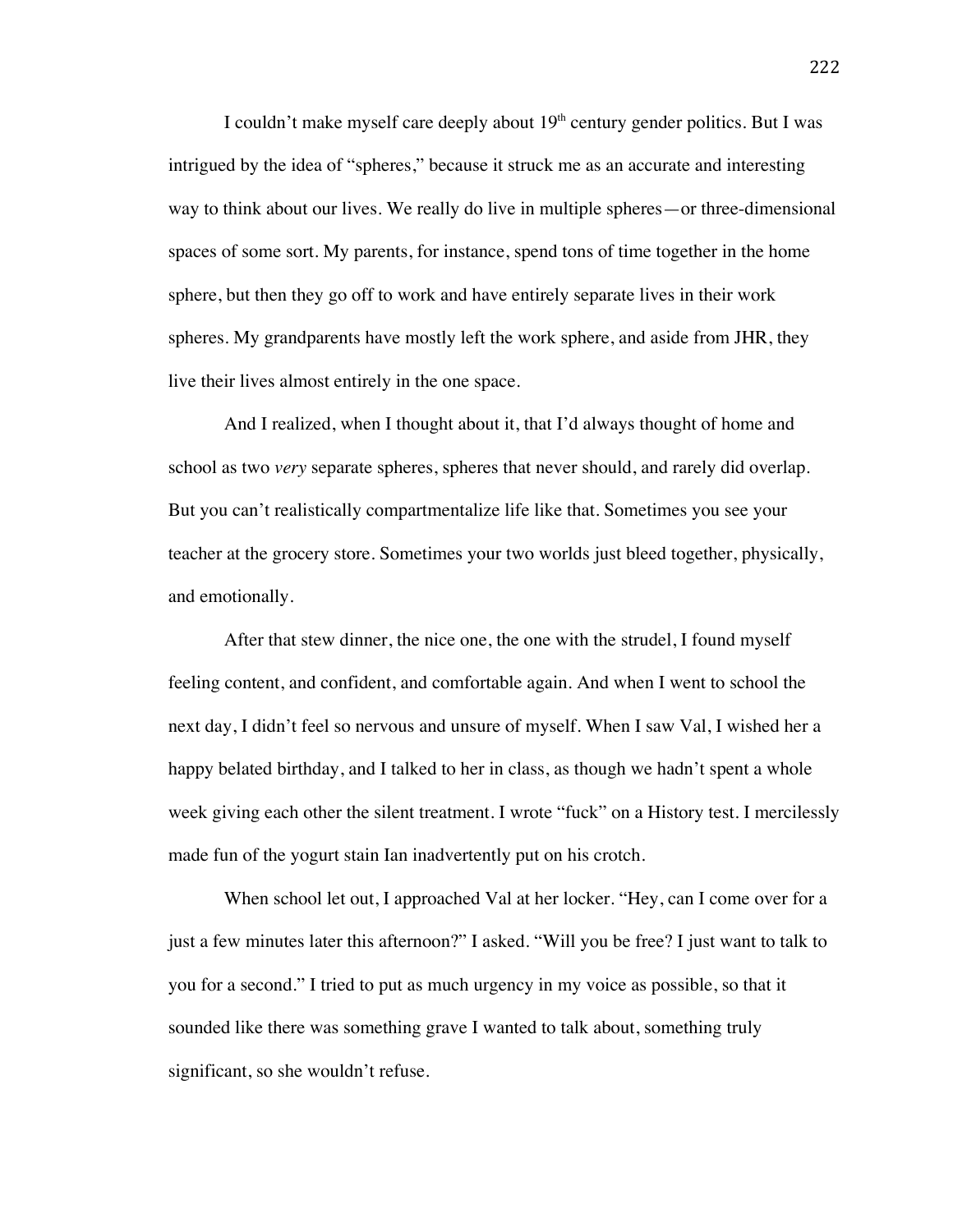Val wriggled her way into a puffy jacket and pulled a hood over her head. She peered out at me from her little cave. "Yeah. That's okay. We can't talk now?"

"No." I looked around at the hallway at the kids shuffling back and forth past us, on the way to buses, to sports practices. Lots of prying eyes and ears. "No," I repeated, "I'll come by after dinner. Just text me when you've got a minute."

"All right," she repeated. I couldn't help but think that she looked adorable all bundled up. And I felt a pang of longing somewhere in my gut. Maybe I was just hungry.

My least favorite thing about winter is that I never know how to deal with my winter coat in the car. It's cold out, so I wear my jacket outside and I get into the car and buckle my seat belt. And then I turn on the heat, and the car gets warm. I get all hot and stuffy and I want to take my jacket off, but it's really difficult to unzip it and get out of it while I'm wearing a seat belt and driving the car.

Val texted me around seven, and I drove over there. I pulled up to her house and called her cell. "I'm here," I said.

"Don't come in," she replied, and my stomach tightened. "I'll come out. There's a floor hockey game going on in here, and I feel like we'd both be in danger." I relaxed as I pictured that game, the four boys crashing into one another, throwing each other over furniture, firing real, hard rubber pucks through the living room airspace, Claire and Chloe hollering in vain at the athletes.

After a minute or two, Val came out of the house and made her way down the walk toward the car. It was chilly out, but she only wore a long-sleeve shirt and jeans. It was a very windy day, and it blew Val's hair all over the place. She picked up her pace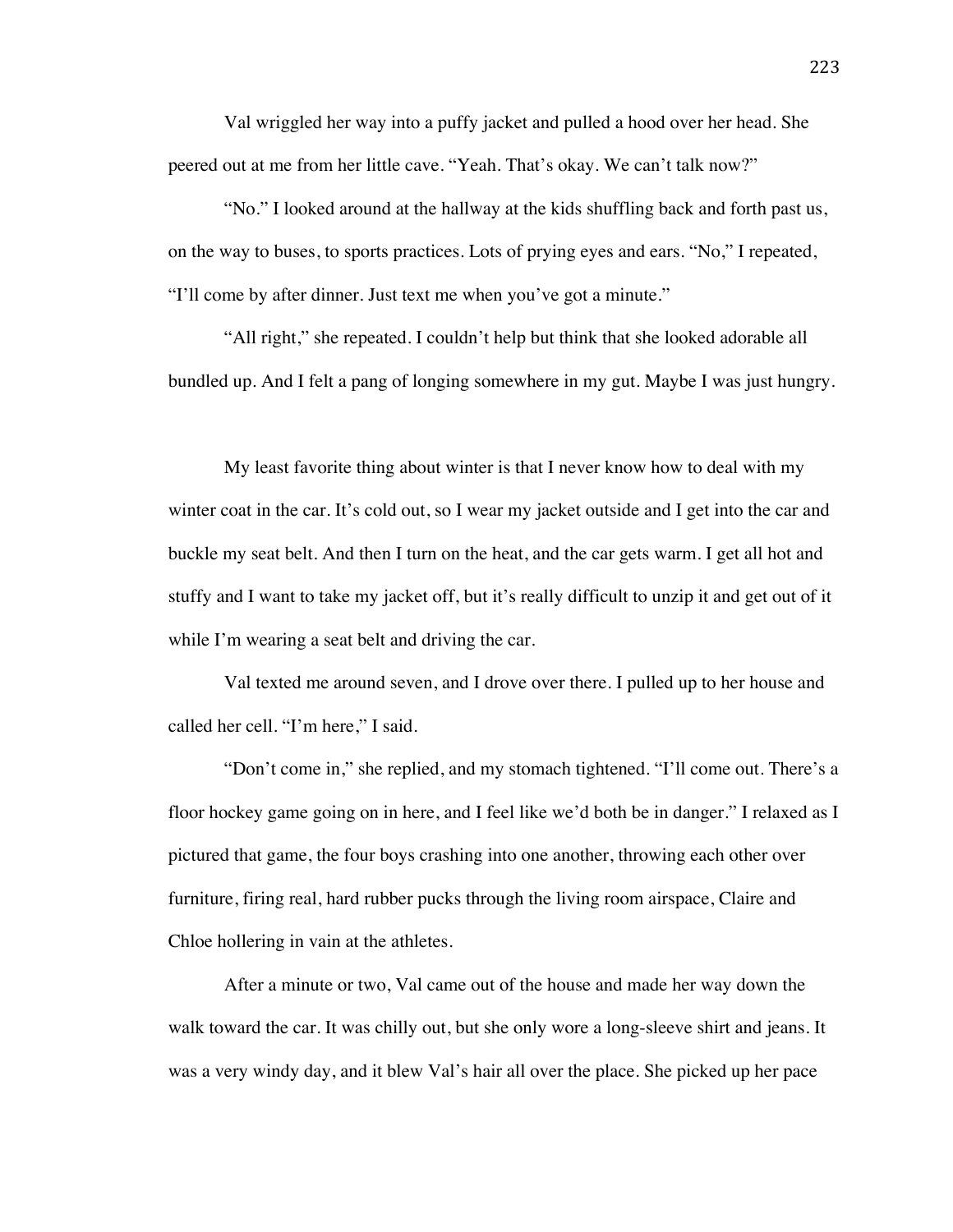about halfway, because it was awkward for us to make eye contact while she walked and I waited, but it was also weird for either of us to pretend to pay attention to something else.

"Hey," I said when she got in. I'd been rehearsing my lines in the car. "Hey" was the best opener I'd come up with.

"Hey," she said. "It's freezing in here. Don't you turn the heat on?"

"No."

"Why the hell not?"

"Because then I'd have to take my jacket off, and it's very difficult. I'm not Houdini."

Val just shook her head in a knowing way.

"I wanted to talk to you," I said, "and wish you a happy birthday."

"You did that already."

"I know, but that was in the school sphere. And even though I *saw* you today, and all last week, I feel like I haven't seen you in forever."

"Yeah. I know." She seemed tentative, afraid, or nervous. Or just cold. Or a combination of those things. I couldn't tell if she wanted to get out and go back inside, or if she wanted a hug.

When I looked across at her, Val seemed very far away. The car felt huge. The distance between the two front seats, across the console, was vast, like some kind of vehicular Grand Canyon. A month or so earlier, we'd had sex in the very same front seat, as the back had been full of my mom's stuff. The front seat had felt tiny and cramped.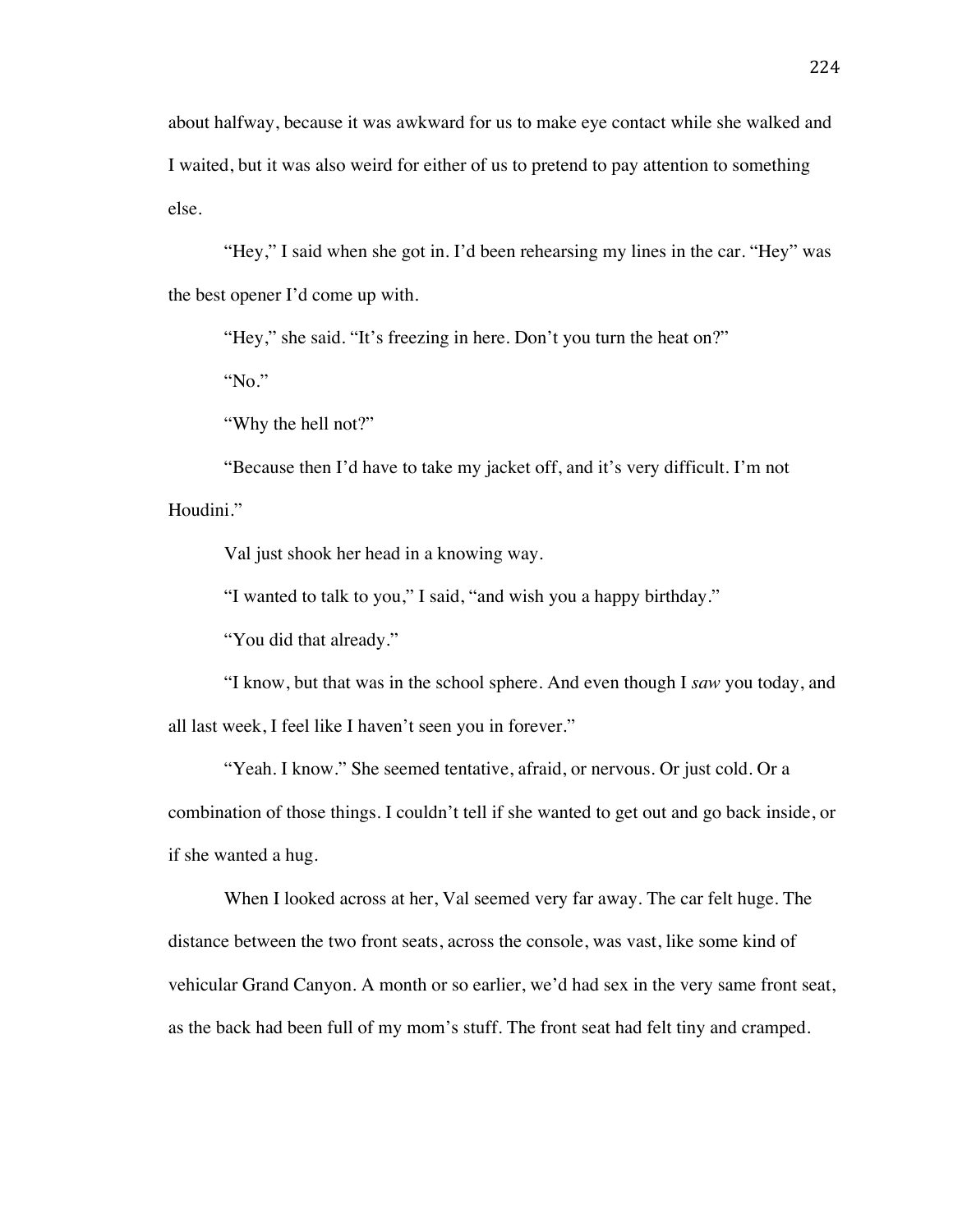We were like contortionists, stretched and bent in strange unnatural ways. I had no idea which of my body parts were where. I think I honked the horn with my spleen.

The size of the car hadn't changed, but the situation had.

"You made my family happy," I told her.

"That makes me sad. Don't tell me that."

"Okay," I said, and changed the subject. "I like to read."

"I know you do."

"But I've never gotten tired of it."

"That's great."

"I think I'd like to write. I think I might be good at it."

"I think you would."

Outside, the wind gusted through the uniformly-planted, housing development trees. The barren branches bent and groaned. It was one of those days where the wind is strong enough to make your car sway, especially if your car is giant box.

"Bad segue, I know, but I still like *you*," I told her. I still feel close to you."

I would have liked it if Val had looked at me while she listened, or while she spoke, or at all really. But she just gazed forward, and down a little bit, like there was something interesting going on with the glove compartment. She seemed determined to remain dour and serious. "I like you too," she told the glove box, "I feel close to you too. But you're pretty much the *only* person here I feel close to. And that scares me. I like that I know you. And I'd like to keep knowing you. It was childish when we weren't speaking last week. And I want to be your friend. And I want you to be mine. But I think we both need—I don't know—*full* lives. Because we *aren't* really children anymore."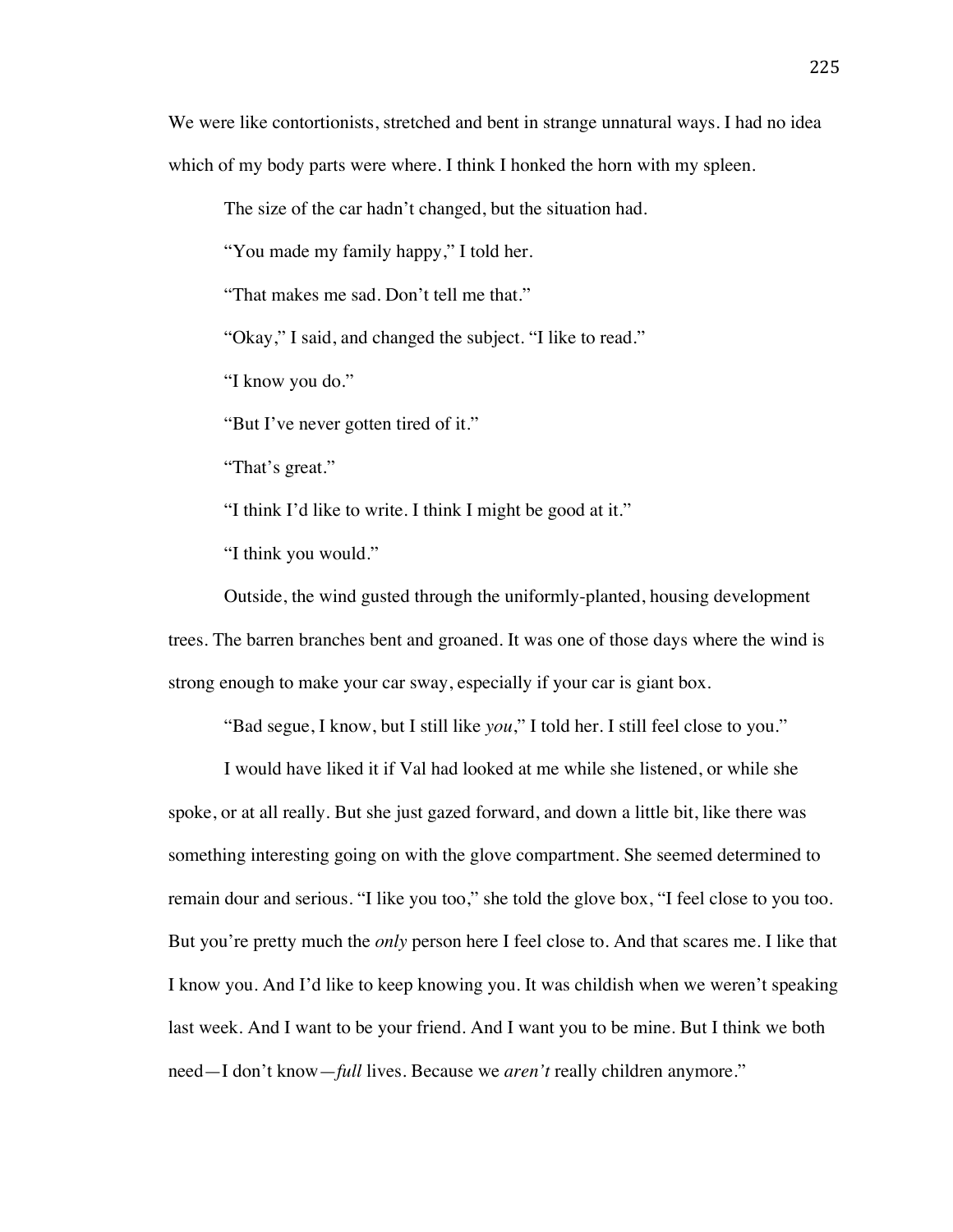"Right. Two spheres. Maybe more," I said. "They can overlap. They can."

Val finally looked at me, but it was a look of confusion.

I reached into the back seat and grabbed the leftover strudel I'd brought her as a birthday gift. I had it wrapped in napkins, and I'd taped an index card to the outside of one of the napkins. "I wrote you a poem on the card," I told her.

"No you didn't. Not a real one," she said without looking. "If you wrote a poem, like a serious poem, I'd be in the twilight zone, looking for the real Aaron, the one who called T.S. Eliot a 'fuckface" in front of the teacher." She closed her eyes and smiled to herself, then opened the card. "This is more like what I was expecting."

The poem read:

*Roses are red Violets are blue Here's some shit I sort of baked Because it's your birthday*

Val opened the strudel. She laughed and rolled her eyes at the same time. "Do I have to put it in my pants?" she asked.

"No. That would ruin it. I brought it so you could try it, since you've never had it."

"Is it good?"

"No."

"Why don't we have cake?" Val suggested, and she pointed out the window toward her house. "My mom bought this awesome cake. There's still some left. Danny already ate most of the chocolate shavings off of it. But it should still be tasty. Also, I'm very cold. So you either need to turn the car on, or we need to go have cake."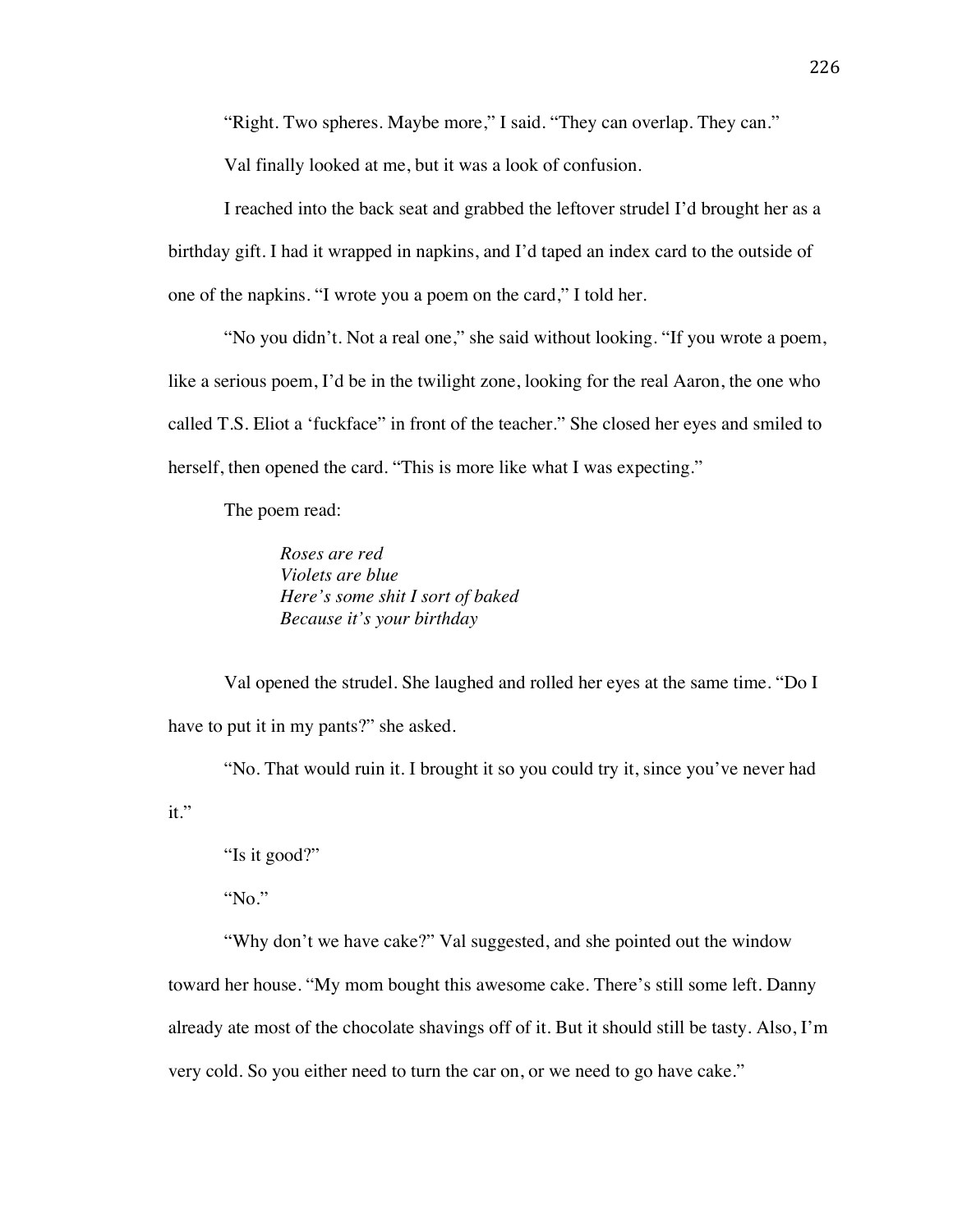Cake sounded good to me, and the invitation sounded even better. I followed Val out of the car and into her house. Val and I sat in the kitchen and watched the floor hockey game, while we ate the remains of a truly scrumptious chocolate cake. I was at the fridge looking for milk, when Val mumbled, "Would you want to go to the beach with my family next week?"

"Huh?"

"We're going to Cape May. My mom said you could come, but then we weren't talking. And it's Christmas, but since you're a Jew and all…"

I hate the beach—it's all sandy—but of course I wanted to go. And I should have been thrilled to have been invited. But as I searched the depths of the fridge for milk, I was wracked with anxiety. If I went, what was I going as? A friend? A boyfriend? An exboyfriend? And if I were going as a friend or an ex-boyfriend, would that make a difference to my family? The uncertainty sucked, but I did my best to ignore all of it and just answer the question: Did I want to go to the shore with the Richards? I did. So I said, "Yeah. You are aware that it's *December*, right? The water's going to be like eight degrees, Kelvin. Wait. Is that really hot or really cold? I can't remember. Because I mean cold. It's going to be cold."

"Yeah, I don't really think we're going to go in the water," she said with a chocolate cake-filled grin.

I returned to the table sans milk—they had no milk. "Then what are we going to *do*?" I asked.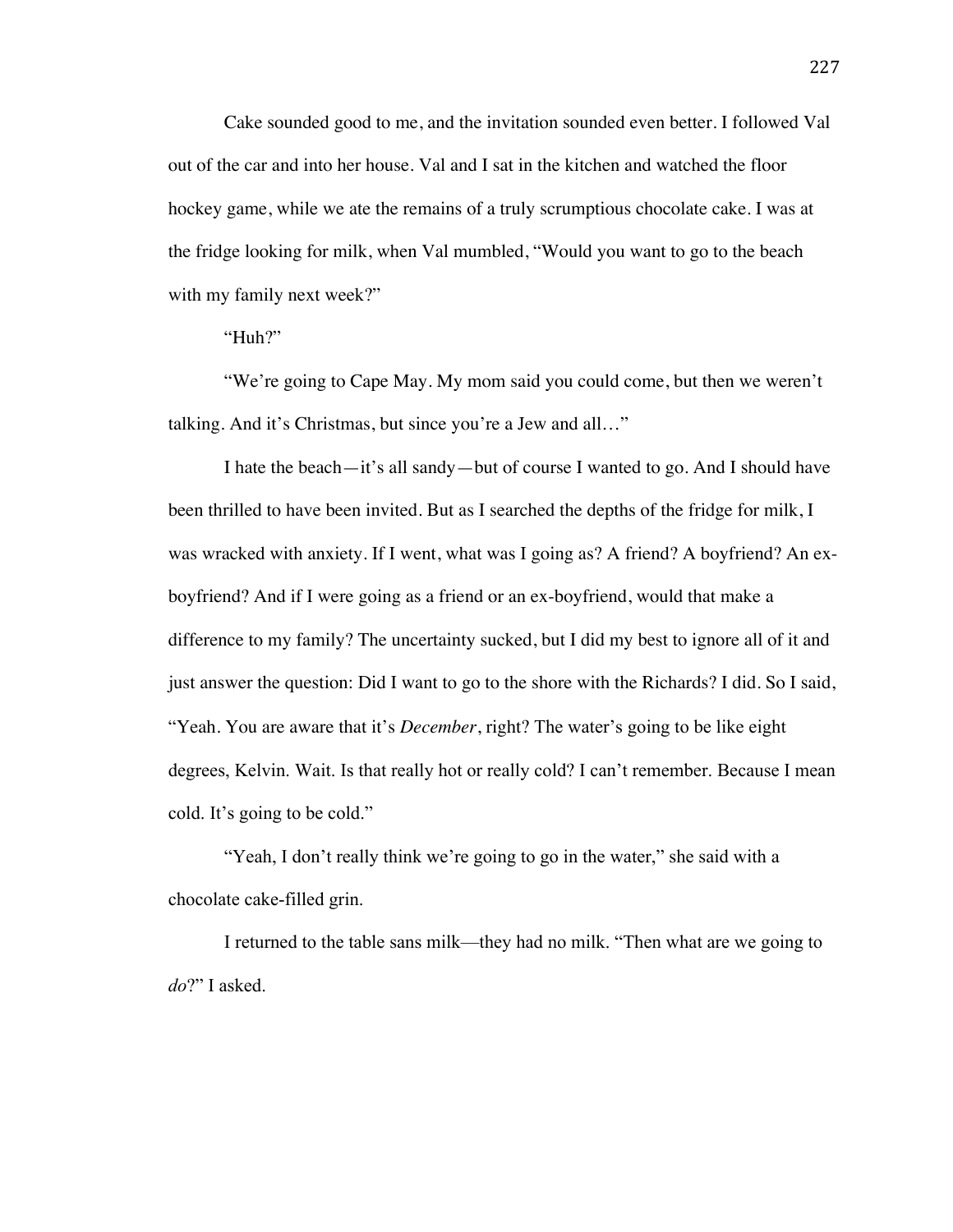Val tried to explain to me that they weren't planning on *doing* anything. The Richard family didn't go to the beach to *do* beach things. They just went there to *be* there, to experience the shore, to be one with the shore. I didn't get it.

It turns out that Val's parents believe that the beach has some of kind of mystical "puissance," a kind of life-force-energy. They think that the sand, and salt, and sea breeze have some sort of magical healing powers.

Incidentally, "puissance" sounds like something a French person might spread on toast.

I was skeptical of the beach's medicinal powers, so Val related a family story to me:

Val's dad's brother, her uncle Robert, had lung cancer. The cancer was growing like crazy, and the doctors prescribed all kinds of different medicines, and Robert did all kinds of clinical trials of new drugs, and went through radiation therapy, and chemotherapy, and dance therapy, and speech therapy. But nothing worked. The doctors told him that he was going to die in a few months, at, like, age fifty. He decided that if he was going to die, he wanted to live the rest of his life on the beach. So he quit his job and moved to a beachfront property in Nova Scotia. And he sat on the beach all day from sunrise to sunset, eating toast with puissance.

Uncle Robert sat on the beach every day, waiting to die. But he didn't die. He'd been told that he would get weaker and weaker, and sicker and sicker. But he felt stronger and stronger, and healthier and healthier. Instead of *sitting* on the beach, he found himself strolling, taking long walks, exploring the beach and the nearby cliffs and crags and bluffs, and just generally reconnecting with the world of beaches and shoreline rock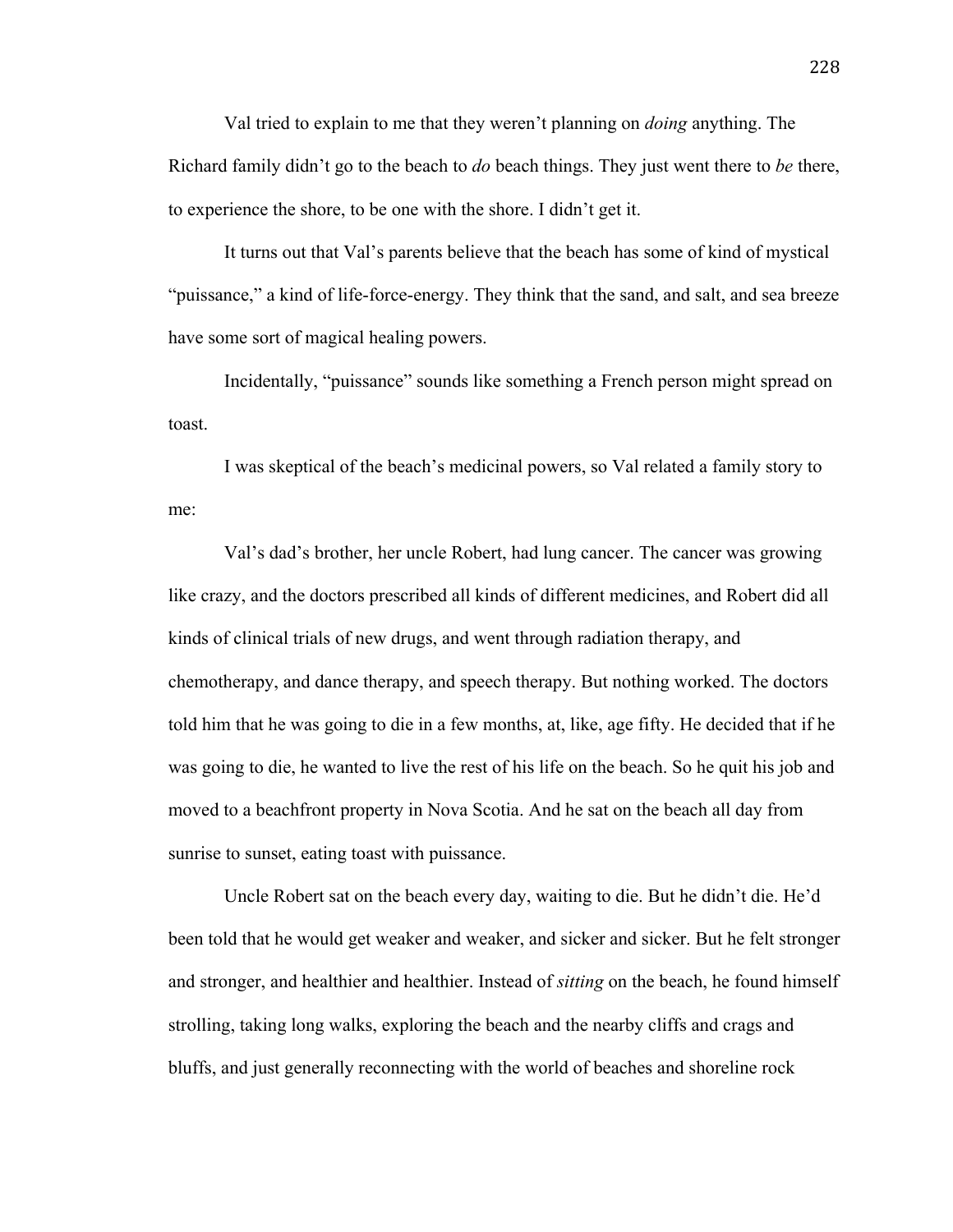formations. At some point, he strolled inland to a hospital to find out why he wasn't dead. They ran some tests and found that his cancer was receding, like the ocean just before low tide. After another year of beach walking, the cancer was in full "remission," and he moved to a more populated part of Nova Scotia, and started working again.

So, Val's parents believe that what you should take away from this story, is that the beach has supernatural healing powers. "There must have been something about living near the sea, and being in the sea breeze all the time, that did something to make his cancer go away," Val explained to me, with a straight face, as she took our cake dishes to the sink.

"There are *no* controls in that experiment," I responded, "Have you been in science class? There are *so* many independent variables. How do you know it was the beach, and not his medication just taking a long time to start working? It could have been a change in the stresses of his life. It could have been pure dumb luck."

"But my parents have always said that—"

"Your parents aren't doctors. And they're out of their minds. Is there any other weird witchdoctor stuff your family believes in that I should know about? Do you guys all sit around in the evening with leeches all over your bodies?"

Val was a little hurt by my attack on her family's belief in beach voodoo. Nobody likes to admit her family is crazy. Even though everyone's family is crazy. But as I poked gaping holes in the Richard's beach therapy idea, the craziness of it did seem to slowly dawn on Val. She didn't *want* to hear what I was saying, but once she had, she saw that I was mostly right. "It's just one of those things you're told as a kid," she said in her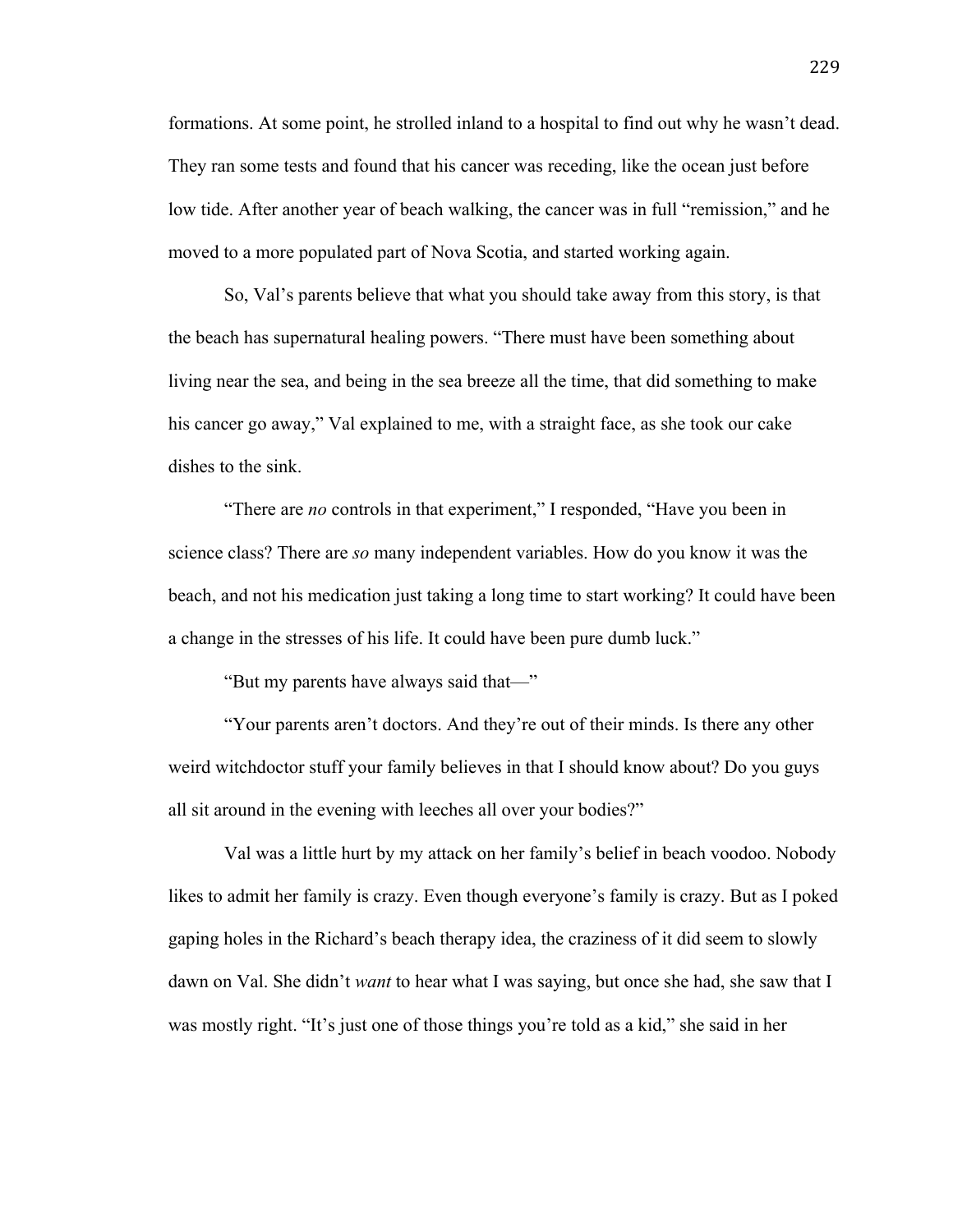defense, "And you believe it because it's your parents telling you, and you think *everything* your parents say is right."

"I understand," I told her. "When I was in kindergarten, we were learning about dinosaurs and paleontology. The teachers taught us all about how people found dinosaur bones under the ground. And they took us out in the schoolyard to dig for dinosaur bones. They said to look for wet spots on the ground. That's where dinosaur bones usually are, they said. And sure enough, there were fucking *dinosaur bones* in the playground. And I took one home and it sat on a shelf in my room for like seven years. I just assumed that my teachers and parents wouldn't lie to me, and that I had, like, a stegosaurus fibula on my shelf. But then when I was twelve or thirteen, and I finally actually thought about it, I asked my mom, and she told me that it was a pig bone. The teachers just went to a butcher and bought bones and put them in the ground for us to dig up. It shattered my whole world belief system."

Val laughed at me. "You were *thirteen* when you had that realization?"

"Or twelve."

 "If you'd found dinosaur bones, a museum would have wanted them. You'd have had paleontologists and museum curators all over your kindergarten."

"I know that now. I didn't when I was six." Embarrassed, I tried to swing the conversation back to the topic that made Val look like the idiot. "So who in your family has cancer?" I asked.

"Nobody. We're not going because somebody's sick. We're going because it's fun, and it's…like..."

"Full of therapeutic hocus-pocus?"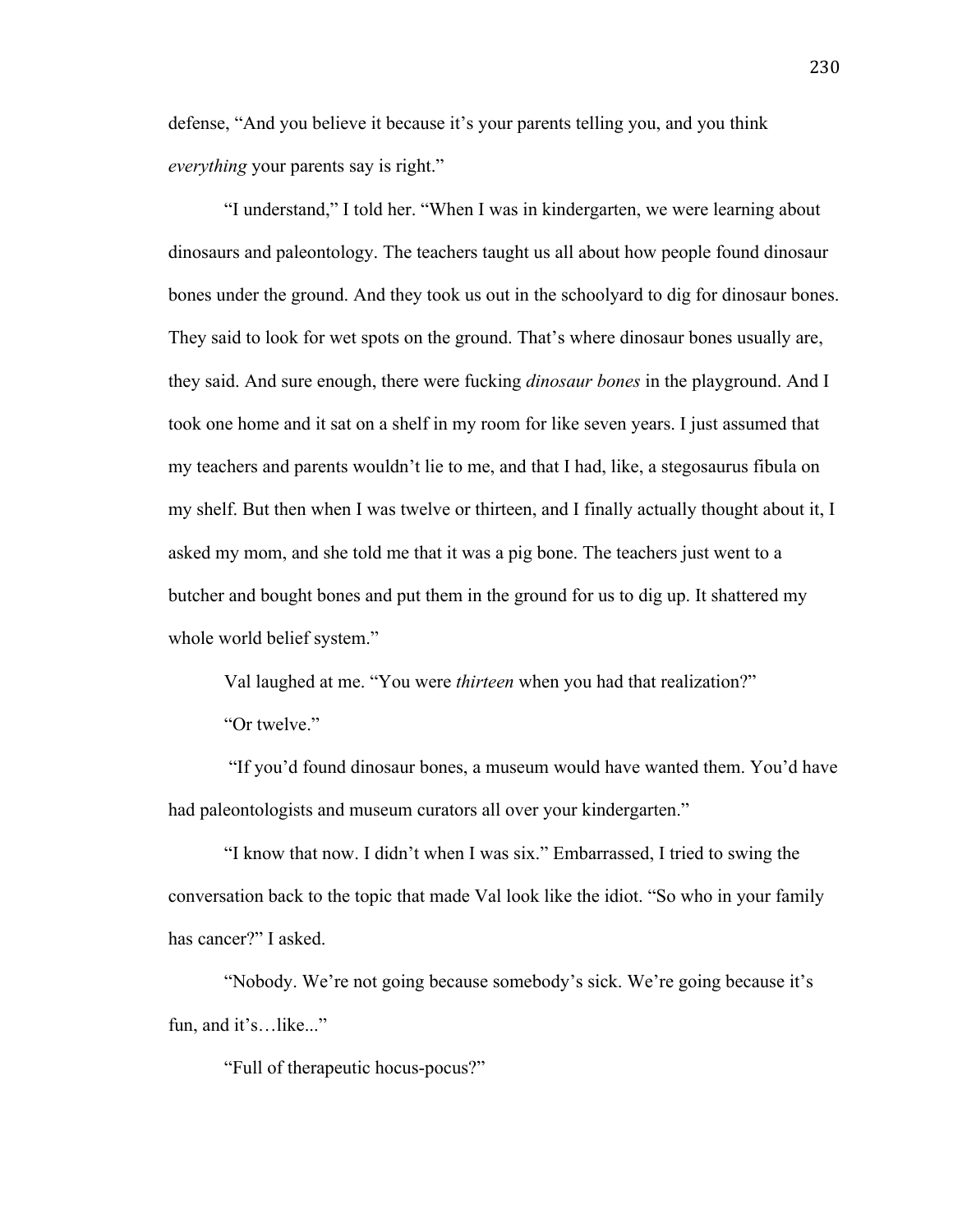"Maybe it'll cure you of your annoying nitpicking."

"That's incurable," I told her.

And I would end the chapter right there, except that I feel it's important to inform you that Team John and Adrien won the floor hockey game. They defeated Team Danny and Mike 8-6, although not without some controversy surrounding whether or not the ceiling fan was in play. And, I'm pleased to report that only 1/3 of a lamp was broken. There is a sizeable piece missing, but it still functions as a lamp.

Chapter 17

My family used to go on vacation over winter break. We used to go to the beach in Florida, but I really do hate the beach. Sand is uncomfortable and it gets *everywhere*. If you wear a pair of shoes on the beach for two minutes, those shoes will have sand in them forever. And salt water defeats the purpose of water. Water is supposed to be cleansing, but after you swim in the sea, you've got to wash off in fresh water. People like to read on the beach, but I'd rather read inside, where the sun doesn't try to broil me. I fussed a lot about the beach. I also don't like flying. I fussed about that too. "If humans were meant to fly," I said, "Darwin would have evolved us to have wings."

"I don't think you're understanding evolution properly," my father replied. But we stopped flying to Florida.

Then we changed, and we'd go skiing for a few days instead. But my dad didn't like skiing because it was dangerous. "The entire idea of skiing is to try to keep yourself from going faster," he said. "There's just too much anxiety involved, and too many knee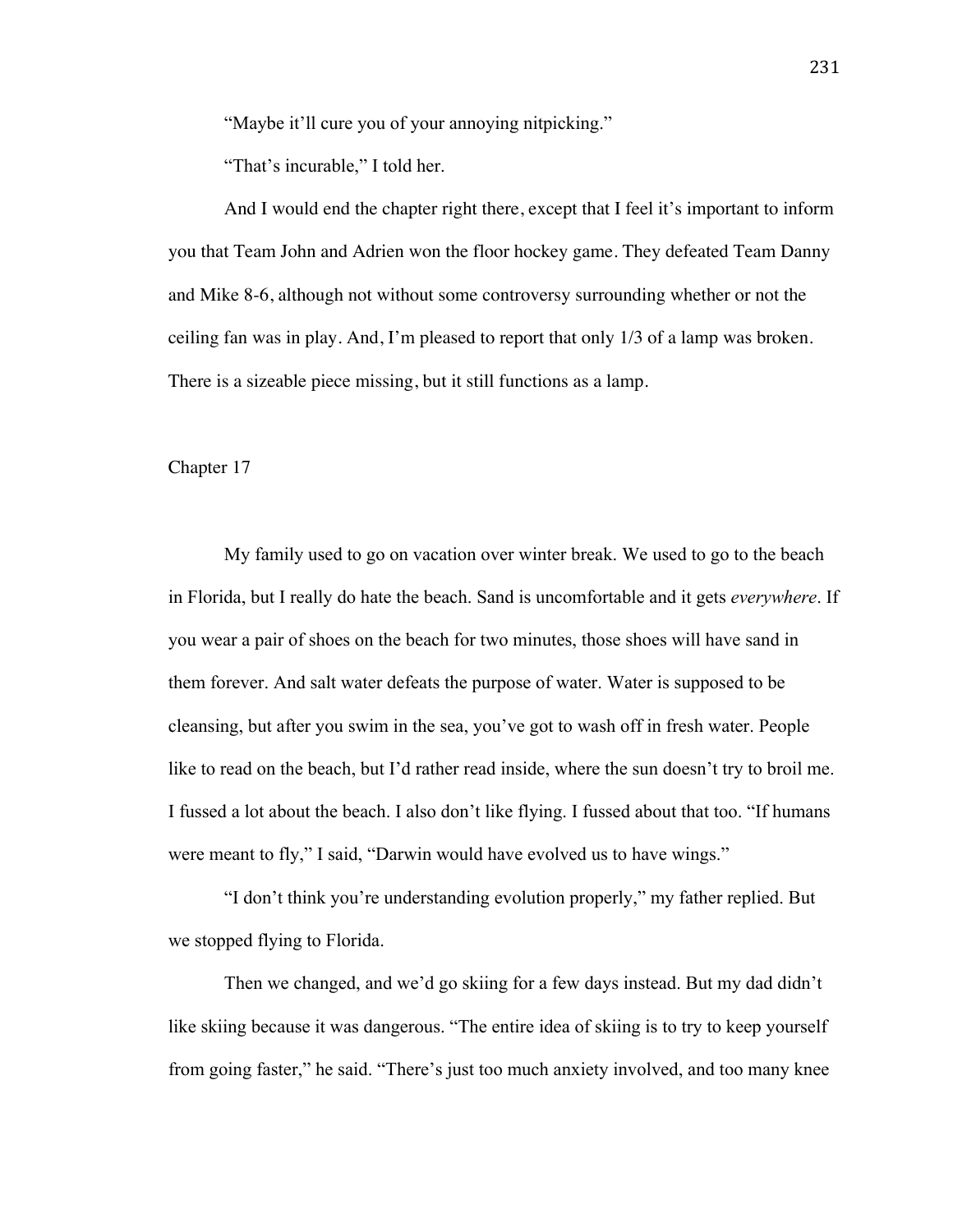injuries. Nobody over the age of twenty-five should be allowed to ski." So we stopped skiing, despite the fact that skiing includes hot chocolate, and hot chocolate is great, particularly if there are marshmallows therein.

These days, over winter break, we stay around here and complain about Christmas: its music, its commercials, its ridiculous decorations, how Jesus was actually born in the summer, how it's basically an old pagan tradition that has nothing to do with Christianity. That may be the *only* thing everybody in my family can agree about. And the resentment of Christmas may be the only Jewish tradition we hold ourselves to.

When I was a little kid, people would always ask me, "So, Sonny, what are you going to get from Santa this year?"

And I'd say, "I'm Jewish."

And they'd say, "But you still celebrate Christmas, right?"

And I'd say, "I'll bash your face in with a tire iron." That was the one time my mom wouldn't get angry at me when I was rude, and I savored it.

Naturally, my parents were surprised when I asked them if I could go to the beach with Val "for Christmas." I asked them right when I got back from Val's house. They were both in the kitchen, working at the kitchen table.

Susan looked pleased, "That sounds nice. Cape May is such a lovely town," she said.

Joe looked confused and concerned. "For *Christmas*?" he asked.

"I'm thinking of converting," I told him, "just so I can see the look on Grandpa Art's face."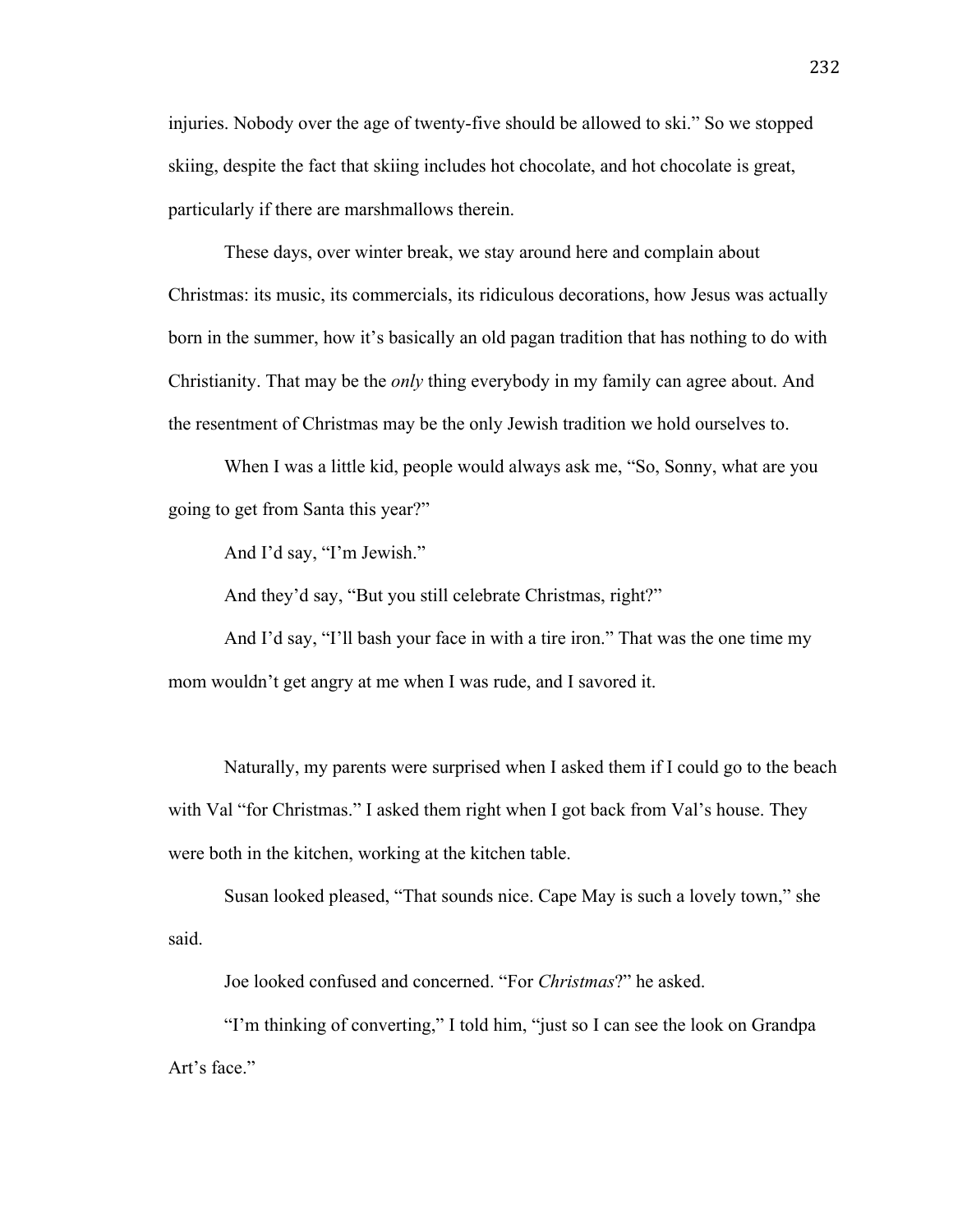This did not amuse my father. He paused for a moment to reposition himself in his chair. "Does this mean that you and Val are... reunited?" he asked, as awkwardly as he could manage.

I would have squirmed in my seat, had I been sitting down. But luckily, I was standing, and as I didn't know the answer to the question, I didn't have to formulate a decent response. It was clear that I was allowed to go to Cape May, and that's what mattered. So I just shrugged and went down to the lowest floor to catch the end of the Flyers' game.

Cape May is a pretty coastal town at the far southern end of the Jersey Shore, on a little peninsula that juts out toward Delaware. The town tries, and mostly succeeds, in maintaining a quaint and historic feeling. It's full of old Victorian houses with wraparound porches, bay windows, and those big circular turret-like rooms. I think that's the technical term for them: "turret-like." Val's family rented a large, but non-Victorian house a few blocks from the beach.

Cape May is quiet most of the year, but it was extra quiet and old-timey in December, when there were few people around, and few cars on the road. There was a cool mist that hung over the town, which gave the place a cinematic feel.

We spent the week wandering around the little town and in the nearby nature center, getting taffy stuck in our teeth, and sitting on the beach finding creative ways to stay warm in the icy sea breeze. Val's brothers really enjoyed flying kites. They did that a lot. I thought it was cool for the first five minutes or so, but after that, what do you do?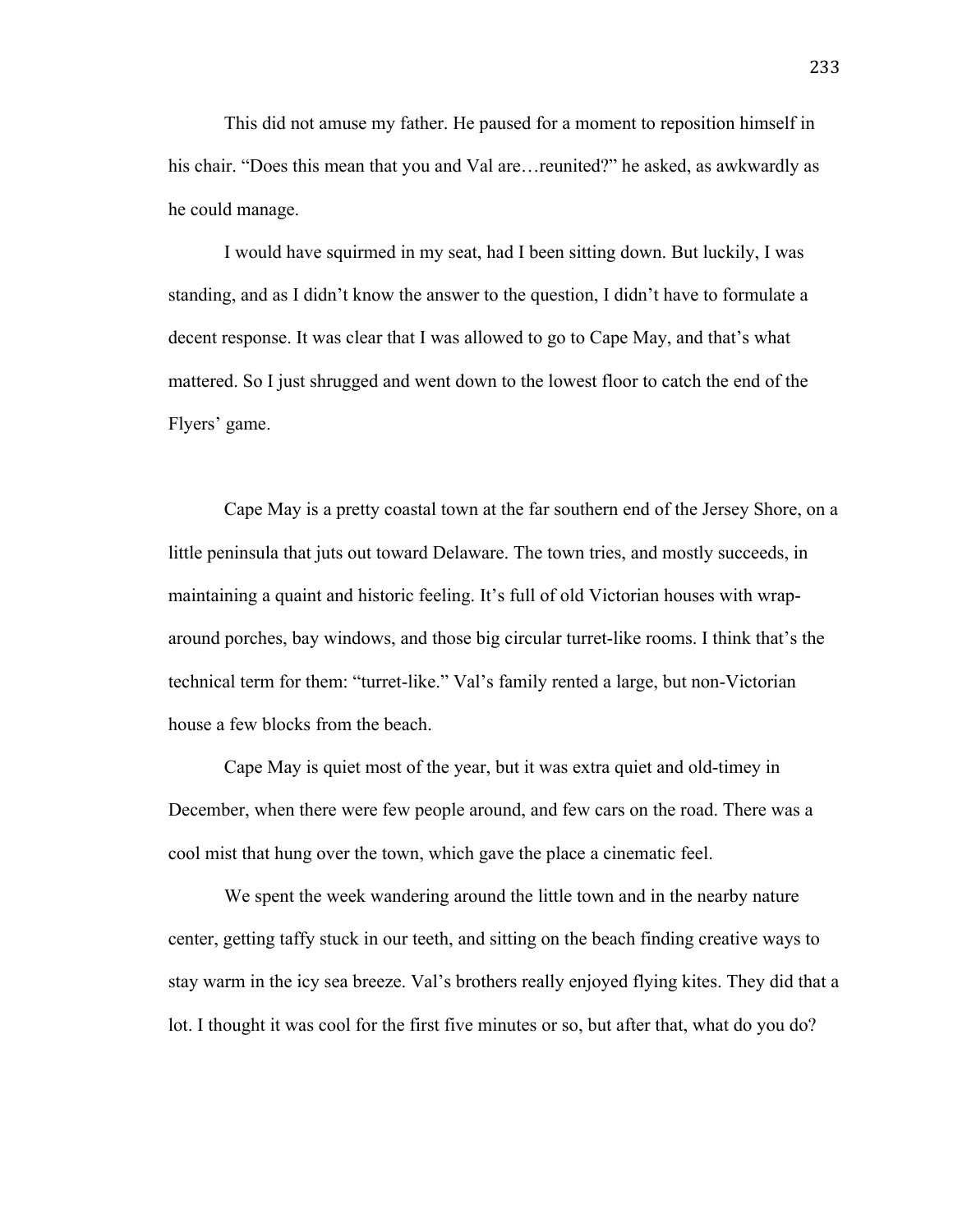You're like, "Okay, there it is, up in the sky. That's neat." But then what? I don't understand how that can be a week's entertainment.

I did get to spend a lot of time alone with Val, just kind of walking around. It was a nice feeling, strolling through the town with her beside me, both of us all wrapped up in sweatshirts and jackets. It was cozy, walking close together to stay warm. I would even say that we did some "canoodling," if I felt comfortable using that word. Sometimes when everybody else was out at the beach, we'd get the house to ourselves, and we had a lot more privacy than we ever had at home, where there was always at least *somebody* around at Val's house or mine. The privacy, the close proximity, and the lack of anything else to do, led us back to physical intimacy—which is my diplomatic way of saying that we boned on the couch.

I thought that this was a wonderful development, and I was proud of myself for not thinking too much into it, for not being so damned neurotic. I wasn't thinking ahead and asking questions like, "What does this mean? Where is this going?" And it was liberating not to ask questions like that.

But Valerie wasn't so liberated.

One clear evening toward the end of the week, Val and I found ourselves on the couch in the living room of the beach house—the couch was my bed for the week. We were snuggled up together, cozy and comfy, and I felt great. I was feeling playful, and I was making jokes, and trying to tickle Val. But she wasn't having any of it. She wasn't even *listening* to my silliness. She was staring out of the tall bay window at the end of the room. "Remember the moon?" she asked me wistfully.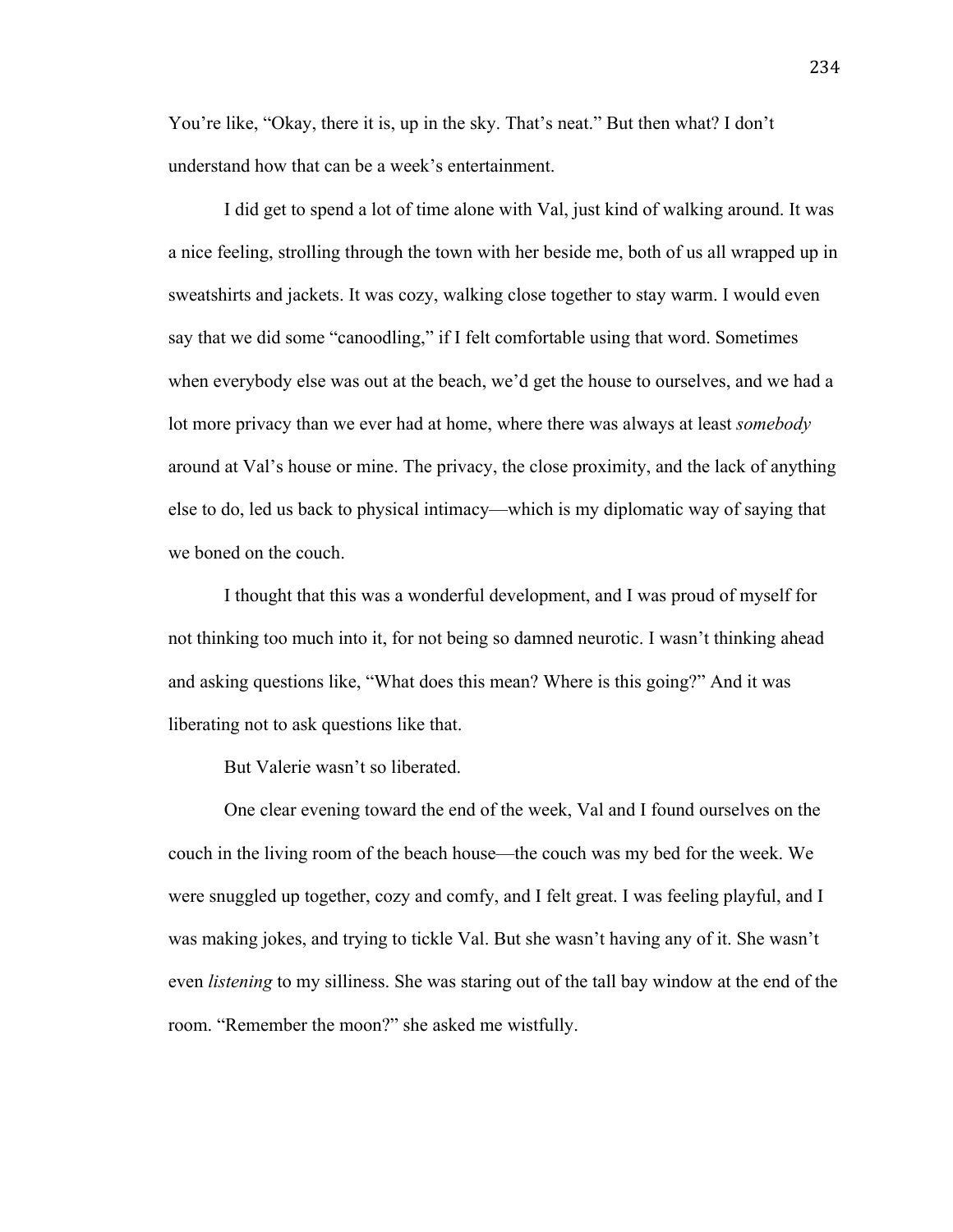"Do I *remember* it? I see it right now," I said, pointing out the window where a crescent moon shone just above the roof of the house next door.

"I mean do you remember the conversation we had about it. And about, like, us."

I did remember that conversation, and I told her so.

"I just keep thinking," she went on, "Well, I guess I just don't understand what the *point* is. I like you. I like being with you. But what if it's not, like, *worth it*?"

She was asking herself at least as much as she was asking me, though I still felt like I was supposed to reply.

But I didn't have an immediate answer. I gazed around the room, searching for one. And I found myself blaming my environment for my lack of a quick response. How was I supposed to think properly in a room that was so tackily decorated? The various table and shelf surfaces of the living room were cluttered with hideous knick-knacks. There were chipped seashells, and *two* lamps *made* of chipped seashells. There were some picture frames containing generic photographs of beaches, most of which clearly weren't anywhere near Cape May. Lots of them contained palm trees. There was a fucking *monkey* on the beach in one of them. I felt like the photographs were probably the ones that had come in the picture frames when they were purchased, the ones you're *supposed* to remove and replace with your own.

I decided I'd do what I did on tests and quizzes: just make it up as I went along. "Tell me, why do you *do* things?" I asked, more pedantically than I meant to. "Why do you do the things you do?"

"I don't know."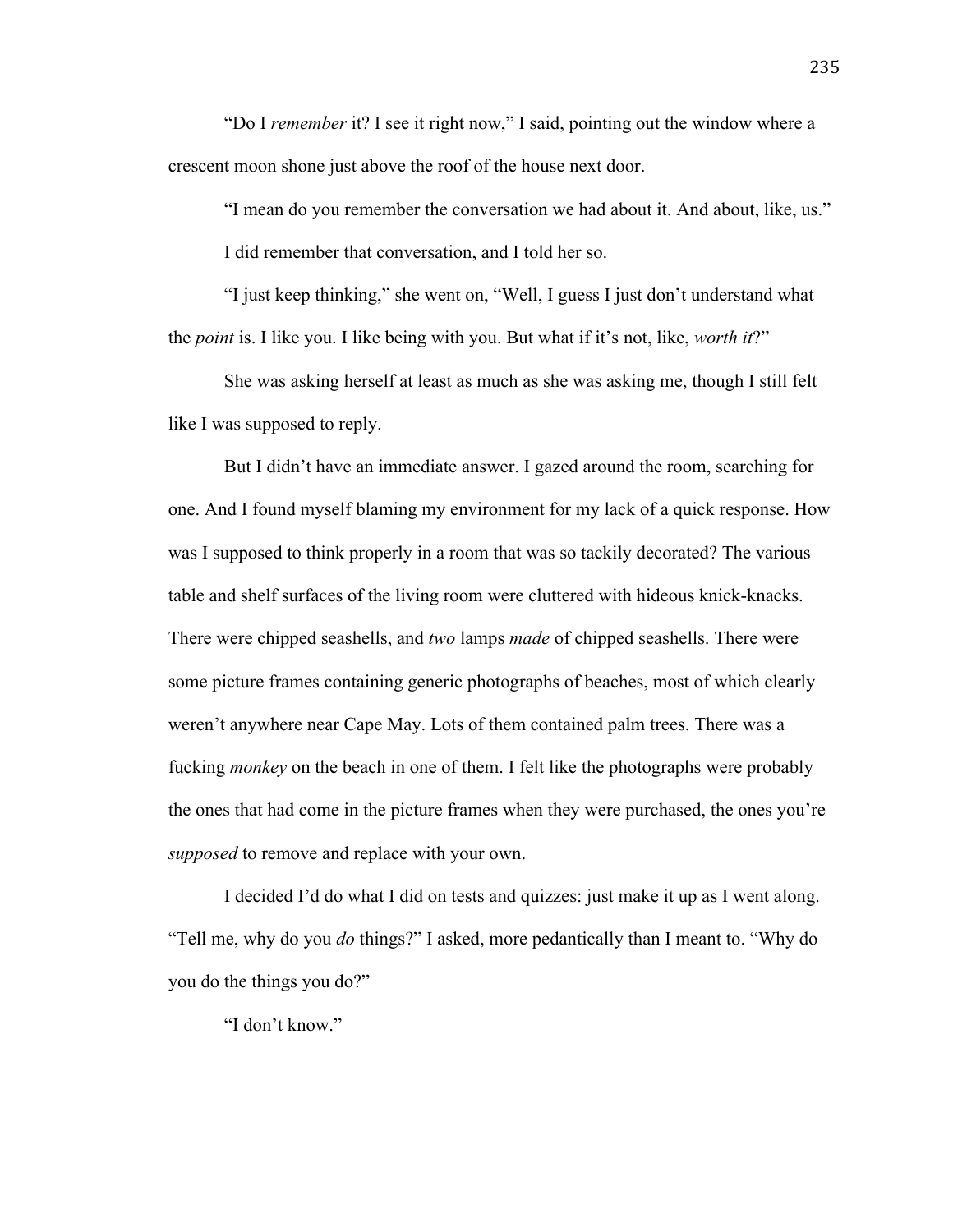"Do you believe in god? Or some divine purpose behind your actions?" I knew that she didn't believe in any such thing.

"You know that I don't."

"Okay, so then you do things because they make you happy. Or they make you feel good in some way. I don't know that there has to be a 'point.' Sometimes you can just do things because that's what you *want* to do, because that's what feels right." I didn't exactly know where my destination was, but I liked the path I was taking, so I kept talking. "People don't tend to break up while they still like each other, right? It sucks to break up, so they wait until it falls apart and they can't hold it together any more. I don't think there's a 'point' in looking ahead and waiting for that to happen. So just enjoy the…whole…thing. And then if it falls apart, it falls apart."

"Wow. You put a lot of thought into that," Val said, though it wasn't true. And she took her eyes off the window and looked up at me.

I tried my best to look wise, but I think I mostly looked goofy. "Yeah. 'Thoughtful' is my middle name," I replied.

"Ha. On opposite day."

"I don't think I've heard anybody mention 'opposite day' since I was like eight years old. When I went to day camp, they had an 'opposite day,' and I wore my underwear on the outside of my pants, and they told me it was inappropriate and I got in trouble. They said I was supposed to wear my clothes *backwards.* And I was like, 'Why didn't you assholes call it '*backwards* day' then?'"

Val shook her head. "As Thompson would say, 'Be precise in your language.'" "I hate that woman," I said.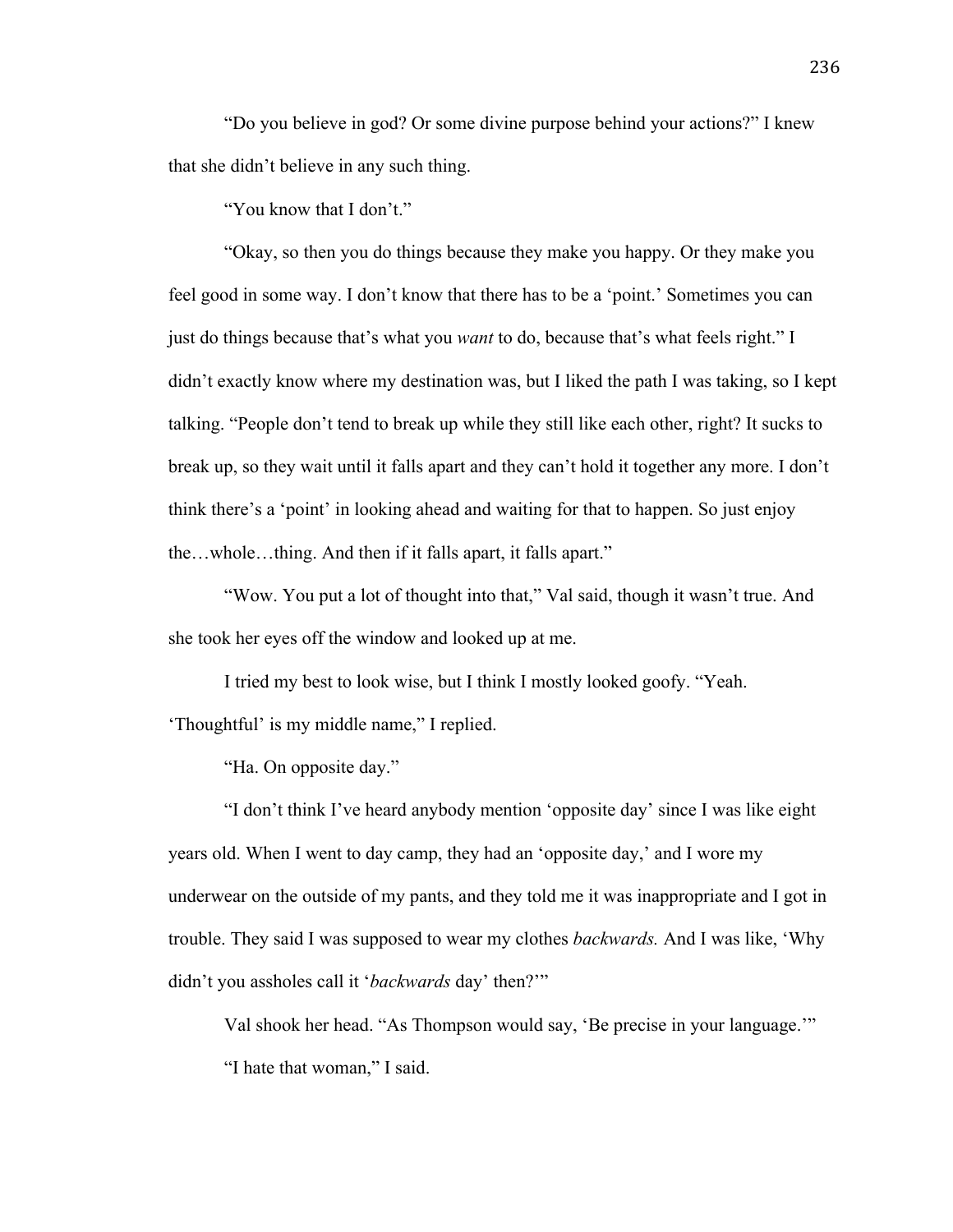"I know you do. You hate most people."

"Not true. I don't know *most* people. Most people live in Asia or Africa."

"I meant the people you know."

"Well, be precise in your language, Strudel Pants."

Val slid her arm under my hoodie and wrapped it around my bare chest, squeezing me tight. She leaned her head against my shoulder and we fell asleep that way. Or, rather, *she* fell asleep that way. I can't sleep sitting up, so I just sat there for a while, counting the hideous pinch-pots that adorned the room's various surfaces. And then I roused Val, and she trotted off to her room, so her parents wouldn't wake up in the morning and find us intertwined on the couch.

I awoke a few hours later when Mike and Adrien emerged from their room to watch the 6:30 am re-run of *Bakugan Battle Brawlers*. This was the week's routine, and although I didn't like waking up so early, I sort of enjoyed the anime cartoon (though I'd never admit it).

On this particular morning, I was sore, probably from sleeping strangely on the couch. And my right arm was *completely* asleep. It was totally numb. I smacked it a bunch with my other hand and marveled at the lack of sensation. I could have chewed through it at the elbow and I wouldn't have a felt a thing.

When I was at summer camp, our counselor taught us a trick he called "the stranger." This is where you intentionally sleep on your arm, and then when you wake up, your hand is asleep, and you jerk off with the sleeping hand, and it feels like somebody else is touching your penis. I've tried this trick, and I don't recommend it. First of all, it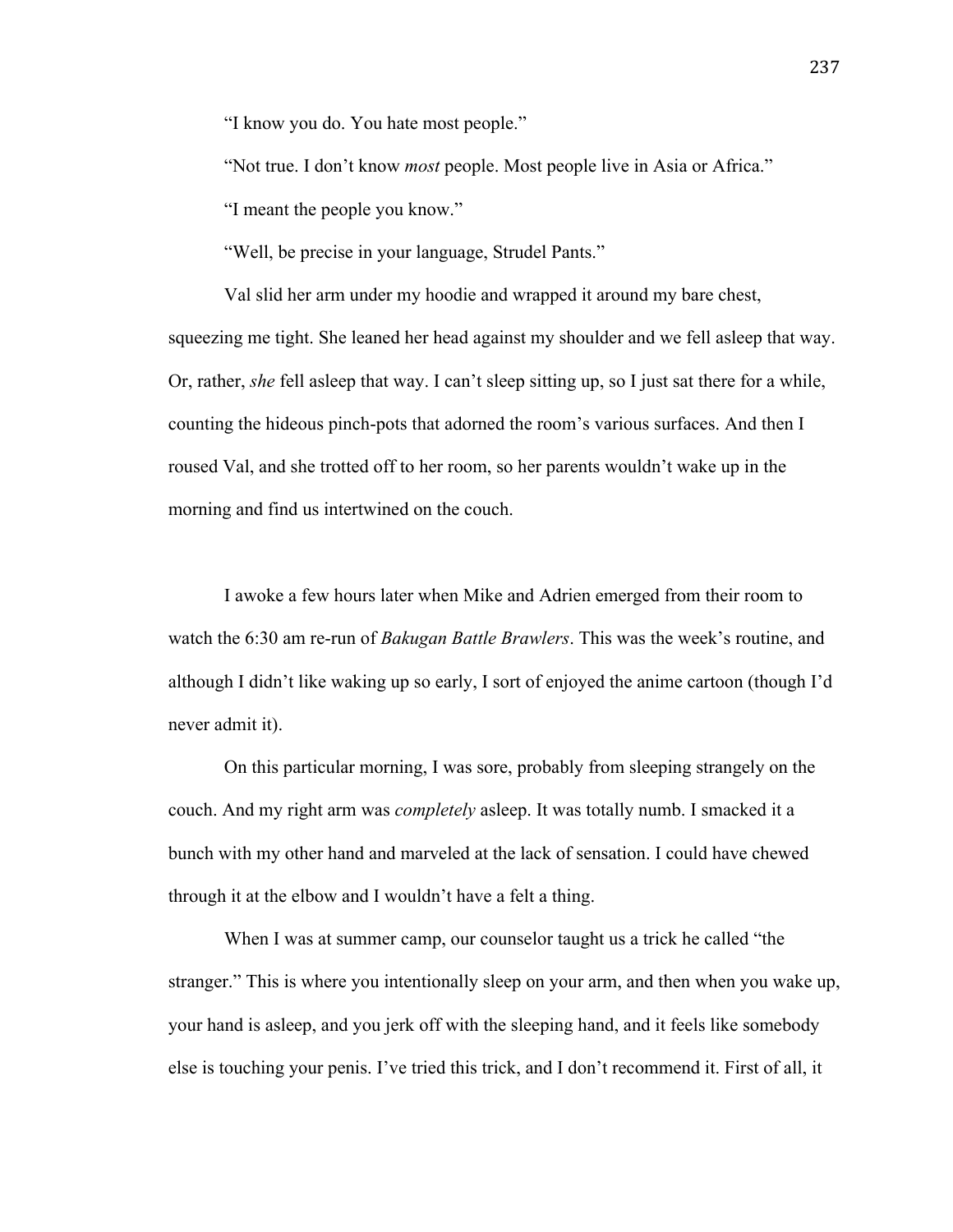*doesn't* feel like somebody else is touching your penis. It feels like *you're* touching it with a hand that's asleep. And second, in order to accomplish "the stranger," you've got to sleep on your arm, which is uncomfortable. And if you're like me, and you squirm and change positions in your sleep, you've got to try this on a number of consecutive nights to achieve the desired result.

When I woke up at the shore house, I didn't masturbate with my sleeping hand, because *Bakugan Battle Brawlers* was on. The anime cartoon *Bagukan Battle Brawlers* may be the least erotic thing in human history. I don't think I could *ever* get aroused during *Bakugan Battle Brawlers*, even if I weren't sharing a couch with seven and nine year-old boys.

When Val emerged at 8:30, she joined us on the couch for the fifth straight *Bakugan* episode, just in time to see Dan, Drago, and Zenthon defeat Rockfist. But they were still having trouble with the Chaos Bakugan. It was craziness. Zenthon was battling pretty well though. "I love Zenthon," Adrien declared.

I chuckled to myself, and looked toward Val, but she had gotten up to go get herself a bowl of cereal. "Will you always love Zenthon?" I asked Adrien for my own amusement. "How do you know your love won't fade over time?"

"Because he's awesome," Adrien told me.

It was tough to argue with that. Objectively, Zenthon *was* awesome. He flew at super-speed and spat white fire at his opponents. "I admire your perspicacity," I told Adrien, and I got up and followed Val to the kitchen for a bowl of Quaker Oat Squares. "Your brother is wise beyond his years," I told her.

"They don't like it when you say things like that, things they don't understand."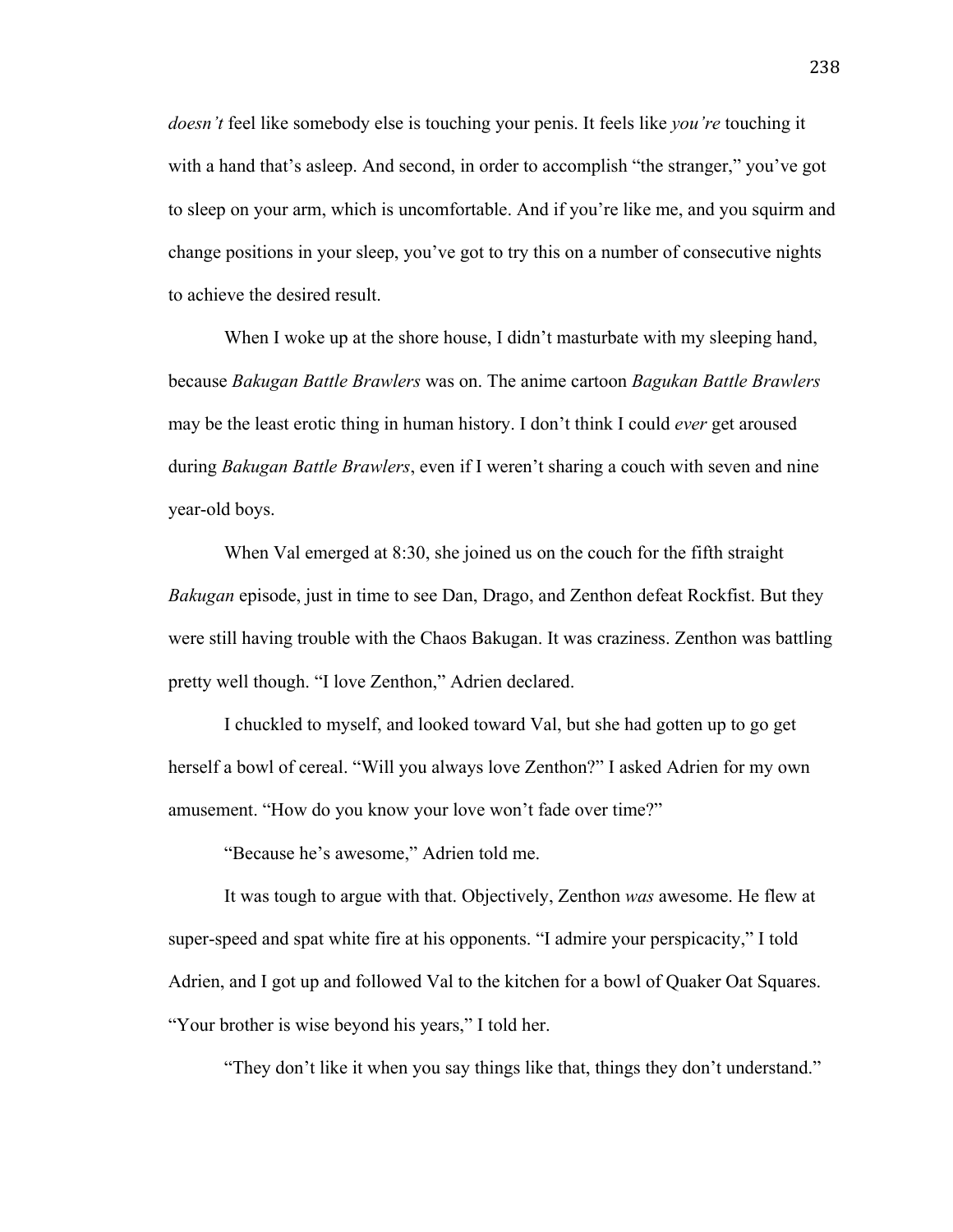"Yeah, well, we're even then. They make me watch that anime show, and I've got no *idea* what's going on. Except that Zenthon's a bamf. That's the only thing that's clear." Val shook her head at me. "Don't shake your head at Zenthon," I cautioned, "He'll burn you to a crisp. And with your height, you'd only be able to attack his legs. But guess what? His legs are super-strong and reinforced. That's where his protection is strongest. He'd take you down to Chinatown, or Japantown I guess would be more—"

"Zenthon needs to shut up, or I'm going to pour milk through his circuitry," Val informed me. So Zenthon shut up, doused his Oat Squares in 1%, and refrained from didactically explaining to Val that Zenthon is a *summoned* creature of Drago's powers, and therefore has no circuitry.

I brought my bowl back to the couch, and took up a perch on the armrest. I munched my breakfast and cheered on Rafe and Paige as they used their horn to defeat the Chaos Bakugan.

## Chapter 18

I've been told that you should end a story before it drags on. Don't wait around and try to make everything neat and perfect. Bring the story to the most cursory, but acceptable resolution, and then cut it off before you get carried away. Basically, I don't need fill in every detail, and answer every unanswered question.

When I feel that the story is told, which is about now-ish, I just need to end it. And it doesn't really matter if the reader's confused by the ending. I think you get extra points if you confuse the reader, actually.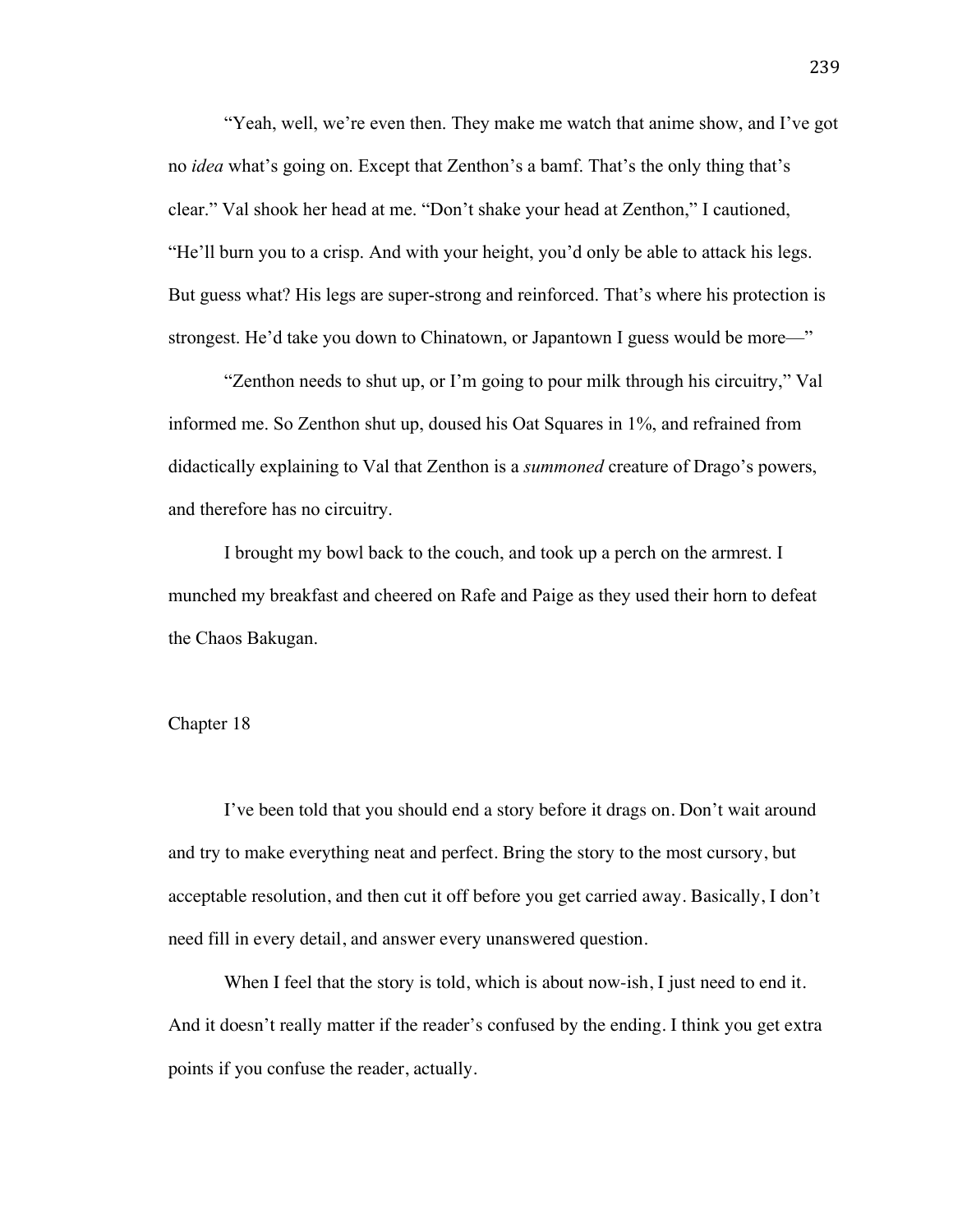Look at *Inception*, that DiCaprio movie everybody else loved. Nobody could figure out the ending with the spinning top. Was he still in a dream? Was he still in a dream within a dream within a dream? Were those his real kids? Was the dreidel going to just keep spinning? Or was it going to fall?

A book is supposed to end like *Catcher in the Rye* does. His sister rides a carousel and then, bam, it's over. And you're like "Where's the ending? What *happens*? Wait, was he in a mental hospital the whole time he was telling the story? What the fuck?" That's how it's supposed to work. I asked my sister if she'd be willing to ride a carousel, but she was like, "Where are we going to find a carousel?" And she had a good point, as I don't know the whereabouts of any carousels.

I'm not good with endings or goodbyes. I always say goodbye to people too soon. Like, I'm at somebody's house and I say, "See ya," but then it turns out I have to use the bathroom. So I use the bathroom, but then do I, like, say goodbye again? Or do I just say nothing and expect everyone to act like I'm already gone? Or, I'll say goodbye to somebody at the lockers at school, but then it turns out that we're both walking to the buses, in the same direction, and I'm not sure if we should keep talking, or just ignore each other. It's an uncomfortable situation.

But I'm just going to relax and end the book how I want to, without any dreidels or merry-go-rounds, or uncomfortable goodbyes

Writers, when asked, often say that they write because "they have to." They feel that their stories are urgent, that they simply *have* to be written. Their work bursts out of them like water from a geyser, or a smoothie from the blender when you forget to put the cap on. That wasn't the case with me here. I didn't *have* to write this book. I could have